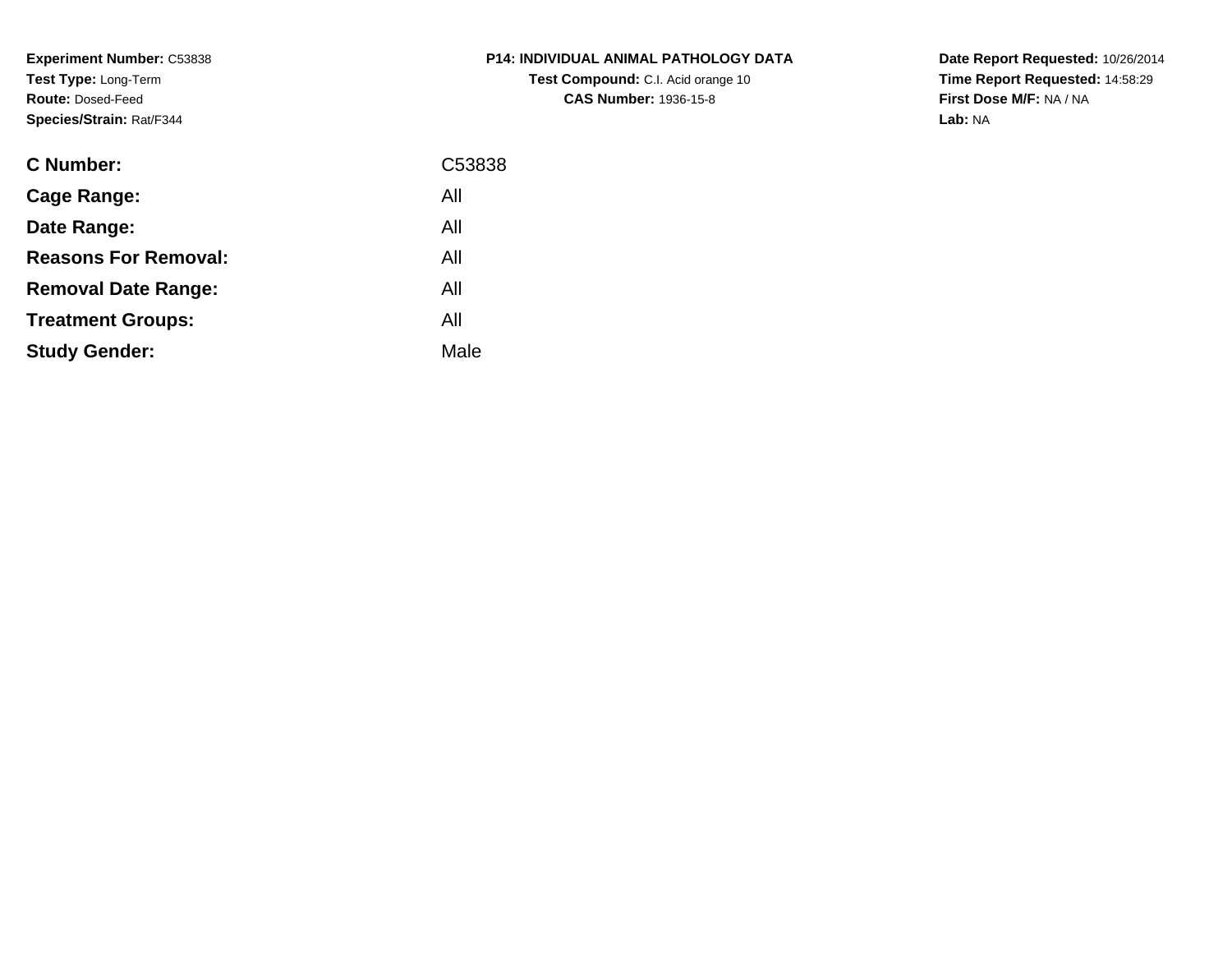| <b>Experiment Number: C53838</b><br><b>Test Type: Long-Term</b><br><b>Route: Dosed-Feed</b> |                       | <b>P14: INDIVIDUAL ANIMAL PATHOLOGY DATA</b><br>Test Compound: C.I. Acid orange 10<br><b>CAS Number: 1936-15-8</b> | Date Report Requested: 10/26/2014<br>Time Report Requested: 14:58:29<br>First Dose M/F: NA / NA |
|---------------------------------------------------------------------------------------------|-----------------------|--------------------------------------------------------------------------------------------------------------------|-------------------------------------------------------------------------------------------------|
| <b>Species/Strain: Rat/F344</b>                                                             |                       |                                                                                                                    | Lab: NA                                                                                         |
| <b>ANIMAL ID: 1 001</b>                                                                     | <b>TRT#: 1</b>        | <b>SEX: Male</b>                                                                                                   | DAY ON TEST:                                                                                    |
|                                                                                             | <b>DOSE: 3000 PPM</b> | <b>DISP:</b> Scheduled Sacrifice                                                                                   | HISTO:                                                                                          |
| <b>OBSERVATIONS</b>                                                                         |                       |                                                                                                                    |                                                                                                 |
| Lymph node                                                                                  | Mesenteric Lymph Node | Lymphangiectasis                                                                                                   |                                                                                                 |
| Testis                                                                                      |                       | Interstitial-Cell Tumor                                                                                            |                                                                                                 |
| PRIMARY CAUSE OF DEATH                                                                      |                       |                                                                                                                    |                                                                                                 |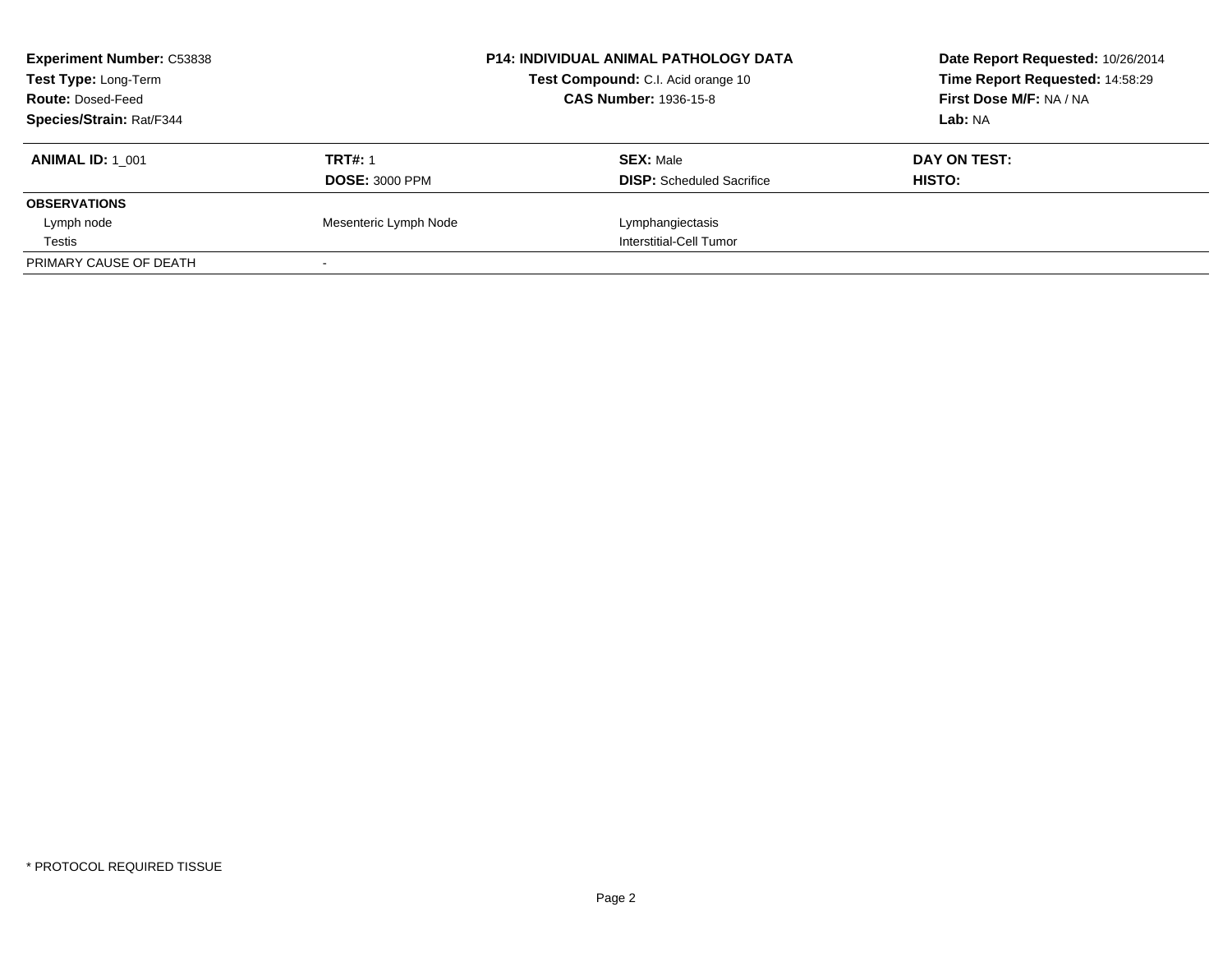| <b>Experiment Number: C53838</b><br>Test Type: Long-Term<br><b>Route: Dosed-Feed</b><br>Species/Strain: Rat/F344 |                       | <b>P14: INDIVIDUAL ANIMAL PATHOLOGY DATA</b><br>Test Compound: C.I. Acid orange 10<br><b>CAS Number: 1936-15-8</b> | Date Report Requested: 10/26/2014<br>Time Report Requested: 14:58:29<br>First Dose M/F: NA / NA<br>Lab: NA |
|------------------------------------------------------------------------------------------------------------------|-----------------------|--------------------------------------------------------------------------------------------------------------------|------------------------------------------------------------------------------------------------------------|
| <b>ANIMAL ID: 1 002</b>                                                                                          | <b>TRT#: 1</b>        | <b>SEX: Male</b>                                                                                                   | DAY ON TEST:                                                                                               |
|                                                                                                                  | <b>DOSE: 3000 PPM</b> | <b>DISP:</b> Moribund Sacrifice                                                                                    | <b>HISTO:</b>                                                                                              |
| <b>OBSERVATIONS</b>                                                                                              |                       |                                                                                                                    |                                                                                                            |
| <b>Brain</b>                                                                                                     |                       | Hemorrhage                                                                                                         |                                                                                                            |
| Kidney                                                                                                           |                       | Nephropathy                                                                                                        |                                                                                                            |
| Pituitary gland                                                                                                  | Acidophil Cell        | Hyperplasia, Focal                                                                                                 |                                                                                                            |
| Spleen                                                                                                           |                       | Infarct, Acute                                                                                                     |                                                                                                            |
| Testis                                                                                                           |                       | Interstitial-Cell Tumor                                                                                            |                                                                                                            |
| Unspecified                                                                                                      | Multiple Organs Nos   | Leukemia, Lymphocytic                                                                                              |                                                                                                            |
| PRIMARY CAUSE OF DEATH                                                                                           |                       |                                                                                                                    |                                                                                                            |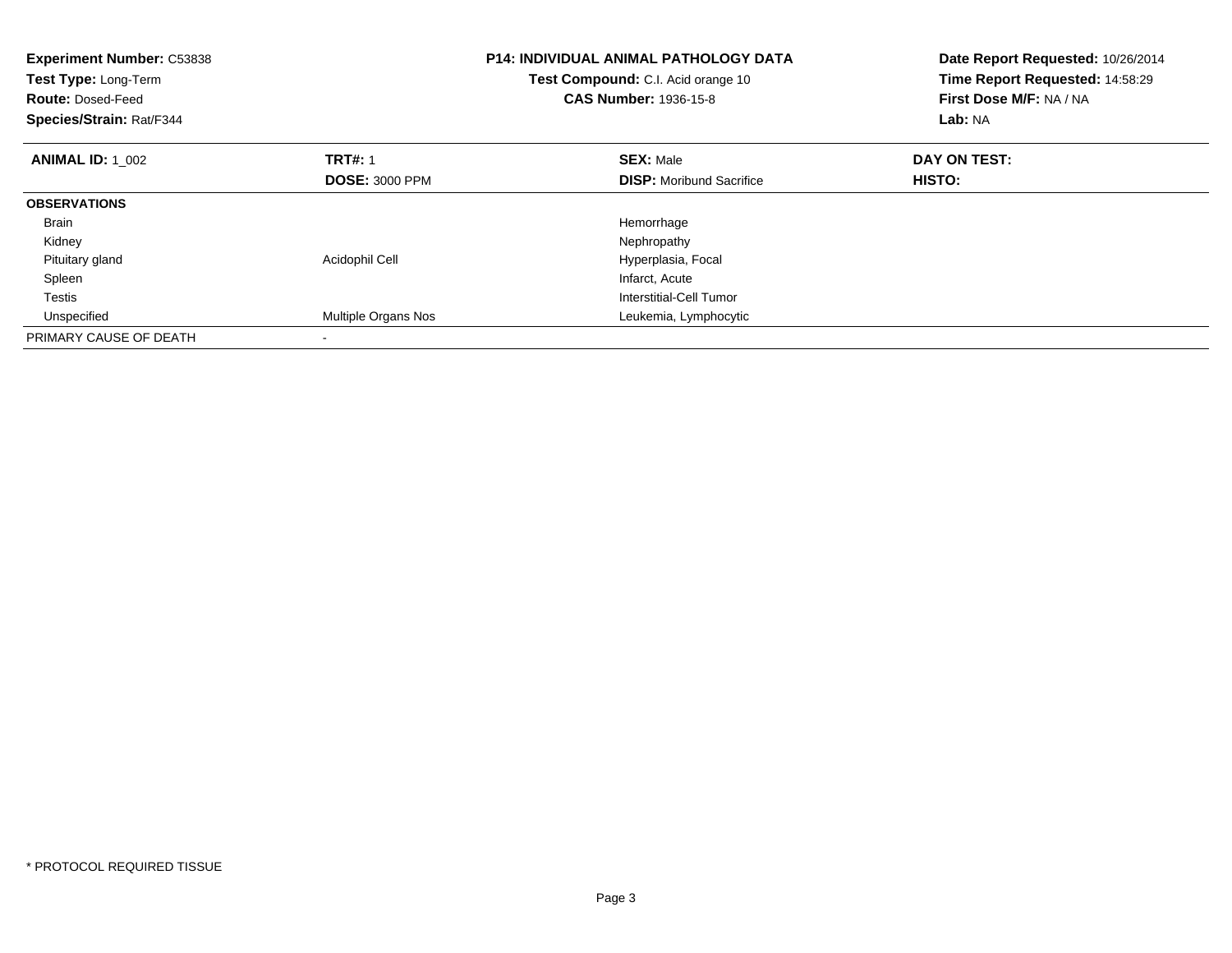| <b>Experiment Number: C53838</b><br>Test Type: Long-Term<br><b>Route: Dosed-Feed</b><br>Species/Strain: Rat/F344 |                       | <b>P14: INDIVIDUAL ANIMAL PATHOLOGY DATA</b><br>Test Compound: C.I. Acid orange 10<br><b>CAS Number: 1936-15-8</b> | Date Report Requested: 10/26/2014<br>Time Report Requested: 14:58:29<br>First Dose M/F: NA / NA<br>Lab: NA |
|------------------------------------------------------------------------------------------------------------------|-----------------------|--------------------------------------------------------------------------------------------------------------------|------------------------------------------------------------------------------------------------------------|
| <b>ANIMAL ID: 1 003</b>                                                                                          | <b>TRT#: 1</b>        | <b>SEX: Male</b>                                                                                                   | DAY ON TEST:                                                                                               |
|                                                                                                                  | <b>DOSE: 3000 PPM</b> | <b>DISP:</b> Scheduled Sacrifice                                                                                   | HISTO:                                                                                                     |
| <b>OBSERVATIONS</b>                                                                                              |                       |                                                                                                                    |                                                                                                            |
| Adrenal gland                                                                                                    |                       | Pheochromocytoma                                                                                                   |                                                                                                            |
| <b>Blood vessel</b>                                                                                              | Sup.Panc-Duod.Artery  | Fibrosis                                                                                                           |                                                                                                            |
| Kidney                                                                                                           |                       | Nephropathy                                                                                                        |                                                                                                            |
| Liver                                                                                                            |                       | Cytoplasmic Change, Basophilic                                                                                     |                                                                                                            |
|                                                                                                                  | <b>Bile Duct</b>      | Hyperplasia, Nos                                                                                                   |                                                                                                            |
| Pancreas                                                                                                         | Acinus                | Atrophy, Focal                                                                                                     |                                                                                                            |
| Testis                                                                                                           |                       | <b>Interstitial-Cell Tumor</b>                                                                                     |                                                                                                            |
| PRIMARY CAUSE OF DEATH                                                                                           |                       |                                                                                                                    |                                                                                                            |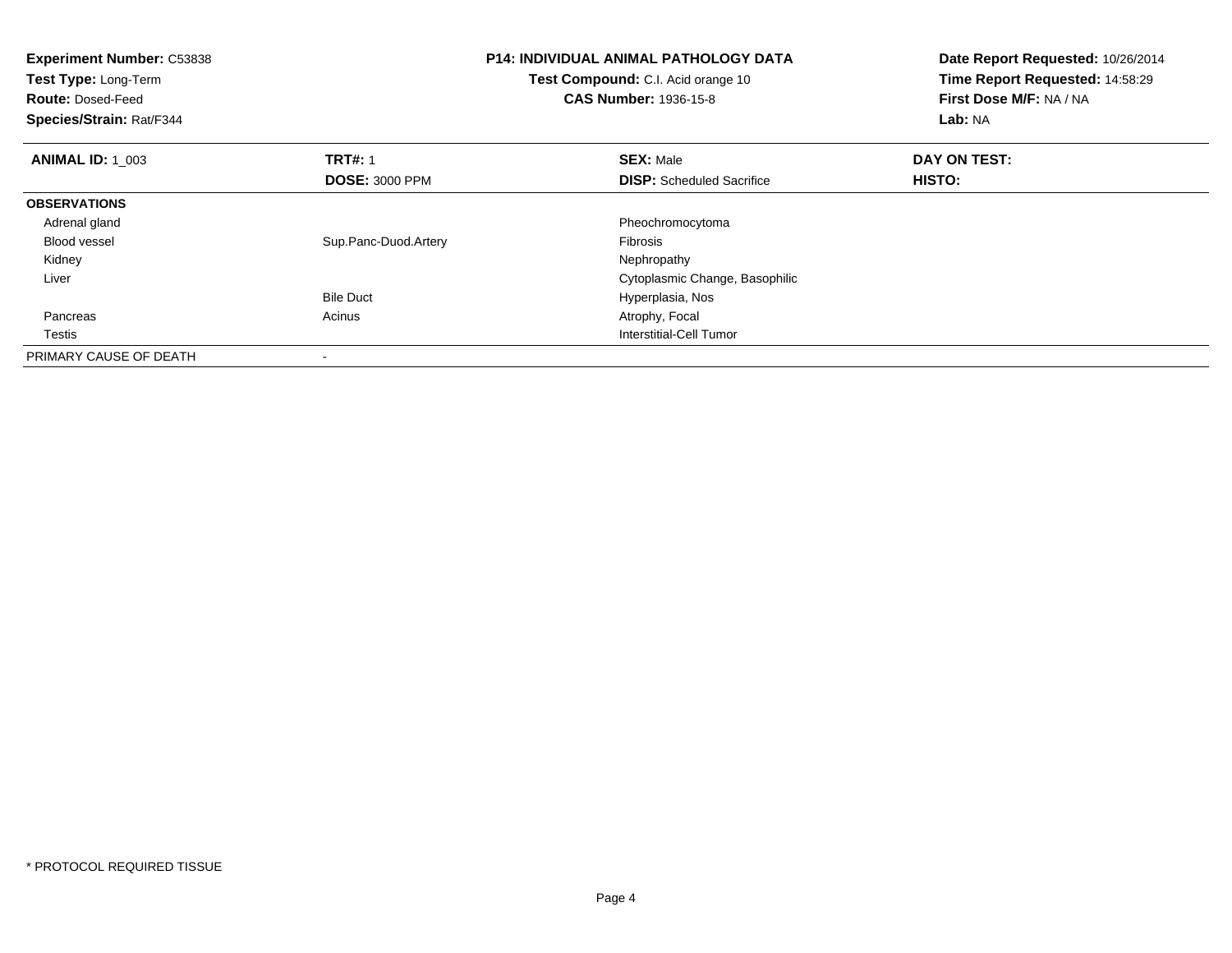| <b>Experiment Number: C53838</b><br><b>Test Type: Long-Term</b><br><b>Route: Dosed-Feed</b><br>Species/Strain: Rat/F344 |                                         | <b>P14: INDIVIDUAL ANIMAL PATHOLOGY DATA</b><br>Test Compound: C.I. Acid orange 10<br><b>CAS Number: 1936-15-8</b> | Date Report Requested: 10/26/2014<br>Time Report Requested: 14:58:29<br>First Dose M/F: NA / NA<br>Lab: NA |
|-------------------------------------------------------------------------------------------------------------------------|-----------------------------------------|--------------------------------------------------------------------------------------------------------------------|------------------------------------------------------------------------------------------------------------|
| <b>ANIMAL ID: 1 004</b>                                                                                                 | <b>TRT#: 1</b><br><b>DOSE: 3000 PPM</b> | <b>SEX: Male</b><br><b>DISP:</b> Scheduled Sacrifice                                                               | DAY ON TEST:<br>HISTO:                                                                                     |
| <b>OBSERVATIONS</b>                                                                                                     |                                         |                                                                                                                    |                                                                                                            |
| <b>Brain</b>                                                                                                            |                                         | Mineralization                                                                                                     |                                                                                                            |
| Heart                                                                                                                   | Myocardium Nos                          | Fibrosis, Focal                                                                                                    |                                                                                                            |
| Kidney                                                                                                                  |                                         | Nephropathy                                                                                                        |                                                                                                            |
| Liver                                                                                                                   |                                         | Cytoplasmic Change, Basophilic                                                                                     |                                                                                                            |
| Mammary gland                                                                                                           |                                         | Dilatation, Ducts                                                                                                  |                                                                                                            |
| Pancreas                                                                                                                | Islets                                  | Hyperplasia, Nos                                                                                                   |                                                                                                            |
| Testis                                                                                                                  |                                         | <b>Interstitial-Cell Tumor</b>                                                                                     |                                                                                                            |
| PRIMARY CAUSE OF DEATH                                                                                                  |                                         |                                                                                                                    |                                                                                                            |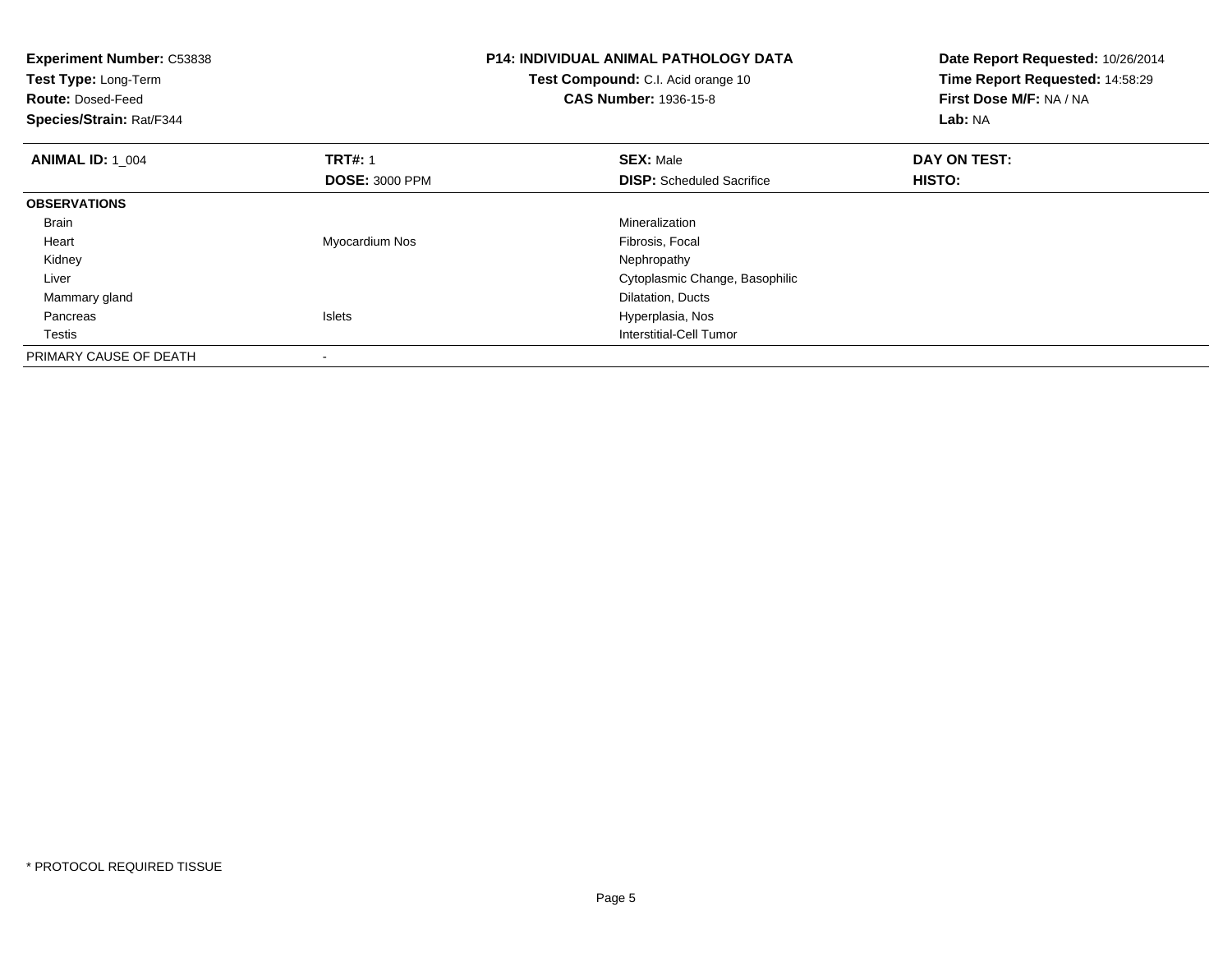| <b>Experiment Number: C53838</b><br>Test Type: Long-Term<br><b>Route: Dosed-Feed</b><br>Species/Strain: Rat/F344 |                       | <b>P14: INDIVIDUAL ANIMAL PATHOLOGY DATA</b><br>Test Compound: C.I. Acid orange 10<br><b>CAS Number: 1936-15-8</b> | Date Report Requested: 10/26/2014<br>Time Report Requested: 14:58:29<br>First Dose M/F: NA / NA<br>Lab: NA |
|------------------------------------------------------------------------------------------------------------------|-----------------------|--------------------------------------------------------------------------------------------------------------------|------------------------------------------------------------------------------------------------------------|
| <b>ANIMAL ID: 1 005</b>                                                                                          | <b>TRT#: 1</b>        | <b>SEX: Male</b>                                                                                                   | DAY ON TEST:                                                                                               |
|                                                                                                                  | <b>DOSE: 3000 PPM</b> | <b>DISP:</b> Scheduled Sacrifice                                                                                   | HISTO:                                                                                                     |
| <b>OBSERVATIONS</b>                                                                                              |                       |                                                                                                                    |                                                                                                            |
| Heart                                                                                                            | Myocardium Nos        | Fibrosis, Multifocal                                                                                               |                                                                                                            |
| Intestine Large                                                                                                  | Colon                 | Nematodiasis                                                                                                       |                                                                                                            |
| Kidney                                                                                                           |                       | Nephropathy                                                                                                        |                                                                                                            |
| Liver                                                                                                            |                       | Cytoplasmic Change, Basophilic                                                                                     |                                                                                                            |
| Mammary gland                                                                                                    | <b>Mammary Acinus</b> | Hyperplasia, Nos                                                                                                   |                                                                                                            |
| Testis                                                                                                           |                       | Interstitial-Cell Tumor                                                                                            |                                                                                                            |
| PRIMARY CAUSE OF DEATH                                                                                           |                       |                                                                                                                    |                                                                                                            |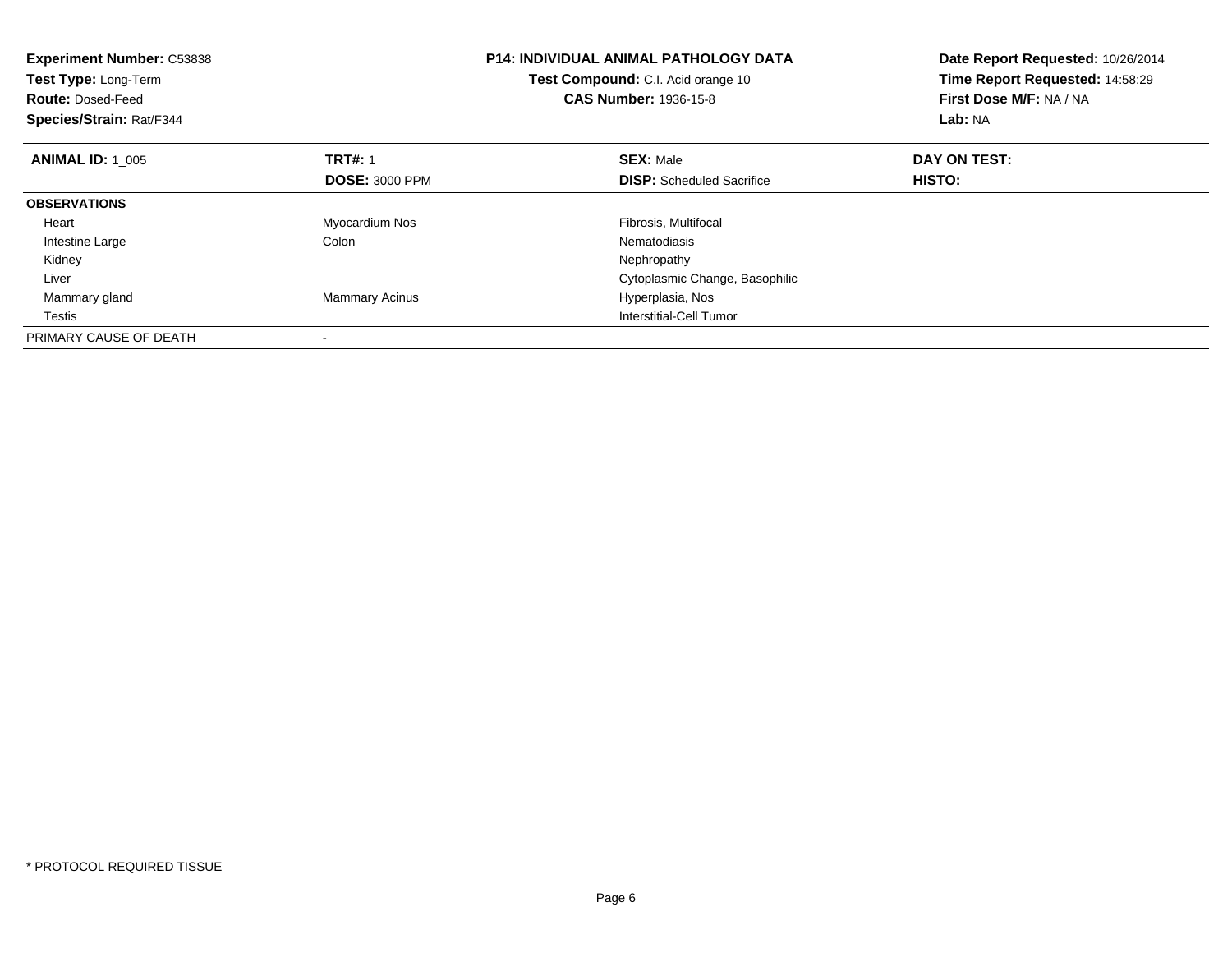**Experiment Number:** C53838

**Test Type:** Long-Term

**Route:** Dosed-Feed

**Species/Strain:** Rat/F344

## **P14: INDIVIDUAL ANIMAL PATHOLOGY DATA**

**Test Compound:** C.I. Acid orange 10**CAS Number:** 1936-15-8

**Date Report Requested:** 10/26/2014**Time Report Requested:** 14:58:29**First Dose M/F:** NA / NA**Lab:** NA

| <b>ANIMAL ID: 1_006</b> | <b>TRT#: 1</b>        | <b>SEX: Male</b>                  | DAY ON TEST: |  |
|-------------------------|-----------------------|-----------------------------------|--------------|--|
|                         | <b>DOSE: 3000 PPM</b> | <b>DISP:</b> Scheduled Sacrifice  | HISTO:       |  |
| <b>OBSERVATIONS</b>     |                       |                                   |              |  |
| Adrenal gland           |                       | Cortical Adenoma                  |              |  |
|                         | <b>Cortex Nos</b>     | Hyperplasia, Focal                |              |  |
|                         |                       | Pheochromocytoma                  |              |  |
| <b>Intestine Small</b>  | <b>Mesentery Nos</b>  | Inflammation, Granulomatous Focal |              |  |
| Kidney                  |                       | Nephropathy                       |              |  |
| Liver                   |                       | Cytoplasmic Change, Basophilic    |              |  |
|                         |                       | <b>Focal Cellular Change</b>      |              |  |
|                         | <b>Bile Duct</b>      | Hyperplasia, Focal                |              |  |
| Lung                    | Pleura Nos            | Inflammation, Active Chronic      |              |  |
| Lymph node              | Mesenteric Lymph Node | Inflammation, Active Chronic      |              |  |
| Testis                  |                       | <b>Interstitial-Cell Tumor</b>    |              |  |
| PRIMARY CAUSE OF DEATH  |                       |                                   |              |  |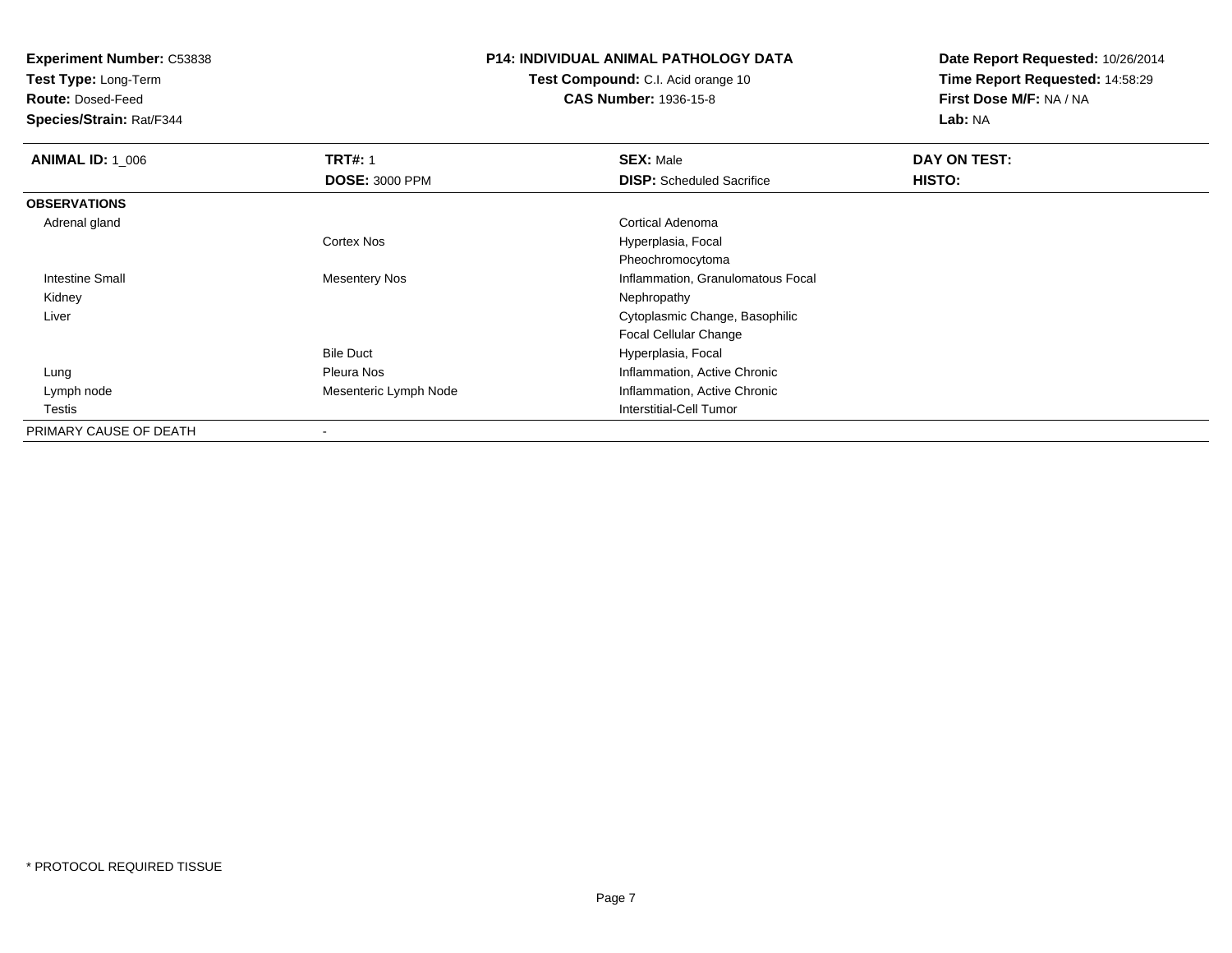| <b>Experiment Number: C53838</b><br>Test Type: Long-Term<br><b>Route: Dosed-Feed</b><br>Species/Strain: Rat/F344 |                                         | <b>P14: INDIVIDUAL ANIMAL PATHOLOGY DATA</b><br>Test Compound: C.I. Acid orange 10<br><b>CAS Number: 1936-15-8</b> | Date Report Requested: 10/26/2014<br>Time Report Requested: 14:58:29<br>First Dose M/F: NA / NA<br><b>Lab: NA</b> |
|------------------------------------------------------------------------------------------------------------------|-----------------------------------------|--------------------------------------------------------------------------------------------------------------------|-------------------------------------------------------------------------------------------------------------------|
| <b>ANIMAL ID: 1 007</b>                                                                                          | <b>TRT#: 1</b><br><b>DOSE: 3000 PPM</b> | <b>SEX: Male</b><br><b>DISP: Natural Death</b>                                                                     | DAY ON TEST:<br>HISTO:                                                                                            |
| <b>OBSERVATIONS</b>                                                                                              |                                         |                                                                                                                    |                                                                                                                   |
| Brain                                                                                                            |                                         | Hemorrhage<br>Necrosis, Focal                                                                                      |                                                                                                                   |
| Heart                                                                                                            | Myocardium Nos                          | Degeneration, Nos                                                                                                  |                                                                                                                   |
| Kidney                                                                                                           |                                         | Nephropathy                                                                                                        |                                                                                                                   |
| Prostate                                                                                                         |                                         | Inflammation, Acute/Chronic                                                                                        |                                                                                                                   |
| Testis                                                                                                           |                                         | Interstitial-Cell Tumor                                                                                            |                                                                                                                   |
| Unspecified                                                                                                      | <b>Multiple Organs Nos</b>              | Leukemia, Lymphocytic                                                                                              |                                                                                                                   |
| PRIMARY CAUSE OF DEATH                                                                                           |                                         |                                                                                                                    |                                                                                                                   |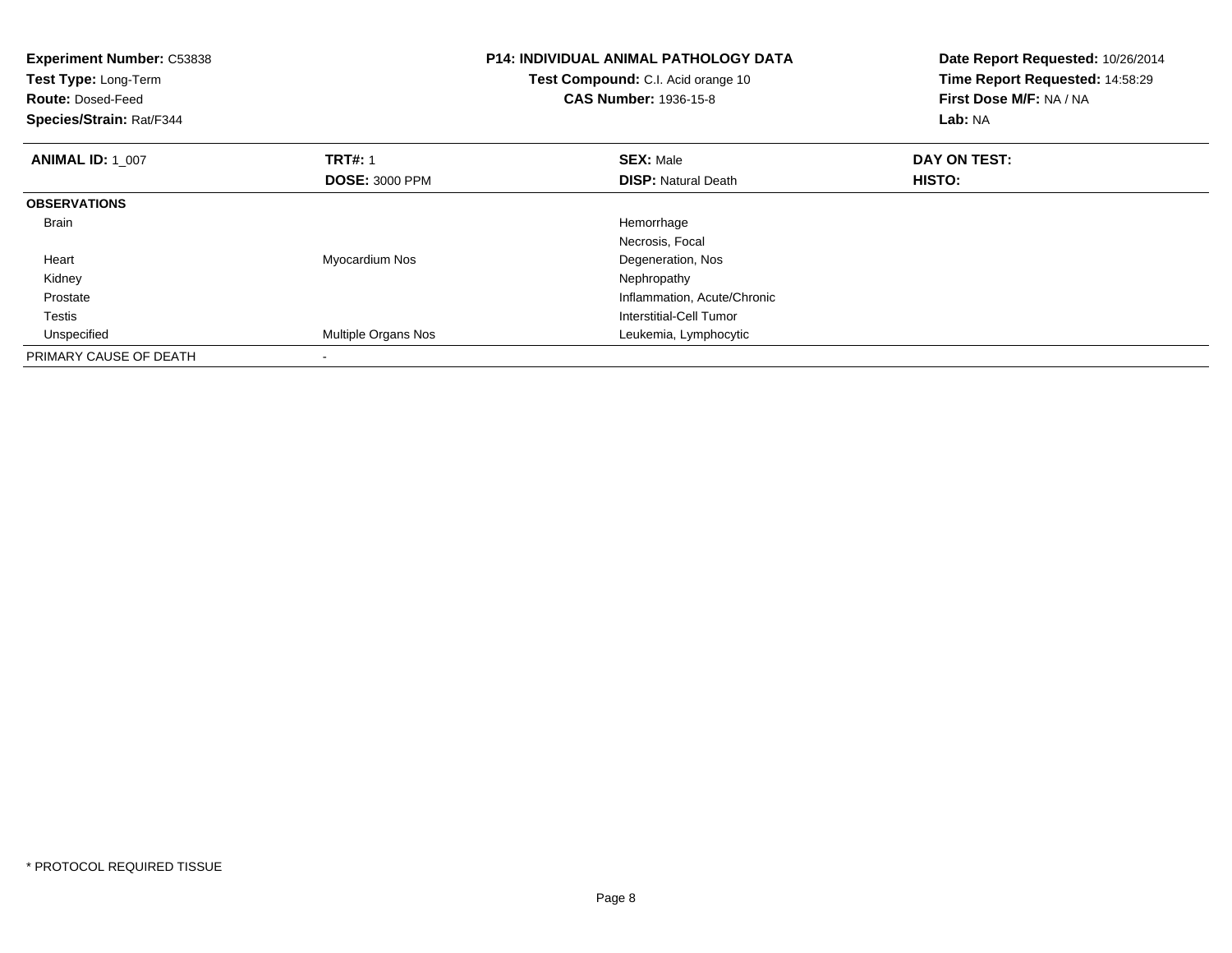| <b>Experiment Number: C53838</b><br>Test Type: Long-Term<br><b>Route: Dosed-Feed</b><br>Species/Strain: Rat/F344 |                       | <b>P14: INDIVIDUAL ANIMAL PATHOLOGY DATA</b><br>Test Compound: C.I. Acid orange 10<br><b>CAS Number: 1936-15-8</b> | Date Report Requested: 10/26/2014<br>Time Report Requested: 14:58:29<br>First Dose M/F: NA / NA<br>Lab: NA |
|------------------------------------------------------------------------------------------------------------------|-----------------------|--------------------------------------------------------------------------------------------------------------------|------------------------------------------------------------------------------------------------------------|
| <b>ANIMAL ID: 1 008</b>                                                                                          | <b>TRT#: 1</b>        | <b>SEX: Male</b>                                                                                                   | DAY ON TEST:                                                                                               |
|                                                                                                                  | <b>DOSE: 3000 PPM</b> | <b>DISP:</b> Scheduled Sacrifice                                                                                   | <b>HISTO:</b>                                                                                              |
| <b>OBSERVATIONS</b>                                                                                              |                       |                                                                                                                    |                                                                                                            |
| <b>Brain</b>                                                                                                     |                       | Hemorrhage                                                                                                         |                                                                                                            |
| Liver                                                                                                            |                       | Cytoplasmic Change, Basophilic                                                                                     |                                                                                                            |
|                                                                                                                  |                       | Focal Cellular Change                                                                                              |                                                                                                            |
| Mammary gland                                                                                                    |                       | Hyperplasia, Cystic                                                                                                |                                                                                                            |
| Pituitary gland                                                                                                  |                       | Chromophobe Carcinoma                                                                                              |                                                                                                            |
| Preputial gland                                                                                                  |                       | Sebaceous Adenoma                                                                                                  |                                                                                                            |
| Testis                                                                                                           |                       | Interstitial-Cell Tumor                                                                                            |                                                                                                            |
| Thyroid                                                                                                          |                       | Hyperplasia, C Cell                                                                                                |                                                                                                            |
| PRIMARY CAUSE OF DEATH                                                                                           |                       |                                                                                                                    |                                                                                                            |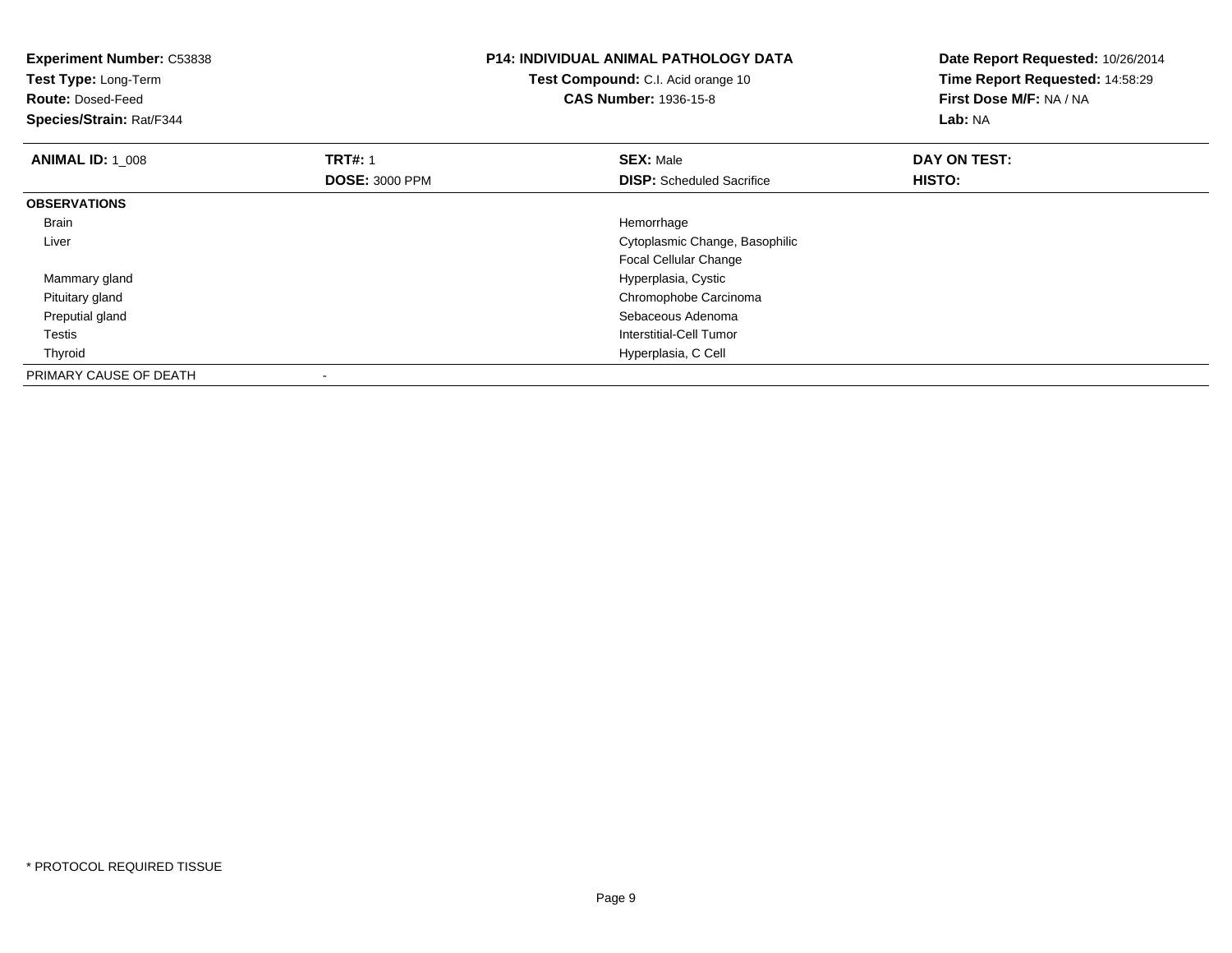| <b>Experiment Number: C53838</b><br>Test Type: Long-Term<br><b>Route: Dosed-Feed</b><br>Species/Strain: Rat/F344 |                       | <b>P14: INDIVIDUAL ANIMAL PATHOLOGY DATA</b><br><b>Test Compound:</b> C.I. Acid orange 10<br><b>CAS Number: 1936-15-8</b> | Date Report Requested: 10/26/2014<br>Time Report Requested: 14:58:29<br>First Dose M/F: NA / NA<br>Lab: NA |
|------------------------------------------------------------------------------------------------------------------|-----------------------|---------------------------------------------------------------------------------------------------------------------------|------------------------------------------------------------------------------------------------------------|
| <b>ANIMAL ID: 1 009</b>                                                                                          | <b>TRT#: 1</b>        | <b>SEX: Male</b>                                                                                                          | DAY ON TEST:                                                                                               |
|                                                                                                                  | <b>DOSE: 3000 PPM</b> | <b>DISP:</b> Scheduled Sacrifice                                                                                          | HISTO:                                                                                                     |
| <b>OBSERVATIONS</b>                                                                                              |                       |                                                                                                                           |                                                                                                            |
| Adrenal gland                                                                                                    | Cortex Nos            | Hypertrophy, Focal                                                                                                        |                                                                                                            |
| Kidney                                                                                                           |                       | Nephropathy                                                                                                               |                                                                                                            |
| Liver                                                                                                            |                       | Cytoplasmic Change, Basophilic                                                                                            |                                                                                                            |
| Pituitary gland                                                                                                  |                       | Hyperplasia, Chromophobe Cell                                                                                             |                                                                                                            |
| Testis                                                                                                           |                       | Interstitial-Cell Tumor                                                                                                   |                                                                                                            |
| PRIMARY CAUSE OF DEATH                                                                                           |                       |                                                                                                                           |                                                                                                            |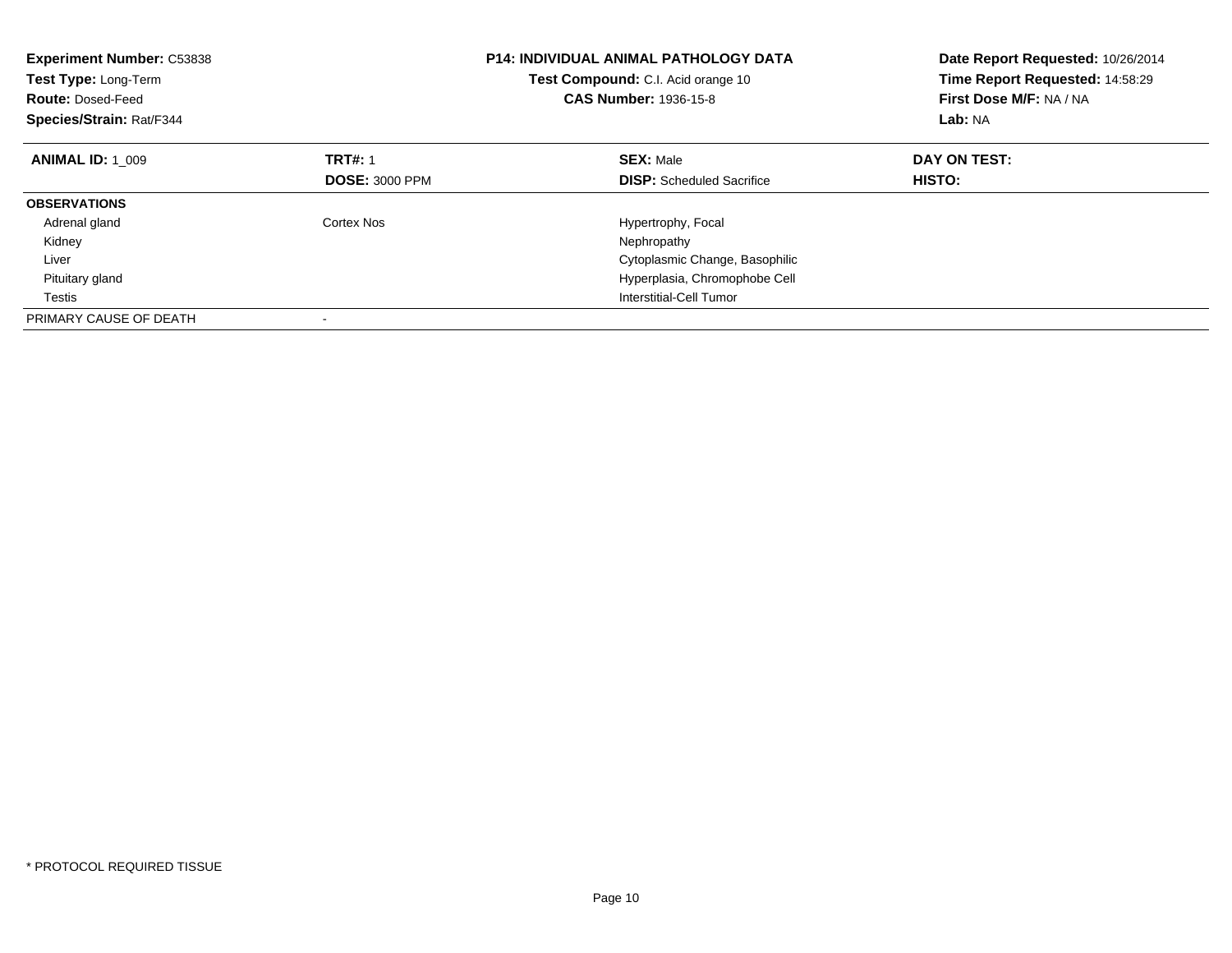| <b>Experiment Number: C53838</b><br>Test Type: Long-Term<br><b>Route: Dosed-Feed</b><br>Species/Strain: Rat/F344 |                       | <b>P14: INDIVIDUAL ANIMAL PATHOLOGY DATA</b><br>Test Compound: C.I. Acid orange 10<br><b>CAS Number: 1936-15-8</b> | Date Report Requested: 10/26/2014<br>Time Report Requested: 14:58:29<br>First Dose M/F: NA / NA<br>Lab: NA |
|------------------------------------------------------------------------------------------------------------------|-----------------------|--------------------------------------------------------------------------------------------------------------------|------------------------------------------------------------------------------------------------------------|
| <b>ANIMAL ID: 1 010</b>                                                                                          | <b>TRT#: 1</b>        | <b>SEX: Male</b>                                                                                                   | DAY ON TEST:                                                                                               |
|                                                                                                                  | <b>DOSE: 3000 PPM</b> | <b>DISP:</b> Natural Death                                                                                         | HISTO:                                                                                                     |
| <b>OBSERVATIONS</b>                                                                                              |                       |                                                                                                                    |                                                                                                            |
| Adrenal gland                                                                                                    |                       | Pheochromocytoma, Malignant                                                                                        |                                                                                                            |
| Epididymis                                                                                                       |                       | Inflammation, Acute Suppurative                                                                                    |                                                                                                            |
| Spleen                                                                                                           |                       | Depletion, Lymphoid                                                                                                |                                                                                                            |
| PRIMARY CAUSE OF DEATH                                                                                           |                       |                                                                                                                    |                                                                                                            |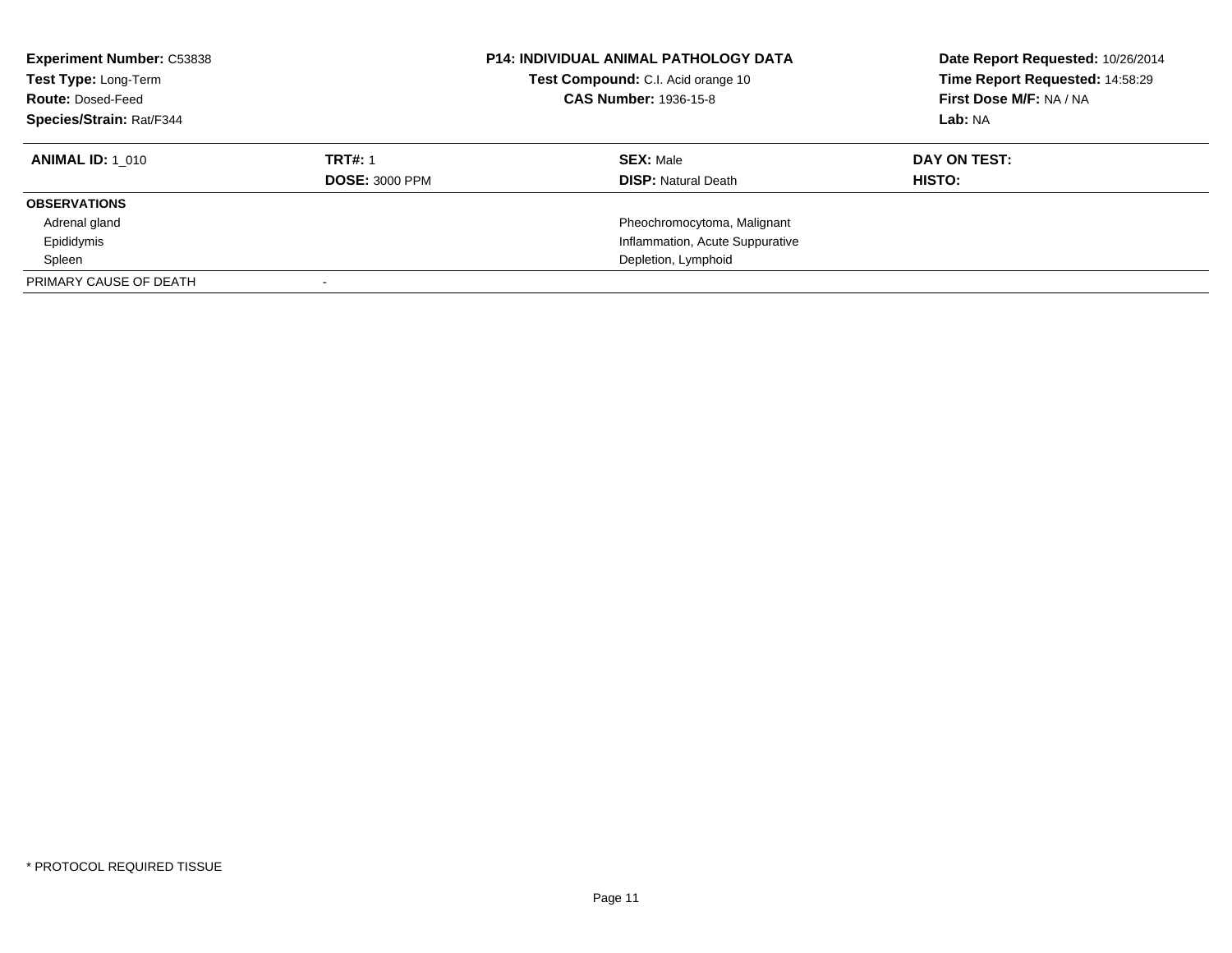| <b>Experiment Number: C53838</b><br><b>Test Type: Long-Term</b><br><b>Route: Dosed-Feed</b><br>Species/Strain: Rat/F344 |                       | <b>P14: INDIVIDUAL ANIMAL PATHOLOGY DATA</b><br>Test Compound: C.I. Acid orange 10<br><b>CAS Number: 1936-15-8</b> | Date Report Requested: 10/26/2014<br>Time Report Requested: 14:58:29<br>First Dose M/F: NA / NA<br>Lab: NA |
|-------------------------------------------------------------------------------------------------------------------------|-----------------------|--------------------------------------------------------------------------------------------------------------------|------------------------------------------------------------------------------------------------------------|
| <b>ANIMAL ID: 1 011</b>                                                                                                 | <b>TRT#: 1</b>        | <b>SEX: Male</b>                                                                                                   | DAY ON TEST:                                                                                               |
|                                                                                                                         | <b>DOSE: 3000 PPM</b> | <b>DISP:</b> Scheduled Sacrifice                                                                                   | <b>HISTO:</b>                                                                                              |
| <b>OBSERVATIONS</b>                                                                                                     |                       |                                                                                                                    |                                                                                                            |
| Kidney                                                                                                                  |                       | Nephropathy                                                                                                        |                                                                                                            |
| Liver                                                                                                                   |                       | Cytoplasmic Change, Basophilic                                                                                     |                                                                                                            |
|                                                                                                                         |                       | Neoplastic Nodule                                                                                                  |                                                                                                            |
| Lymph node                                                                                                              | Mesenteric Lymph Node | Lymphangiectasis                                                                                                   |                                                                                                            |
| Pancreas                                                                                                                | Acinus                | Atrophy, Focal                                                                                                     |                                                                                                            |
| Testis                                                                                                                  |                       | Interstitial-Cell Tumor                                                                                            |                                                                                                            |
| PRIMARY CAUSE OF DEATH                                                                                                  |                       |                                                                                                                    |                                                                                                            |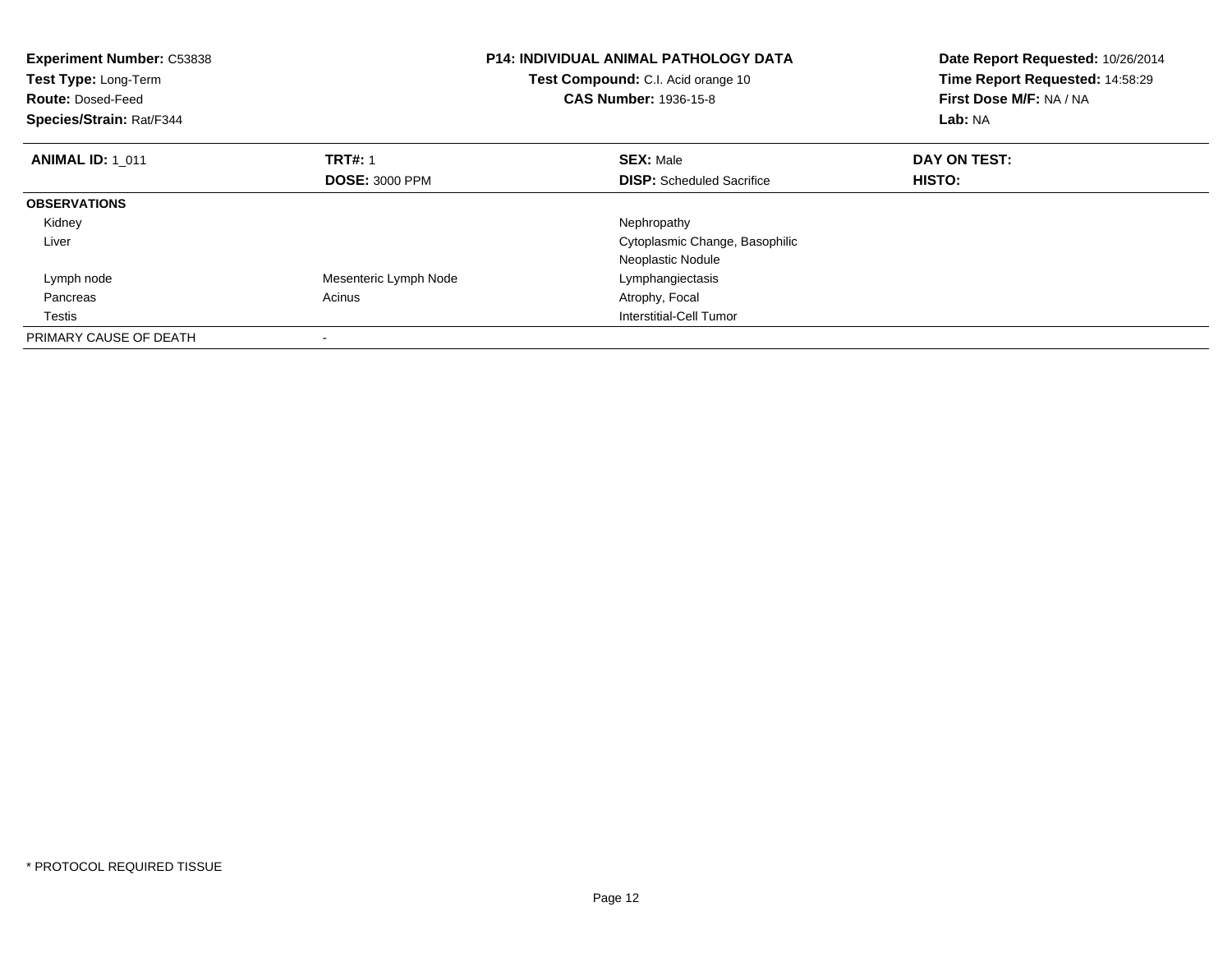| <b>Experiment Number: C53838</b><br>Test Type: Long-Term<br><b>Route: Dosed-Feed</b><br>Species/Strain: Rat/F344 | <b>P14: INDIVIDUAL ANIMAL PATHOLOGY DATA</b><br>Test Compound: C.I. Acid orange 10<br><b>CAS Number: 1936-15-8</b> |                            | Date Report Requested: 10/26/2014<br>Time Report Requested: 14:58:29<br>First Dose M/F: NA / NA<br>Lab: NA |
|------------------------------------------------------------------------------------------------------------------|--------------------------------------------------------------------------------------------------------------------|----------------------------|------------------------------------------------------------------------------------------------------------|
| <b>ANIMAL ID: 1 012</b>                                                                                          | <b>TRT#: 1</b>                                                                                                     | <b>SEX: Male</b>           | DAY ON TEST:                                                                                               |
|                                                                                                                  | <b>DOSE: 3000 PPM</b>                                                                                              | <b>DISP:</b> Natural Death | <b>HISTO:</b>                                                                                              |
| <b>OBSERVATIONS</b>                                                                                              |                                                                                                                    |                            |                                                                                                            |
| <b>Brain</b>                                                                                                     |                                                                                                                    | Astrocytoma                |                                                                                                            |
| Kidney                                                                                                           |                                                                                                                    | Nephropathy                |                                                                                                            |
| Liver                                                                                                            | <b>Bile Duct</b>                                                                                                   | Hyperplasia, Focal         |                                                                                                            |
|                                                                                                                  |                                                                                                                    | Necrosis, Focal            |                                                                                                            |
| Testis                                                                                                           |                                                                                                                    | Interstitial-Cell Tumor    |                                                                                                            |
| PRIMARY CAUSE OF DEATH                                                                                           |                                                                                                                    |                            |                                                                                                            |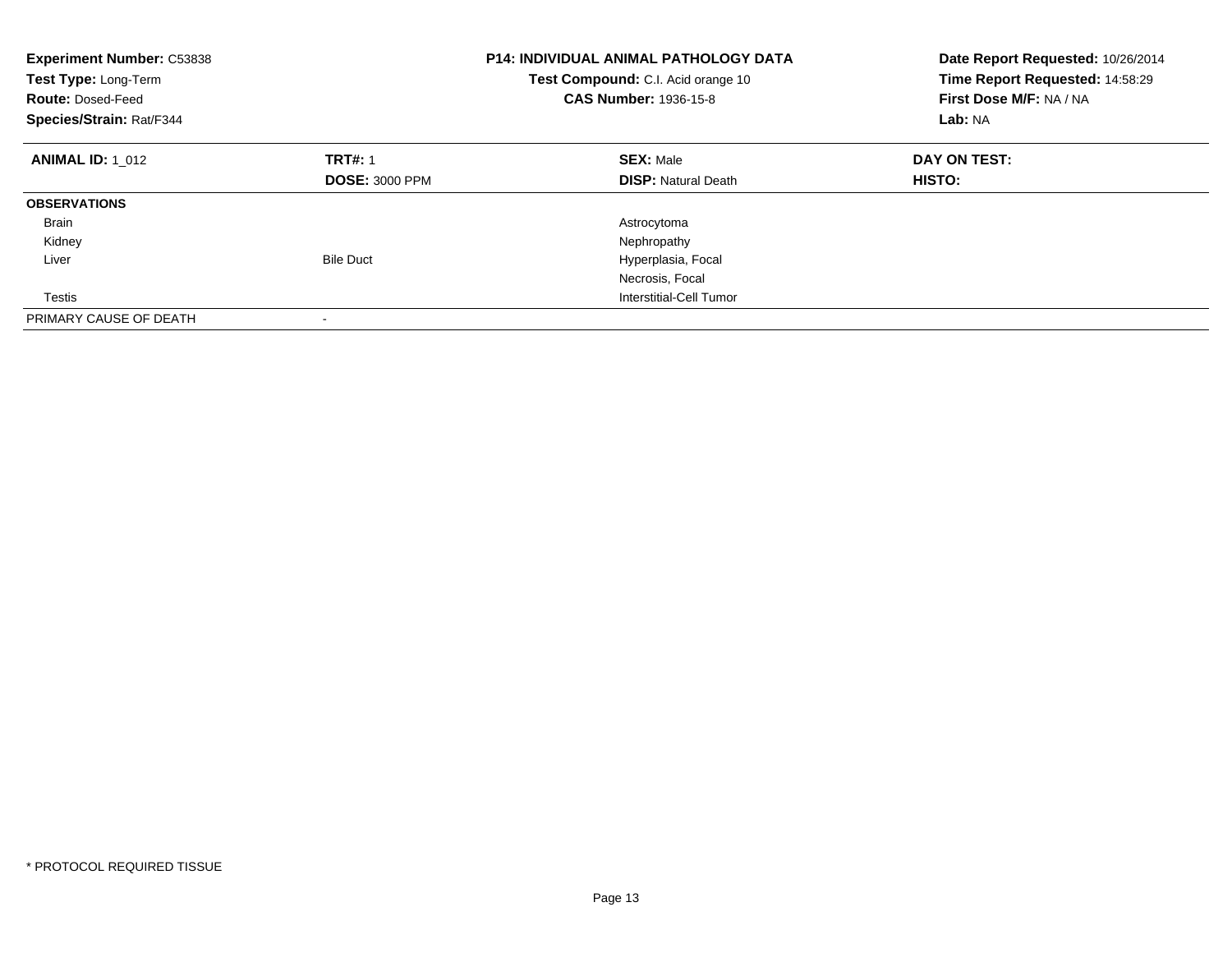| <b>Experiment Number: C53838</b><br>Test Type: Long-Term<br><b>Route: Dosed-Feed</b><br>Species/Strain: Rat/F344 | <b>P14: INDIVIDUAL ANIMAL PATHOLOGY DATA</b><br>Test Compound: C.I. Acid orange 10<br>CAS Number: 1936-15-8 |                                  | Date Report Requested: 10/26/2014<br>Time Report Requested: 14:58:29<br>First Dose M/F: NA / NA<br>Lab: NA |
|------------------------------------------------------------------------------------------------------------------|-------------------------------------------------------------------------------------------------------------|----------------------------------|------------------------------------------------------------------------------------------------------------|
| <b>ANIMAL ID: 1 013</b>                                                                                          | <b>TRT#: 1</b>                                                                                              | <b>SEX: Male</b>                 | DAY ON TEST:                                                                                               |
|                                                                                                                  | <b>DOSE: 3000 PPM</b>                                                                                       | <b>DISP:</b> Scheduled Sacrifice | HISTO:                                                                                                     |
| <b>OBSERVATIONS</b>                                                                                              |                                                                                                             |                                  |                                                                                                            |
| Kidney                                                                                                           |                                                                                                             | Nephropathy                      |                                                                                                            |
| Liver                                                                                                            |                                                                                                             | Neoplastic Nodule                |                                                                                                            |
| Lymph node                                                                                                       | Mesenteric Lymph Node                                                                                       | Lymphangiectasis                 |                                                                                                            |
| Pancreas                                                                                                         | Acinus                                                                                                      | Atrophy, Nos                     |                                                                                                            |
| Testis                                                                                                           |                                                                                                             | Interstitial-Cell Tumor          |                                                                                                            |
| PRIMARY CAUSE OF DEATH                                                                                           |                                                                                                             |                                  |                                                                                                            |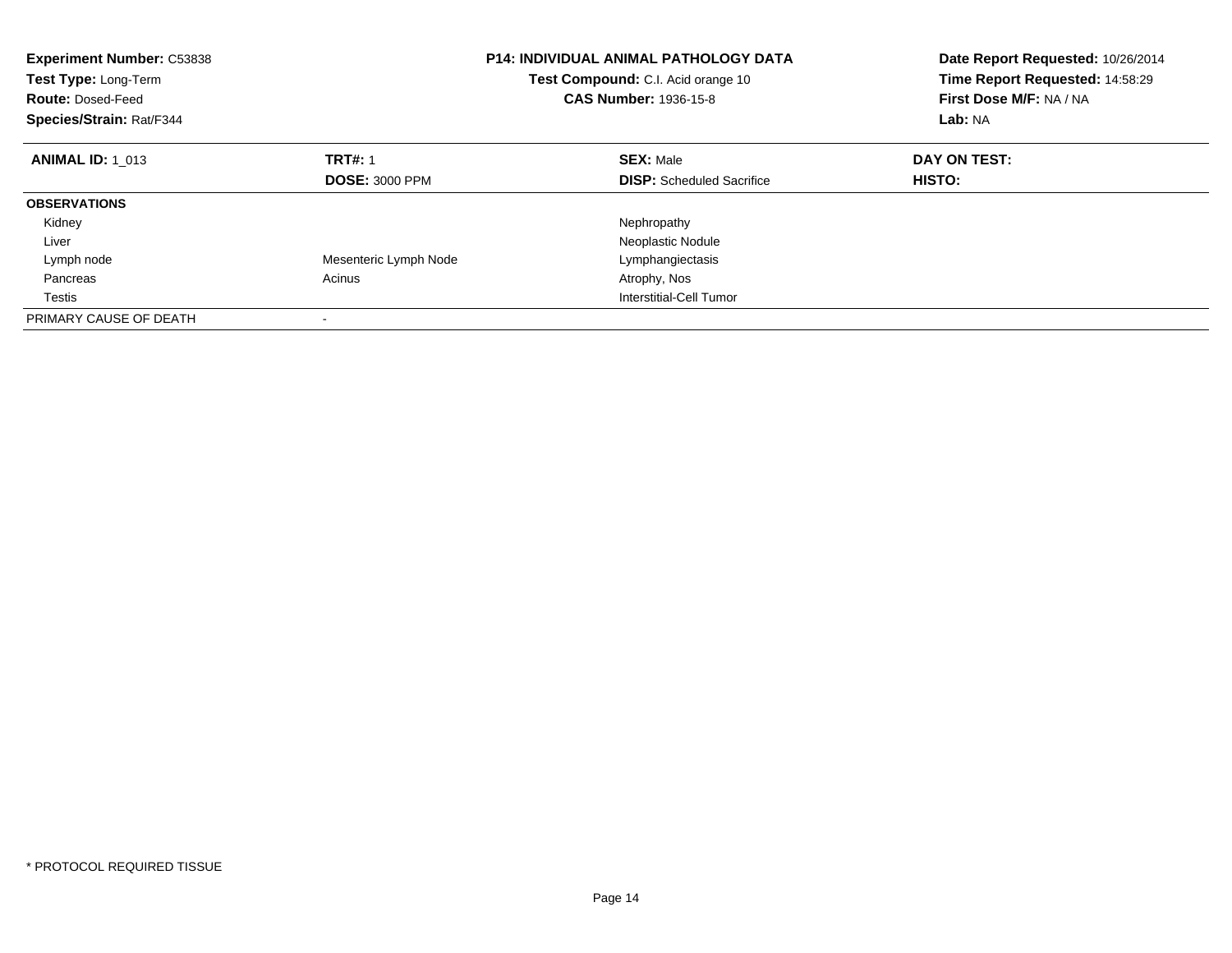| <b>Experiment Number: C53838</b><br>Test Type: Long-Term<br><b>Route: Dosed-Feed</b><br>Species/Strain: Rat/F344 |                       | <b>P14: INDIVIDUAL ANIMAL PATHOLOGY DATA</b><br>Test Compound: C.I. Acid orange 10<br><b>CAS Number: 1936-15-8</b> | Date Report Requested: 10/26/2014<br>Time Report Requested: 14:58:29<br>First Dose M/F: NA / NA<br>Lab: NA |
|------------------------------------------------------------------------------------------------------------------|-----------------------|--------------------------------------------------------------------------------------------------------------------|------------------------------------------------------------------------------------------------------------|
| <b>ANIMAL ID: 1 014</b>                                                                                          | <b>TRT#: 1</b>        | <b>SEX: Male</b>                                                                                                   | DAY ON TEST:                                                                                               |
|                                                                                                                  | <b>DOSE: 3000 PPM</b> | <b>DISP:</b> Moribund Sacrifice                                                                                    | HISTO:                                                                                                     |
| <b>OBSERVATIONS</b>                                                                                              |                       |                                                                                                                    |                                                                                                            |
| Brain                                                                                                            |                       | Squamous Cell Carcinoma, Invasive                                                                                  |                                                                                                            |
| Kidney                                                                                                           |                       | Nephropathy                                                                                                        |                                                                                                            |
| Liver                                                                                                            |                       | Cytoplasmic Change, Basophilic                                                                                     |                                                                                                            |
|                                                                                                                  | <b>Bile Duct</b>      | Hyperplasia, Focal                                                                                                 |                                                                                                            |
| Testis                                                                                                           |                       | Interstitial-Cell Tumor                                                                                            |                                                                                                            |
| Unspecified                                                                                                      |                       | <b>Granulation Tissue</b>                                                                                          |                                                                                                            |
|                                                                                                                  | Neck                  | Squamous Cell Carcinoma                                                                                            |                                                                                                            |
| PRIMARY CAUSE OF DEATH                                                                                           |                       |                                                                                                                    |                                                                                                            |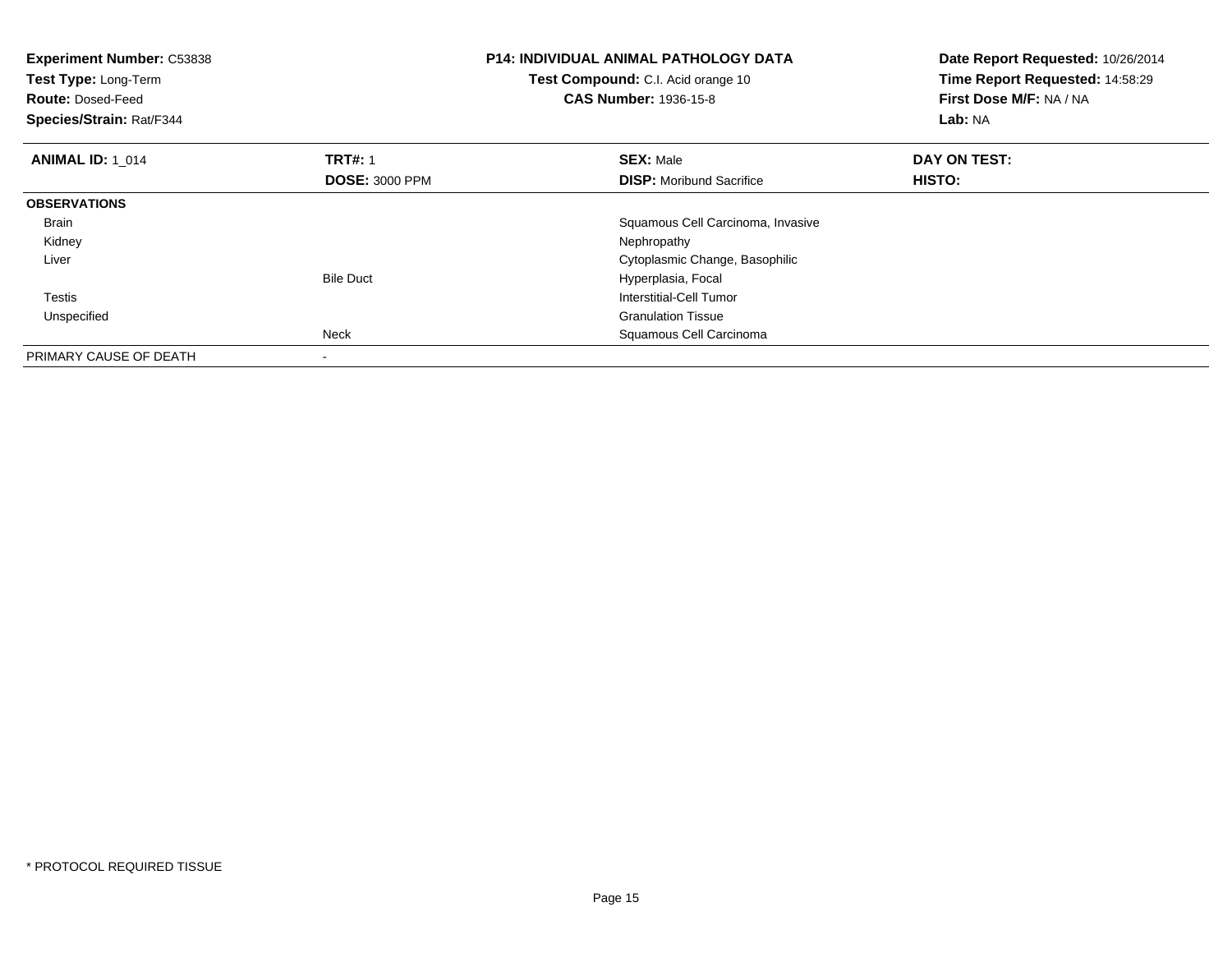| <b>Experiment Number: C53838</b><br>Test Type: Long-Term<br><b>Route: Dosed-Feed</b><br>Species/Strain: Rat/F344 |                       | <b>P14: INDIVIDUAL ANIMAL PATHOLOGY DATA</b><br>Test Compound: C.I. Acid orange 10<br><b>CAS Number: 1936-15-8</b> | Date Report Requested: 10/26/2014<br>Time Report Requested: 14:58:29<br>First Dose M/F: NA / NA<br>Lab: NA |
|------------------------------------------------------------------------------------------------------------------|-----------------------|--------------------------------------------------------------------------------------------------------------------|------------------------------------------------------------------------------------------------------------|
| <b>ANIMAL ID: 1_015</b>                                                                                          | <b>TRT#: 1</b>        | <b>SEX: Male</b>                                                                                                   | DAY ON TEST:                                                                                               |
|                                                                                                                  | <b>DOSE: 3000 PPM</b> | <b>DISP:</b> Scheduled Sacrifice                                                                                   | HISTO:                                                                                                     |
| <b>OBSERVATIONS</b>                                                                                              |                       |                                                                                                                    |                                                                                                            |
| Kidney                                                                                                           |                       | Nephropathy                                                                                                        |                                                                                                            |
| Liver                                                                                                            |                       | Cytoplasmic Change, Basophilic                                                                                     |                                                                                                            |
|                                                                                                                  |                       | Inflammation, Chronic Necrotizing                                                                                  |                                                                                                            |
| Lymph node                                                                                                       | Mesenteric Lymph Node | Lymphangiectasis                                                                                                   |                                                                                                            |
| Testis                                                                                                           |                       | Interstitial-Cell Tumor                                                                                            |                                                                                                            |
| Thyroid                                                                                                          |                       | Hyperplasia, C Cell                                                                                                |                                                                                                            |
| PRIMARY CAUSE OF DEATH                                                                                           |                       |                                                                                                                    |                                                                                                            |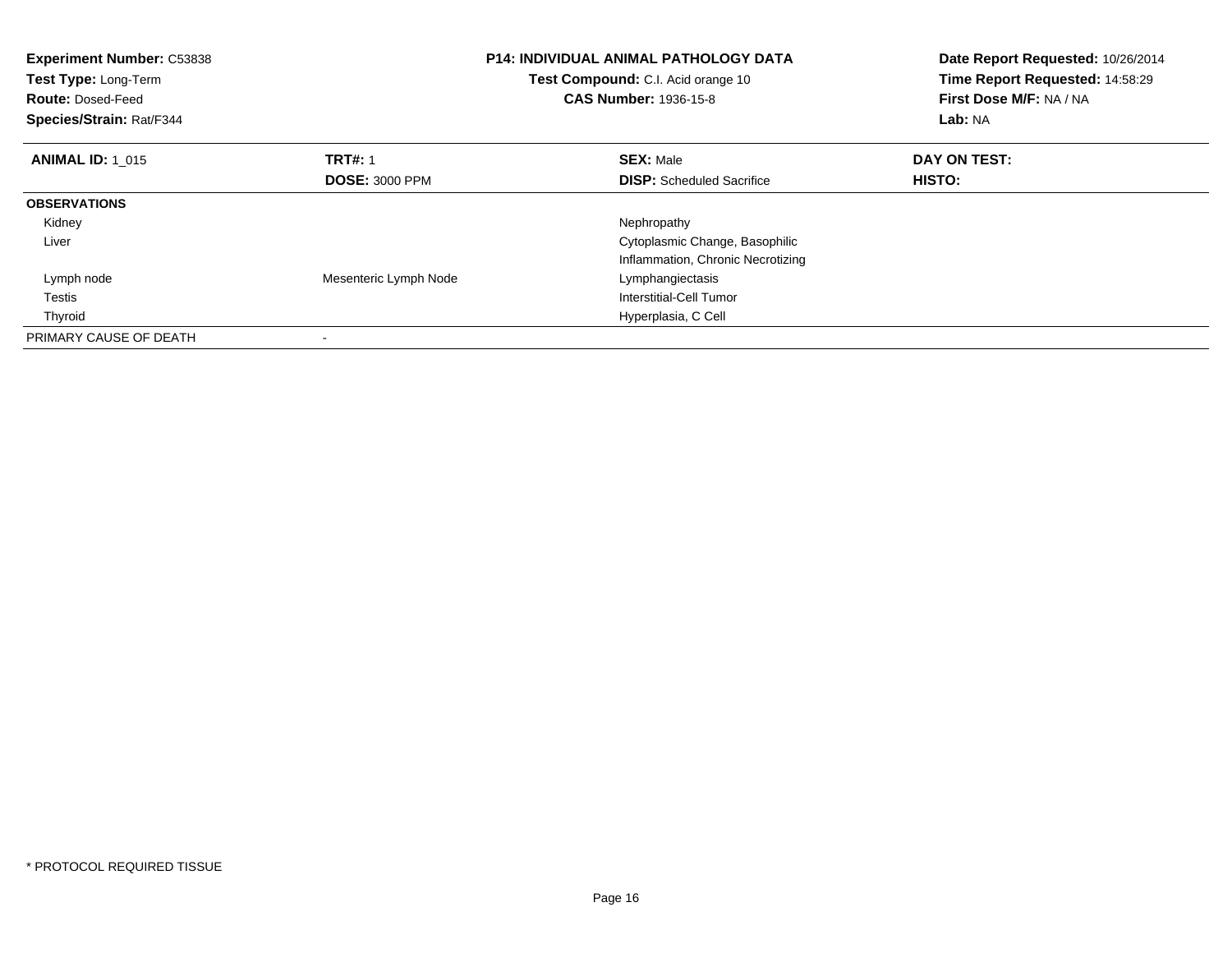| <b>Experiment Number: C53838</b> |                       | <b>P14: INDIVIDUAL ANIMAL PATHOLOGY DATA</b> | Date Report Requested: 10/26/2014 |
|----------------------------------|-----------------------|----------------------------------------------|-----------------------------------|
| Test Type: Long-Term             |                       | <b>Test Compound:</b> C.I. Acid orange 10    | Time Report Requested: 14:58:29   |
| <b>Route: Dosed-Feed</b>         |                       | <b>CAS Number: 1936-15-8</b>                 | First Dose M/F: NA / NA           |
| Species/Strain: Rat/F344         |                       |                                              | Lab: NA                           |
| <b>ANIMAL ID: 1_016</b>          | <b>TRT#: 1</b>        | <b>SEX: Male</b>                             | DAY ON TEST:                      |
|                                  | <b>DOSE: 3000 PPM</b> | <b>DISP:</b> Moribund Sacrifice              | HISTO:                            |
| <b>OBSERVATIONS</b>              |                       |                                              |                                   |
| Adrenal gland                    | Cortex Nos            | Hyperplasia, Focal                           |                                   |
| Epididymis                       |                       | Mineralization                               |                                   |
| Heart                            | Myocardium Nos        | Degeneration, Nos                            |                                   |
| Intestine Large                  | Colon                 | Nematodiasis                                 |                                   |
| Liver                            | <b>Bile Duct</b>      | Hyperplasia, Focal                           |                                   |
| Lung                             |                       | Inflammation, Interstitial                   |                                   |
| Testis                           | Tubule                | Degeneration, Nos                            |                                   |
|                                  |                       | Interstitial-Cell Tumor                      |                                   |
| Unspecified                      |                       | Fibroma                                      |                                   |
| PRIMARY CAUSE OF DEATH           |                       |                                              |                                   |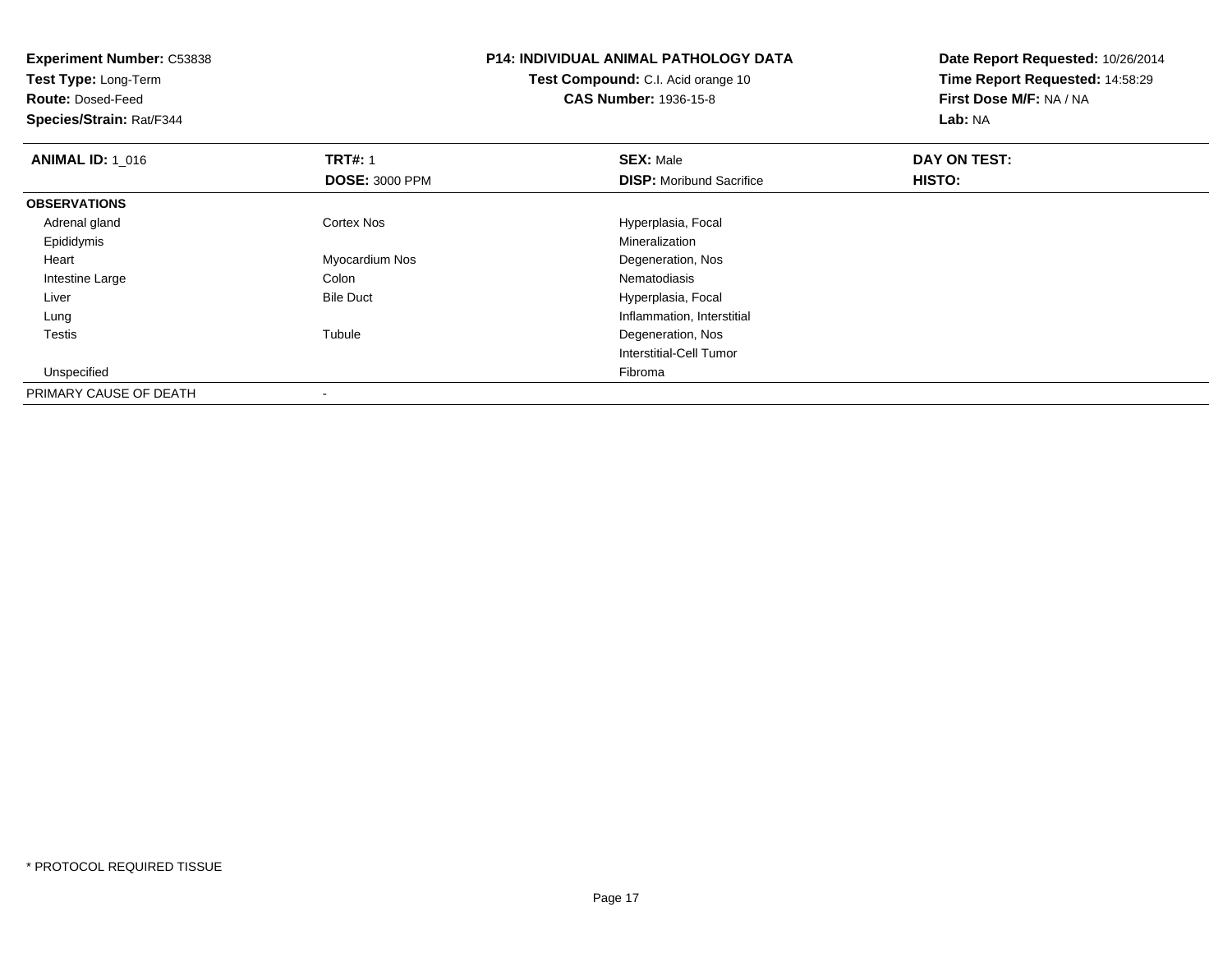| <b>Experiment Number: C53838</b><br>Test Type: Long-Term |                       | <b>P14: INDIVIDUAL ANIMAL PATHOLOGY DATA</b> | Date Report Requested: 10/26/2014<br>Time Report Requested: 14:58:29 |
|----------------------------------------------------------|-----------------------|----------------------------------------------|----------------------------------------------------------------------|
|                                                          |                       | Test Compound: C.I. Acid orange 10           |                                                                      |
| <b>Route: Dosed-Feed</b>                                 |                       | <b>CAS Number: 1936-15-8</b>                 | First Dose M/F: NA / NA                                              |
| Species/Strain: Rat/F344                                 |                       |                                              | Lab: NA                                                              |
| <b>ANIMAL ID: 1 017</b>                                  | <b>TRT#: 1</b>        | <b>SEX: Male</b>                             | DAY ON TEST:                                                         |
|                                                          | <b>DOSE: 3000 PPM</b> | <b>DISP:</b> Scheduled Sacrifice             | HISTO:                                                               |
| <b>OBSERVATIONS</b>                                      |                       |                                              |                                                                      |
| Heart                                                    | Myocardium Nos        | Degeneration, Nos                            |                                                                      |
| Kidney                                                   |                       | Nephropathy                                  |                                                                      |
| Liver                                                    |                       | Cytoplasmic Change, Basophilic               |                                                                      |
| Peritoneum                                               |                       | Mesothelioma, Malignant                      |                                                                      |
| Pharynx                                                  | Oropharynx Nos        | Squamous Cell Papilloma                      |                                                                      |
| Testis                                                   |                       | Interstitial-Cell Tumor                      |                                                                      |
|                                                          | Tunica Vaginalis      | Mesothelioma, Malignant                      |                                                                      |
| Thyroid                                                  |                       | Hyperplasia, C Cell                          |                                                                      |
| PRIMARY CAUSE OF DEATH                                   |                       |                                              |                                                                      |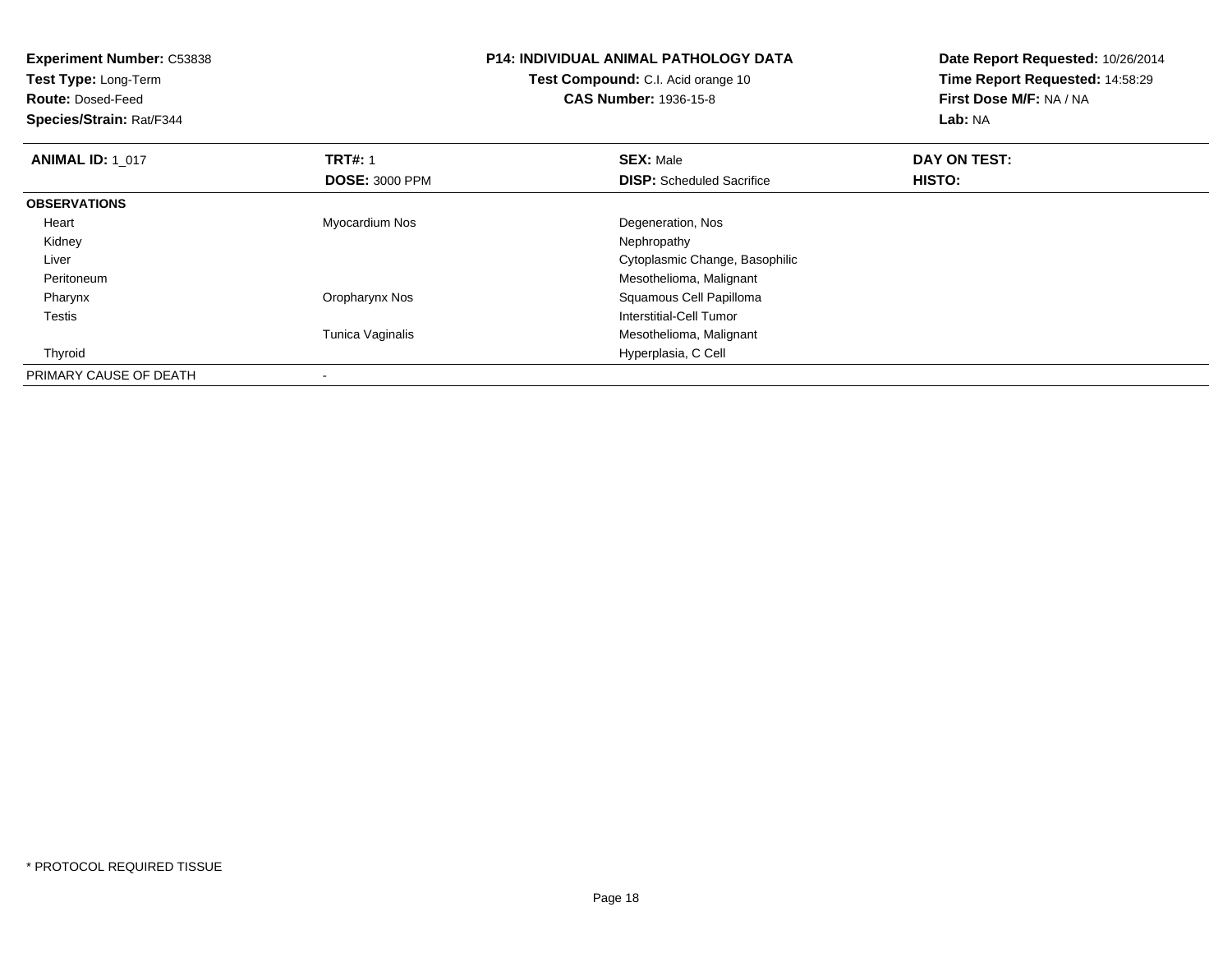| <b>Experiment Number: C53838</b><br>Test Type: Long-Term<br><b>Route: Dosed-Feed</b><br>Species/Strain: Rat/F344 | <b>P14: INDIVIDUAL ANIMAL PATHOLOGY DATA</b><br>Test Compound: C.I. Acid orange 10<br><b>CAS Number: 1936-15-8</b> |                                  | Date Report Requested: 10/26/2014<br>Time Report Requested: 14:58:29<br>First Dose M/F: NA / NA<br>Lab: NA |
|------------------------------------------------------------------------------------------------------------------|--------------------------------------------------------------------------------------------------------------------|----------------------------------|------------------------------------------------------------------------------------------------------------|
| <b>ANIMAL ID:</b> 1 018                                                                                          | <b>TRT#: 1</b>                                                                                                     | <b>SEX: Male</b>                 | DAY ON TEST:                                                                                               |
|                                                                                                                  | <b>DOSE: 3000 PPM</b>                                                                                              | <b>DISP:</b> Scheduled Sacrifice | <b>HISTO:</b>                                                                                              |
| <b>OBSERVATIONS</b>                                                                                              |                                                                                                                    |                                  |                                                                                                            |
| Kidney                                                                                                           |                                                                                                                    | Nephropathy                      |                                                                                                            |
| Liver                                                                                                            |                                                                                                                    | Cytoplasmic Change, Basophilic   |                                                                                                            |
| Lung                                                                                                             |                                                                                                                    | Hyperplasia, Alveolar Epithelium |                                                                                                            |
| Testis                                                                                                           |                                                                                                                    | Interstitial-Cell Tumor          |                                                                                                            |
| Thyroid                                                                                                          |                                                                                                                    | Hyperplasia, C Cell              |                                                                                                            |
| PRIMARY CAUSE OF DEATH                                                                                           |                                                                                                                    |                                  |                                                                                                            |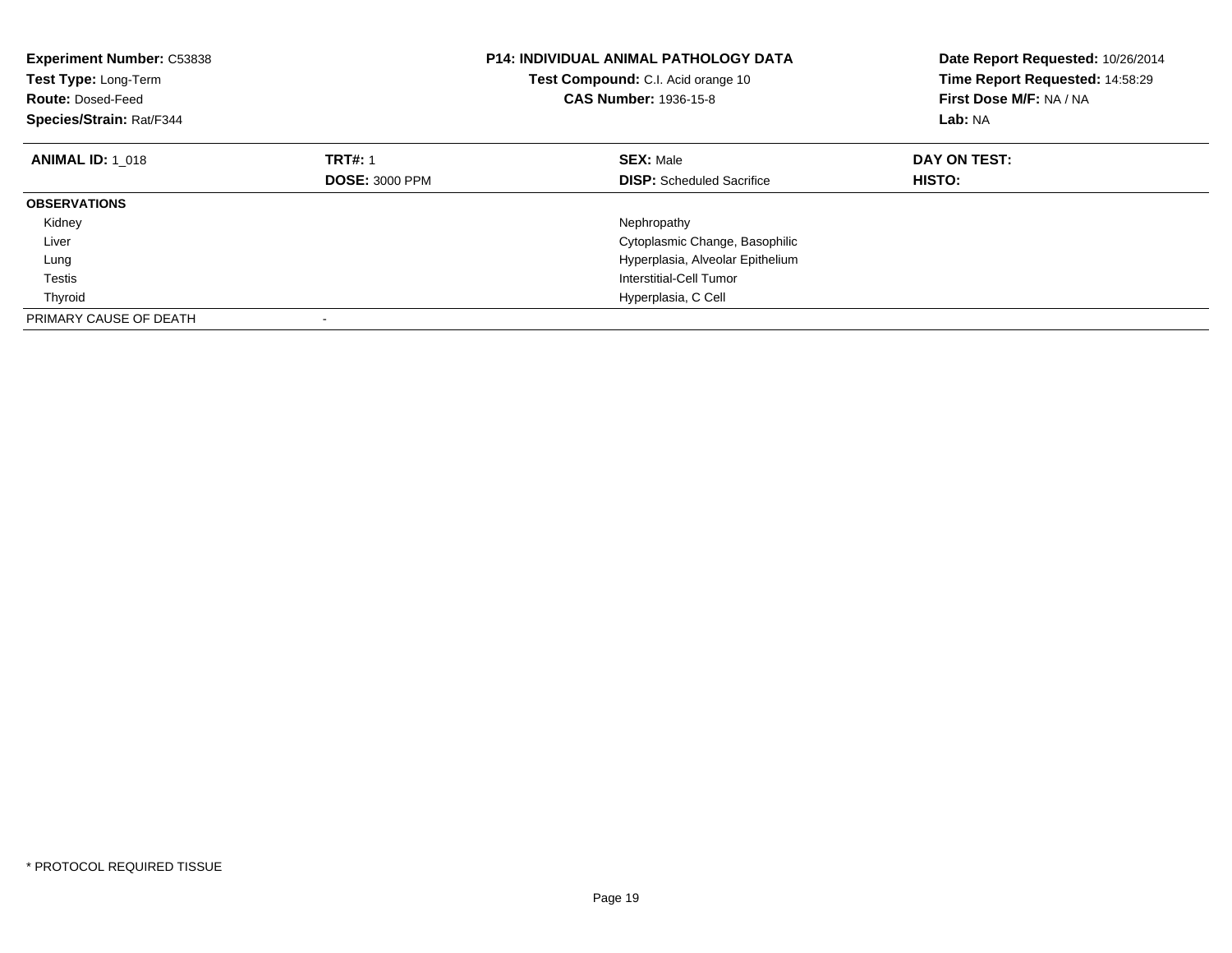**Experiment Number:** C53838**Test Type:** Long-Term**Route:** Dosed-Feed **Species/Strain:** Rat/F344**P14: INDIVIDUAL ANIMAL PATHOLOGY DATATest Compound:** C.I. Acid orange 10**CAS Number:** 1936-15-8**Date Report Requested:** 10/26/2014**Time Report Requested:** 14:58:29**First Dose M/F:** NA / NA**Lab:** NA**ANIMAL ID: 1\_019 9 TRT#:** 1 **SEX:** Male **SEX:** Male **DAY ON TEST: DOSE:** 3000 PPM**DISP:** Scheduled Sacrifice **HISTO: OBSERVATIONS** Adrenal glandMedulla Medulla entre a material de la Maria Hyperplasia, Nos Heart Myocardium Nos Degeneration, Nos Intestine Small Jejunum Dilatation, Nos Jejunum Fibrosis Kidneyy the control of the control of the control of the control of the control of the control of the control of the control of the control of the control of the control of the control of the control of the control of the contro Liver Cytoplasmic Change, BasophilicBile Duct Hyperplasia, Nos**Interstitial-Cell Tumor**  Testis Thyroid Hyperplasia, C Cell Unspecifiedd Fibroma and the contract of the contract of the contract of the contract of the contract of the contract of the contract of the contract of the contract of the contract of the contract of the contract of the contract of PRIMARY CAUSE OF DEATH-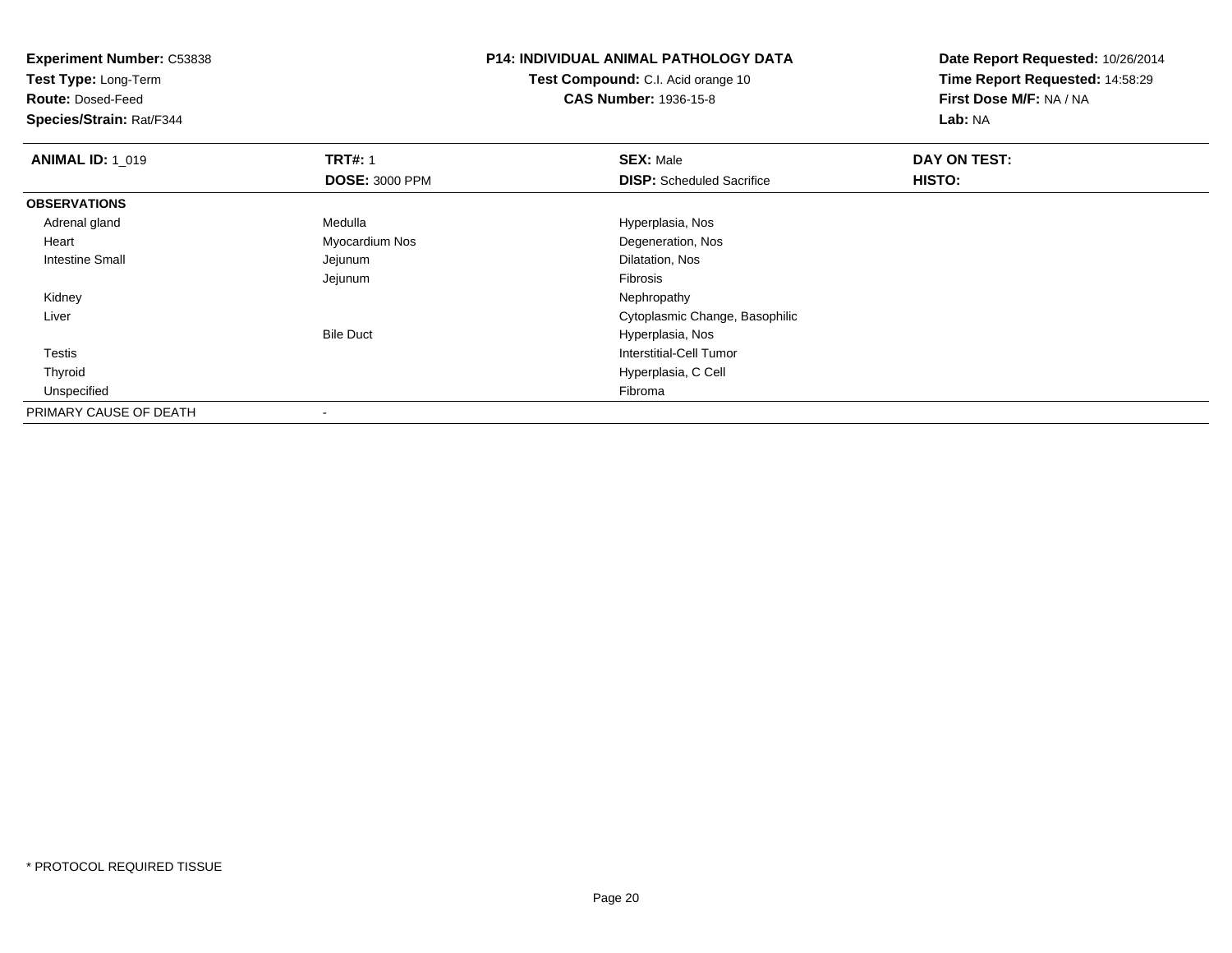| <b>Experiment Number: C53838</b><br>Test Type: Long-Term<br><b>Route: Dosed-Feed</b><br>Species/Strain: Rat/F344 |                                         | <b>P14: INDIVIDUAL ANIMAL PATHOLOGY DATA</b><br>Test Compound: C.I. Acid orange 10<br><b>CAS Number: 1936-15-8</b> | Date Report Requested: 10/26/2014<br>Time Report Requested: 14:58:29<br>First Dose M/F: NA / NA<br>Lab: NA |
|------------------------------------------------------------------------------------------------------------------|-----------------------------------------|--------------------------------------------------------------------------------------------------------------------|------------------------------------------------------------------------------------------------------------|
| <b>ANIMAL ID: 1 020</b>                                                                                          | <b>TRT#: 1</b><br><b>DOSE: 3000 PPM</b> | <b>SEX: Male</b><br><b>DISP:</b> Scheduled Sacrifice                                                               | DAY ON TEST:<br>HISTO:                                                                                     |
| <b>OBSERVATIONS</b>                                                                                              |                                         |                                                                                                                    |                                                                                                            |
| Heart                                                                                                            | Myocardium Nos                          | Degeneration, Nos                                                                                                  |                                                                                                            |
| Kidney                                                                                                           |                                         | Nephropathy                                                                                                        |                                                                                                            |
| Liver                                                                                                            |                                         | Cytoplasmic Change, Basophilic                                                                                     |                                                                                                            |
| Testis                                                                                                           |                                         | Interstitial-Cell Tumor                                                                                            |                                                                                                            |
| PRIMARY CAUSE OF DEATH                                                                                           |                                         |                                                                                                                    |                                                                                                            |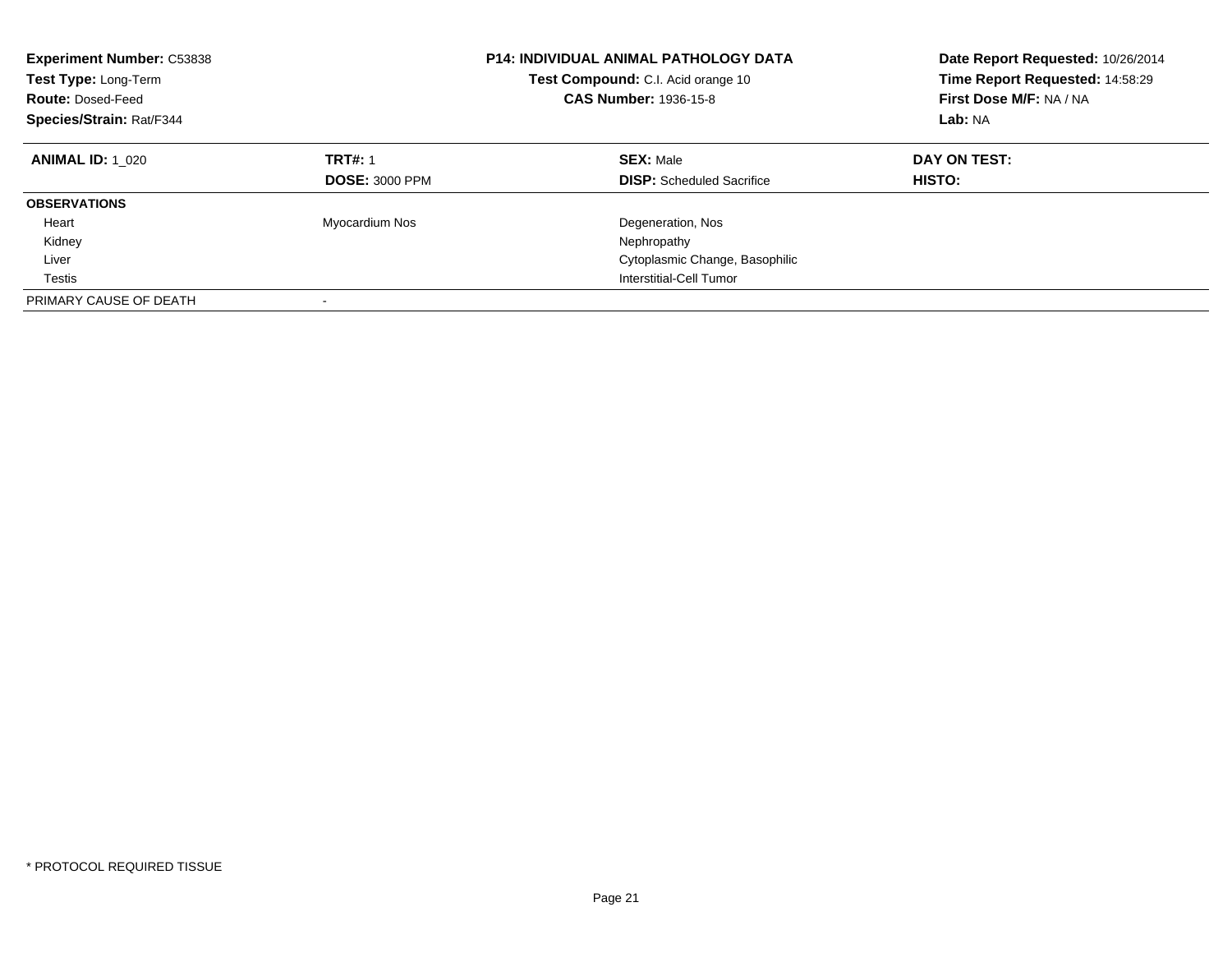| <b>Experiment Number: C53838</b><br>Test Type: Long-Term<br><b>Route: Dosed-Feed</b><br>Species/Strain: Rat/F344 |                       | <b>P14: INDIVIDUAL ANIMAL PATHOLOGY DATA</b><br>Test Compound: C.I. Acid orange 10<br><b>CAS Number: 1936-15-8</b> | Date Report Requested: 10/26/2014<br>Time Report Requested: 14:58:29<br>First Dose M/F: NA / NA<br>Lab: NA |
|------------------------------------------------------------------------------------------------------------------|-----------------------|--------------------------------------------------------------------------------------------------------------------|------------------------------------------------------------------------------------------------------------|
|                                                                                                                  |                       |                                                                                                                    |                                                                                                            |
| <b>ANIMAL ID: 1 021</b>                                                                                          | <b>TRT#: 1</b>        | <b>SEX: Male</b>                                                                                                   | DAY ON TEST:                                                                                               |
|                                                                                                                  | <b>DOSE: 3000 PPM</b> | <b>DISP:</b> Scheduled Sacrifice                                                                                   | HISTO:                                                                                                     |
| <b>OBSERVATIONS</b>                                                                                              |                       |                                                                                                                    |                                                                                                            |
| Adrenal gland                                                                                                    | Cortex Nos            | Lipoidosis                                                                                                         |                                                                                                            |
| Kidney                                                                                                           |                       | Nephropathy                                                                                                        |                                                                                                            |
| Liver                                                                                                            |                       | Cytoplasmic Change, Basophilic                                                                                     |                                                                                                            |
|                                                                                                                  |                       | Neoplastic Nodule                                                                                                  |                                                                                                            |
| Lymph node                                                                                                       | Mesenteric Lymph Node | Inflammation, Granulomatous                                                                                        |                                                                                                            |
|                                                                                                                  | Mesenteric Lymph Node | Lymphangiectasis                                                                                                   |                                                                                                            |
| Testis                                                                                                           |                       | Interstitial-Cell Tumor                                                                                            |                                                                                                            |
| Thyroid                                                                                                          |                       | Hyperplasia, C Cell                                                                                                |                                                                                                            |
| PRIMARY CAUSE OF DEATH                                                                                           |                       |                                                                                                                    |                                                                                                            |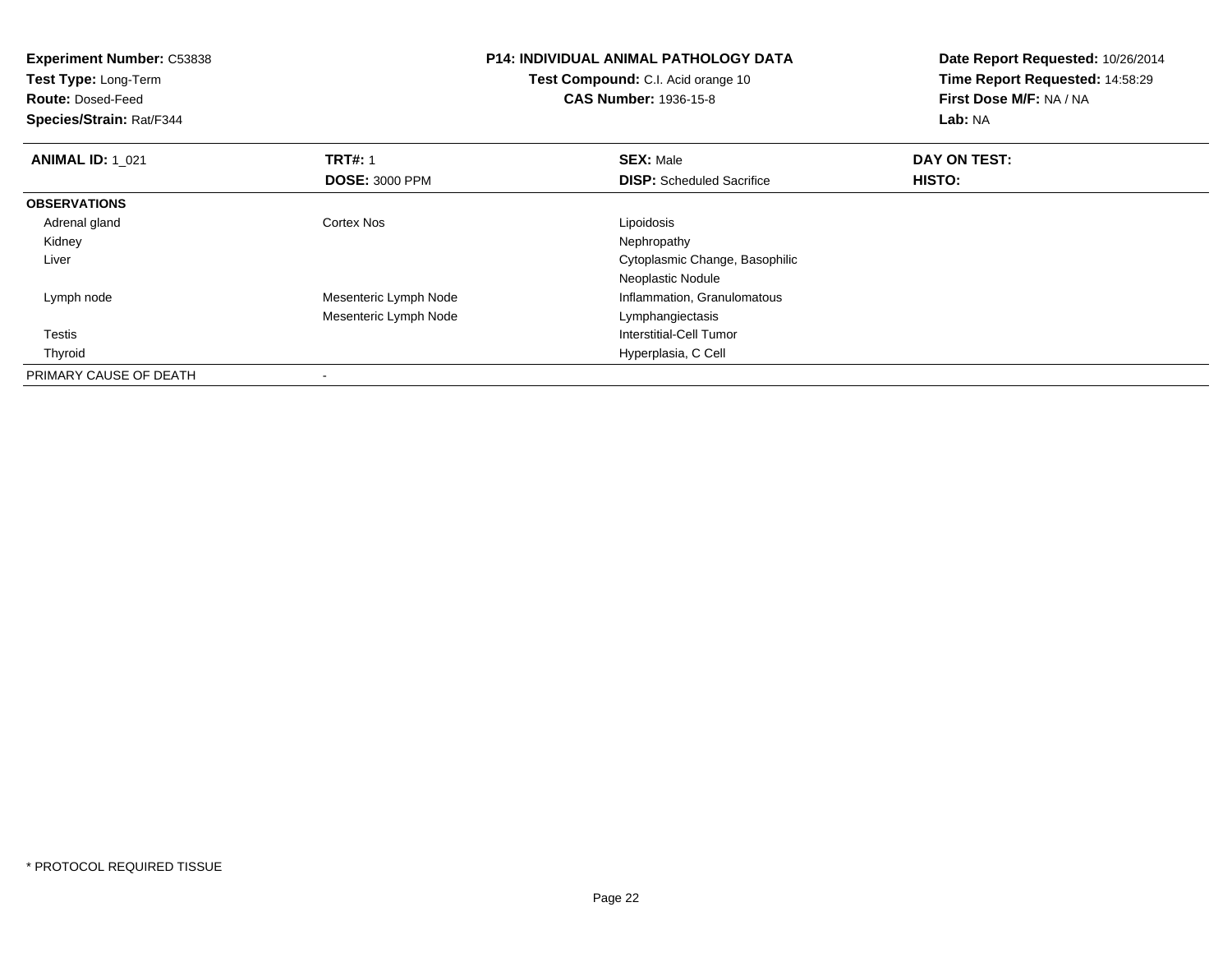**Experiment Number:** C53838

**Test Type:** Long-Term

**Route:** Dosed-Feed

**Species/Strain:** Rat/F344

## **P14: INDIVIDUAL ANIMAL PATHOLOGY DATA**

**Test Compound:** C.I. Acid orange 10**CAS Number:** 1936-15-8

**Date Report Requested:** 10/26/2014**Time Report Requested:** 14:58:29**First Dose M/F:** NA / NA**Lab:** NA

| <b>ANIMAL ID: 1 022</b> | <b>TRT#: 1</b>           | <b>SEX: Male</b>                 | DAY ON TEST: |  |
|-------------------------|--------------------------|----------------------------------|--------------|--|
|                         | <b>DOSE: 3000 PPM</b>    | <b>DISP:</b> Scheduled Sacrifice | HISTO:       |  |
| <b>OBSERVATIONS</b>     |                          |                                  |              |  |
| Adrenal gland           |                          | Pheochromocytoma                 |              |  |
| Kidney                  |                          | Nephropathy                      |              |  |
| Liver                   |                          | Cytoplasmic Change, Basophilic   |              |  |
| Lymph node              | Cervical Lymph Node Nos  | C-Cell Carcinoma, Metastatic     |              |  |
| Mammary gland           | <b>Mammary Acinus</b>    | Hyperplasia, Nos                 |              |  |
| Pancreas                | Acinus                   | Atrophy, Focal                   |              |  |
| Pituitary gland         |                          | Chromophobe Carcinoma            |              |  |
| Testis                  |                          | Interstitial-Cell Tumor          |              |  |
| Thyroid                 |                          | C-Cell Carcinoma                 |              |  |
| PRIMARY CAUSE OF DEATH  | $\overline{\phantom{a}}$ |                                  |              |  |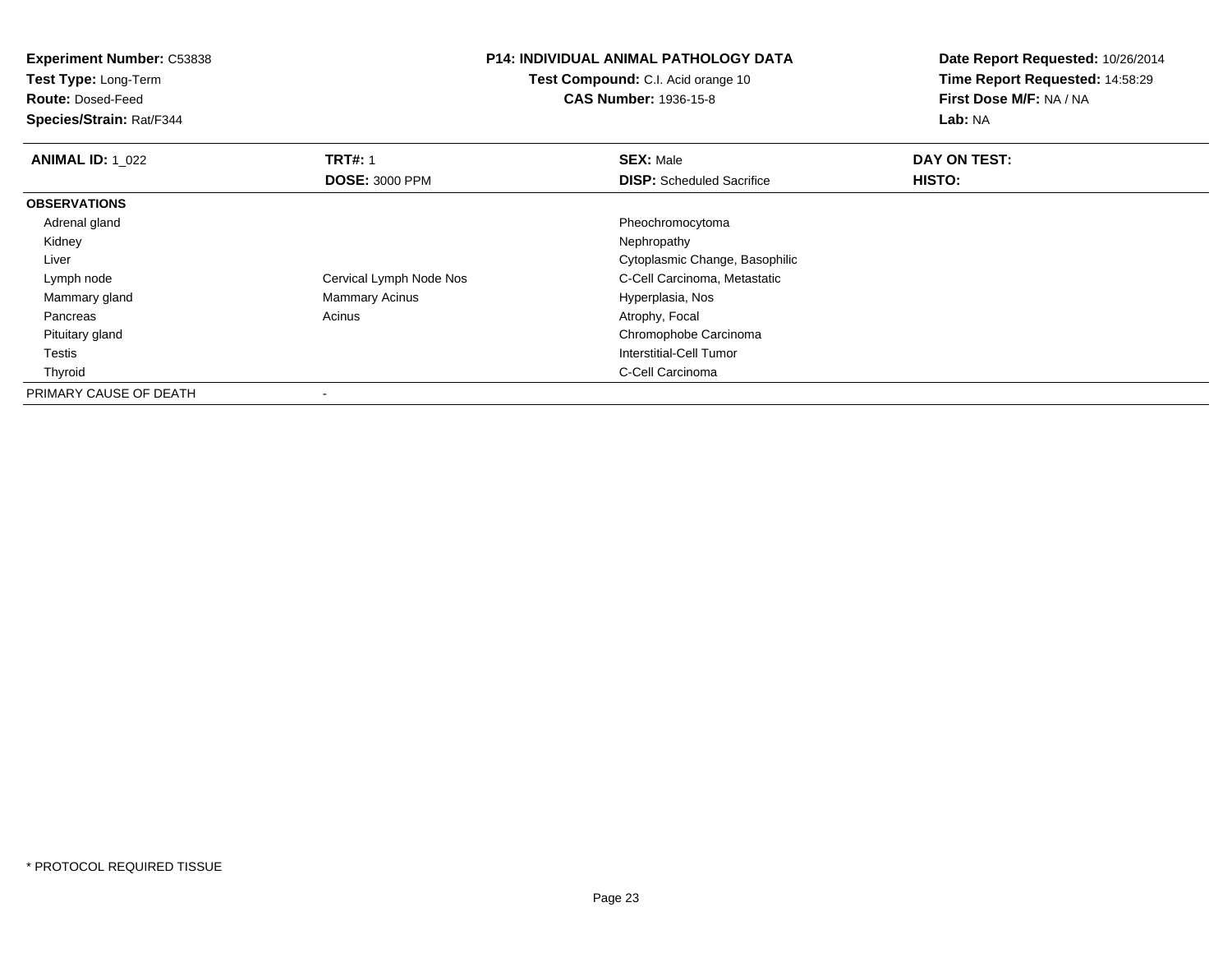| <b>Experiment Number: C53838</b><br>Test Type: Long-Term<br><b>Route: Dosed-Feed</b><br>Species/Strain: Rat/F344 |                                         | <b>P14: INDIVIDUAL ANIMAL PATHOLOGY DATA</b><br>Test Compound: C.I. Acid orange 10<br><b>CAS Number: 1936-15-8</b> | Date Report Requested: 10/26/2014<br>Time Report Requested: 14:58:29<br>First Dose M/F: NA / NA<br>Lab: NA |  |
|------------------------------------------------------------------------------------------------------------------|-----------------------------------------|--------------------------------------------------------------------------------------------------------------------|------------------------------------------------------------------------------------------------------------|--|
| <b>ANIMAL ID: 1 023</b>                                                                                          | <b>TRT#: 1</b><br><b>DOSE: 3000 PPM</b> | <b>SEX: Male</b><br><b>DISP: Natural Death</b>                                                                     | DAY ON TEST:<br><b>HISTO:</b>                                                                              |  |
| <b>OBSERVATIONS</b>                                                                                              |                                         |                                                                                                                    |                                                                                                            |  |
| Kidney                                                                                                           |                                         | Nephropathy                                                                                                        |                                                                                                            |  |
| Spleen                                                                                                           |                                         | Depletion, Lymphoid                                                                                                |                                                                                                            |  |
| Testis                                                                                                           | Tubule                                  | Atrophy, Diffuse                                                                                                   |                                                                                                            |  |
|                                                                                                                  |                                         | Interstitial-Cell Tumor                                                                                            |                                                                                                            |  |
| PRIMARY CAUSE OF DEATH                                                                                           |                                         |                                                                                                                    |                                                                                                            |  |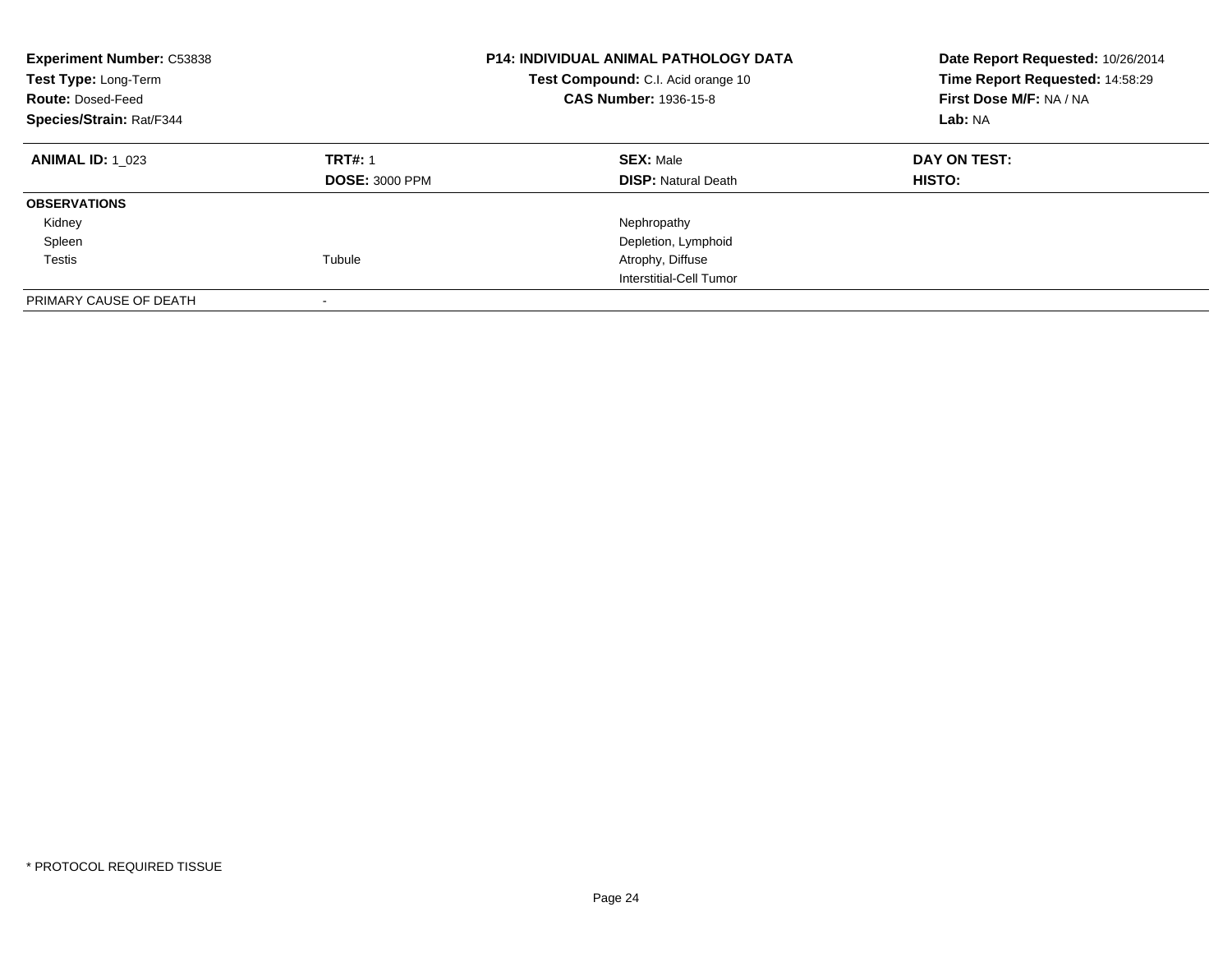| <b>Experiment Number: C53838</b><br>Test Type: Long-Term<br><b>Route: Dosed-Feed</b><br>Species/Strain: Rat/F344 |                                         | <b>P14: INDIVIDUAL ANIMAL PATHOLOGY DATA</b><br>Test Compound: C.I. Acid orange 10<br><b>CAS Number: 1936-15-8</b> | Date Report Requested: 10/26/2014<br>Time Report Requested: 14:58:29<br>First Dose M/F: NA / NA<br>Lab: NA |
|------------------------------------------------------------------------------------------------------------------|-----------------------------------------|--------------------------------------------------------------------------------------------------------------------|------------------------------------------------------------------------------------------------------------|
| <b>ANIMAL ID: 1 024</b>                                                                                          | <b>TRT#: 1</b><br><b>DOSE: 3000 PPM</b> | <b>SEX: Male</b><br><b>DISP:</b> Scheduled Sacrifice                                                               | DAY ON TEST:<br>HISTO:                                                                                     |
| <b>OBSERVATIONS</b>                                                                                              |                                         |                                                                                                                    |                                                                                                            |
| Brain                                                                                                            | Craniobuccal Pouch                      | <b>Cystic Ducts</b>                                                                                                |                                                                                                            |
| Kidney                                                                                                           |                                         | Nephropathy                                                                                                        |                                                                                                            |
| Liver                                                                                                            |                                         | Cytoplasmic Change, Basophilic                                                                                     |                                                                                                            |
| Testis                                                                                                           |                                         | Interstitial-Cell Tumor                                                                                            |                                                                                                            |
| PRIMARY CAUSE OF DEATH                                                                                           |                                         |                                                                                                                    |                                                                                                            |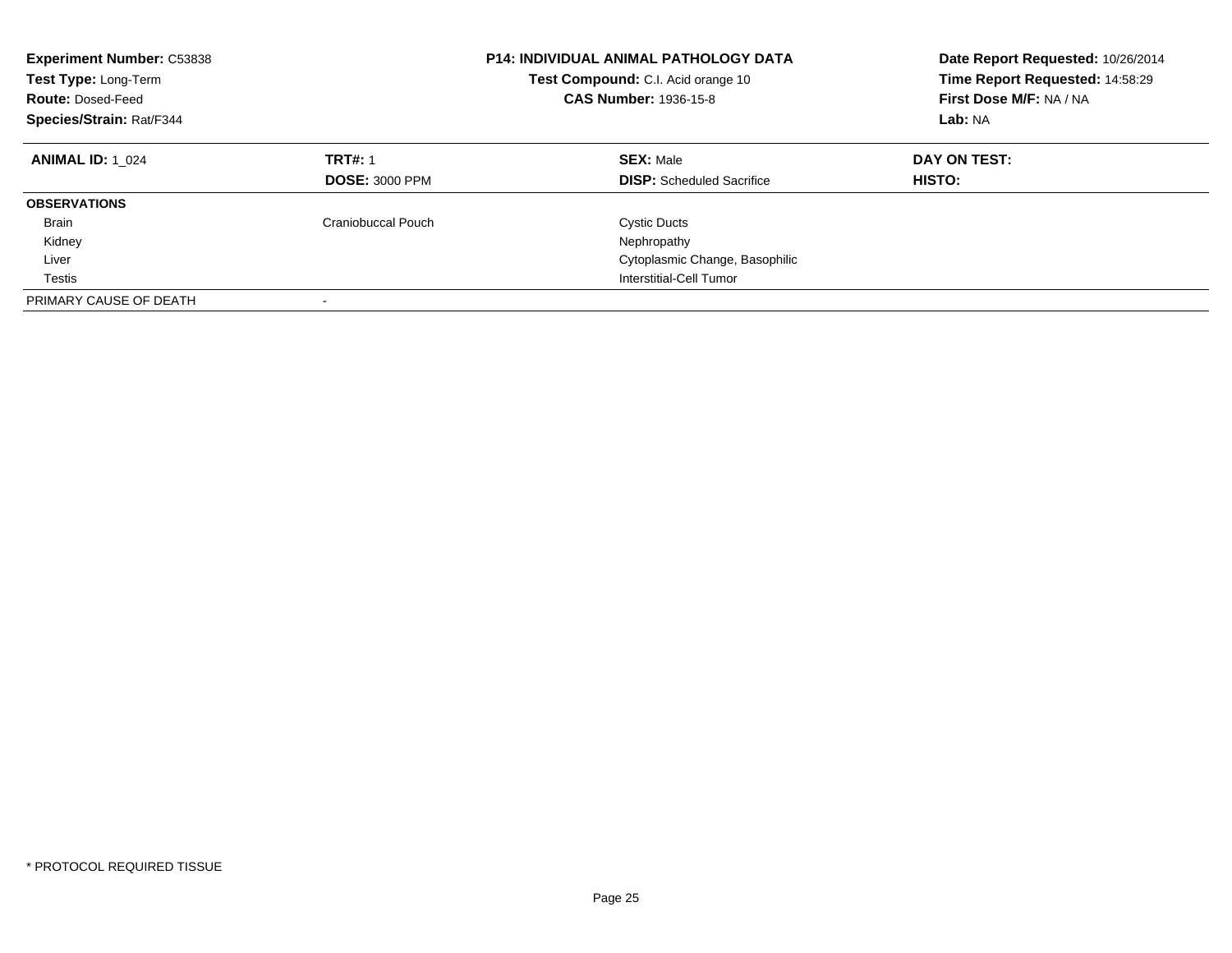| <b>Experiment Number: C53838</b><br>Test Type: Long-Term<br><b>Route: Dosed-Feed</b><br>Species/Strain: Rat/F344 |                       | <b>P14: INDIVIDUAL ANIMAL PATHOLOGY DATA</b><br>Test Compound: C.I. Acid orange 10<br><b>CAS Number: 1936-15-8</b> | Date Report Requested: 10/26/2014<br>Time Report Requested: 14:58:29<br>First Dose M/F: NA / NA<br>Lab: NA |
|------------------------------------------------------------------------------------------------------------------|-----------------------|--------------------------------------------------------------------------------------------------------------------|------------------------------------------------------------------------------------------------------------|
| <b>ANIMAL ID: 1 025</b>                                                                                          | <b>TRT#: 1</b>        | <b>SEX: Male</b>                                                                                                   | DAY ON TEST:                                                                                               |
|                                                                                                                  | <b>DOSE: 3000 PPM</b> | <b>DISP:</b> Scheduled Sacrifice                                                                                   | HISTO:                                                                                                     |
| <b>OBSERVATIONS</b>                                                                                              |                       |                                                                                                                    |                                                                                                            |
| Kidney                                                                                                           |                       | Nephropathy                                                                                                        |                                                                                                            |
| Liver                                                                                                            |                       | Cytoplasmic Change, Basophilic                                                                                     |                                                                                                            |
|                                                                                                                  |                       | Neoplastic Nodule                                                                                                  |                                                                                                            |
| Pancreas                                                                                                         | <b>Islets</b>         | Islet-Cell Carcinoma                                                                                               |                                                                                                            |
| Testis                                                                                                           |                       | Interstitial-Cell Tumor                                                                                            |                                                                                                            |
| PRIMARY CAUSE OF DEATH                                                                                           |                       |                                                                                                                    |                                                                                                            |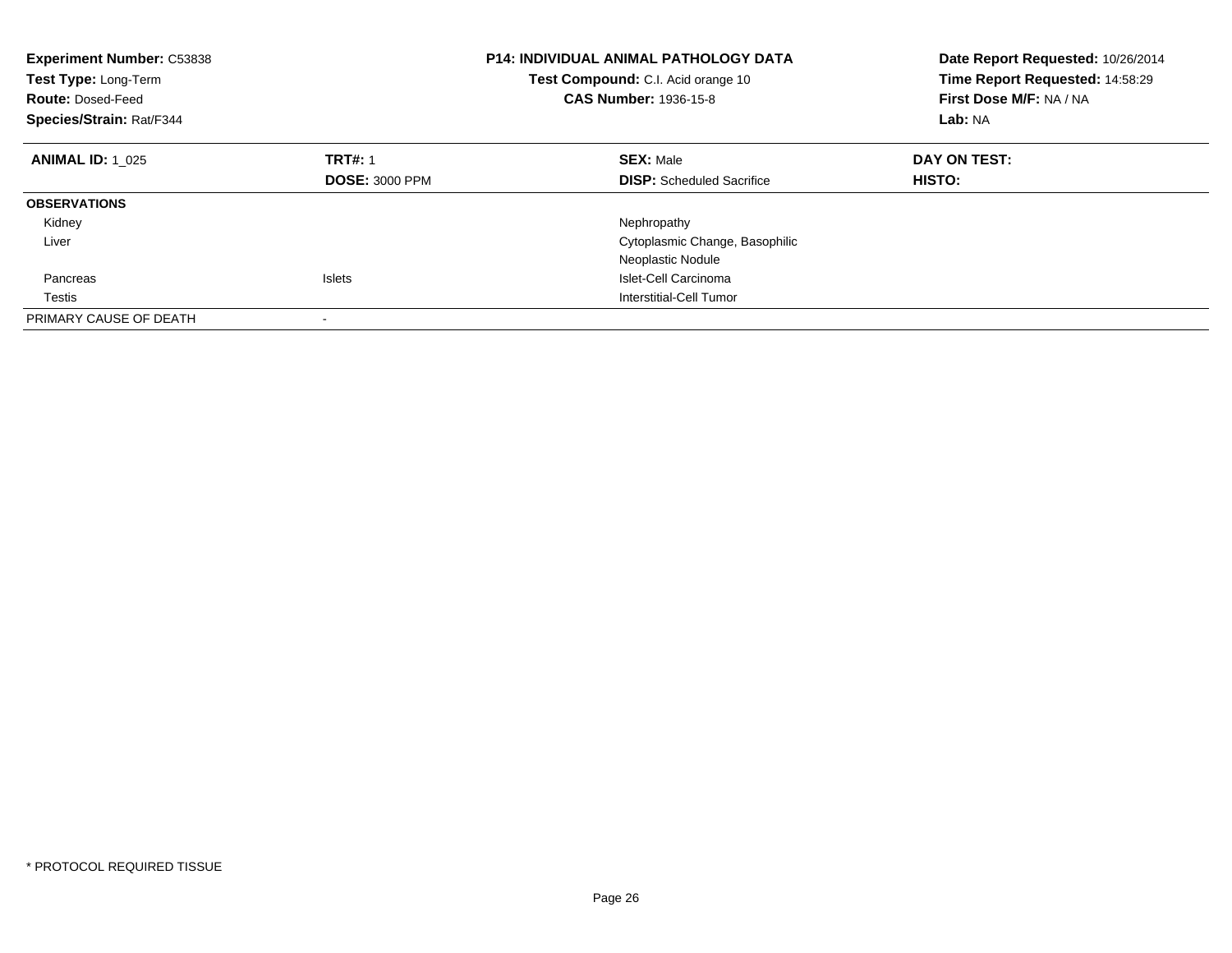| <b>Experiment Number: C53838</b><br>Test Type: Long-Term<br><b>Route: Dosed-Feed</b><br>Species/Strain: Rat/F344 |                       | <b>P14: INDIVIDUAL ANIMAL PATHOLOGY DATA</b><br>Test Compound: C.I. Acid orange 10<br><b>CAS Number: 1936-15-8</b> | Date Report Requested: 10/26/2014<br>Time Report Requested: 14:58:29<br>First Dose M/F: NA / NA<br>Lab: NA |
|------------------------------------------------------------------------------------------------------------------|-----------------------|--------------------------------------------------------------------------------------------------------------------|------------------------------------------------------------------------------------------------------------|
| <b>ANIMAL ID: 1 026</b>                                                                                          | <b>TRT#: 1</b>        | <b>SEX: Male</b>                                                                                                   | DAY ON TEST:                                                                                               |
|                                                                                                                  | <b>DOSE: 3000 PPM</b> | <b>DISP:</b> Moribund Sacrifice                                                                                    | HISTO:                                                                                                     |
| <b>OBSERVATIONS</b>                                                                                              |                       |                                                                                                                    |                                                                                                            |
| Kidney                                                                                                           |                       | Pyelonephritis, Acute                                                                                              |                                                                                                            |
| Prostate                                                                                                         |                       | Inflammation, Acute                                                                                                |                                                                                                            |
| Stomach                                                                                                          |                       | Mineralization                                                                                                     |                                                                                                            |
| <b>Testis</b>                                                                                                    |                       | Interstitial-Cell Tumor                                                                                            |                                                                                                            |
| Unspecified                                                                                                      |                       | Fibrosarcoma                                                                                                       |                                                                                                            |
| Urinary bladder                                                                                                  |                       | Ulcer, Acute                                                                                                       |                                                                                                            |
| PRIMARY CAUSE OF DEATH                                                                                           |                       |                                                                                                                    |                                                                                                            |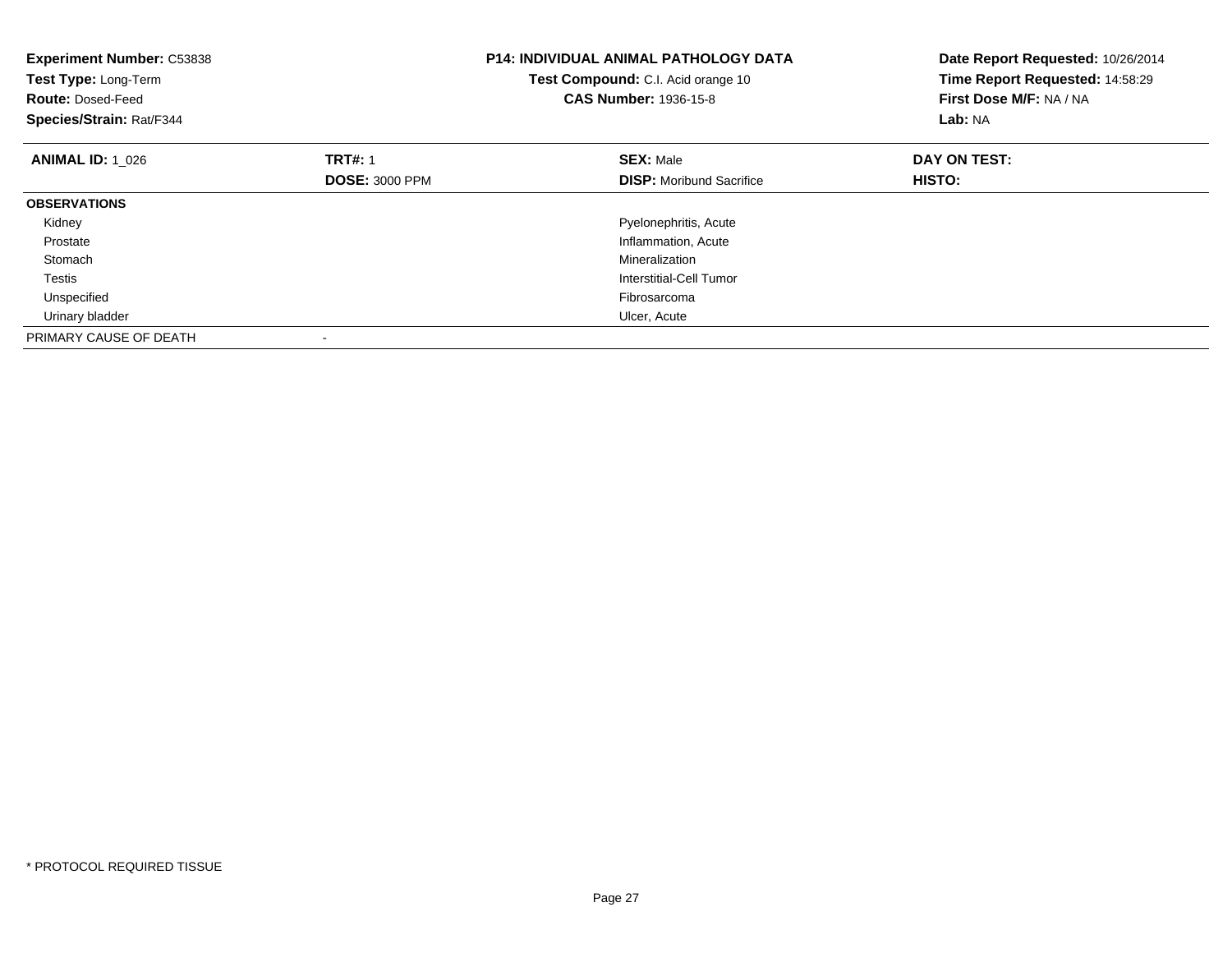| <b>Experiment Number: C53838</b><br>Test Type: Long-Term<br><b>Route: Dosed-Feed</b><br>Species/Strain: Rat/F344 |                                         | <b>P14: INDIVIDUAL ANIMAL PATHOLOGY DATA</b><br>Test Compound: C.I. Acid orange 10<br><b>CAS Number: 1936-15-8</b> | Date Report Requested: 10/26/2014<br>Time Report Requested: 14:58:29<br>First Dose M/F: NA / NA<br>Lab: NA |
|------------------------------------------------------------------------------------------------------------------|-----------------------------------------|--------------------------------------------------------------------------------------------------------------------|------------------------------------------------------------------------------------------------------------|
| <b>ANIMAL ID: 1 027</b>                                                                                          | <b>TRT#: 1</b><br><b>DOSE: 3000 PPM</b> | <b>SEX: Male</b><br><b>DISP:</b> Natural Death                                                                     | DAY ON TEST:<br><b>HISTO:</b>                                                                              |
| <b>OBSERVATIONS</b>                                                                                              |                                         |                                                                                                                    |                                                                                                            |
| Adrenal gland                                                                                                    |                                         | Pheochromocytoma                                                                                                   |                                                                                                            |
| Heart                                                                                                            | Atrium                                  | Thrombosis, Nos                                                                                                    |                                                                                                            |
| Kidney                                                                                                           |                                         | Nephropathy                                                                                                        |                                                                                                            |
| Liver                                                                                                            | Centrilobular                           | Congestion, Chronic Passive                                                                                        |                                                                                                            |
|                                                                                                                  | Centrilobular                           | Necrosis, Focal                                                                                                    |                                                                                                            |
| Lung                                                                                                             |                                         | Hemosiderosis                                                                                                      |                                                                                                            |
| Stomach                                                                                                          |                                         | Inflammation, Acute/Chronic                                                                                        |                                                                                                            |
| Testis                                                                                                           |                                         | <b>Interstitial-Cell Tumor</b>                                                                                     |                                                                                                            |
| PRIMARY CAUSE OF DEATH                                                                                           |                                         |                                                                                                                    |                                                                                                            |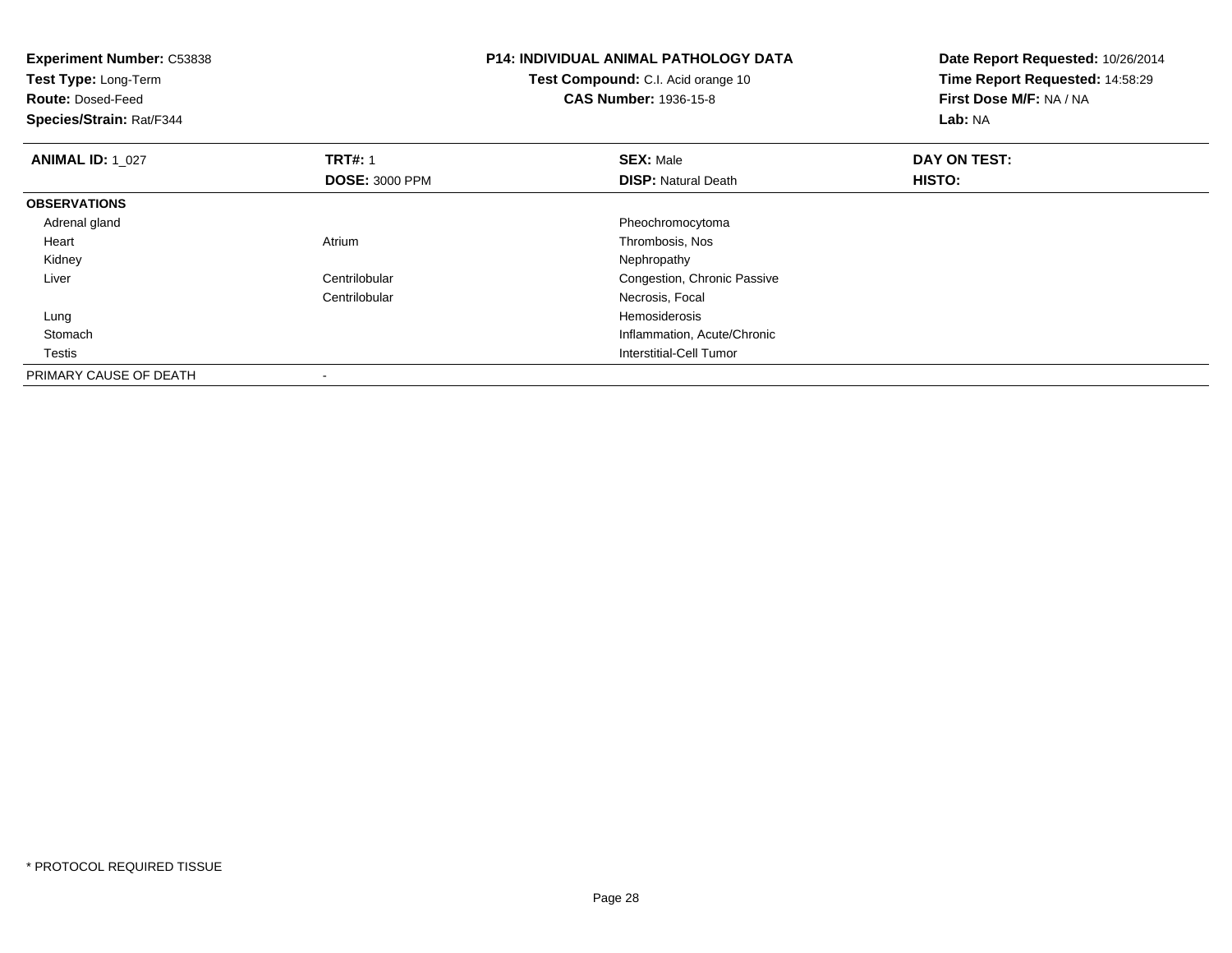| <b>Experiment Number: C53838</b><br>Test Type: Long-Term<br><b>Route: Dosed-Feed</b><br>Species/Strain: Rat/F344 |                       | <b>P14: INDIVIDUAL ANIMAL PATHOLOGY DATA</b><br>Test Compound: C.I. Acid orange 10<br><b>CAS Number: 1936-15-8</b> | Date Report Requested: 10/26/2014<br>Time Report Requested: 14:58:29<br>First Dose M/F: NA / NA<br>Lab: NA |
|------------------------------------------------------------------------------------------------------------------|-----------------------|--------------------------------------------------------------------------------------------------------------------|------------------------------------------------------------------------------------------------------------|
| <b>ANIMAL ID: 1 028</b>                                                                                          | <b>TRT#: 1</b>        | <b>SEX: Male</b>                                                                                                   | DAY ON TEST:                                                                                               |
|                                                                                                                  | <b>DOSE: 3000 PPM</b> | <b>DISP:</b> Scheduled Sacrifice                                                                                   | <b>HISTO:</b>                                                                                              |
| <b>OBSERVATIONS</b>                                                                                              |                       |                                                                                                                    |                                                                                                            |
| Kidney                                                                                                           |                       | Nephropathy                                                                                                        |                                                                                                            |
| Liver                                                                                                            |                       | Cytoplasmic Change, Basophilic                                                                                     |                                                                                                            |
| Lymph node                                                                                                       | Mesenteric Lymph Node | Lymphangiectasis                                                                                                   |                                                                                                            |
| Pancreas                                                                                                         | Acinus                | Atrophy, Nos                                                                                                       |                                                                                                            |
| Testis                                                                                                           |                       | Interstitial-Cell Tumor                                                                                            |                                                                                                            |
| Thyroid                                                                                                          |                       | C-Cell Carcinoma                                                                                                   |                                                                                                            |
| PRIMARY CAUSE OF DEATH                                                                                           |                       |                                                                                                                    |                                                                                                            |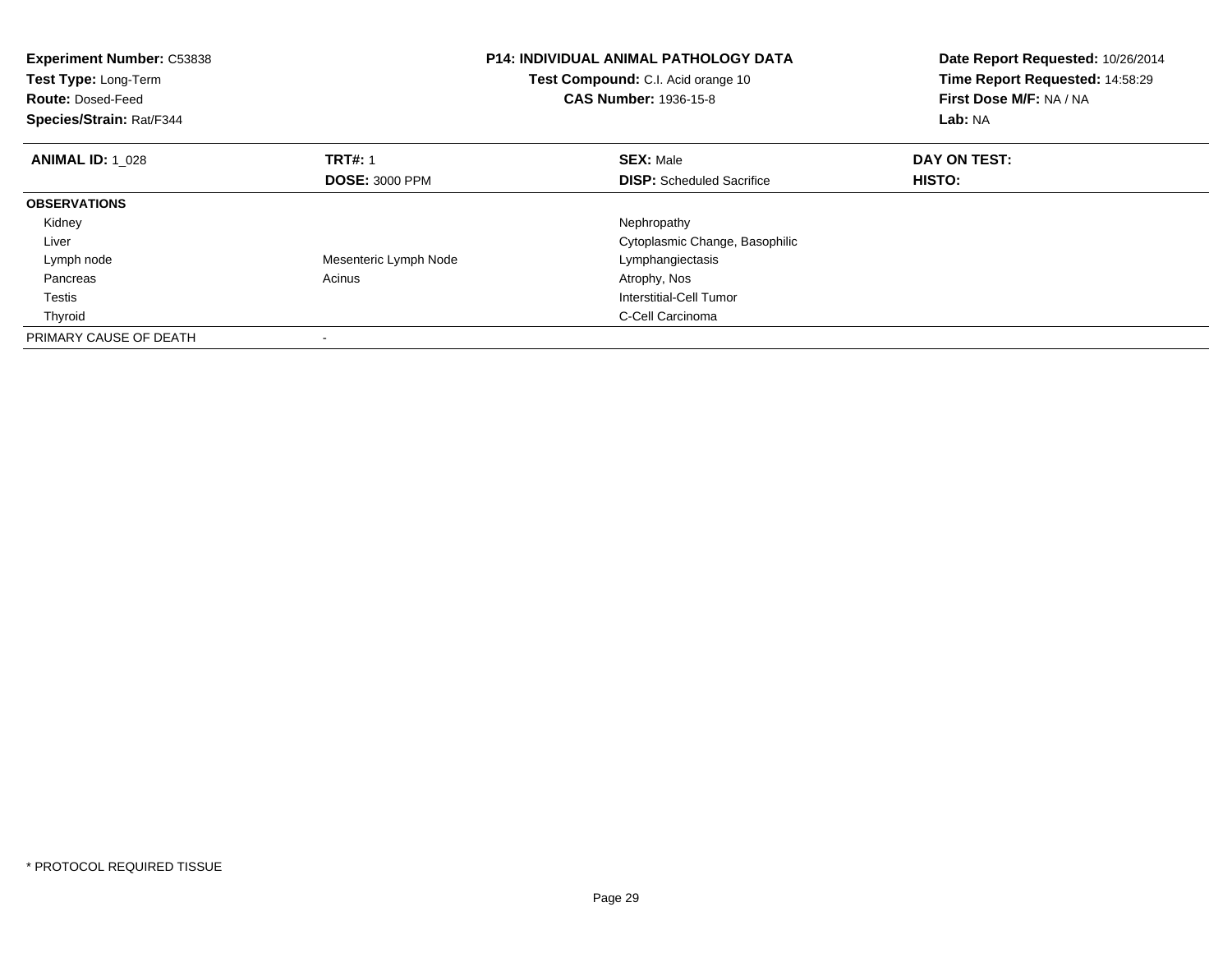| <b>Experiment Number: C53838</b><br>Test Type: Long-Term<br><b>Route: Dosed-Feed</b><br>Species/Strain: Rat/F344 |                       | <b>P14: INDIVIDUAL ANIMAL PATHOLOGY DATA</b><br>Test Compound: C.I. Acid orange 10<br><b>CAS Number: 1936-15-8</b> | Date Report Requested: 10/26/2014<br>Time Report Requested: 14:58:29<br>First Dose M/F: NA / NA<br>Lab: NA |
|------------------------------------------------------------------------------------------------------------------|-----------------------|--------------------------------------------------------------------------------------------------------------------|------------------------------------------------------------------------------------------------------------|
| <b>ANIMAL ID: 1 029</b>                                                                                          | <b>TRT#: 1</b>        | <b>SEX: Male</b>                                                                                                   | DAY ON TEST:                                                                                               |
|                                                                                                                  | <b>DOSE: 3000 PPM</b> | <b>DISP:</b> Scheduled Sacrifice                                                                                   | <b>HISTO:</b>                                                                                              |
| <b>OBSERVATIONS</b>                                                                                              |                       |                                                                                                                    |                                                                                                            |
| <b>Brain</b>                                                                                                     |                       | Oligodendroglioma                                                                                                  |                                                                                                            |
| Kidney                                                                                                           |                       | Nephropathy                                                                                                        |                                                                                                            |
| Liver                                                                                                            |                       | Cytoplasmic Change, Basophilic                                                                                     |                                                                                                            |
| Lymph node                                                                                                       | Mesenteric Lymph Node | Lymphangiectasis                                                                                                   |                                                                                                            |
| Testis                                                                                                           |                       | Interstitial-Cell Tumor                                                                                            |                                                                                                            |
| PRIMARY CAUSE OF DEATH                                                                                           |                       |                                                                                                                    |                                                                                                            |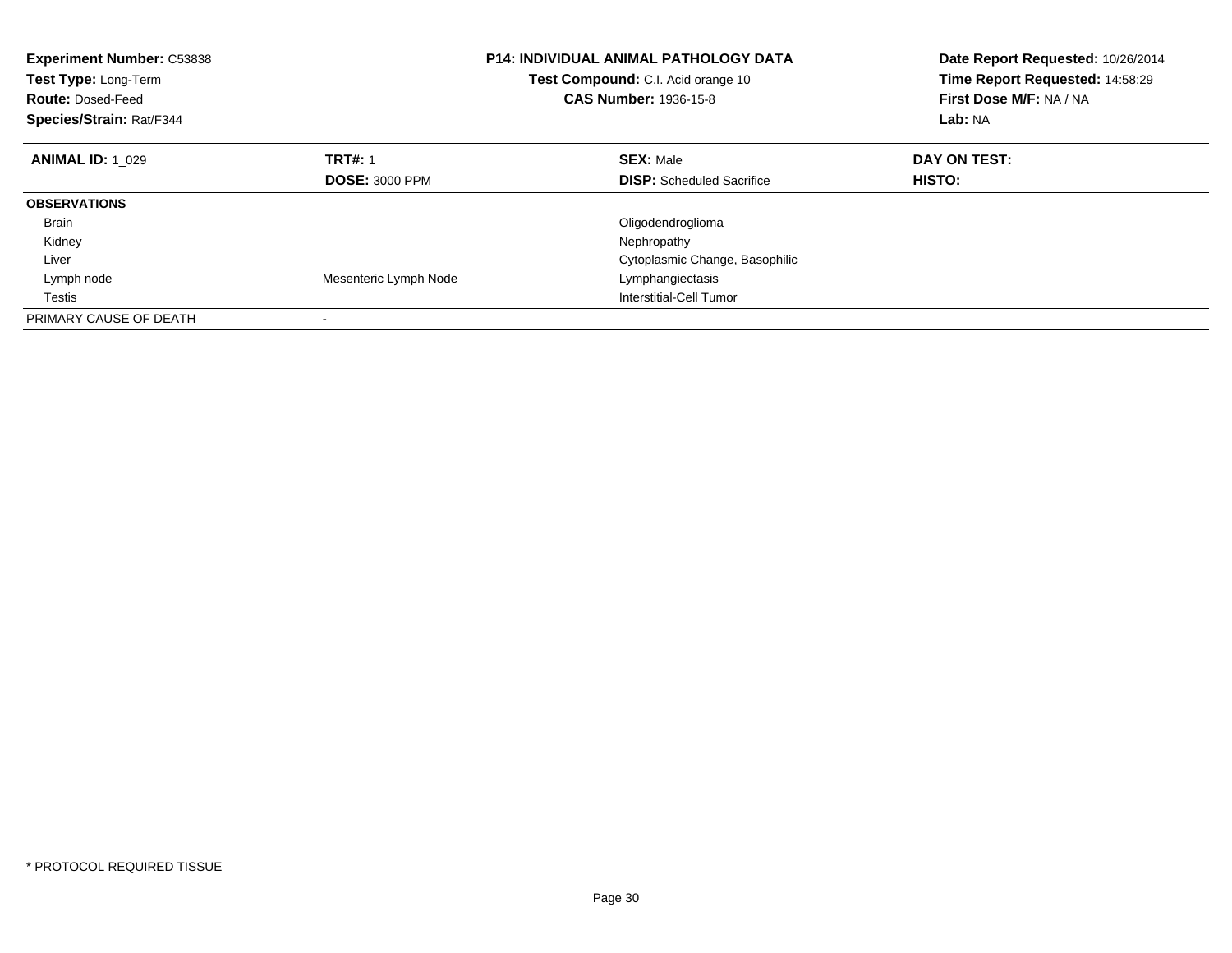| <b>Experiment Number: C53838</b><br>Test Type: Long-Term<br><b>Route: Dosed-Feed</b><br>Species/Strain: Rat/F344 |                       | <b>P14: INDIVIDUAL ANIMAL PATHOLOGY DATA</b><br>Test Compound: C.I. Acid orange 10<br><b>CAS Number: 1936-15-8</b> | Date Report Requested: 10/26/2014<br>Time Report Requested: 14:58:29<br>First Dose M/F: NA / NA<br>Lab: NA |
|------------------------------------------------------------------------------------------------------------------|-----------------------|--------------------------------------------------------------------------------------------------------------------|------------------------------------------------------------------------------------------------------------|
| <b>ANIMAL ID: 1 030</b>                                                                                          | <b>TRT#: 1</b>        | <b>SEX: Male</b>                                                                                                   | DAY ON TEST:                                                                                               |
|                                                                                                                  | <b>DOSE: 3000 PPM</b> | <b>DISP:</b> Scheduled Sacrifice                                                                                   | HISTO:                                                                                                     |
| <b>OBSERVATIONS</b>                                                                                              |                       |                                                                                                                    |                                                                                                            |
| Adrenal gland                                                                                                    | Cortex Nos            | Hyperplasia, Nos                                                                                                   |                                                                                                            |
|                                                                                                                  |                       | Pheochromocytoma                                                                                                   |                                                                                                            |
| Heart                                                                                                            | Myocardium Nos        | Degeneration, Nos                                                                                                  |                                                                                                            |
| Kidney                                                                                                           |                       | Nephropathy                                                                                                        |                                                                                                            |
| Liver                                                                                                            |                       | Cytoplasmic Change, Basophilic                                                                                     |                                                                                                            |
| <b>Testis</b>                                                                                                    |                       | <b>Interstitial-Cell Tumor</b>                                                                                     |                                                                                                            |
| Thyroid                                                                                                          |                       | Hyperplasia, C Cell                                                                                                |                                                                                                            |
| PRIMARY CAUSE OF DEATH                                                                                           |                       |                                                                                                                    |                                                                                                            |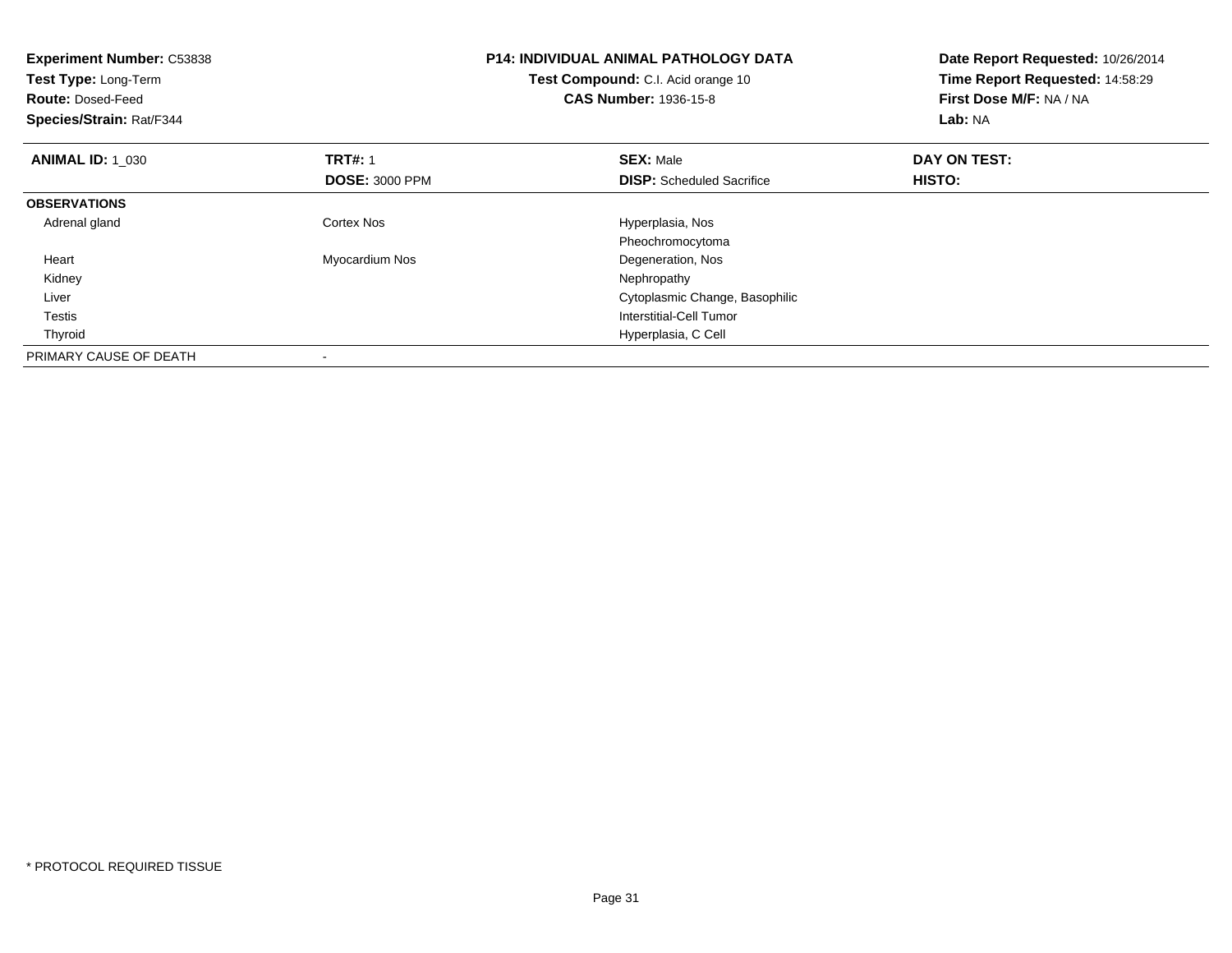| <b>Experiment Number: C53838</b><br>Test Type: Long-Term<br><b>Route: Dosed-Feed</b><br>Species/Strain: Rat/F344 |                                         | <b>P14: INDIVIDUAL ANIMAL PATHOLOGY DATA</b><br>Test Compound: C.I. Acid orange 10<br><b>CAS Number: 1936-15-8</b> | Date Report Requested: 10/26/2014<br>Time Report Requested: 14:58:29<br>First Dose M/F: NA / NA<br>Lab: NA |
|------------------------------------------------------------------------------------------------------------------|-----------------------------------------|--------------------------------------------------------------------------------------------------------------------|------------------------------------------------------------------------------------------------------------|
| <b>ANIMAL ID: 1_031</b>                                                                                          | <b>TRT#: 1</b><br><b>DOSE: 3000 PPM</b> | <b>SEX: Male</b><br><b>DISP:</b> Scheduled Sacrifice                                                               | DAY ON TEST:<br>HISTO:                                                                                     |
| <b>OBSERVATIONS</b>                                                                                              |                                         |                                                                                                                    |                                                                                                            |
| Adrenal gland                                                                                                    | Cortex Nos                              |                                                                                                                    |                                                                                                            |
|                                                                                                                  |                                         | Hyperplasia, Focal                                                                                                 |                                                                                                            |
| Kidney                                                                                                           |                                         | Nephropathy                                                                                                        |                                                                                                            |
| Pancreas                                                                                                         |                                         | Periarteritis                                                                                                      |                                                                                                            |
| Parathyroid gland                                                                                                |                                         | Hyperplasia, Nos                                                                                                   |                                                                                                            |
| Testis                                                                                                           |                                         | Interstitial-Cell Tumor                                                                                            |                                                                                                            |
| PRIMARY CAUSE OF DEATH                                                                                           |                                         |                                                                                                                    |                                                                                                            |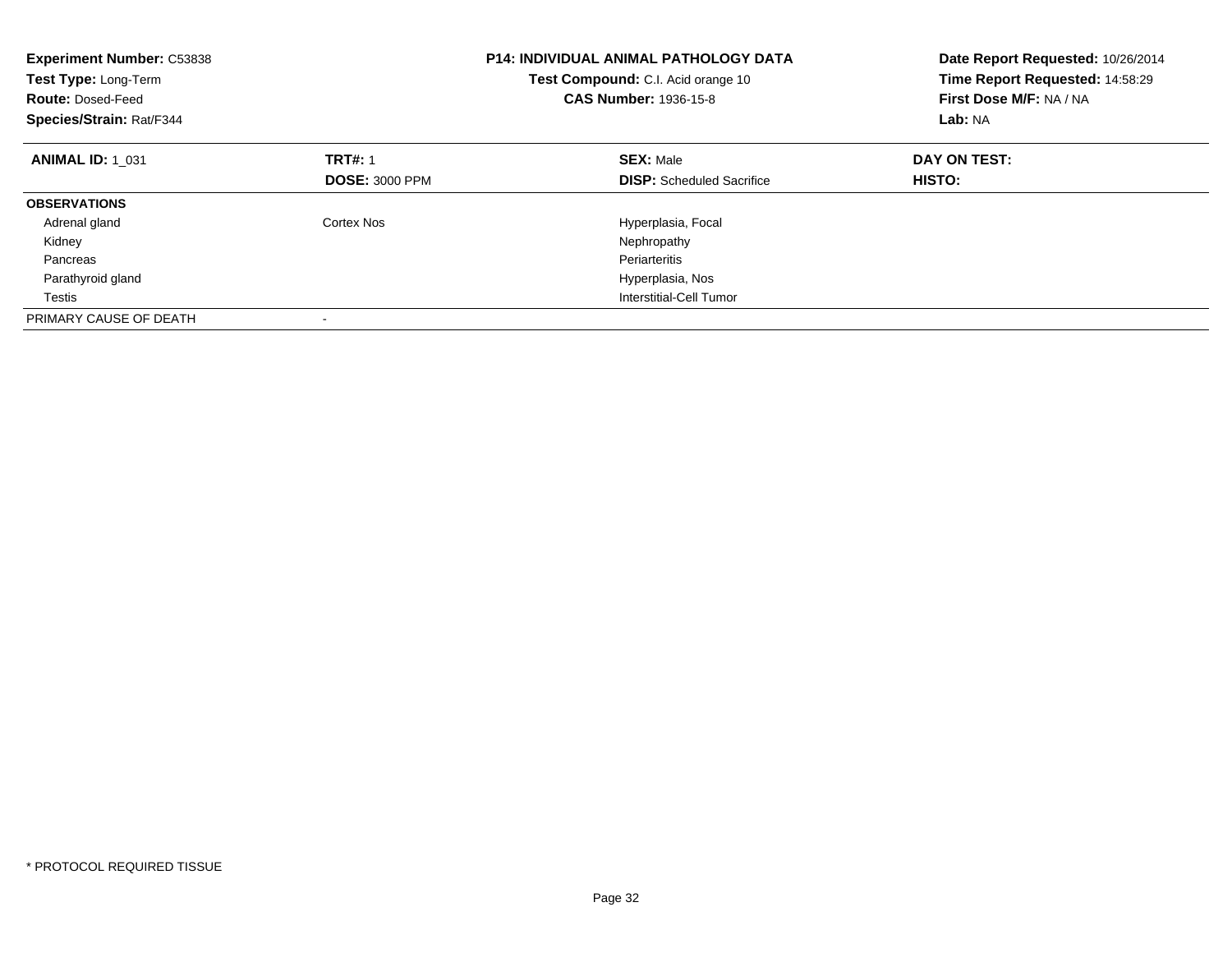| <b>Experiment Number: C53838</b> |                       | <b>P14: INDIVIDUAL ANIMAL PATHOLOGY DATA</b> | Date Report Requested: 10/26/2014 |
|----------------------------------|-----------------------|----------------------------------------------|-----------------------------------|
| Test Type: Long-Term             |                       | Test Compound: C.I. Acid orange 10           | Time Report Requested: 14:58:29   |
| <b>Route: Dosed-Feed</b>         |                       | <b>CAS Number: 1936-15-8</b>                 | First Dose M/F: NA / NA           |
| Species/Strain: Rat/F344         |                       |                                              | Lab: NA                           |
| <b>ANIMAL ID: 1 032</b>          | <b>TRT#: 1</b>        | <b>SEX: Male</b>                             | DAY ON TEST:                      |
|                                  | <b>DOSE: 3000 PPM</b> | <b>DISP:</b> Scheduled Sacrifice             | <b>HISTO:</b>                     |
| <b>OBSERVATIONS</b>              |                       |                                              |                                   |
| Adrenal gland                    | Cortex Nos            | Hyperplasia, Focal                           |                                   |
| Heart                            | Myocardium Nos        | Degeneration, Nos                            |                                   |
| Intestine Large                  | Colon                 | Nematodiasis                                 |                                   |
| Liver                            |                       | Cytoplasmic Change, Basophilic               |                                   |
| Pancreas                         | Acinus                | Atrophy, Nos                                 |                                   |
| Skin                             |                       | Cyst, Epidermal Inclusion                    |                                   |
| Testis                           |                       | Interstitial-Cell Tumor                      |                                   |
| Thyroid                          |                       | Hyperplasia, C Cell                          |                                   |
| PRIMARY CAUSE OF DEATH           |                       |                                              |                                   |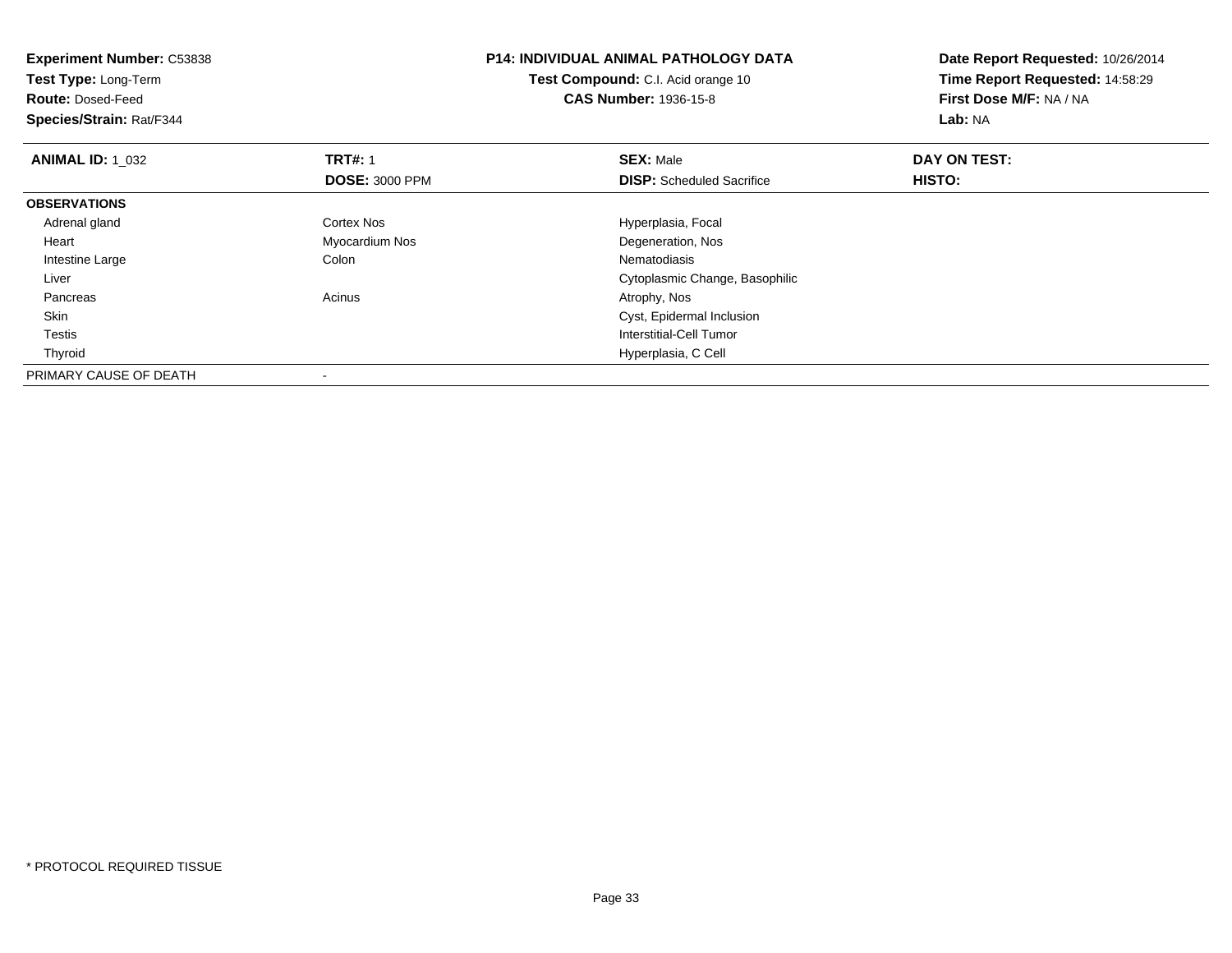| <b>Experiment Number: C53838</b><br>Test Type: Long-Term<br><b>Route: Dosed-Feed</b><br>Species/Strain: Rat/F344 |                                         | <b>P14: INDIVIDUAL ANIMAL PATHOLOGY DATA</b><br>Test Compound: C.I. Acid orange 10<br><b>CAS Number: 1936-15-8</b> | Date Report Requested: 10/26/2014<br>Time Report Requested: 14:58:29<br>First Dose M/F: NA / NA<br>Lab: NA |
|------------------------------------------------------------------------------------------------------------------|-----------------------------------------|--------------------------------------------------------------------------------------------------------------------|------------------------------------------------------------------------------------------------------------|
| <b>ANIMAL ID: 1 033</b>                                                                                          | <b>TRT#: 1</b><br><b>DOSE: 3000 PPM</b> | <b>SEX: Male</b><br><b>DISP:</b> Scheduled Sacrifice                                                               | DAY ON TEST:<br>HISTO:                                                                                     |
| <b>OBSERVATIONS</b>                                                                                              |                                         |                                                                                                                    |                                                                                                            |
| Adrenal gland                                                                                                    |                                         | Pheochromocytoma                                                                                                   |                                                                                                            |
| Heart                                                                                                            | Myocardium Nos                          | Degeneration, Nos                                                                                                  |                                                                                                            |
| Kidney                                                                                                           |                                         | Nephropathy                                                                                                        |                                                                                                            |
| Testis                                                                                                           |                                         | Interstitial-Cell Tumor                                                                                            |                                                                                                            |
| PRIMARY CAUSE OF DEATH                                                                                           |                                         |                                                                                                                    |                                                                                                            |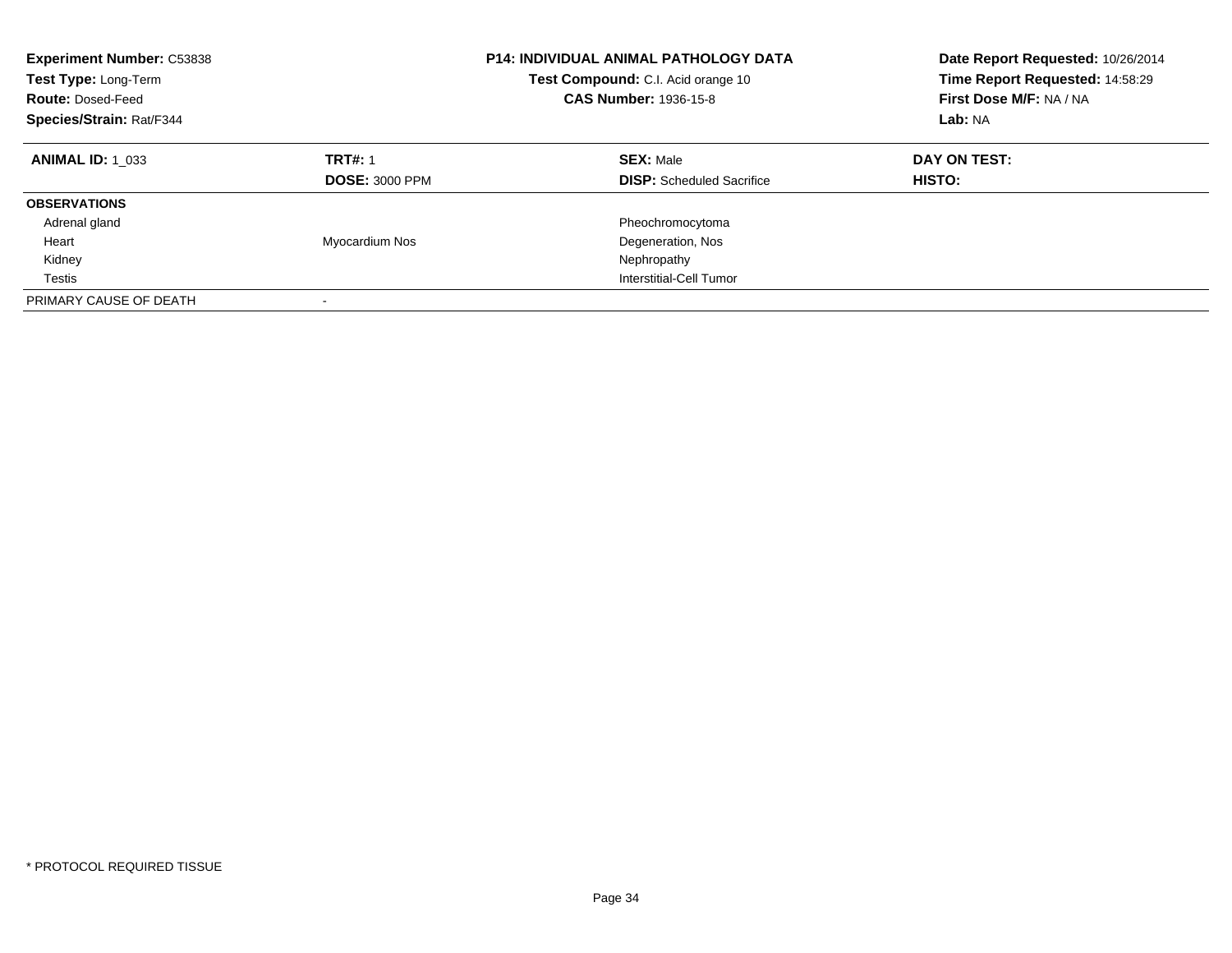| Experiment Number: C53838<br>Test Type: Long-Term<br><b>Route: Dosed-Feed</b><br>Species/Strain: Rat/F344 |                       | <b>P14: INDIVIDUAL ANIMAL PATHOLOGY DATA</b><br><b>Test Compound:</b> C.I. Acid orange 10<br><b>CAS Number: 1936-15-8</b> | Date Report Requested: 10/26/2014<br>Time Report Requested: 14:58:29<br>First Dose M/F: NA / NA<br>Lab: NA |
|-----------------------------------------------------------------------------------------------------------|-----------------------|---------------------------------------------------------------------------------------------------------------------------|------------------------------------------------------------------------------------------------------------|
| <b>ANIMAL ID: 1_034</b>                                                                                   | <b>TRT#: 1</b>        | <b>SEX: Male</b>                                                                                                          | DAY ON TEST:                                                                                               |
|                                                                                                           | <b>DOSE: 3000 PPM</b> | <b>DISP:</b> Scheduled Sacrifice                                                                                          | HISTO:                                                                                                     |
| <b>OBSERVATIONS</b>                                                                                       |                       |                                                                                                                           |                                                                                                            |
| Adrenal gland                                                                                             | Cortex Nos            | Hyperplasia, Nos                                                                                                          |                                                                                                            |
| Kidney                                                                                                    |                       | Nephropathy                                                                                                               |                                                                                                            |
| Liver                                                                                                     |                       | Cytoplasmic Change, Basophilic                                                                                            |                                                                                                            |
|                                                                                                           |                       | <b>Focal Cellular Change</b>                                                                                              |                                                                                                            |
| Testis                                                                                                    |                       | Interstitial-Cell Tumor                                                                                                   |                                                                                                            |
| Unspecified                                                                                               | Groin                 | Inflammation, Granulomatous                                                                                               |                                                                                                            |
| PRIMARY CAUSE OF DEATH                                                                                    |                       |                                                                                                                           |                                                                                                            |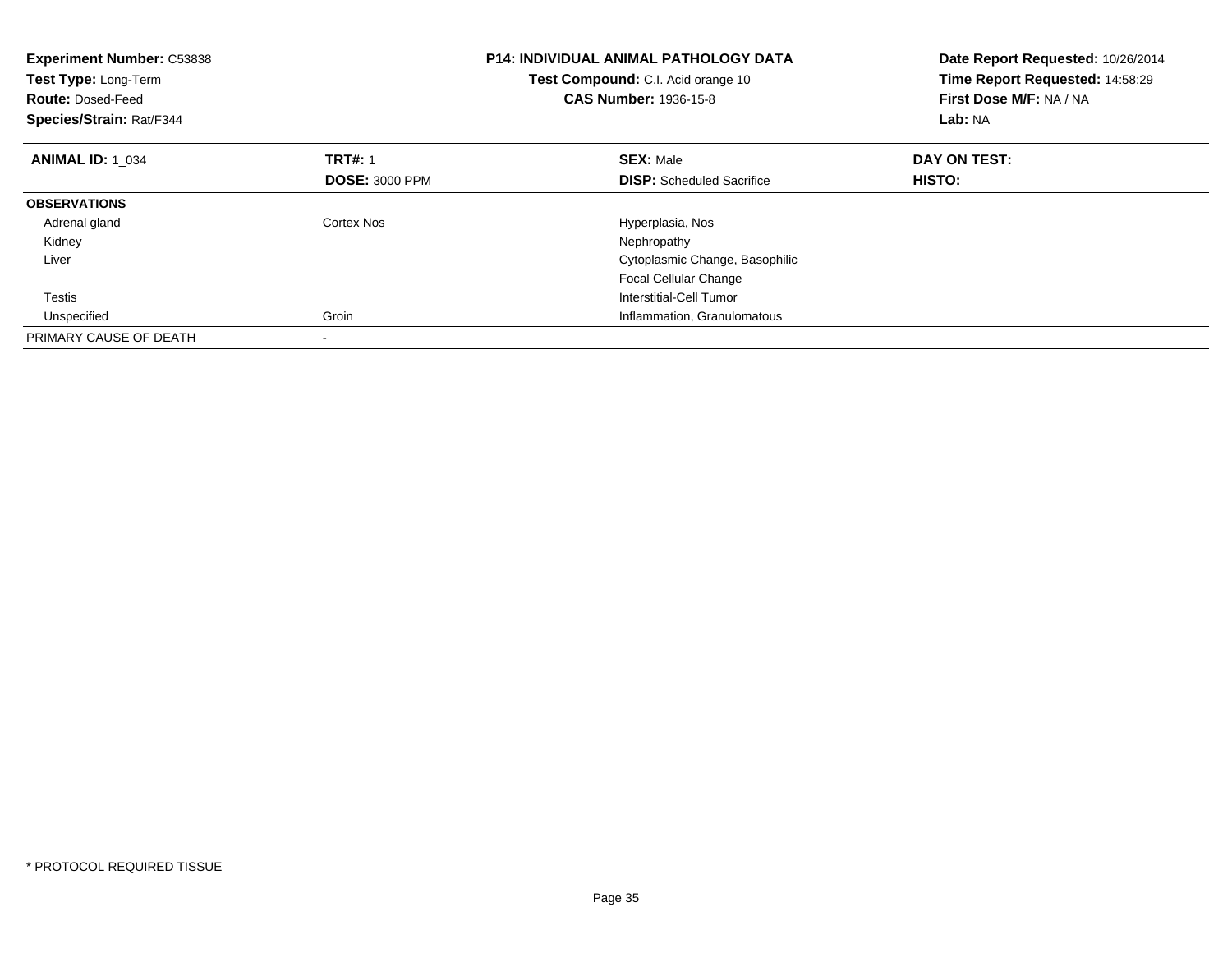| <b>Experiment Number: C53838</b><br>Test Type: Long-Term<br><b>Route: Dosed-Feed</b><br>Species/Strain: Rat/F344 |                                         | <b>P14: INDIVIDUAL ANIMAL PATHOLOGY DATA</b><br>Test Compound: C.I. Acid orange 10<br>CAS Number: 1936-15-8 | Date Report Requested: 10/26/2014<br>Time Report Requested: 14:58:29<br>First Dose M/F: NA / NA<br>Lab: NA |
|------------------------------------------------------------------------------------------------------------------|-----------------------------------------|-------------------------------------------------------------------------------------------------------------|------------------------------------------------------------------------------------------------------------|
| <b>ANIMAL ID: 1 035</b>                                                                                          | <b>TRT#: 1</b><br><b>DOSE: 3000 PPM</b> | <b>SEX: Male</b><br><b>DISP:</b> Scheduled Sacrifice                                                        | DAY ON TEST:<br><b>HISTO:</b>                                                                              |
|                                                                                                                  |                                         |                                                                                                             |                                                                                                            |
| <b>OBSERVATIONS</b>                                                                                              |                                         |                                                                                                             |                                                                                                            |
| Adrenal gland                                                                                                    | Cortex Nos                              | Hyperplasia, Focal                                                                                          |                                                                                                            |
| Kidney                                                                                                           |                                         | Nephropathy                                                                                                 |                                                                                                            |
| Liver                                                                                                            |                                         | Cytoplasmic Change, Basophilic                                                                              |                                                                                                            |
| Pancreas                                                                                                         | Acinus                                  | Atrophy, Focal                                                                                              |                                                                                                            |
| Testis                                                                                                           |                                         | Interstitial-Cell Tumor                                                                                     |                                                                                                            |
| PRIMARY CAUSE OF DEATH                                                                                           |                                         |                                                                                                             |                                                                                                            |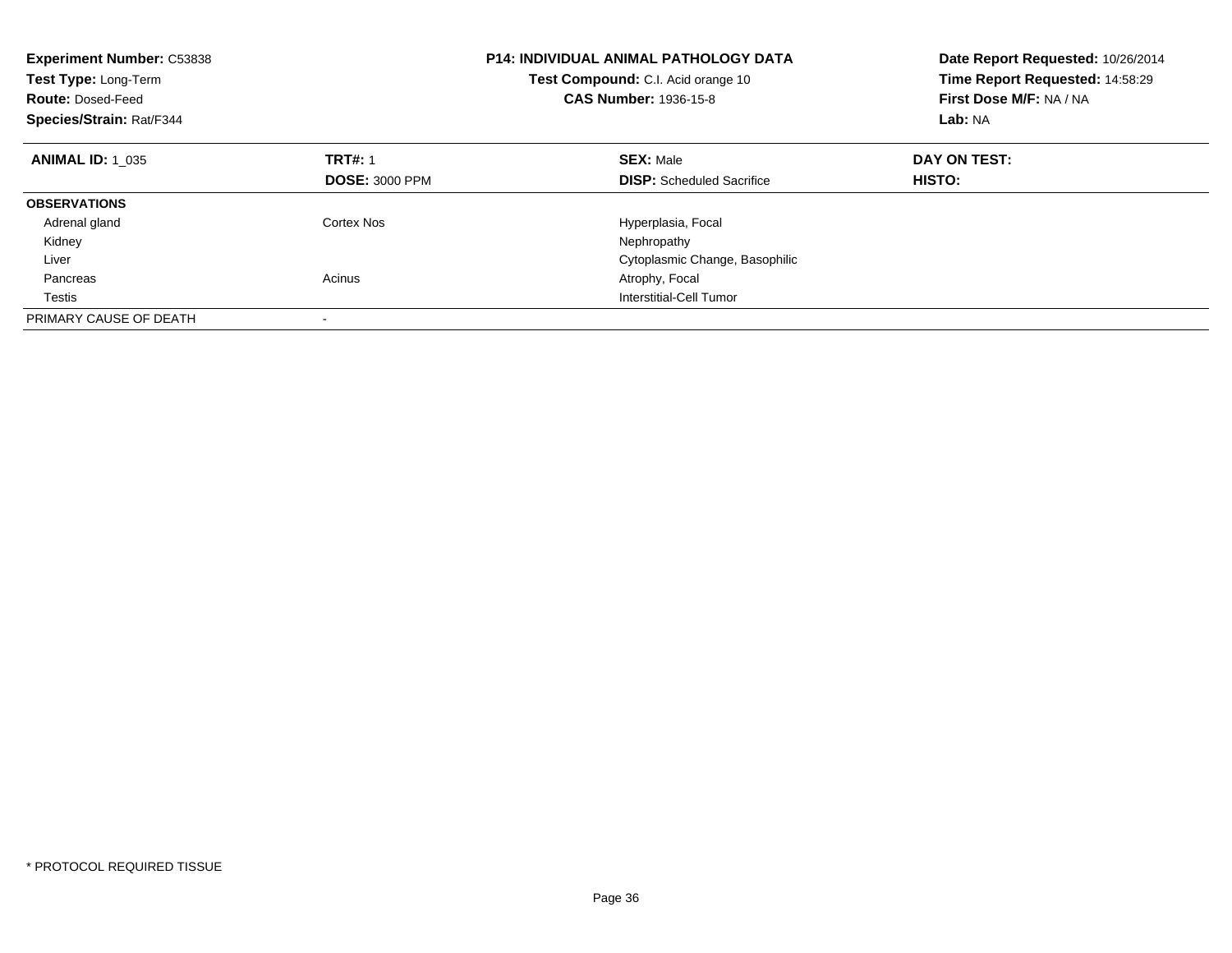| <b>Experiment Number: C53838</b><br>Test Type: Long-Term<br><b>Route: Dosed-Feed</b><br>Species/Strain: Rat/F344 |                       | <b>P14: INDIVIDUAL ANIMAL PATHOLOGY DATA</b><br>Test Compound: C.I. Acid orange 10<br><b>CAS Number: 1936-15-8</b> | Date Report Requested: 10/26/2014<br>Time Report Requested: 14:58:29<br>First Dose M/F: NA / NA<br>Lab: NA |
|------------------------------------------------------------------------------------------------------------------|-----------------------|--------------------------------------------------------------------------------------------------------------------|------------------------------------------------------------------------------------------------------------|
| <b>ANIMAL ID: 1 036</b>                                                                                          | <b>TRT#: 1</b>        | <b>SEX: Male</b>                                                                                                   | DAY ON TEST:                                                                                               |
|                                                                                                                  | <b>DOSE: 3000 PPM</b> | <b>DISP:</b> Scheduled Sacrifice                                                                                   | HISTO:                                                                                                     |
| <b>OBSERVATIONS</b>                                                                                              |                       |                                                                                                                    |                                                                                                            |
| Kidney                                                                                                           |                       | Nephropathy                                                                                                        |                                                                                                            |
| Liver                                                                                                            |                       | Cytoplasmic Change, Basophilic                                                                                     |                                                                                                            |
|                                                                                                                  | <b>Bile Duct</b>      | Hyperplasia, Nos                                                                                                   |                                                                                                            |
|                                                                                                                  |                       | Neoplastic Nodule                                                                                                  |                                                                                                            |
| Mammary gland                                                                                                    | <b>Mammary Acinus</b> | Hyperplasia, Nos                                                                                                   |                                                                                                            |
| Testis                                                                                                           |                       | Interstitial-Cell Tumor                                                                                            |                                                                                                            |
| Thyroid                                                                                                          |                       | Hyperplasia, C Cell                                                                                                |                                                                                                            |
| PRIMARY CAUSE OF DEATH                                                                                           |                       |                                                                                                                    |                                                                                                            |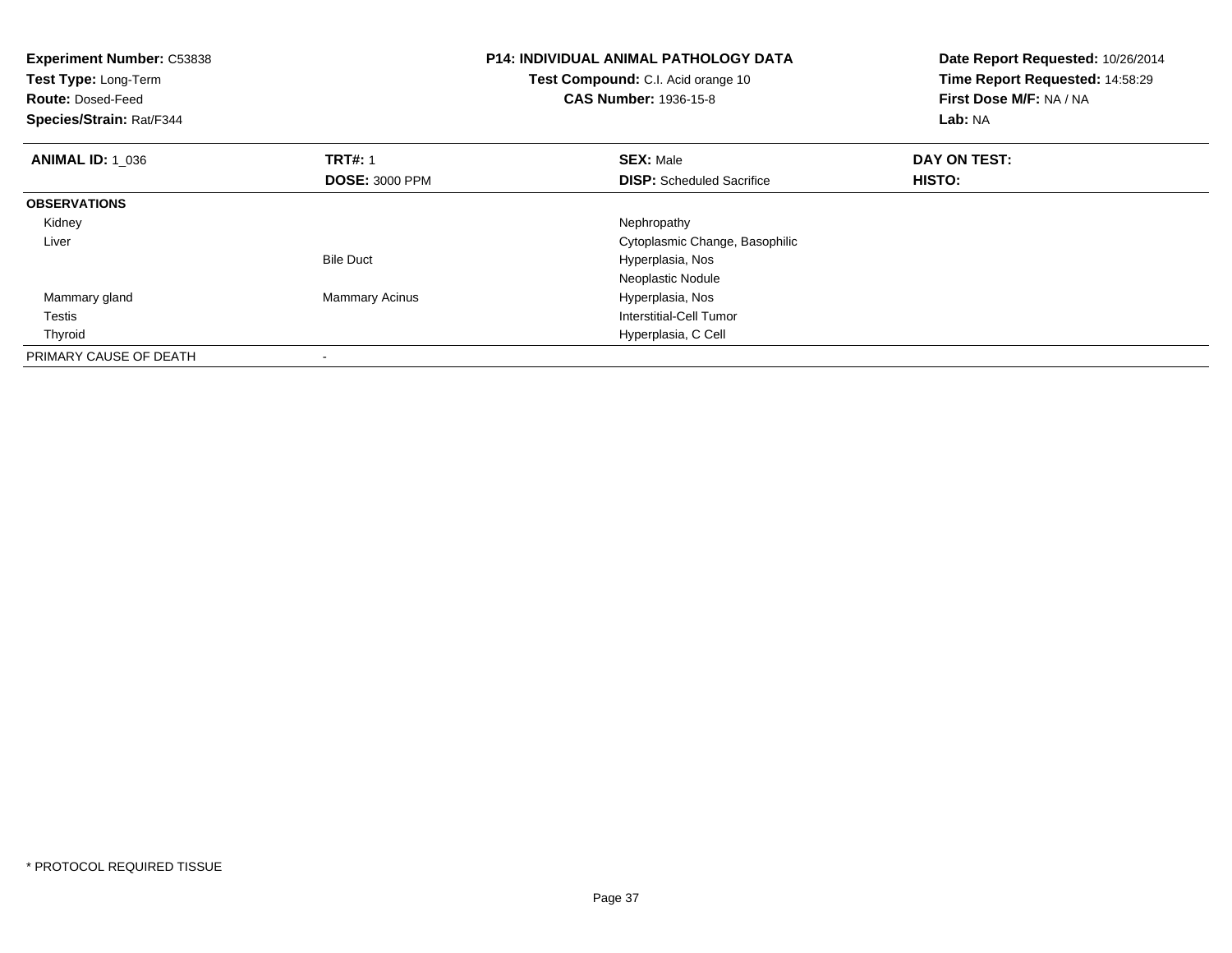| <b>Experiment Number: C53838</b><br>Test Type: Long-Term<br><b>Route: Dosed-Feed</b><br>Species/Strain: Rat/F344 |                       | <b>P14: INDIVIDUAL ANIMAL PATHOLOGY DATA</b><br>Test Compound: C.I. Acid orange 10<br><b>CAS Number: 1936-15-8</b> | Date Report Requested: 10/26/2014<br>Time Report Requested: 14:58:29<br>First Dose M/F: NA / NA<br>Lab: NA |
|------------------------------------------------------------------------------------------------------------------|-----------------------|--------------------------------------------------------------------------------------------------------------------|------------------------------------------------------------------------------------------------------------|
| <b>ANIMAL ID: 1_037</b>                                                                                          | <b>TRT#: 1</b>        | <b>SEX: Male</b>                                                                                                   | DAY ON TEST:                                                                                               |
|                                                                                                                  | <b>DOSE: 3000 PPM</b> | <b>DISP:</b> Natural Death                                                                                         | HISTO:                                                                                                     |
| <b>OBSERVATIONS</b>                                                                                              |                       |                                                                                                                    |                                                                                                            |
| Adrenal gland                                                                                                    |                       | Cortical Adenoma                                                                                                   |                                                                                                            |
|                                                                                                                  |                       | Necrosis, Focal                                                                                                    |                                                                                                            |
| <b>Brain</b>                                                                                                     |                       | Hemorrhage                                                                                                         |                                                                                                            |
| Kidney                                                                                                           |                       | Nephropathy                                                                                                        |                                                                                                            |
| Testis                                                                                                           |                       | Interstitial-Cell Tumor                                                                                            |                                                                                                            |
| Unspecified                                                                                                      | Multiple Organs Nos   | Leukemia, Lymphocytic                                                                                              |                                                                                                            |
| PRIMARY CAUSE OF DEATH                                                                                           |                       |                                                                                                                    |                                                                                                            |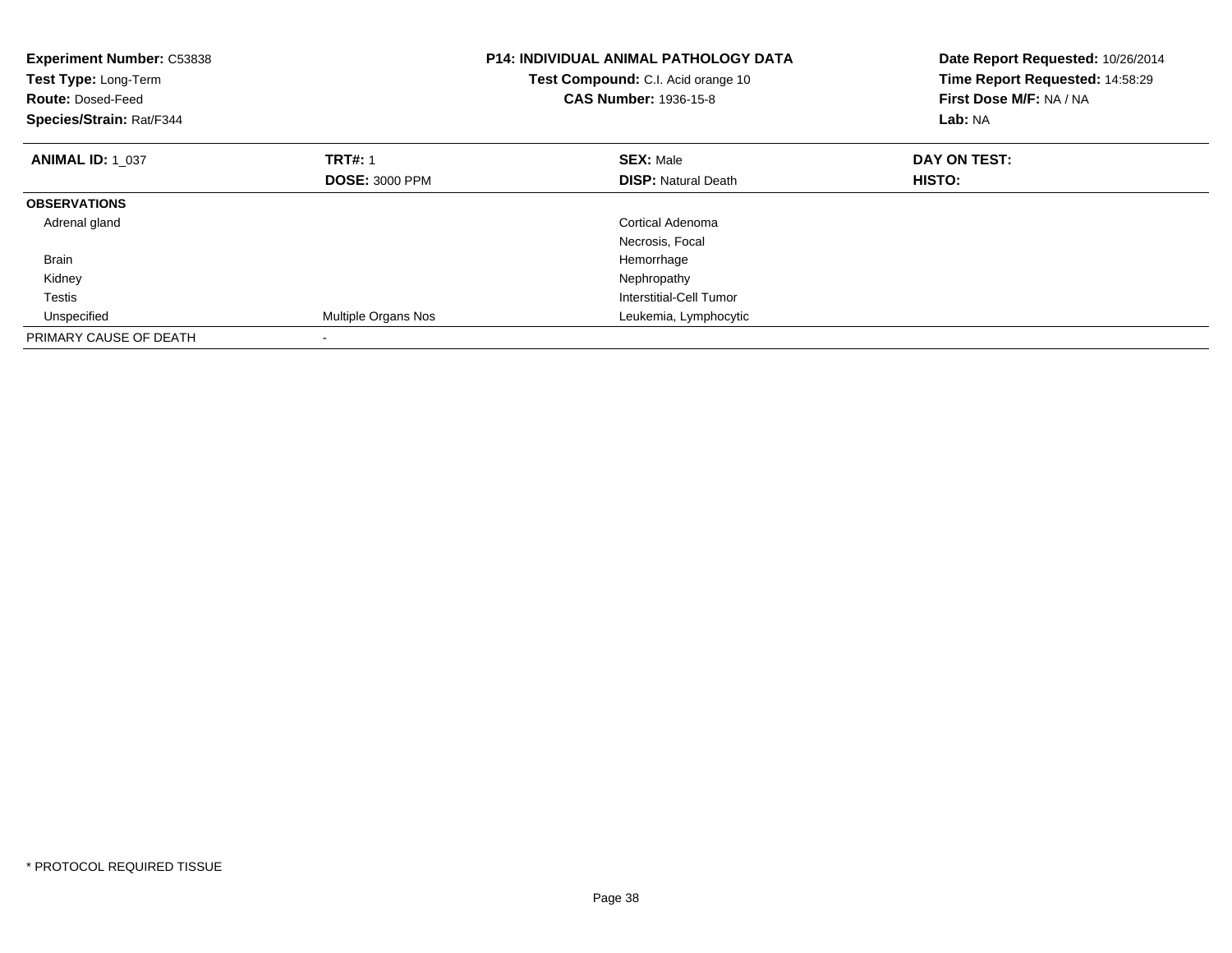| <b>Experiment Number: C53838</b><br>Test Type: Long-Term<br><b>Route: Dosed-Feed</b><br>Species/Strain: Rat/F344 |                       | <b>P14: INDIVIDUAL ANIMAL PATHOLOGY DATA</b><br>Test Compound: C.I. Acid orange 10<br><b>CAS Number: 1936-15-8</b> | Date Report Requested: 10/26/2014<br>Time Report Requested: 14:58:29<br>First Dose M/F: NA / NA<br>Lab: NA |
|------------------------------------------------------------------------------------------------------------------|-----------------------|--------------------------------------------------------------------------------------------------------------------|------------------------------------------------------------------------------------------------------------|
| <b>ANIMAL ID: 1 038</b>                                                                                          | <b>TRT#: 1</b>        | <b>SEX: Male</b>                                                                                                   | DAY ON TEST:                                                                                               |
|                                                                                                                  | <b>DOSE: 3000 PPM</b> | <b>DISP:</b> Scheduled Sacrifice                                                                                   | HISTO:                                                                                                     |
| <b>OBSERVATIONS</b>                                                                                              |                       |                                                                                                                    |                                                                                                            |
| Heart                                                                                                            | Myocardium Nos        | Degeneration, Nos                                                                                                  |                                                                                                            |
| Intestine Large                                                                                                  | Colon                 | Nematodiasis                                                                                                       |                                                                                                            |
| Kidney                                                                                                           |                       | Nephropathy                                                                                                        |                                                                                                            |
| Liver                                                                                                            |                       | Cytoplasmic Change, Basophilic                                                                                     |                                                                                                            |
|                                                                                                                  |                       | Neoplastic Nodule                                                                                                  |                                                                                                            |
| Testis                                                                                                           |                       | Interstitial-Cell Tumor                                                                                            |                                                                                                            |
| PRIMARY CAUSE OF DEATH                                                                                           |                       |                                                                                                                    |                                                                                                            |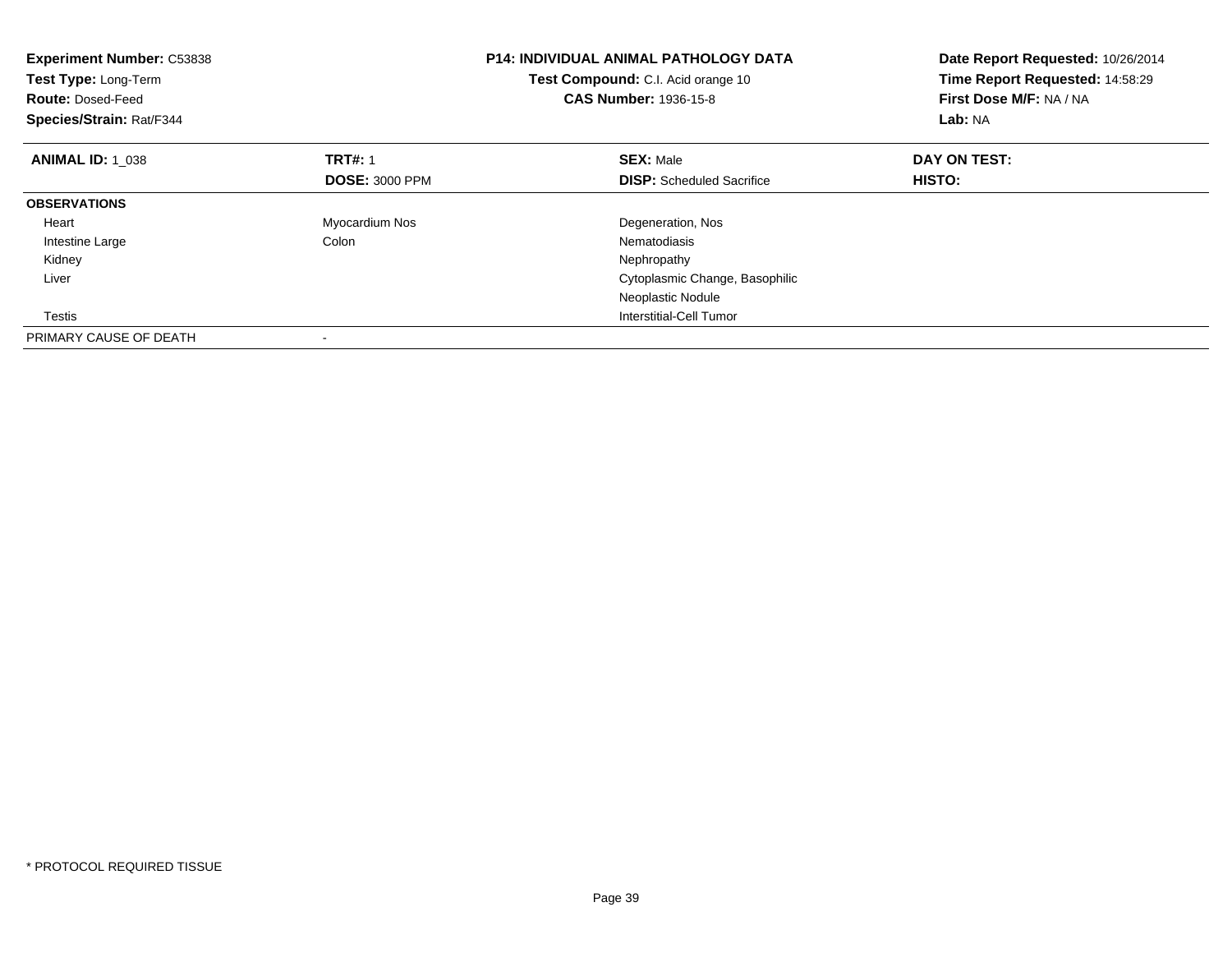| <b>Experiment Number: C53838</b><br>Test Type: Long-Term<br><b>Route: Dosed-Feed</b><br>Species/Strain: Rat/F344 |                       | <b>P14: INDIVIDUAL ANIMAL PATHOLOGY DATA</b><br>Test Compound: C.I. Acid orange 10<br><b>CAS Number: 1936-15-8</b> | Date Report Requested: 10/26/2014<br>Time Report Requested: 14:58:29<br>First Dose M/F: NA / NA<br>Lab: NA |
|------------------------------------------------------------------------------------------------------------------|-----------------------|--------------------------------------------------------------------------------------------------------------------|------------------------------------------------------------------------------------------------------------|
| <b>ANIMAL ID: 1 039</b>                                                                                          | <b>TRT#: 1</b>        | <b>SEX: Male</b>                                                                                                   | DAY ON TEST:                                                                                               |
|                                                                                                                  | <b>DOSE: 3000 PPM</b> | <b>DISP:</b> Scheduled Sacrifice                                                                                   | HISTO:                                                                                                     |
| <b>OBSERVATIONS</b>                                                                                              |                       |                                                                                                                    |                                                                                                            |
| Kidney                                                                                                           |                       | Nephropathy                                                                                                        |                                                                                                            |
| Liver                                                                                                            |                       | Cytoplasmic Change, Basophilic                                                                                     |                                                                                                            |
| Testis                                                                                                           |                       | Interstitial-Cell Tumor                                                                                            |                                                                                                            |
| PRIMARY CAUSE OF DEATH                                                                                           |                       |                                                                                                                    |                                                                                                            |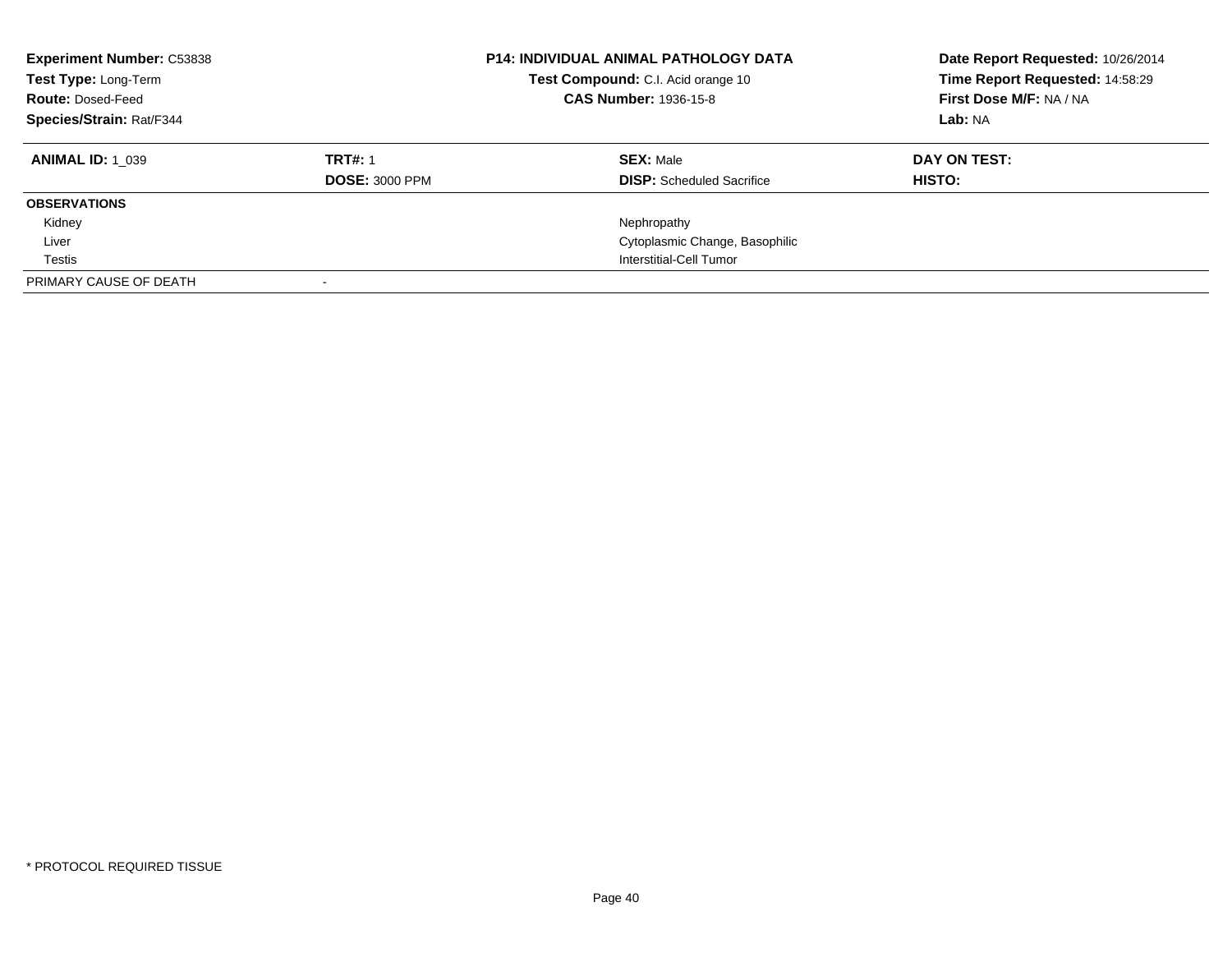| <b>Experiment Number: C53838</b><br>Test Type: Long-Term<br><b>Route: Dosed-Feed</b><br>Species/Strain: Rat/F344 | <b>P14: INDIVIDUAL ANIMAL PATHOLOGY DATA</b><br>Test Compound: C.I. Acid orange 10<br><b>CAS Number: 1936-15-8</b> |                                  | Date Report Requested: 10/26/2014<br>Time Report Requested: 14:58:29<br>First Dose M/F: NA / NA<br>Lab: NA |
|------------------------------------------------------------------------------------------------------------------|--------------------------------------------------------------------------------------------------------------------|----------------------------------|------------------------------------------------------------------------------------------------------------|
| <b>ANIMAL ID: 1 040</b>                                                                                          | <b>TRT#: 1</b>                                                                                                     | <b>SEX: Male</b>                 | DAY ON TEST:                                                                                               |
|                                                                                                                  | <b>DOSE: 3000 PPM</b>                                                                                              | <b>DISP:</b> Scheduled Sacrifice | <b>HISTO:</b>                                                                                              |
| <b>OBSERVATIONS</b>                                                                                              |                                                                                                                    |                                  |                                                                                                            |
| Intestine Large                                                                                                  | Colon                                                                                                              | Inflammation, Chronic Focal      |                                                                                                            |
| Liver                                                                                                            |                                                                                                                    | Cytoplasmic Change, Basophilic   |                                                                                                            |
| Lymph node                                                                                                       | Mesenteric Lymph Node                                                                                              | Lymphangiectasis                 |                                                                                                            |
| Testis                                                                                                           |                                                                                                                    | Interstitial-Cell Tumor          |                                                                                                            |
| Thyroid                                                                                                          |                                                                                                                    | C-Cell Adenoma                   |                                                                                                            |
|                                                                                                                  |                                                                                                                    | Hyperplasia, C Cell              |                                                                                                            |
| PRIMARY CAUSE OF DEATH                                                                                           |                                                                                                                    |                                  |                                                                                                            |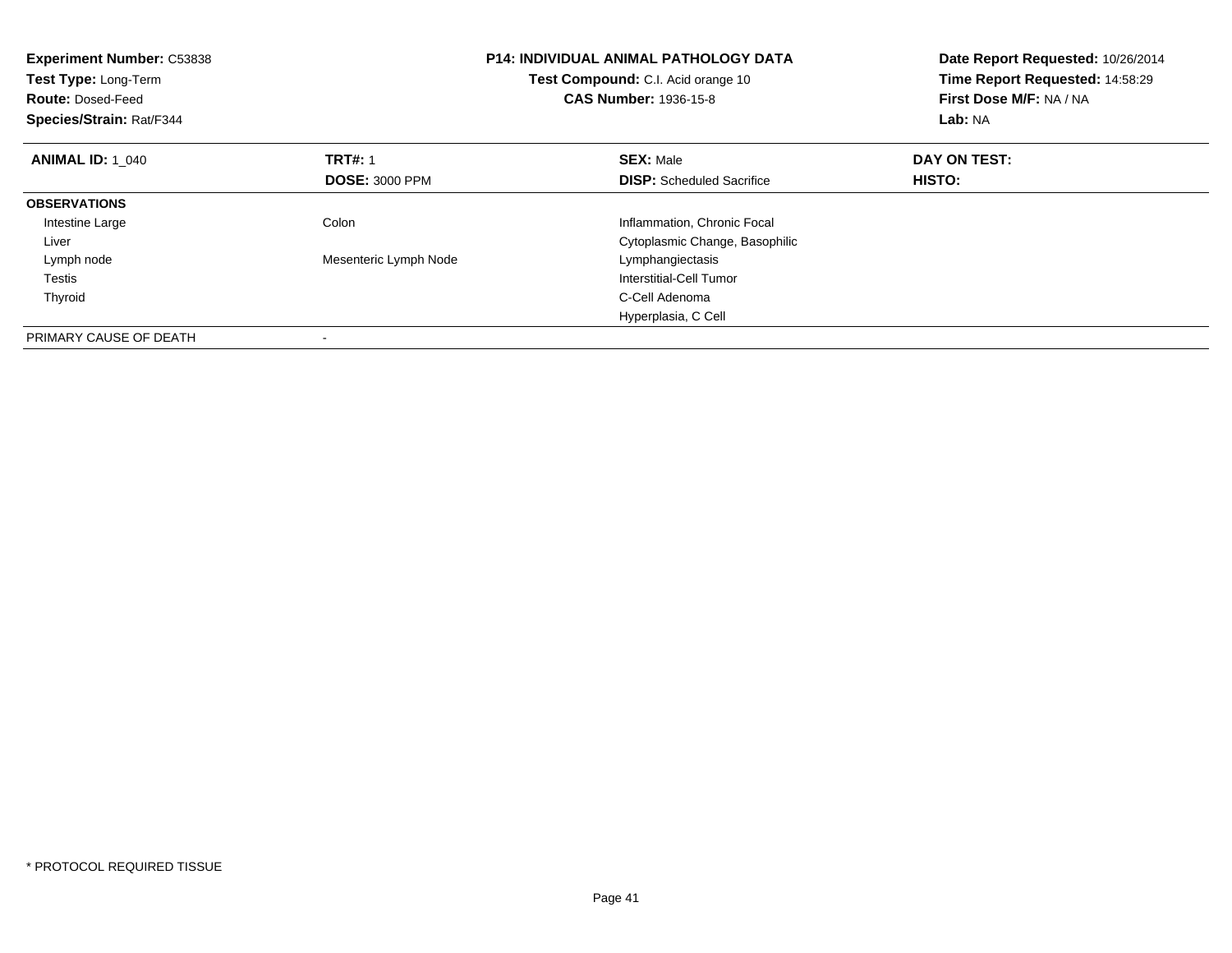| <b>Experiment Number: C53838</b><br>Test Type: Long-Term<br><b>Route: Dosed-Feed</b><br>Species/Strain: Rat/F344 | <b>P14: INDIVIDUAL ANIMAL PATHOLOGY DATA</b><br><b>Test Compound:</b> C.I. Acid orange 10<br><b>CAS Number: 1936-15-8</b> |                                  | Date Report Requested: 10/26/2014<br>Time Report Requested: 14:58:29<br>First Dose M/F: NA / NA<br>Lab: NA |
|------------------------------------------------------------------------------------------------------------------|---------------------------------------------------------------------------------------------------------------------------|----------------------------------|------------------------------------------------------------------------------------------------------------|
| <b>ANIMAL ID: 1 041</b>                                                                                          | <b>TRT#: 1</b>                                                                                                            | <b>SEX: Male</b>                 | DAY ON TEST:                                                                                               |
|                                                                                                                  | <b>DOSE: 3000 PPM</b>                                                                                                     | <b>DISP:</b> Scheduled Sacrifice | <b>HISTO:</b>                                                                                              |
| <b>OBSERVATIONS</b>                                                                                              |                                                                                                                           |                                  |                                                                                                            |
| Kidney                                                                                                           |                                                                                                                           | Nephropathy                      |                                                                                                            |
| Liver                                                                                                            |                                                                                                                           | Cytoplasmic Change, Basophilic   |                                                                                                            |
| Pancreas                                                                                                         | <b>Islets</b>                                                                                                             | Islet-Cell Carcinoma             |                                                                                                            |
| Spleen                                                                                                           |                                                                                                                           | Hemangioma                       |                                                                                                            |
| Testis                                                                                                           |                                                                                                                           | Interstitial-Cell Tumor          |                                                                                                            |
| PRIMARY CAUSE OF DEATH                                                                                           |                                                                                                                           |                                  |                                                                                                            |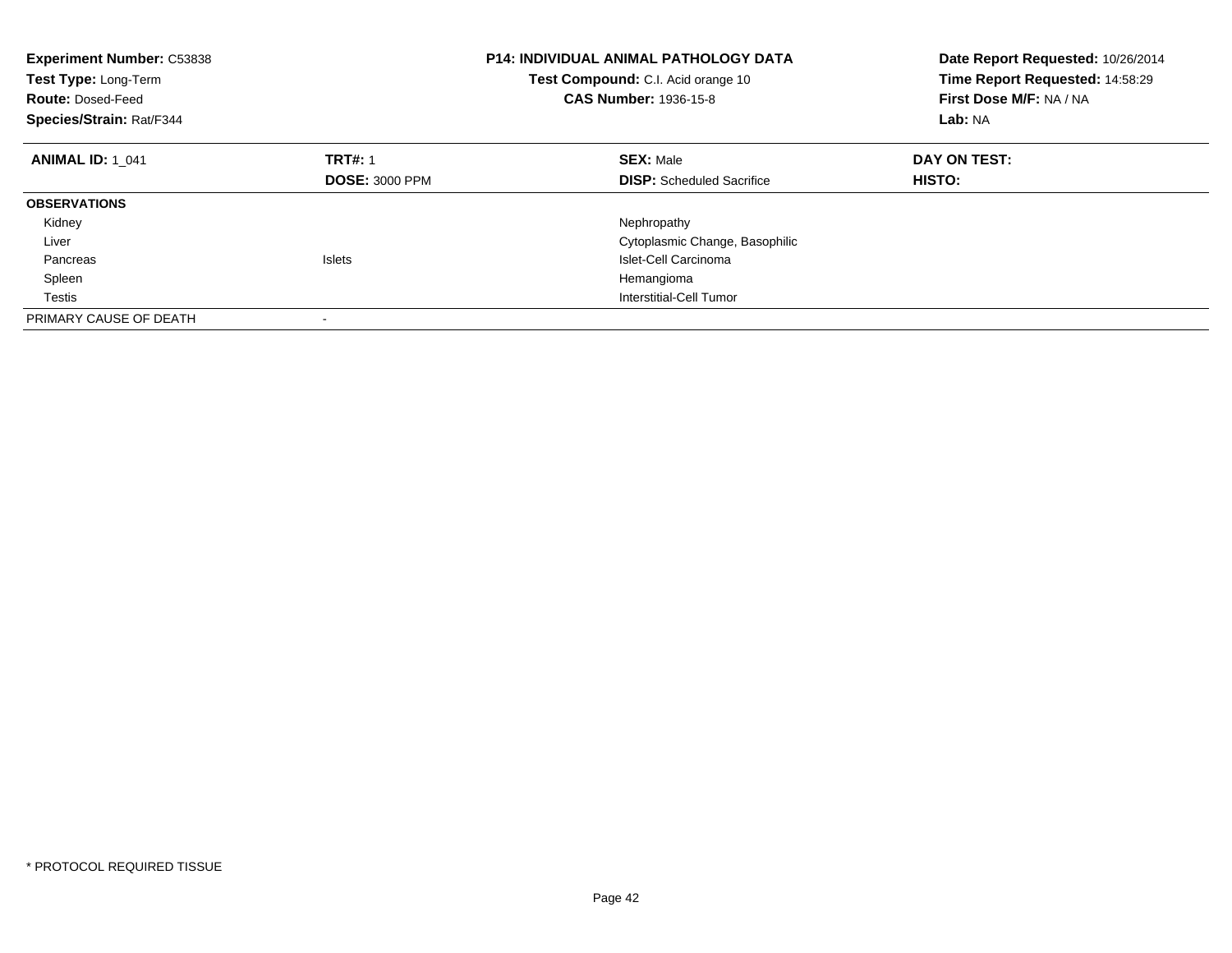**Test Type:** Long-Term

**Route:** Dosed-Feed

**Species/Strain:** Rat/F344

## **P14: INDIVIDUAL ANIMAL PATHOLOGY DATA**

**Test Compound:** C.I. Acid orange 10**CAS Number:** 1936-15-8

| <b>ANIMAL ID: 1_042</b> | <b>TRT#: 1</b>           | <b>SEX: Male</b>                 | DAY ON TEST:  |  |
|-------------------------|--------------------------|----------------------------------|---------------|--|
|                         | <b>DOSE: 3000 PPM</b>    | <b>DISP:</b> Scheduled Sacrifice | <b>HISTO:</b> |  |
| <b>OBSERVATIONS</b>     |                          |                                  |               |  |
| Adrenal gland           |                          | Pheochromocytoma                 |               |  |
| Heart                   | Myocardium Nos           | Degeneration, Nos                |               |  |
| Kidney                  |                          | Nephropathy                      |               |  |
|                         |                          | Periarteritis                    |               |  |
| Liver                   |                          | Cytoplasmic Change, Basophilic   |               |  |
|                         | <b>Bile Duct</b>         | Hyperplasia, Focal               |               |  |
|                         |                          | Neoplastic Nodule                |               |  |
| Pancreas                | Acinus                   | Atrophy, Nos                     |               |  |
|                         |                          | Periarteritis                    |               |  |
| Testis                  |                          | Interstitial-Cell Tumor          |               |  |
| PRIMARY CAUSE OF DEATH  | $\overline{\phantom{a}}$ |                                  |               |  |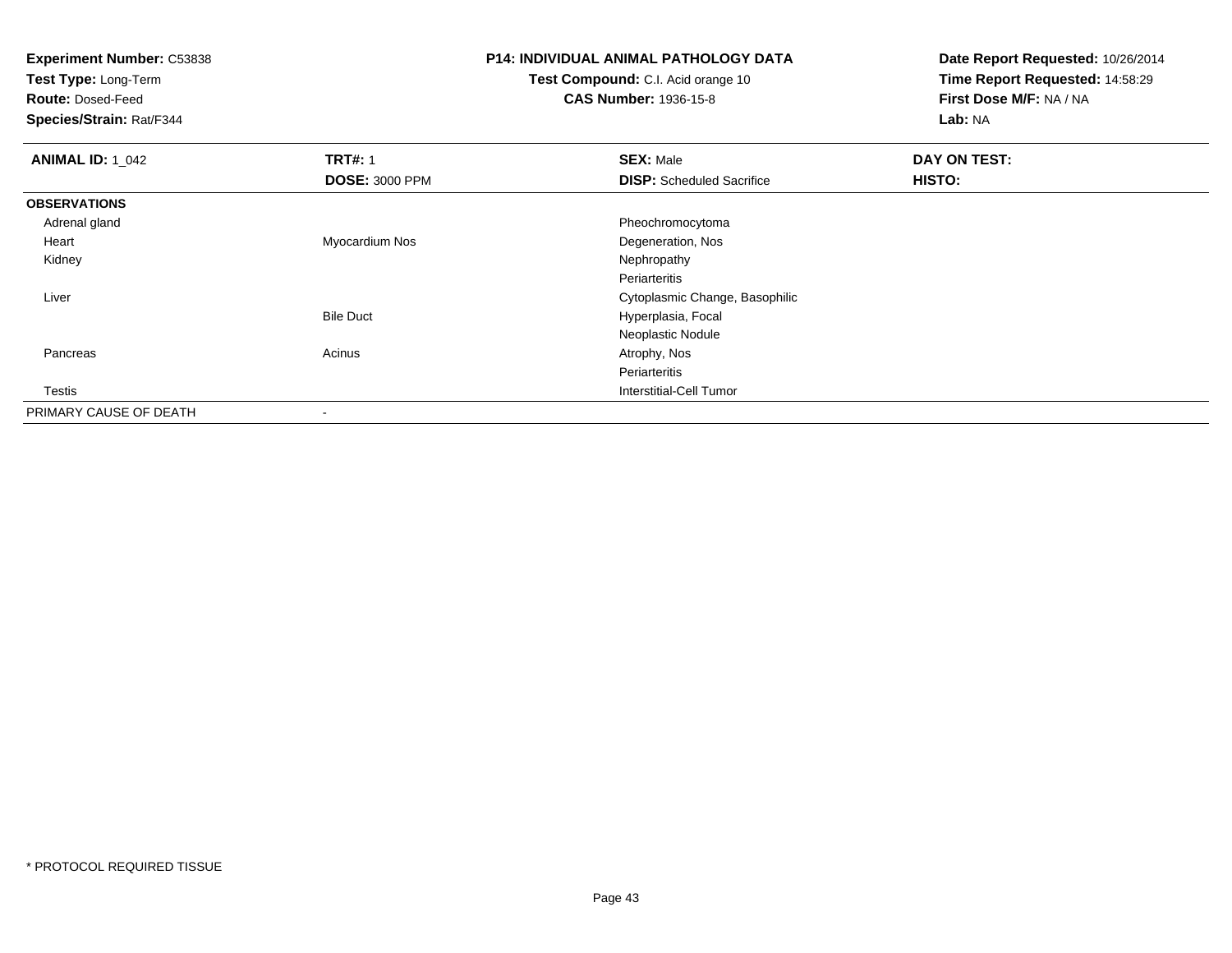**Test Type:** Long-Term

**Route:** Dosed-Feed

**Species/Strain:** Rat/F344

#### **P14: INDIVIDUAL ANIMAL PATHOLOGY DATA**

**Test Compound:** C.I. Acid orange 10**CAS Number:** 1936-15-8

| <b>ANIMAL ID: 1 043</b> | <b>TRT#: 1</b>        | <b>SEX: Male</b>                 | DAY ON TEST: |  |
|-------------------------|-----------------------|----------------------------------|--------------|--|
|                         | <b>DOSE: 3000 PPM</b> | <b>DISP:</b> Scheduled Sacrifice | HISTO:       |  |
| <b>OBSERVATIONS</b>     |                       |                                  |              |  |
| Bone marrow             |                       | Hypoplasia, Hematopoietic        |              |  |
| Kidney                  |                       | Nephropathy                      |              |  |
| Liver                   |                       | Cytoplasmic Change, Basophilic   |              |  |
| Lymph node              | Mandibular Lymph Node | Lymphangiectasis                 |              |  |
|                         | Mesenteric Lymph Node | Lymphangiectasis                 |              |  |
| Pancreas                |                       | Periarteritis                    |              |  |
| Pituitary gland         |                       | Hyperplasia, Chromophobe Cell    |              |  |
| Testis                  |                       | <b>Interstitial-Cell Tumor</b>   |              |  |
|                         | Tunica Vaginalis      | Mesothelioma, Nos                |              |  |
| Thyroid                 |                       | Hyperplasia, C Cell              |              |  |
| PRIMARY CAUSE OF DEATH  | $\,$                  |                                  |              |  |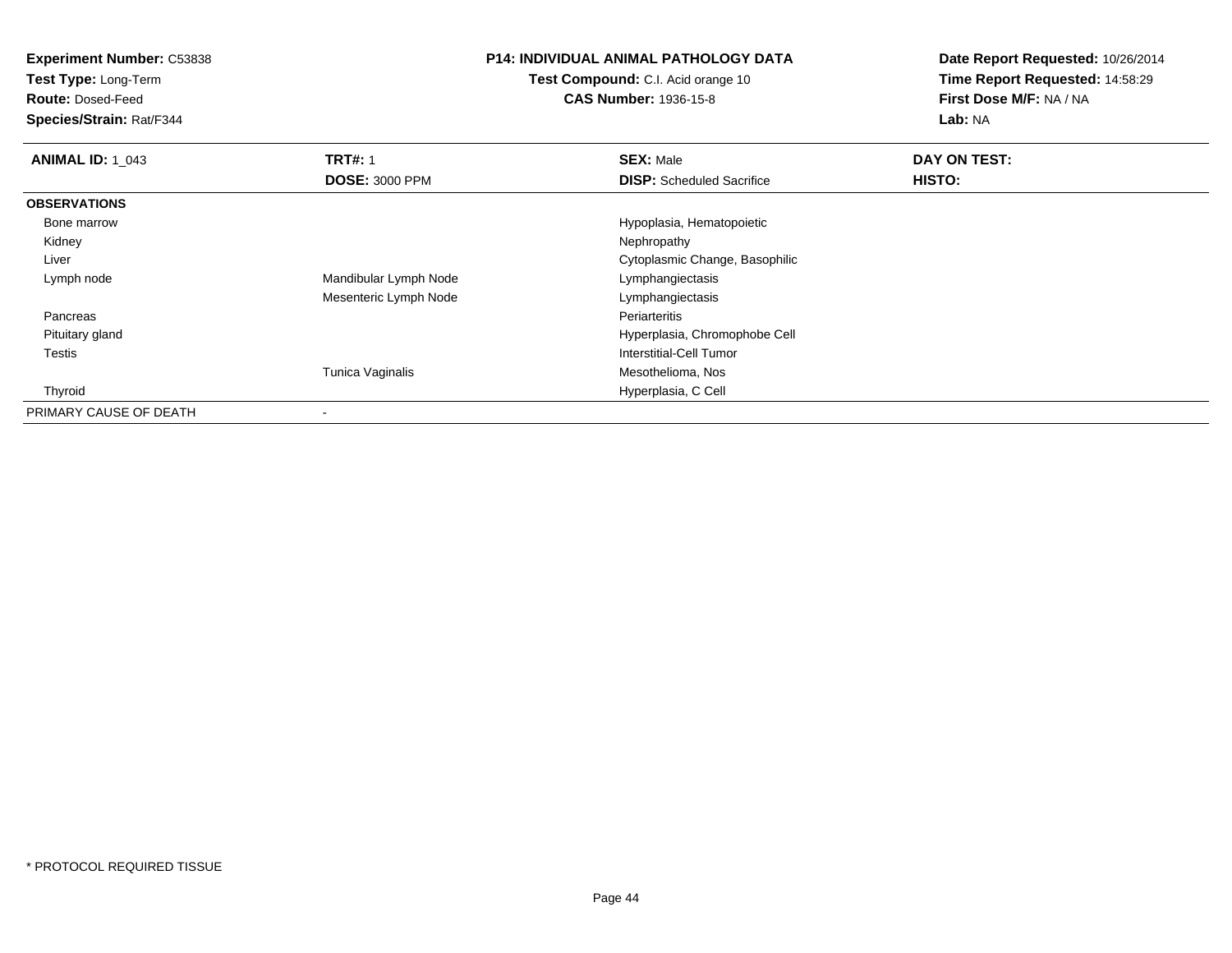**Test Type:** Long-Term

**Route:** Dosed-Feed

**Species/Strain:** Rat/F344

#### **P14: INDIVIDUAL ANIMAL PATHOLOGY DATA**

**Test Compound:** C.I. Acid orange 10**CAS Number:** 1936-15-8

| <b>ANIMAL ID: 1_044</b> | <b>TRT#: 1</b>           | <b>SEX: Male</b>                | DAY ON TEST: |  |
|-------------------------|--------------------------|---------------------------------|--------------|--|
|                         | <b>DOSE: 3000 PPM</b>    | <b>DISP:</b> Moribund Sacrifice | HISTO:       |  |
| <b>OBSERVATIONS</b>     |                          |                                 |              |  |
| Adrenal gland           | Medulla                  | Hyperplasia, Focal              |              |  |
| Bone marrow             |                          | Hyperplasia, Reticulum Cell     |              |  |
| Kidney                  |                          | Nephropathy                     |              |  |
| Liver                   |                          | Cytoplasmic Change, Basophilic  |              |  |
|                         | <b>Bile Duct</b>         | Hyperplasia, Focal              |              |  |
|                         | Centrilobular            | Necrosis, Focal                 |              |  |
| Lymph node              | Mediastinal Lymph Node   | Edema, Nos                      |              |  |
|                         | Submandibular Lymph Node | Edema, Nos                      |              |  |
| Preputial gland         |                          | Sebaceous Adenoma               |              |  |
| Testis                  | Tubule                   | Degeneration, Nos               |              |  |
|                         |                          | Interstitial-Cell Tumor         |              |  |
| Unspecified             | Neck                     | Edema, Nos                      |              |  |
| PRIMARY CAUSE OF DEATH  | $\blacksquare$           |                                 |              |  |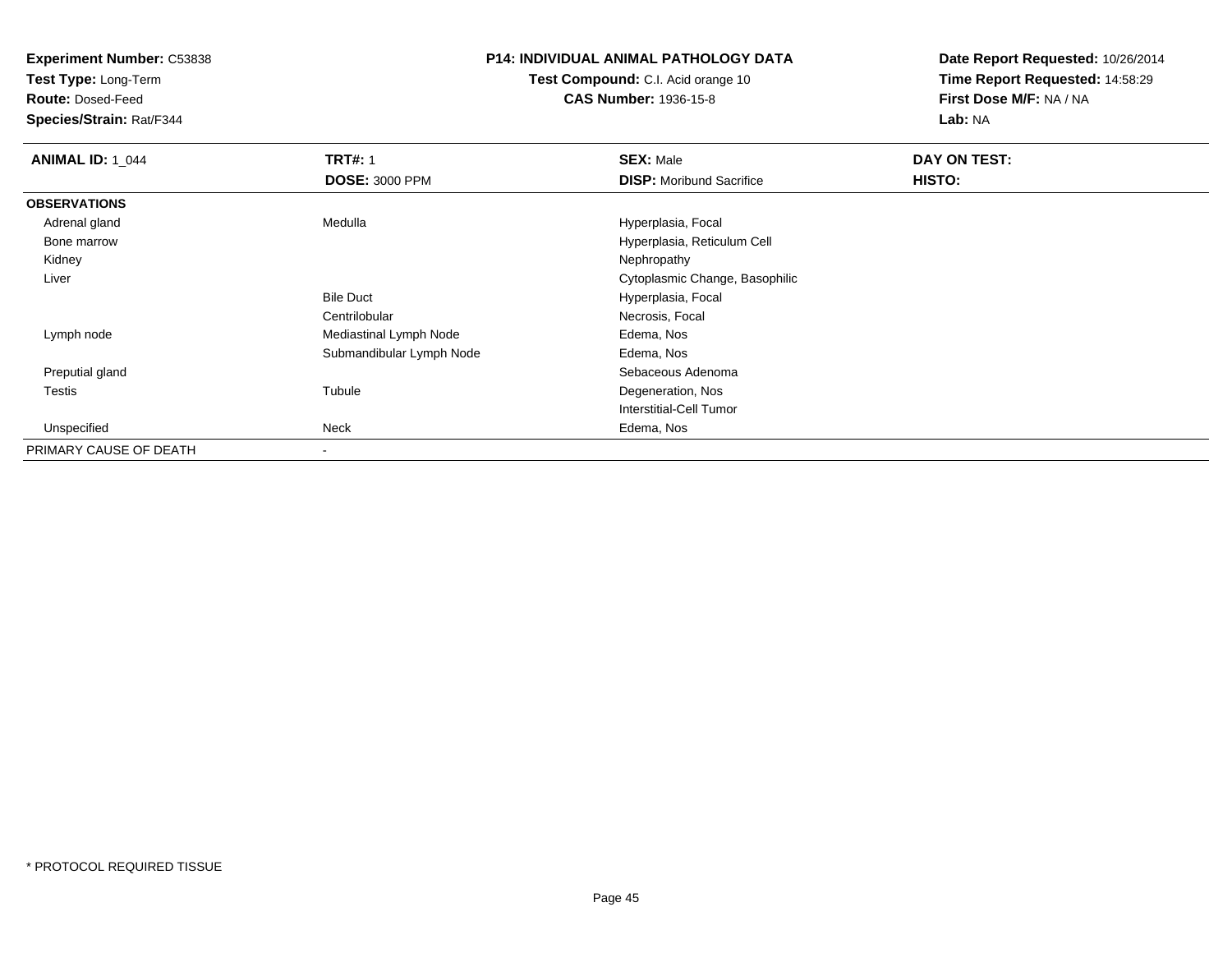| <b>Experiment Number: C53838</b><br>Test Type: Long-Term<br><b>Route: Dosed-Feed</b><br>Species/Strain: Rat/F344 |                       | <b>P14: INDIVIDUAL ANIMAL PATHOLOGY DATA</b><br>Test Compound: C.I. Acid orange 10<br><b>CAS Number: 1936-15-8</b> | Date Report Requested: 10/26/2014<br>Time Report Requested: 14:58:29<br>First Dose M/F: NA / NA<br>Lab: NA |
|------------------------------------------------------------------------------------------------------------------|-----------------------|--------------------------------------------------------------------------------------------------------------------|------------------------------------------------------------------------------------------------------------|
| <b>ANIMAL ID: 1 045</b>                                                                                          | <b>TRT#: 1</b>        | <b>SEX: Male</b>                                                                                                   | DAY ON TEST:                                                                                               |
|                                                                                                                  | <b>DOSE: 3000 PPM</b> | <b>DISP:</b> Scheduled Sacrifice                                                                                   | HISTO:                                                                                                     |
| <b>OBSERVATIONS</b>                                                                                              |                       |                                                                                                                    |                                                                                                            |
| Adrenal gland                                                                                                    |                       | Pheochromocytoma                                                                                                   |                                                                                                            |
| Kidney                                                                                                           |                       | Nephropathy                                                                                                        |                                                                                                            |
| Liver                                                                                                            |                       | Cytoplasmic Change, Basophilic                                                                                     |                                                                                                            |
| Testis                                                                                                           |                       | Interstitial-Cell Tumor                                                                                            |                                                                                                            |
|                                                                                                                  |                       | <b>Steatitis</b>                                                                                                   |                                                                                                            |
| Thyroid                                                                                                          |                       | Hyperplasia, C Cell                                                                                                |                                                                                                            |
| PRIMARY CAUSE OF DEATH                                                                                           |                       |                                                                                                                    |                                                                                                            |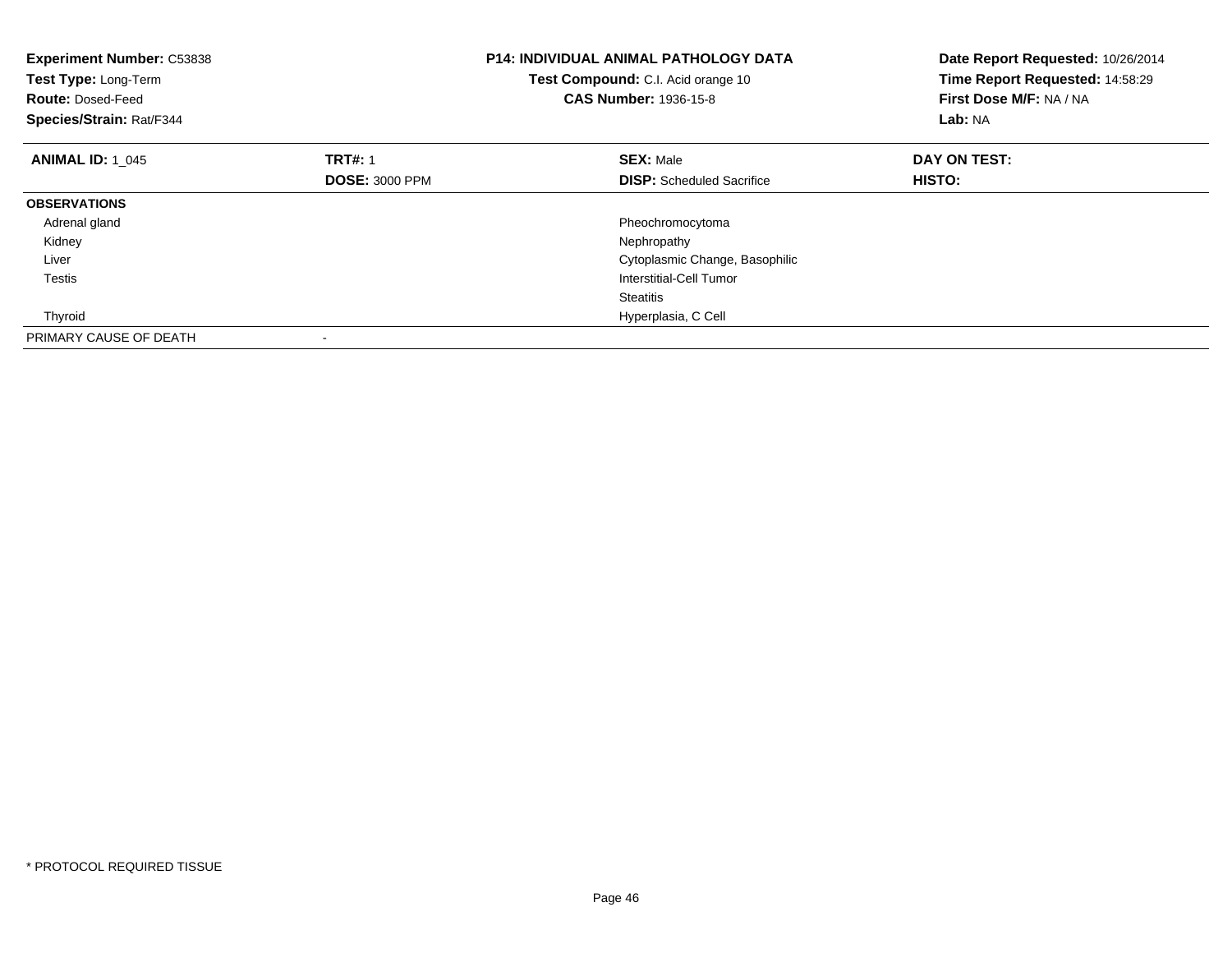| <b>Experiment Number: C53838</b><br>Test Type: Long-Term |                       | <b>P14: INDIVIDUAL ANIMAL PATHOLOGY DATA</b> | Date Report Requested: 10/26/2014 |
|----------------------------------------------------------|-----------------------|----------------------------------------------|-----------------------------------|
|                                                          |                       | Test Compound: C.I. Acid orange 10           | Time Report Requested: 14:58:29   |
| <b>Route: Dosed-Feed</b>                                 |                       | <b>CAS Number: 1936-15-8</b>                 | First Dose M/F: NA / NA           |
| Species/Strain: Rat/F344                                 |                       |                                              | Lab: NA                           |
| <b>ANIMAL ID: 1 046</b>                                  | <b>TRT#: 1</b>        | <b>SEX: Male</b>                             | DAY ON TEST:                      |
|                                                          | <b>DOSE: 3000 PPM</b> | <b>DISP:</b> Scheduled Sacrifice             | HISTO:                            |
| <b>OBSERVATIONS</b>                                      |                       |                                              |                                   |
| Heart                                                    | Myocardium Nos        | Degeneration, Nos                            |                                   |
| Kidney                                                   |                       | Nephropathy                                  |                                   |
| Liver                                                    |                       | Cytoplasmic Change, Basophilic               |                                   |
|                                                          |                       | Hepatocellular Carcinoma                     |                                   |
|                                                          |                       | Neoplastic Nodule                            |                                   |
| Lung                                                     |                       | Hyperplasia, Alveolar Epithelium             |                                   |
| Pancreas                                                 | Acinus                | Atrophy, Nos                                 |                                   |
| Testis                                                   |                       | Interstitial-Cell Tumor                      |                                   |
| PRIMARY CAUSE OF DEATH                                   |                       |                                              |                                   |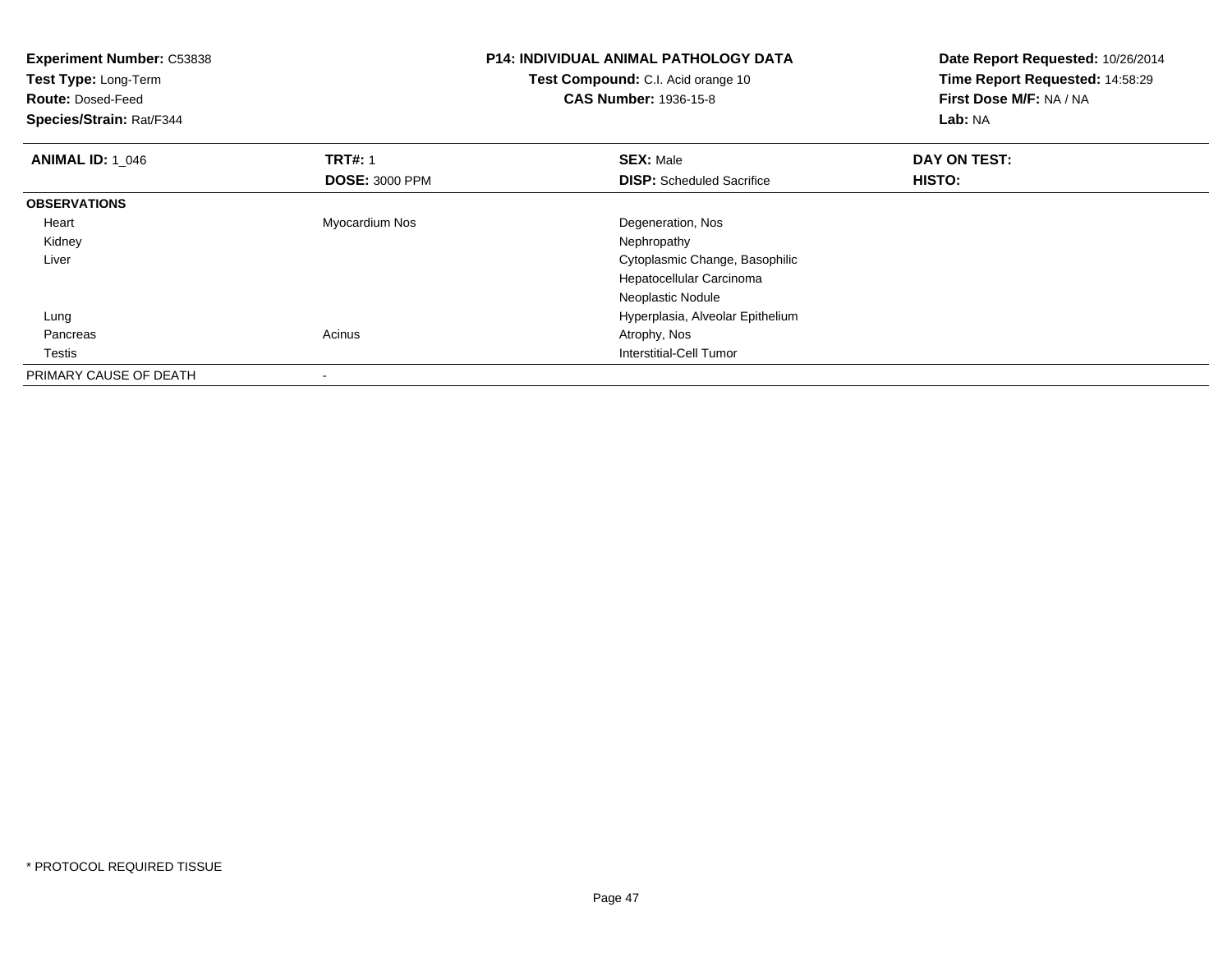| Experiment Number: C53838<br>Test Type: Long-Term<br><b>Route: Dosed-Feed</b><br>Species/Strain: Rat/F344 |                       | <b>P14: INDIVIDUAL ANIMAL PATHOLOGY DATA</b><br><b>Test Compound:</b> C.I. Acid orange 10<br><b>CAS Number: 1936-15-8</b> | Date Report Requested: 10/26/2014<br>Time Report Requested: 14:58:29<br>First Dose M/F: NA / NA<br>Lab: NA |
|-----------------------------------------------------------------------------------------------------------|-----------------------|---------------------------------------------------------------------------------------------------------------------------|------------------------------------------------------------------------------------------------------------|
| <b>ANIMAL ID: 1_047</b>                                                                                   | <b>TRT#: 1</b>        | <b>SEX: Male</b>                                                                                                          | DAY ON TEST:                                                                                               |
|                                                                                                           | <b>DOSE: 3000 PPM</b> | <b>DISP:</b> Scheduled Sacrifice                                                                                          | <b>HISTO:</b>                                                                                              |
| <b>OBSERVATIONS</b>                                                                                       |                       |                                                                                                                           |                                                                                                            |
| Adrenal gland                                                                                             | Medulla               | Hyperplasia, Nos                                                                                                          |                                                                                                            |
| Heart                                                                                                     |                       | Fibrosis, Diffuse                                                                                                         |                                                                                                            |
| Liver                                                                                                     |                       | Angiectasis                                                                                                               |                                                                                                            |
|                                                                                                           |                       | Cytoplasmic Change, Basophilic                                                                                            |                                                                                                            |
|                                                                                                           | <b>Bile Duct</b>      | Hyperplasia, Nos                                                                                                          |                                                                                                            |
|                                                                                                           |                       | Metamorphosis, Fatty                                                                                                      |                                                                                                            |
| Preputial gland                                                                                           |                       | Sebaceous Adenocarcinoma                                                                                                  |                                                                                                            |
| Testis                                                                                                    |                       | Interstitial-Cell Tumor                                                                                                   |                                                                                                            |
| PRIMARY CAUSE OF DEATH                                                                                    |                       |                                                                                                                           |                                                                                                            |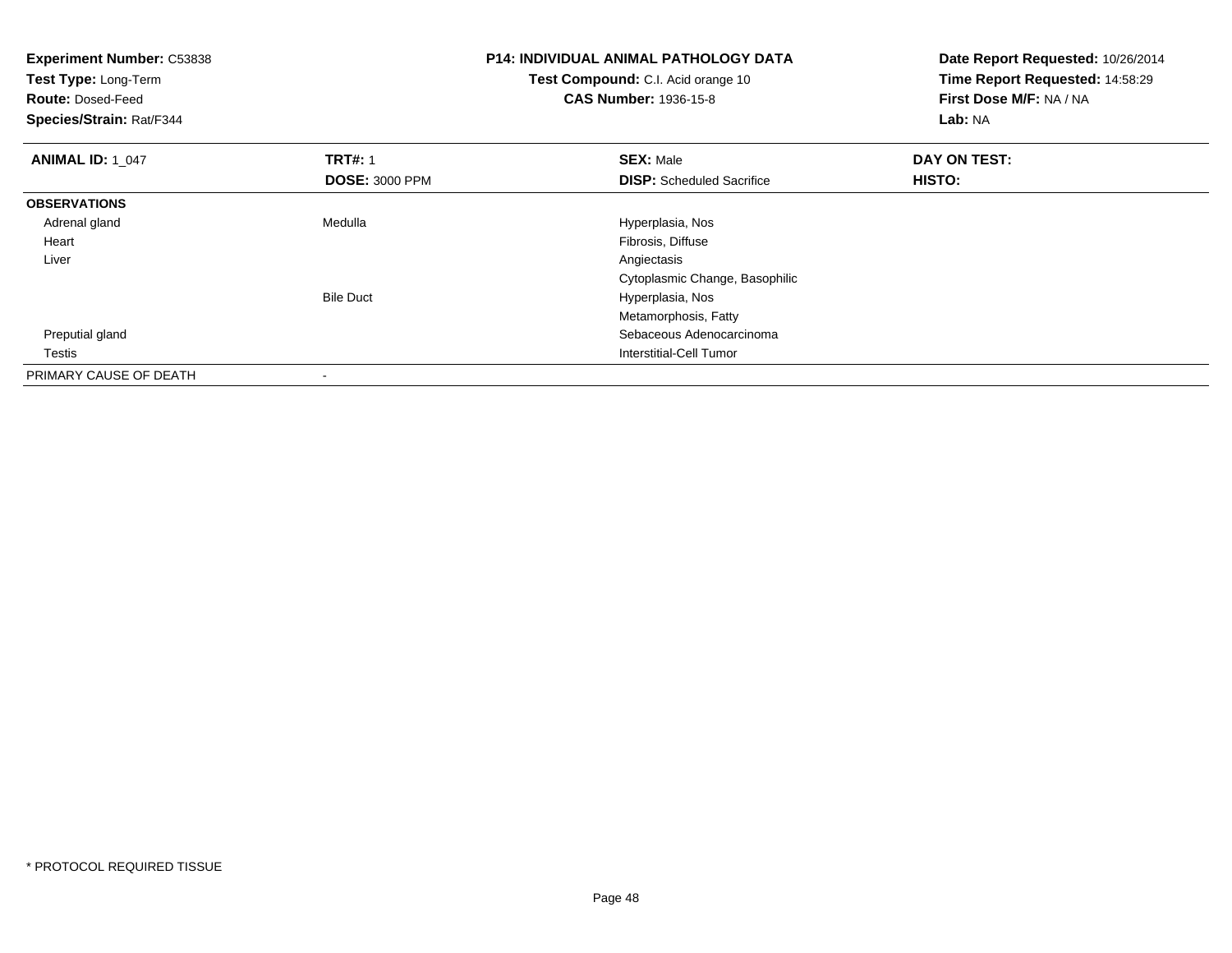**Test Type:** Long-Term

**Route:** Dosed-Feed

**Species/Strain:** Rat/F344

## **P14: INDIVIDUAL ANIMAL PATHOLOGY DATA**

**Test Compound:** C.I. Acid orange 10**CAS Number:** 1936-15-8

| <b>ANIMAL ID: 1 048</b> | <b>TRT#: 1</b>        | <b>SEX: Male</b>                 | DAY ON TEST: |  |
|-------------------------|-----------------------|----------------------------------|--------------|--|
|                         | <b>DOSE: 3000 PPM</b> | <b>DISP:</b> Scheduled Sacrifice | HISTO:       |  |
| <b>OBSERVATIONS</b>     |                       |                                  |              |  |
| Adrenal gland           | Medulla               | Hyperplasia, Focal               |              |  |
| Heart                   | Ventricle             | Fibrosis, Focal                  |              |  |
| Intestine Large         | Colon                 | Nematodiasis                     |              |  |
| Kidney                  |                       | Nephropathy                      |              |  |
| Liver                   |                       | Cytoplasmic Change, Basophilic   |              |  |
| Lymph node              | Mesenteric Lymph Node | Lymphangiectasis                 |              |  |
| Pancreas                | Acinus                | Atrophy, Nos                     |              |  |
| Testis                  |                       | Interstitial-Cell Tumor          |              |  |
| Thyroid                 |                       | Hyperplasia, C Cell              |              |  |
| PRIMARY CAUSE OF DEATH  |                       |                                  |              |  |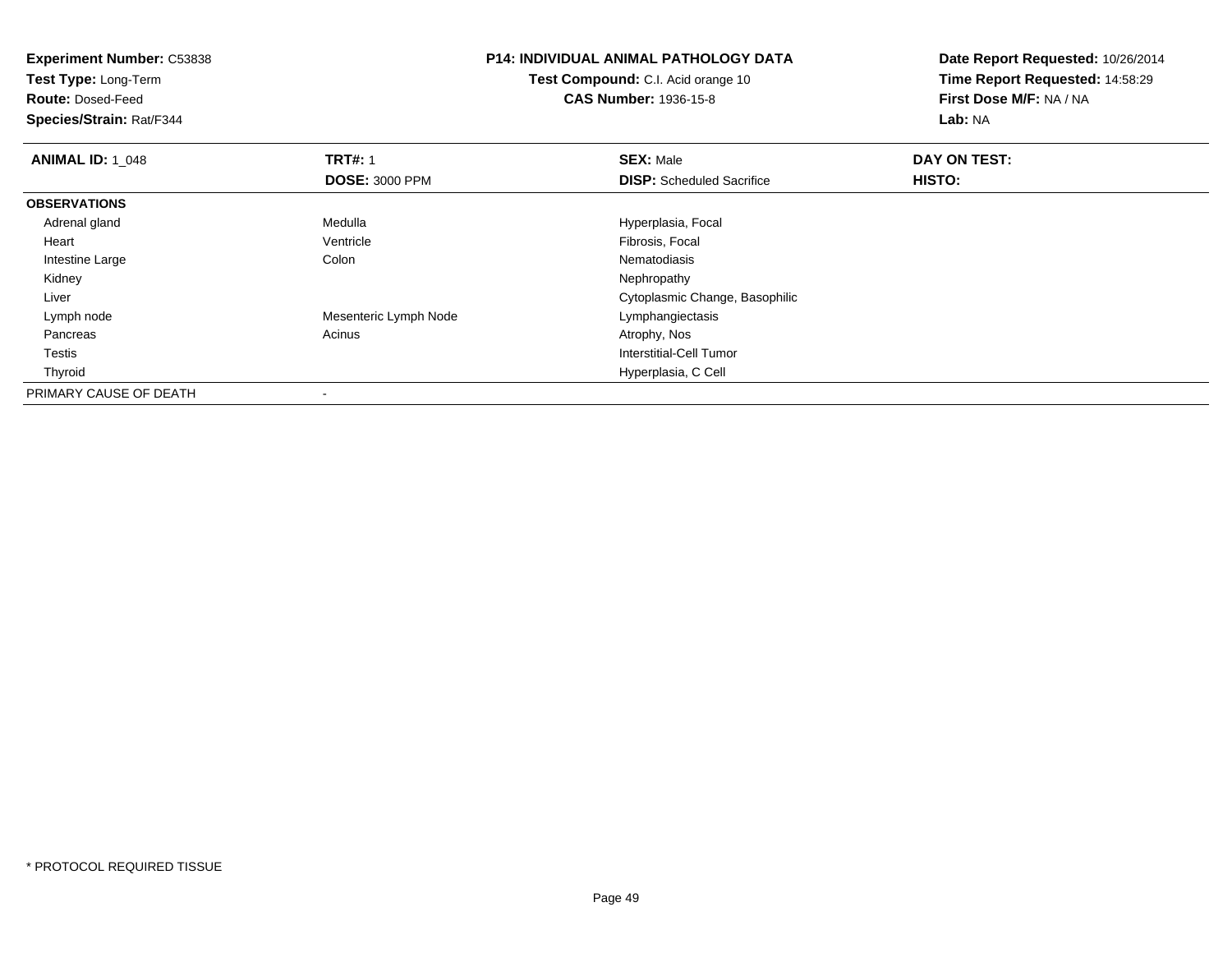| Experiment Number: C53838<br>Test Type: Long-Term<br><b>Route: Dosed-Feed</b><br>Species/Strain: Rat/F344 |                       | <b>P14: INDIVIDUAL ANIMAL PATHOLOGY DATA</b><br>Test Compound: C.I. Acid orange 10<br><b>CAS Number: 1936-15-8</b> | Date Report Requested: 10/26/2014<br>Time Report Requested: 14:58:29<br>First Dose M/F: NA / NA<br>Lab: NA |
|-----------------------------------------------------------------------------------------------------------|-----------------------|--------------------------------------------------------------------------------------------------------------------|------------------------------------------------------------------------------------------------------------|
| <b>ANIMAL ID: 1_049</b>                                                                                   | <b>TRT#: 1</b>        | <b>SEX: Male</b>                                                                                                   | DAY ON TEST:                                                                                               |
|                                                                                                           | <b>DOSE: 3000 PPM</b> | <b>DISP:</b> Scheduled Sacrifice                                                                                   | <b>HISTO:</b>                                                                                              |
| <b>OBSERVATIONS</b>                                                                                       |                       |                                                                                                                    |                                                                                                            |
| Intestine Large                                                                                           | Colon                 | Nematodiasis                                                                                                       |                                                                                                            |
| Kidney                                                                                                    |                       | Nephropathy                                                                                                        |                                                                                                            |
| Liver                                                                                                     |                       | Cytoplasmic Change, Basophilic                                                                                     |                                                                                                            |
| Pancreas                                                                                                  | Acinus                | Atrophy, Nos                                                                                                       |                                                                                                            |
| Testis                                                                                                    |                       | Interstitial-Cell Tumor                                                                                            |                                                                                                            |
| Thyroid                                                                                                   |                       | Hyperplasia, C Cell                                                                                                |                                                                                                            |
| PRIMARY CAUSE OF DEATH                                                                                    |                       |                                                                                                                    |                                                                                                            |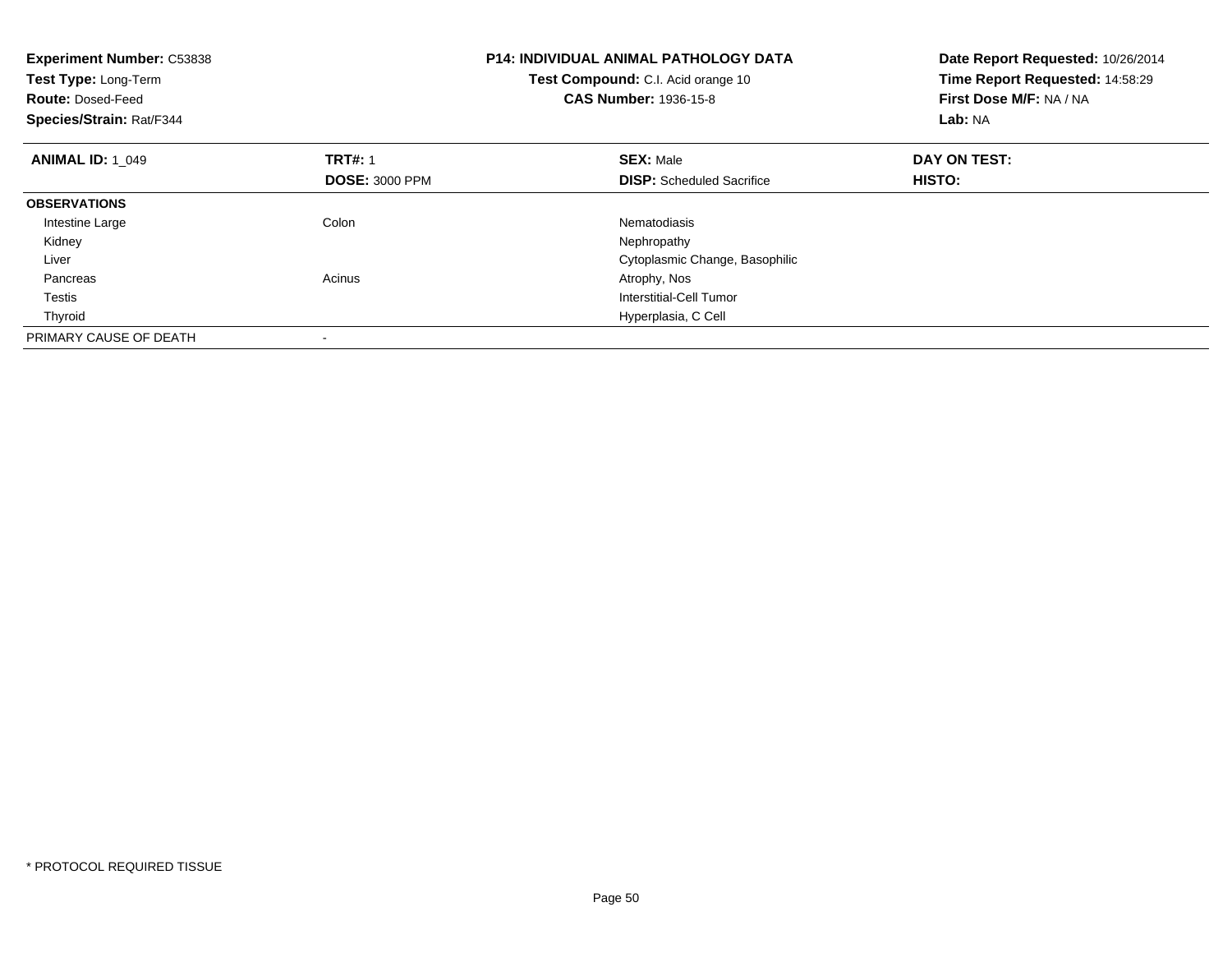| <b>Experiment Number: C53838</b><br>Test Type: Long-Term<br><b>Route: Dosed-Feed</b><br>Species/Strain: Rat/F344 |                       | <b>P14: INDIVIDUAL ANIMAL PATHOLOGY DATA</b><br>Test Compound: C.I. Acid orange 10<br><b>CAS Number: 1936-15-8</b> | Date Report Requested: 10/26/2014<br>Time Report Requested: 14:58:29<br>First Dose M/F: NA / NA<br>Lab: NA |
|------------------------------------------------------------------------------------------------------------------|-----------------------|--------------------------------------------------------------------------------------------------------------------|------------------------------------------------------------------------------------------------------------|
| <b>ANIMAL ID: 1 050</b>                                                                                          | <b>TRT#: 1</b>        | <b>SEX: Male</b>                                                                                                   | DAY ON TEST:                                                                                               |
|                                                                                                                  | <b>DOSE: 3000 PPM</b> | <b>DISP:</b> Scheduled Sacrifice                                                                                   | HISTO:                                                                                                     |
| <b>OBSERVATIONS</b>                                                                                              |                       |                                                                                                                    |                                                                                                            |
| Adrenal gland                                                                                                    | Cortex Nos            | Hyperplasia, Focal                                                                                                 |                                                                                                            |
| Heart                                                                                                            | Myocardium Nos        | Degeneration, Nos                                                                                                  |                                                                                                            |
| Liver                                                                                                            |                       | Cytoplasmic Change, Basophilic                                                                                     |                                                                                                            |
| Pancreas                                                                                                         | Islets                | Islet-Cell Carcinoma                                                                                               |                                                                                                            |
| Testis                                                                                                           |                       | Interstitial-Cell Tumor                                                                                            |                                                                                                            |
| PRIMARY CAUSE OF DEATH                                                                                           |                       |                                                                                                                    |                                                                                                            |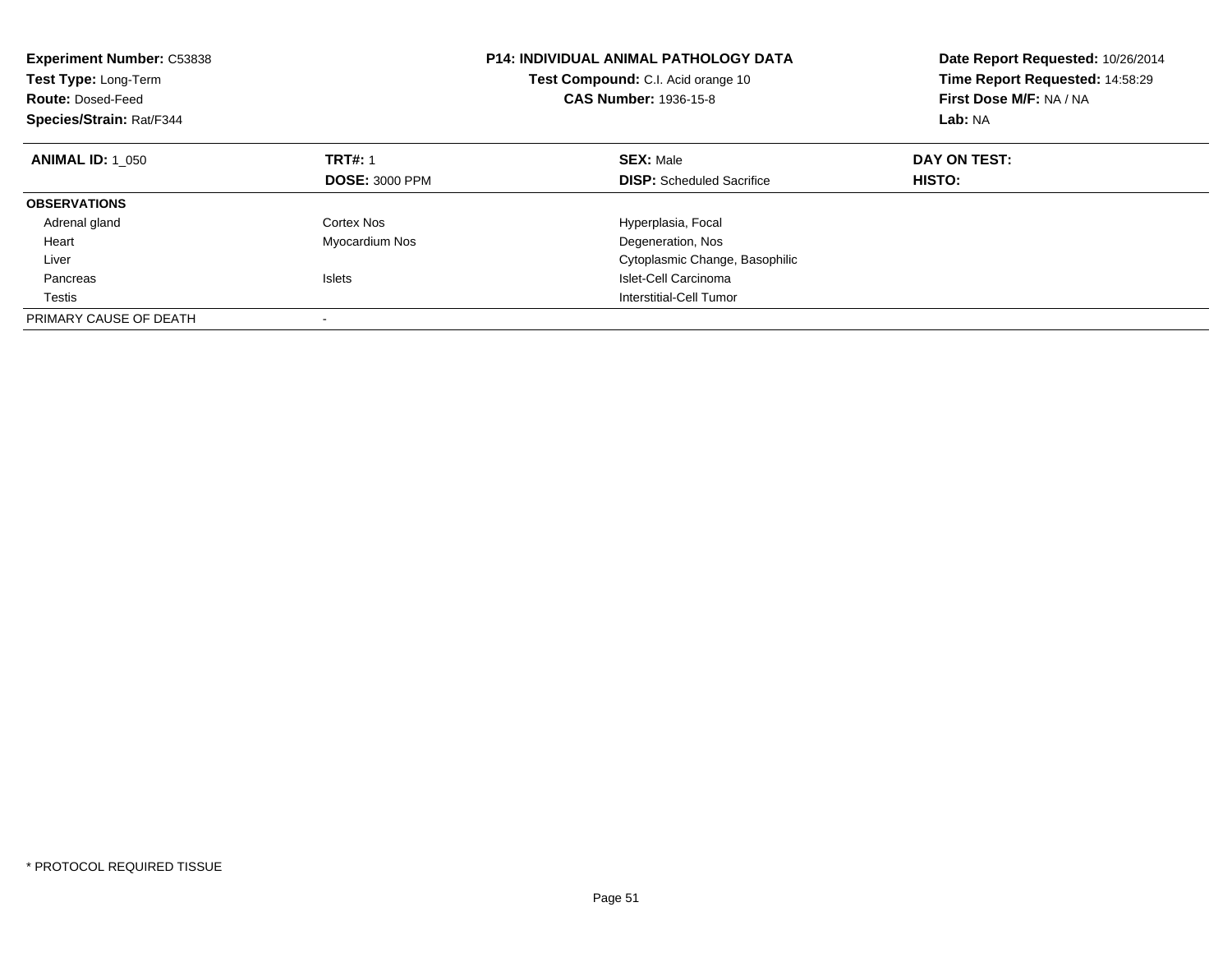| <b>Experiment Number: C53838</b><br>Test Type: Long-Term<br><b>Route: Dosed-Feed</b><br>Species/Strain: Rat/F344 |                                         | <b>P14: INDIVIDUAL ANIMAL PATHOLOGY DATA</b><br>Test Compound: C.I. Acid orange 10<br><b>CAS Number: 1936-15-8</b> | Date Report Requested: 10/26/2014<br>Time Report Requested: 14:58:29<br>First Dose M/F: NA / NA<br>Lab: NA |
|------------------------------------------------------------------------------------------------------------------|-----------------------------------------|--------------------------------------------------------------------------------------------------------------------|------------------------------------------------------------------------------------------------------------|
| <b>ANIMAL ID: 2 001</b>                                                                                          | <b>TRT#:</b> 2<br><b>DOSE: 1000 PPM</b> | <b>SEX: Male</b><br><b>DISP: Natural Death</b>                                                                     | DAY ON TEST:<br><b>HISTO:</b>                                                                              |
| <b>OBSERVATIONS</b>                                                                                              |                                         |                                                                                                                    |                                                                                                            |
| Kidney                                                                                                           | Cortex<br>Cortex                        | Nephrosis, Nos<br>Pigmentation, Nos                                                                                |                                                                                                            |
| Liver                                                                                                            | Centrilobular                           | Congestion, Chronic                                                                                                |                                                                                                            |
| Peritoneum                                                                                                       |                                         | Effusion, Nos                                                                                                      |                                                                                                            |
|                                                                                                                  |                                         | Pigmentation, Nos                                                                                                  |                                                                                                            |
| Testis                                                                                                           |                                         | Interstitial-Cell Tumor                                                                                            |                                                                                                            |
|                                                                                                                  | Tunica Vaginalis                        | Mesothelioma, Malignant                                                                                            |                                                                                                            |
| PRIMARY CAUSE OF DEATH                                                                                           |                                         |                                                                                                                    |                                                                                                            |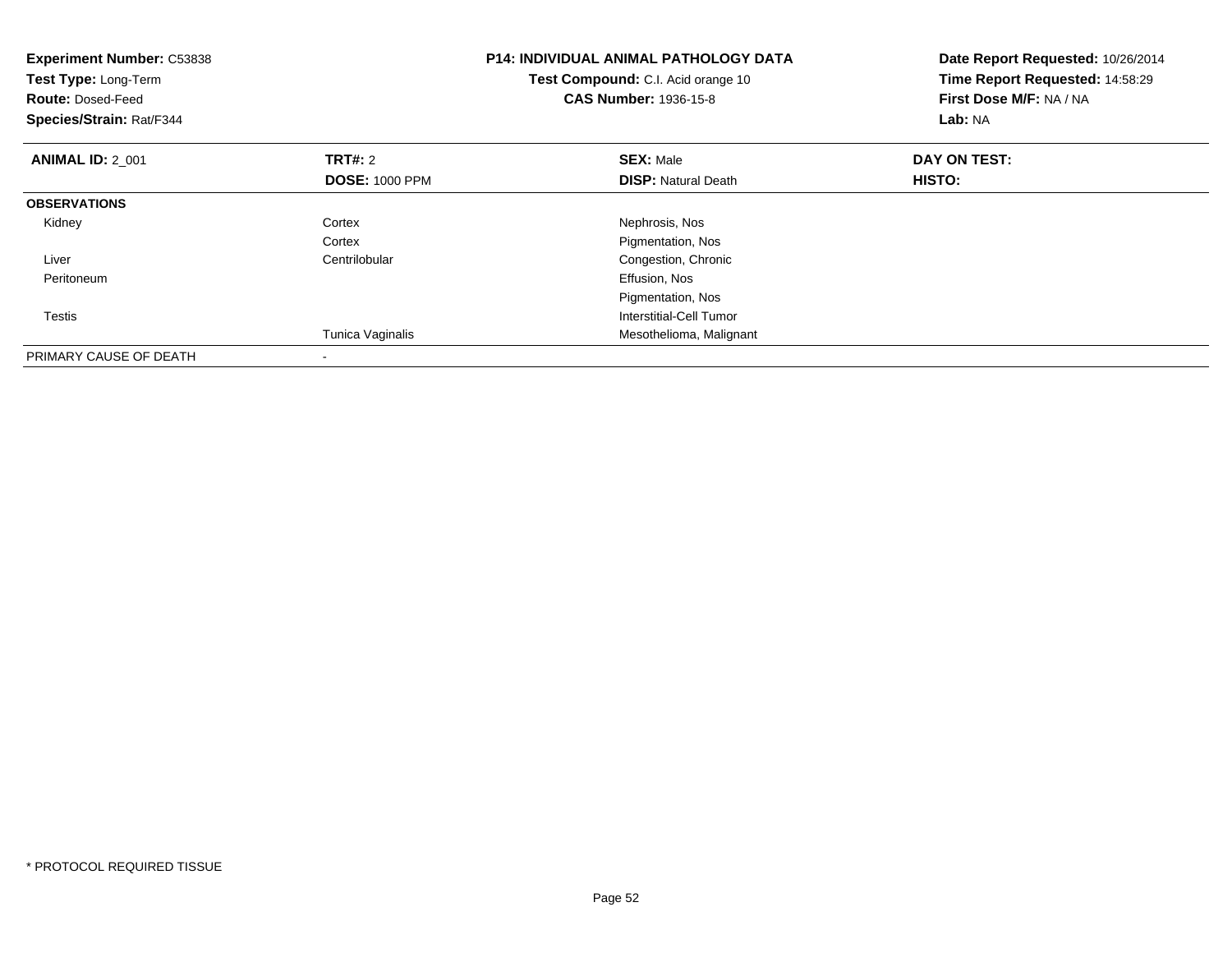| <b>Experiment Number: C53838</b><br>Test Type: Long-Term<br><b>Route: Dosed-Feed</b><br>Species/Strain: Rat/F344 |                       | <b>P14: INDIVIDUAL ANIMAL PATHOLOGY DATA</b><br>Test Compound: C.I. Acid orange 10<br><b>CAS Number: 1936-15-8</b> | Date Report Requested: 10/26/2014<br>Time Report Requested: 14:58:29<br>First Dose M/F: NA / NA<br>Lab: NA |
|------------------------------------------------------------------------------------------------------------------|-----------------------|--------------------------------------------------------------------------------------------------------------------|------------------------------------------------------------------------------------------------------------|
| <b>ANIMAL ID: 2 002</b>                                                                                          | TRT#: 2               | <b>SEX: Male</b>                                                                                                   | DAY ON TEST:                                                                                               |
|                                                                                                                  | <b>DOSE: 1000 PPM</b> | <b>DISP:</b> Natural Death                                                                                         | HISTO:                                                                                                     |
| <b>OBSERVATIONS</b>                                                                                              |                       |                                                                                                                    |                                                                                                            |
| Heart                                                                                                            | Myocardium Nos        | Degeneration, Nos                                                                                                  |                                                                                                            |
| Kidney                                                                                                           |                       | Nephropathy                                                                                                        |                                                                                                            |
| Pancreas                                                                                                         | Acinus                | Atrophy, Focal                                                                                                     |                                                                                                            |
| <b>Testis</b>                                                                                                    |                       | Interstitial-Cell Tumor                                                                                            |                                                                                                            |
| Unspecified                                                                                                      | Multiple Organs Nos   | Leukemia, Lymphocytic                                                                                              |                                                                                                            |
| PRIMARY CAUSE OF DEATH                                                                                           |                       |                                                                                                                    |                                                                                                            |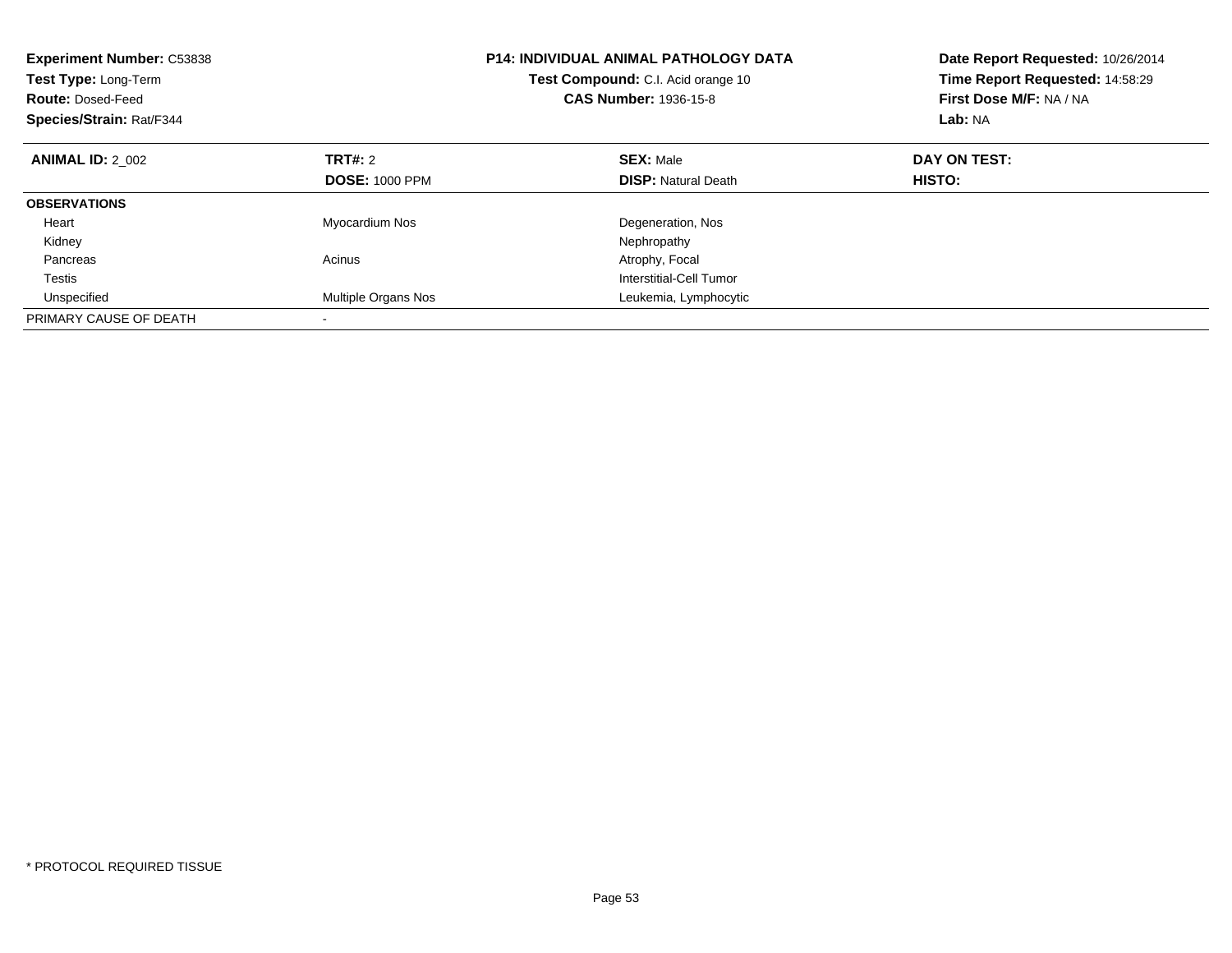| <b>Experiment Number: C53838</b><br>Test Type: Long-Term<br><b>Route: Dosed-Feed</b><br>Species/Strain: Rat/F344 |                                         | <b>P14: INDIVIDUAL ANIMAL PATHOLOGY DATA</b><br>Test Compound: C.I. Acid orange 10<br><b>CAS Number: 1936-15-8</b> | Date Report Requested: 10/26/2014<br>Time Report Requested: 14:58:29<br>First Dose M/F: NA / NA<br>Lab: NA |
|------------------------------------------------------------------------------------------------------------------|-----------------------------------------|--------------------------------------------------------------------------------------------------------------------|------------------------------------------------------------------------------------------------------------|
| <b>ANIMAL ID: 2_003</b>                                                                                          | <b>TRT#: 2</b><br><b>DOSE: 1000 PPM</b> | <b>SEX: Male</b><br><b>DISP:</b> Moribund Sacrifice                                                                | DAY ON TEST:<br>HISTO:                                                                                     |
| <b>OBSERVATIONS</b>                                                                                              |                                         |                                                                                                                    |                                                                                                            |
| Adrenal gland                                                                                                    | Cortex Nos                              | Hyperplasia, Focal                                                                                                 |                                                                                                            |
| Kidney                                                                                                           |                                         | Nephropathy                                                                                                        |                                                                                                            |
| Liver                                                                                                            |                                         | Necrosis, Focal                                                                                                    |                                                                                                            |
| Mammary gland                                                                                                    |                                         | Hyperplasia, Nos                                                                                                   |                                                                                                            |
| Parathyroid gland                                                                                                |                                         | Hyperplasia, Nos                                                                                                   |                                                                                                            |
| Stomach                                                                                                          | Cardiac Stomach                         | Hyperplasia, Epithelial                                                                                            |                                                                                                            |
|                                                                                                                  | Mucosa                                  | Necrosis, Focal                                                                                                    |                                                                                                            |
| Testis                                                                                                           |                                         | Interstitial-Cell Tumor                                                                                            |                                                                                                            |
| Unspecified                                                                                                      |                                         | Fibrosarcoma                                                                                                       |                                                                                                            |
| PRIMARY CAUSE OF DEATH                                                                                           |                                         |                                                                                                                    |                                                                                                            |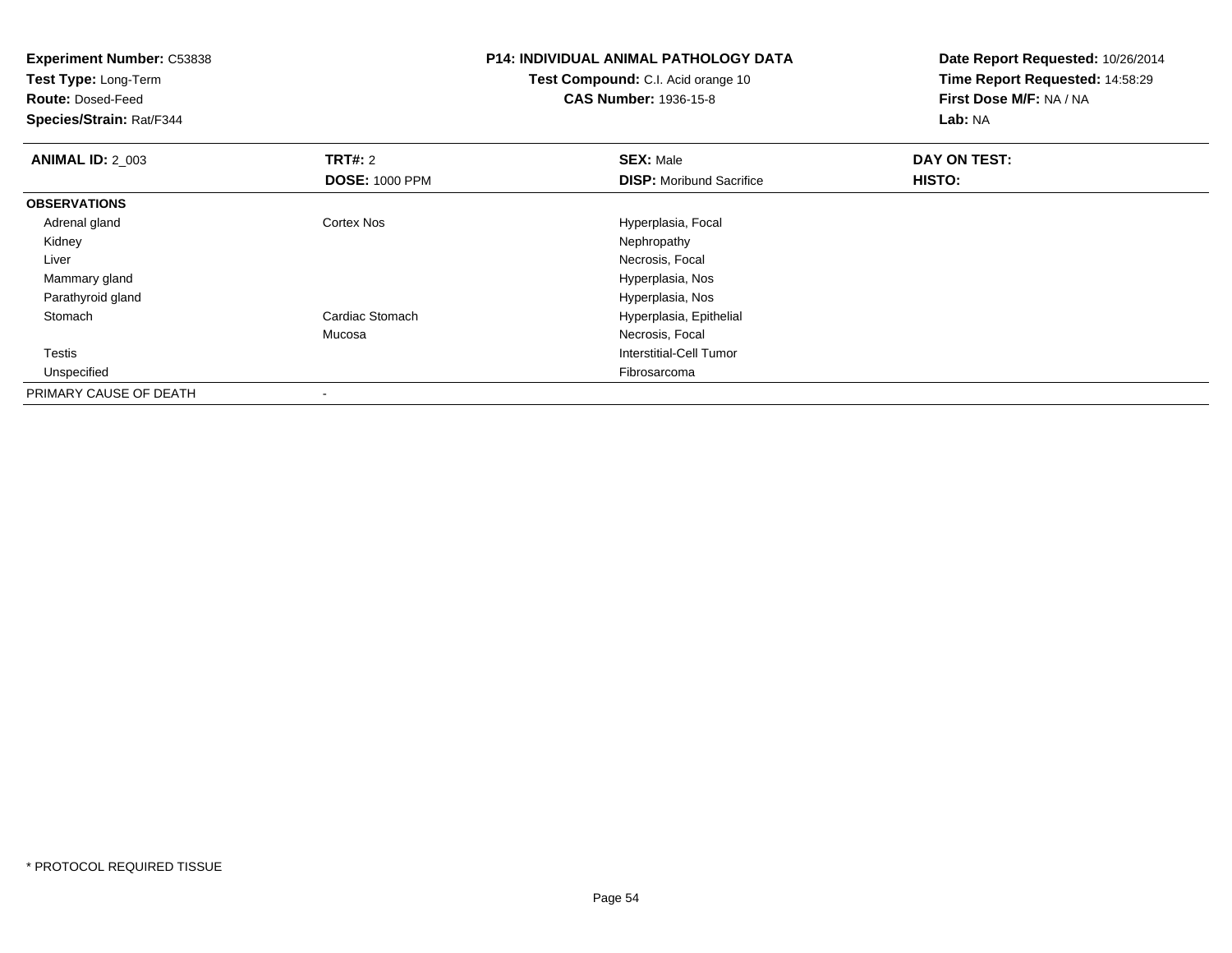| <b>Experiment Number: C53838</b><br>Test Type: Long-Term<br><b>Route: Dosed-Feed</b><br>Species/Strain: Rat/F344 |                            | <b>P14: INDIVIDUAL ANIMAL PATHOLOGY DATA</b><br>Test Compound: C.I. Acid orange 10<br><b>CAS Number: 1936-15-8</b> | Date Report Requested: 10/26/2014<br>Time Report Requested: 14:58:29<br>First Dose M/F: NA / NA<br>Lab: NA |
|------------------------------------------------------------------------------------------------------------------|----------------------------|--------------------------------------------------------------------------------------------------------------------|------------------------------------------------------------------------------------------------------------|
| <b>ANIMAL ID: 2 004</b>                                                                                          | <b>TRT#: 2</b>             | <b>SEX: Male</b>                                                                                                   | DAY ON TEST:                                                                                               |
|                                                                                                                  | <b>DOSE: 1000 PPM</b>      | <b>DISP:</b> Natural Death                                                                                         | HISTO:                                                                                                     |
| <b>OBSERVATIONS</b>                                                                                              |                            |                                                                                                                    |                                                                                                            |
| Bone marrow                                                                                                      |                            | Hypoplasia, Hematopoietic                                                                                          |                                                                                                            |
| Heart                                                                                                            | Myocardium Nos             | Degeneration, Nos                                                                                                  |                                                                                                            |
|                                                                                                                  | Atrium                     | Thrombosis, Nos                                                                                                    |                                                                                                            |
| Kidney                                                                                                           |                            | Nephropathy                                                                                                        |                                                                                                            |
|                                                                                                                  | Tubule                     | Pigmentation, Nos                                                                                                  |                                                                                                            |
| Testis                                                                                                           |                            | Interstitial-Cell Tumor                                                                                            |                                                                                                            |
| Unspecified                                                                                                      | <b>Multiple Organs Nos</b> | Leukemia, Lymphocytic                                                                                              |                                                                                                            |
| PRIMARY CAUSE OF DEATH                                                                                           |                            |                                                                                                                    |                                                                                                            |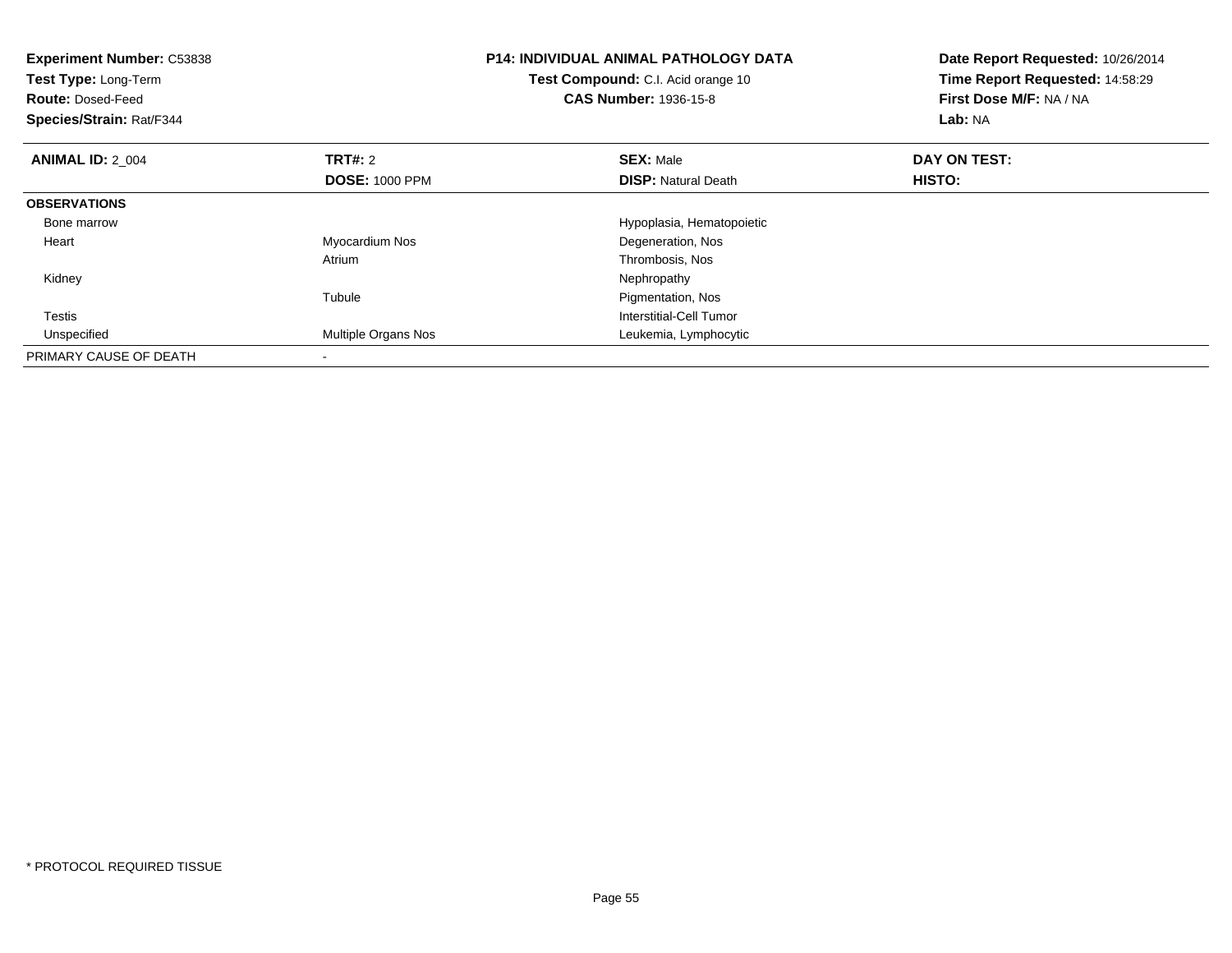| <b>Experiment Number: C53838</b><br>Test Type: Long-Term<br><b>Route: Dosed-Feed</b><br>Species/Strain: Rat/F344 |                       | <b>P14: INDIVIDUAL ANIMAL PATHOLOGY DATA</b><br>Test Compound: C.I. Acid orange 10<br><b>CAS Number: 1936-15-8</b> | Date Report Requested: 10/26/2014<br>Time Report Requested: 14:58:29<br>First Dose M/F: NA / NA<br>Lab: NA |
|------------------------------------------------------------------------------------------------------------------|-----------------------|--------------------------------------------------------------------------------------------------------------------|------------------------------------------------------------------------------------------------------------|
| <b>ANIMAL ID: 2 005</b>                                                                                          | <b>TRT#: 2</b>        | <b>SEX: Male</b>                                                                                                   | DAY ON TEST:                                                                                               |
|                                                                                                                  | <b>DOSE: 1000 PPM</b> | <b>DISP:</b> Scheduled Sacrifice                                                                                   | HISTO:                                                                                                     |
| <b>OBSERVATIONS</b>                                                                                              |                       |                                                                                                                    |                                                                                                            |
| Heart                                                                                                            | Myocardium Nos        | Degeneration, Nos                                                                                                  |                                                                                                            |
| Kidney                                                                                                           |                       | Nephropathy                                                                                                        |                                                                                                            |
| Liver                                                                                                            |                       | Cytoplasmic Change, Basophilic                                                                                     |                                                                                                            |
| Mammary gland                                                                                                    | <b>Mammary Acinus</b> | Hyperplasia, Nos                                                                                                   |                                                                                                            |
| Testis                                                                                                           |                       | Interstitial-Cell Tumor                                                                                            |                                                                                                            |
| Thyroid                                                                                                          |                       | Hyperplasia, C Cell                                                                                                |                                                                                                            |
| PRIMARY CAUSE OF DEATH                                                                                           |                       |                                                                                                                    |                                                                                                            |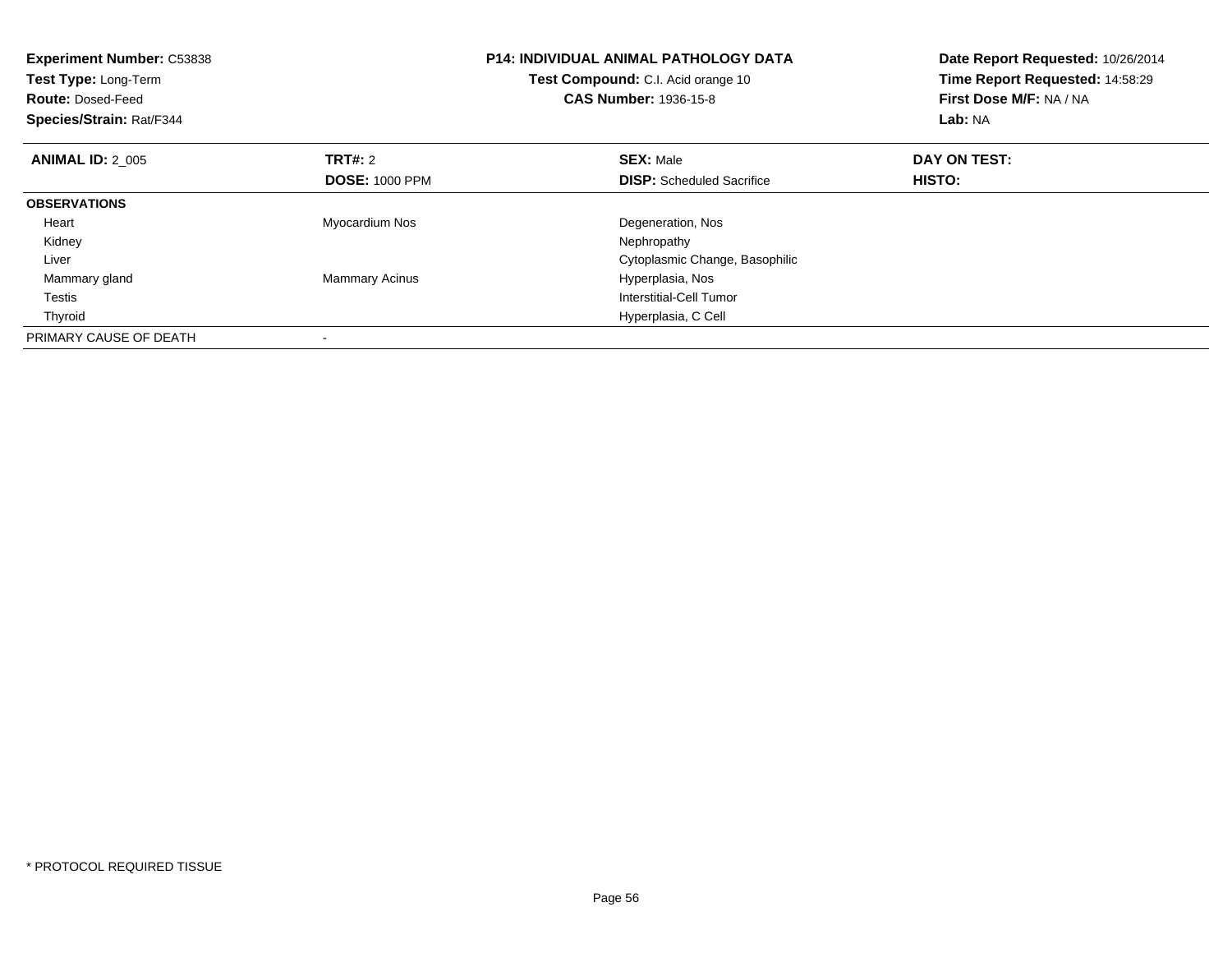| <b>Experiment Number: C53838</b><br>Test Type: Long-Term<br><b>Route: Dosed-Feed</b><br>Species/Strain: Rat/F344 |                                         | <b>P14: INDIVIDUAL ANIMAL PATHOLOGY DATA</b><br>Test Compound: C.I. Acid orange 10<br><b>CAS Number: 1936-15-8</b> | Date Report Requested: 10/26/2014<br>Time Report Requested: 14:58:29<br>First Dose M/F: NA / NA<br>Lab: NA |
|------------------------------------------------------------------------------------------------------------------|-----------------------------------------|--------------------------------------------------------------------------------------------------------------------|------------------------------------------------------------------------------------------------------------|
| <b>ANIMAL ID: 2 006</b>                                                                                          | <b>TRT#: 2</b><br><b>DOSE: 1000 PPM</b> | <b>SEX: Male</b><br><b>DISP:</b> Scheduled Sacrifice                                                               | DAY ON TEST:<br>HISTO:                                                                                     |
| <b>OBSERVATIONS</b>                                                                                              |                                         |                                                                                                                    |                                                                                                            |
| Heart                                                                                                            | Myocardium Nos                          | Degeneration, Nos                                                                                                  |                                                                                                            |
| Kidney                                                                                                           |                                         | Nephropathy                                                                                                        |                                                                                                            |
| Liver                                                                                                            |                                         | Cytoplasmic Change, Basophilic                                                                                     |                                                                                                            |
|                                                                                                                  | <b>Bile Duct</b>                        | Hyperplasia, Nos                                                                                                   |                                                                                                            |
| Salivary gland                                                                                                   |                                         | Atrophy, Focal                                                                                                     |                                                                                                            |
| Testis                                                                                                           |                                         | <b>Interstitial-Cell Tumor</b>                                                                                     |                                                                                                            |
| Thyroid                                                                                                          |                                         | C-Cell Carcinoma                                                                                                   |                                                                                                            |
|                                                                                                                  |                                         | Follicular-Cell Adenoma                                                                                            |                                                                                                            |
| PRIMARY CAUSE OF DEATH                                                                                           |                                         |                                                                                                                    |                                                                                                            |

-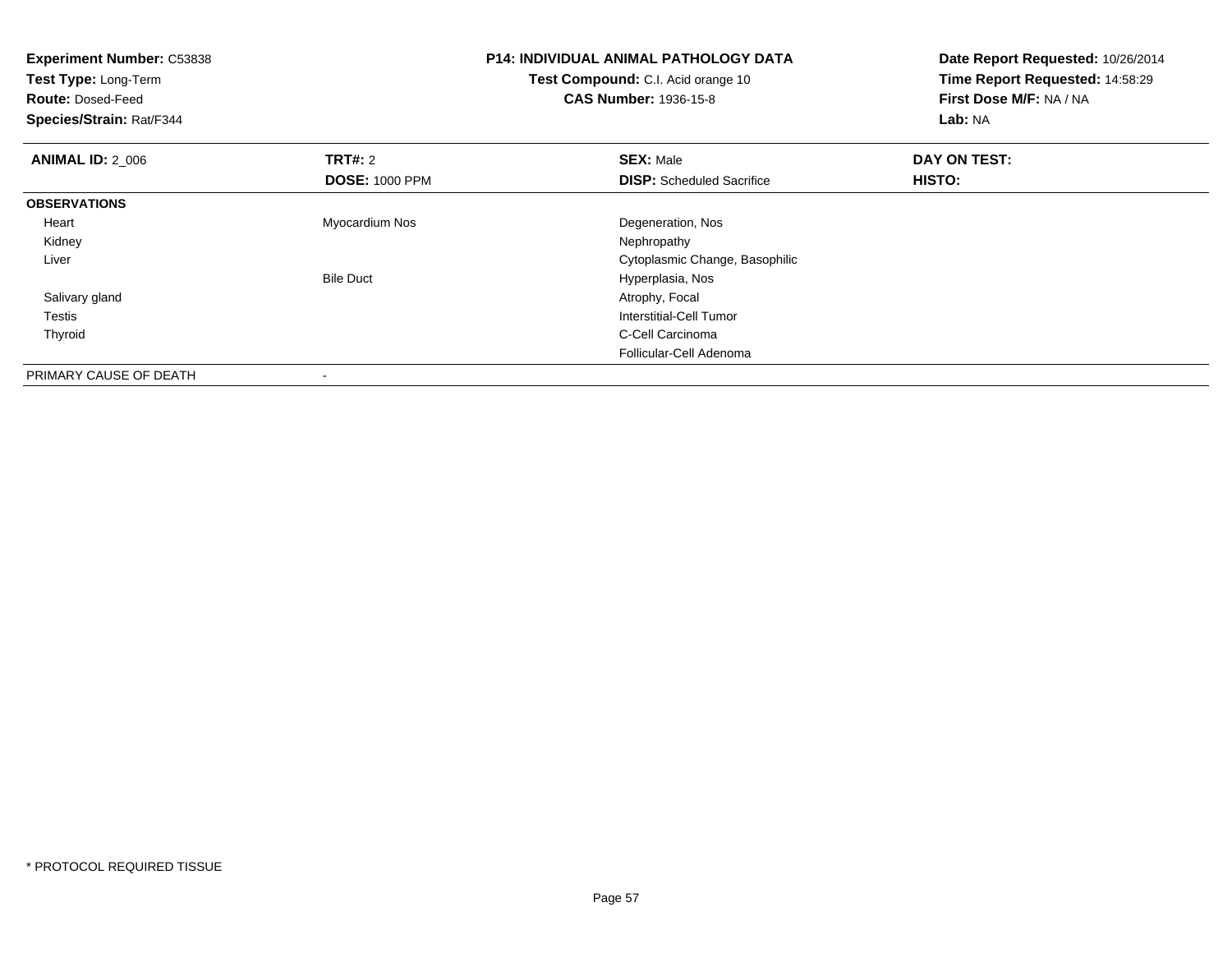| <b>Experiment Number: C53838</b><br>Test Type: Long-Term<br><b>Route: Dosed-Feed</b><br>Species/Strain: Rat/F344 |                                         | <b>P14: INDIVIDUAL ANIMAL PATHOLOGY DATA</b><br>Test Compound: C.I. Acid orange 10<br><b>CAS Number: 1936-15-8</b> | Date Report Requested: 10/26/2014<br>Time Report Requested: 14:58:29<br>First Dose M/F: NA / NA<br>Lab: NA |
|------------------------------------------------------------------------------------------------------------------|-----------------------------------------|--------------------------------------------------------------------------------------------------------------------|------------------------------------------------------------------------------------------------------------|
| <b>ANIMAL ID: 2 007</b>                                                                                          | <b>TRT#:</b> 2<br><b>DOSE: 1000 PPM</b> | <b>SEX: Male</b><br><b>DISP:</b> Scheduled Sacrifice                                                               | DAY ON TEST:<br>HISTO:                                                                                     |
| <b>OBSERVATIONS</b>                                                                                              |                                         |                                                                                                                    |                                                                                                            |
|                                                                                                                  |                                         |                                                                                                                    |                                                                                                            |
| Adrenal gland                                                                                                    | Cortex Nos                              | Angiectasis                                                                                                        |                                                                                                            |
| Kidney                                                                                                           |                                         | Nephropathy                                                                                                        |                                                                                                            |
| Liver                                                                                                            |                                         | Cytoplasmic Change, Basophilic                                                                                     |                                                                                                            |
|                                                                                                                  | <b>Bile Duct</b>                        | Hyperplasia, Nos                                                                                                   |                                                                                                            |
| Mammary gland                                                                                                    |                                         | Fibroadenoma                                                                                                       |                                                                                                            |
| Testis                                                                                                           |                                         | Interstitial-Cell Tumor                                                                                            |                                                                                                            |
| Unspecified                                                                                                      |                                         | Fibroma                                                                                                            |                                                                                                            |
| PRIMARY CAUSE OF DEATH                                                                                           |                                         |                                                                                                                    |                                                                                                            |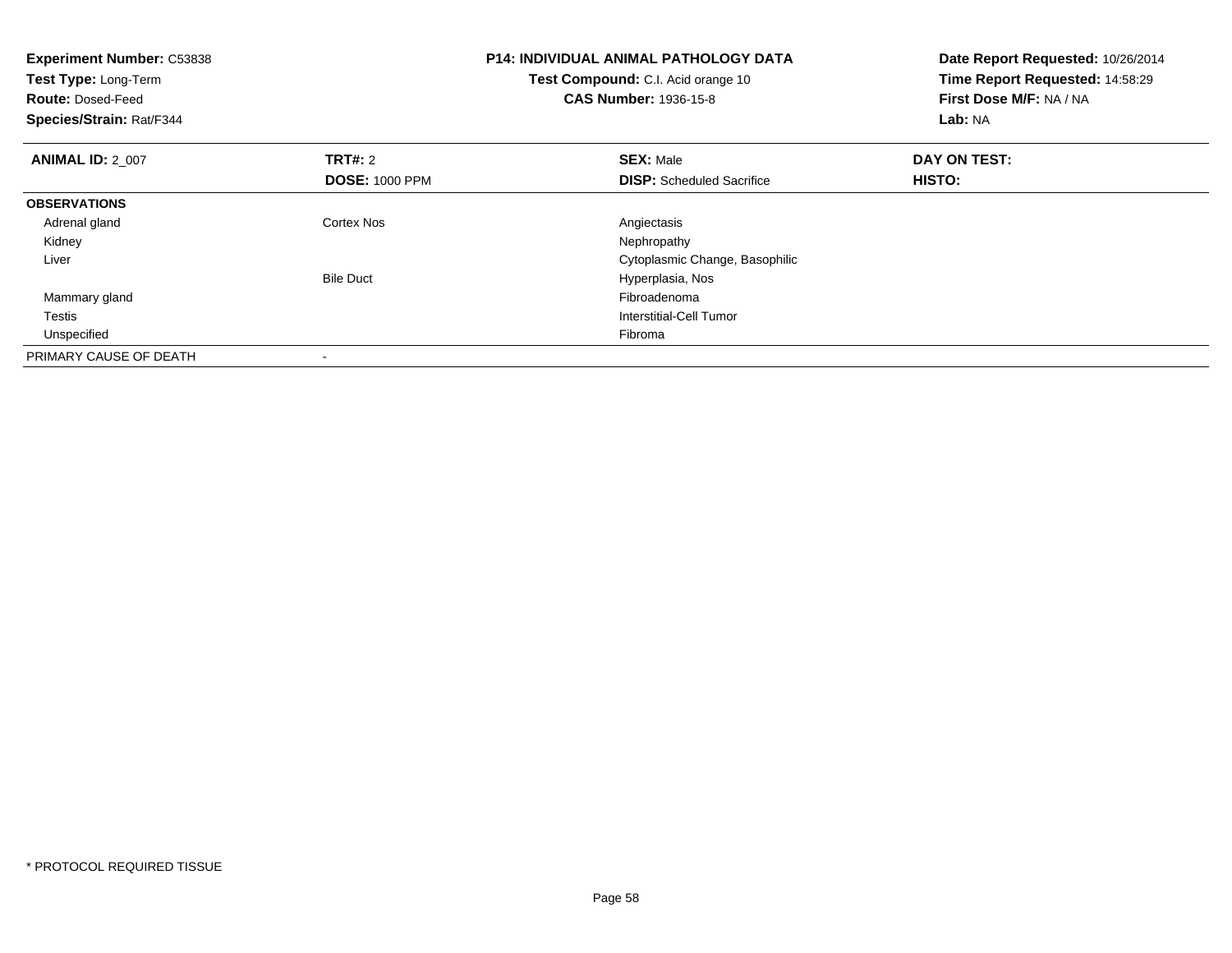| <b>Experiment Number: C53838</b><br>Test Type: Long-Term<br><b>Route: Dosed-Feed</b><br>Species/Strain: Rat/F344 |                       | <b>P14: INDIVIDUAL ANIMAL PATHOLOGY DATA</b><br>Test Compound: C.I. Acid orange 10<br><b>CAS Number: 1936-15-8</b> | Date Report Requested: 10/26/2014<br>Time Report Requested: 14:58:29<br>First Dose M/F: NA / NA<br>Lab: NA |
|------------------------------------------------------------------------------------------------------------------|-----------------------|--------------------------------------------------------------------------------------------------------------------|------------------------------------------------------------------------------------------------------------|
| <b>ANIMAL ID: 2 008</b>                                                                                          | TRT#: 2               | <b>SEX: Male</b>                                                                                                   | DAY ON TEST:                                                                                               |
|                                                                                                                  | <b>DOSE: 1000 PPM</b> | <b>DISP:</b> Scheduled Sacrifice                                                                                   | HISTO:                                                                                                     |
| <b>OBSERVATIONS</b>                                                                                              |                       |                                                                                                                    |                                                                                                            |
| Kidney                                                                                                           |                       | Nephropathy                                                                                                        |                                                                                                            |
| Liver                                                                                                            |                       | Cytoplasmic Change, Basophilic                                                                                     |                                                                                                            |
|                                                                                                                  |                       | <b>Focal Cellular Change</b>                                                                                       |                                                                                                            |
|                                                                                                                  |                       | Neoplastic Nodule                                                                                                  |                                                                                                            |
| Stomach                                                                                                          | Omentum Nos           | Inflammation, Granulomatous Focal                                                                                  |                                                                                                            |
| Testis                                                                                                           |                       | Interstitial-Cell Tumor                                                                                            |                                                                                                            |
|                                                                                                                  |                       | Steatitis                                                                                                          |                                                                                                            |
| PRIMARY CAUSE OF DEATH                                                                                           | $\,$                  |                                                                                                                    |                                                                                                            |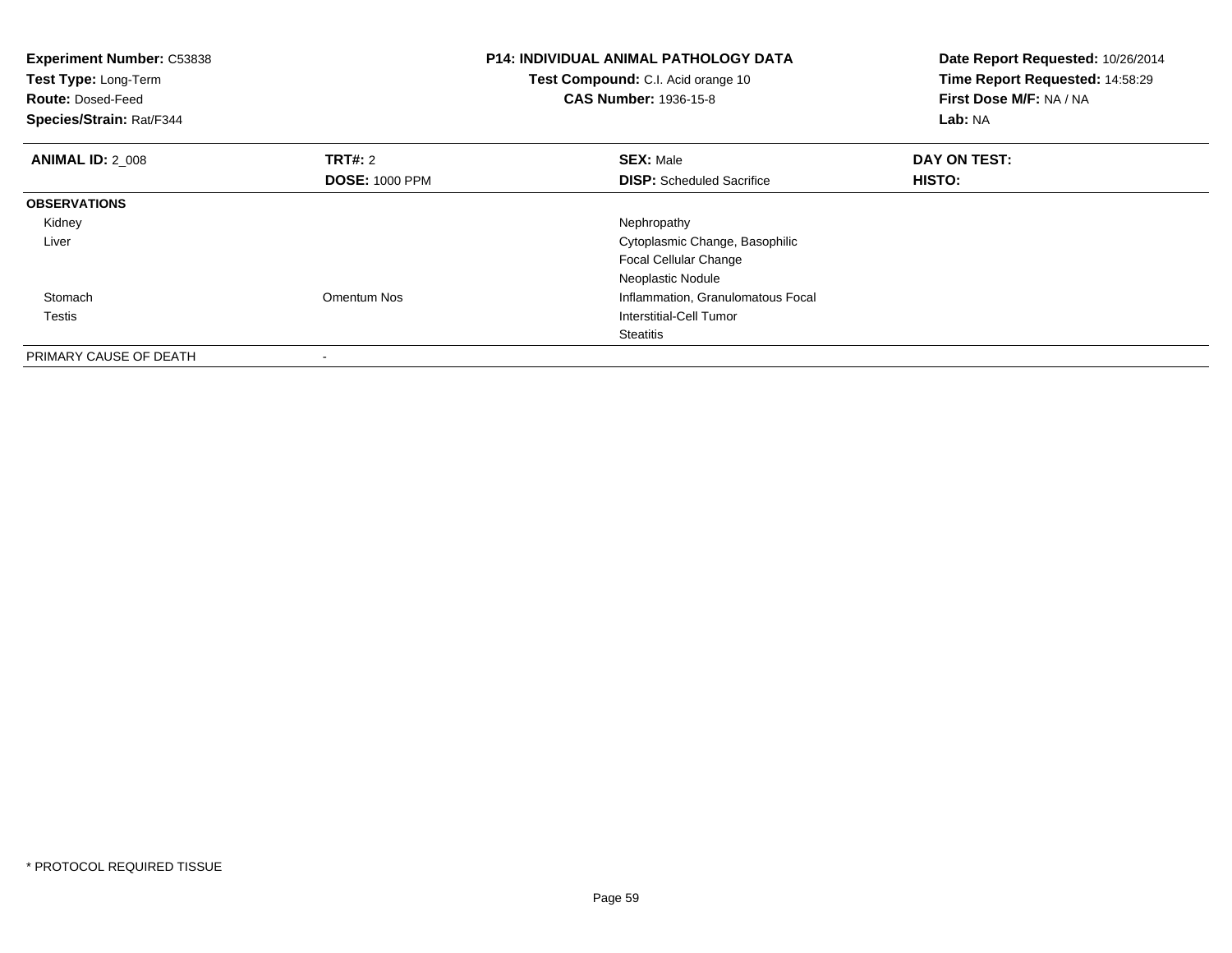| <b>Experiment Number: C53838</b><br>Test Type: Long-Term<br><b>Route: Dosed-Feed</b><br>Species/Strain: Rat/F344 |                       | <b>P14: INDIVIDUAL ANIMAL PATHOLOGY DATA</b><br>Test Compound: C.I. Acid orange 10<br><b>CAS Number: 1936-15-8</b> | Date Report Requested: 10/26/2014<br>Time Report Requested: 14:58:29<br>First Dose M/F: NA / NA<br>Lab: NA |
|------------------------------------------------------------------------------------------------------------------|-----------------------|--------------------------------------------------------------------------------------------------------------------|------------------------------------------------------------------------------------------------------------|
| <b>ANIMAL ID: 2 009</b>                                                                                          | <b>TRT#:</b> 2        | <b>SEX: Male</b>                                                                                                   | DAY ON TEST:                                                                                               |
|                                                                                                                  | <b>DOSE: 1000 PPM</b> | <b>DISP:</b> Scheduled Sacrifice                                                                                   | HISTO:                                                                                                     |
| <b>OBSERVATIONS</b>                                                                                              |                       |                                                                                                                    |                                                                                                            |
| Kidney                                                                                                           |                       | Nephropathy                                                                                                        |                                                                                                            |
| Liver                                                                                                            |                       | Cytoplasmic Change, Basophilic                                                                                     |                                                                                                            |
| Lymph node                                                                                                       | Mesenteric Lymph Node | Lymphangiectasis                                                                                                   |                                                                                                            |
| Pituitary gland                                                                                                  |                       | Chromophobe Carcinoma                                                                                              |                                                                                                            |
| Testis                                                                                                           |                       | Interstitial-Cell Tumor                                                                                            |                                                                                                            |
| Thyroid                                                                                                          |                       | C-Cell Carcinoma                                                                                                   |                                                                                                            |
| PRIMARY CAUSE OF DEATH                                                                                           |                       |                                                                                                                    |                                                                                                            |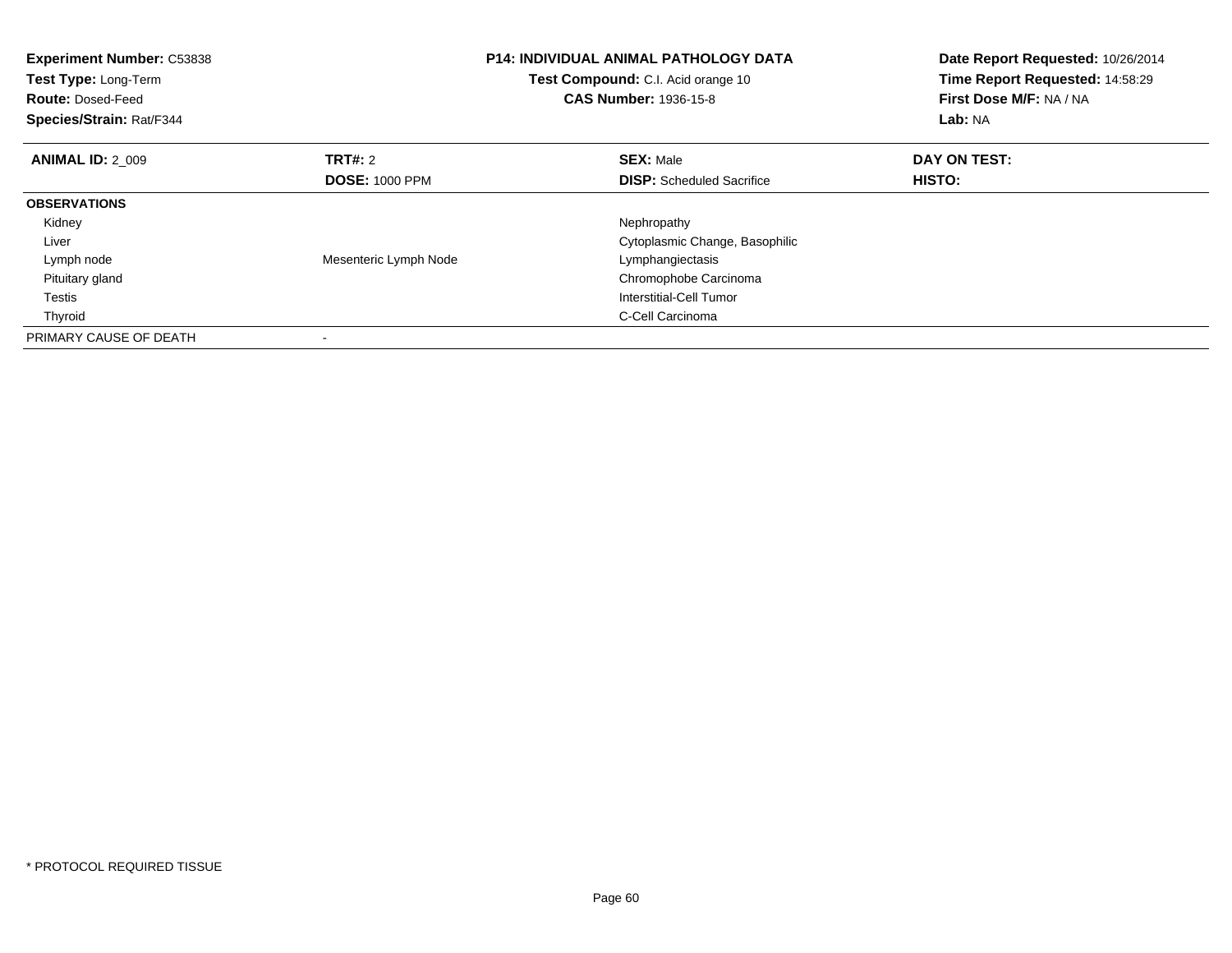| <b>Experiment Number: C53838</b><br>Test Type: Long-Term<br><b>Route: Dosed-Feed</b><br>Species/Strain: Rat/F344 |                                         | <b>P14: INDIVIDUAL ANIMAL PATHOLOGY DATA</b><br>Test Compound: C.I. Acid orange 10<br><b>CAS Number: 1936-15-8</b> | Date Report Requested: 10/26/2014<br>Time Report Requested: 14:58:29<br>First Dose M/F: NA / NA<br>Lab: NA |
|------------------------------------------------------------------------------------------------------------------|-----------------------------------------|--------------------------------------------------------------------------------------------------------------------|------------------------------------------------------------------------------------------------------------|
| <b>ANIMAL ID: 2 010</b>                                                                                          | <b>TRT#: 2</b><br><b>DOSE: 1000 PPM</b> | <b>SEX: Male</b><br><b>DISP:</b> Scheduled Sacrifice                                                               | DAY ON TEST:<br>HISTO:                                                                                     |
| <b>OBSERVATIONS</b>                                                                                              |                                         |                                                                                                                    |                                                                                                            |
| Kidney                                                                                                           |                                         | Nephropathy<br>Periarteritis                                                                                       |                                                                                                            |
| Liver                                                                                                            |                                         | Cytoplasmic Change, Basophilic                                                                                     |                                                                                                            |
| Testis                                                                                                           |                                         | Interstitial-Cell Tumor                                                                                            |                                                                                                            |
| PRIMARY CAUSE OF DEATH                                                                                           | -                                       |                                                                                                                    |                                                                                                            |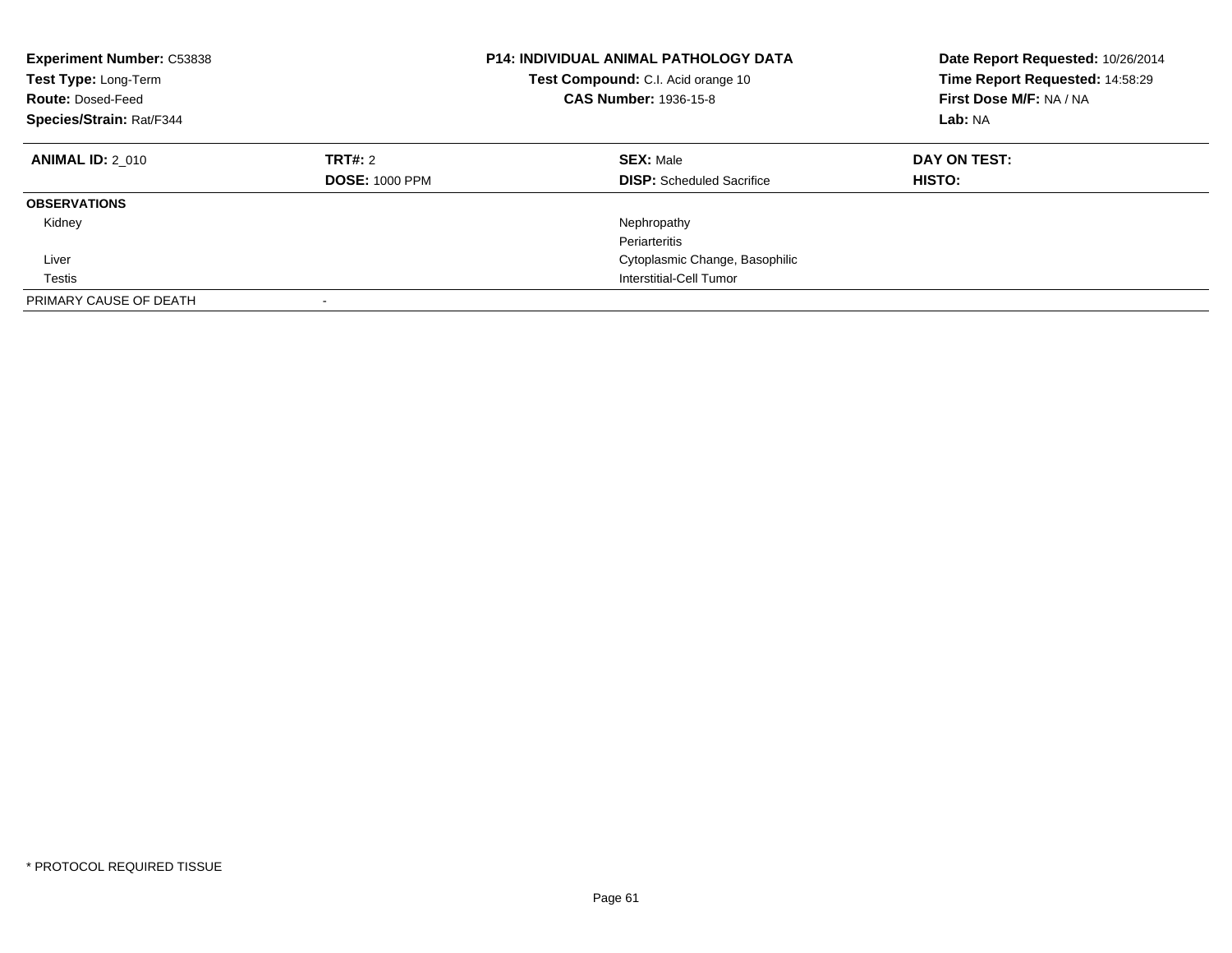| <b>Experiment Number: C53838</b><br>Test Type: Long-Term<br><b>Route: Dosed-Feed</b><br>Species/Strain: Rat/F344 |                       | <b>P14: INDIVIDUAL ANIMAL PATHOLOGY DATA</b><br><b>Test Compound:</b> C.I. Acid orange 10<br><b>CAS Number: 1936-15-8</b> | Date Report Requested: 10/26/2014<br>Time Report Requested: 14:58:29<br>First Dose M/F: NA / NA<br>Lab: NA |
|------------------------------------------------------------------------------------------------------------------|-----------------------|---------------------------------------------------------------------------------------------------------------------------|------------------------------------------------------------------------------------------------------------|
| <b>ANIMAL ID: 2 011</b>                                                                                          | TRT#: 2               | <b>SEX: Male</b>                                                                                                          | DAY ON TEST:                                                                                               |
|                                                                                                                  | <b>DOSE: 1000 PPM</b> | <b>DISP:</b> Scheduled Sacrifice                                                                                          | HISTO:                                                                                                     |
| <b>OBSERVATIONS</b>                                                                                              |                       |                                                                                                                           |                                                                                                            |
| Kidney                                                                                                           |                       | Nephropathy                                                                                                               |                                                                                                            |
| Liver                                                                                                            |                       | Cytoplasmic Change, Basophilic                                                                                            |                                                                                                            |
|                                                                                                                  |                       | <b>Focal Cellular Change</b>                                                                                              |                                                                                                            |
|                                                                                                                  | <b>Bile Duct</b>      | Hyperplasia, Focal                                                                                                        |                                                                                                            |
| Stomach                                                                                                          | Omentum Nos           | Inflammation, Granulomatous Focal                                                                                         |                                                                                                            |
| Testis                                                                                                           |                       | Interstitial-Cell Tumor                                                                                                   |                                                                                                            |
| PRIMARY CAUSE OF DEATH                                                                                           |                       |                                                                                                                           |                                                                                                            |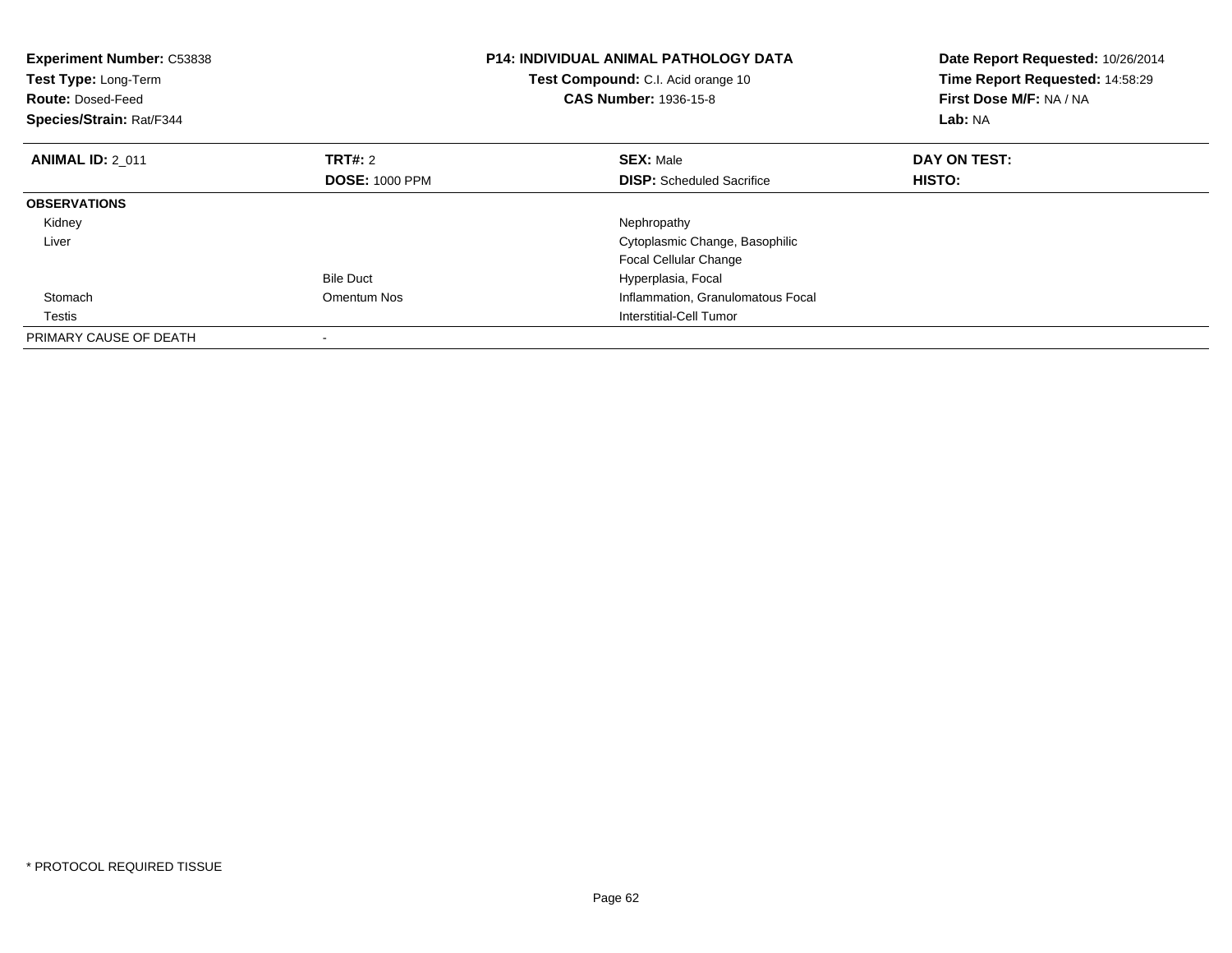**Test Type:** Long-Term

**Route:** Dosed-Feed

**Species/Strain:** Rat/F344

# **P14: INDIVIDUAL ANIMAL PATHOLOGY DATA**

**Test Compound:** C.I. Acid orange 10**CAS Number:** 1936-15-8

| <b>ANIMAL ID: 2 012</b> | TRT#: 2               | <b>SEX: Male</b>                 | DAY ON TEST: |  |
|-------------------------|-----------------------|----------------------------------|--------------|--|
|                         | <b>DOSE: 1000 PPM</b> | <b>DISP:</b> Scheduled Sacrifice | HISTO:       |  |
| <b>OBSERVATIONS</b>     |                       |                                  |              |  |
| Heart                   | Myocardium Nos        | Degeneration, Nos                |              |  |
| Kidney                  |                       | Nephropathy                      |              |  |
| Liver                   |                       | Cytoplasmic Change, Basophilic   |              |  |
| Lymph node              | Mandibular Lymph Node | Lymphangiectasis                 |              |  |
| Pancreas                | Acinus                | Atrophy, Focal                   |              |  |
|                         | <b>Islets</b>         | Islet-Cell Carcinoma             |              |  |
| Stomach                 | Omentum Nos           | Inflammation, Granulomatous      |              |  |
| Testis                  |                       | Interstitial-Cell Tumor          |              |  |
| Thyroid                 |                       | Hyperplasia, C Cell              |              |  |
| PRIMARY CAUSE OF DEATH  |                       |                                  |              |  |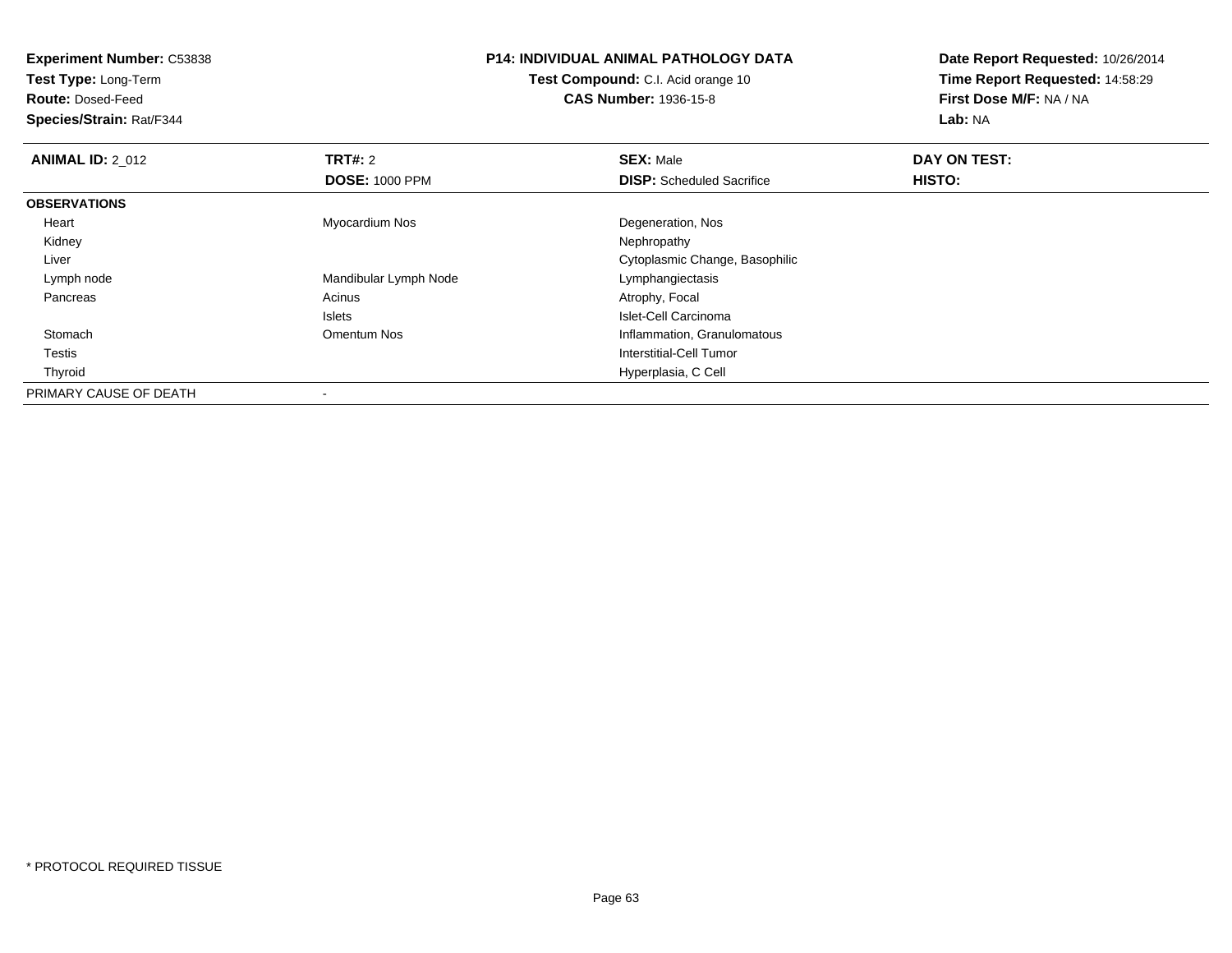**Test Type:** Long-Term

**Route:** Dosed-Feed

**Species/Strain:** Rat/F344

## **P14: INDIVIDUAL ANIMAL PATHOLOGY DATA**

**Test Compound:** C.I. Acid orange 10**CAS Number:** 1936-15-8

| <b>ANIMAL ID: 2_013</b> | <b>TRT#: 2</b>        | <b>SEX: Male</b>                 | DAY ON TEST: |  |
|-------------------------|-----------------------|----------------------------------|--------------|--|
|                         | <b>DOSE: 1000 PPM</b> | <b>DISP:</b> Scheduled Sacrifice | HISTO:       |  |
| <b>OBSERVATIONS</b>     |                       |                                  |              |  |
| Adrenal gland           | Cortex Nos            | Lipoidosis                       |              |  |
| Brain                   |                       | Atrophy, Pressure                |              |  |
| Kidney                  |                       | Nephropathy                      |              |  |
| Liver                   |                       | Angiectasis                      |              |  |
|                         |                       | Cytoplasmic Change, Basophilic   |              |  |
| Mammary gland           |                       | Hyperplasia, Cystic              |              |  |
| Pancreas                | Acinus                | Atrophy, Nos                     |              |  |
| Pituitary gland         |                       | Chromophobe Carcinoma            |              |  |
| Testis                  |                       | Interstitial-Cell Tumor          |              |  |
| Thyroid                 |                       | Hyperplasia, C Cell              |              |  |
| PRIMARY CAUSE OF DEATH  |                       |                                  |              |  |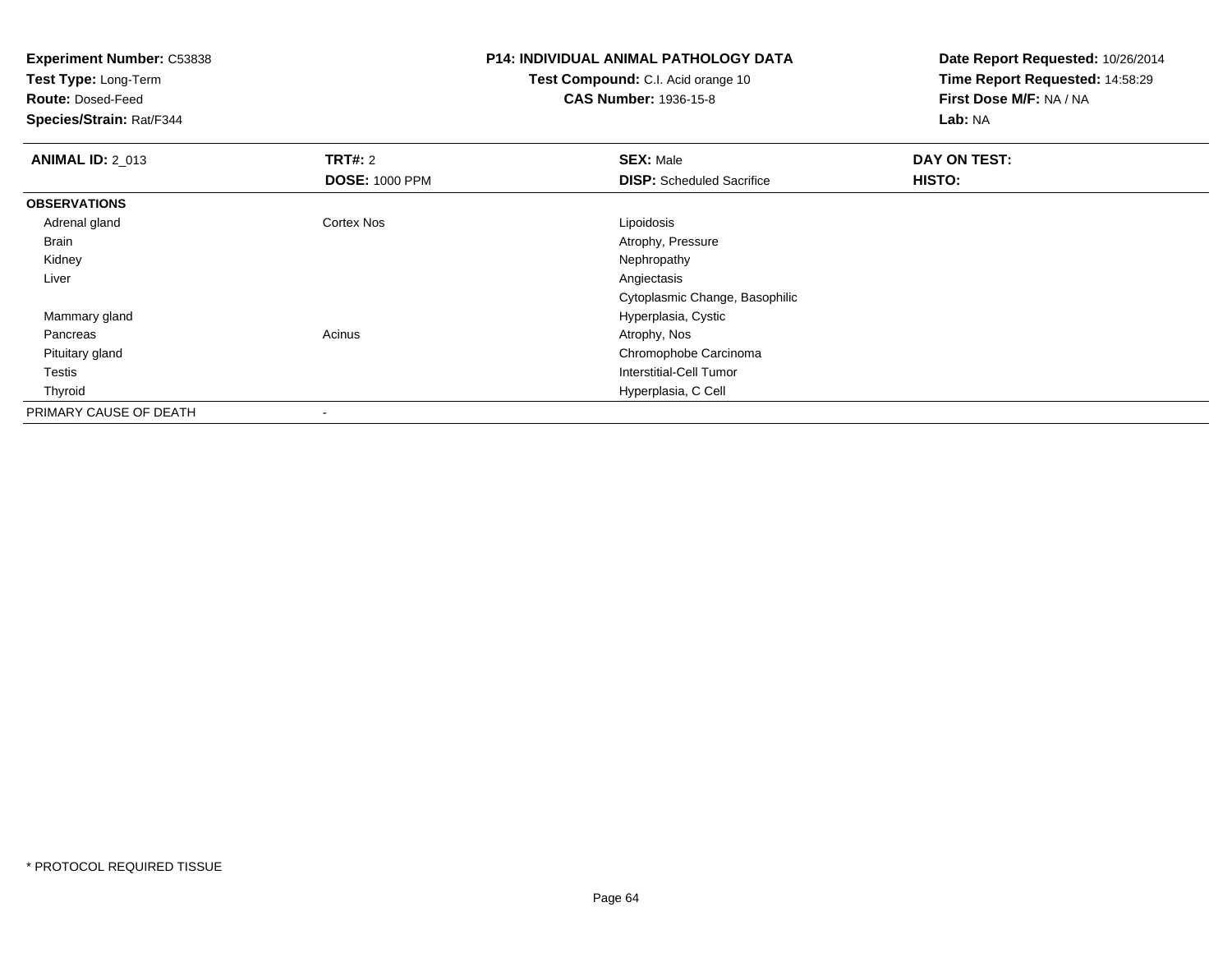| <b>Experiment Number: C53838</b><br>Test Type: Long-Term<br><b>Route: Dosed-Feed</b><br>Species/Strain: Rat/F344 |                                  | <b>P14: INDIVIDUAL ANIMAL PATHOLOGY DATA</b><br>Test Compound: C.I. Acid orange 10<br><b>CAS Number: 1936-15-8</b> | Date Report Requested: 10/26/2014<br>Time Report Requested: 14:58:29<br>First Dose M/F: NA / NA<br>Lab: NA |
|------------------------------------------------------------------------------------------------------------------|----------------------------------|--------------------------------------------------------------------------------------------------------------------|------------------------------------------------------------------------------------------------------------|
| <b>ANIMAL ID: 2 014</b>                                                                                          | TRT#: 2<br><b>DOSE: 1000 PPM</b> | <b>SEX: Male</b><br><b>DISP:</b> Scheduled Sacrifice                                                               | DAY ON TEST:<br><b>HISTO:</b>                                                                              |
| <b>OBSERVATIONS</b>                                                                                              |                                  |                                                                                                                    |                                                                                                            |
| Kidney                                                                                                           |                                  | Nephropathy                                                                                                        |                                                                                                            |
| Liver                                                                                                            |                                  | Cytoplasmic Change, Basophilic                                                                                     |                                                                                                            |
|                                                                                                                  |                                  | Hematopoiesis                                                                                                      |                                                                                                            |
| Testis                                                                                                           |                                  | Interstitial-Cell Tumor                                                                                            |                                                                                                            |
| PRIMARY CAUSE OF DEATH                                                                                           |                                  |                                                                                                                    |                                                                                                            |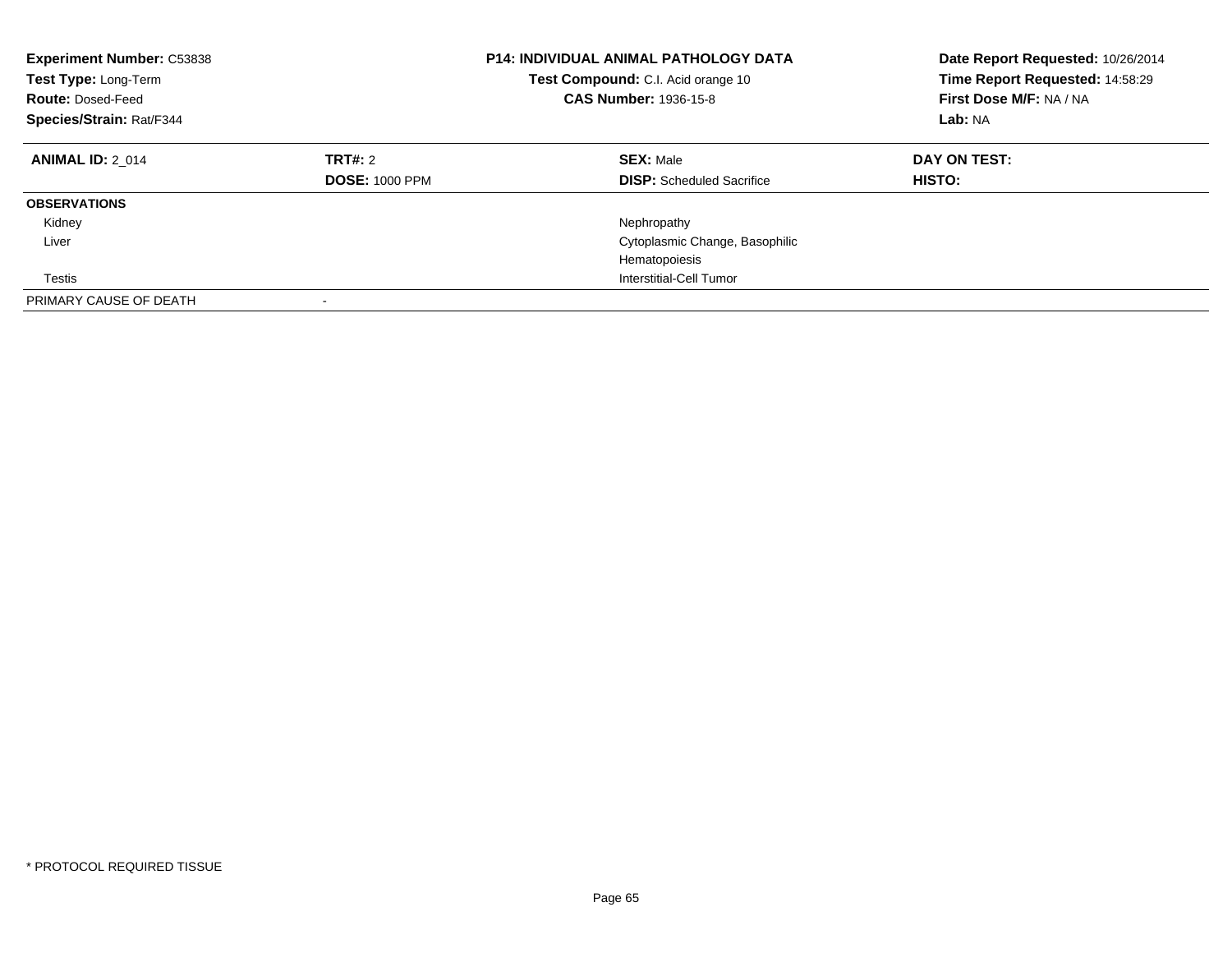| <b>Experiment Number: C53838</b><br>Test Type: Long-Term<br><b>Route: Dosed-Feed</b><br>Species/Strain: Rat/F344 |                       | <b>P14: INDIVIDUAL ANIMAL PATHOLOGY DATA</b><br><b>Test Compound:</b> C.I. Acid orange 10<br><b>CAS Number: 1936-15-8</b> | Date Report Requested: 10/26/2014<br>Time Report Requested: 14:58:29<br>First Dose M/F: NA / NA<br>Lab: NA |  |
|------------------------------------------------------------------------------------------------------------------|-----------------------|---------------------------------------------------------------------------------------------------------------------------|------------------------------------------------------------------------------------------------------------|--|
| <b>ANIMAL ID: 2_015</b>                                                                                          | <b>TRT#: 2</b>        | <b>SEX: Male</b>                                                                                                          | DAY ON TEST:                                                                                               |  |
|                                                                                                                  | <b>DOSE: 1000 PPM</b> | <b>DISP: Natural Death</b>                                                                                                | HISTO:                                                                                                     |  |
| <b>OBSERVATIONS</b>                                                                                              |                       |                                                                                                                           |                                                                                                            |  |
| Brain                                                                                                            |                       | Astrocytoma                                                                                                               |                                                                                                            |  |
| Heart                                                                                                            | Myocardium Nos        | Degeneration, Nos                                                                                                         |                                                                                                            |  |
| <b>Intestine Small</b>                                                                                           | Jejunum               | Leiomyosarcoma                                                                                                            |                                                                                                            |  |
|                                                                                                                  | Mesentery Nos         | Leiomyosarcoma, Metastatic                                                                                                |                                                                                                            |  |
| Kidney                                                                                                           |                       | Nephropathy                                                                                                               |                                                                                                            |  |
| Liver                                                                                                            |                       | <b>Focal Cellular Change</b>                                                                                              |                                                                                                            |  |
| Prostate                                                                                                         |                       | Inflammation, Acute/Chronic                                                                                               |                                                                                                            |  |
| Testis                                                                                                           |                       | Interstitial-Cell Tumor                                                                                                   |                                                                                                            |  |
|                                                                                                                  | Tunica Vaginalis      | Mesothelioma, Nos                                                                                                         |                                                                                                            |  |
| PRIMARY CAUSE OF DEATH                                                                                           |                       |                                                                                                                           |                                                                                                            |  |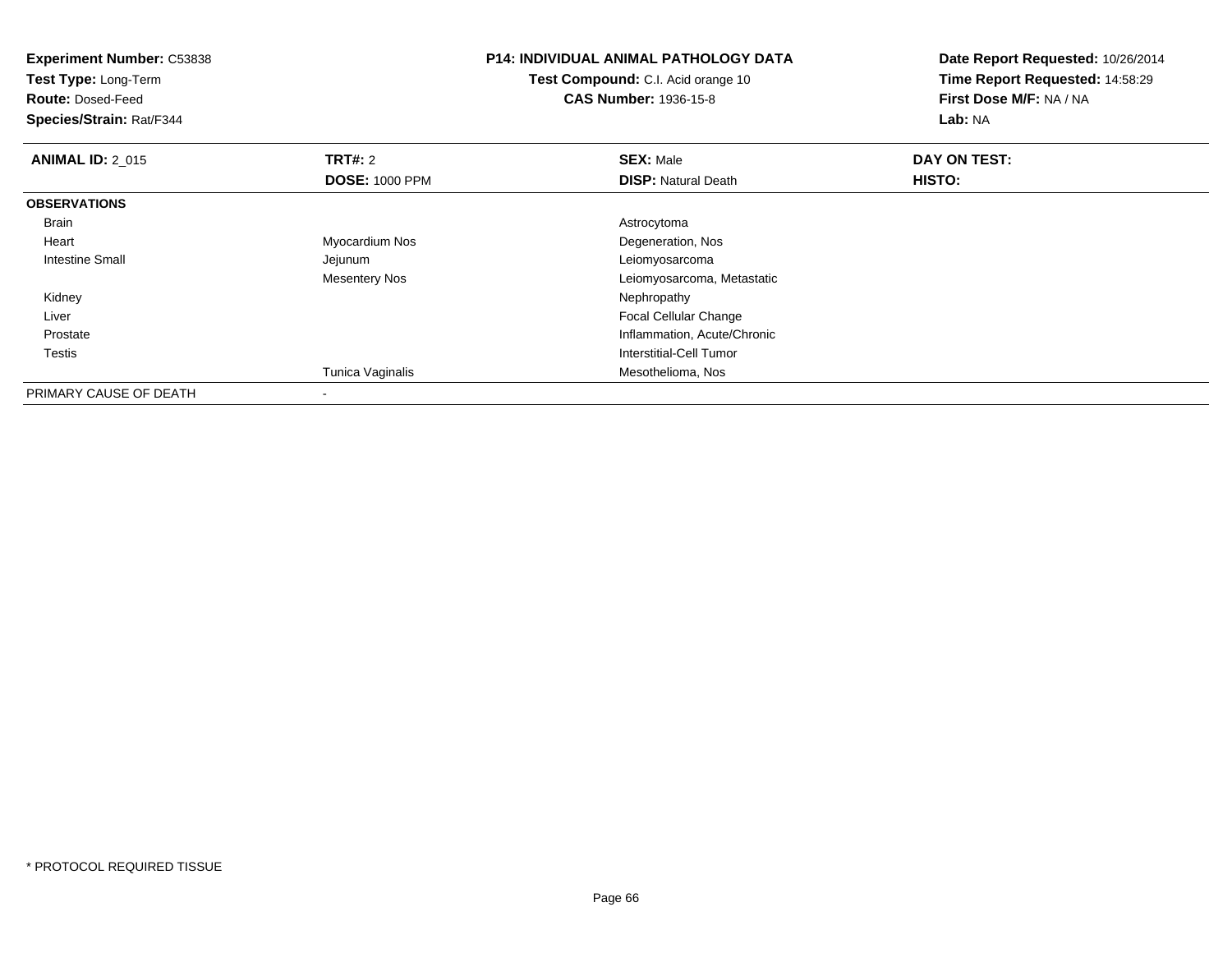| <b>Experiment Number: C53838</b><br>Test Type: Long-Term<br><b>Route: Dosed-Feed</b><br>Species/Strain: Rat/F344 |                                  | <b>P14: INDIVIDUAL ANIMAL PATHOLOGY DATA</b><br>Test Compound: C.I. Acid orange 10<br><b>CAS Number: 1936-15-8</b> | Date Report Requested: 10/26/2014<br>Time Report Requested: 14:58:29<br>First Dose M/F: NA / NA<br>Lab: NA |
|------------------------------------------------------------------------------------------------------------------|----------------------------------|--------------------------------------------------------------------------------------------------------------------|------------------------------------------------------------------------------------------------------------|
| <b>ANIMAL ID: 2 016</b>                                                                                          | TRT#: 2<br><b>DOSE: 1000 PPM</b> | <b>SEX: Male</b><br><b>DISP:</b> Scheduled Sacrifice                                                               | DAY ON TEST:<br><b>HISTO:</b>                                                                              |
| <b>OBSERVATIONS</b>                                                                                              |                                  |                                                                                                                    |                                                                                                            |
| Kidney                                                                                                           |                                  | Nephropathy                                                                                                        |                                                                                                            |
| Liver                                                                                                            |                                  | Cytoplasmic Change, Basophilic                                                                                     |                                                                                                            |
|                                                                                                                  |                                  | <b>Focal Cellular Change</b>                                                                                       |                                                                                                            |
| Testis                                                                                                           |                                  | Interstitial-Cell Tumor                                                                                            |                                                                                                            |
| PRIMARY CAUSE OF DEATH                                                                                           |                                  |                                                                                                                    |                                                                                                            |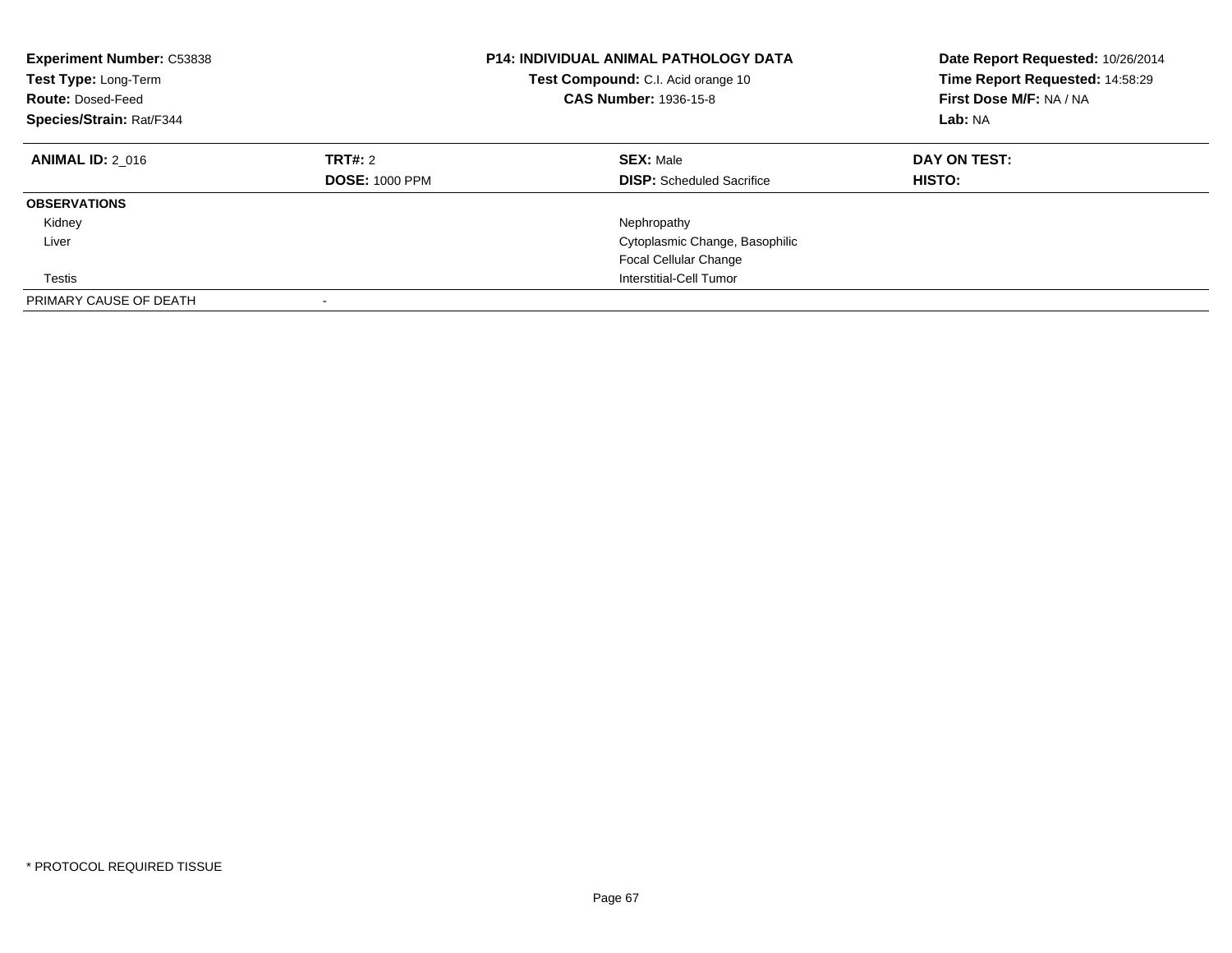| <b>Experiment Number: C53838</b><br>Test Type: Long-Term<br><b>Route: Dosed-Feed</b><br><b>Species/Strain: Rat/F344</b> |                                  | <b>P14: INDIVIDUAL ANIMAL PATHOLOGY DATA</b><br>Test Compound: C.I. Acid orange 10<br><b>CAS Number: 1936-15-8</b> | Date Report Requested: 10/26/2014<br>Time Report Requested: 14:58:29<br>First Dose M/F: NA / NA<br>Lab: NA |
|-------------------------------------------------------------------------------------------------------------------------|----------------------------------|--------------------------------------------------------------------------------------------------------------------|------------------------------------------------------------------------------------------------------------|
| <b>ANIMAL ID: 2 017</b>                                                                                                 | TRT#: 2<br><b>DOSE: 1000 PPM</b> | <b>SEX: Male</b><br><b>DISP:</b> Moribund Sacrifice                                                                | DAY ON TEST:<br>HISTO:                                                                                     |
| <b>OBSERVATIONS</b>                                                                                                     |                                  |                                                                                                                    |                                                                                                            |
| <b>Brain</b>                                                                                                            |                                  | Malacia                                                                                                            |                                                                                                            |
| Kidney                                                                                                                  | Tubule                           | Pigmentation, Nos                                                                                                  |                                                                                                            |
| Unspecified                                                                                                             | Multiple Organs Nos              | Leukemia, Lymphocytic                                                                                              |                                                                                                            |
| PRIMARY CAUSE OF DEATH                                                                                                  |                                  |                                                                                                                    |                                                                                                            |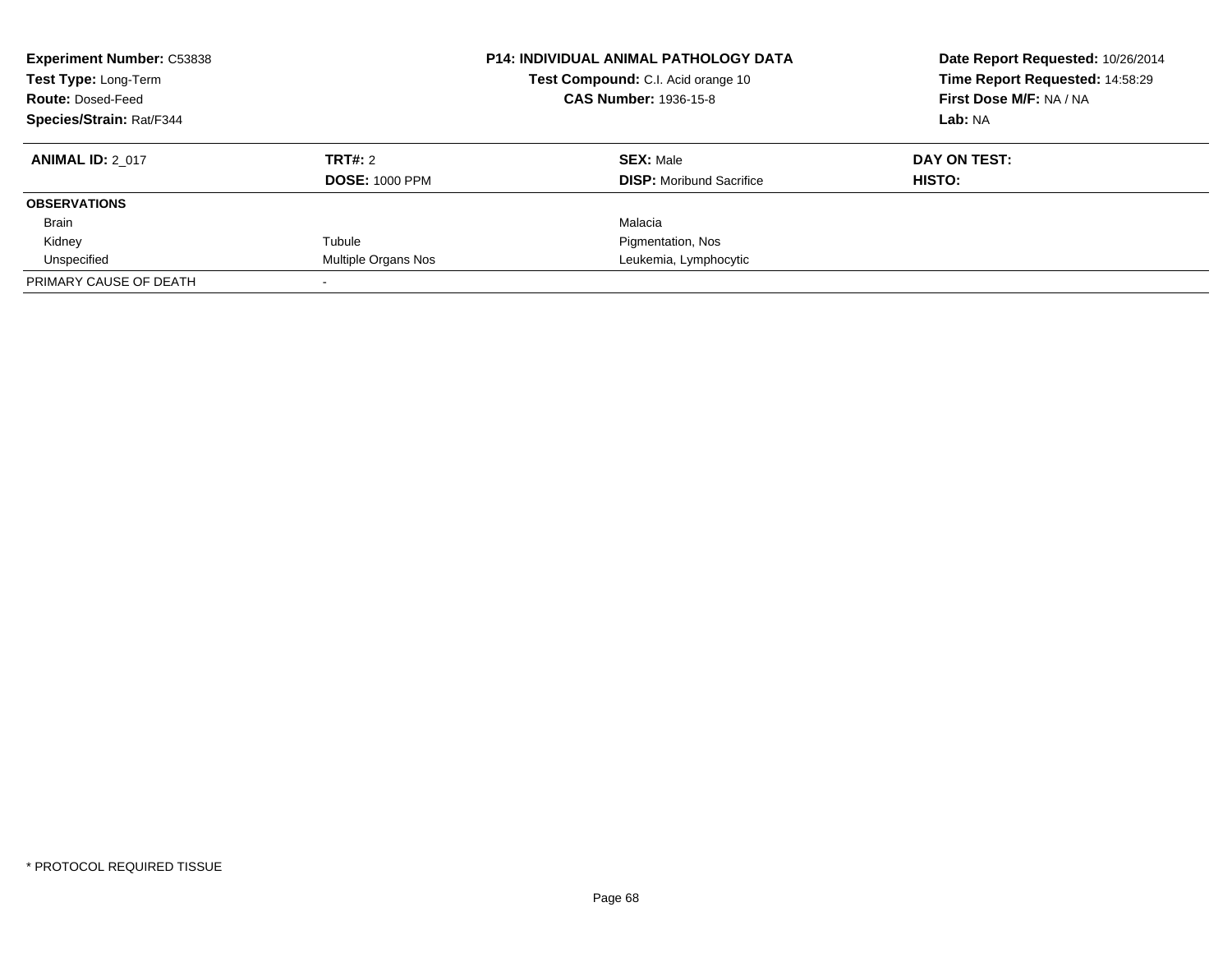| <b>Experiment Number: C53838</b><br>Test Type: Long-Term<br><b>Route: Dosed-Feed</b><br>Species/Strain: Rat/F344 |                       | <b>P14: INDIVIDUAL ANIMAL PATHOLOGY DATA</b><br>Test Compound: C.I. Acid orange 10<br><b>CAS Number: 1936-15-8</b> | Date Report Requested: 10/26/2014<br>Time Report Requested: 14:58:29<br>First Dose M/F: NA / NA<br>Lab: NA |
|------------------------------------------------------------------------------------------------------------------|-----------------------|--------------------------------------------------------------------------------------------------------------------|------------------------------------------------------------------------------------------------------------|
| <b>ANIMAL ID: 2 018</b>                                                                                          | <b>TRT#: 2</b>        | <b>SEX: Male</b>                                                                                                   | DAY ON TEST:                                                                                               |
|                                                                                                                  | <b>DOSE: 1000 PPM</b> | <b>DISP:</b> Scheduled Sacrifice                                                                                   | <b>HISTO:</b>                                                                                              |
| <b>OBSERVATIONS</b>                                                                                              |                       |                                                                                                                    |                                                                                                            |
| Kidney                                                                                                           |                       | Nephropathy                                                                                                        |                                                                                                            |
| Liver                                                                                                            |                       | Cytoplasmic Change, Basophilic                                                                                     |                                                                                                            |
|                                                                                                                  | <b>Bile Duct</b>      | Hyperplasia, Nos                                                                                                   |                                                                                                            |
| Mammary gland                                                                                                    |                       | Fibroadenoma                                                                                                       |                                                                                                            |
| Pancreas                                                                                                         | Acinus                | Atrophy, Focal                                                                                                     |                                                                                                            |
| Testis                                                                                                           |                       | Interstitial-Cell Tumor                                                                                            |                                                                                                            |
| PRIMARY CAUSE OF DEATH                                                                                           |                       |                                                                                                                    |                                                                                                            |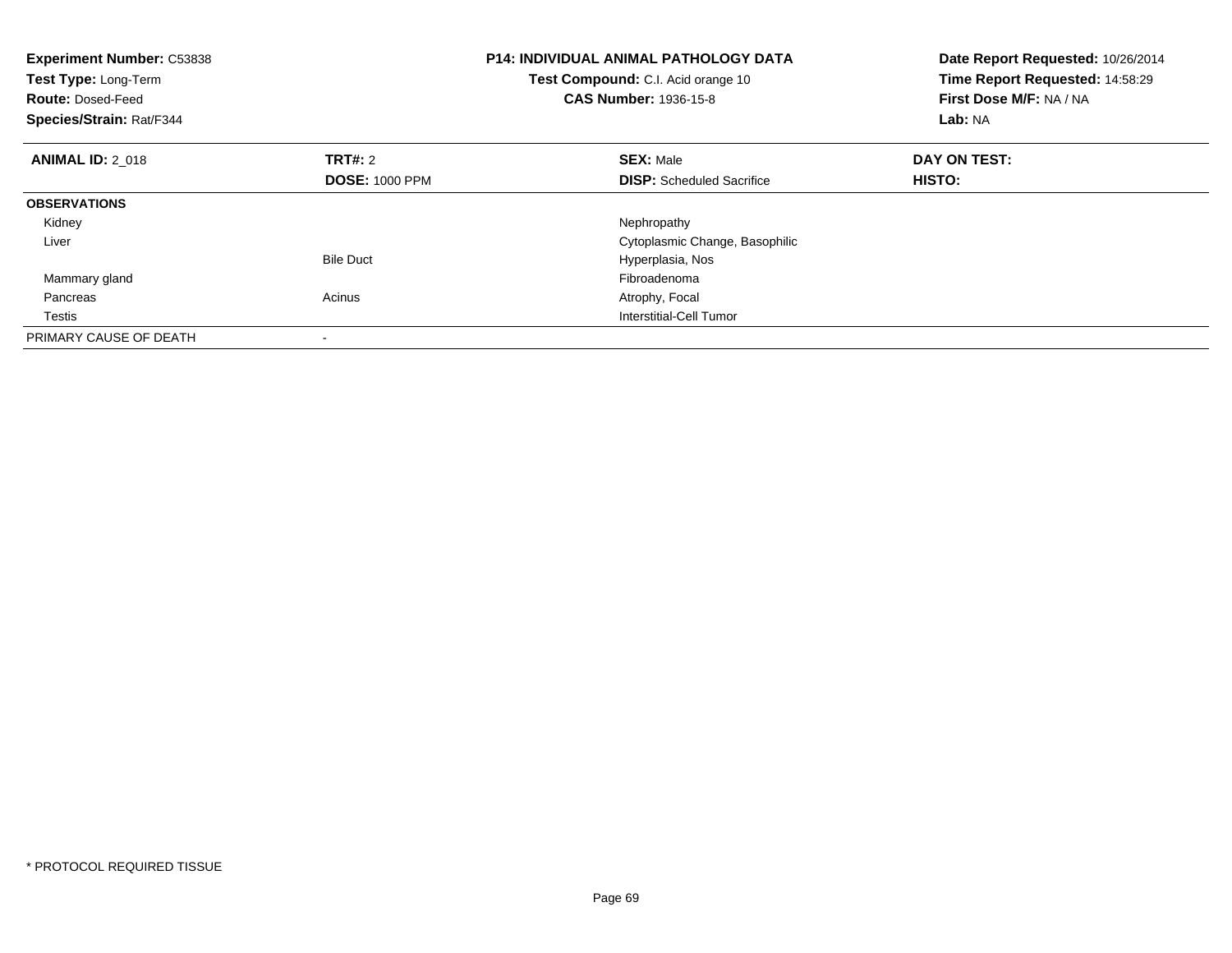| <b>Experiment Number: C53838</b><br>Test Type: Long-Term<br><b>Route: Dosed-Feed</b><br>Species/Strain: Rat/F344 |                       | <b>P14: INDIVIDUAL ANIMAL PATHOLOGY DATA</b><br>Test Compound: C.I. Acid orange 10<br><b>CAS Number: 1936-15-8</b> | Date Report Requested: 10/26/2014<br>Time Report Requested: 14:58:29<br>First Dose M/F: NA / NA<br>Lab: NA |
|------------------------------------------------------------------------------------------------------------------|-----------------------|--------------------------------------------------------------------------------------------------------------------|------------------------------------------------------------------------------------------------------------|
| <b>ANIMAL ID: 2 019</b>                                                                                          | TRT#: 2               | <b>SEX: Male</b>                                                                                                   | DAY ON TEST:                                                                                               |
|                                                                                                                  | <b>DOSE: 1000 PPM</b> | <b>DISP:</b> Scheduled Sacrifice                                                                                   | HISTO:                                                                                                     |
| <b>OBSERVATIONS</b>                                                                                              |                       |                                                                                                                    |                                                                                                            |
| Kidney                                                                                                           |                       | Nephropathy                                                                                                        |                                                                                                            |
| Liver                                                                                                            |                       | Cytoplasmic Change, Basophilic                                                                                     |                                                                                                            |
| Pituitary gland                                                                                                  | Acidophil Cell        | Hyperplasia, Focal                                                                                                 |                                                                                                            |
| Testis                                                                                                           |                       | <b>Interstitial-Cell Tumor</b>                                                                                     |                                                                                                            |
|                                                                                                                  |                       | <b>Steatitis</b>                                                                                                   |                                                                                                            |
| Unspecified                                                                                                      | Axilla                | Fibroma                                                                                                            |                                                                                                            |
| PRIMARY CAUSE OF DEATH                                                                                           |                       |                                                                                                                    |                                                                                                            |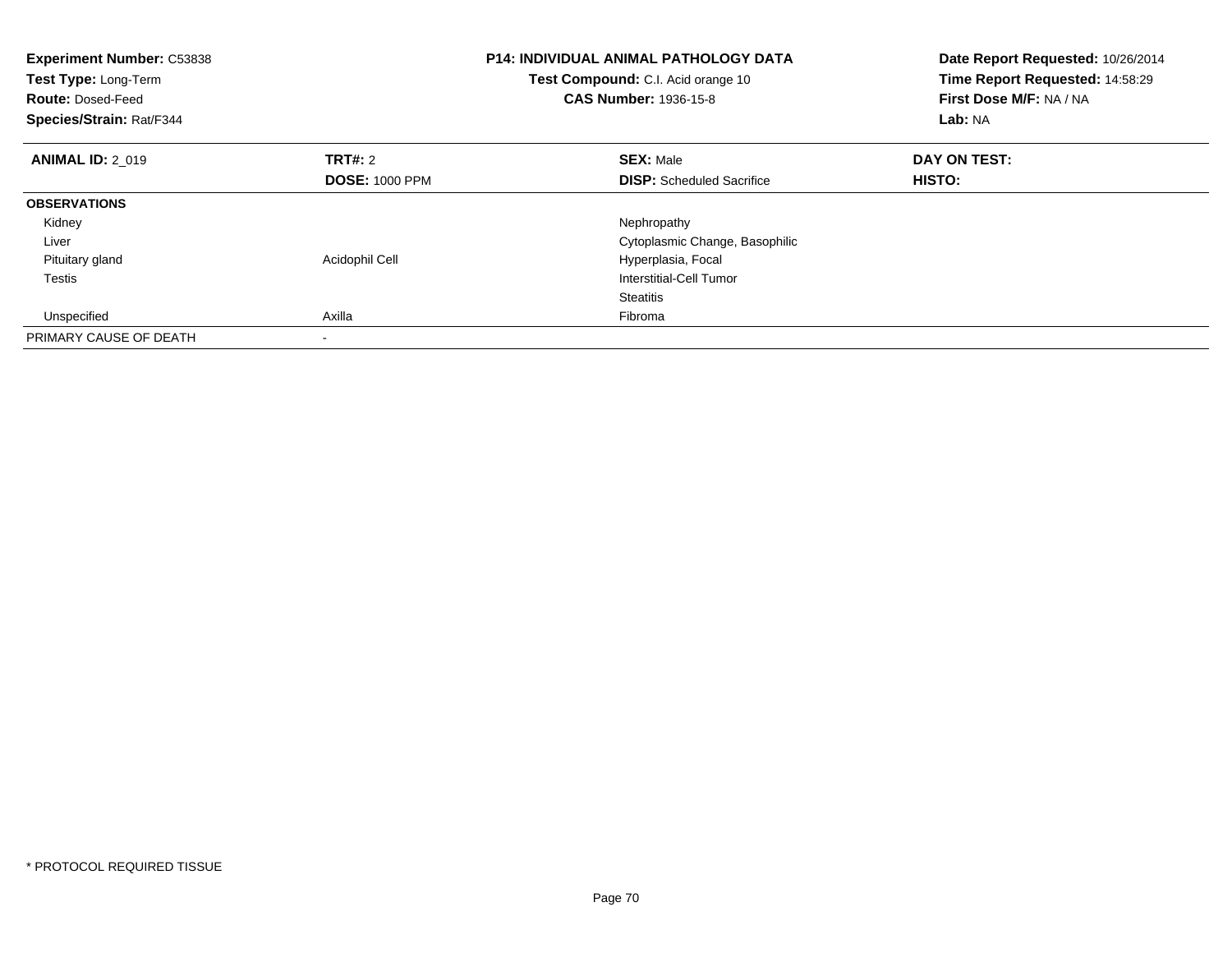| <b>Experiment Number: C53838</b><br>Test Type: Long-Term<br><b>Route: Dosed-Feed</b><br>Species/Strain: Rat/F344 |                       | <b>P14: INDIVIDUAL ANIMAL PATHOLOGY DATA</b><br><b>Test Compound:</b> C.I. Acid orange 10<br><b>CAS Number: 1936-15-8</b> | Date Report Requested: 10/26/2014<br>Time Report Requested: 14:58:29<br>First Dose M/F: NA / NA<br>Lab: NA |
|------------------------------------------------------------------------------------------------------------------|-----------------------|---------------------------------------------------------------------------------------------------------------------------|------------------------------------------------------------------------------------------------------------|
| <b>ANIMAL ID: 2 020</b>                                                                                          | TRT#: 2               | <b>SEX: Male</b>                                                                                                          | DAY ON TEST:                                                                                               |
|                                                                                                                  | <b>DOSE: 1000 PPM</b> | <b>DISP:</b> Scheduled Sacrifice                                                                                          | HISTO:                                                                                                     |
| <b>OBSERVATIONS</b>                                                                                              |                       |                                                                                                                           |                                                                                                            |
| Liver                                                                                                            |                       | Cytoplasmic Change, Basophilic                                                                                            |                                                                                                            |
| Pancreas                                                                                                         | Acinus                | Atrophy, Nos                                                                                                              |                                                                                                            |
| Spleen                                                                                                           |                       | Fibrosis, Focal                                                                                                           |                                                                                                            |
| Testis                                                                                                           |                       | Interstitial-Cell Tumor                                                                                                   |                                                                                                            |
| Thyroid                                                                                                          |                       | Hyperplasia, C Cell                                                                                                       |                                                                                                            |
| PRIMARY CAUSE OF DEATH                                                                                           |                       |                                                                                                                           |                                                                                                            |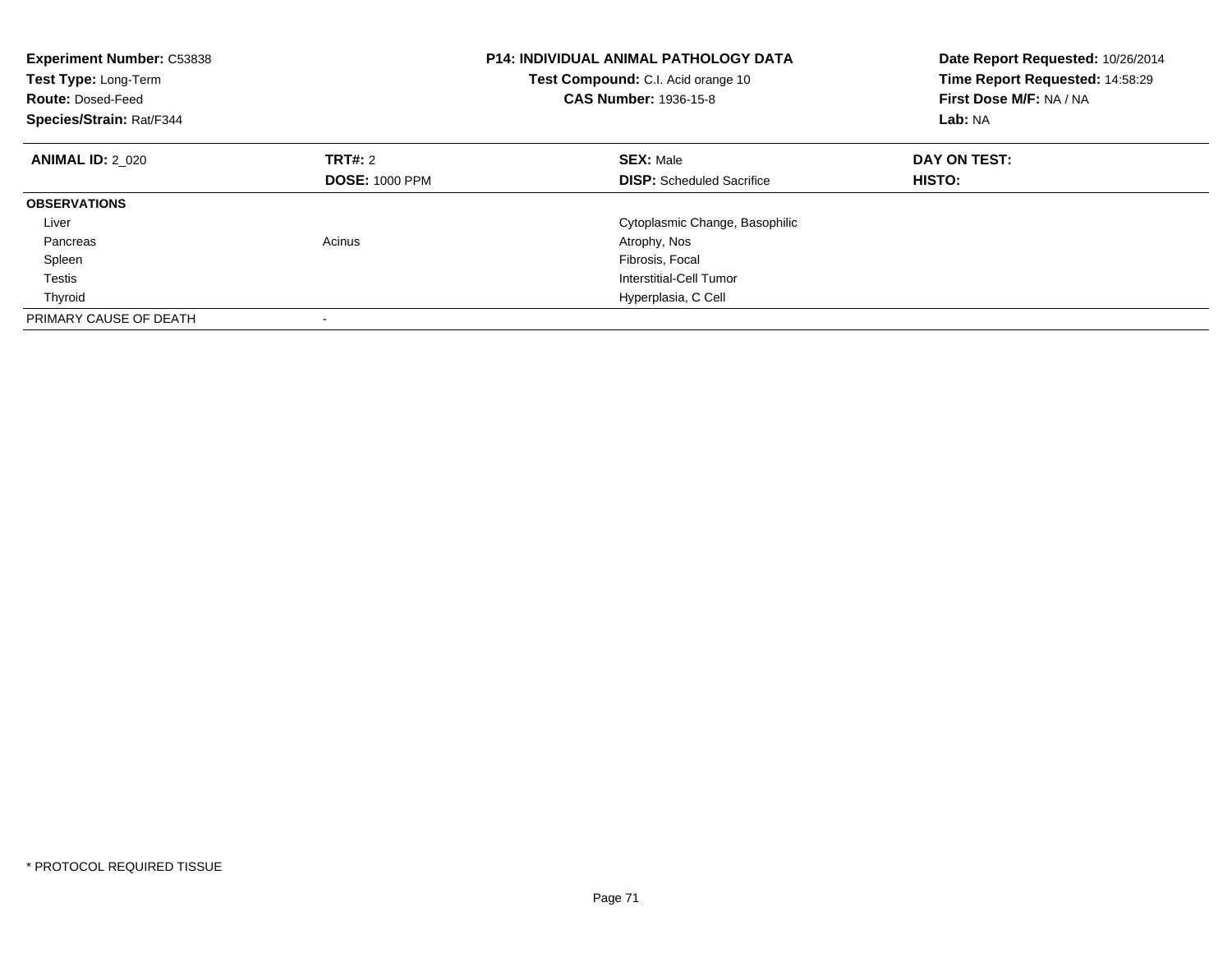| <b>P14: INDIVIDUAL ANIMAL PATHOLOGY DATA</b><br><b>Experiment Number: C53838</b> |                                    | Date Report Requested: 10/26/2014 |                                 |
|----------------------------------------------------------------------------------|------------------------------------|-----------------------------------|---------------------------------|
| Test Type: Long-Term                                                             | Test Compound: C.I. Acid orange 10 |                                   | Time Report Requested: 14:58:29 |
| <b>Route: Dosed-Feed</b>                                                         |                                    | <b>CAS Number: 1936-15-8</b>      | First Dose M/F: NA / NA         |
| Species/Strain: Rat/F344                                                         |                                    |                                   | Lab: NA                         |
| <b>ANIMAL ID: 2 021</b>                                                          | TRT#: 2                            | <b>SEX: Male</b>                  | DAY ON TEST:                    |
|                                                                                  | <b>DOSE: 1000 PPM</b>              | <b>DISP:</b> Scheduled Sacrifice  | HISTO:                          |
| <b>OBSERVATIONS</b>                                                              |                                    |                                   |                                 |
| Adrenal gland                                                                    | Medulla                            | Hyperplasia, Focal                |                                 |
| Heart                                                                            | Myocardium Nos                     | Degeneration, Nos                 |                                 |
| Kidney                                                                           |                                    | Nephropathy                       |                                 |
| Liver                                                                            |                                    | Cytoplasmic Change, Basophilic    |                                 |
| Lung                                                                             |                                    | Pneumonia, Interstitial Chronic   |                                 |
| Lymph node                                                                       | Mesenteric Lymph Node              | Lymphangiectasis                  |                                 |
| Skin                                                                             |                                    | Sebaceous Adenoma                 |                                 |
| Testis                                                                           |                                    | Interstitial-Cell Tumor           |                                 |
| PRIMARY CAUSE OF DEATH                                                           |                                    |                                   |                                 |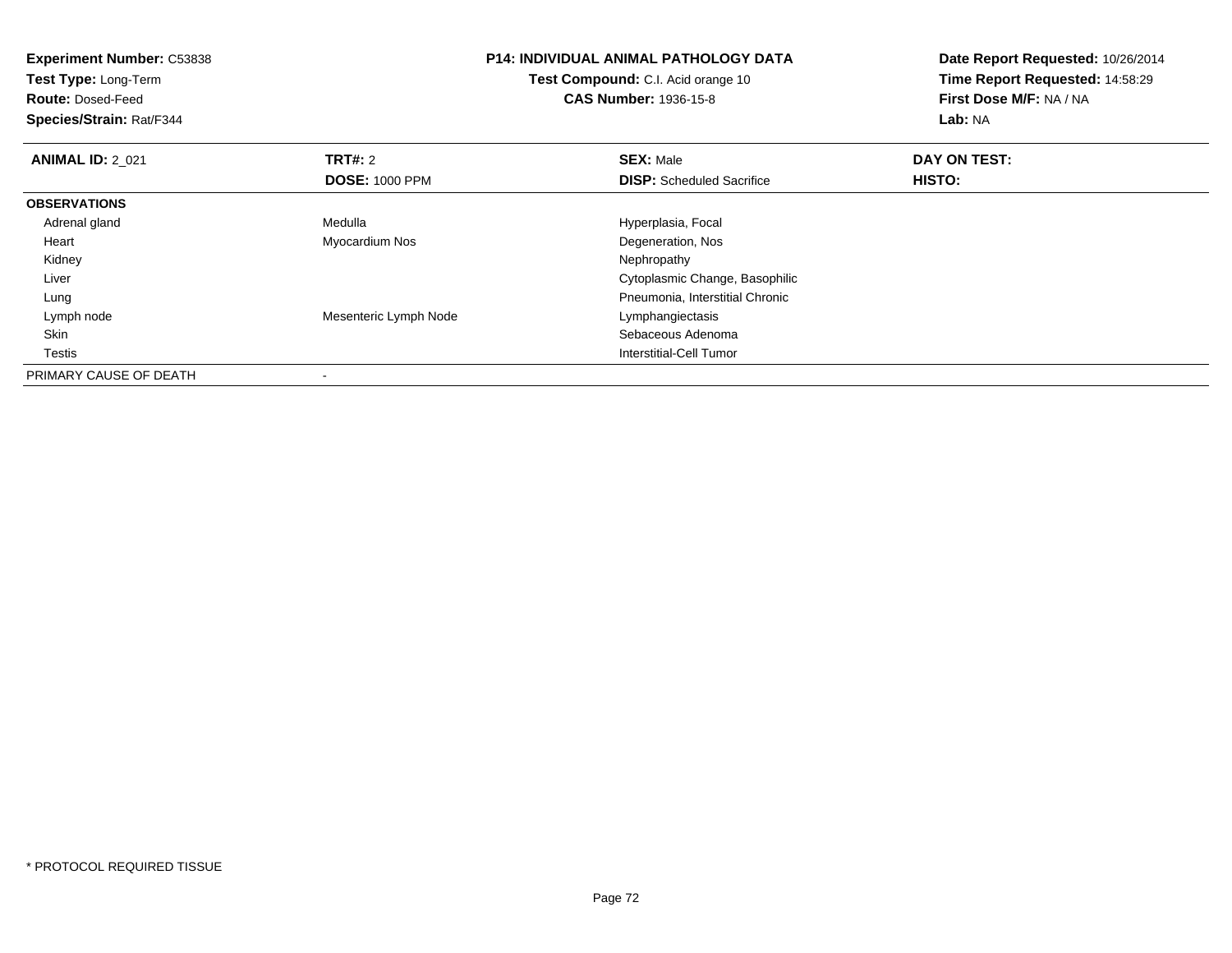| <b>Experiment Number: C53838</b><br>Test Type: Long-Term<br><b>Route: Dosed-Feed</b><br>Species/Strain: Rat/F344 | <b>P14: INDIVIDUAL ANIMAL PATHOLOGY DATA</b><br>Test Compound: C.I. Acid orange 10<br><b>CAS Number: 1936-15-8</b> |                                  | Date Report Requested: 10/26/2014<br>Time Report Requested: 14:58:29<br>First Dose M/F: NA / NA<br>Lab: NA |
|------------------------------------------------------------------------------------------------------------------|--------------------------------------------------------------------------------------------------------------------|----------------------------------|------------------------------------------------------------------------------------------------------------|
| <b>ANIMAL ID: 2 022</b>                                                                                          | TRT#: 2                                                                                                            | <b>SEX: Male</b>                 | DAY ON TEST:                                                                                               |
|                                                                                                                  | <b>DOSE: 1000 PPM</b>                                                                                              | <b>DISP:</b> Scheduled Sacrifice | HISTO:                                                                                                     |
| <b>OBSERVATIONS</b>                                                                                              |                                                                                                                    |                                  |                                                                                                            |
| Adrenal gland                                                                                                    |                                                                                                                    | Pheochromocytoma                 |                                                                                                            |
| Kidney                                                                                                           |                                                                                                                    | Nephropathy                      |                                                                                                            |
| Lymph node                                                                                                       | Mesenteric Lymph Node                                                                                              | Lymphangiectasis                 |                                                                                                            |
| Testis                                                                                                           |                                                                                                                    | Interstitial-Cell Tumor          |                                                                                                            |
|                                                                                                                  |                                                                                                                    | <b>Steatitis</b>                 |                                                                                                            |
| PRIMARY CAUSE OF DEATH                                                                                           |                                                                                                                    |                                  |                                                                                                            |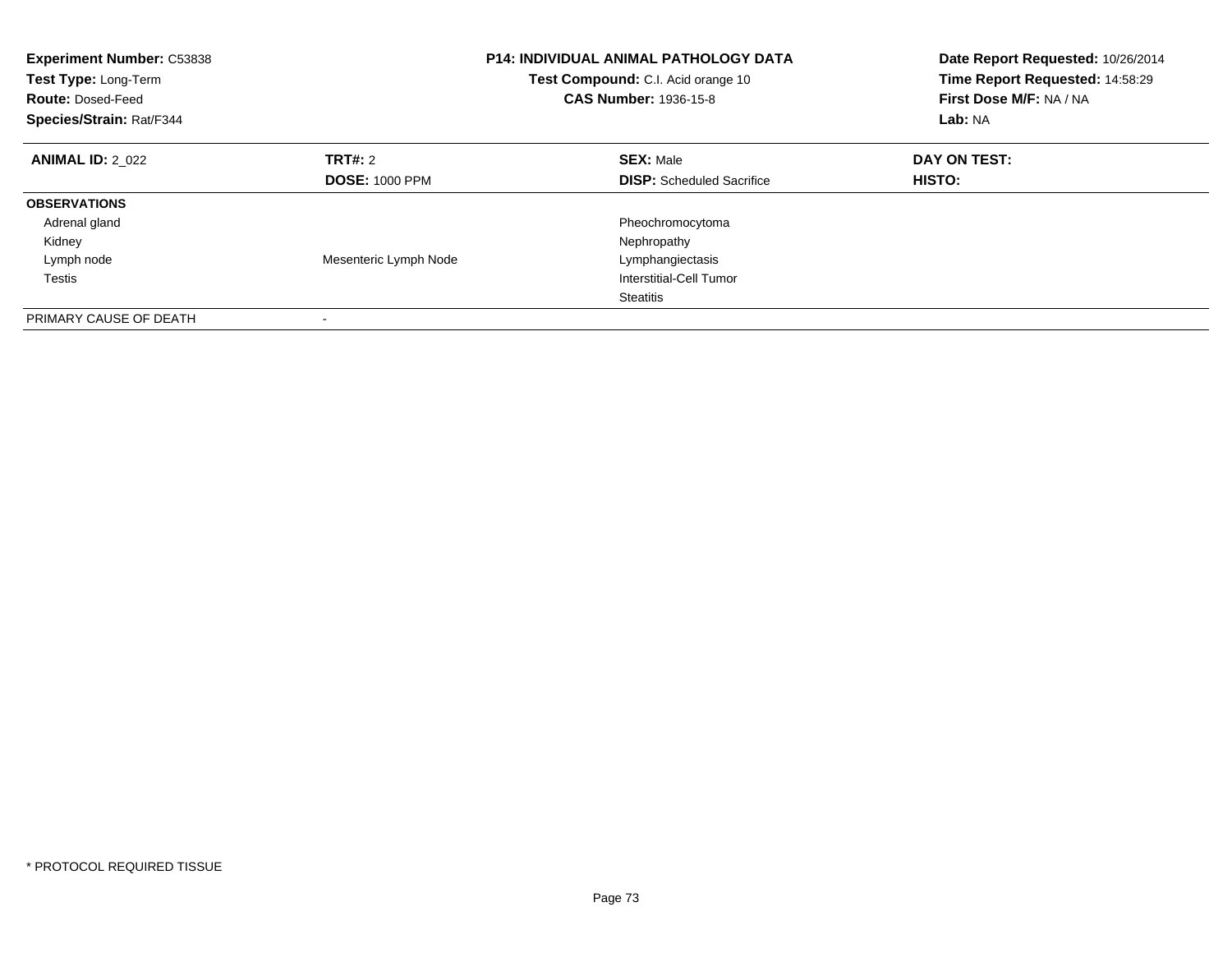| <b>Experiment Number: C53838</b><br>Test Type: Long-Term<br><b>Route: Dosed-Feed</b><br>Species/Strain: Rat/F344 |                       | <b>P14: INDIVIDUAL ANIMAL PATHOLOGY DATA</b><br>Test Compound: C.I. Acid orange 10<br><b>CAS Number: 1936-15-8</b> | Date Report Requested: 10/26/2014<br>Time Report Requested: 14:58:29<br>First Dose M/F: NA / NA<br>Lab: NA |
|------------------------------------------------------------------------------------------------------------------|-----------------------|--------------------------------------------------------------------------------------------------------------------|------------------------------------------------------------------------------------------------------------|
| <b>ANIMAL ID: 2 023</b>                                                                                          | TRT#: 2               | <b>SEX: Male</b>                                                                                                   | DAY ON TEST:                                                                                               |
|                                                                                                                  | <b>DOSE: 1000 PPM</b> | <b>DISP:</b> Scheduled Sacrifice                                                                                   | HISTO:                                                                                                     |
| <b>OBSERVATIONS</b>                                                                                              |                       |                                                                                                                    |                                                                                                            |
| Adrenal gland                                                                                                    | Cortex Nos            | Hyperplasia, Focal                                                                                                 |                                                                                                            |
| Kidney                                                                                                           |                       | Nephropathy                                                                                                        |                                                                                                            |
| Liver                                                                                                            |                       | Cytoplasmic Change, Basophilic                                                                                     |                                                                                                            |
|                                                                                                                  |                       | Focal Cellular Change                                                                                              |                                                                                                            |
| Pituitary gland                                                                                                  |                       | Chromophobe Carcinoma                                                                                              |                                                                                                            |
| Testis                                                                                                           |                       | Interstitial-Cell Tumor                                                                                            |                                                                                                            |
| PRIMARY CAUSE OF DEATH                                                                                           |                       |                                                                                                                    |                                                                                                            |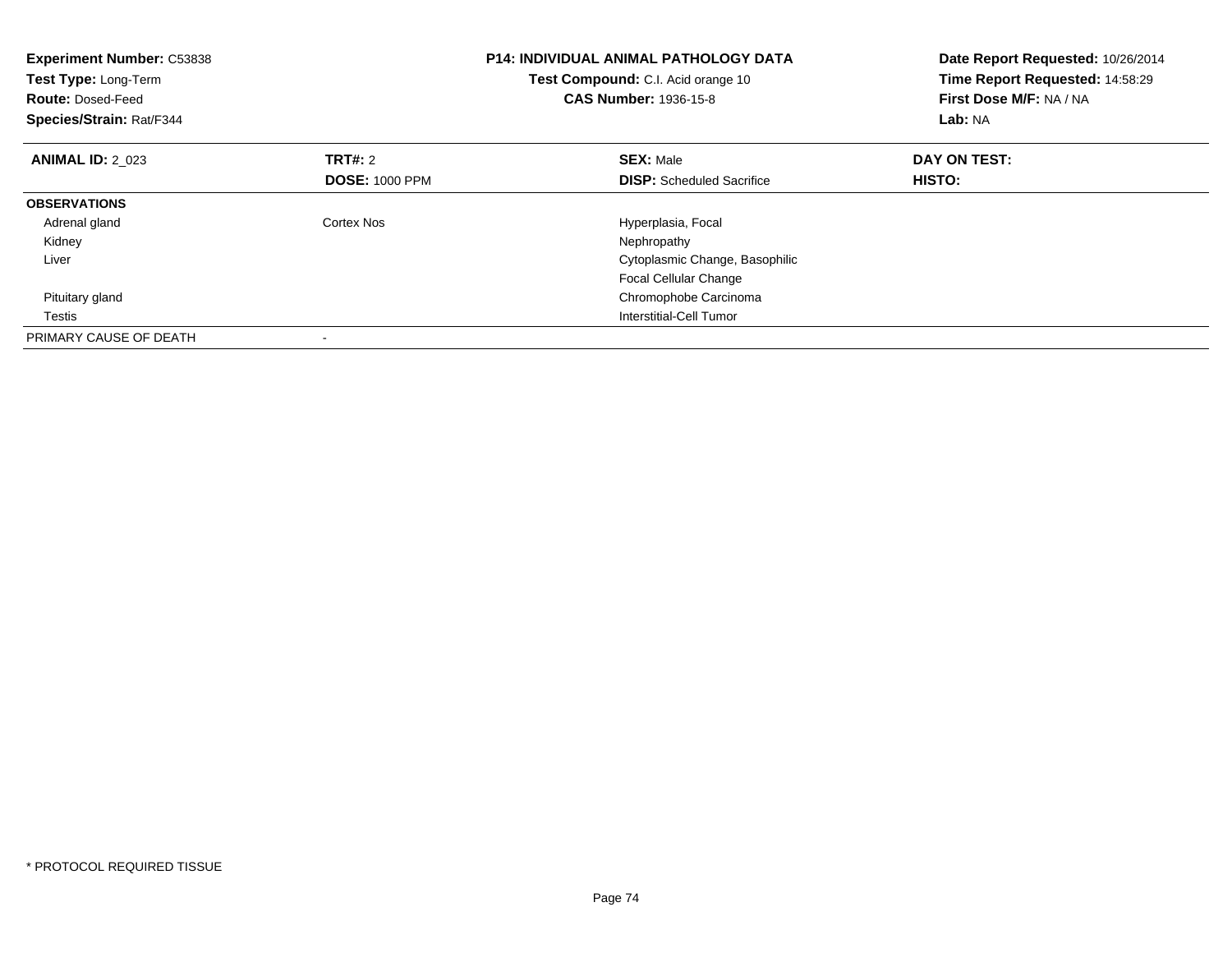| <b>Experiment Number: C53838</b><br>Test Type: Long-Term<br><b>Route: Dosed-Feed</b><br>Species/Strain: Rat/F344 |                       | <b>P14: INDIVIDUAL ANIMAL PATHOLOGY DATA</b><br>Test Compound: C.I. Acid orange 10<br><b>CAS Number: 1936-15-8</b> | Date Report Requested: 10/26/2014<br>Time Report Requested: 14:58:29<br>First Dose M/F: NA / NA<br>Lab: NA |
|------------------------------------------------------------------------------------------------------------------|-----------------------|--------------------------------------------------------------------------------------------------------------------|------------------------------------------------------------------------------------------------------------|
| <b>ANIMAL ID: 2 024</b>                                                                                          | <b>TRT#: 2</b>        | <b>SEX: Male</b>                                                                                                   | DAY ON TEST:                                                                                               |
|                                                                                                                  | <b>DOSE: 1000 PPM</b> | <b>DISP:</b> Scheduled Sacrifice                                                                                   | HISTO:                                                                                                     |
| <b>OBSERVATIONS</b>                                                                                              |                       |                                                                                                                    |                                                                                                            |
| Heart                                                                                                            | Myocardium Nos        | Degeneration, Nos                                                                                                  |                                                                                                            |
| Kidney                                                                                                           |                       | Nephropathy                                                                                                        |                                                                                                            |
| Liver                                                                                                            |                       | Cytoplasmic Change, Basophilic                                                                                     |                                                                                                            |
| <b>Testis</b>                                                                                                    |                       | Interstitial-Cell Tumor                                                                                            |                                                                                                            |
|                                                                                                                  |                       | <b>Steatitis</b>                                                                                                   |                                                                                                            |
| PRIMARY CAUSE OF DEATH                                                                                           |                       |                                                                                                                    |                                                                                                            |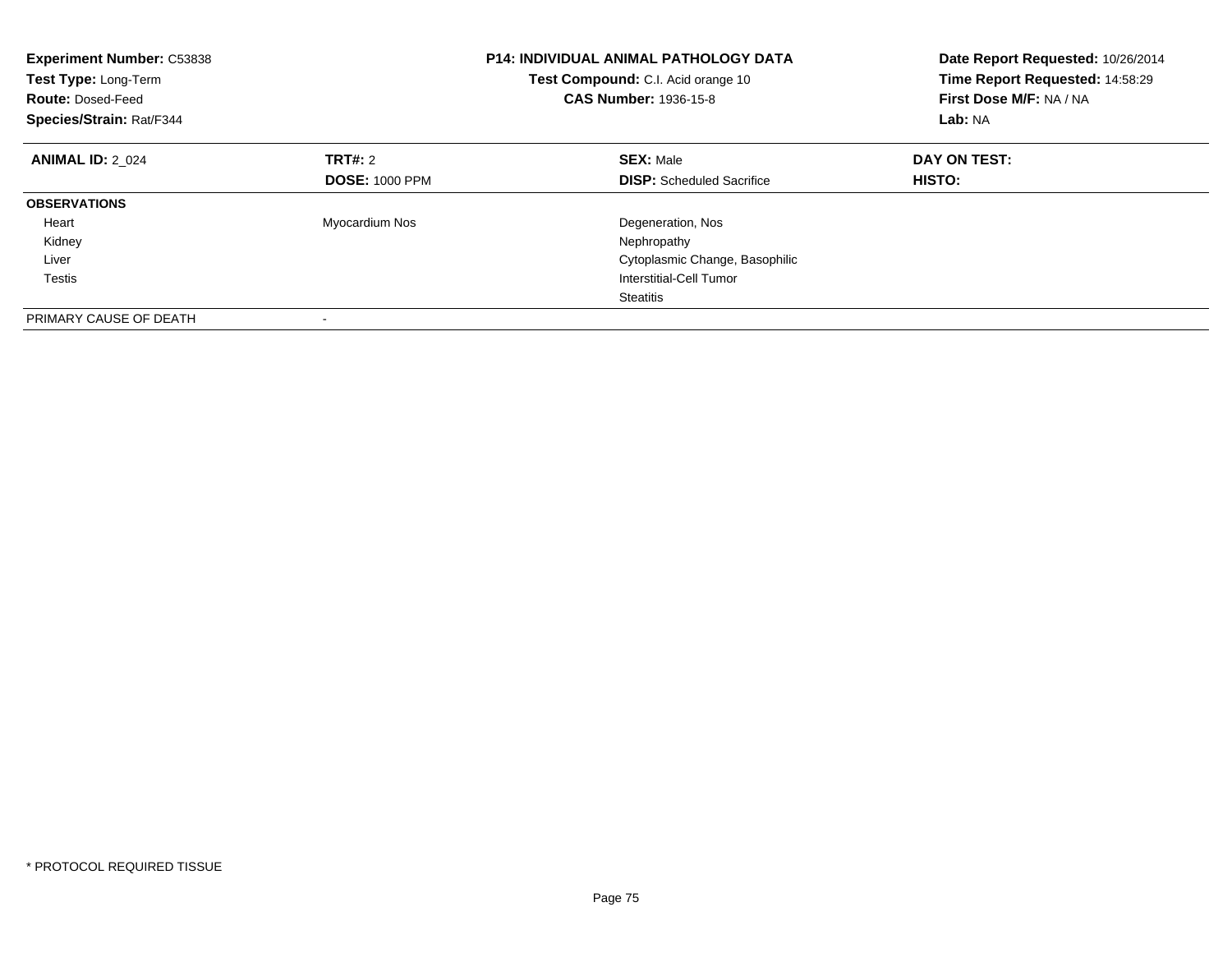| <b>Experiment Number: C53838</b><br>Test Type: Long-Term<br><b>Route: Dosed-Feed</b><br>Species/Strain: Rat/F344 |                       | <b>P14: INDIVIDUAL ANIMAL PATHOLOGY DATA</b><br>Test Compound: C.I. Acid orange 10<br><b>CAS Number: 1936-15-8</b> | Date Report Requested: 10/26/2014<br>Time Report Requested: 14:58:29<br>First Dose M/F: NA / NA<br>Lab: NA |
|------------------------------------------------------------------------------------------------------------------|-----------------------|--------------------------------------------------------------------------------------------------------------------|------------------------------------------------------------------------------------------------------------|
| <b>ANIMAL ID: 2 025</b>                                                                                          | <b>TRT#: 2</b>        | <b>SEX: Male</b>                                                                                                   | DAY ON TEST:                                                                                               |
|                                                                                                                  | <b>DOSE: 1000 PPM</b> | <b>DISP:</b> Scheduled Sacrifice                                                                                   | HISTO:                                                                                                     |
| <b>OBSERVATIONS</b>                                                                                              |                       |                                                                                                                    |                                                                                                            |
| Adrenal gland                                                                                                    | Medulla               | Hyperplasia, Nos                                                                                                   |                                                                                                            |
| Kidney                                                                                                           |                       | Nephropathy                                                                                                        |                                                                                                            |
| Liver                                                                                                            |                       | Cytoplasmic Change, Basophilic                                                                                     |                                                                                                            |
| Lymph node                                                                                                       | Mandibular Lymph Node | Lymphangiectasis                                                                                                   |                                                                                                            |
| <b>Skin</b>                                                                                                      |                       | Basal-Cell Carcinoma                                                                                               |                                                                                                            |
| Testis                                                                                                           |                       | Interstitial-Cell Tumor                                                                                            |                                                                                                            |
| PRIMARY CAUSE OF DEATH                                                                                           |                       |                                                                                                                    |                                                                                                            |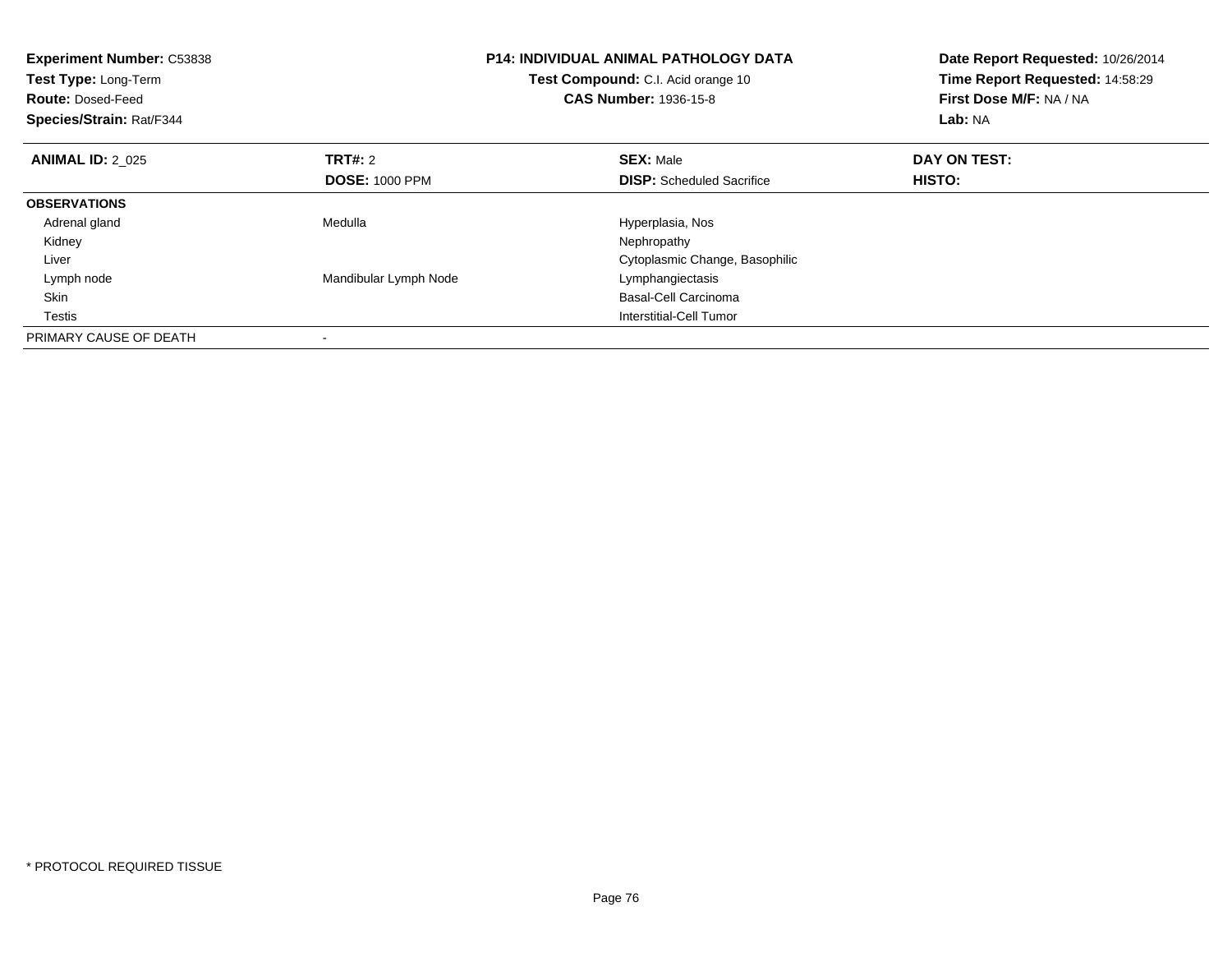| <b>Experiment Number: C53838</b> |                       | <b>P14: INDIVIDUAL ANIMAL PATHOLOGY DATA</b> | Date Report Requested: 10/26/2014 |
|----------------------------------|-----------------------|----------------------------------------------|-----------------------------------|
| Test Type: Long-Term             |                       | Test Compound: C.I. Acid orange 10           | Time Report Requested: 14:58:29   |
| <b>Route: Dosed-Feed</b>         |                       | <b>CAS Number: 1936-15-8</b>                 | First Dose M/F: NA / NA           |
| Species/Strain: Rat/F344         |                       |                                              | Lab: NA                           |
| <b>ANIMAL ID: 2 026</b>          | <b>TRT#: 2</b>        | <b>SEX: Male</b>                             | DAY ON TEST:                      |
|                                  | <b>DOSE: 1000 PPM</b> | <b>DISP:</b> Scheduled Sacrifice             | <b>HISTO:</b>                     |
| <b>OBSERVATIONS</b>              |                       |                                              |                                   |
| Heart                            | Myocardium Nos        | Degeneration, Nos                            |                                   |
| Intestine Large                  | Colon                 | Nematodiasis                                 |                                   |
| Kidney                           |                       | Nephropathy                                  |                                   |
| Liver                            |                       | Cytoplasmic Change, Basophilic               |                                   |
| Pancreas                         | <b>Islets</b>         | Hyperplasia, Focal                           |                                   |
| Stomach                          | Omentum Nos           | Inflammation, Granulomatous                  |                                   |
| Testis                           |                       | Interstitial-Cell Tumor                      |                                   |
| Thymus                           |                       | Hyperplasia, Epithelial                      |                                   |
| PRIMARY CAUSE OF DEATH           |                       |                                              |                                   |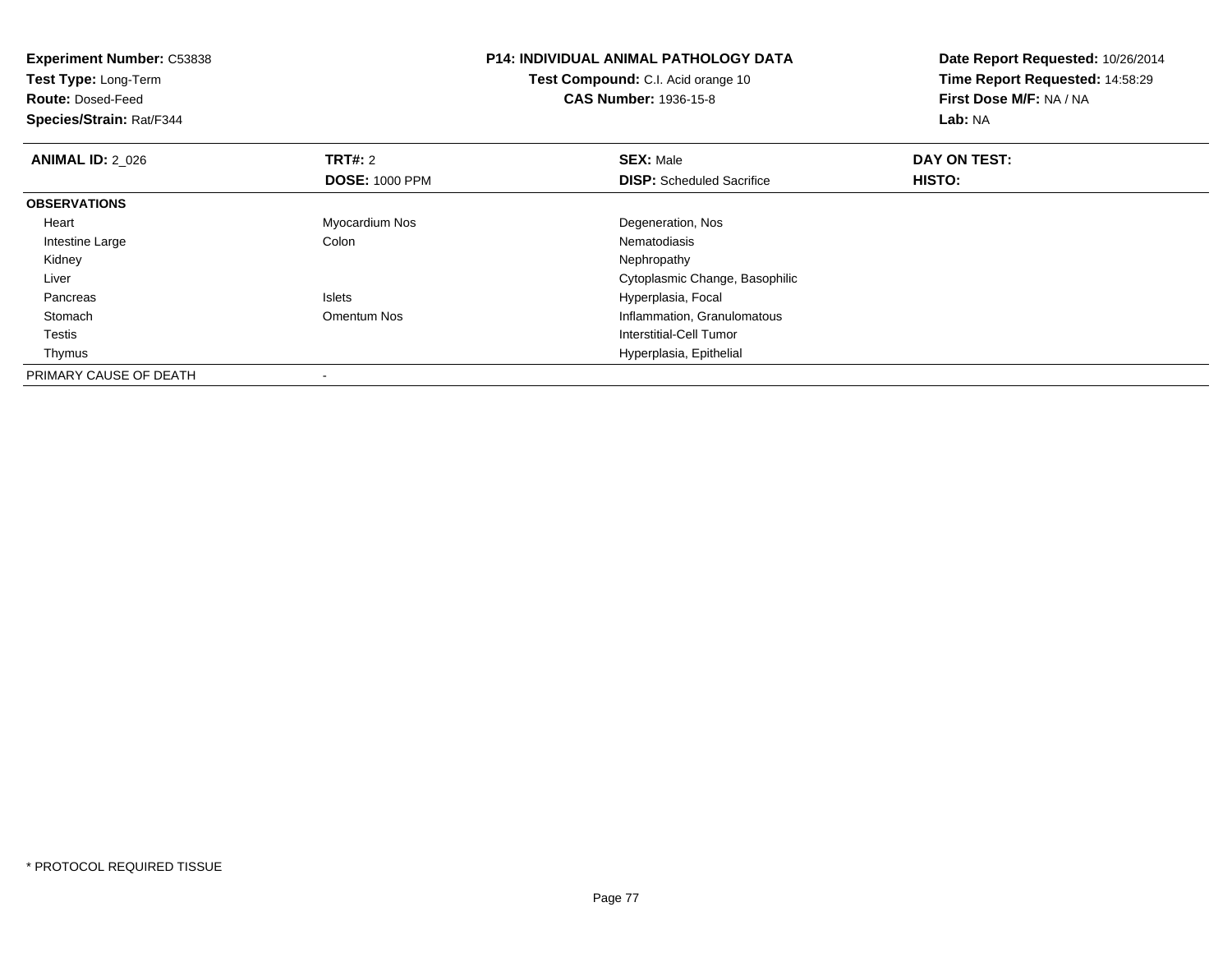**Experiment Number:** C53838

**Test Type:** Long-Term

**Route:** Dosed-Feed

**Species/Strain:** Rat/F344

## **P14: INDIVIDUAL ANIMAL PATHOLOGY DATA**

**Test Compound:** C.I. Acid orange 10**CAS Number:** 1936-15-8

**Date Report Requested:** 10/26/2014**Time Report Requested:** 14:58:29**First Dose M/F:** NA / NA**Lab:** NA

| <b>ANIMAL ID: 2_027</b> | <b>TRT#: 2</b>               | <b>SEX: Male</b>                 | DAY ON TEST: |  |
|-------------------------|------------------------------|----------------------------------|--------------|--|
|                         | <b>DOSE: 1000 PPM</b>        | <b>DISP:</b> Scheduled Sacrifice | HISTO:       |  |
| <b>OBSERVATIONS</b>     |                              |                                  |              |  |
| Bone marrow             |                              | Hyperplasia, Hematopoietic       |              |  |
| Heart                   | Myocardium Nos               | Degeneration, Nos                |              |  |
| Kidney                  |                              | Nephropathy                      |              |  |
|                         |                              | Pyelonephritis, Acute            |              |  |
| Liver                   |                              | Cytoplasmic Change, Basophilic   |              |  |
|                         | Capsule                      | Necrosis, Focal                  |              |  |
| Lymph node              | Mandibular Lymph Node        | Plasmacytosis                    |              |  |
| Mammary gland           |                              | Hyperplasia, Cystic              |              |  |
| Peritoneum              | <b>Peritoneal Cavity Nos</b> | Abscess, Chronic                 |              |  |
| Pituitary gland         |                              | Chromophobe Adenoma              |              |  |
| Testis                  |                              | Interstitial-Cell Tumor          |              |  |
| Thyroid                 |                              | Hyperplasia, C Cell              |              |  |
| Urinary bladder         |                              | Hyperplasia, Epithelial          |              |  |
| PRIMARY CAUSE OF DEATH  |                              |                                  |              |  |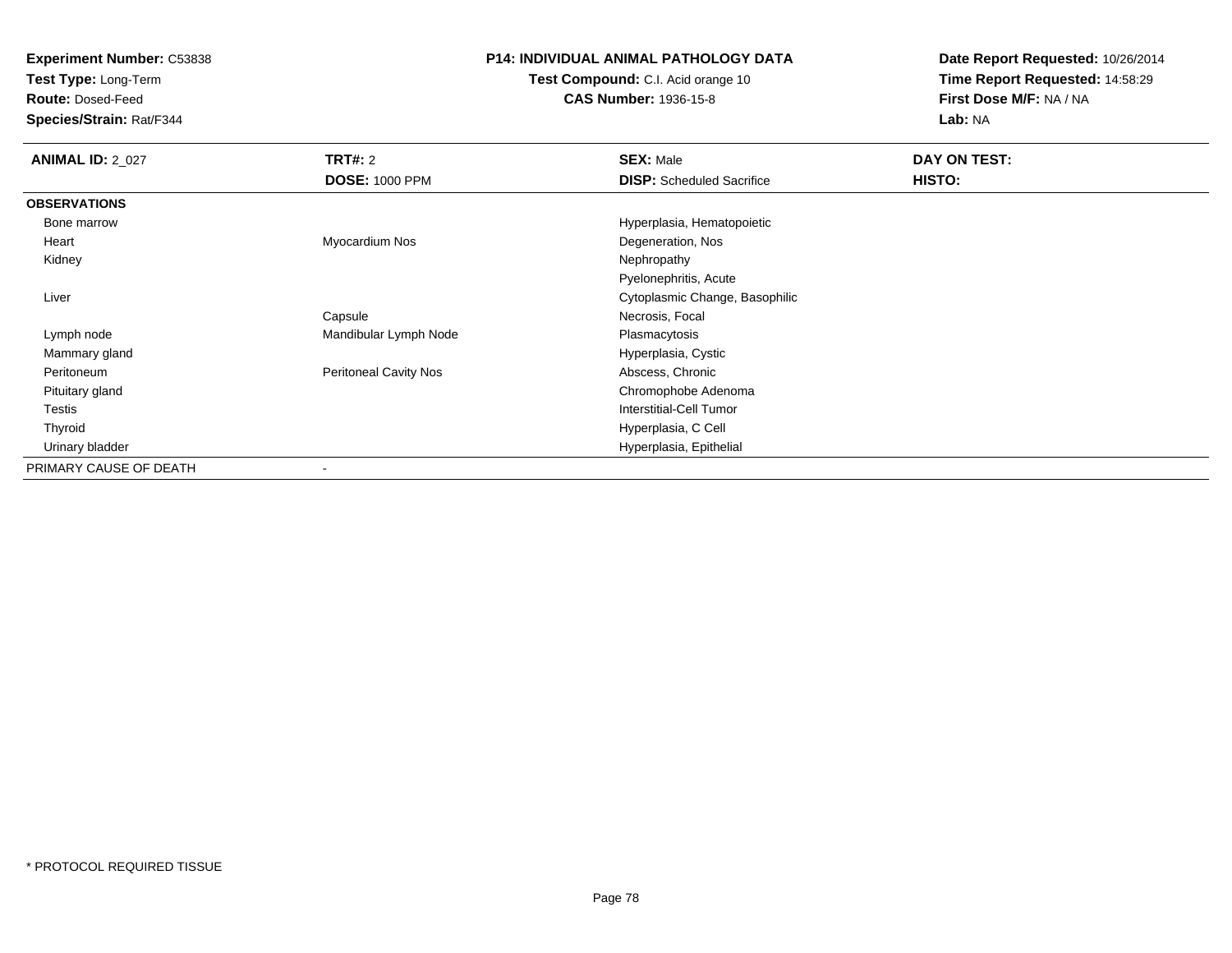| <b>Experiment Number: C53838</b> | <b>P14: INDIVIDUAL ANIMAL PATHOLOGY DATA</b><br><b>Test Compound:</b> C.I. Acid orange 10 |                                  | Date Report Requested: 10/26/2014<br>Time Report Requested: 14:58:29 |
|----------------------------------|-------------------------------------------------------------------------------------------|----------------------------------|----------------------------------------------------------------------|
| Test Type: Long-Term             |                                                                                           |                                  |                                                                      |
| <b>Route: Dosed-Feed</b>         |                                                                                           | <b>CAS Number: 1936-15-8</b>     | First Dose M/F: NA / NA                                              |
| Species/Strain: Rat/F344         |                                                                                           |                                  | Lab: NA                                                              |
| <b>ANIMAL ID: 2 028</b>          | <b>TRT#:</b> 2                                                                            | <b>SEX: Male</b>                 | DAY ON TEST:                                                         |
|                                  | <b>DOSE: 1000 PPM</b>                                                                     | <b>DISP:</b> Scheduled Sacrifice | HISTO:                                                               |
| <b>OBSERVATIONS</b>              |                                                                                           |                                  |                                                                      |
| Adrenal gland                    | Medulla                                                                                   | Hyperplasia, Nos                 |                                                                      |
| Heart                            | Myocardium Nos                                                                            | Degeneration, Nos                |                                                                      |
| Kidney                           |                                                                                           | Nephropathy                      |                                                                      |
| Liver                            |                                                                                           | Cytoplasmic Change, Basophilic   |                                                                      |
|                                  | <b>Bile Duct</b>                                                                          | Hyperplasia, Nos                 |                                                                      |
| Lymph node                       | Mesenteric Lymph Node                                                                     | Depletion, Lymphoid              |                                                                      |
|                                  | Mandibular Lymph Node                                                                     | Lymphangiectasis                 |                                                                      |
| Pituitary gland                  |                                                                                           | Hyperplasia, Chromophobe Cell    |                                                                      |
| Testis                           |                                                                                           | Interstitial-Cell Tumor          |                                                                      |
| PRIMARY CAUSE OF DEATH           |                                                                                           |                                  |                                                                      |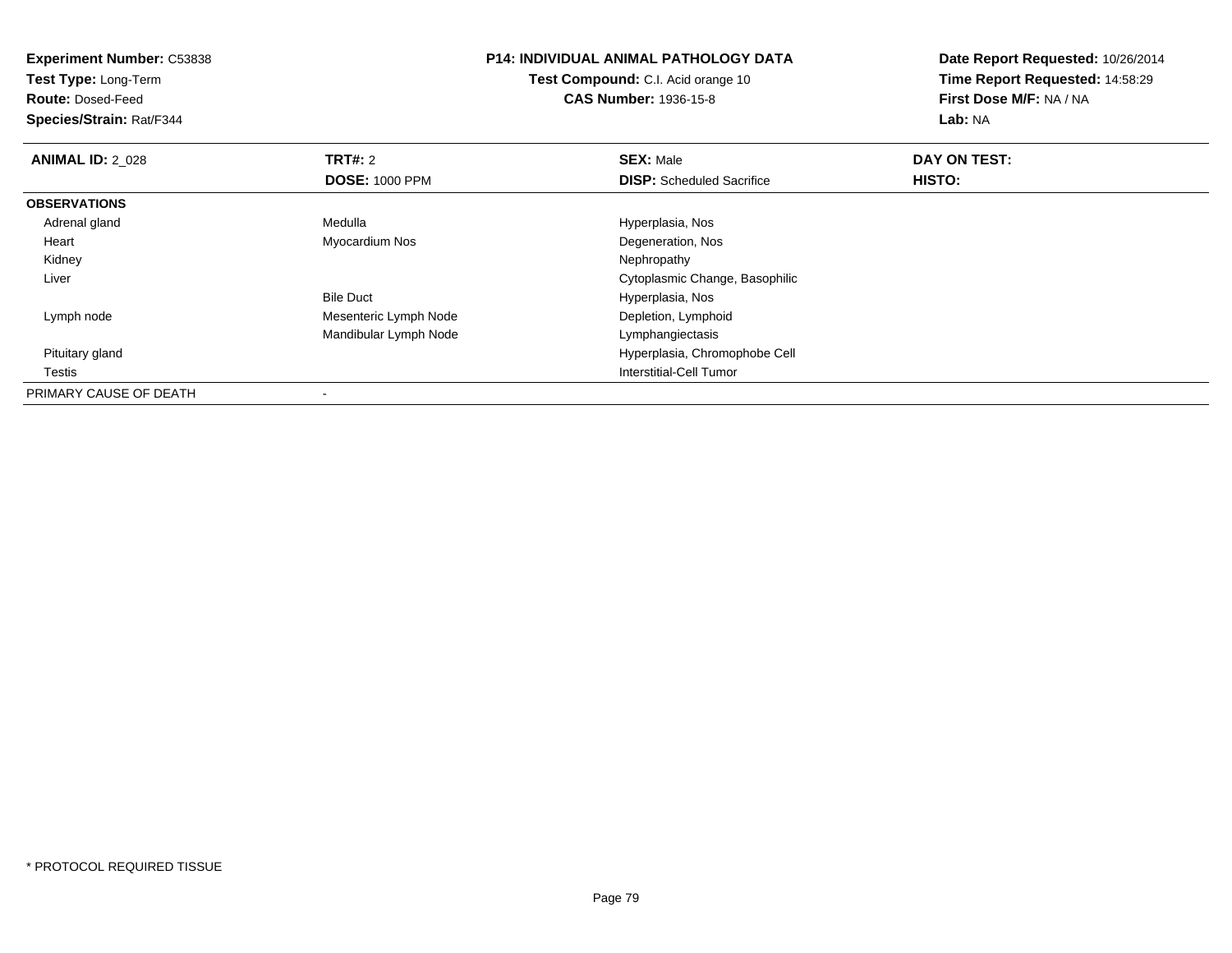| <b>Experiment Number: C53838</b><br>Test Type: Long-Term<br><b>Route: Dosed-Feed</b><br>Species/Strain: Rat/F344 |                       | <b>P14: INDIVIDUAL ANIMAL PATHOLOGY DATA</b><br>Test Compound: C.I. Acid orange 10<br><b>CAS Number: 1936-15-8</b> | Date Report Requested: 10/26/2014<br>Time Report Requested: 14:58:29<br>First Dose M/F: NA / NA<br>Lab: NA |
|------------------------------------------------------------------------------------------------------------------|-----------------------|--------------------------------------------------------------------------------------------------------------------|------------------------------------------------------------------------------------------------------------|
| <b>ANIMAL ID: 2 029</b>                                                                                          | TRT#: 2               | <b>SEX: Male</b>                                                                                                   | DAY ON TEST:                                                                                               |
|                                                                                                                  | <b>DOSE: 1000 PPM</b> | <b>DISP:</b> Scheduled Sacrifice                                                                                   | HISTO:                                                                                                     |
| <b>OBSERVATIONS</b>                                                                                              |                       |                                                                                                                    |                                                                                                            |
| Kidney                                                                                                           |                       | Nephropathy                                                                                                        |                                                                                                            |
| Liver                                                                                                            |                       | Cytoplasmic Change, Basophilic                                                                                     |                                                                                                            |
| Pancreas                                                                                                         | Acinus                | Atrophy, Nos                                                                                                       |                                                                                                            |
| Pituitary gland                                                                                                  |                       | Hyperplasia, Chromophobe Cell                                                                                      |                                                                                                            |
| Testis                                                                                                           |                       | Interstitial-Cell Tumor                                                                                            |                                                                                                            |
| PRIMARY CAUSE OF DEATH                                                                                           |                       |                                                                                                                    |                                                                                                            |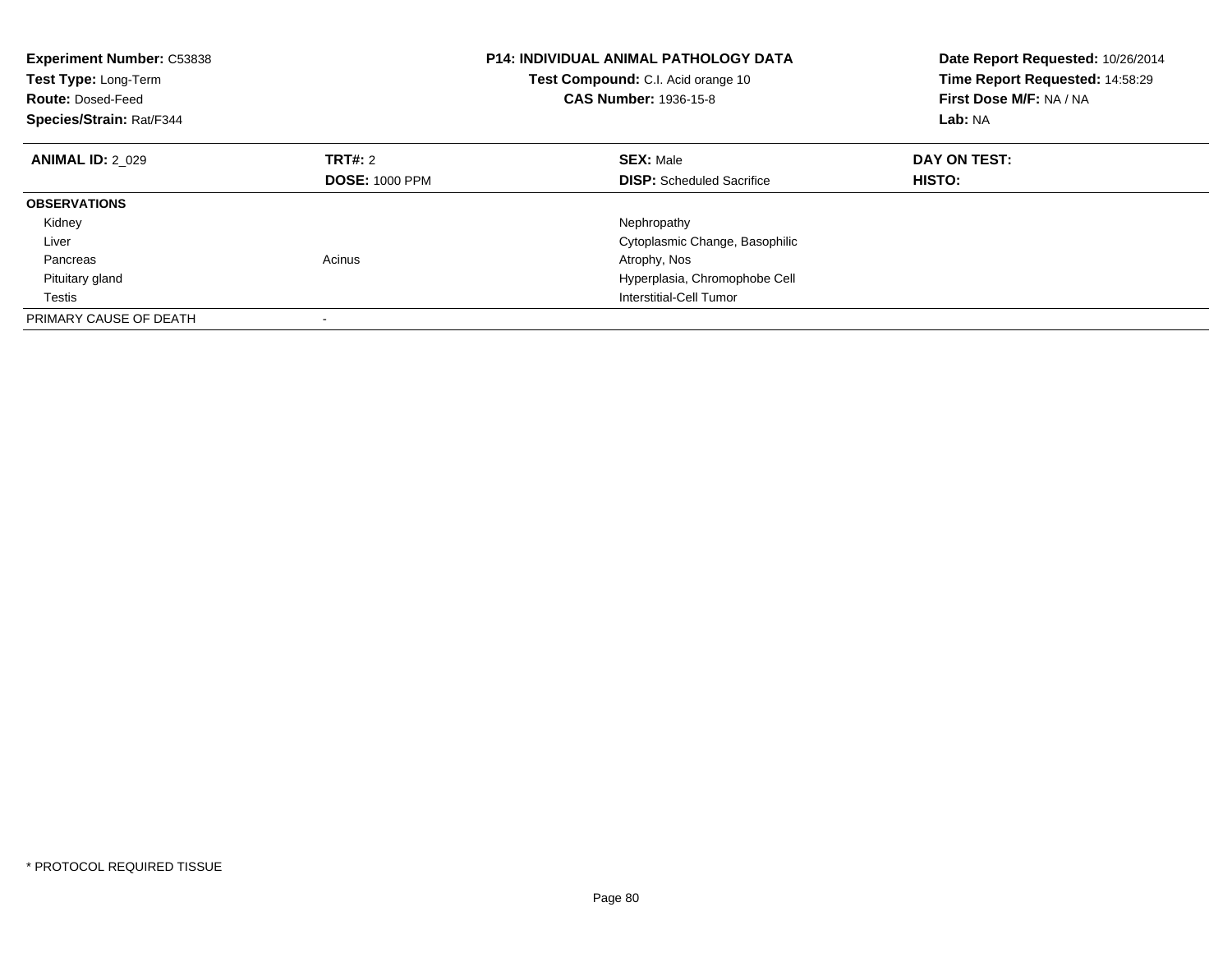| <b>Experiment Number: C53838</b><br>Test Type: Long-Term<br><b>Route: Dosed-Feed</b><br>Species/Strain: Rat/F344 |                                         | <b>P14: INDIVIDUAL ANIMAL PATHOLOGY DATA</b><br>Test Compound: C.I. Acid orange 10<br><b>CAS Number: 1936-15-8</b> | Date Report Requested: 10/26/2014<br>Time Report Requested: 14:58:29<br>First Dose M/F: NA / NA<br>Lab: NA |
|------------------------------------------------------------------------------------------------------------------|-----------------------------------------|--------------------------------------------------------------------------------------------------------------------|------------------------------------------------------------------------------------------------------------|
| <b>ANIMAL ID: 2_030</b>                                                                                          | <b>TRT#: 2</b><br><b>DOSE: 1000 PPM</b> | <b>SEX: Male</b><br><b>DISP:</b> Scheduled Sacrifice                                                               | DAY ON TEST:<br>HISTO:                                                                                     |
| <b>OBSERVATIONS</b>                                                                                              |                                         |                                                                                                                    |                                                                                                            |
| Adrenal gland                                                                                                    | Medulla                                 | Hyperplasia, Nos<br>Lipoidosis<br>Pheochromocytoma                                                                 |                                                                                                            |
| Kidney                                                                                                           |                                         | Nephropathy                                                                                                        |                                                                                                            |
| Skin                                                                                                             |                                         | Fibrosarcoma                                                                                                       |                                                                                                            |
| Testis                                                                                                           |                                         | Interstitial-Cell Tumor                                                                                            |                                                                                                            |
| Thyroid                                                                                                          |                                         | C-Cell Carcinoma                                                                                                   |                                                                                                            |
| PRIMARY CAUSE OF DEATH                                                                                           | -                                       |                                                                                                                    |                                                                                                            |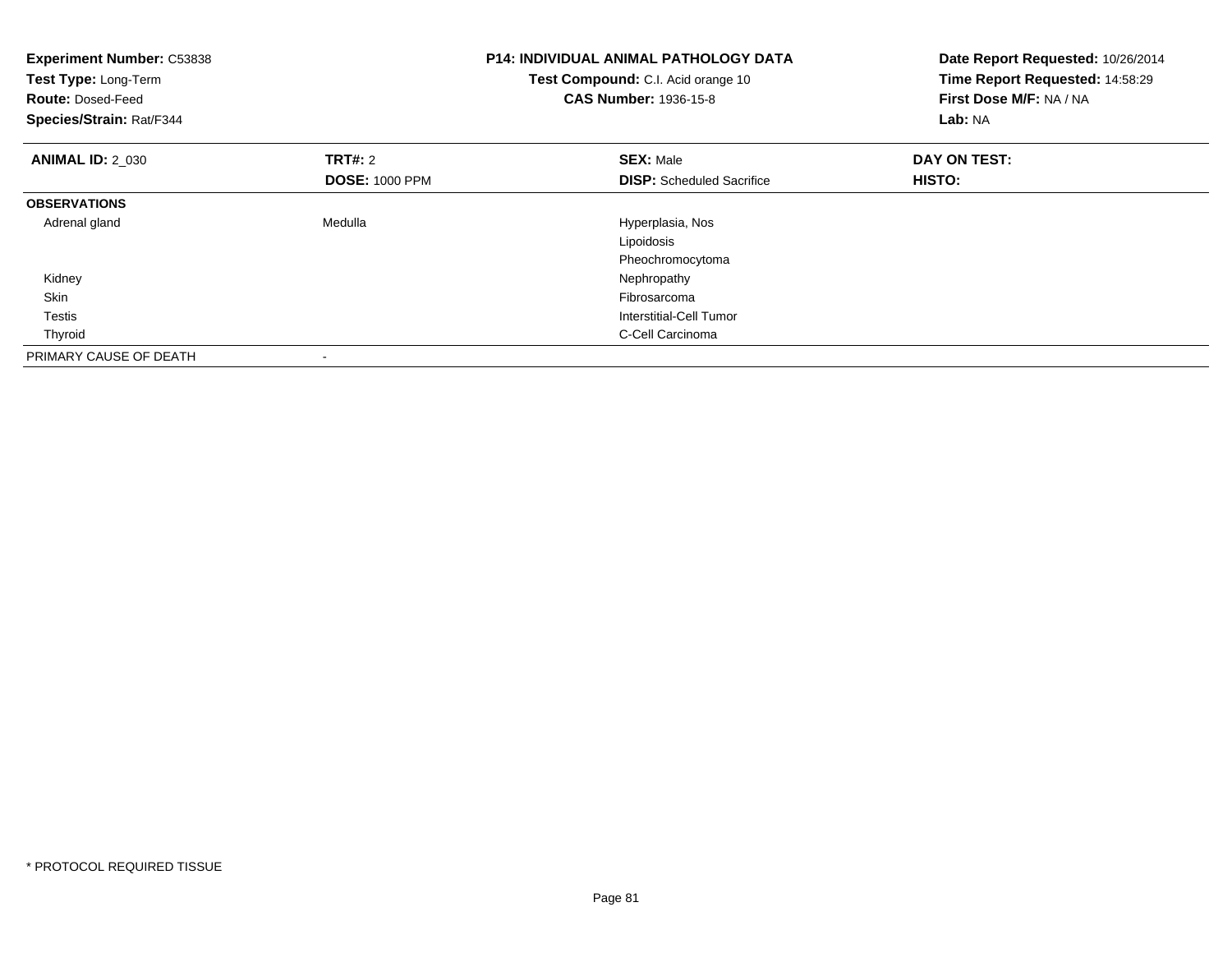| <b>Experiment Number: C53838</b><br>Test Type: Long-Term<br><b>Route: Dosed-Feed</b><br>Species/Strain: Rat/F344 |                       | <b>P14: INDIVIDUAL ANIMAL PATHOLOGY DATA</b><br>Test Compound: C.I. Acid orange 10<br><b>CAS Number: 1936-15-8</b> | Date Report Requested: 10/26/2014<br>Time Report Requested: 14:58:29<br>First Dose M/F: NA / NA<br>Lab: NA |
|------------------------------------------------------------------------------------------------------------------|-----------------------|--------------------------------------------------------------------------------------------------------------------|------------------------------------------------------------------------------------------------------------|
| <b>ANIMAL ID: 2 031</b>                                                                                          | <b>TRT#:</b> 2        | <b>SEX: Male</b>                                                                                                   | DAY ON TEST:                                                                                               |
|                                                                                                                  | <b>DOSE: 1000 PPM</b> | <b>DISP:</b> Scheduled Sacrifice                                                                                   | HISTO:                                                                                                     |
| <b>OBSERVATIONS</b>                                                                                              |                       |                                                                                                                    |                                                                                                            |
| Adrenal gland                                                                                                    | Cortex Nos            | Lipoidosis                                                                                                         |                                                                                                            |
|                                                                                                                  |                       | Pheochromocytoma                                                                                                   |                                                                                                            |
| Blood vessel                                                                                                     | Sup.Panc-Duod.Artery  | Fibrosis                                                                                                           |                                                                                                            |
| Kidney                                                                                                           |                       | Nephropathy                                                                                                        |                                                                                                            |
| Testis                                                                                                           |                       | Interstitial-Cell Tumor                                                                                            |                                                                                                            |
| Unspecified                                                                                                      | Multiple Organs Nos   | Leukemia, Lymphocytic                                                                                              |                                                                                                            |
| PRIMARY CAUSE OF DEATH                                                                                           |                       |                                                                                                                    |                                                                                                            |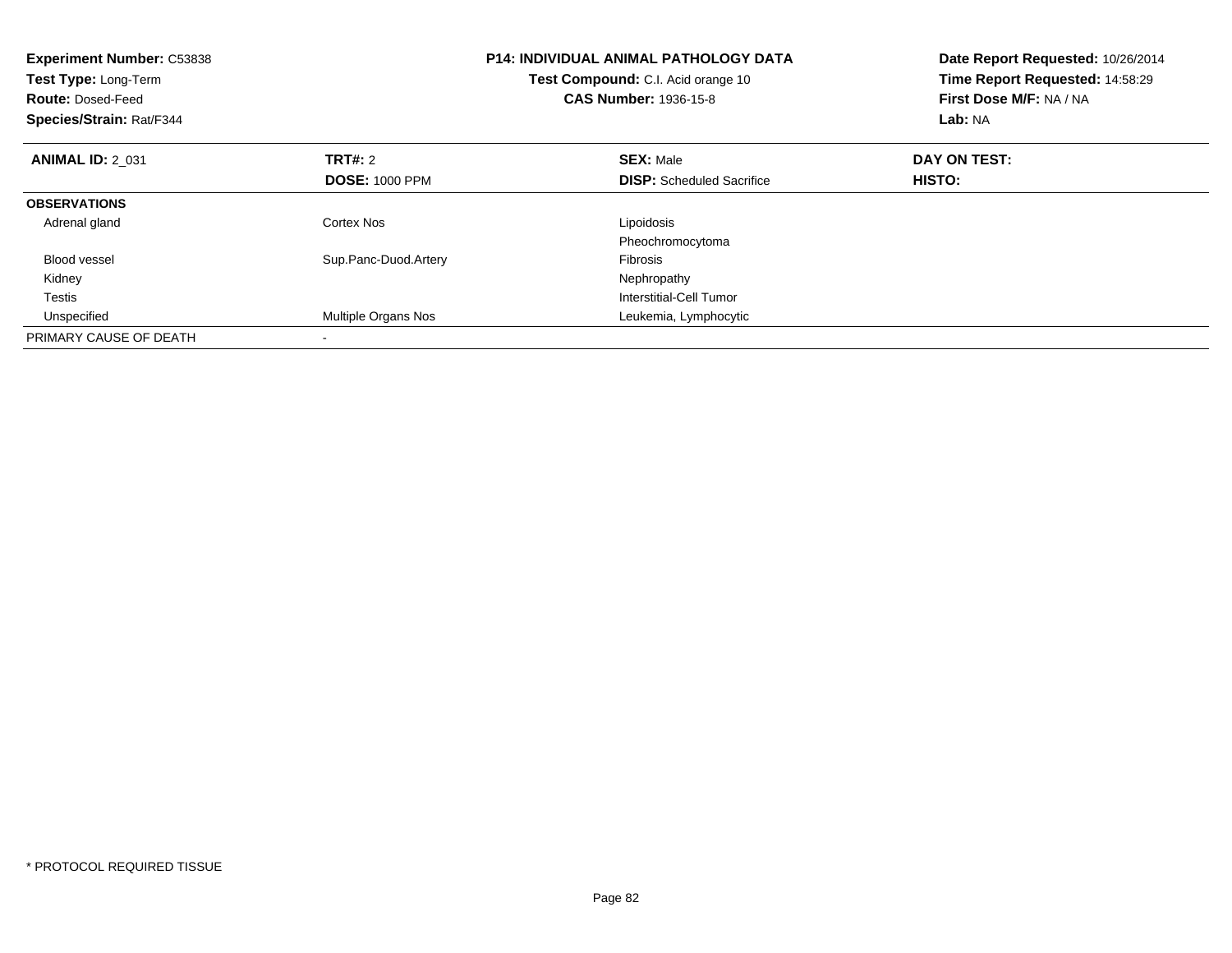| <b>Experiment Number: C53838</b><br>Test Type: Long-Term<br><b>Route: Dosed-Feed</b><br>Species/Strain: Rat/F344 |                       | <b>P14: INDIVIDUAL ANIMAL PATHOLOGY DATA</b><br>Test Compound: C.I. Acid orange 10<br><b>CAS Number: 1936-15-8</b> | Date Report Requested: 10/26/2014<br>Time Report Requested: 14:58:29<br>First Dose M/F: NA / NA<br>Lab: NA |
|------------------------------------------------------------------------------------------------------------------|-----------------------|--------------------------------------------------------------------------------------------------------------------|------------------------------------------------------------------------------------------------------------|
| <b>ANIMAL ID: 2 032</b>                                                                                          | TRT#: 2               | <b>SEX: Male</b>                                                                                                   | DAY ON TEST:                                                                                               |
|                                                                                                                  | <b>DOSE: 1000 PPM</b> | <b>DISP:</b> Scheduled Sacrifice                                                                                   | HISTO:                                                                                                     |
| <b>OBSERVATIONS</b>                                                                                              |                       |                                                                                                                    |                                                                                                            |
| Heart                                                                                                            | Myocardium Nos        | Degeneration, Nos                                                                                                  |                                                                                                            |
| Kidney                                                                                                           |                       | Nephropathy                                                                                                        |                                                                                                            |
| Liver                                                                                                            |                       | Cytoplasmic Change, Basophilic                                                                                     |                                                                                                            |
| Mammary gland                                                                                                    | <b>Mammary Acinus</b> | Hyperplasia, Nos                                                                                                   |                                                                                                            |
| Testis                                                                                                           |                       | Interstitial-Cell Tumor                                                                                            |                                                                                                            |
| PRIMARY CAUSE OF DEATH                                                                                           |                       |                                                                                                                    |                                                                                                            |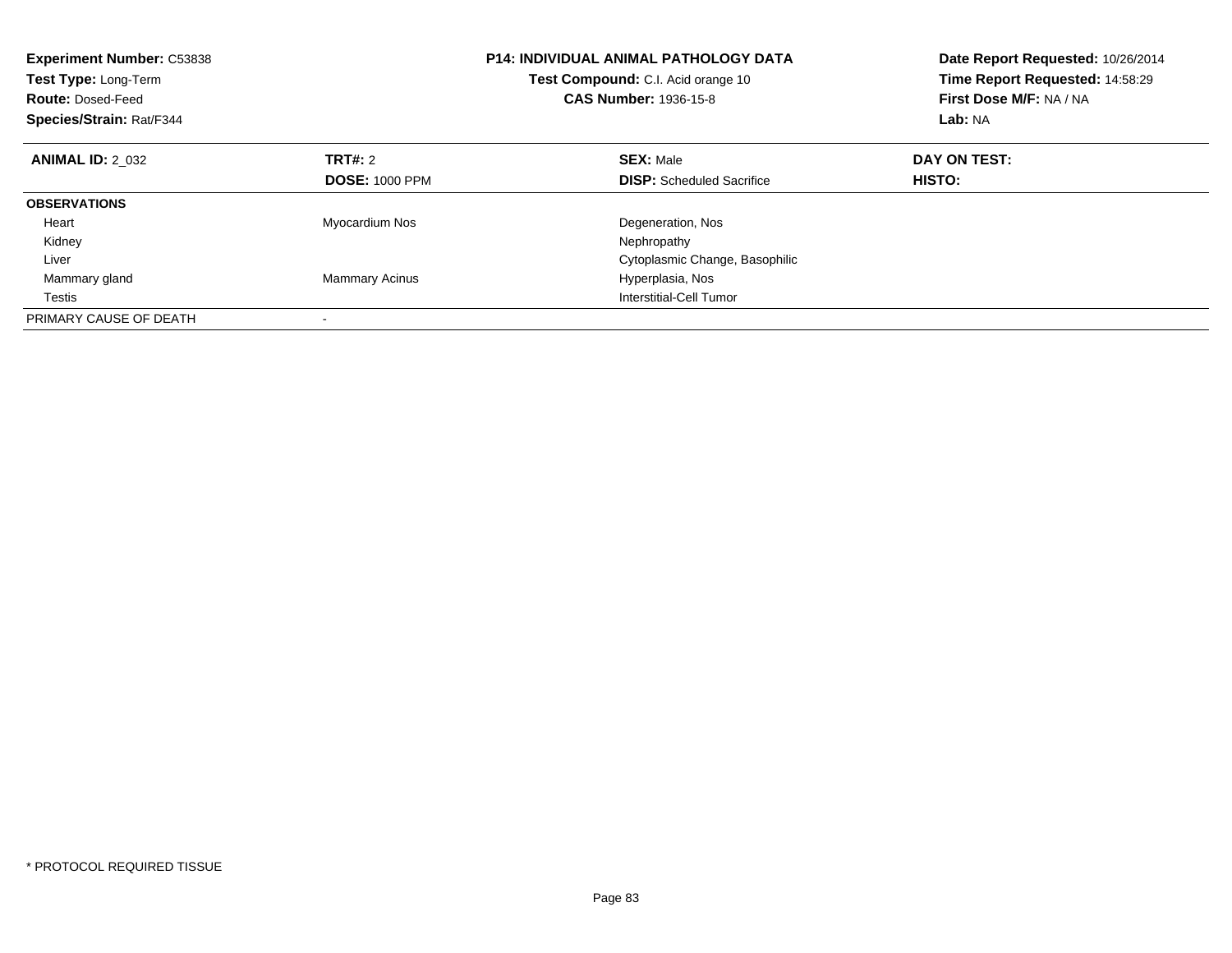| <b>Experiment Number: C53838</b><br>Test Type: Long-Term<br><b>Route: Dosed-Feed</b><br>Species/Strain: Rat/F344 |                       | <b>P14: INDIVIDUAL ANIMAL PATHOLOGY DATA</b><br>Test Compound: C.I. Acid orange 10<br><b>CAS Number: 1936-15-8</b> | Date Report Requested: 10/26/2014<br>Time Report Requested: 14:58:29<br>First Dose M/F: NA / NA<br>Lab: NA |  |
|------------------------------------------------------------------------------------------------------------------|-----------------------|--------------------------------------------------------------------------------------------------------------------|------------------------------------------------------------------------------------------------------------|--|
| <b>ANIMAL ID: 2 033</b>                                                                                          | <b>TRT#:</b> 2        | <b>SEX: Male</b>                                                                                                   | DAY ON TEST:                                                                                               |  |
|                                                                                                                  | <b>DOSE: 1000 PPM</b> | <b>DISP:</b> Scheduled Sacrifice                                                                                   | HISTO:                                                                                                     |  |
| <b>OBSERVATIONS</b>                                                                                              |                       |                                                                                                                    |                                                                                                            |  |
| Kidney                                                                                                           |                       | Nephropathy                                                                                                        |                                                                                                            |  |
| Liver                                                                                                            |                       | Cytoplasmic Change, Basophilic                                                                                     |                                                                                                            |  |
|                                                                                                                  |                       | <b>Focal Cellular Change</b>                                                                                       |                                                                                                            |  |
| Lymph node                                                                                                       | Mesenteric Lymph Node | Lymphangiectasis                                                                                                   |                                                                                                            |  |
| Testis                                                                                                           |                       | Interstitial-Cell Tumor                                                                                            |                                                                                                            |  |
| Thyroid                                                                                                          |                       | Hyperplasia, C Cell                                                                                                |                                                                                                            |  |
| Unspecified                                                                                                      |                       | Fibroma                                                                                                            |                                                                                                            |  |
| PRIMARY CAUSE OF DEATH                                                                                           |                       |                                                                                                                    |                                                                                                            |  |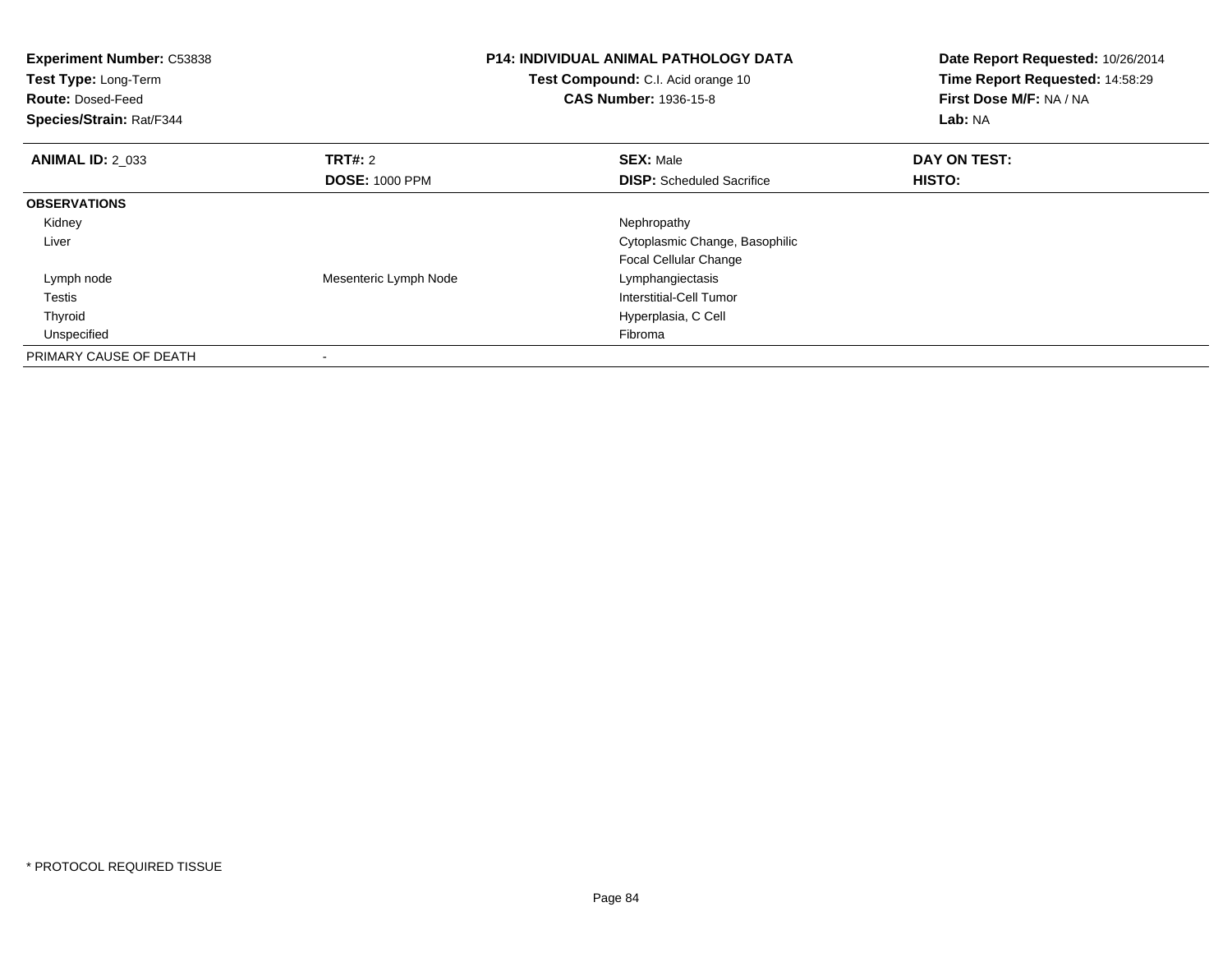| <b>Experiment Number: C53838</b><br>Test Type: Long-Term<br><b>Route: Dosed-Feed</b><br>Species/Strain: Rat/F344 |                           | <b>P14: INDIVIDUAL ANIMAL PATHOLOGY DATA</b><br>Test Compound: C.I. Acid orange 10<br><b>CAS Number: 1936-15-8</b> | Date Report Requested: 10/26/2014<br>Time Report Requested: 14:58:29<br>First Dose M/F: NA / NA<br>Lab: NA |
|------------------------------------------------------------------------------------------------------------------|---------------------------|--------------------------------------------------------------------------------------------------------------------|------------------------------------------------------------------------------------------------------------|
| <b>ANIMAL ID: 2 034</b>                                                                                          | <b>TRT#:</b> 2            | <b>SEX: Male</b>                                                                                                   | DAY ON TEST:                                                                                               |
|                                                                                                                  | <b>DOSE: 1000 PPM</b>     | <b>DISP:</b> Scheduled Sacrifice                                                                                   | HISTO:                                                                                                     |
| <b>OBSERVATIONS</b>                                                                                              |                           |                                                                                                                    |                                                                                                            |
| <b>Brain</b>                                                                                                     | <b>Craniobuccal Pouch</b> | <b>Cystic Ducts</b>                                                                                                |                                                                                                            |
| Heart                                                                                                            | Myocardium Nos            | Degeneration, Nos                                                                                                  |                                                                                                            |
| Kidney                                                                                                           |                           | Nephropathy                                                                                                        |                                                                                                            |
|                                                                                                                  |                           | Periarteritis                                                                                                      |                                                                                                            |
| Liver                                                                                                            |                           | Cytoplasmic Change, Basophilic                                                                                     |                                                                                                            |
| Testis                                                                                                           |                           | Interstitial-Cell Tumor                                                                                            |                                                                                                            |
| PRIMARY CAUSE OF DEATH                                                                                           |                           |                                                                                                                    |                                                                                                            |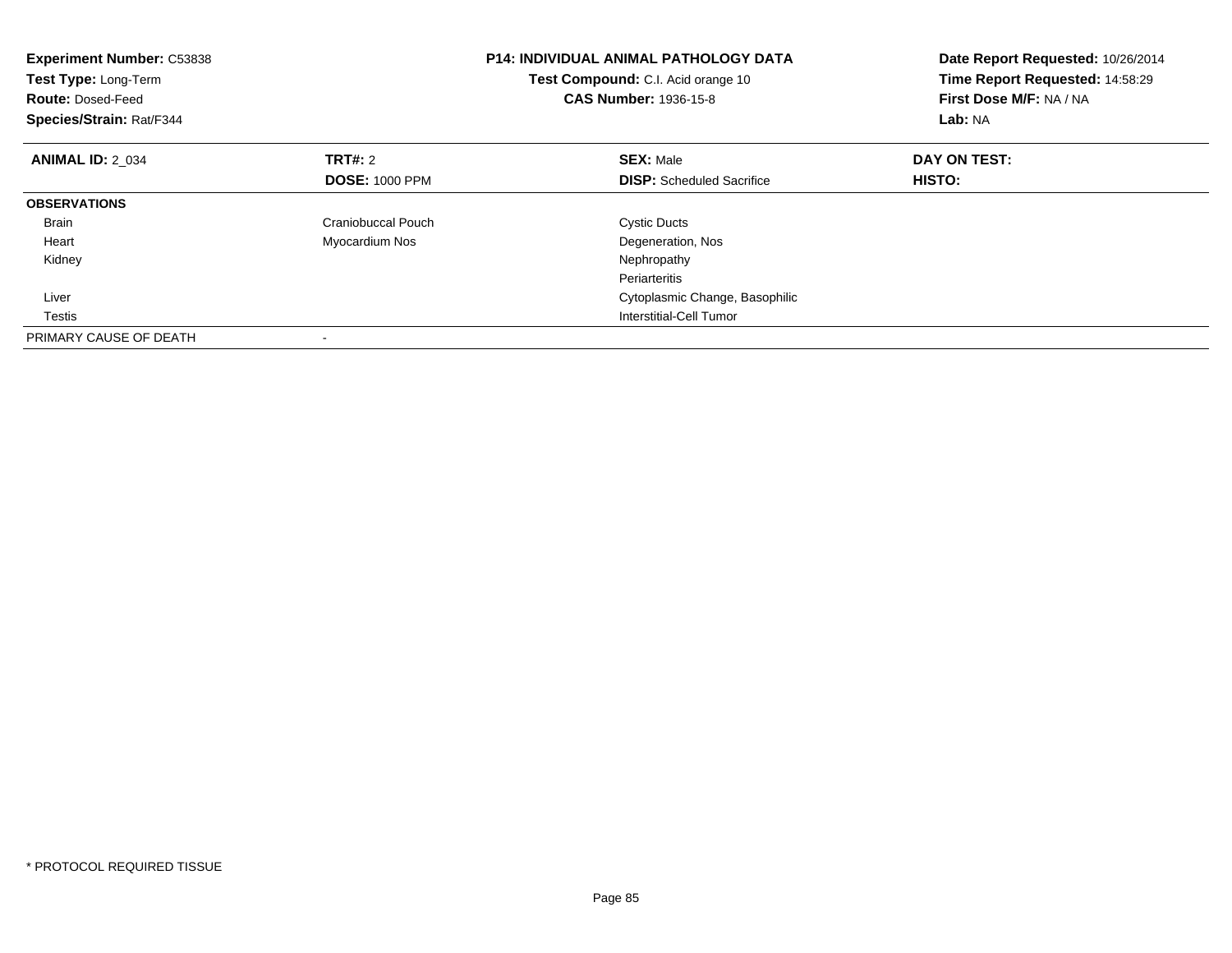| <b>Experiment Number: C53838</b><br>Test Type: Long-Term<br><b>Route: Dosed-Feed</b><br>Species/Strain: Rat/F344 |                       | <b>P14: INDIVIDUAL ANIMAL PATHOLOGY DATA</b><br>Test Compound: C.I. Acid orange 10<br><b>CAS Number: 1936-15-8</b> | Date Report Requested: 10/26/2014<br>Time Report Requested: 14:58:29<br>First Dose M/F: NA / NA<br>Lab: NA |
|------------------------------------------------------------------------------------------------------------------|-----------------------|--------------------------------------------------------------------------------------------------------------------|------------------------------------------------------------------------------------------------------------|
| <b>ANIMAL ID: 2 035</b>                                                                                          | <b>TRT#: 2</b>        | <b>SEX: Male</b>                                                                                                   | DAY ON TEST:                                                                                               |
|                                                                                                                  | <b>DOSE: 1000 PPM</b> | <b>DISP:</b> Scheduled Sacrifice                                                                                   | HISTO:                                                                                                     |
| <b>OBSERVATIONS</b>                                                                                              |                       |                                                                                                                    |                                                                                                            |
| Kidney                                                                                                           |                       | Nephropathy                                                                                                        |                                                                                                            |
| Liver                                                                                                            |                       | Cytoplasmic Change, Basophilic                                                                                     |                                                                                                            |
|                                                                                                                  | <b>Bile Duct</b>      | Hyperplasia, Nos                                                                                                   |                                                                                                            |
|                                                                                                                  |                       | Neoplastic Nodule                                                                                                  |                                                                                                            |
| Pituitary gland                                                                                                  |                       | Hyperplasia, Chromophobe Cell                                                                                      |                                                                                                            |
| Testis                                                                                                           |                       | Interstitial-Cell Tumor                                                                                            |                                                                                                            |
| Tongue                                                                                                           |                       | Hemorrhage                                                                                                         |                                                                                                            |
| PRIMARY CAUSE OF DEATH                                                                                           |                       |                                                                                                                    |                                                                                                            |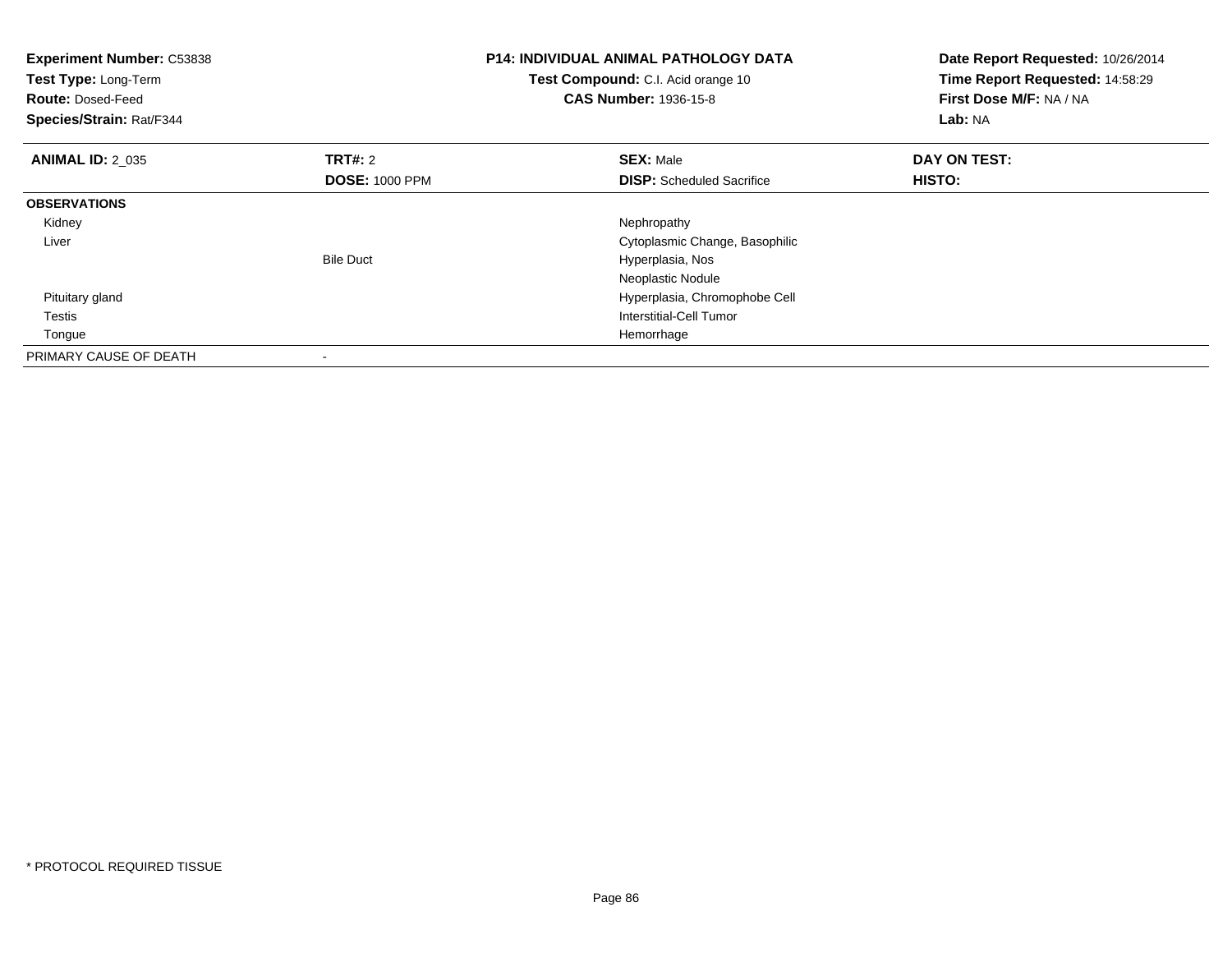| <b>Experiment Number: C53838</b><br>Test Type: Long-Term<br><b>Route: Dosed-Feed</b><br>Species/Strain: Rat/F344 |                       | <b>P14: INDIVIDUAL ANIMAL PATHOLOGY DATA</b><br><b>Test Compound:</b> C.I. Acid orange 10<br><b>CAS Number: 1936-15-8</b> | Date Report Requested: 10/26/2014<br>Time Report Requested: 14:58:29<br>First Dose M/F: NA / NA<br>Lab: NA |
|------------------------------------------------------------------------------------------------------------------|-----------------------|---------------------------------------------------------------------------------------------------------------------------|------------------------------------------------------------------------------------------------------------|
| <b>ANIMAL ID: 2 036</b>                                                                                          | TRT#: 2               | <b>SEX: Male</b>                                                                                                          | DAY ON TEST:                                                                                               |
|                                                                                                                  | <b>DOSE: 1000 PPM</b> | <b>DISP:</b> Scheduled Sacrifice                                                                                          | HISTO:                                                                                                     |
| <b>OBSERVATIONS</b>                                                                                              |                       |                                                                                                                           |                                                                                                            |
| Heart                                                                                                            | Myocardium Nos        | Degeneration, Nos                                                                                                         |                                                                                                            |
| Kidney                                                                                                           |                       | Nephropathy                                                                                                               |                                                                                                            |
| Liver                                                                                                            |                       | Cytoplasmic Change, Basophilic                                                                                            |                                                                                                            |
| Pituitary gland                                                                                                  |                       | Chromophobe Adenoma                                                                                                       |                                                                                                            |
| Testis                                                                                                           |                       | Interstitial-Cell Tumor                                                                                                   |                                                                                                            |
| Thyroid                                                                                                          |                       | C-Cell Carcinoma                                                                                                          |                                                                                                            |
| PRIMARY CAUSE OF DEATH                                                                                           |                       |                                                                                                                           |                                                                                                            |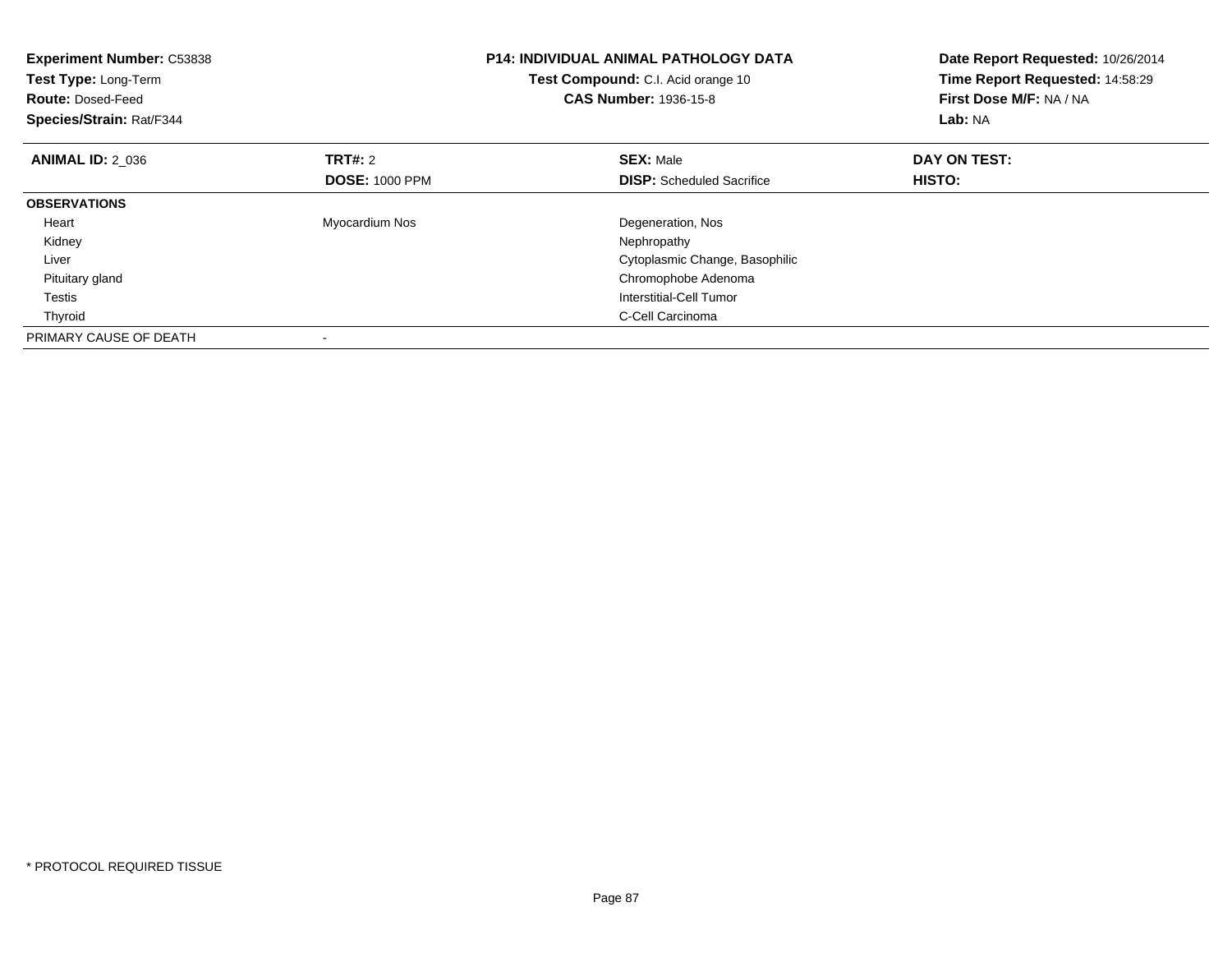| <b>Experiment Number: C53838</b><br>Test Type: Long-Term<br><b>Route: Dosed-Feed</b><br>Species/Strain: Rat/F344 |                                  | <b>P14: INDIVIDUAL ANIMAL PATHOLOGY DATA</b><br>Test Compound: C.I. Acid orange 10<br><b>CAS Number: 1936-15-8</b> | Date Report Requested: 10/26/2014<br>Time Report Requested: 14:58:29<br>First Dose M/F: NA / NA<br>Lab: NA |
|------------------------------------------------------------------------------------------------------------------|----------------------------------|--------------------------------------------------------------------------------------------------------------------|------------------------------------------------------------------------------------------------------------|
| <b>ANIMAL ID: 2 037</b>                                                                                          | TRT#: 2<br><b>DOSE: 1000 PPM</b> | <b>SEX: Male</b><br><b>DISP:</b> Scheduled Sacrifice                                                               | DAY ON TEST:<br><b>HISTO:</b>                                                                              |
| <b>OBSERVATIONS</b>                                                                                              |                                  |                                                                                                                    |                                                                                                            |
| Heart                                                                                                            | Myocardium Nos                   | Degeneration, Nos                                                                                                  |                                                                                                            |
|                                                                                                                  | Endocardium Nos                  | Neurilemoma, Malignant                                                                                             |                                                                                                            |
| Liver                                                                                                            |                                  | Cytoplasmic Change, Basophilic                                                                                     |                                                                                                            |
| Testis                                                                                                           |                                  | Interstitial-Cell Tumor                                                                                            |                                                                                                            |
| PRIMARY CAUSE OF DEATH                                                                                           |                                  |                                                                                                                    |                                                                                                            |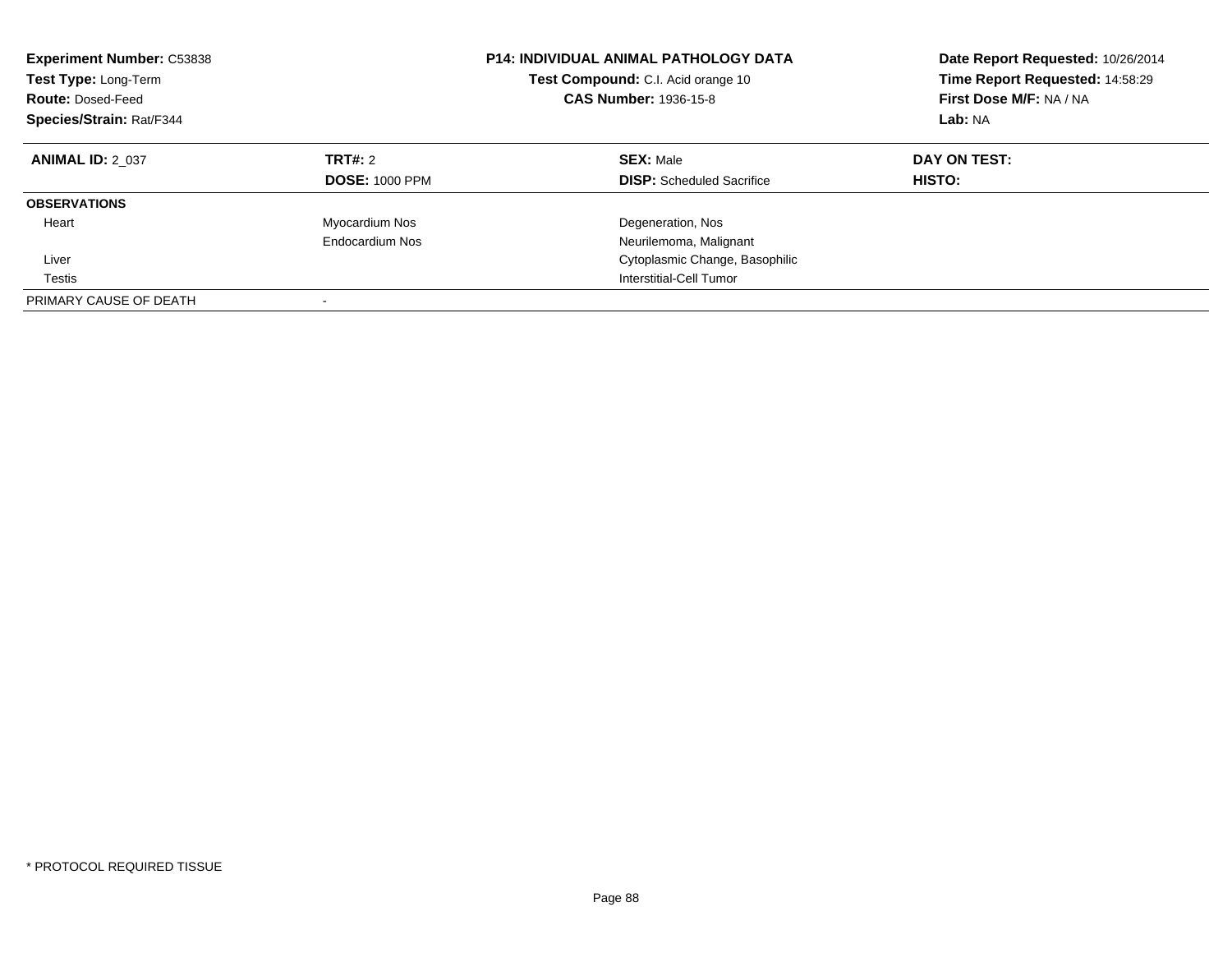| <b>Experiment Number: C53838</b><br>Test Type: Long-Term<br><b>Route: Dosed-Feed</b><br>Species/Strain: Rat/F344 |                       | <b>P14: INDIVIDUAL ANIMAL PATHOLOGY DATA</b><br>Test Compound: C.I. Acid orange 10<br><b>CAS Number: 1936-15-8</b> | Date Report Requested: 10/26/2014<br>Time Report Requested: 14:58:29<br>First Dose M/F: NA / NA<br>Lab: NA |
|------------------------------------------------------------------------------------------------------------------|-----------------------|--------------------------------------------------------------------------------------------------------------------|------------------------------------------------------------------------------------------------------------|
| <b>ANIMAL ID: 2 038</b>                                                                                          | TRT#: 2               | <b>SEX: Male</b>                                                                                                   | DAY ON TEST:                                                                                               |
|                                                                                                                  | <b>DOSE: 1000 PPM</b> | <b>DISP:</b> Scheduled Sacrifice                                                                                   | HISTO:                                                                                                     |
| <b>OBSERVATIONS</b>                                                                                              |                       |                                                                                                                    |                                                                                                            |
| Heart                                                                                                            | Myocardium Nos        | Degeneration, Nos                                                                                                  |                                                                                                            |
| Kidney                                                                                                           |                       | Nephropathy                                                                                                        |                                                                                                            |
| Liver                                                                                                            |                       | Cytoplasmic Change, Basophilic                                                                                     |                                                                                                            |
| Lymph node                                                                                                       | Mandibular Lymph Node | Lymphangiectasis                                                                                                   |                                                                                                            |
| Testis                                                                                                           |                       | Interstitial-Cell Tumor                                                                                            |                                                                                                            |
| PRIMARY CAUSE OF DEATH                                                                                           |                       |                                                                                                                    |                                                                                                            |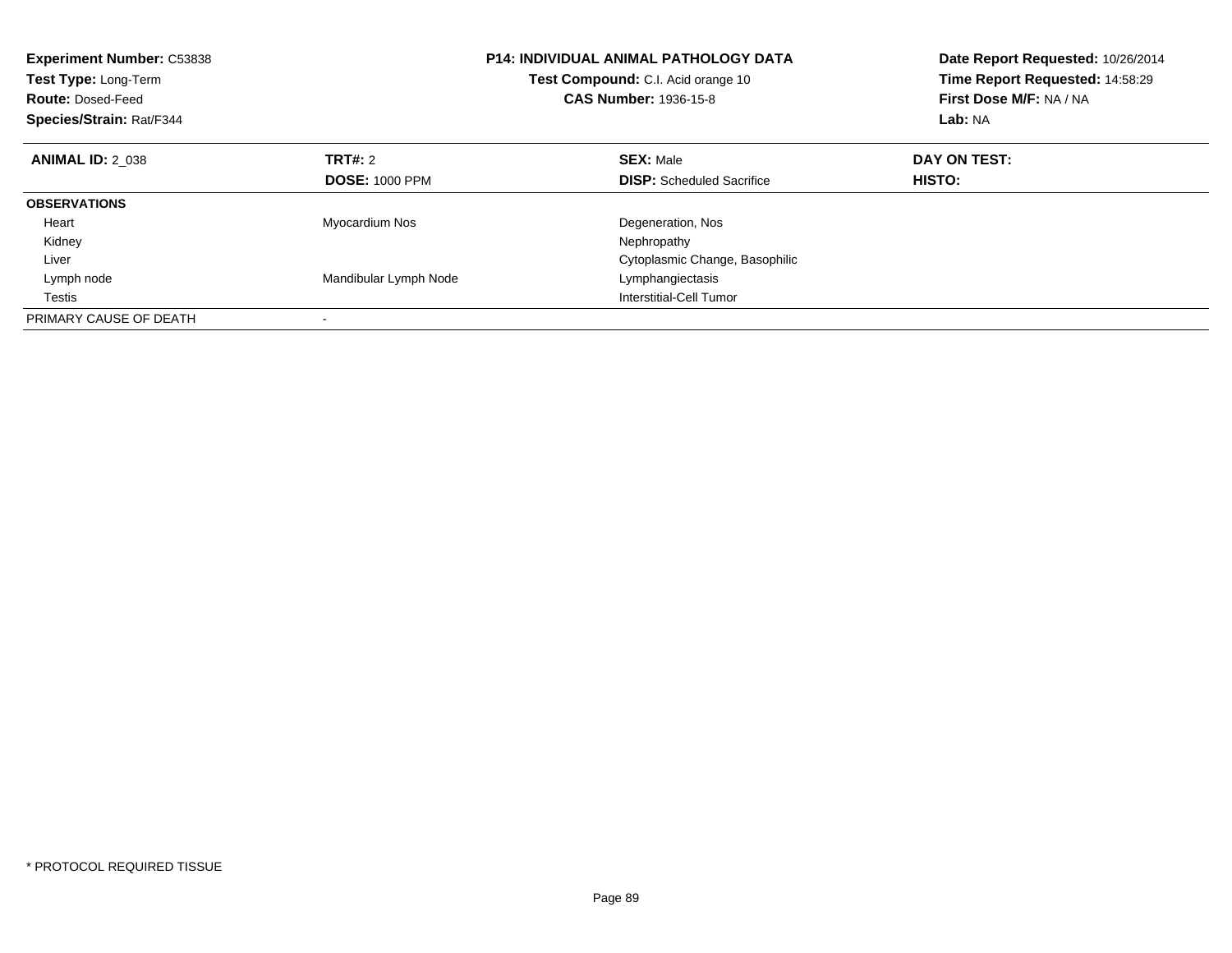| <b>Experiment Number: C53838</b><br>Test Type: Long-Term<br><b>Route: Dosed-Feed</b><br>Species/Strain: Rat/F344 |                       | <b>P14: INDIVIDUAL ANIMAL PATHOLOGY DATA</b><br>Test Compound: C.I. Acid orange 10<br><b>CAS Number: 1936-15-8</b> | Date Report Requested: 10/26/2014<br>Time Report Requested: 14:58:29<br>First Dose M/F: NA / NA<br>Lab: NA |
|------------------------------------------------------------------------------------------------------------------|-----------------------|--------------------------------------------------------------------------------------------------------------------|------------------------------------------------------------------------------------------------------------|
| <b>ANIMAL ID: 2 039</b>                                                                                          | <b>TRT#:</b> 2        | <b>SEX: Male</b>                                                                                                   | DAY ON TEST:                                                                                               |
|                                                                                                                  | <b>DOSE: 1000 PPM</b> | <b>DISP:</b> Scheduled Sacrifice                                                                                   | HISTO:                                                                                                     |
| <b>OBSERVATIONS</b>                                                                                              |                       |                                                                                                                    |                                                                                                            |
| Heart                                                                                                            | Cardiac Valve         | <b>Fibrosis</b>                                                                                                    |                                                                                                            |
| Kidney                                                                                                           |                       | Nephropathy                                                                                                        |                                                                                                            |
| Liver                                                                                                            |                       | Cytoplasmic Change, Basophilic                                                                                     |                                                                                                            |
| Lymph node                                                                                                       | Mesenteric Lymph Node | Lymphangiectasis                                                                                                   |                                                                                                            |
| Testis                                                                                                           |                       | Interstitial-Cell Tumor                                                                                            |                                                                                                            |
| Thyroid                                                                                                          |                       | Hyperplasia, C Cell                                                                                                |                                                                                                            |
| PRIMARY CAUSE OF DEATH                                                                                           |                       |                                                                                                                    |                                                                                                            |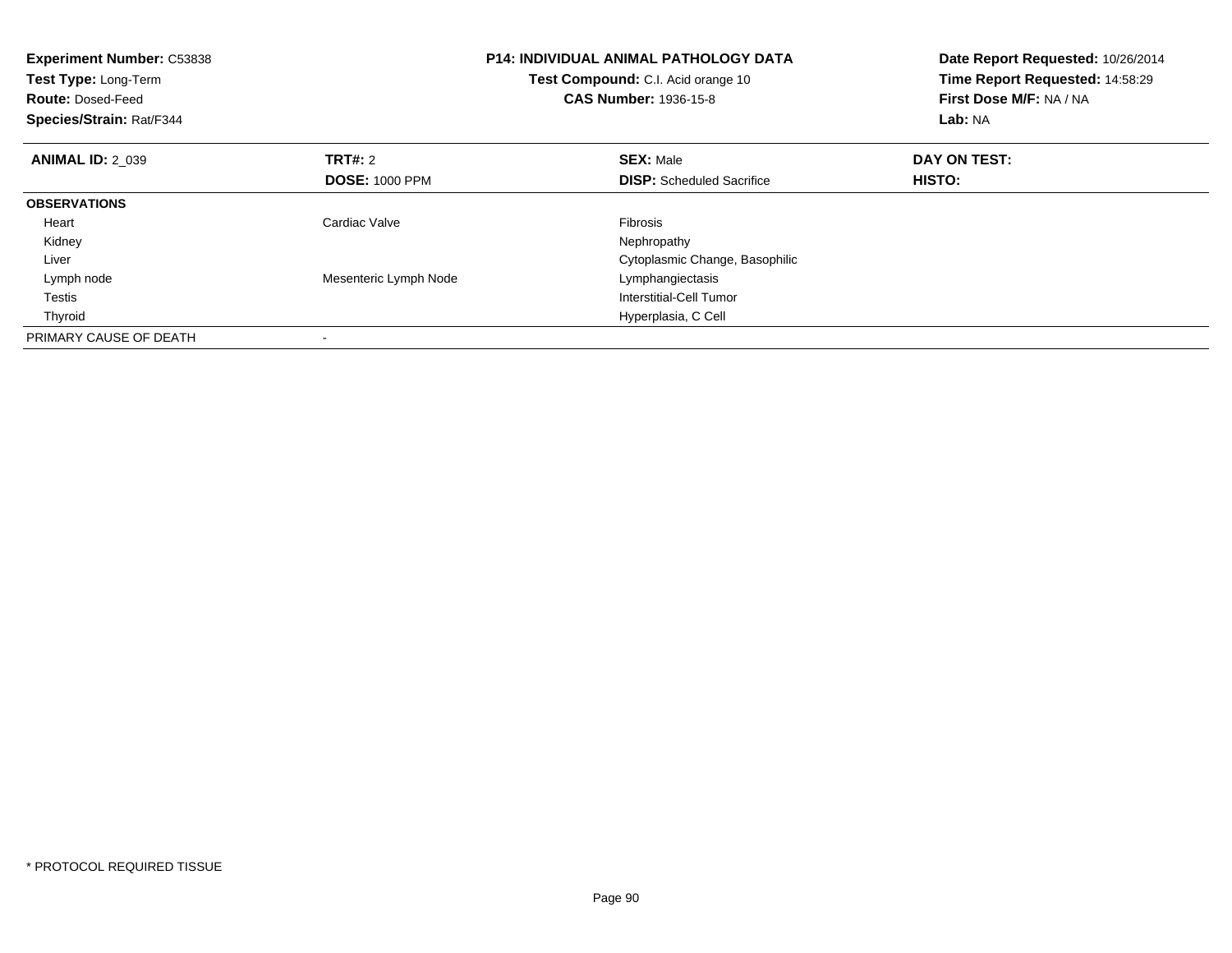| <b>Experiment Number: C53838</b><br>Test Type: Long-Term<br><b>Route: Dosed-Feed</b><br>Species/Strain: Rat/F344 |                                         | <b>P14: INDIVIDUAL ANIMAL PATHOLOGY DATA</b><br>Test Compound: C.I. Acid orange 10<br><b>CAS Number: 1936-15-8</b> | Date Report Requested: 10/26/2014<br>Time Report Requested: 14:58:29<br>First Dose M/F: NA / NA<br>Lab: NA |
|------------------------------------------------------------------------------------------------------------------|-----------------------------------------|--------------------------------------------------------------------------------------------------------------------|------------------------------------------------------------------------------------------------------------|
| <b>ANIMAL ID: 2_040</b>                                                                                          | <b>TRT#:</b> 2<br><b>DOSE: 1000 PPM</b> | <b>SEX: Male</b><br><b>DISP:</b> Scheduled Sacrifice                                                               | DAY ON TEST:<br>HISTO:                                                                                     |
| <b>OBSERVATIONS</b>                                                                                              |                                         |                                                                                                                    |                                                                                                            |
| Adrenal gland                                                                                                    | Cortex Nos                              | Lipoidosis                                                                                                         |                                                                                                            |
| Eye                                                                                                              | Retina                                  | Atrophy, Nos                                                                                                       |                                                                                                            |
| Kidney                                                                                                           |                                         | Nephropathy                                                                                                        |                                                                                                            |
| Liver                                                                                                            |                                         | Cytoplasmic Change, Basophilic                                                                                     |                                                                                                            |
|                                                                                                                  | <b>Bile Duct</b>                        | Hyperplasia, Nos                                                                                                   |                                                                                                            |
| Mammary gland                                                                                                    |                                         | Fibroadenoma                                                                                                       |                                                                                                            |
| Testis                                                                                                           |                                         | Interstitial-Cell Tumor                                                                                            |                                                                                                            |
| PRIMARY CAUSE OF DEATH                                                                                           |                                         |                                                                                                                    |                                                                                                            |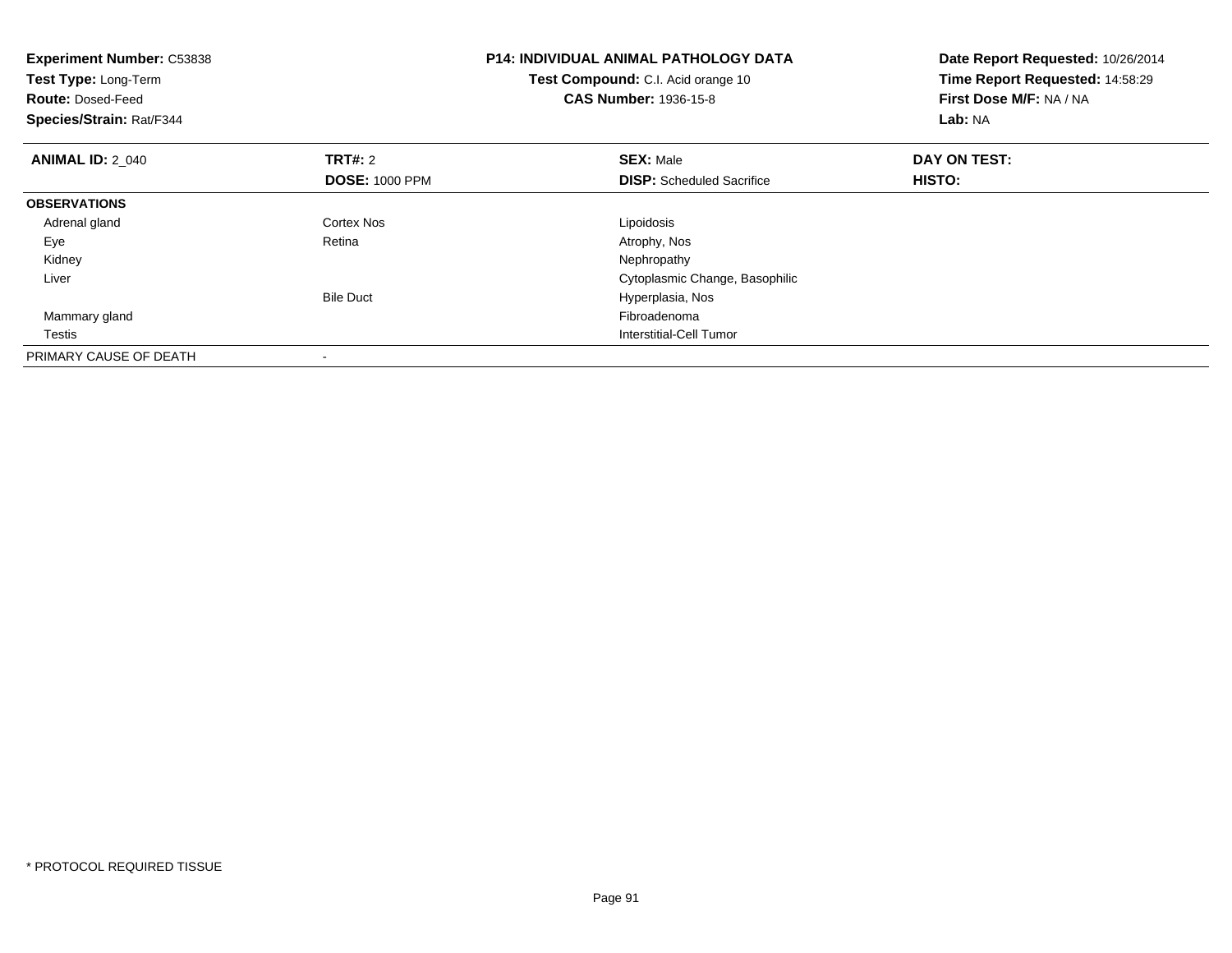| <b>Experiment Number: C53838</b><br>Test Type: Long-Term<br><b>Route: Dosed-Feed</b><br>Species/Strain: Rat/F344 |                       | <b>P14: INDIVIDUAL ANIMAL PATHOLOGY DATA</b><br>Test Compound: C.I. Acid orange 10<br><b>CAS Number: 1936-15-8</b> | Date Report Requested: 10/26/2014<br>Time Report Requested: 14:58:29<br>First Dose M/F: NA / NA<br>Lab: NA |
|------------------------------------------------------------------------------------------------------------------|-----------------------|--------------------------------------------------------------------------------------------------------------------|------------------------------------------------------------------------------------------------------------|
| <b>ANIMAL ID: 2 041</b>                                                                                          | <b>TRT#:</b> 2        | <b>SEX: Male</b>                                                                                                   | DAY ON TEST:                                                                                               |
|                                                                                                                  | <b>DOSE: 1000 PPM</b> | <b>DISP:</b> Scheduled Sacrifice                                                                                   | HISTO:                                                                                                     |
| <b>OBSERVATIONS</b>                                                                                              |                       |                                                                                                                    |                                                                                                            |
| Heart                                                                                                            | Myocardium Nos        | Degeneration, Nos                                                                                                  |                                                                                                            |
| Kidney                                                                                                           |                       | Nephropathy                                                                                                        |                                                                                                            |
| Liver                                                                                                            |                       | Cytoplasmic Change, Basophilic                                                                                     |                                                                                                            |
| Spleen                                                                                                           |                       | Fibrosis, Focal                                                                                                    |                                                                                                            |
| Testis                                                                                                           |                       | Interstitial-Cell Tumor                                                                                            |                                                                                                            |
| Thyroid                                                                                                          |                       | C-Cell Carcinoma                                                                                                   |                                                                                                            |
| PRIMARY CAUSE OF DEATH                                                                                           |                       |                                                                                                                    |                                                                                                            |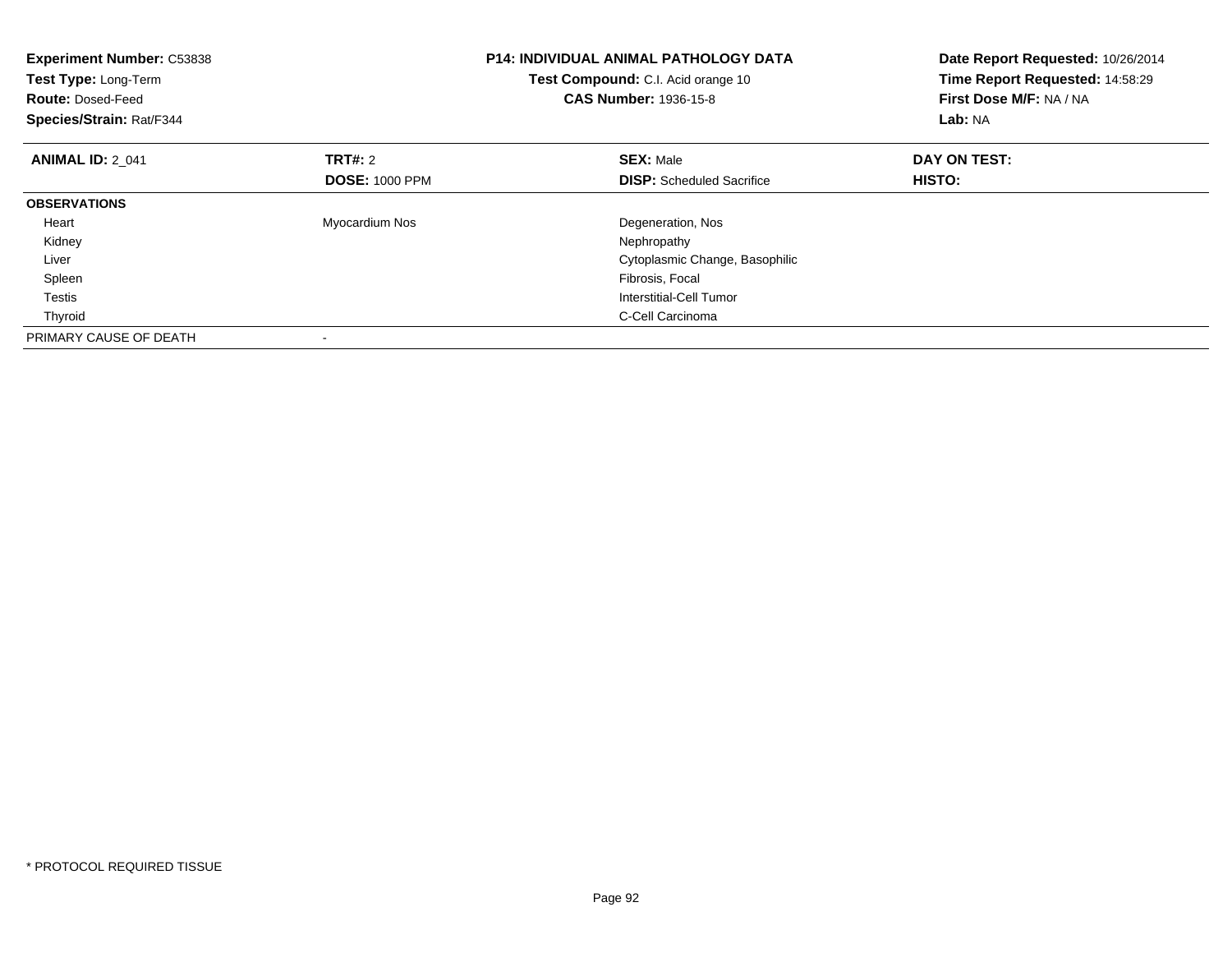| <b>Experiment Number: C53838</b><br>Test Type: Long-Term<br><b>Route: Dosed-Feed</b><br>Species/Strain: Rat/F344 |                                         | <b>P14: INDIVIDUAL ANIMAL PATHOLOGY DATA</b><br>Test Compound: C.I. Acid orange 10<br><b>CAS Number: 1936-15-8</b> | Date Report Requested: 10/26/2014<br>Time Report Requested: 14:58:29<br>First Dose M/F: NA / NA<br>Lab: NA |
|------------------------------------------------------------------------------------------------------------------|-----------------------------------------|--------------------------------------------------------------------------------------------------------------------|------------------------------------------------------------------------------------------------------------|
| <b>ANIMAL ID: 2 042</b>                                                                                          | <b>TRT#: 2</b><br><b>DOSE: 1000 PPM</b> | <b>SEX: Male</b><br><b>DISP: Natural Death</b>                                                                     | DAY ON TEST:<br>HISTO:                                                                                     |
| <b>OBSERVATIONS</b>                                                                                              |                                         |                                                                                                                    |                                                                                                            |
| Adrenal gland                                                                                                    |                                         | Cortical Carcinoma<br>Pheochromocytoma                                                                             |                                                                                                            |
| Brain                                                                                                            |                                         | Astrocytoma                                                                                                        |                                                                                                            |
| Kidney                                                                                                           |                                         | Nephropathy                                                                                                        |                                                                                                            |
| Lung                                                                                                             |                                         | Hyperplasia, Alveolar Epithelium                                                                                   |                                                                                                            |
| Testis                                                                                                           |                                         | Interstitial-Cell Tumor                                                                                            |                                                                                                            |
| Unspecified                                                                                                      | <b>Thoracic Cavity Nos</b>              | Cortical Carcinoma, Metastatic                                                                                     |                                                                                                            |
| PRIMARY CAUSE OF DEATH                                                                                           | $\overline{\phantom{a}}$                |                                                                                                                    |                                                                                                            |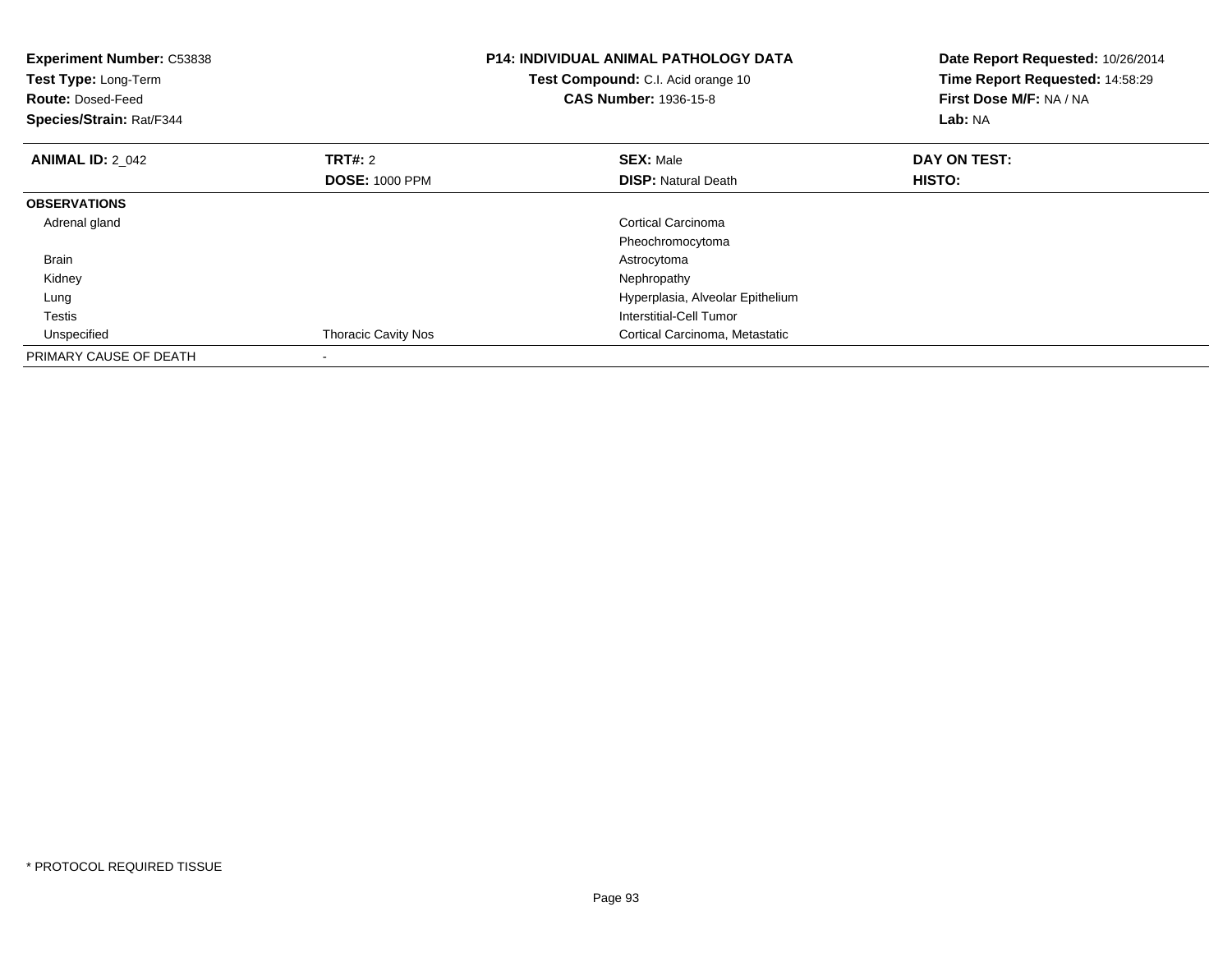| <b>Experiment Number: C53838</b><br>Test Type: Long-Term<br><b>Route: Dosed-Feed</b><br>Species/Strain: Rat/F344 |                       | <b>P14: INDIVIDUAL ANIMAL PATHOLOGY DATA</b><br>Test Compound: C.I. Acid orange 10<br><b>CAS Number: 1936-15-8</b> | Date Report Requested: 10/26/2014<br>Time Report Requested: 14:58:29<br>First Dose M/F: NA / NA<br>Lab: NA |
|------------------------------------------------------------------------------------------------------------------|-----------------------|--------------------------------------------------------------------------------------------------------------------|------------------------------------------------------------------------------------------------------------|
| <b>ANIMAL ID: 2 043</b>                                                                                          | <b>TRT#: 2</b>        | <b>SEX: Male</b>                                                                                                   | DAY ON TEST:                                                                                               |
|                                                                                                                  | <b>DOSE: 1000 PPM</b> | <b>DISP:</b> Scheduled Sacrifice                                                                                   | <b>HISTO:</b>                                                                                              |
| <b>OBSERVATIONS</b>                                                                                              |                       |                                                                                                                    |                                                                                                            |
| Adrenal gland                                                                                                    | Medulla               | Hyperplasia, Nos                                                                                                   |                                                                                                            |
| Heart                                                                                                            |                       | Adenocarcinoma Nos Uncertain Primary/Metastatic                                                                    |                                                                                                            |
| Kidney                                                                                                           |                       | Nephropathy                                                                                                        |                                                                                                            |
| Liver                                                                                                            |                       | Cytoplasmic Change, Basophilic                                                                                     |                                                                                                            |
| Testis                                                                                                           |                       | Interstitial-Cell Tumor                                                                                            |                                                                                                            |
| Unspecified                                                                                                      | Tail                  | Fibroma                                                                                                            |                                                                                                            |
| PRIMARY CAUSE OF DEATH                                                                                           |                       |                                                                                                                    |                                                                                                            |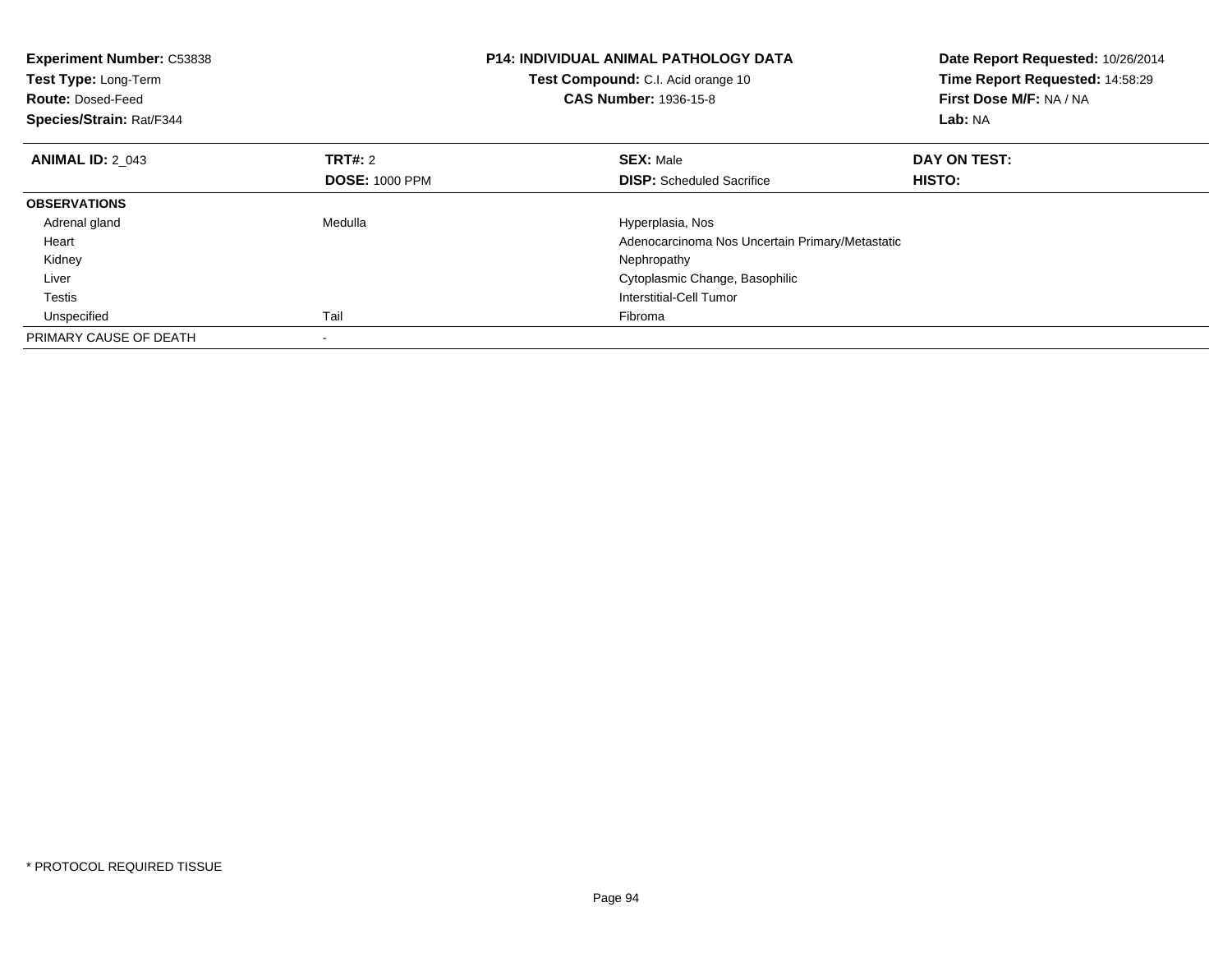| <b>Experiment Number: C53838</b><br>Test Type: Long-Term<br><b>Route: Dosed-Feed</b><br>Species/Strain: Rat/F344 |                       | <b>P14: INDIVIDUAL ANIMAL PATHOLOGY DATA</b><br><b>Test Compound:</b> C.I. Acid orange 10<br><b>CAS Number: 1936-15-8</b> | Date Report Requested: 10/26/2014<br>Time Report Requested: 14:58:29<br>First Dose M/F: NA / NA<br>Lab: NA |
|------------------------------------------------------------------------------------------------------------------|-----------------------|---------------------------------------------------------------------------------------------------------------------------|------------------------------------------------------------------------------------------------------------|
| <b>ANIMAL ID: 2 044</b>                                                                                          | TRT#: 2               | <b>SEX: Male</b>                                                                                                          | DAY ON TEST:                                                                                               |
|                                                                                                                  | <b>DOSE: 1000 PPM</b> | <b>DISP:</b> Scheduled Sacrifice                                                                                          | HISTO:                                                                                                     |
| <b>OBSERVATIONS</b>                                                                                              |                       |                                                                                                                           |                                                                                                            |
| Heart                                                                                                            | Myocardium Nos        | Degeneration, Nos                                                                                                         |                                                                                                            |
| Kidney                                                                                                           |                       | Nephropathy                                                                                                               |                                                                                                            |
| Liver                                                                                                            |                       | Cytoplasmic Change, Basophilic                                                                                            |                                                                                                            |
| <b>Testis</b>                                                                                                    |                       | Interstitial-Cell Tumor                                                                                                   |                                                                                                            |
| Thyroid                                                                                                          |                       | Hyperplasia, C Cell                                                                                                       |                                                                                                            |
| PRIMARY CAUSE OF DEATH                                                                                           |                       |                                                                                                                           |                                                                                                            |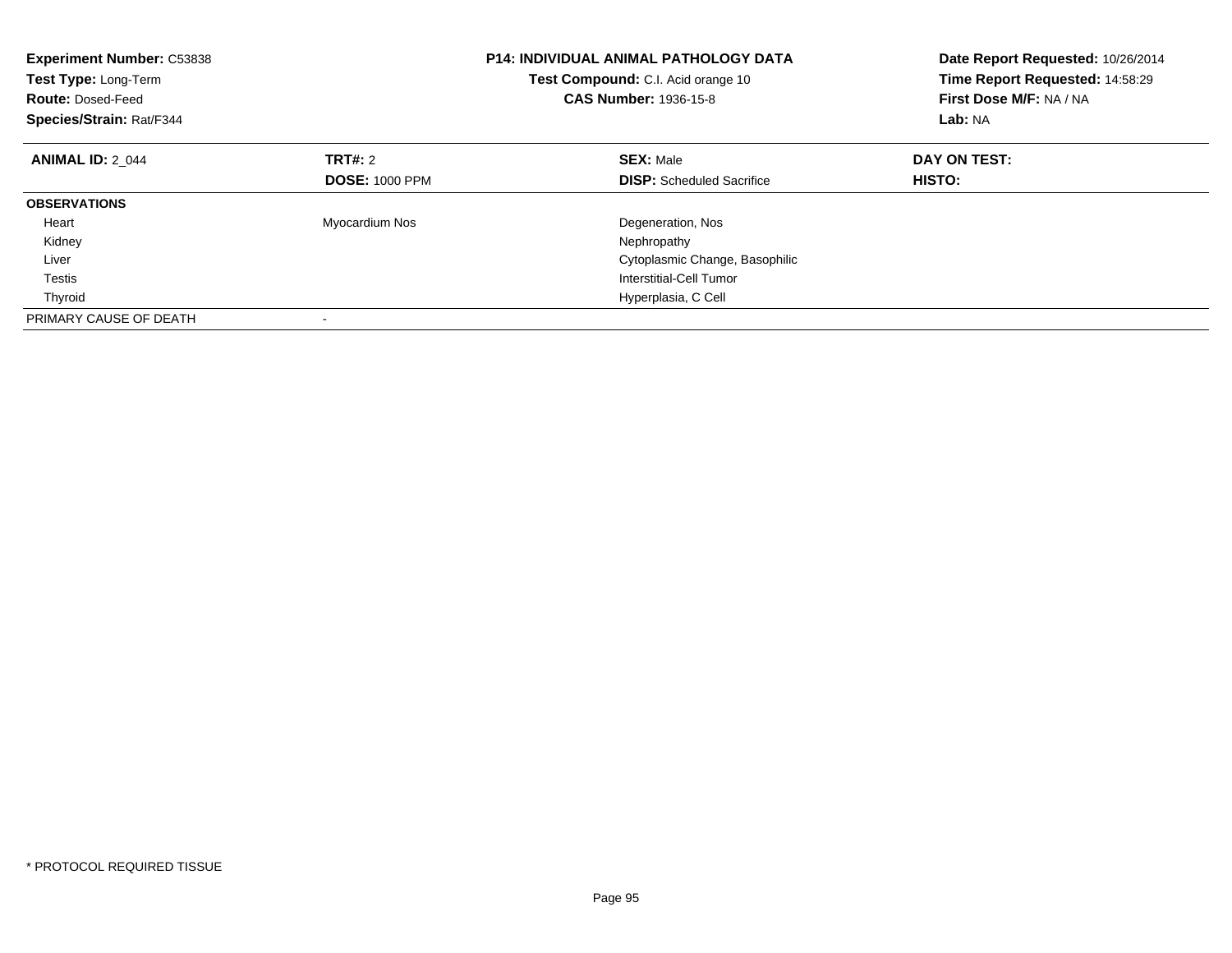**Experiment Number:** C53838**Test Type:** Long-Term**Route:** Dosed-Feed **Species/Strain:** Rat/F344**P14: INDIVIDUAL ANIMAL PATHOLOGY DATATest Compound:** C.I. Acid orange 10**CAS Number:** 1936-15-8**Date Report Requested:** 10/26/2014**Time Report Requested:** 14:58:29**First Dose M/F:** NA / NA**Lab:** NA**ANIMAL ID: 2 045 TRT#:** <sup>2</sup> **SEX:** Male **DAY ON TEST: DOSE:** 1000 PPM**DISP:** Scheduled Sacrifice **HISTO: OBSERVATIONS** Heart Myocardium Nos Degeneration, Nos Kidneyy the control of the control of the control of the control of the control of the control of the control of the control of the control of the control of the control of the control of the control of the control of the contro LiverBile Duct **Hyperplasia**, Nos Neoplastic Noduleg and the state of the state of the state of the state of the state of the state of the state of the state of the state of the state of the state of the state of the state of the state of the state of the state of the stat Lung Mammary glandMammary Acinus **Hyperplasia**, Nos Pituitary gland Chromophobe Carcinoma Testis Interstitial-Cell Tumor Tunica Vaginalis Mesothelioma, Nos PRIMARY CAUSE OF DEATH-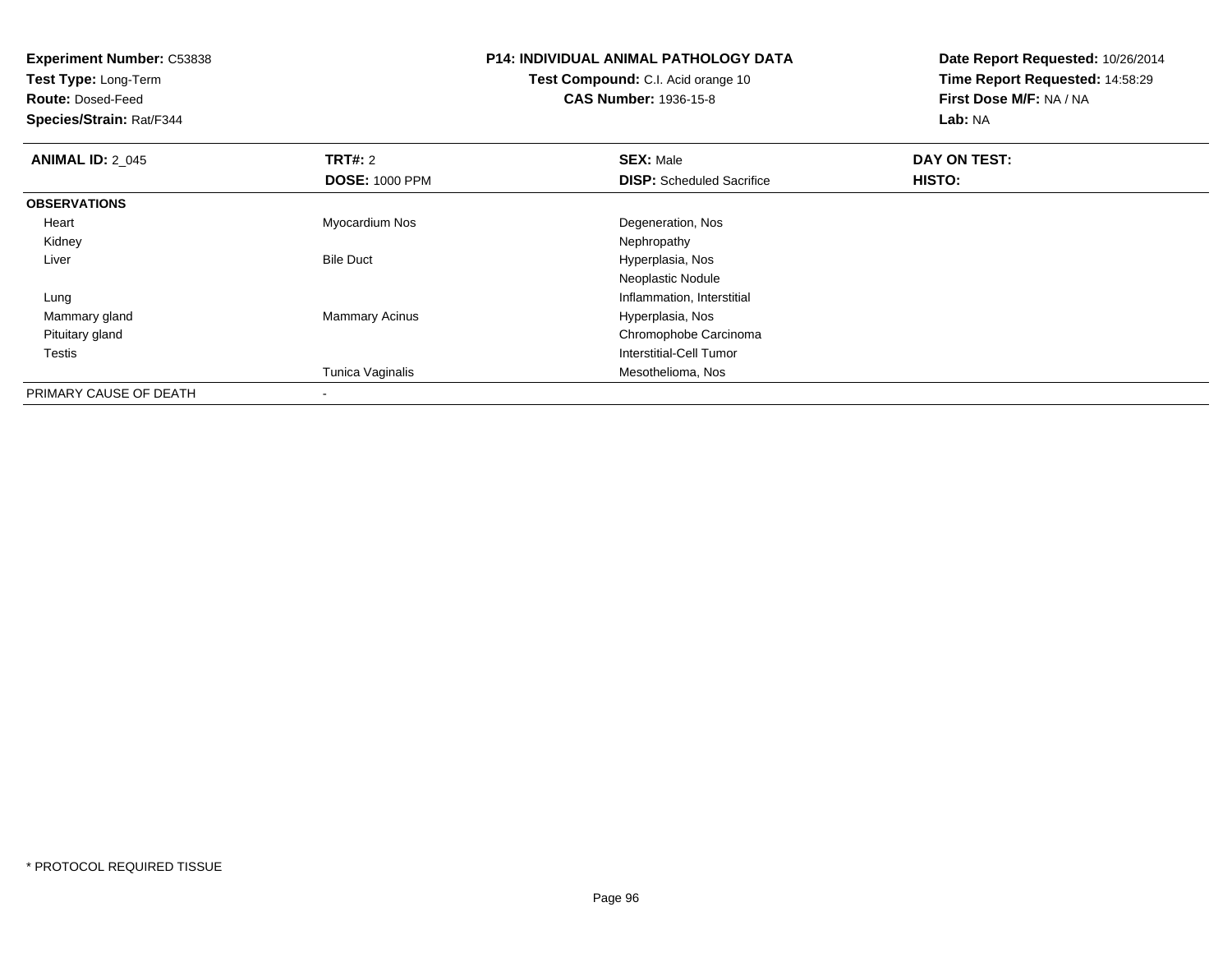| <b>Experiment Number: C53838</b><br>Test Type: Long-Term<br><b>Route: Dosed-Feed</b><br>Species/Strain: Rat/F344 |                       | <b>P14: INDIVIDUAL ANIMAL PATHOLOGY DATA</b><br><b>Test Compound:</b> C.I. Acid orange 10<br><b>CAS Number: 1936-15-8</b> | Date Report Requested: 10/26/2014<br>Time Report Requested: 14:58:29<br>First Dose M/F: NA / NA<br>Lab: NA |
|------------------------------------------------------------------------------------------------------------------|-----------------------|---------------------------------------------------------------------------------------------------------------------------|------------------------------------------------------------------------------------------------------------|
| <b>ANIMAL ID: 2 046</b>                                                                                          | TRT#: 2               | <b>SEX: Male</b>                                                                                                          | DAY ON TEST:                                                                                               |
|                                                                                                                  | <b>DOSE: 1000 PPM</b> | <b>DISP:</b> Scheduled Sacrifice                                                                                          | HISTO:                                                                                                     |
| <b>OBSERVATIONS</b>                                                                                              |                       |                                                                                                                           |                                                                                                            |
| Heart                                                                                                            | Myocardium Nos        | Degeneration, Nos                                                                                                         |                                                                                                            |
| Kidney                                                                                                           |                       | Nephropathy                                                                                                               |                                                                                                            |
| Liver                                                                                                            |                       | Cytoplasmic Change, Basophilic                                                                                            |                                                                                                            |
|                                                                                                                  |                       | Hematopoiesis                                                                                                             |                                                                                                            |
| Testis                                                                                                           |                       | Interstitial-Cell Tumor                                                                                                   |                                                                                                            |
| Thyroid                                                                                                          |                       | Hyperplasia, C Cell                                                                                                       |                                                                                                            |
| PRIMARY CAUSE OF DEATH                                                                                           |                       |                                                                                                                           |                                                                                                            |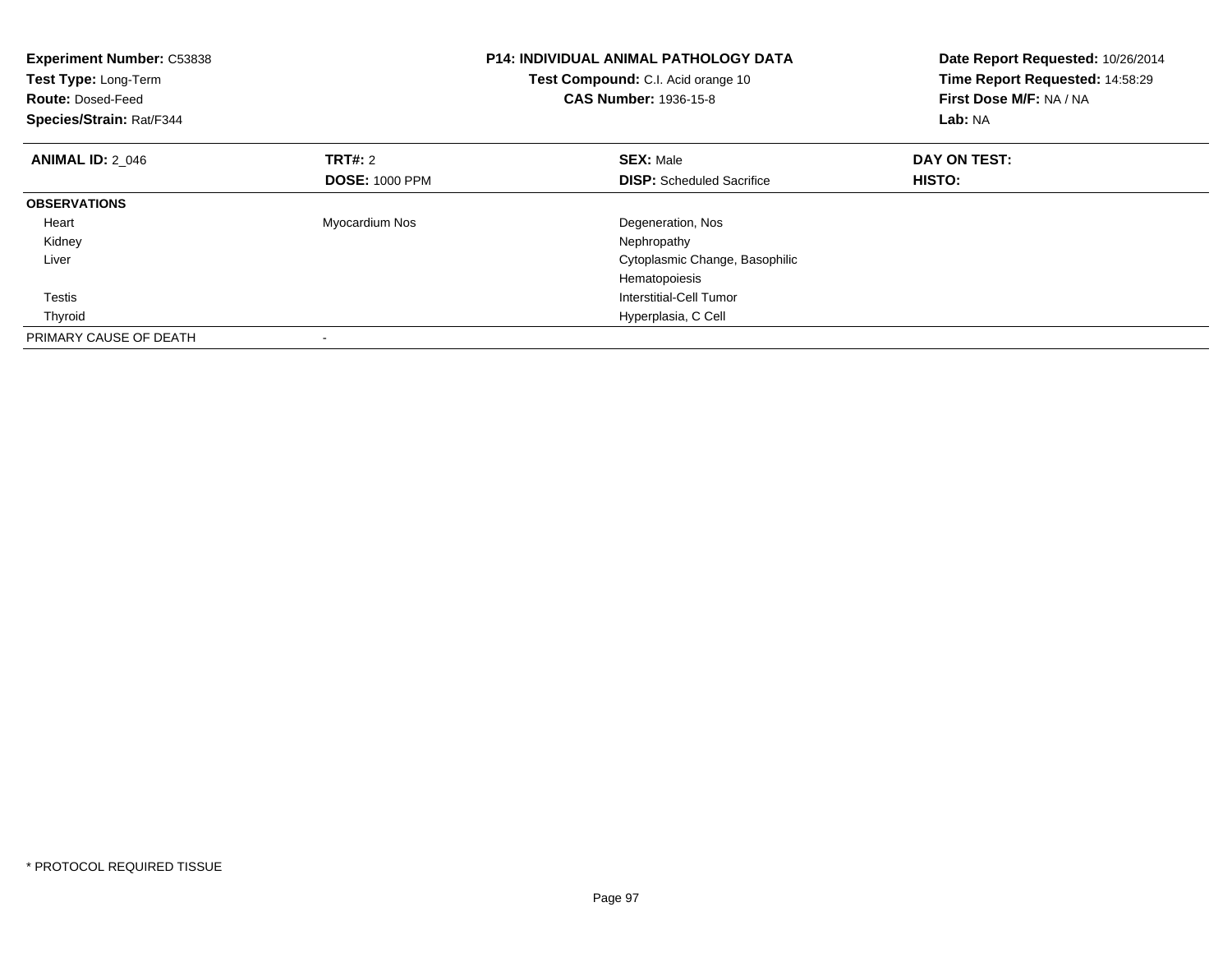| <b>Experiment Number: C53838</b><br><b>Test Type: Long-Term</b><br><b>Route: Dosed-Feed</b><br>Species/Strain: Rat/F344 |                                  | <b>P14: INDIVIDUAL ANIMAL PATHOLOGY DATA</b><br>Test Compound: C.I. Acid orange 10<br><b>CAS Number: 1936-15-8</b> | Date Report Requested: 10/26/2014<br>Time Report Requested: 14:58:29<br>First Dose M/F: NA / NA<br>Lab: NA |
|-------------------------------------------------------------------------------------------------------------------------|----------------------------------|--------------------------------------------------------------------------------------------------------------------|------------------------------------------------------------------------------------------------------------|
| <b>ANIMAL ID: 2 047</b>                                                                                                 | TRT#: 2<br><b>DOSE: 1000 PPM</b> | <b>SEX: Male</b><br><b>DISP:</b> Scheduled Sacrifice                                                               | DAY ON TEST:<br><b>HISTO:</b>                                                                              |
| <b>OBSERVATIONS</b>                                                                                                     |                                  |                                                                                                                    |                                                                                                            |
| Kidney                                                                                                                  |                                  | Nephropathy                                                                                                        |                                                                                                            |
| Liver                                                                                                                   |                                  | Cytoplasmic Change, Basophilic                                                                                     |                                                                                                            |
|                                                                                                                         | <b>Bile Duct</b>                 | Hyperplasia, Focal                                                                                                 |                                                                                                            |
| Testis                                                                                                                  |                                  | Interstitial-Cell Tumor                                                                                            |                                                                                                            |
| PRIMARY CAUSE OF DEATH                                                                                                  |                                  |                                                                                                                    |                                                                                                            |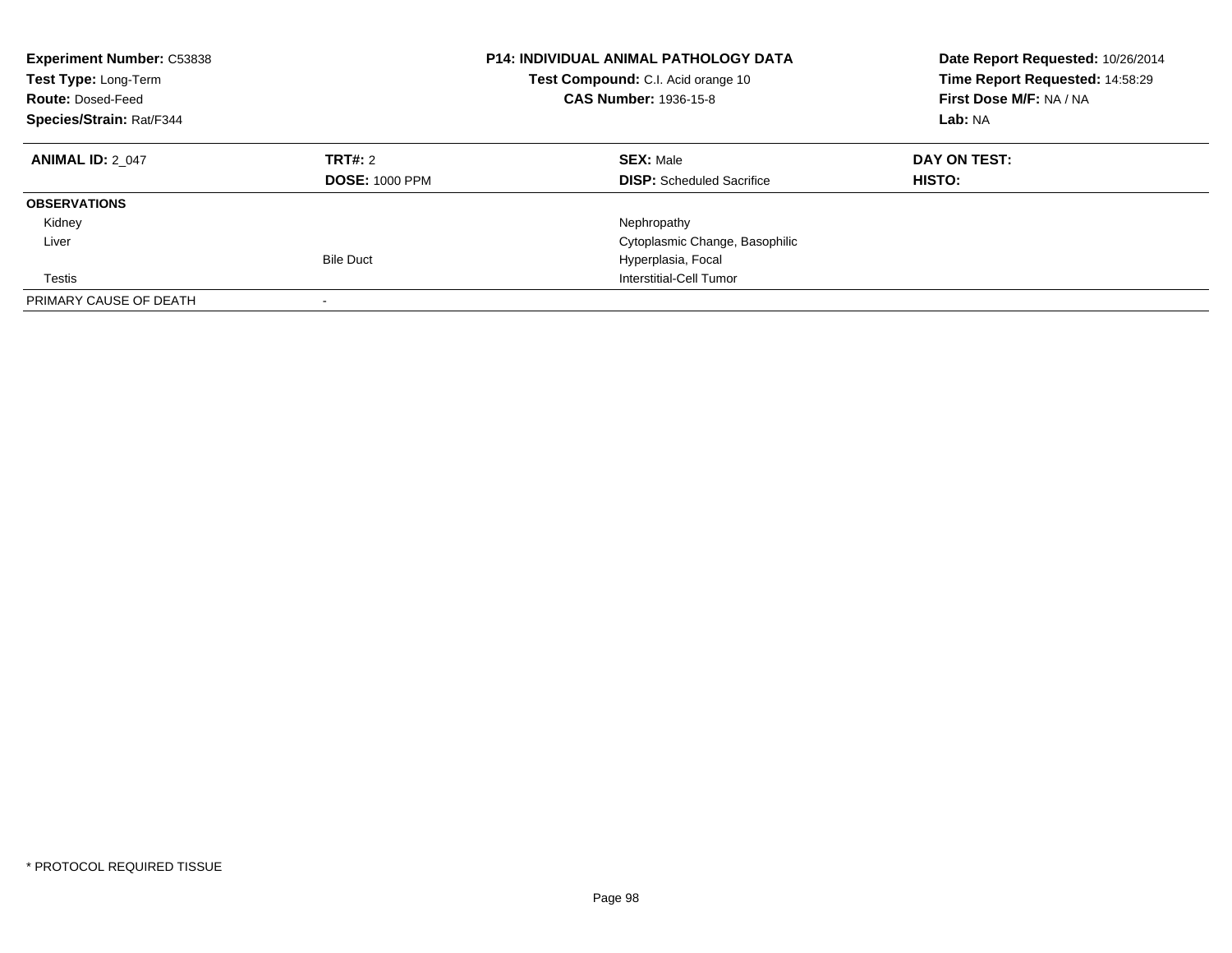| <b>Experiment Number: C53838</b><br>Test Type: Long-Term<br><b>Route: Dosed-Feed</b><br>Species/Strain: Rat/F344 |                       | <b>P14: INDIVIDUAL ANIMAL PATHOLOGY DATA</b><br><b>Test Compound:</b> C.I. Acid orange 10<br><b>CAS Number: 1936-15-8</b> | Date Report Requested: 10/26/2014<br>Time Report Requested: 14:58:29<br>First Dose M/F: NA / NA<br>Lab: NA |
|------------------------------------------------------------------------------------------------------------------|-----------------------|---------------------------------------------------------------------------------------------------------------------------|------------------------------------------------------------------------------------------------------------|
| <b>ANIMAL ID: 2 048</b>                                                                                          | <b>TRT#: 2</b>        | <b>SEX: Male</b>                                                                                                          | DAY ON TEST:                                                                                               |
|                                                                                                                  | <b>DOSE: 1000 PPM</b> | <b>DISP:</b> Accidently Killed                                                                                            | HISTO:                                                                                                     |
| <b>OBSERVATIONS</b>                                                                                              |                       |                                                                                                                           |                                                                                                            |
| Intestine Large                                                                                                  | Colon                 | Nematodiasis                                                                                                              |                                                                                                            |
| <b>Intestine Small</b>                                                                                           | Mesentery Nos         | Necrosis, Fat                                                                                                             |                                                                                                            |
| Kidney                                                                                                           |                       | Nephropathy                                                                                                               |                                                                                                            |
| Pancreas                                                                                                         | Acinus                | Atrophy, Focal                                                                                                            |                                                                                                            |
| Preputial gland                                                                                                  |                       | Squamous Cell Papilloma                                                                                                   |                                                                                                            |
| <b>Testis</b>                                                                                                    |                       | <b>Interstitial-Cell Tumor</b>                                                                                            |                                                                                                            |
| Thyroid                                                                                                          |                       | Hyperplasia, C Cell                                                                                                       |                                                                                                            |
| Unspecified                                                                                                      | Inguinal Region Nos   | Necrosis, Fat                                                                                                             |                                                                                                            |
| PRIMARY CAUSE OF DEATH                                                                                           |                       |                                                                                                                           |                                                                                                            |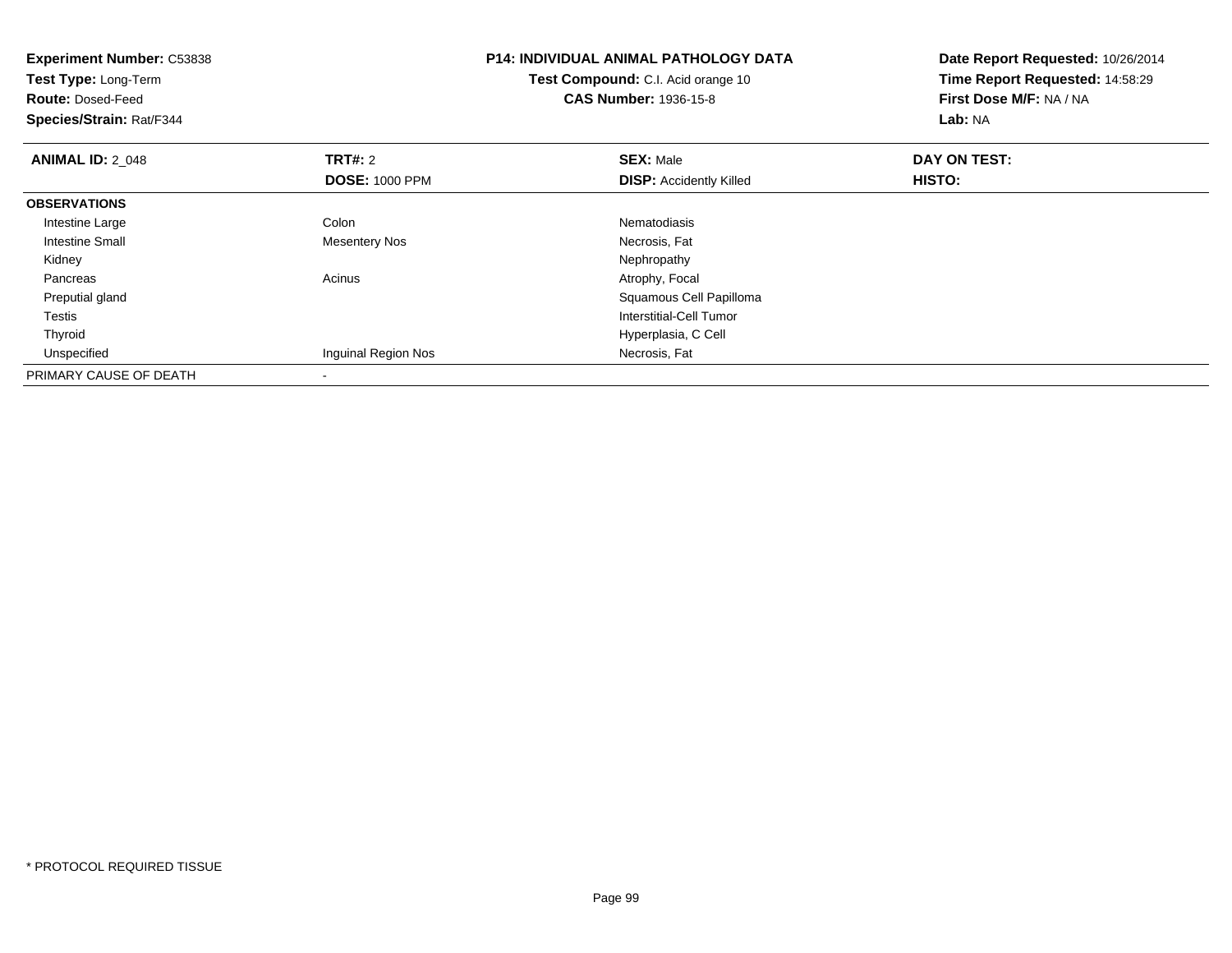| <b>Experiment Number: C53838</b><br>Test Type: Long-Term<br><b>Route: Dosed-Feed</b><br>Species/Strain: Rat/F344 |                                         | <b>P14: INDIVIDUAL ANIMAL PATHOLOGY DATA</b><br>Test Compound: C.I. Acid orange 10<br><b>CAS Number: 1936-15-8</b> | Date Report Requested: 10/26/2014<br>Time Report Requested: 14:58:29<br>First Dose M/F: NA / NA<br>Lab: NA |
|------------------------------------------------------------------------------------------------------------------|-----------------------------------------|--------------------------------------------------------------------------------------------------------------------|------------------------------------------------------------------------------------------------------------|
| <b>ANIMAL ID: 2_049</b>                                                                                          | <b>TRT#: 2</b><br><b>DOSE: 1000 PPM</b> | <b>SEX: Male</b><br><b>DISP:</b> Scheduled Sacrifice                                                               | DAY ON TEST:<br>HISTO:                                                                                     |
| <b>OBSERVATIONS</b>                                                                                              |                                         |                                                                                                                    |                                                                                                            |
| Heart                                                                                                            | Myocardium Nos                          | Degeneration, Nos                                                                                                  |                                                                                                            |
| Kidney                                                                                                           |                                         | Nephropathy                                                                                                        |                                                                                                            |
| Liver                                                                                                            |                                         | Cytoplasmic Change, Basophilic                                                                                     |                                                                                                            |
| Mammary gland                                                                                                    |                                         | Cyst, Nos                                                                                                          |                                                                                                            |
|                                                                                                                  |                                         | Dilatation, Ducts                                                                                                  |                                                                                                            |
| Pancreas                                                                                                         | Acinus                                  | Atrophy, Diffuse                                                                                                   |                                                                                                            |
| Stomach                                                                                                          | Omentum Nos                             | Inflammation, Granulomatous Focal                                                                                  |                                                                                                            |
| Testis                                                                                                           |                                         | Interstitial-Cell Tumor                                                                                            |                                                                                                            |
| Thyroid                                                                                                          |                                         | Hyperplasia, C Cell                                                                                                |                                                                                                            |
| PRIMARY CAUSE OF DEATH                                                                                           |                                         |                                                                                                                    |                                                                                                            |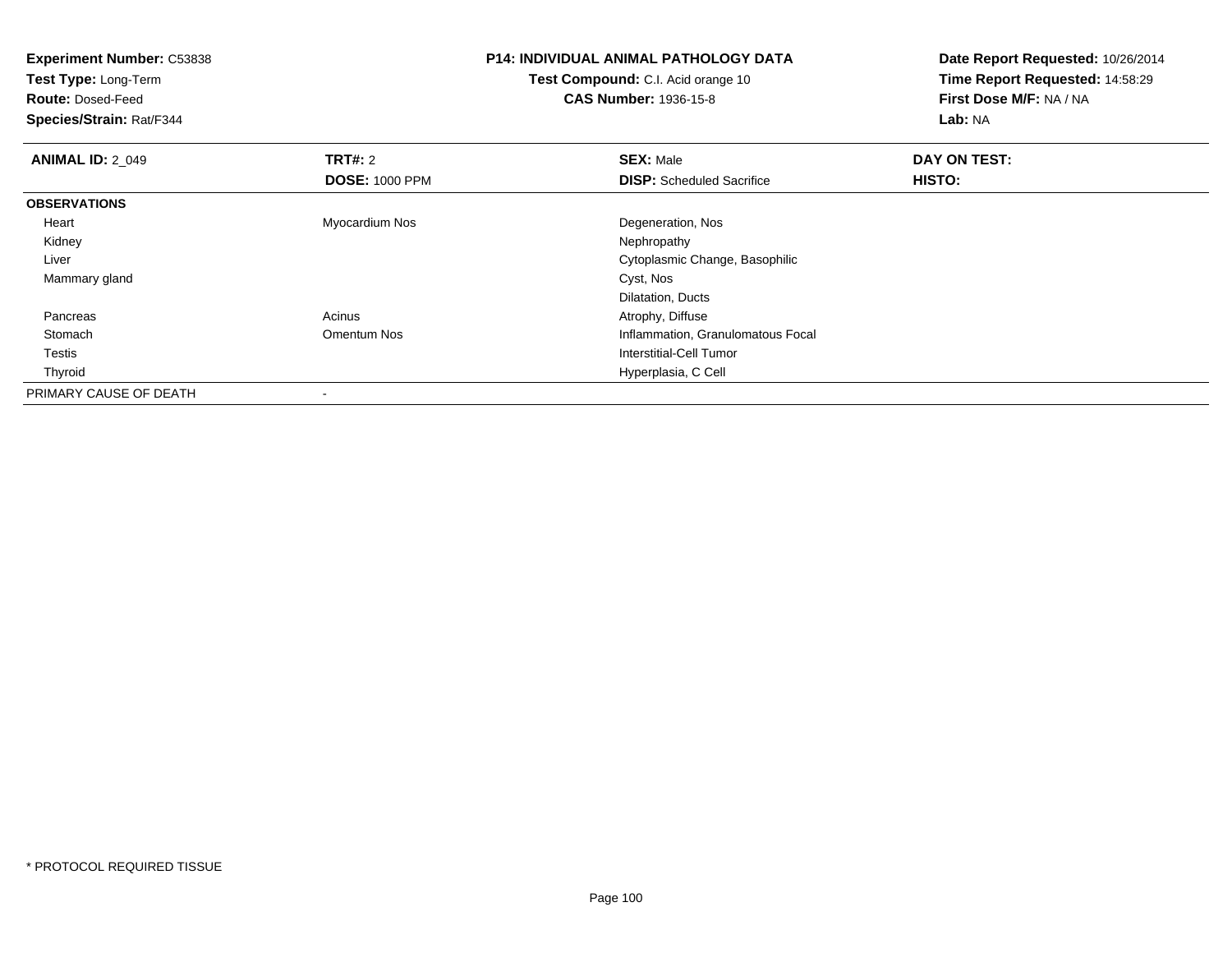| <b>Experiment Number: C53838</b><br>Test Type: Long-Term<br><b>Route: Dosed-Feed</b><br>Species/Strain: Rat/F344 |                       | <b>P14: INDIVIDUAL ANIMAL PATHOLOGY DATA</b><br>Test Compound: C.I. Acid orange 10<br><b>CAS Number: 1936-15-8</b> | Date Report Requested: 10/26/2014<br>Time Report Requested: 14:58:29<br>First Dose M/F: NA / NA<br>Lab: NA |
|------------------------------------------------------------------------------------------------------------------|-----------------------|--------------------------------------------------------------------------------------------------------------------|------------------------------------------------------------------------------------------------------------|
| <b>ANIMAL ID: 2 050</b>                                                                                          | <b>TRT#:</b> 2        | <b>SEX: Male</b>                                                                                                   | DAY ON TEST:                                                                                               |
|                                                                                                                  | <b>DOSE: 1000 PPM</b> | <b>DISP:</b> Scheduled Sacrifice                                                                                   | HISTO:                                                                                                     |
| <b>OBSERVATIONS</b>                                                                                              |                       |                                                                                                                    |                                                                                                            |
| Kidney                                                                                                           |                       | Nephropathy                                                                                                        |                                                                                                            |
| Liver                                                                                                            |                       | Cytoplasmic Change, Basophilic                                                                                     |                                                                                                            |
|                                                                                                                  | <b>Bile Duct</b>      | Hyperplasia, Focal                                                                                                 |                                                                                                            |
| Lymph node                                                                                                       | Mesenteric Lymph Node | Lymphangiectasis                                                                                                   |                                                                                                            |
| Pancreas                                                                                                         | Acinus                | Atrophy, Focal                                                                                                     |                                                                                                            |
|                                                                                                                  |                       | Periarteritis                                                                                                      |                                                                                                            |
| Testis                                                                                                           |                       | Interstitial-Cell Tumor                                                                                            |                                                                                                            |
| PRIMARY CAUSE OF DEATH                                                                                           |                       |                                                                                                                    |                                                                                                            |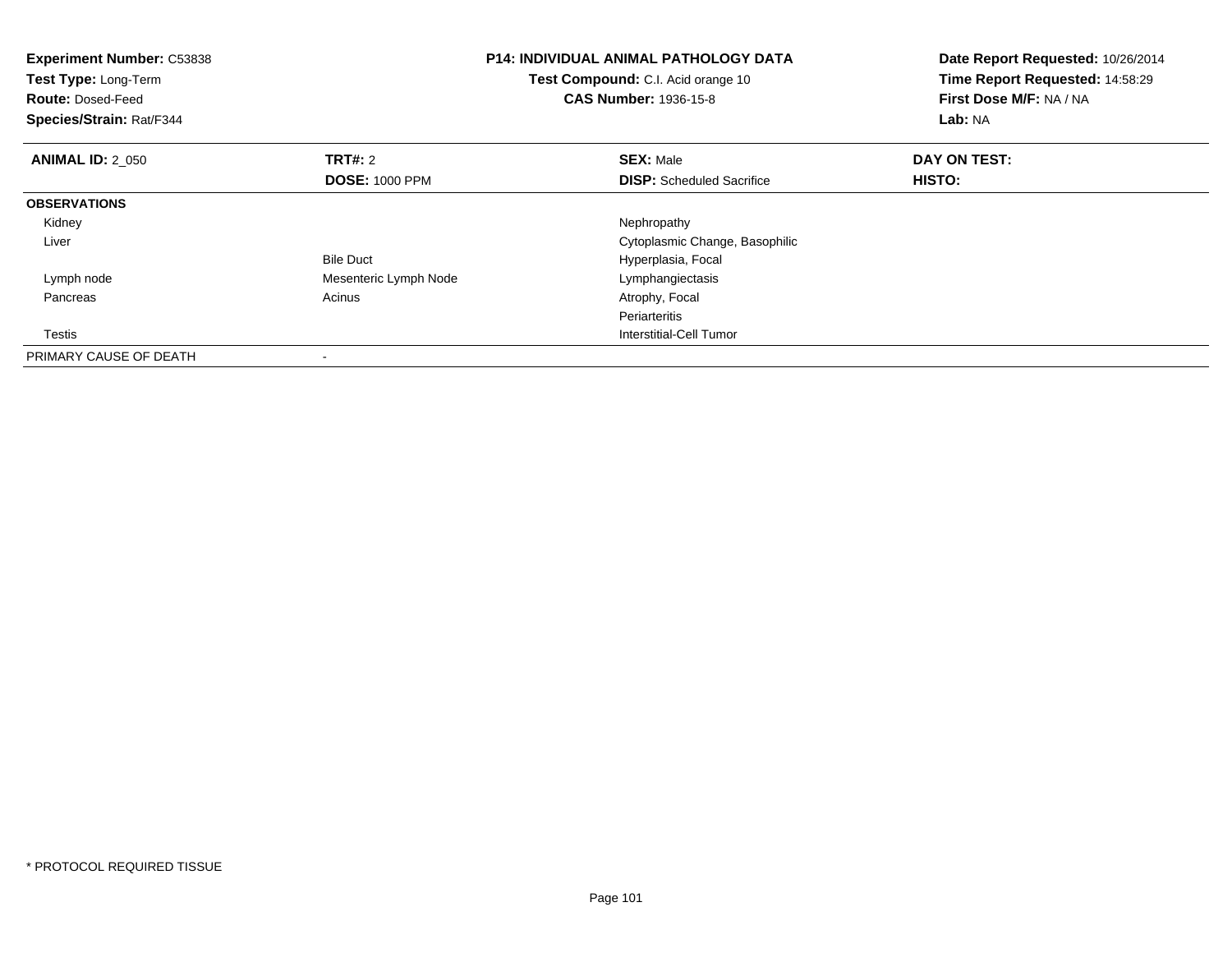| <b>Experiment Number: C53838</b><br>Test Type: Long-Term<br><b>Route: Dosed-Feed</b><br>Species/Strain: Rat/F344 |                     | <b>P14: INDIVIDUAL ANIMAL PATHOLOGY DATA</b><br>Test Compound: C.I. Acid orange 10<br><b>CAS Number: 1936-15-8</b> | Date Report Requested: 10/26/2014<br>Time Report Requested: 14:58:29<br>First Dose M/F: NA / NA<br>Lab: NA |
|------------------------------------------------------------------------------------------------------------------|---------------------|--------------------------------------------------------------------------------------------------------------------|------------------------------------------------------------------------------------------------------------|
| <b>ANIMAL ID: 3 001</b>                                                                                          | <b>TRT#: 3</b>      | <b>SEX: Male</b>                                                                                                   | DAY ON TEST:                                                                                               |
|                                                                                                                  | <b>DOSE: 0</b>      | <b>DISP:</b> Scheduled Sacrifice                                                                                   | HISTO:                                                                                                     |
| <b>OBSERVATIONS</b>                                                                                              |                     |                                                                                                                    |                                                                                                            |
| Intestine Large                                                                                                  | Colon               | Nematodiasis                                                                                                       |                                                                                                            |
| Kidney                                                                                                           |                     | Nephropathy                                                                                                        |                                                                                                            |
| Liver                                                                                                            |                     | Cytoplasmic Change, Basophilic                                                                                     |                                                                                                            |
|                                                                                                                  | Porta Hepatis       | Fibrosis                                                                                                           |                                                                                                            |
|                                                                                                                  | <b>Bile Duct</b>    | Hyperplasia, Focal                                                                                                 |                                                                                                            |
| <b>Testis</b>                                                                                                    |                     | Interstitial-Cell Tumor                                                                                            |                                                                                                            |
| Unspecified                                                                                                      | Multiple Organs Nos | Mesothelioma, Malignant                                                                                            |                                                                                                            |
| PRIMARY CAUSE OF DEATH                                                                                           |                     |                                                                                                                    |                                                                                                            |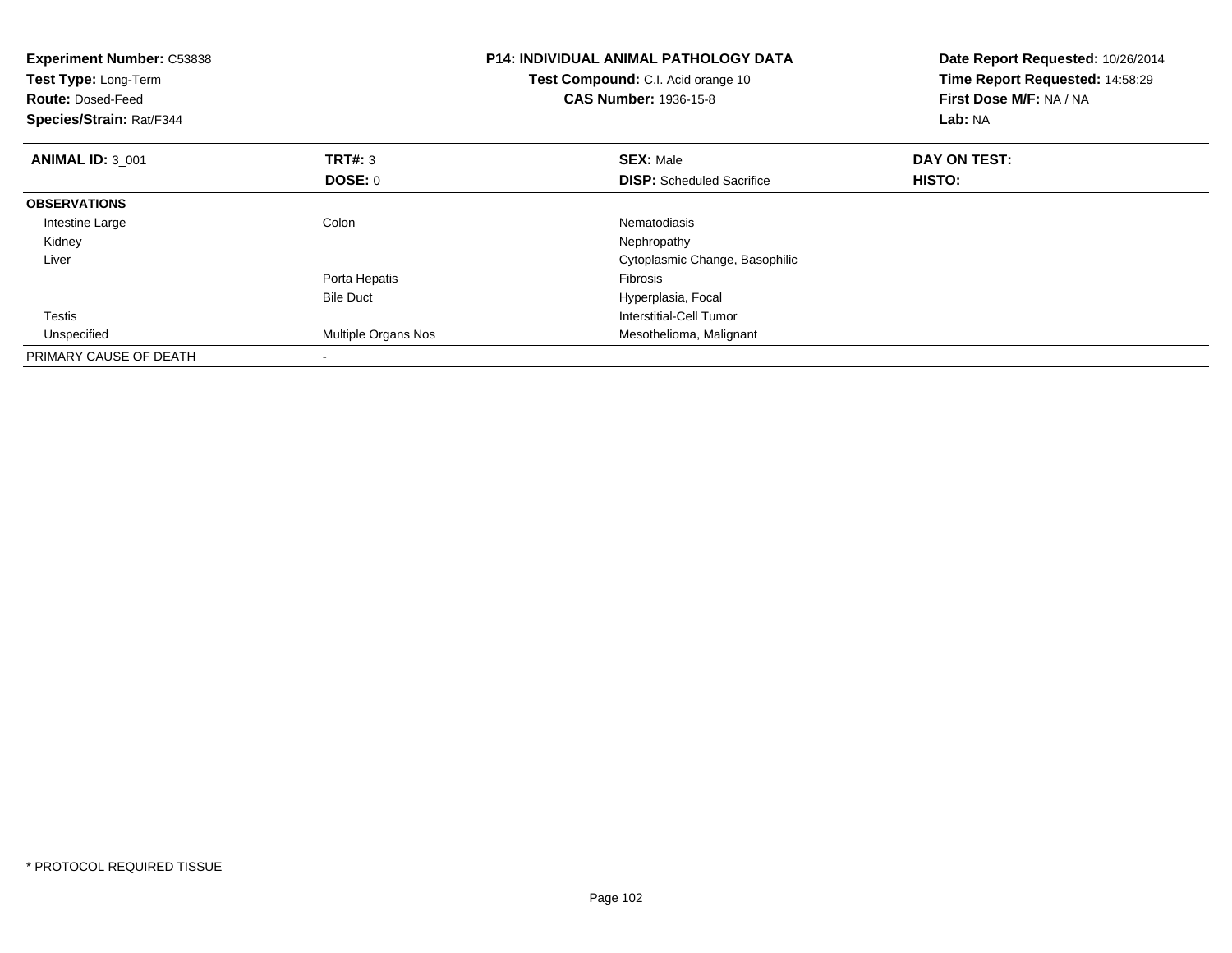| <b>Experiment Number: C53838</b><br>Test Type: Long-Term<br><b>Route: Dosed-Feed</b><br>Species/Strain: Rat/F344 |                  | <b>P14: INDIVIDUAL ANIMAL PATHOLOGY DATA</b><br>Test Compound: C.I. Acid orange 10<br><b>CAS Number: 1936-15-8</b> | Date Report Requested: 10/26/2014<br>Time Report Requested: 14:58:29<br>First Dose M/F: NA / NA<br>Lab: NA |
|------------------------------------------------------------------------------------------------------------------|------------------|--------------------------------------------------------------------------------------------------------------------|------------------------------------------------------------------------------------------------------------|
| <b>ANIMAL ID: 3 002</b>                                                                                          | <b>TRT#: 3</b>   | <b>SEX: Male</b>                                                                                                   | DAY ON TEST:                                                                                               |
|                                                                                                                  | DOSE: 0          | <b>DISP:</b> Scheduled Sacrifice                                                                                   | HISTO:                                                                                                     |
| <b>OBSERVATIONS</b>                                                                                              |                  |                                                                                                                    |                                                                                                            |
| Intestine Large                                                                                                  | Colon            | Adenomatous Polyp, Nos                                                                                             |                                                                                                            |
| Kidney                                                                                                           |                  | Nephropathy                                                                                                        |                                                                                                            |
| Liver                                                                                                            | <b>Bile Duct</b> | Hyperplasia, Nos                                                                                                   |                                                                                                            |
| Pancreas                                                                                                         | Acinus           | Atrophy, Nos                                                                                                       |                                                                                                            |
| Peritoneum                                                                                                       |                  | Inflammation, Chronic Focal                                                                                        |                                                                                                            |
| Testis                                                                                                           |                  | Interstitial-Cell Tumor                                                                                            |                                                                                                            |
| Urinary bladder                                                                                                  | Serosa           | Periarteritis                                                                                                      |                                                                                                            |
| PRIMARY CAUSE OF DEATH                                                                                           |                  |                                                                                                                    |                                                                                                            |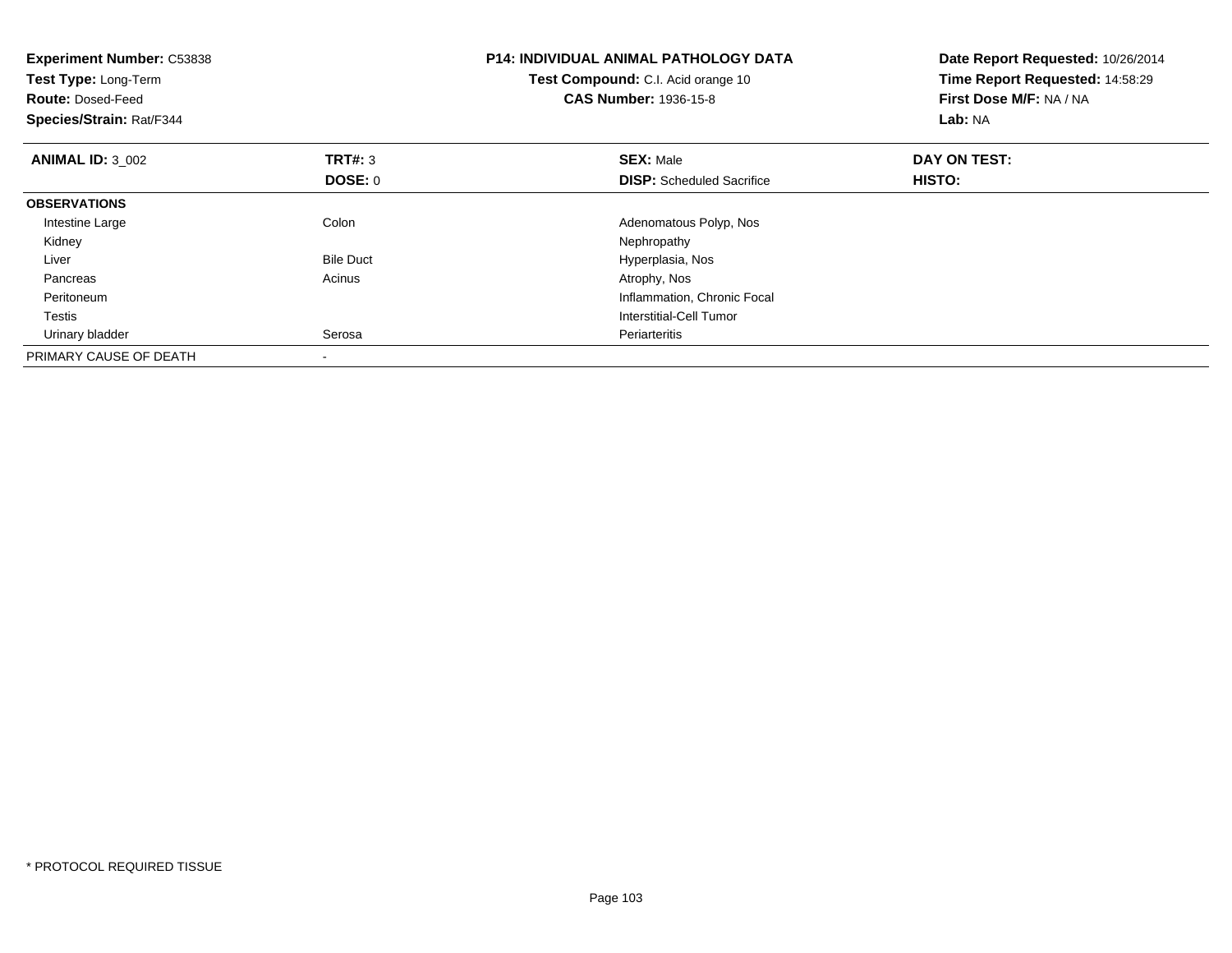| <b>Experiment Number: C53838</b><br>Test Type: Long-Term<br><b>Route: Dosed-Feed</b><br>Species/Strain: Rat/F344 |                              | <b>P14: INDIVIDUAL ANIMAL PATHOLOGY DATA</b><br>Test Compound: C.I. Acid orange 10<br><b>CAS Number: 1936-15-8</b> | Date Report Requested: 10/26/2014<br>Time Report Requested: 14:58:29<br>First Dose M/F: NA / NA<br>Lab: NA |
|------------------------------------------------------------------------------------------------------------------|------------------------------|--------------------------------------------------------------------------------------------------------------------|------------------------------------------------------------------------------------------------------------|
| <b>ANIMAL ID: 3 003</b>                                                                                          | TRT#: 3                      | <b>SEX: Male</b>                                                                                                   | DAY ON TEST:                                                                                               |
|                                                                                                                  | DOSE: 0                      | <b>DISP:</b> Moribund Sacrifice                                                                                    | HISTO:                                                                                                     |
| <b>OBSERVATIONS</b>                                                                                              |                              |                                                                                                                    |                                                                                                            |
| <b>Blood vessel</b>                                                                                              | <b>Mesenteric Artery Nos</b> | Thrombosis, Nos                                                                                                    |                                                                                                            |
| Kidney                                                                                                           |                              | Nephropathy                                                                                                        |                                                                                                            |
| Liver                                                                                                            | <b>Bile Duct</b>             | Hyperplasia, Focal                                                                                                 |                                                                                                            |
| Prostate                                                                                                         |                              | Inflammation, Acute/Chronic                                                                                        |                                                                                                            |
| Stomach                                                                                                          | Mucosa                       | Necrosis, Focal                                                                                                    |                                                                                                            |
| Testis                                                                                                           |                              | Interstitial-Cell Tumor                                                                                            |                                                                                                            |
| Unspecified                                                                                                      | <b>Multiple Organs Nos</b>   | Leukemia, Lymphocytic                                                                                              |                                                                                                            |
| PRIMARY CAUSE OF DEATH                                                                                           |                              |                                                                                                                    |                                                                                                            |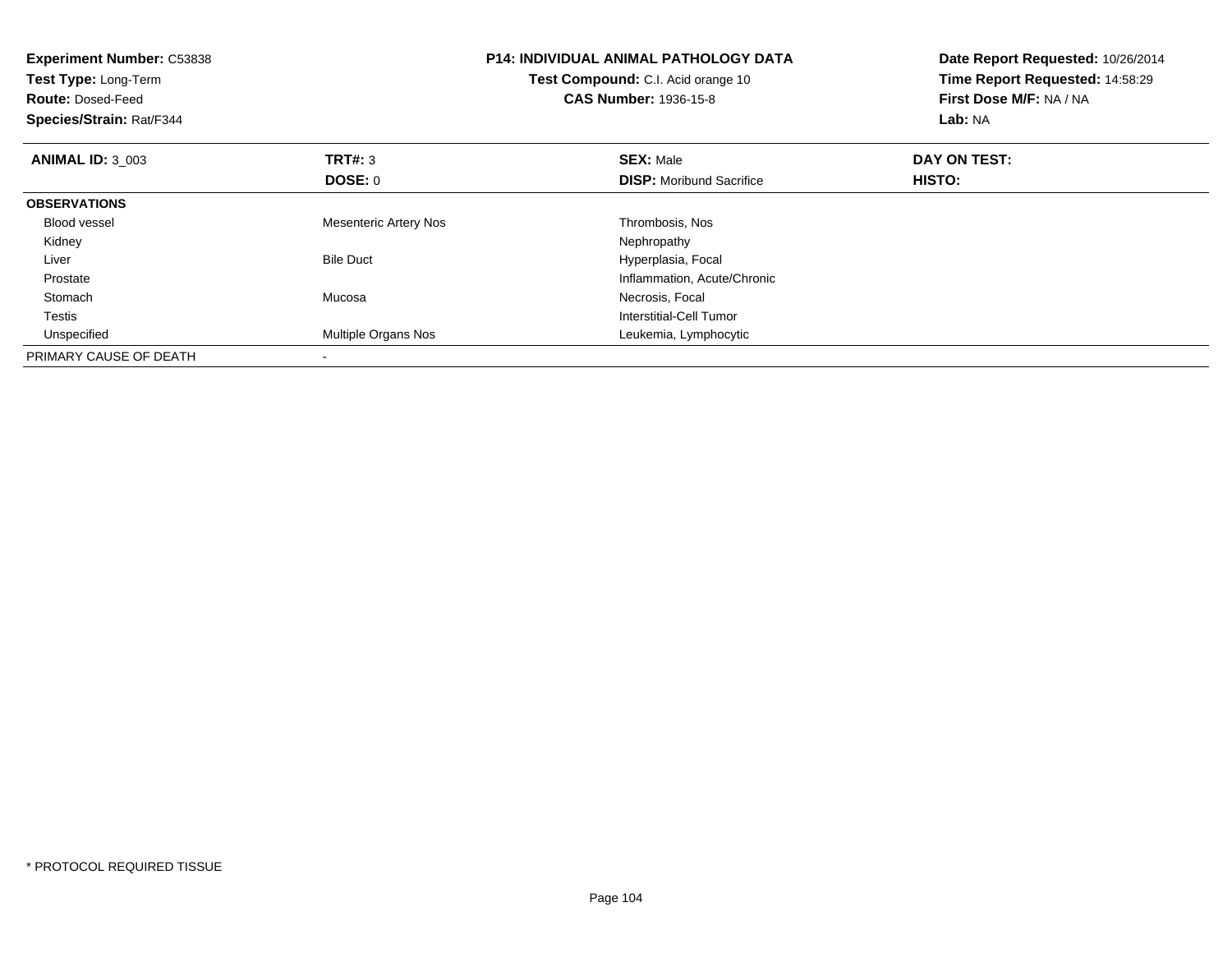| <b>Experiment Number: C53838</b><br>Test Type: Long-Term<br><b>Route: Dosed-Feed</b><br>Species/Strain: Rat/F344 |                     | <b>P14: INDIVIDUAL ANIMAL PATHOLOGY DATA</b><br>Test Compound: C.I. Acid orange 10<br><b>CAS Number: 1936-15-8</b> | Date Report Requested: 10/26/2014<br>Time Report Requested: 14:58:29<br>First Dose M/F: NA / NA<br>Lab: NA |
|------------------------------------------------------------------------------------------------------------------|---------------------|--------------------------------------------------------------------------------------------------------------------|------------------------------------------------------------------------------------------------------------|
| <b>ANIMAL ID: 3 004</b>                                                                                          | <b>TRT#: 3</b>      | <b>SEX: Male</b>                                                                                                   | DAY ON TEST:                                                                                               |
|                                                                                                                  | DOSE: 0             | <b>DISP:</b> Scheduled Sacrifice                                                                                   | HISTO:                                                                                                     |
| <b>OBSERVATIONS</b>                                                                                              |                     |                                                                                                                    |                                                                                                            |
| Kidney                                                                                                           |                     | Nephropathy                                                                                                        |                                                                                                            |
| Liver                                                                                                            |                     | Cytoplasmic Change, Basophilic                                                                                     |                                                                                                            |
|                                                                                                                  | <b>Bile Duct</b>    | Hyperplasia, Focal                                                                                                 |                                                                                                            |
| Pancreas                                                                                                         | Acinus              | Atrophy, Focal                                                                                                     |                                                                                                            |
| Testis                                                                                                           |                     | Interstitial-Cell Tumor                                                                                            |                                                                                                            |
| Thyroid                                                                                                          |                     | Hyperplasia, C Cell                                                                                                |                                                                                                            |
| Unspecified                                                                                                      | Multiple Organs Nos | Leukemia, Lymphocytic                                                                                              |                                                                                                            |
| PRIMARY CAUSE OF DEATH                                                                                           |                     |                                                                                                                    |                                                                                                            |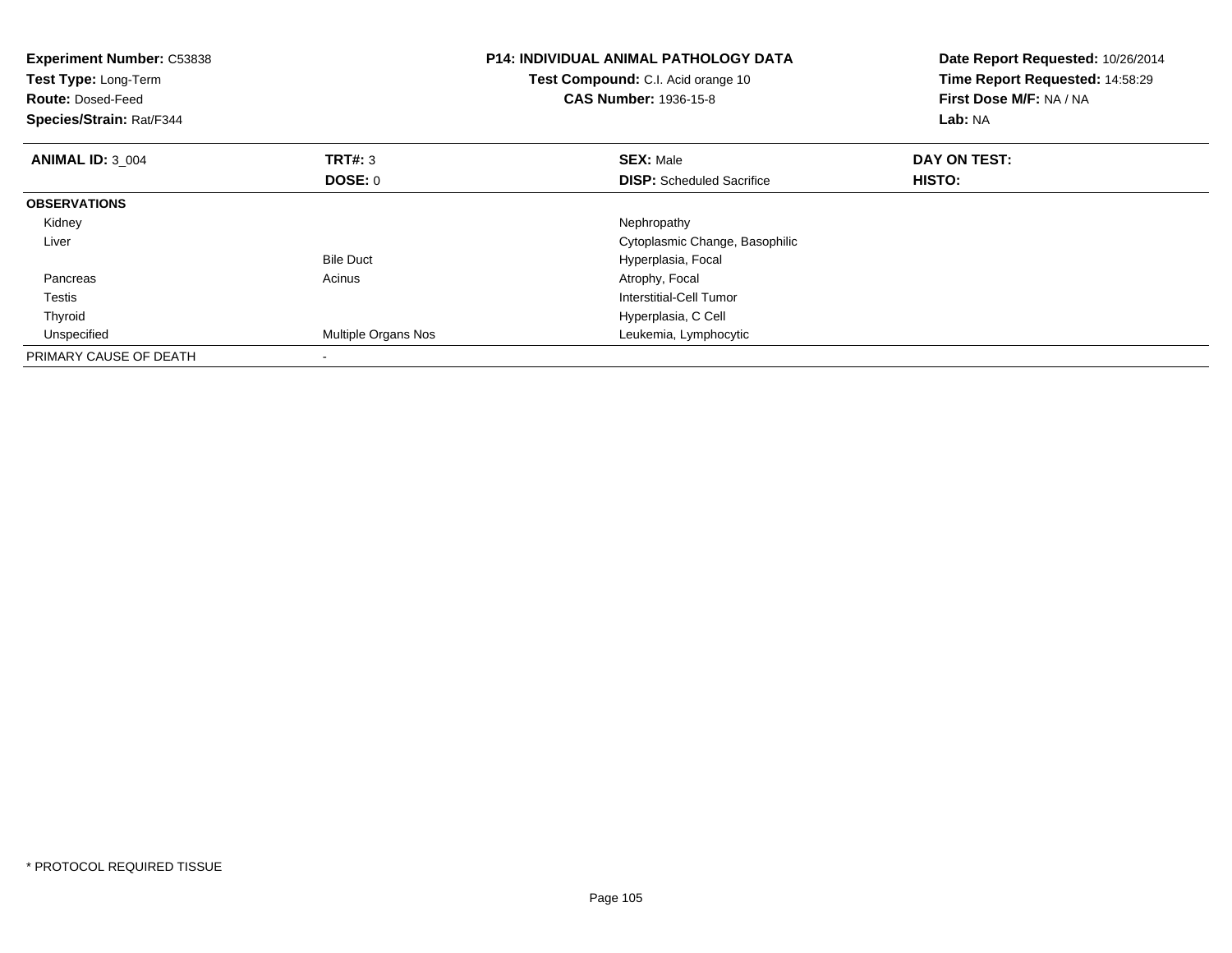| <b>Experiment Number: C53838</b><br>Test Type: Long-Term<br><b>Route: Dosed-Feed</b><br>Species/Strain: Rat/F344 |                | <b>P14: INDIVIDUAL ANIMAL PATHOLOGY DATA</b><br>Test Compound: C.I. Acid orange 10<br><b>CAS Number: 1936-15-8</b> | Date Report Requested: 10/26/2014<br>Time Report Requested: 14:58:29<br>First Dose M/F: NA / NA<br>Lab: NA |
|------------------------------------------------------------------------------------------------------------------|----------------|--------------------------------------------------------------------------------------------------------------------|------------------------------------------------------------------------------------------------------------|
| <b>ANIMAL ID: 3 005</b>                                                                                          | <b>TRT#: 3</b> | <b>SEX: Male</b>                                                                                                   | DAY ON TEST:                                                                                               |
|                                                                                                                  | DOSE: 0        | <b>DISP:</b> Scheduled Sacrifice                                                                                   | HISTO:                                                                                                     |
| <b>OBSERVATIONS</b>                                                                                              |                |                                                                                                                    |                                                                                                            |
| Heart                                                                                                            | Myocardium Nos | Degeneration, Nos                                                                                                  |                                                                                                            |
| Kidney                                                                                                           |                | Nephropathy                                                                                                        |                                                                                                            |
| Liver                                                                                                            |                | Cytoplasmic Change, Basophilic                                                                                     |                                                                                                            |
| Pancreas                                                                                                         | Acinus         | Atrophy, Focal                                                                                                     |                                                                                                            |
| Pituitary gland                                                                                                  |                | Hyperplasia, Chromophobe Cell                                                                                      |                                                                                                            |
| Testis                                                                                                           |                | Interstitial-Cell Tumor                                                                                            |                                                                                                            |
| PRIMARY CAUSE OF DEATH                                                                                           |                |                                                                                                                    |                                                                                                            |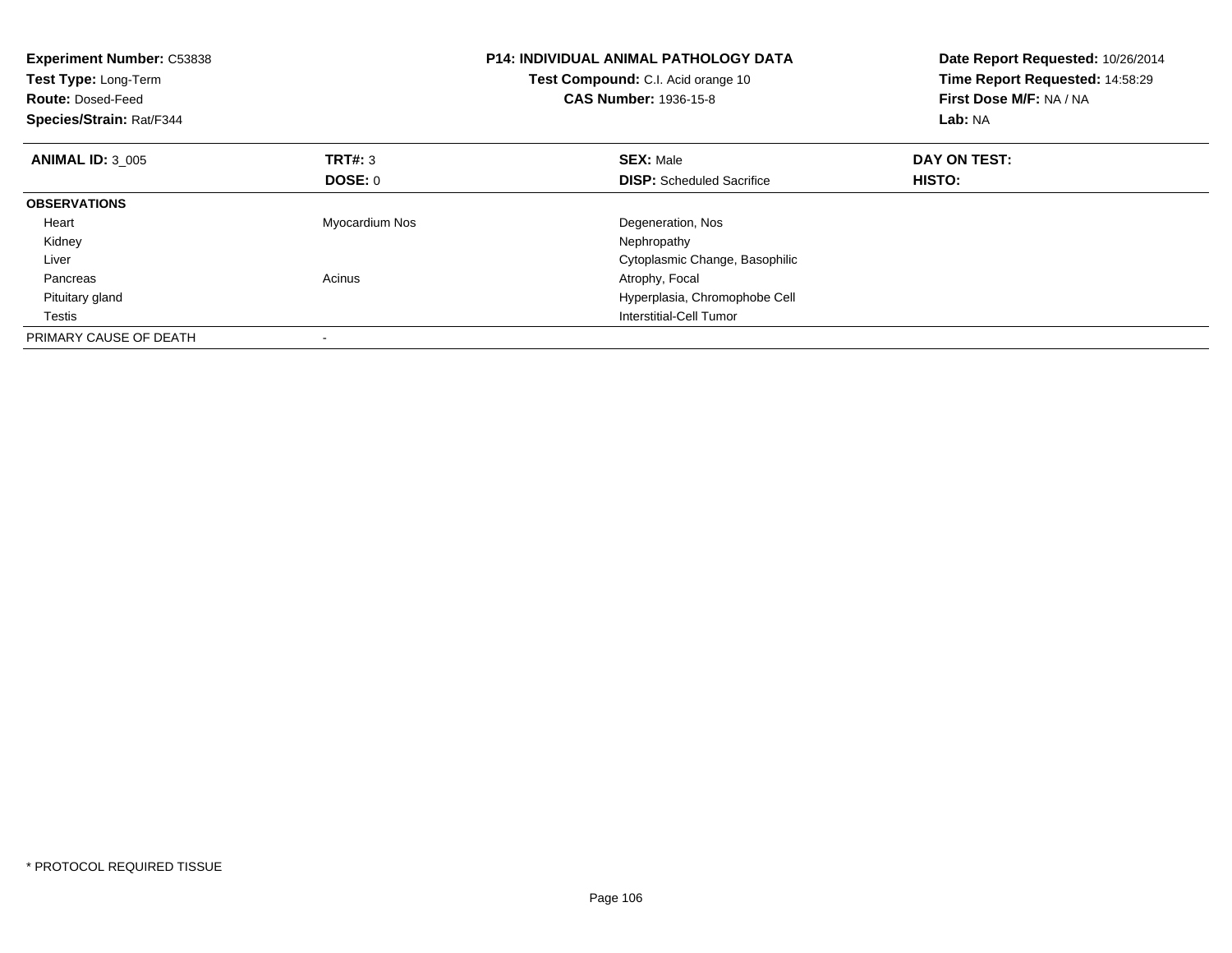| <b>Experiment Number: C53838</b><br>Test Type: Long-Term<br><b>Route: Dosed-Feed</b><br>Species/Strain: Rat/F344 |                           | <b>P14: INDIVIDUAL ANIMAL PATHOLOGY DATA</b><br><b>Test Compound:</b> C.I. Acid orange 10<br><b>CAS Number: 1936-15-8</b> | Date Report Requested: 10/26/2014<br>Time Report Requested: 14:58:29<br>First Dose M/F: NA / NA<br>Lab: NA |
|------------------------------------------------------------------------------------------------------------------|---------------------------|---------------------------------------------------------------------------------------------------------------------------|------------------------------------------------------------------------------------------------------------|
| <b>ANIMAL ID: 3 006</b>                                                                                          | TRT#: 3<br><b>DOSE: 0</b> | <b>SEX: Male</b><br><b>DISP:</b> Natural Death                                                                            | DAY ON TEST:<br><b>HISTO:</b>                                                                              |
| <b>OBSERVATIONS</b>                                                                                              |                           |                                                                                                                           |                                                                                                            |
| <b>Brain</b>                                                                                                     |                           | Hemorrhage                                                                                                                |                                                                                                            |
| Kidney                                                                                                           |                           | Nephropathy                                                                                                               |                                                                                                            |
| Testis                                                                                                           |                           | Interstitial-Cell Tumor                                                                                                   |                                                                                                            |
| Unspecified                                                                                                      | Multiple Organs Nos       | Leukemia, Lymphocytic                                                                                                     |                                                                                                            |
| PRIMARY CAUSE OF DEATH                                                                                           | $\overline{\phantom{a}}$  |                                                                                                                           |                                                                                                            |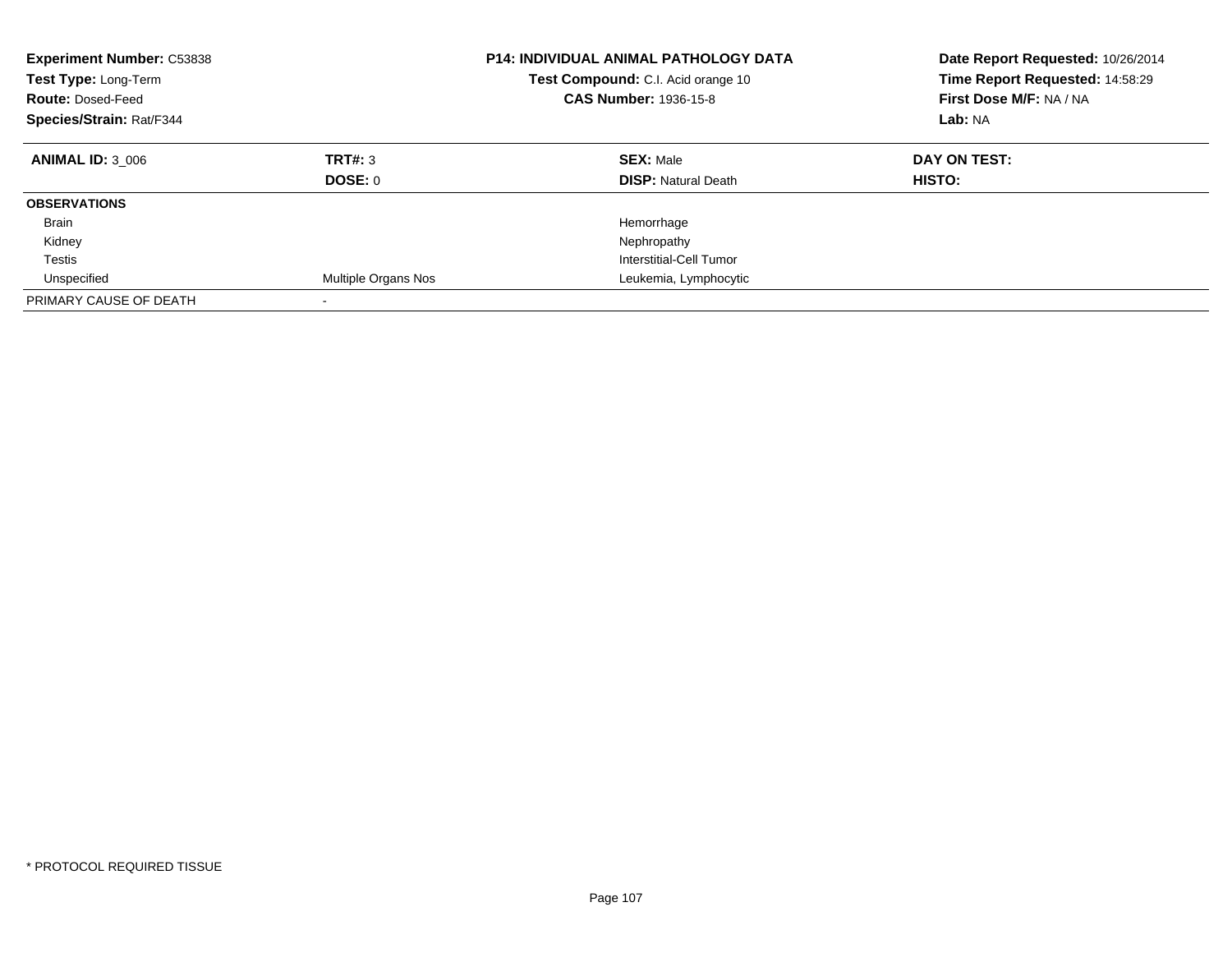| <b>Experiment Number: C53838</b><br>Test Type: Long-Term<br><b>Route: Dosed-Feed</b><br>Species/Strain: Rat/F344 |                     | <b>P14: INDIVIDUAL ANIMAL PATHOLOGY DATA</b><br>Test Compound: C.I. Acid orange 10<br><b>CAS Number: 1936-15-8</b> | Date Report Requested: 10/26/2014<br>Time Report Requested: 14:58:29<br>First Dose M/F: NA / NA<br>Lab: NA |
|------------------------------------------------------------------------------------------------------------------|---------------------|--------------------------------------------------------------------------------------------------------------------|------------------------------------------------------------------------------------------------------------|
| <b>ANIMAL ID: 3 007</b>                                                                                          | TRT#: 3             | <b>SEX: Male</b>                                                                                                   | DAY ON TEST:                                                                                               |
|                                                                                                                  | <b>DOSE: 0</b>      | <b>DISP:</b> Moribund Sacrifice                                                                                    | HISTO:                                                                                                     |
| <b>OBSERVATIONS</b>                                                                                              |                     |                                                                                                                    |                                                                                                            |
| Adrenal gland                                                                                                    |                     | <b>Cortical Adenoma</b>                                                                                            |                                                                                                            |
|                                                                                                                  |                     | Pheochromocytoma                                                                                                   |                                                                                                            |
| <b>Brain</b>                                                                                                     |                     | Necrosis, Focal                                                                                                    |                                                                                                            |
| Kidney                                                                                                           |                     | Nephropathy                                                                                                        |                                                                                                            |
| Testis                                                                                                           |                     | Interstitial-Cell Tumor                                                                                            |                                                                                                            |
| Unspecified                                                                                                      | Multiple Organs Nos | Leukemia, Lymphocytic                                                                                              |                                                                                                            |
| PRIMARY CAUSE OF DEATH                                                                                           |                     |                                                                                                                    |                                                                                                            |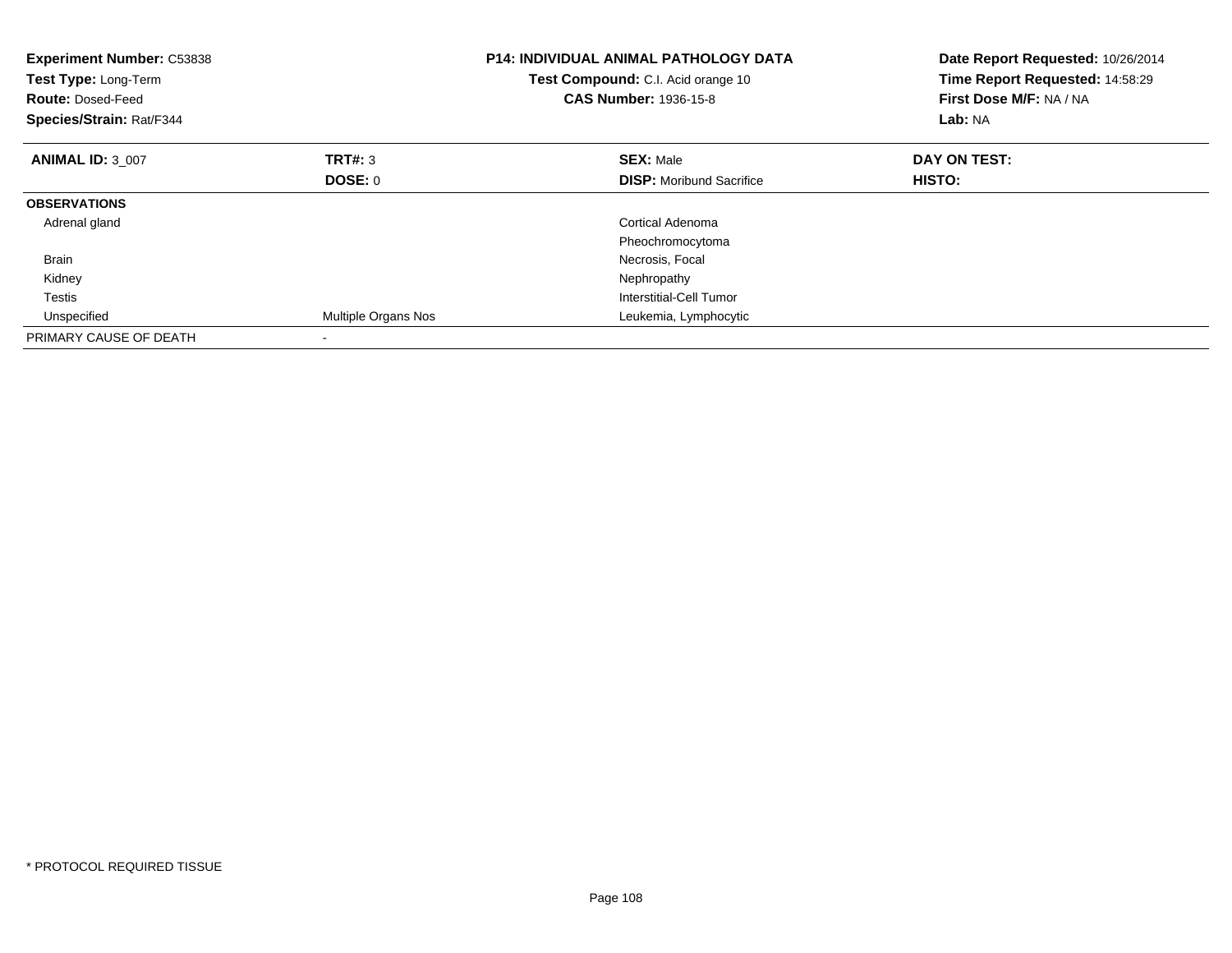| <b>Experiment Number: C53838</b><br>Test Type: Long-Term<br><b>Route: Dosed-Feed</b><br>Species/Strain: Rat/F344 |                | <b>P14: INDIVIDUAL ANIMAL PATHOLOGY DATA</b><br>Test Compound: C.I. Acid orange 10<br><b>CAS Number: 1936-15-8</b> | Date Report Requested: 10/26/2014<br>Time Report Requested: 14:58:29<br>First Dose M/F: NA / NA<br>Lab: NA |
|------------------------------------------------------------------------------------------------------------------|----------------|--------------------------------------------------------------------------------------------------------------------|------------------------------------------------------------------------------------------------------------|
| <b>ANIMAL ID: 3 008</b>                                                                                          | TRT#: 3        | <b>SEX: Male</b>                                                                                                   | DAY ON TEST:                                                                                               |
|                                                                                                                  | DOSE: 0        | <b>DISP:</b> Scheduled Sacrifice                                                                                   | <b>HISTO:</b>                                                                                              |
| <b>OBSERVATIONS</b>                                                                                              |                |                                                                                                                    |                                                                                                            |
| Heart                                                                                                            | Myocardium Nos | Degeneration, Nos                                                                                                  |                                                                                                            |
| Intestine Large                                                                                                  | Colon          | Nematodiasis                                                                                                       |                                                                                                            |
| Kidney                                                                                                           |                | Nephropathy                                                                                                        |                                                                                                            |
| Liver                                                                                                            |                | Cytoplasmic Change, Basophilic                                                                                     |                                                                                                            |
| Testis                                                                                                           |                | Interstitial-Cell Tumor                                                                                            |                                                                                                            |
| PRIMARY CAUSE OF DEATH                                                                                           |                |                                                                                                                    |                                                                                                            |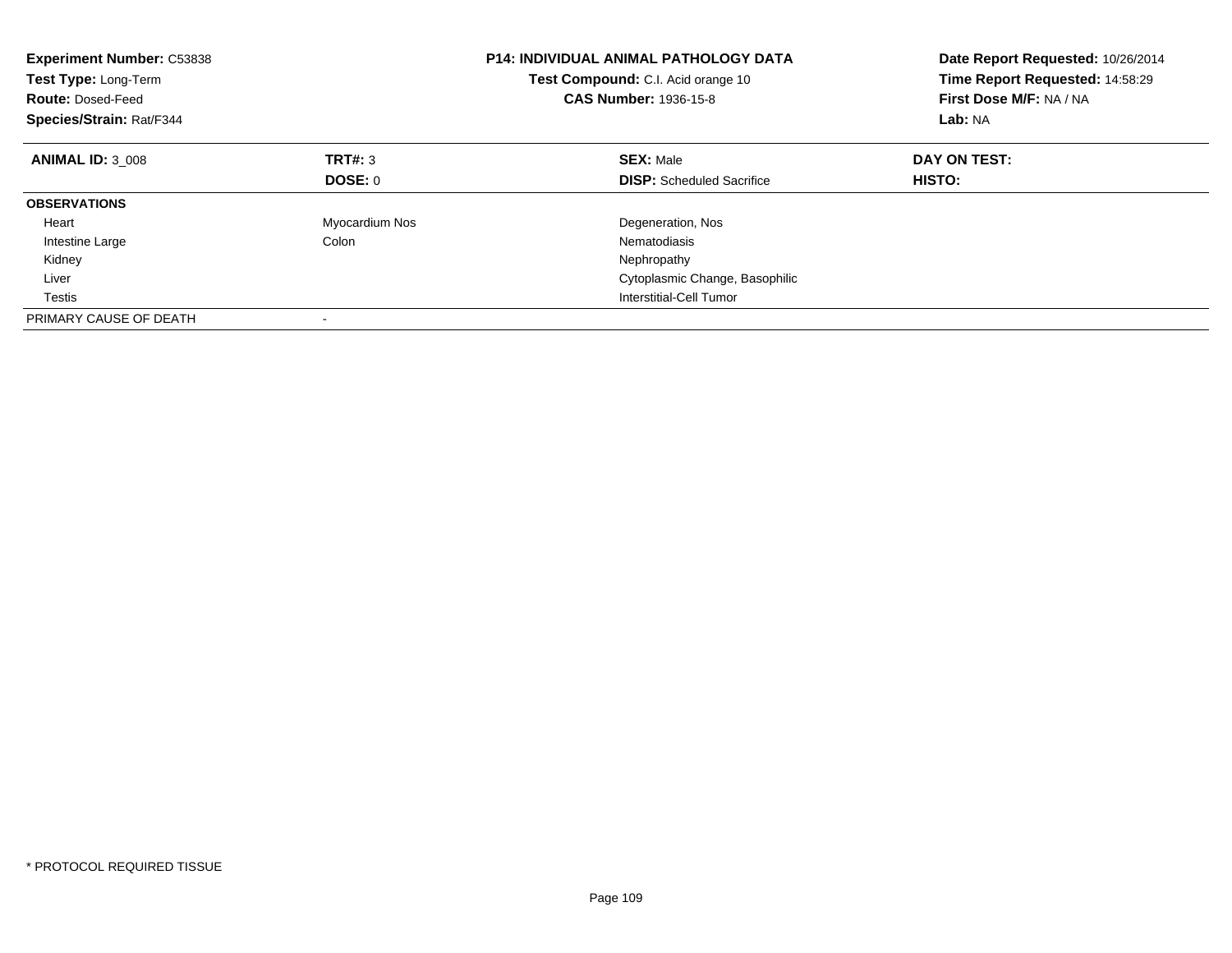| <b>Experiment Number: C53838</b><br>Test Type: Long-Term<br><b>Route: Dosed-Feed</b><br>Species/Strain: Rat/F344 |                       | <b>P14: INDIVIDUAL ANIMAL PATHOLOGY DATA</b><br><b>Test Compound:</b> C.I. Acid orange 10<br><b>CAS Number: 1936-15-8</b> | Date Report Requested: 10/26/2014<br>Time Report Requested: 14:58:29<br>First Dose M/F: NA / NA<br>Lab: NA |
|------------------------------------------------------------------------------------------------------------------|-----------------------|---------------------------------------------------------------------------------------------------------------------------|------------------------------------------------------------------------------------------------------------|
| <b>ANIMAL ID: 3 009</b>                                                                                          | TRT#: 3               | <b>SEX: Male</b>                                                                                                          | DAY ON TEST:                                                                                               |
|                                                                                                                  | DOSE: 0               | <b>DISP:</b> Scheduled Sacrifice                                                                                          | HISTO:                                                                                                     |
| <b>OBSERVATIONS</b>                                                                                              |                       |                                                                                                                           |                                                                                                            |
| Adrenal gland                                                                                                    | Medulla               | Hyperplasia, Focal                                                                                                        |                                                                                                            |
| Blood vessel                                                                                                     | Mesenteric Artery Nos | Inflammation, Acute/Chronic                                                                                               |                                                                                                            |
| Heart                                                                                                            | Myocardium Nos        | Inflammation, Acute/Chronic                                                                                               |                                                                                                            |
| Kidney                                                                                                           |                       | Nephropathy                                                                                                               |                                                                                                            |
| Liver                                                                                                            |                       | Cytoplasmic Change, Basophilic                                                                                            |                                                                                                            |
|                                                                                                                  | <b>Bile Duct</b>      | Hyperplasia, Focal                                                                                                        |                                                                                                            |
| Testis                                                                                                           |                       | Interstitial-Cell Tumor                                                                                                   |                                                                                                            |
| Thyroid                                                                                                          |                       | C-Cell Carcinoma                                                                                                          |                                                                                                            |
| PRIMARY CAUSE OF DEATH                                                                                           |                       |                                                                                                                           |                                                                                                            |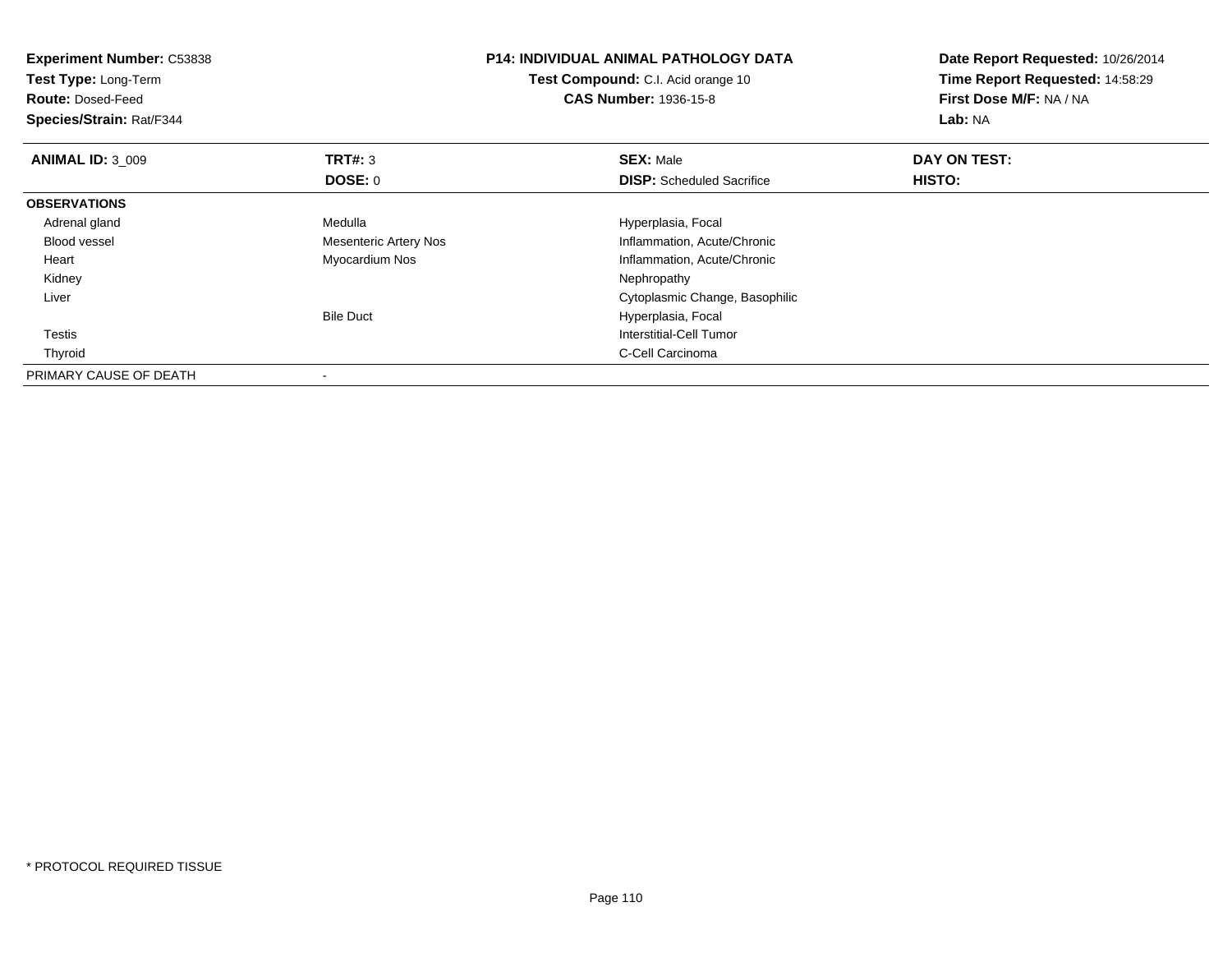| <b>Experiment Number: C53838</b><br>Test Type: Long-Term<br><b>Route: Dosed-Feed</b><br>Species/Strain: Rat/F344 |                  | <b>P14: INDIVIDUAL ANIMAL PATHOLOGY DATA</b><br>Test Compound: C.I. Acid orange 10<br><b>CAS Number: 1936-15-8</b> | Date Report Requested: 10/26/2014<br>Time Report Requested: 14:58:29<br>First Dose M/F: NA / NA<br>Lab: NA |
|------------------------------------------------------------------------------------------------------------------|------------------|--------------------------------------------------------------------------------------------------------------------|------------------------------------------------------------------------------------------------------------|
| <b>ANIMAL ID: 3 010</b>                                                                                          | TRT#: 3          | <b>SEX: Male</b>                                                                                                   | DAY ON TEST:                                                                                               |
|                                                                                                                  | <b>DOSE: 0</b>   | <b>DISP:</b> Scheduled Sacrifice                                                                                   | HISTO:                                                                                                     |
| <b>OBSERVATIONS</b>                                                                                              |                  |                                                                                                                    |                                                                                                            |
| Bone marrow                                                                                                      |                  | Hypoplasia, Hematopoietic                                                                                          |                                                                                                            |
| Kidney                                                                                                           |                  | Nephropathy                                                                                                        |                                                                                                            |
| Liver                                                                                                            |                  | Cytoplasmic Change, Basophilic                                                                                     |                                                                                                            |
|                                                                                                                  | <b>Bile Duct</b> | Hyperplasia, Focal                                                                                                 |                                                                                                            |
| Testis                                                                                                           |                  | Interstitial-Cell Tumor                                                                                            |                                                                                                            |
| Thyroid                                                                                                          |                  | Hyperplasia, C Cell                                                                                                |                                                                                                            |
| PRIMARY CAUSE OF DEATH                                                                                           |                  |                                                                                                                    |                                                                                                            |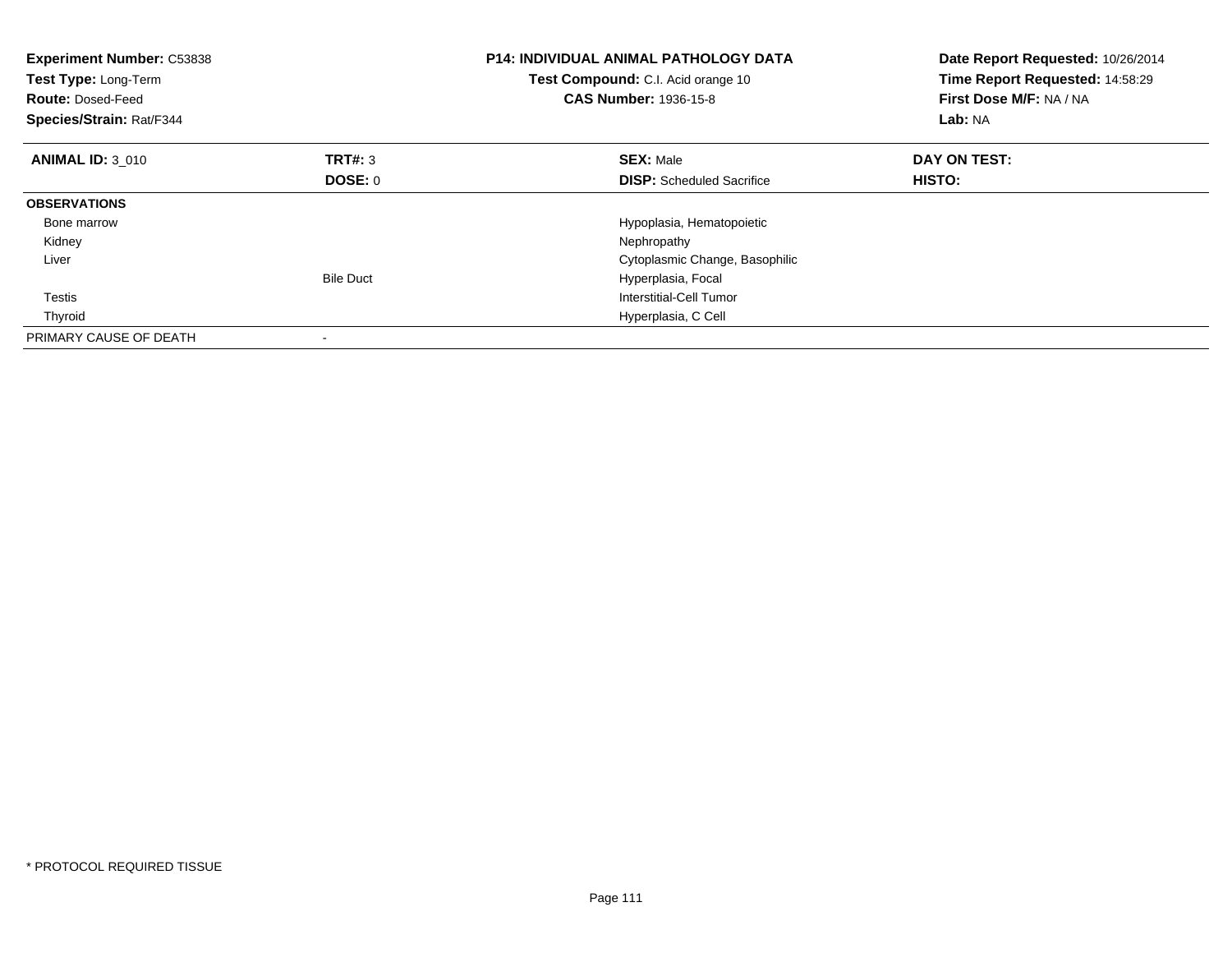| <b>Experiment Number: C53838</b><br>Test Type: Long-Term<br><b>Route: Dosed-Feed</b><br>Species/Strain: Rat/F344 |                       | <b>P14: INDIVIDUAL ANIMAL PATHOLOGY DATA</b><br>Test Compound: C.I. Acid orange 10<br><b>CAS Number: 1936-15-8</b> | Date Report Requested: 10/26/2014<br>Time Report Requested: 14:58:29<br>First Dose M/F: NA / NA<br>Lab: NA |
|------------------------------------------------------------------------------------------------------------------|-----------------------|--------------------------------------------------------------------------------------------------------------------|------------------------------------------------------------------------------------------------------------|
| <b>ANIMAL ID: 3 011</b>                                                                                          | TRT#: 3               | <b>SEX: Male</b>                                                                                                   | DAY ON TEST:                                                                                               |
|                                                                                                                  | <b>DOSE: 0</b>        | <b>DISP:</b> Moribund Sacrifice                                                                                    | HISTO:                                                                                                     |
| <b>OBSERVATIONS</b>                                                                                              |                       |                                                                                                                    |                                                                                                            |
| <b>Brain</b>                                                                                                     | Medulla Oblongata Nos | Necrosis, Hemorrhagic                                                                                              |                                                                                                            |
| Kidney                                                                                                           |                       | Nephropathy                                                                                                        |                                                                                                            |
|                                                                                                                  |                       | Pigmentation, Nos                                                                                                  |                                                                                                            |
| Liver                                                                                                            | <b>Bile Duct</b>      | Hyperplasia, Nos                                                                                                   |                                                                                                            |
| Pancreas                                                                                                         | Acinus                | Atrophy, Focal                                                                                                     |                                                                                                            |
| Pituitary gland                                                                                                  |                       | Chromophobe Adenoma                                                                                                |                                                                                                            |
| Testis                                                                                                           |                       | Interstitial-Cell Tumor                                                                                            |                                                                                                            |
| Unspecified                                                                                                      | Multiple Organs Nos   | Leukemia, Lymphocytic                                                                                              |                                                                                                            |
| PRIMARY CAUSE OF DEATH                                                                                           |                       |                                                                                                                    |                                                                                                            |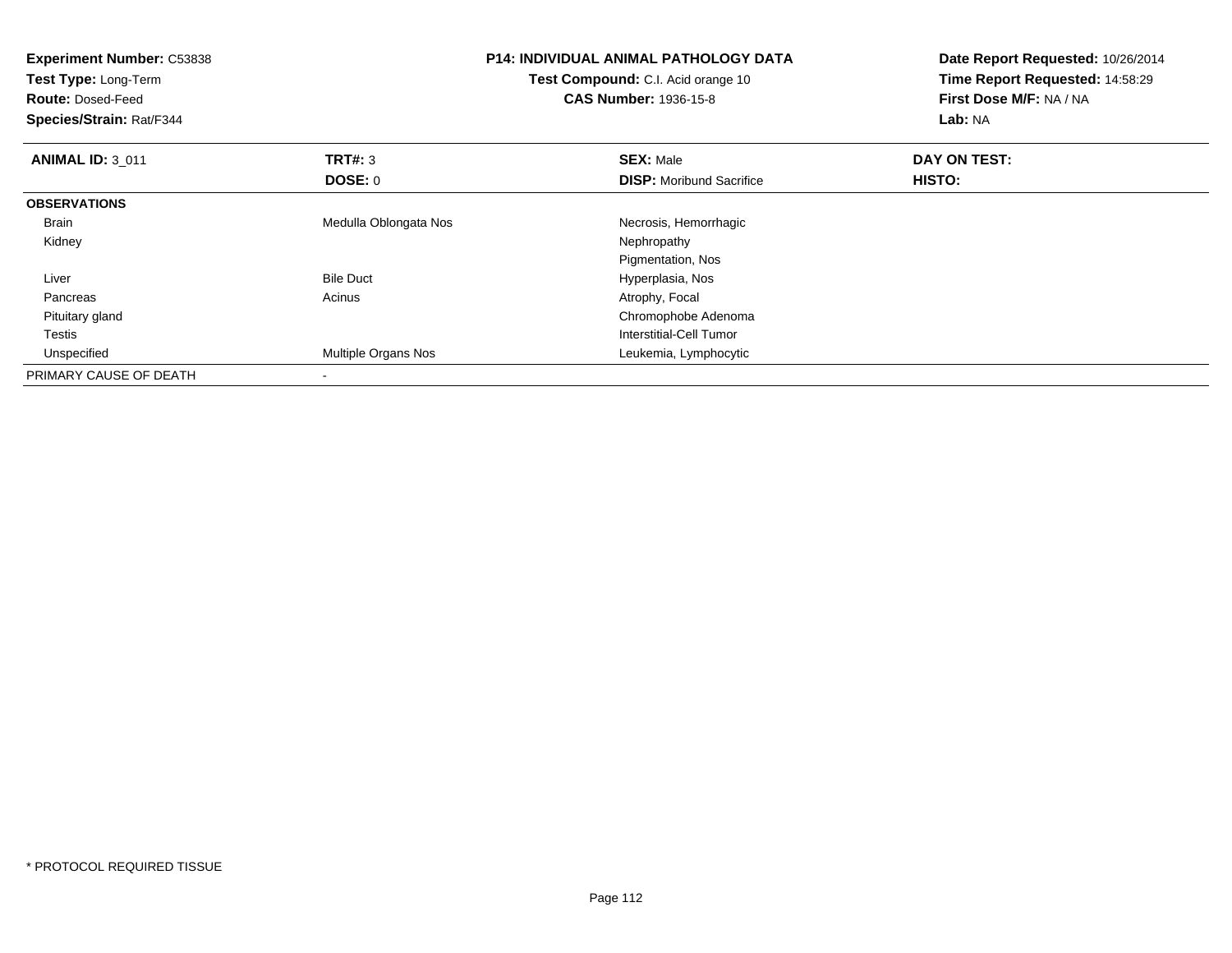| <b>Experiment Number: C53838</b><br>Test Type: Long-Term<br><b>Route: Dosed-Feed</b><br>Species/Strain: Rat/F344 |                      | <b>P14: INDIVIDUAL ANIMAL PATHOLOGY DATA</b><br>Test Compound: C.I. Acid orange 10<br><b>CAS Number: 1936-15-8</b> | Date Report Requested: 10/26/2014<br>Time Report Requested: 14:58:29<br>First Dose M/F: NA / NA<br>Lab: NA |
|------------------------------------------------------------------------------------------------------------------|----------------------|--------------------------------------------------------------------------------------------------------------------|------------------------------------------------------------------------------------------------------------|
| <b>ANIMAL ID: 3 012</b>                                                                                          | <b>TRT#: 3</b>       | <b>SEX: Male</b>                                                                                                   | DAY ON TEST:                                                                                               |
|                                                                                                                  | DOSE: 0              | <b>DISP:</b> Scheduled Sacrifice                                                                                   | HISTO:                                                                                                     |
| <b>OBSERVATIONS</b>                                                                                              |                      |                                                                                                                    |                                                                                                            |
| Heart                                                                                                            | Cardiac Valve        | <b>Fibrosis</b>                                                                                                    |                                                                                                            |
| Intestine Small                                                                                                  | <b>Mesentery Nos</b> | <b>Steatitis</b>                                                                                                   |                                                                                                            |
| Kidney                                                                                                           |                      | Nephropathy                                                                                                        |                                                                                                            |
| Liver                                                                                                            |                      | Cytoplasmic Change, Basophilic                                                                                     |                                                                                                            |
| <b>Testis</b>                                                                                                    |                      | Interstitial-Cell Tumor                                                                                            |                                                                                                            |
| Thyroid                                                                                                          |                      | Hyperplasia, C Cell                                                                                                |                                                                                                            |
| Unspecified                                                                                                      | Multiple Organs Nos  | Leukemia, Lymphocytic                                                                                              |                                                                                                            |
| PRIMARY CAUSE OF DEATH                                                                                           |                      |                                                                                                                    |                                                                                                            |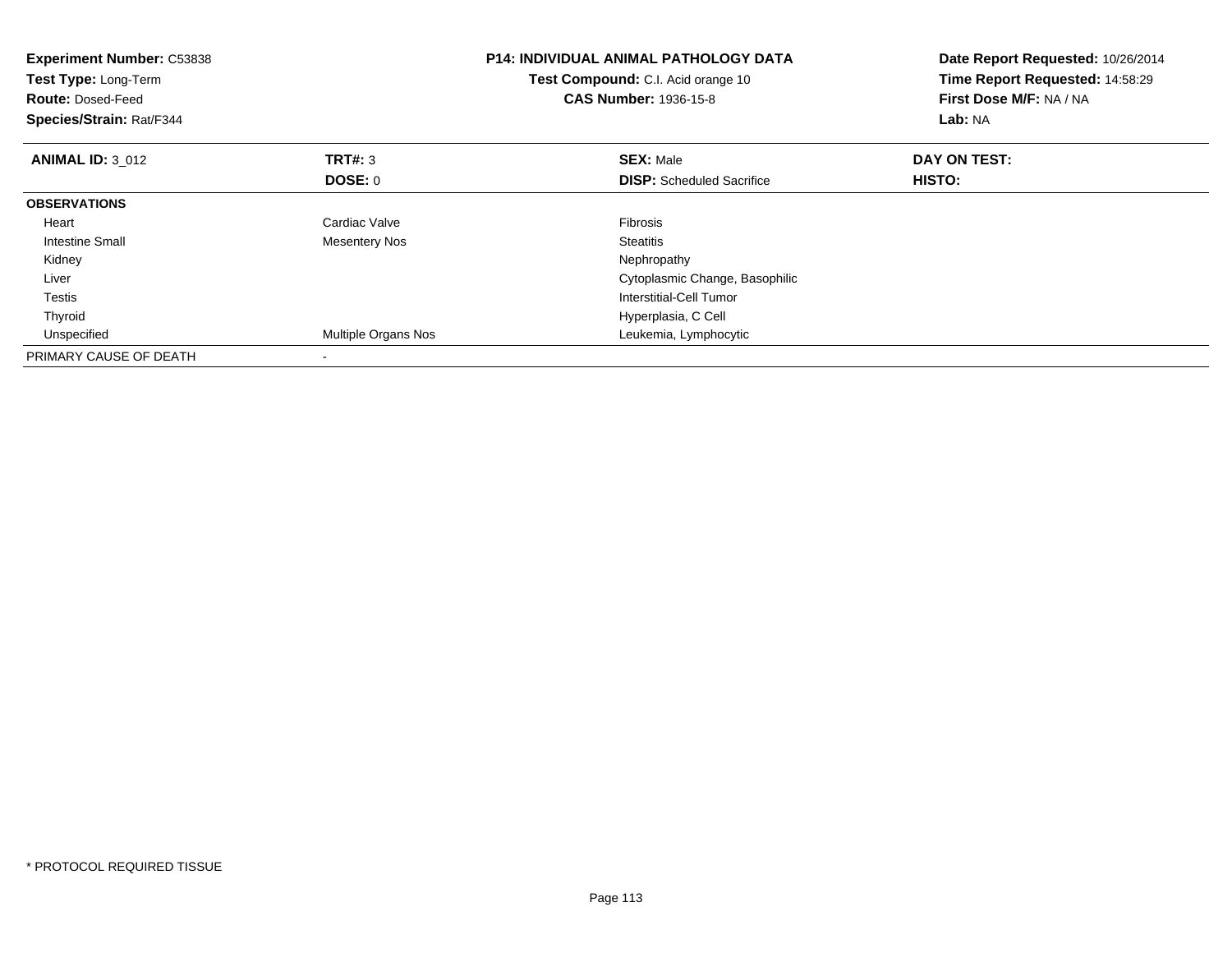| Experiment Number: C53838<br>Test Type: Long-Term<br><b>Route: Dosed-Feed</b><br>Species/Strain: Rat/F344 |                           | <b>P14: INDIVIDUAL ANIMAL PATHOLOGY DATA</b><br>Test Compound: C.I. Acid orange 10<br><b>CAS Number: 1936-15-8</b> | Date Report Requested: 10/26/2014<br>Time Report Requested: 14:58:29<br>First Dose M/F: NA / NA<br>Lab: NA |
|-----------------------------------------------------------------------------------------------------------|---------------------------|--------------------------------------------------------------------------------------------------------------------|------------------------------------------------------------------------------------------------------------|
| <b>ANIMAL ID: 3_013</b>                                                                                   | <b>TRT#: 3</b><br>DOSE: 0 | <b>SEX: Male</b><br><b>DISP:</b> Scheduled Sacrifice                                                               | DAY ON TEST:<br>HISTO:                                                                                     |
| <b>OBSERVATIONS</b>                                                                                       |                           |                                                                                                                    |                                                                                                            |
| Adrenal gland                                                                                             |                           | Pheochromocytoma, Malignant                                                                                        |                                                                                                            |
| Bone marrow                                                                                               |                           | Hypoplasia, Hematopoietic                                                                                          |                                                                                                            |
| Kidney                                                                                                    |                           | Nephropathy                                                                                                        |                                                                                                            |
| Liver                                                                                                     |                           | Cytoplasmic Change, Basophilic                                                                                     |                                                                                                            |
| Lung                                                                                                      |                           | Pheochromocytoma, Metastatic                                                                                       |                                                                                                            |
| Pituitary gland                                                                                           |                           | Chromophobe Adenoma                                                                                                |                                                                                                            |
| Testis                                                                                                    |                           | Interstitial-Cell Tumor                                                                                            |                                                                                                            |
| Thyroid                                                                                                   |                           | Follicular-Cell Adenoma                                                                                            |                                                                                                            |
| PRIMARY CAUSE OF DEATH                                                                                    |                           |                                                                                                                    |                                                                                                            |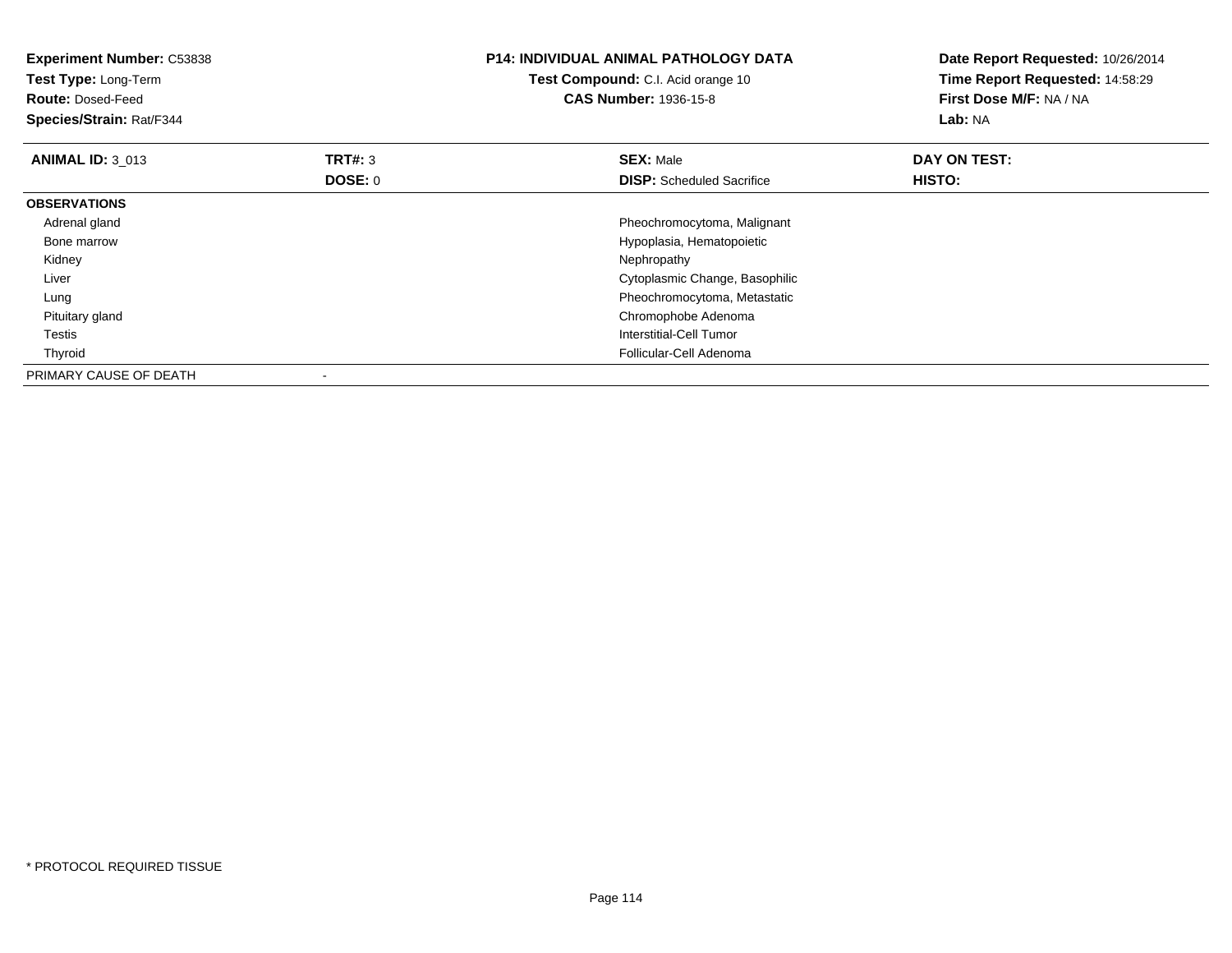| <b>Experiment Number: C53838</b><br>Test Type: Long-Term<br><b>Route: Dosed-Feed</b><br>Species/Strain: Rat/F344 |                     | <b>P14: INDIVIDUAL ANIMAL PATHOLOGY DATA</b><br>Test Compound: C.I. Acid orange 10<br><b>CAS Number: 1936-15-8</b> | Date Report Requested: 10/26/2014<br>Time Report Requested: 14:58:29<br>First Dose M/F: NA / NA<br>Lab: NA |
|------------------------------------------------------------------------------------------------------------------|---------------------|--------------------------------------------------------------------------------------------------------------------|------------------------------------------------------------------------------------------------------------|
| <b>ANIMAL ID: 3 014</b>                                                                                          | TRT#: 3<br>DOSE: 0  | <b>SEX: Male</b><br><b>DISP:</b> Natural Death                                                                     | DAY ON TEST:<br>HISTO:                                                                                     |
| <b>OBSERVATIONS</b>                                                                                              |                     |                                                                                                                    |                                                                                                            |
| Kidney                                                                                                           | Cortex              | Pigmentation, Nos                                                                                                  |                                                                                                            |
| Testis                                                                                                           |                     | Interstitial-Cell Tumor                                                                                            |                                                                                                            |
| Unspecified                                                                                                      | Multiple Organs Nos | Mesothelioma, Nos                                                                                                  |                                                                                                            |
| PRIMARY CAUSE OF DEATH                                                                                           |                     |                                                                                                                    |                                                                                                            |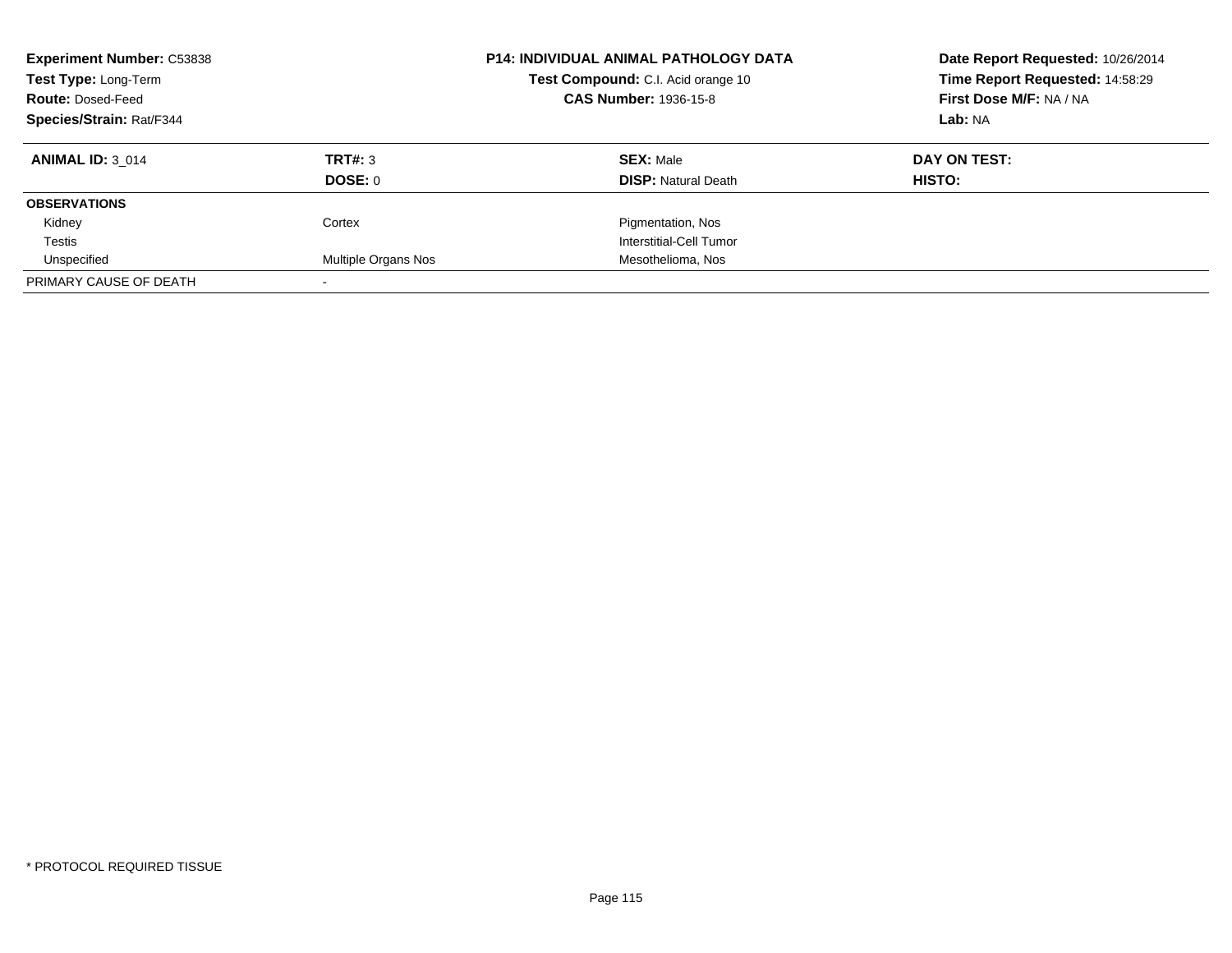| <b>Experiment Number: C53838</b><br>Test Type: Long-Term<br><b>Route: Dosed-Feed</b><br>Species/Strain: Rat/F344 |                          | <b>P14: INDIVIDUAL ANIMAL PATHOLOGY DATA</b><br>Test Compound: C.I. Acid orange 10<br><b>CAS Number: 1936-15-8</b> | Date Report Requested: 10/26/2014<br>Time Report Requested: 14:58:29<br>First Dose M/F: NA / NA<br>Lab: NA |
|------------------------------------------------------------------------------------------------------------------|--------------------------|--------------------------------------------------------------------------------------------------------------------|------------------------------------------------------------------------------------------------------------|
| <b>ANIMAL ID: 3 015</b>                                                                                          | TRT#: 3<br>DOSE: 0       | <b>SEX: Male</b><br><b>DISP:</b> Scheduled Sacrifice                                                               | DAY ON TEST:<br><b>HISTO:</b>                                                                              |
| <b>OBSERVATIONS</b>                                                                                              |                          |                                                                                                                    |                                                                                                            |
| Intestine Large                                                                                                  | Colon                    | Nematodiasis                                                                                                       |                                                                                                            |
| Kidney                                                                                                           |                          | Nephropathy                                                                                                        |                                                                                                            |
| Pancreas                                                                                                         | <b>Islets</b>            | Islet-Cell Carcinoma                                                                                               |                                                                                                            |
| Testis                                                                                                           |                          | Interstitial-Cell Tumor                                                                                            |                                                                                                            |
| PRIMARY CAUSE OF DEATH                                                                                           | $\overline{\phantom{a}}$ |                                                                                                                    |                                                                                                            |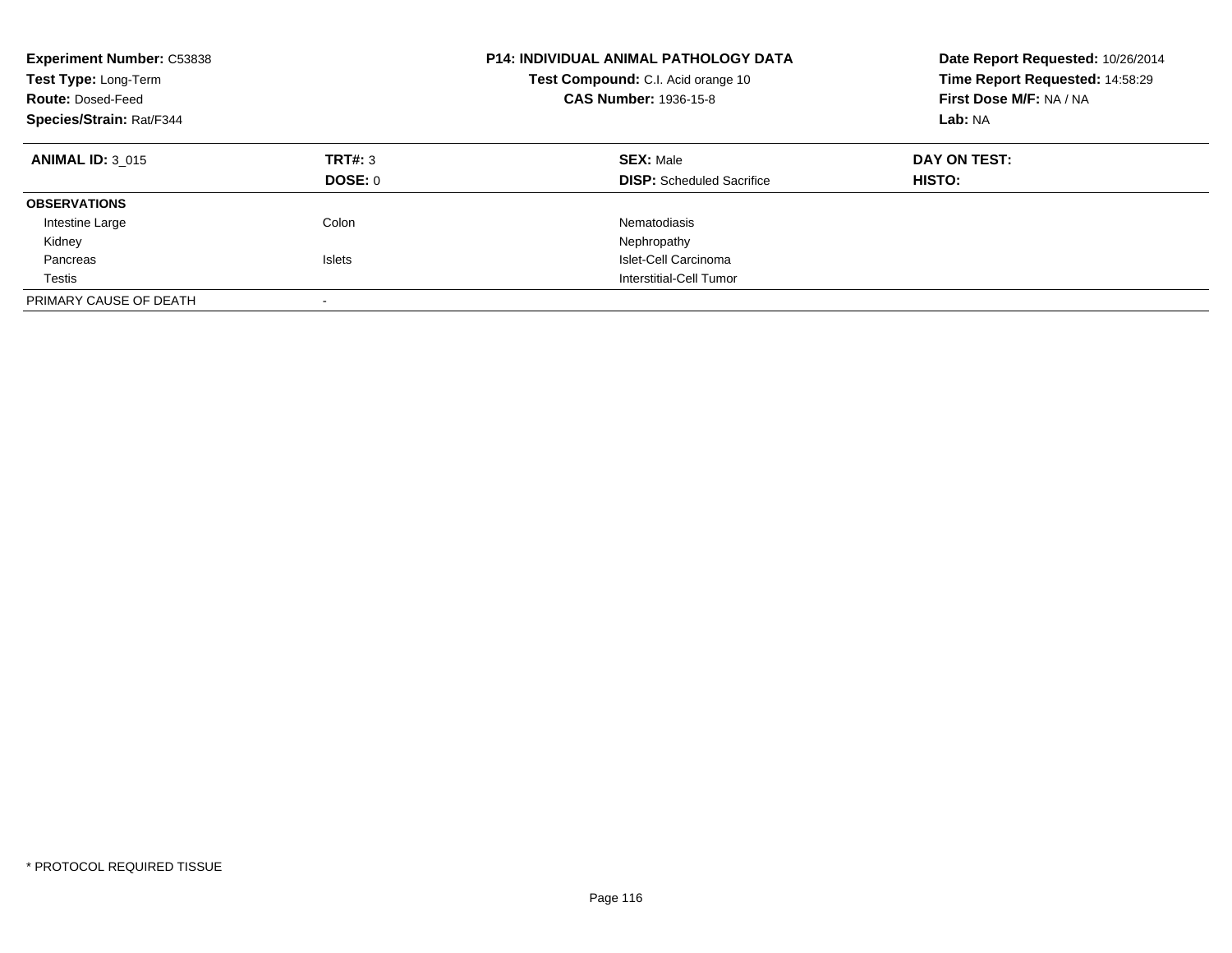| <b>Experiment Number: C53838</b><br>Test Type: Long-Term<br><b>Route: Dosed-Feed</b><br>Species/Strain: Rat/F344 |                  | <b>P14: INDIVIDUAL ANIMAL PATHOLOGY DATA</b><br>Test Compound: C.I. Acid orange 10<br>CAS Number: 1936-15-8 | Date Report Requested: 10/26/2014<br>Time Report Requested: 14:58:29<br>First Dose M/F: NA / NA<br>Lab: NA |
|------------------------------------------------------------------------------------------------------------------|------------------|-------------------------------------------------------------------------------------------------------------|------------------------------------------------------------------------------------------------------------|
| <b>ANIMAL ID: 3 016</b>                                                                                          | TRT#: 3          | <b>SEX: Male</b>                                                                                            | DAY ON TEST:                                                                                               |
|                                                                                                                  | DOSE: 0          | <b>DISP:</b> Scheduled Sacrifice                                                                            | HISTO:                                                                                                     |
| <b>OBSERVATIONS</b>                                                                                              |                  |                                                                                                             |                                                                                                            |
| Heart                                                                                                            | Myocardium Nos   | Degeneration, Nos                                                                                           |                                                                                                            |
| Kidney                                                                                                           |                  | Nephropathy                                                                                                 |                                                                                                            |
| Liver                                                                                                            |                  | Cytoplasmic Change, Basophilic                                                                              |                                                                                                            |
|                                                                                                                  | <b>Bile Duct</b> | Hyperplasia, Focal                                                                                          |                                                                                                            |
| Testis                                                                                                           |                  | Interstitial-Cell Tumor                                                                                     |                                                                                                            |
| PRIMARY CAUSE OF DEATH                                                                                           |                  |                                                                                                             |                                                                                                            |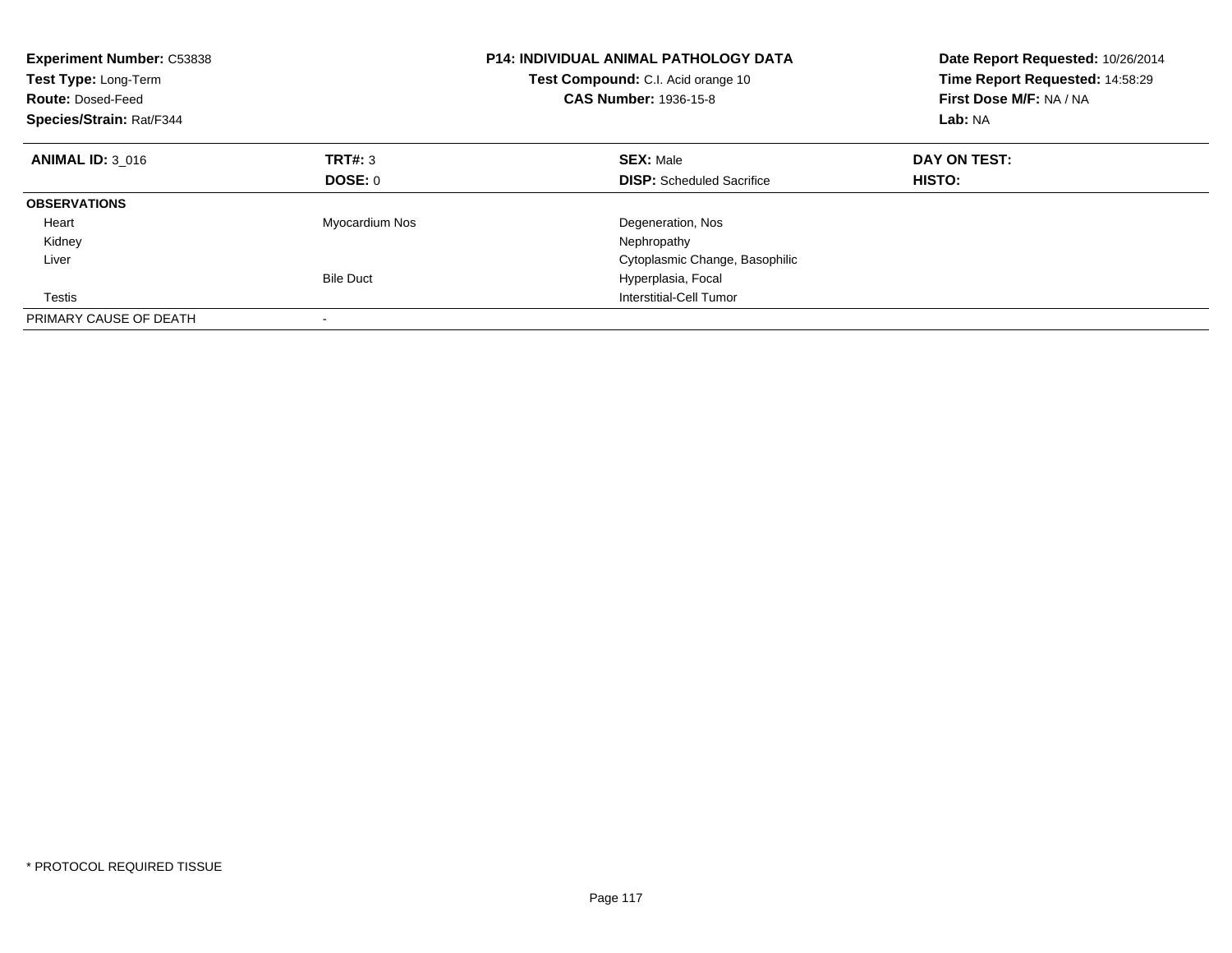| <b>Experiment Number: C53838</b><br>Test Type: Long-Term<br><b>Route: Dosed-Feed</b><br>Species/Strain: Rat/F344 |                    | <b>P14: INDIVIDUAL ANIMAL PATHOLOGY DATA</b><br>Test Compound: C.I. Acid orange 10<br><b>CAS Number: 1936-15-8</b> | Date Report Requested: 10/26/2014<br>Time Report Requested: 14:58:29<br>First Dose M/F: NA / NA<br>Lab: NA |
|------------------------------------------------------------------------------------------------------------------|--------------------|--------------------------------------------------------------------------------------------------------------------|------------------------------------------------------------------------------------------------------------|
| <b>ANIMAL ID: 3 017</b>                                                                                          | TRT#: 3<br>DOSE: 0 | <b>SEX: Male</b><br><b>DISP:</b> Scheduled Sacrifice                                                               | DAY ON TEST:<br><b>HISTO:</b>                                                                              |
| <b>OBSERVATIONS</b>                                                                                              |                    |                                                                                                                    |                                                                                                            |
| Kidney                                                                                                           |                    | Nephropathy                                                                                                        |                                                                                                            |
| Liver                                                                                                            |                    | Cytoplasmic Change, Basophilic                                                                                     |                                                                                                            |
|                                                                                                                  | <b>Bile Duct</b>   | Hyperplasia, Nos                                                                                                   |                                                                                                            |
| Testis                                                                                                           |                    | Interstitial-Cell Tumor                                                                                            |                                                                                                            |
| PRIMARY CAUSE OF DEATH                                                                                           |                    |                                                                                                                    |                                                                                                            |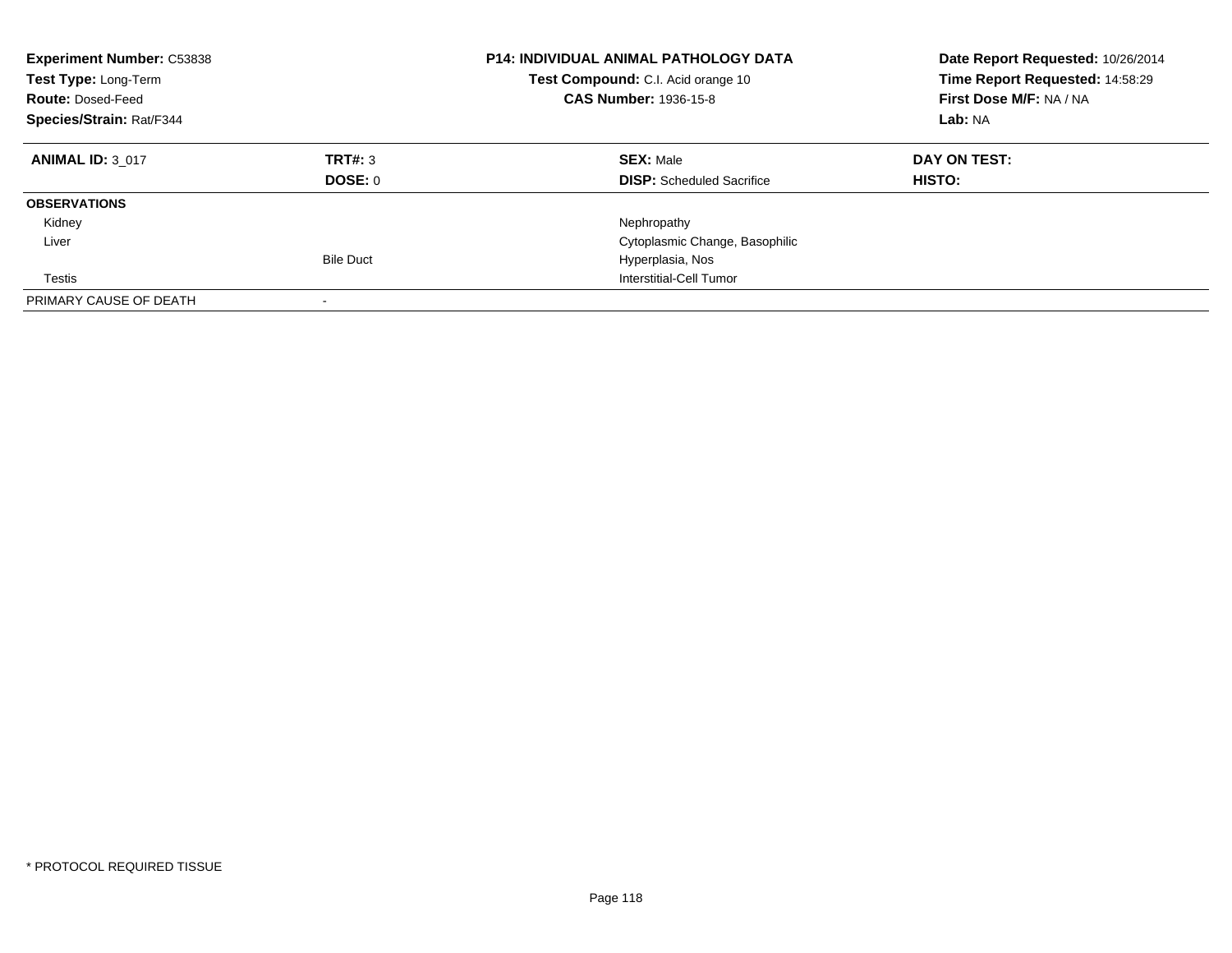| <b>Experiment Number: C53838</b><br>Test Type: Long-Term<br><b>Route: Dosed-Feed</b><br>Species/Strain: Rat/F344 |                           | <b>P14: INDIVIDUAL ANIMAL PATHOLOGY DATA</b><br>Test Compound: C.I. Acid orange 10<br><b>CAS Number: 1936-15-8</b> | Date Report Requested: 10/26/2014<br>Time Report Requested: 14:58:29<br>First Dose M/F: NA / NA<br>Lab: NA |
|------------------------------------------------------------------------------------------------------------------|---------------------------|--------------------------------------------------------------------------------------------------------------------|------------------------------------------------------------------------------------------------------------|
| <b>ANIMAL ID: 3 018</b>                                                                                          | <b>TRT#: 3</b><br>DOSE: 0 | <b>SEX: Male</b><br><b>DISP:</b> Scheduled Sacrifice                                                               | DAY ON TEST:<br><b>HISTO:</b>                                                                              |
| <b>OBSERVATIONS</b>                                                                                              |                           |                                                                                                                    |                                                                                                            |
| Heart                                                                                                            | Myocardium Nos            | Degeneration, Nos                                                                                                  |                                                                                                            |
| Kidney                                                                                                           |                           | Nephropathy                                                                                                        |                                                                                                            |
| Liver                                                                                                            |                           | Cytoplasmic Change, Basophilic                                                                                     |                                                                                                            |
| Pituitary gland                                                                                                  |                           | Acidophil Adenoma                                                                                                  |                                                                                                            |
| Stomach                                                                                                          |                           | Hyperplasia, Basal Cell                                                                                            |                                                                                                            |
| Testis                                                                                                           |                           | Interstitial-Cell Tumor                                                                                            |                                                                                                            |
|                                                                                                                  |                           | Steatitis                                                                                                          |                                                                                                            |
| PRIMARY CAUSE OF DEATH                                                                                           |                           |                                                                                                                    |                                                                                                            |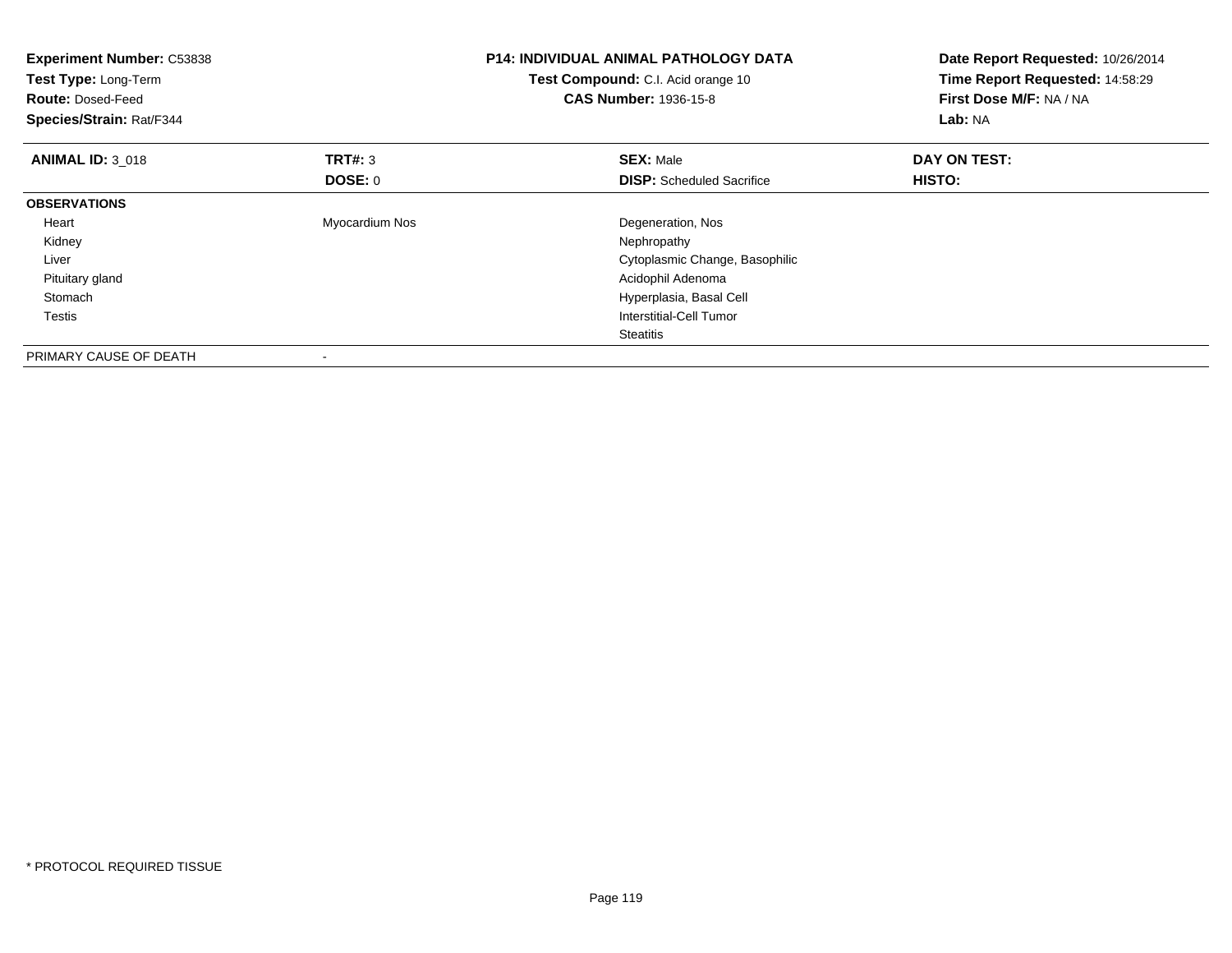| <b>Experiment Number: C53838</b><br>Test Type: Long-Term<br><b>Route: Dosed-Feed</b><br>Species/Strain: Rat/F344 |                | <b>P14: INDIVIDUAL ANIMAL PATHOLOGY DATA</b><br>Test Compound: C.I. Acid orange 10<br><b>CAS Number: 1936-15-8</b> | Date Report Requested: 10/26/2014<br>Time Report Requested: 14:58:29<br>First Dose M/F: NA / NA<br>Lab: NA |
|------------------------------------------------------------------------------------------------------------------|----------------|--------------------------------------------------------------------------------------------------------------------|------------------------------------------------------------------------------------------------------------|
| <b>ANIMAL ID: 3 019</b>                                                                                          | TRT#: 3        | <b>SEX: Male</b>                                                                                                   | DAY ON TEST:                                                                                               |
|                                                                                                                  | <b>DOSE: 0</b> | <b>DISP:</b> Scheduled Sacrifice                                                                                   | <b>HISTO:</b>                                                                                              |
| <b>OBSERVATIONS</b>                                                                                              |                |                                                                                                                    |                                                                                                            |
| Heart                                                                                                            | Myocardium Nos | Degeneration, Nos                                                                                                  |                                                                                                            |
| Intestine Large                                                                                                  | Colon          | Nematodiasis                                                                                                       |                                                                                                            |
| Kidney                                                                                                           |                | Nephropathy                                                                                                        |                                                                                                            |
| Liver                                                                                                            |                | Cytoplasmic Change, Basophilic                                                                                     |                                                                                                            |
|                                                                                                                  |                | Neoplastic Nodule                                                                                                  |                                                                                                            |
| Pancreas                                                                                                         | <b>Islets</b>  | Hyperplasia, Focal                                                                                                 |                                                                                                            |
| Testis                                                                                                           |                | Interstitial-Cell Tumor                                                                                            |                                                                                                            |
| Thyroid                                                                                                          |                | Hyperplasia, C Cell                                                                                                |                                                                                                            |
| PRIMARY CAUSE OF DEATH                                                                                           |                |                                                                                                                    |                                                                                                            |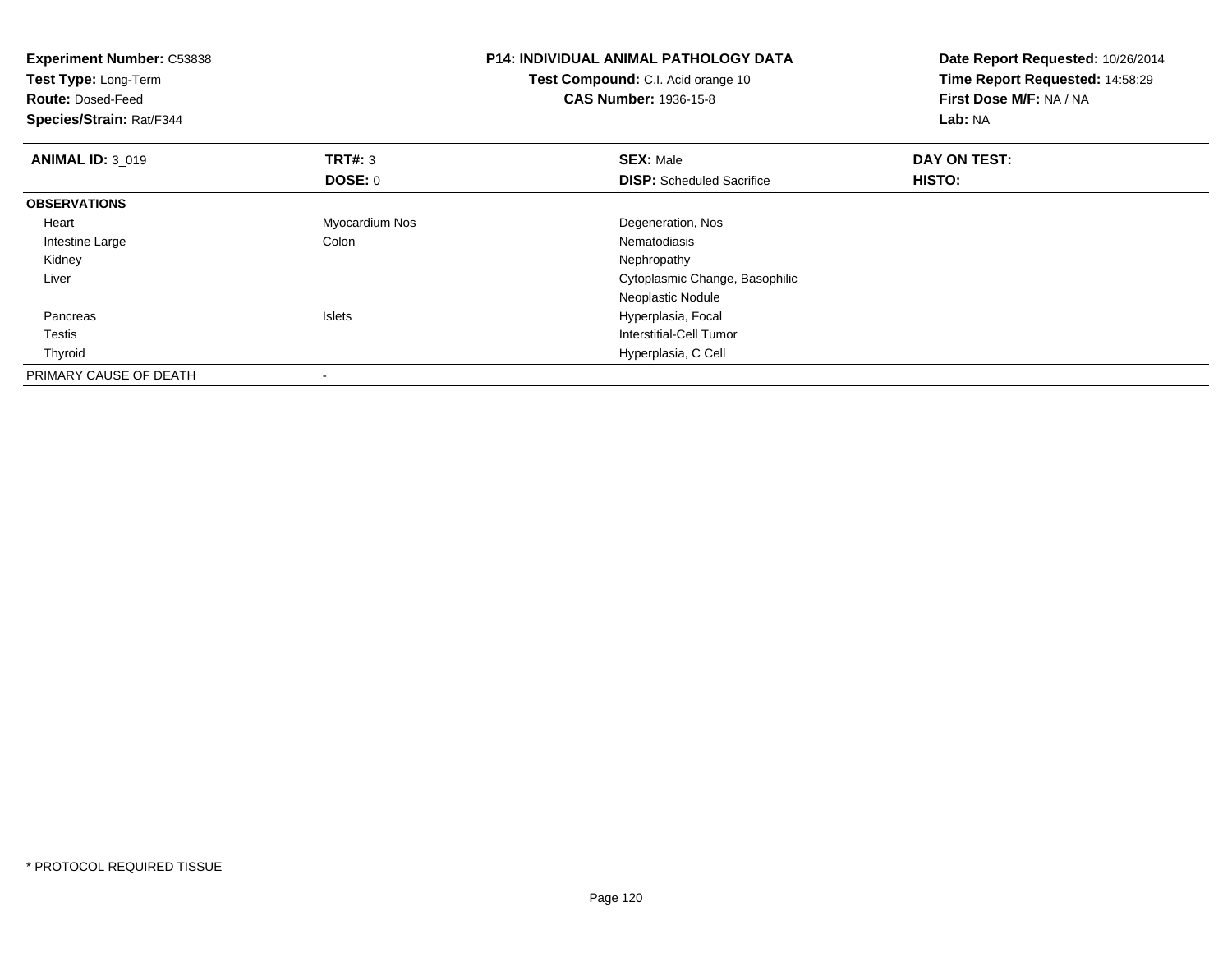| <b>Experiment Number: C53838</b><br>Test Type: Long-Term<br><b>Route: Dosed-Feed</b><br>Species/Strain: Rat/F344 |                       | <b>P14: INDIVIDUAL ANIMAL PATHOLOGY DATA</b><br>Test Compound: C.I. Acid orange 10<br><b>CAS Number: 1936-15-8</b> | Date Report Requested: 10/26/2014<br>Time Report Requested: 14:58:29<br>First Dose M/F: NA / NA<br>Lab: NA |
|------------------------------------------------------------------------------------------------------------------|-----------------------|--------------------------------------------------------------------------------------------------------------------|------------------------------------------------------------------------------------------------------------|
| <b>ANIMAL ID: 3_020</b>                                                                                          | TRT#: 3               | <b>SEX: Male</b>                                                                                                   | DAY ON TEST:                                                                                               |
|                                                                                                                  | DOSE: 0               | <b>DISP:</b> Scheduled Sacrifice                                                                                   | HISTO:                                                                                                     |
| <b>OBSERVATIONS</b>                                                                                              |                       |                                                                                                                    |                                                                                                            |
| Heart                                                                                                            | Myocardium Nos        | Degeneration, Nos                                                                                                  |                                                                                                            |
| Kidney                                                                                                           |                       | Nephropathy                                                                                                        |                                                                                                            |
| Liver                                                                                                            |                       | Cytoplasmic Change, Basophilic                                                                                     |                                                                                                            |
|                                                                                                                  | <b>Bile Duct</b>      | Hyperplasia, Focal                                                                                                 |                                                                                                            |
| Lymph node                                                                                                       | Mesenteric Lymph Node | Depletion, Lymphoid                                                                                                |                                                                                                            |
| Pituitary gland                                                                                                  |                       | Hyperplasia, Chromophobe Cell                                                                                      |                                                                                                            |
| Testis                                                                                                           |                       | Interstitial-Cell Tumor                                                                                            |                                                                                                            |
| PRIMARY CAUSE OF DEATH                                                                                           |                       |                                                                                                                    |                                                                                                            |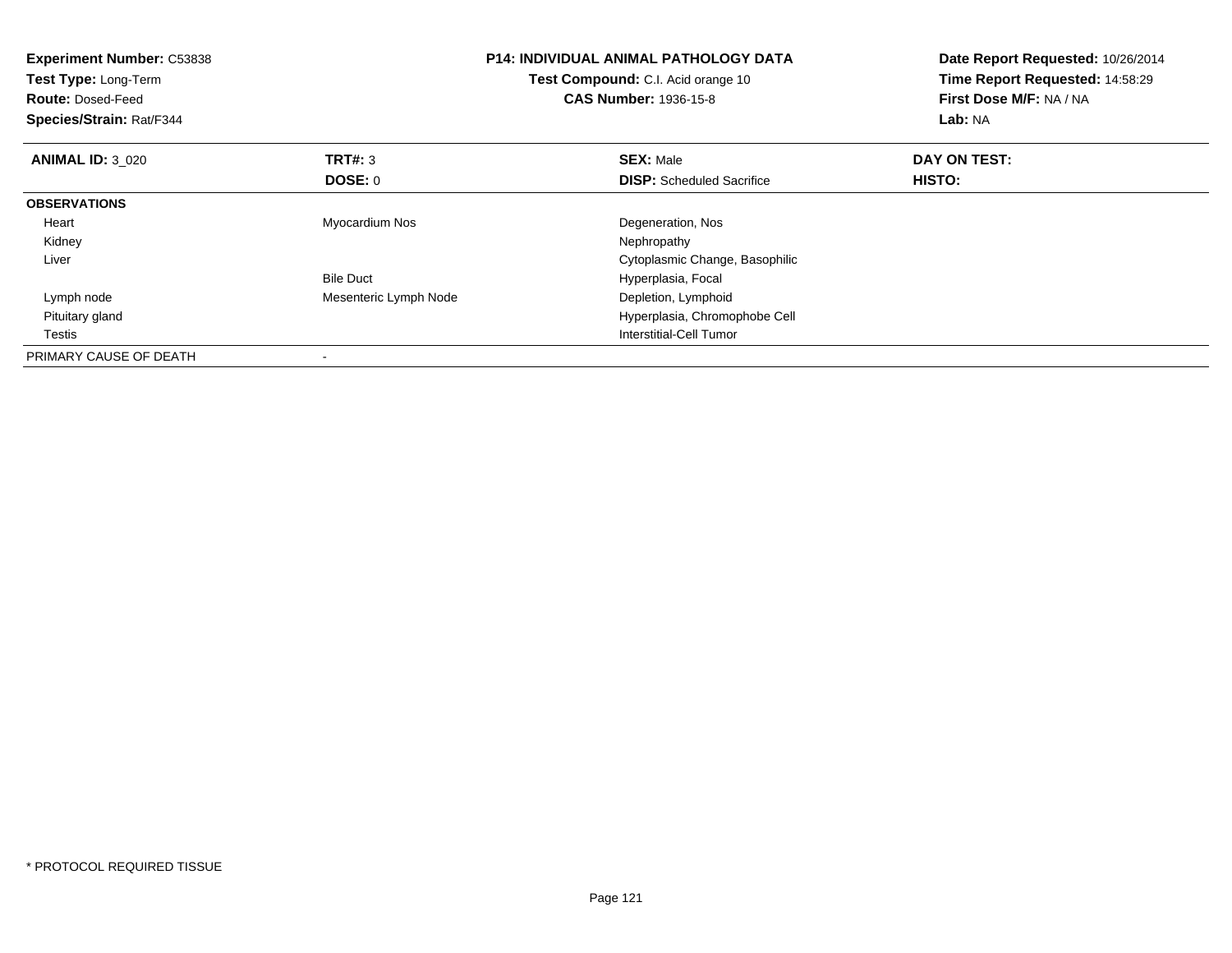| <b>Experiment Number: C53838</b><br>Test Type: Long-Term<br><b>Route: Dosed-Feed</b><br>Species/Strain: Rat/F344 |         | <b>P14: INDIVIDUAL ANIMAL PATHOLOGY DATA</b><br>Test Compound: C.I. Acid orange 10<br><b>CAS Number: 1936-15-8</b> | Date Report Requested: 10/26/2014<br>Time Report Requested: 14:58:29<br>First Dose M/F: NA / NA<br>Lab: NA |
|------------------------------------------------------------------------------------------------------------------|---------|--------------------------------------------------------------------------------------------------------------------|------------------------------------------------------------------------------------------------------------|
| <b>ANIMAL ID: 3 021</b>                                                                                          | TRT#: 3 | <b>SEX: Male</b>                                                                                                   | DAY ON TEST:                                                                                               |
|                                                                                                                  | DOSE: 0 | <b>DISP:</b> Scheduled Sacrifice                                                                                   | <b>HISTO:</b>                                                                                              |
| <b>OBSERVATIONS</b>                                                                                              |         |                                                                                                                    |                                                                                                            |
| Adrenal gland                                                                                                    |         | Pheochromocytoma                                                                                                   |                                                                                                            |
| Bone marrow                                                                                                      |         | Hypoplasia, Hematopoietic                                                                                          |                                                                                                            |
| Liver                                                                                                            |         | Cytoplasmic Change, Basophilic                                                                                     |                                                                                                            |
| Testis                                                                                                           |         | Interstitial-Cell Tumor                                                                                            |                                                                                                            |
| Thyroid                                                                                                          |         | Follicular-Cell Carcinoma                                                                                          |                                                                                                            |
| PRIMARY CAUSE OF DEATH                                                                                           |         |                                                                                                                    |                                                                                                            |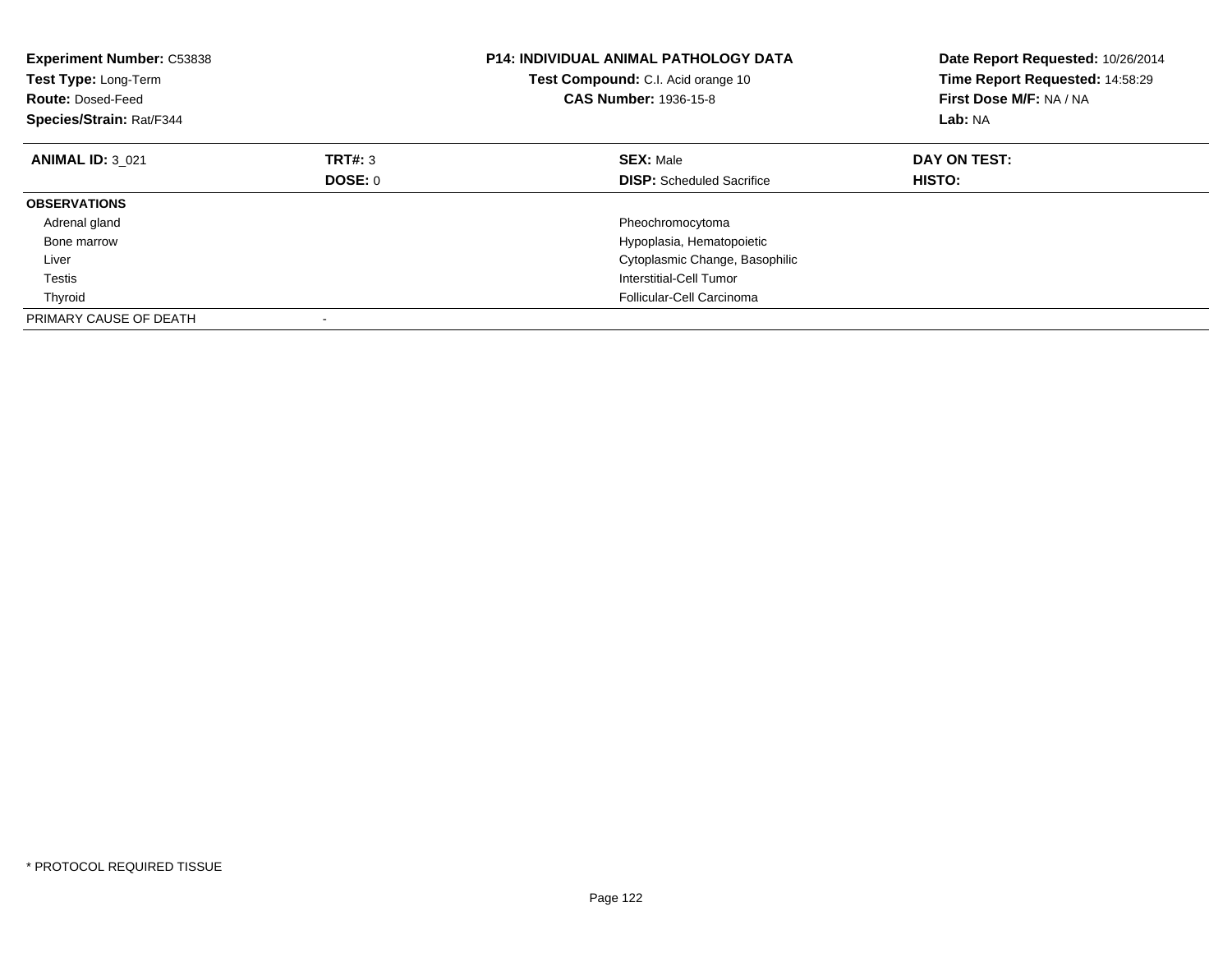**Experiment Number:** C53838

**Test Type:** Long-Term

**Route:** Dosed-Feed

**Species/Strain:** Rat/F344

## **P14: INDIVIDUAL ANIMAL PATHOLOGY DATA**

**Test Compound:** C.I. Acid orange 10**CAS Number:** 1936-15-8

**Date Report Requested:** 10/26/2014**Time Report Requested:** 14:58:29**First Dose M/F:** NA / NA**Lab:** NA

| <b>ANIMAL ID: 3_022</b> | TRT#: 3             | <b>SEX: Male</b>                | DAY ON TEST: |  |
|-------------------------|---------------------|---------------------------------|--------------|--|
|                         | DOSE: 0             | <b>DISP:</b> Moribund Sacrifice | HISTO:       |  |
| <b>OBSERVATIONS</b>     |                     |                                 |              |  |
| Adrenal gland           |                     | Pheochromocytoma                |              |  |
| Bone marrow             |                     | Osteoma                         |              |  |
| Heart                   | Atrium              | Thrombosis, Nos                 |              |  |
| Kidney                  |                     | Nephropathy                     |              |  |
|                         |                     | Pigmentation, Nos               |              |  |
| Liver                   |                     | Cirrhosis, Nos                  |              |  |
|                         | <b>Bile Duct</b>    | Hyperplasia, Focal              |              |  |
| Lung                    |                     | Necrosis, Focal                 |              |  |
| Lymph node              |                     | Edema, Nos                      |              |  |
| Testis                  |                     | Interstitial-Cell Tumor         |              |  |
| Unspecified             | Multiple Organs Nos | Leukemia, Lymphocytic           |              |  |
| PRIMARY CAUSE OF DEATH  | $\blacksquare$      |                                 |              |  |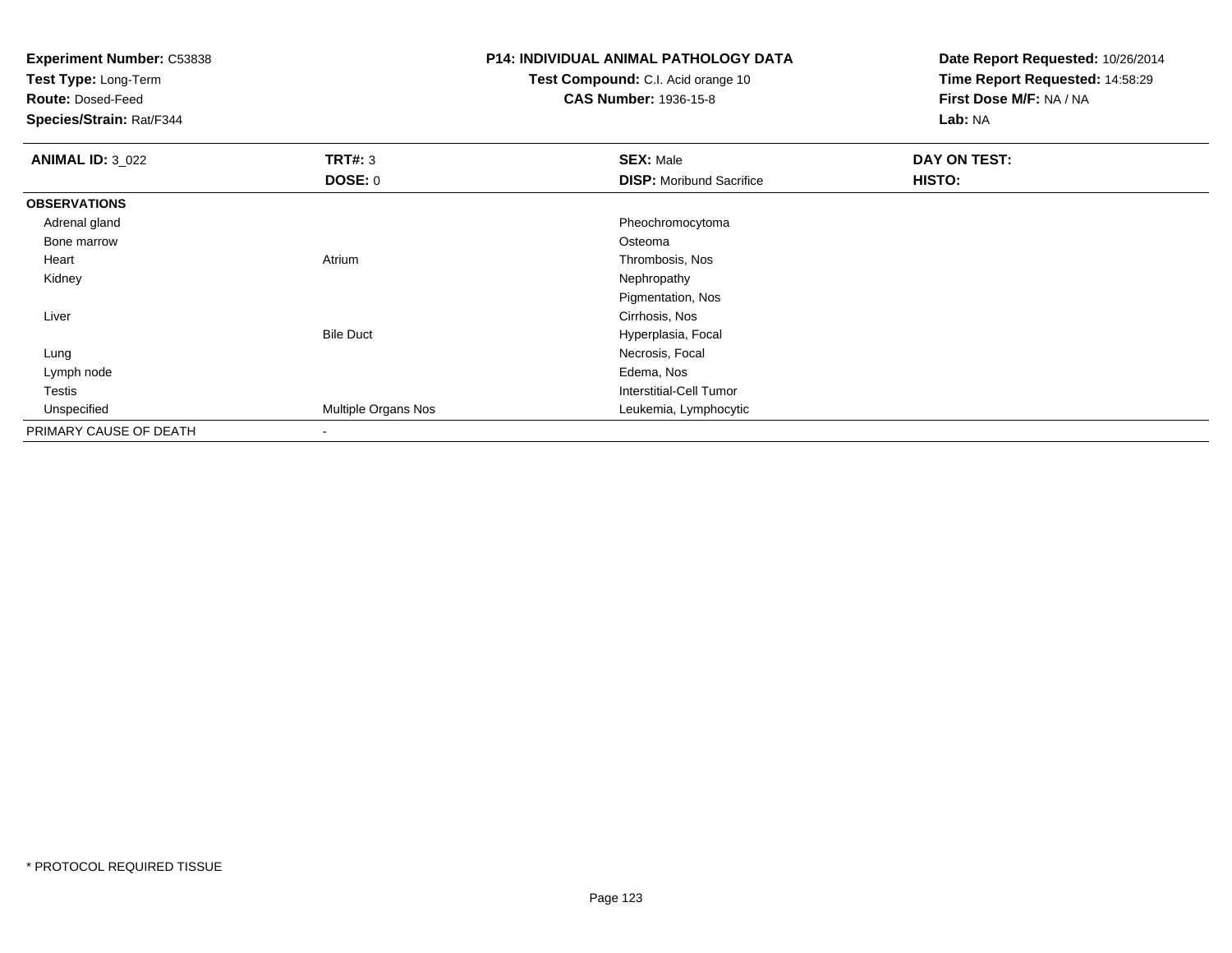| <b>Experiment Number: C53838</b><br>Test Type: Long-Term<br><b>Route: Dosed-Feed</b><br>Species/Strain: Rat/F344 |                          | <b>P14: INDIVIDUAL ANIMAL PATHOLOGY DATA</b><br>Test Compound: C.I. Acid orange 10<br><b>CAS Number: 1936-15-8</b> | Date Report Requested: 10/26/2014<br>Time Report Requested: 14:58:29<br>First Dose M/F: NA / NA<br>Lab: NA |
|------------------------------------------------------------------------------------------------------------------|--------------------------|--------------------------------------------------------------------------------------------------------------------|------------------------------------------------------------------------------------------------------------|
| <b>ANIMAL ID: 3 023</b>                                                                                          | <b>TRT#: 3</b>           | <b>SEX: Male</b>                                                                                                   | DAY ON TEST:                                                                                               |
|                                                                                                                  | DOSE: 0                  | <b>DISP:</b> Scheduled Sacrifice                                                                                   | <b>HISTO:</b>                                                                                              |
| <b>OBSERVATIONS</b>                                                                                              |                          |                                                                                                                    |                                                                                                            |
| Adrenal gland                                                                                                    | <b>Cortex Nos</b>        | Lipoidosis                                                                                                         |                                                                                                            |
| Heart                                                                                                            |                          | Nonchromaffin Paraganglioma                                                                                        |                                                                                                            |
| Kidney                                                                                                           |                          | Nephropathy                                                                                                        |                                                                                                            |
| Liver                                                                                                            |                          | Cytoplasmic Change, Basophilic                                                                                     |                                                                                                            |
| Pituitary gland                                                                                                  | Acidophil Cell           | Hyperplasia, Focal                                                                                                 |                                                                                                            |
| <b>Testis</b>                                                                                                    |                          | Interstitial-Cell Tumor                                                                                            |                                                                                                            |
| Unspecified                                                                                                      |                          | Fibroma                                                                                                            |                                                                                                            |
|                                                                                                                  | Multiple Organs Nos      | Leukemia, Lymphocytic                                                                                              |                                                                                                            |
| PRIMARY CAUSE OF DEATH                                                                                           | $\overline{\phantom{a}}$ |                                                                                                                    |                                                                                                            |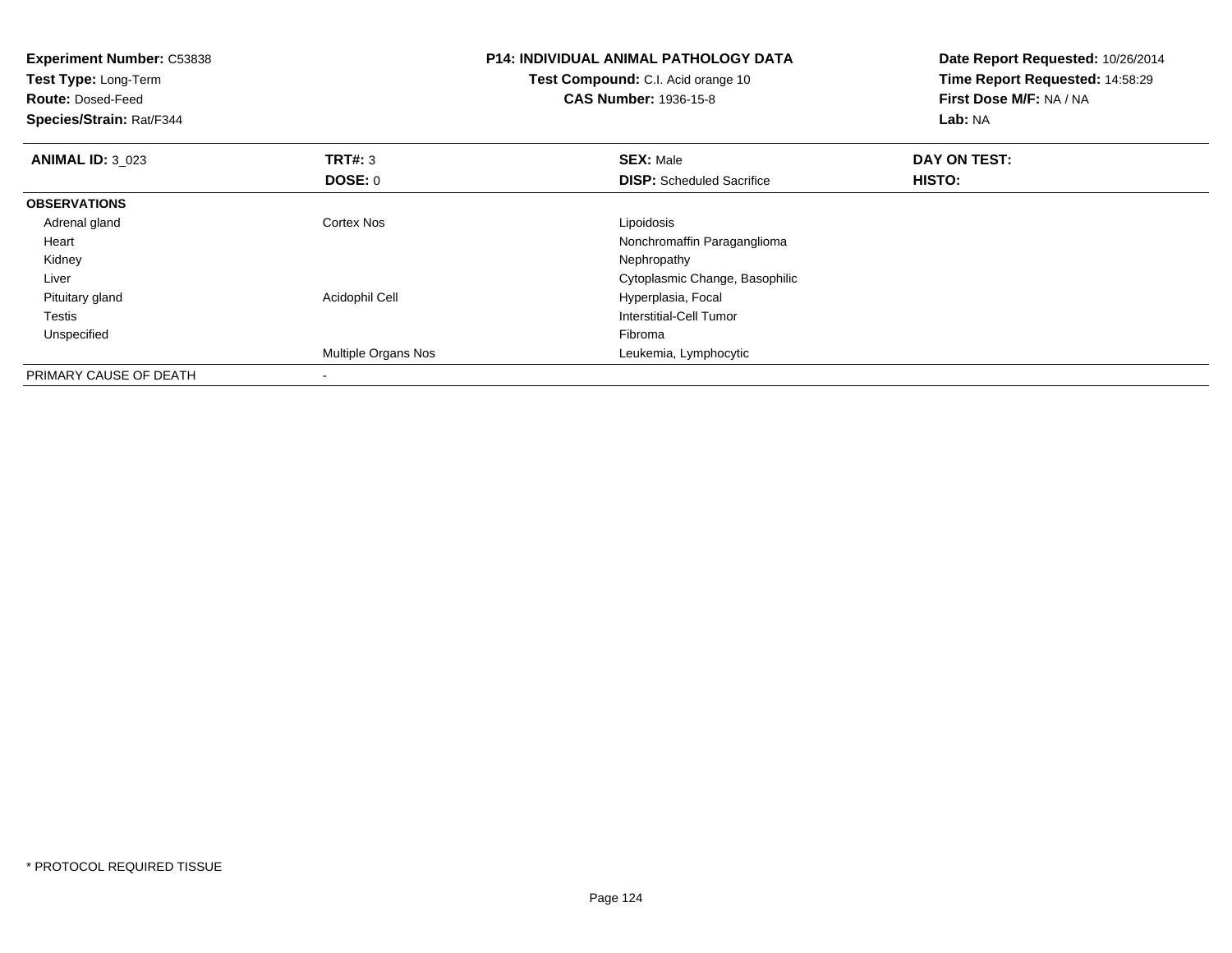| <b>Experiment Number: C53838</b><br>Test Type: Long-Term<br><b>Route: Dosed-Feed</b><br>Species/Strain: Rat/F344 |                    | <b>P14: INDIVIDUAL ANIMAL PATHOLOGY DATA</b><br>Test Compound: C.I. Acid orange 10<br><b>CAS Number: 1936-15-8</b> | Date Report Requested: 10/26/2014<br>Time Report Requested: 14:58:29<br>First Dose M/F: NA / NA<br>Lab: NA |
|------------------------------------------------------------------------------------------------------------------|--------------------|--------------------------------------------------------------------------------------------------------------------|------------------------------------------------------------------------------------------------------------|
| <b>ANIMAL ID: 3 024</b>                                                                                          | TRT#: 3<br>DOSE: 0 | <b>SEX: Male</b><br><b>DISP:</b> Scheduled Sacrifice                                                               | DAY ON TEST:<br><b>HISTO:</b>                                                                              |
| <b>OBSERVATIONS</b>                                                                                              |                    |                                                                                                                    |                                                                                                            |
| Heart<br>Kidney                                                                                                  | Myocardium Nos     | Degeneration, Nos<br>Nephropathy                                                                                   |                                                                                                            |
| Liver                                                                                                            |                    | Cytoplasmic Change, Basophilic                                                                                     |                                                                                                            |
| Testis                                                                                                           |                    | Interstitial-Cell Tumor                                                                                            |                                                                                                            |
| PRIMARY CAUSE OF DEATH                                                                                           |                    |                                                                                                                    |                                                                                                            |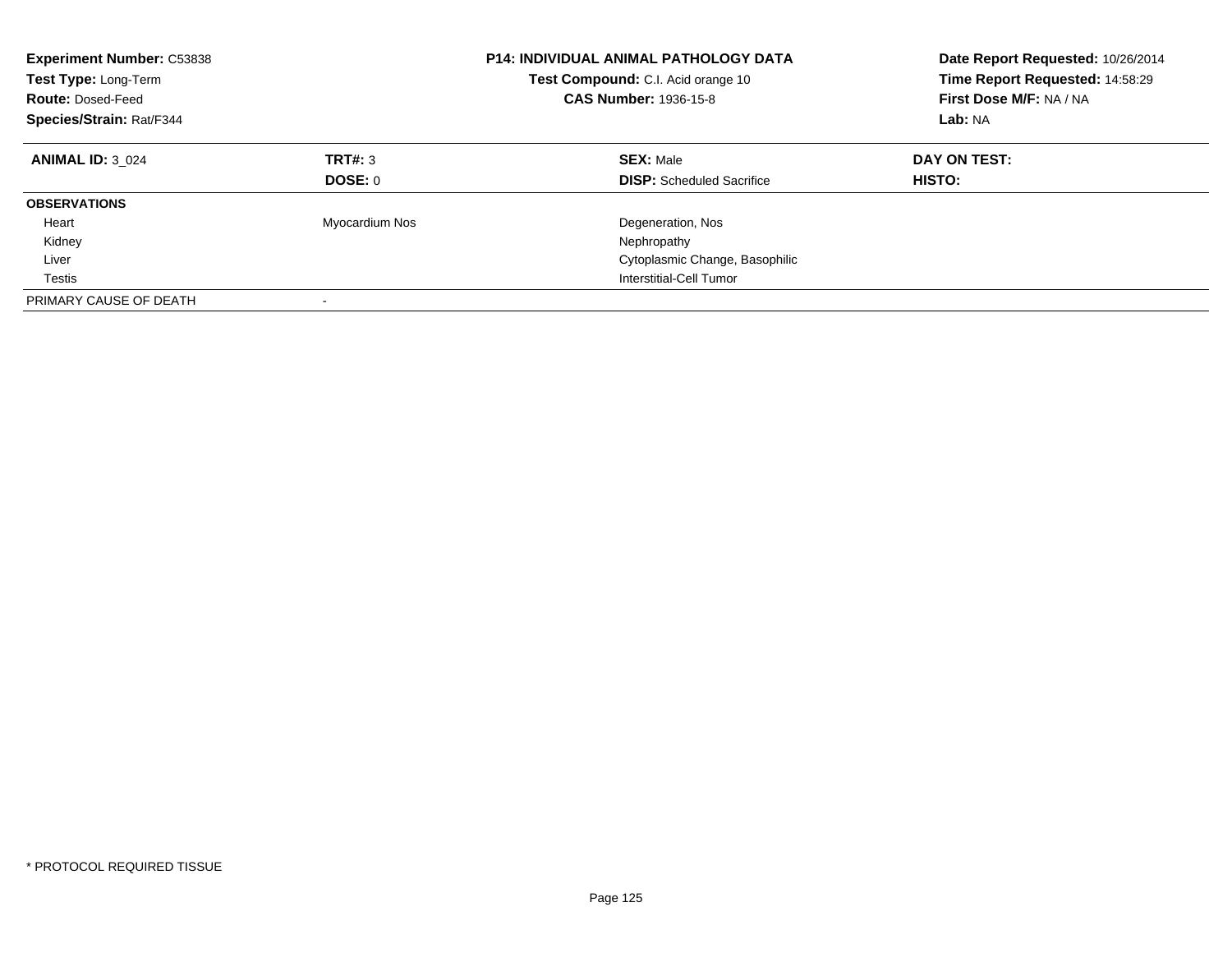| <b>Experiment Number: C53838</b><br>Test Type: Long-Term<br><b>Route: Dosed-Feed</b><br>Species/Strain: Rat/F344 |                           | P14: INDIVIDUAL ANIMAL PATHOLOGY DATA<br>Test Compound: C.I. Acid orange 10<br><b>CAS Number: 1936-15-8</b> | Date Report Requested: 10/26/2014<br>Time Report Requested: 14:58:29<br>First Dose M/F: NA / NA<br>Lab: NA |
|------------------------------------------------------------------------------------------------------------------|---------------------------|-------------------------------------------------------------------------------------------------------------|------------------------------------------------------------------------------------------------------------|
| <b>ANIMAL ID: 3 025</b>                                                                                          | TRT#: 3<br><b>DOSE: 0</b> | <b>SEX: Male</b><br><b>DISP:</b> Scheduled Sacrifice                                                        | DAY ON TEST:<br><b>HISTO:</b>                                                                              |
| <b>OBSERVATIONS</b>                                                                                              |                           |                                                                                                             |                                                                                                            |
| Kidney                                                                                                           |                           | Nephropathy                                                                                                 |                                                                                                            |
| Liver                                                                                                            |                           | Cytoplasmic Change, Basophilic                                                                              |                                                                                                            |
| Testis                                                                                                           |                           | Interstitial-Cell Tumor                                                                                     |                                                                                                            |
| Thyroid                                                                                                          |                           | Hyperplasia, C Cell                                                                                         |                                                                                                            |
| PRIMARY CAUSE OF DEATH                                                                                           | $\overline{\phantom{a}}$  |                                                                                                             |                                                                                                            |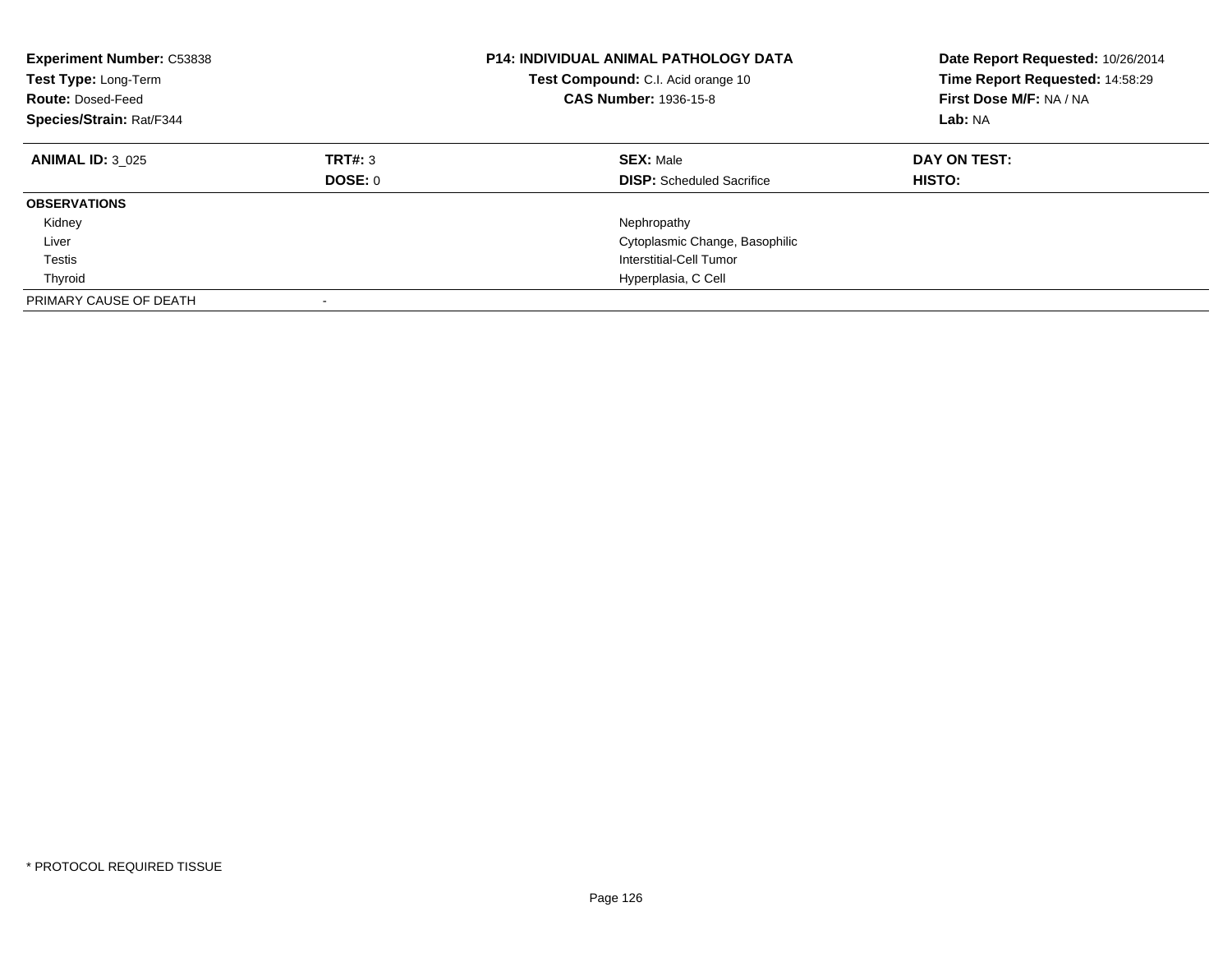| <b>Experiment Number: C53838</b><br>Test Type: Long-Term<br><b>Route: Dosed-Feed</b><br>Species/Strain: Rat/F344 |                | <b>P14: INDIVIDUAL ANIMAL PATHOLOGY DATA</b><br>Test Compound: C.I. Acid orange 10<br>CAS Number: 1936-15-8 | Date Report Requested: 10/26/2014<br>Time Report Requested: 14:58:29<br>First Dose M/F: NA / NA<br>Lab: NA |
|------------------------------------------------------------------------------------------------------------------|----------------|-------------------------------------------------------------------------------------------------------------|------------------------------------------------------------------------------------------------------------|
| <b>ANIMAL ID: 3 026</b>                                                                                          | TRT#: 3        | <b>SEX: Male</b>                                                                                            | DAY ON TEST:                                                                                               |
|                                                                                                                  | DOSE: 0        | <b>DISP:</b> Scheduled Sacrifice                                                                            | HISTO:                                                                                                     |
| <b>OBSERVATIONS</b>                                                                                              |                |                                                                                                             |                                                                                                            |
| Heart                                                                                                            | Myocardium Nos | Degeneration, Nos                                                                                           |                                                                                                            |
| Kidney                                                                                                           |                | Nephropathy                                                                                                 |                                                                                                            |
| Liver                                                                                                            |                | Cytoplasmic Change, Basophilic                                                                              |                                                                                                            |
| Pancreas                                                                                                         | Acinus         | Atrophy, Focal                                                                                              |                                                                                                            |
| Testis                                                                                                           |                | Interstitial-Cell Tumor                                                                                     |                                                                                                            |
| PRIMARY CAUSE OF DEATH                                                                                           |                |                                                                                                             |                                                                                                            |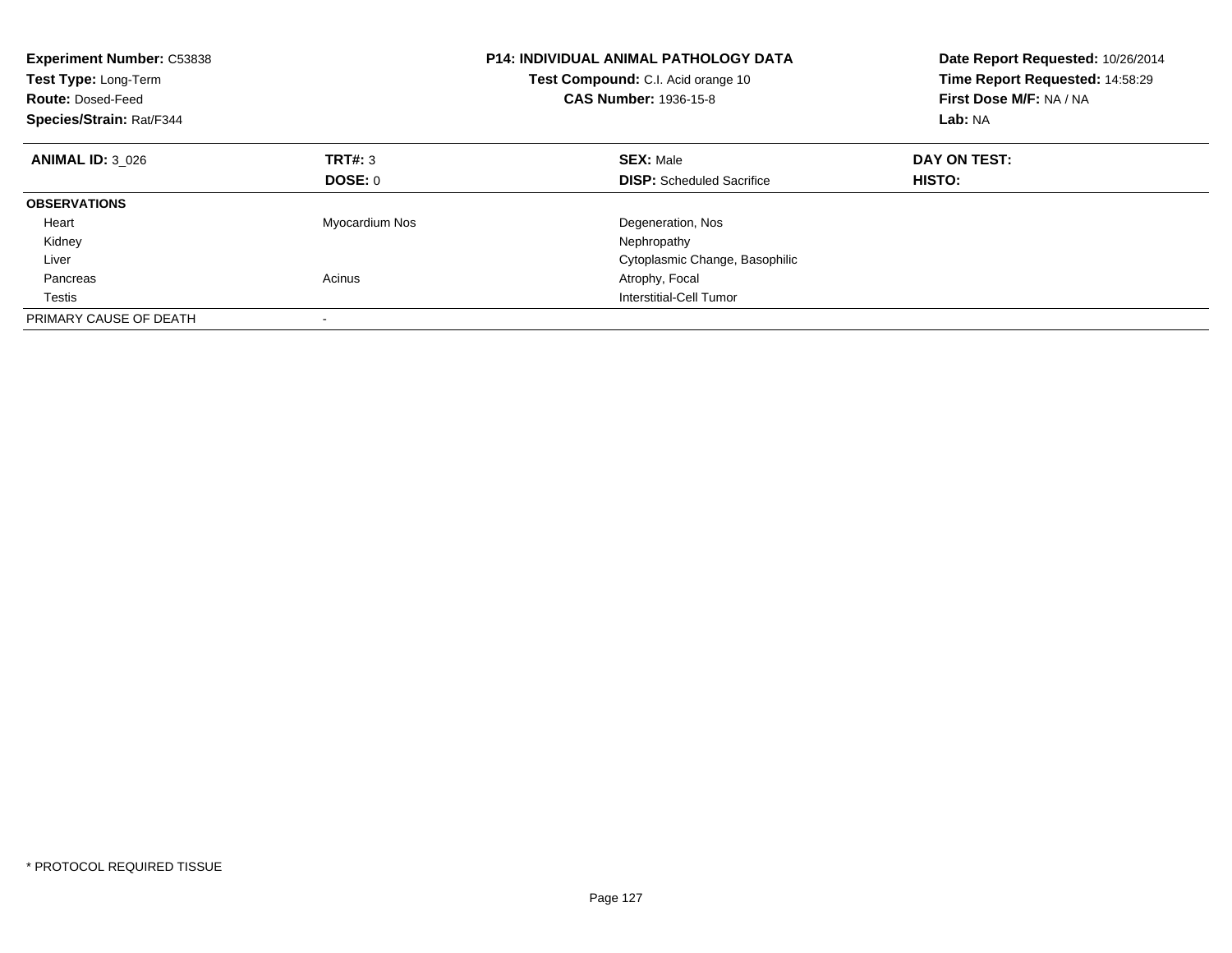| <b>Experiment Number: C53838</b><br>Test Type: Long-Term<br><b>Route: Dosed-Feed</b><br>Species/Strain: Rat/F344 |                  | <b>P14: INDIVIDUAL ANIMAL PATHOLOGY DATA</b><br>Test Compound: C.I. Acid orange 10<br><b>CAS Number: 1936-15-8</b> | Date Report Requested: 10/26/2014<br>Time Report Requested: 14:58:29<br>First Dose M/F: NA / NA<br>Lab: NA |
|------------------------------------------------------------------------------------------------------------------|------------------|--------------------------------------------------------------------------------------------------------------------|------------------------------------------------------------------------------------------------------------|
| <b>ANIMAL ID: 3 027</b>                                                                                          | TRT#: 3          | <b>SEX: Male</b>                                                                                                   | DAY ON TEST:                                                                                               |
|                                                                                                                  | DOSE: 0          | <b>DISP:</b> Scheduled Sacrifice                                                                                   | <b>HISTO:</b>                                                                                              |
| <b>OBSERVATIONS</b>                                                                                              |                  |                                                                                                                    |                                                                                                            |
| Kidney                                                                                                           |                  | Nephropathy                                                                                                        |                                                                                                            |
| Liver                                                                                                            |                  | Cytoplasmic Change, Basophilic                                                                                     |                                                                                                            |
|                                                                                                                  | <b>Bile Duct</b> | Hyperplasia, Focal                                                                                                 |                                                                                                            |
| Pancreas                                                                                                         | Acinus           | Atrophy, Focal                                                                                                     |                                                                                                            |
| Testis                                                                                                           |                  | Interstitial-Cell Tumor                                                                                            |                                                                                                            |
| PRIMARY CAUSE OF DEATH                                                                                           |                  |                                                                                                                    |                                                                                                            |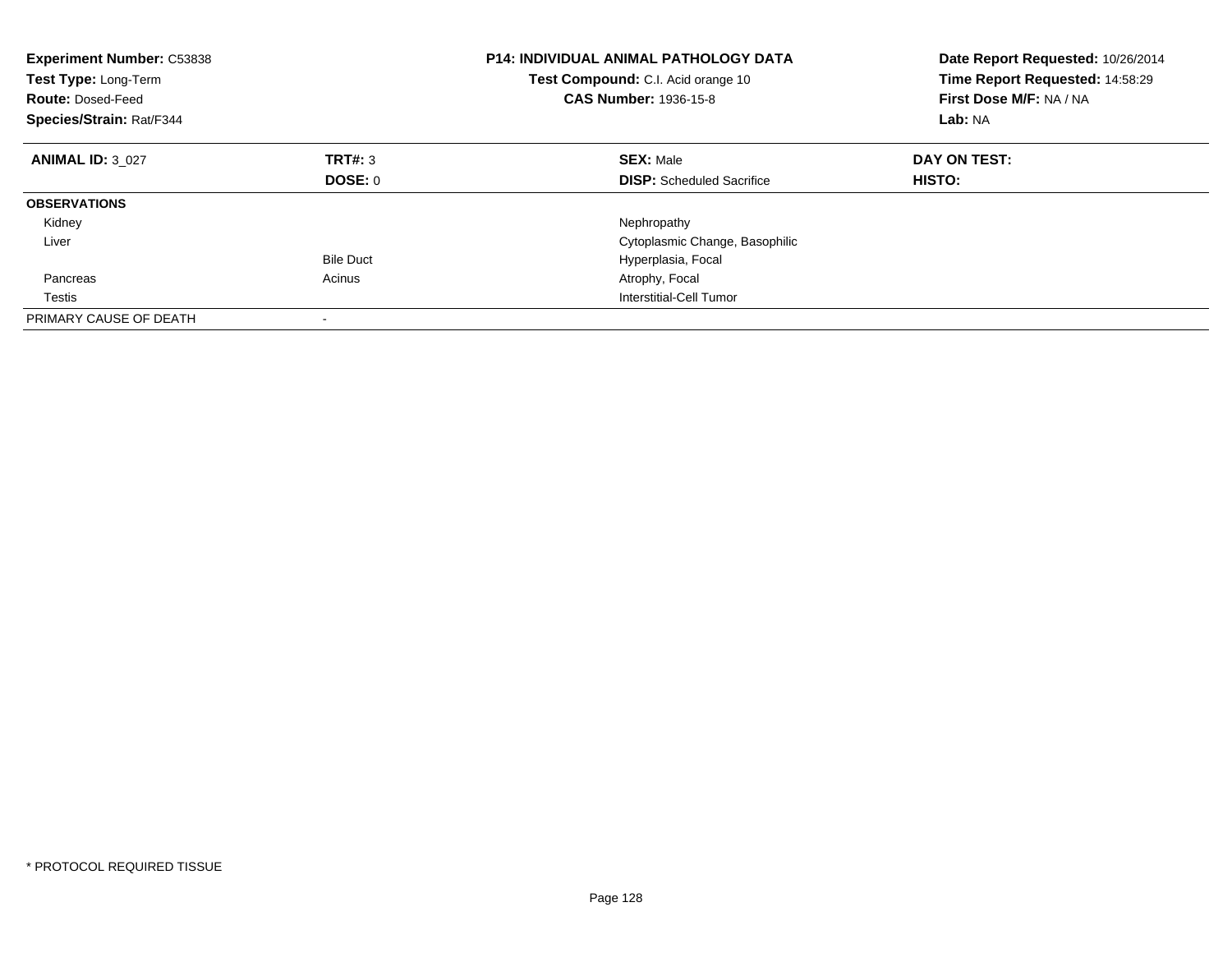| <b>Experiment Number: C53838</b> | <b>P14: INDIVIDUAL ANIMAL PATHOLOGY DATA</b> |                                           | Date Report Requested: 10/26/2014 |  |
|----------------------------------|----------------------------------------------|-------------------------------------------|-----------------------------------|--|
| Test Type: Long-Term             |                                              | <b>Test Compound: C.I. Acid orange 10</b> | Time Report Requested: 14:58:29   |  |
| <b>Route: Dosed-Feed</b>         |                                              | <b>CAS Number: 1936-15-8</b>              | First Dose M/F: NA / NA           |  |
| Species/Strain: Rat/F344         |                                              |                                           | Lab: NA                           |  |
| <b>ANIMAL ID: 3_028</b>          | TRT#: 3                                      | <b>SEX: Male</b>                          | DAY ON TEST:                      |  |
|                                  | <b>DOSE: 0</b>                               | <b>DISP:</b> Scheduled Sacrifice          | <b>HISTO:</b>                     |  |
| <b>OBSERVATIONS</b>              |                                              |                                           |                                   |  |
| Adrenal gland                    |                                              | Pheochromocytoma                          |                                   |  |
| Heart                            | Myocardium Nos                               | Degeneration, Nos                         |                                   |  |
| Intestine Large                  | Colon                                        | Nematodiasis                              |                                   |  |
| Kidney                           |                                              | Cyst, Nos                                 |                                   |  |
|                                  |                                              | Nephropathy                               |                                   |  |
| Liver                            |                                              | Cytoplasmic Change, Basophilic            |                                   |  |
| Pancreas                         | Acinus                                       | Atrophy, Focal                            |                                   |  |
|                                  | Islets                                       | Hyperplasia, Nos                          |                                   |  |
| Testis                           |                                              | Interstitial-Cell Tumor                   |                                   |  |
| Thyroid                          |                                              | Hyperplasia, C Cell                       |                                   |  |
| PRIMARY CAUSE OF DEATH           |                                              |                                           |                                   |  |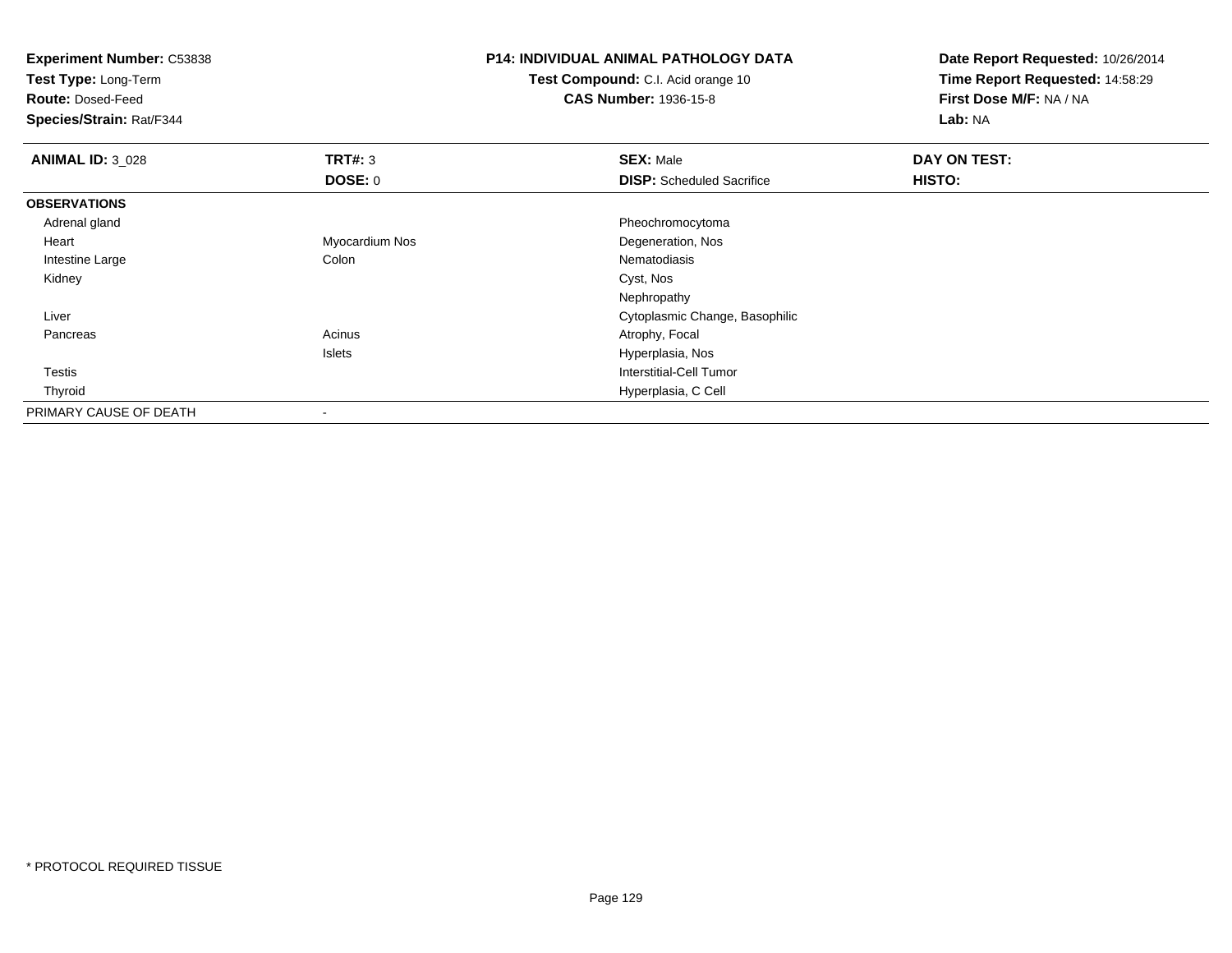| <b>Experiment Number: C53838</b><br>Test Type: Long-Term<br><b>Route: Dosed-Feed</b><br>Species/Strain: Rat/F344 |                           | <b>P14: INDIVIDUAL ANIMAL PATHOLOGY DATA</b><br><b>Test Compound:</b> C.I. Acid orange 10<br><b>CAS Number: 1936-15-8</b> | Date Report Requested: 10/26/2014<br>Time Report Requested: 14:58:29<br>First Dose M/F: NA / NA<br>Lab: NA |
|------------------------------------------------------------------------------------------------------------------|---------------------------|---------------------------------------------------------------------------------------------------------------------------|------------------------------------------------------------------------------------------------------------|
| <b>ANIMAL ID: 3 029</b>                                                                                          | TRT#: 3<br><b>DOSE: 0</b> | <b>SEX: Male</b><br><b>DISP:</b> Scheduled Sacrifice                                                                      | DAY ON TEST:<br><b>HISTO:</b>                                                                              |
| <b>OBSERVATIONS</b>                                                                                              |                           |                                                                                                                           |                                                                                                            |
| Kidney                                                                                                           |                           | Nephropathy                                                                                                               |                                                                                                            |
| Liver                                                                                                            |                           | Cytoplasmic Change, Basophilic                                                                                            |                                                                                                            |
| Pituitary gland                                                                                                  |                           | Hyperplasia, Chromophobe Cell                                                                                             |                                                                                                            |
| Testis                                                                                                           |                           | Interstitial-Cell Tumor                                                                                                   |                                                                                                            |
| PRIMARY CAUSE OF DEATH                                                                                           |                           |                                                                                                                           |                                                                                                            |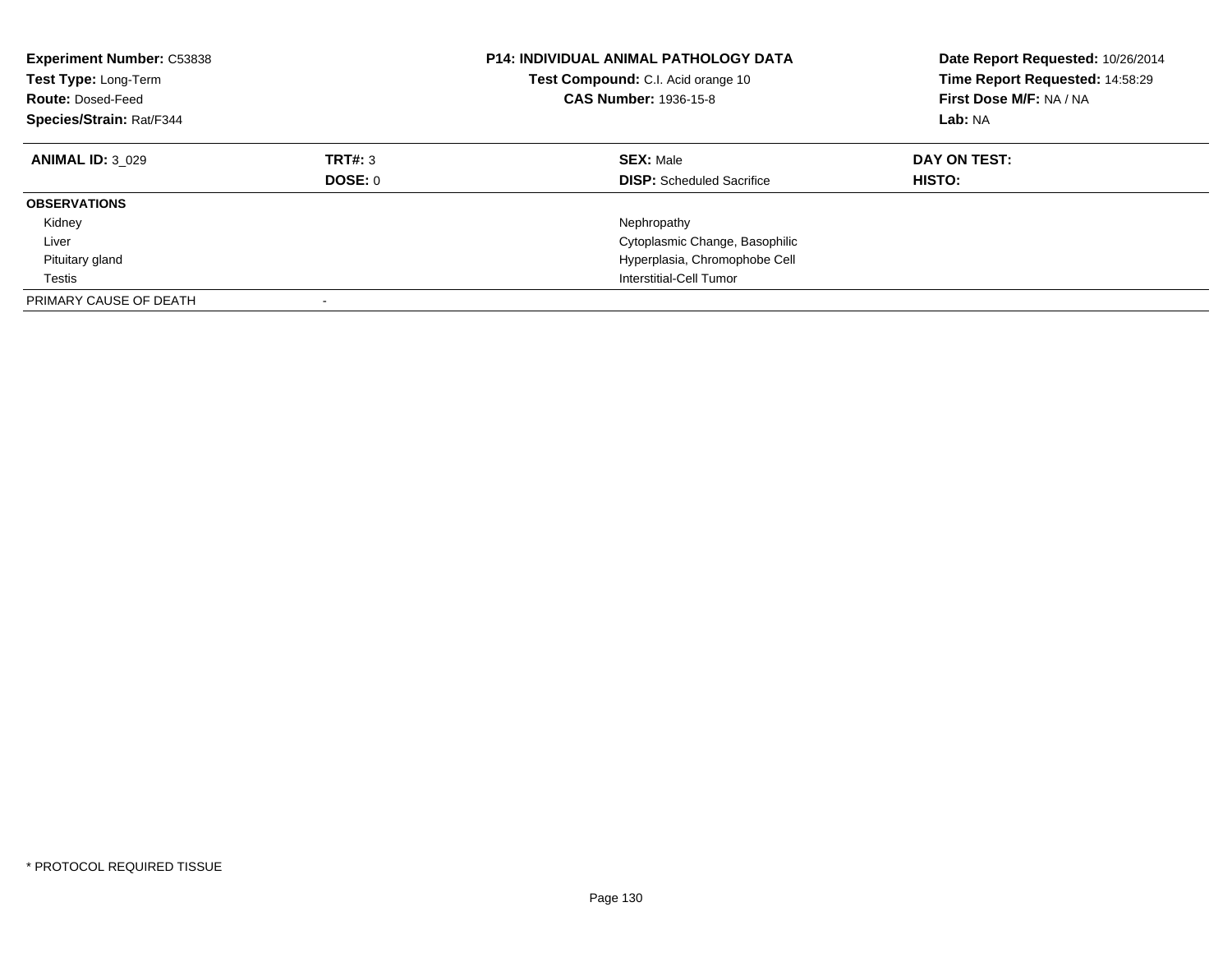| <b>Experiment Number: C53838</b><br>Test Type: Long-Term<br><b>Route: Dosed-Feed</b><br>Species/Strain: Rat/F344 |                | <b>P14: INDIVIDUAL ANIMAL PATHOLOGY DATA</b><br>Test Compound: C.I. Acid orange 10<br><b>CAS Number: 1936-15-8</b> | Date Report Requested: 10/26/2014<br>Time Report Requested: 14:58:29<br>First Dose M/F: NA / NA<br>Lab: NA |
|------------------------------------------------------------------------------------------------------------------|----------------|--------------------------------------------------------------------------------------------------------------------|------------------------------------------------------------------------------------------------------------|
| <b>ANIMAL ID: 3 030</b>                                                                                          | TRT#: 3        | <b>SEX: Male</b>                                                                                                   | DAY ON TEST:                                                                                               |
|                                                                                                                  | <b>DOSE: 0</b> | <b>DISP:</b> Scheduled Sacrifice                                                                                   | <b>HISTO:</b>                                                                                              |
| <b>OBSERVATIONS</b>                                                                                              |                |                                                                                                                    |                                                                                                            |
| Adrenal gland                                                                                                    |                | Pheochromocytoma                                                                                                   |                                                                                                            |
| Heart                                                                                                            | Myocardium Nos | Degeneration, Nos                                                                                                  |                                                                                                            |
| Kidney                                                                                                           |                | Nephropathy                                                                                                        |                                                                                                            |
| Liver                                                                                                            |                | Cytoplasmic Change, Basophilic                                                                                     |                                                                                                            |
| <b>Testis</b>                                                                                                    |                | Interstitial-Cell Tumor                                                                                            |                                                                                                            |
| Thyroid                                                                                                          |                | Hyperplasia, C Cell                                                                                                |                                                                                                            |
| PRIMARY CAUSE OF DEATH                                                                                           |                |                                                                                                                    |                                                                                                            |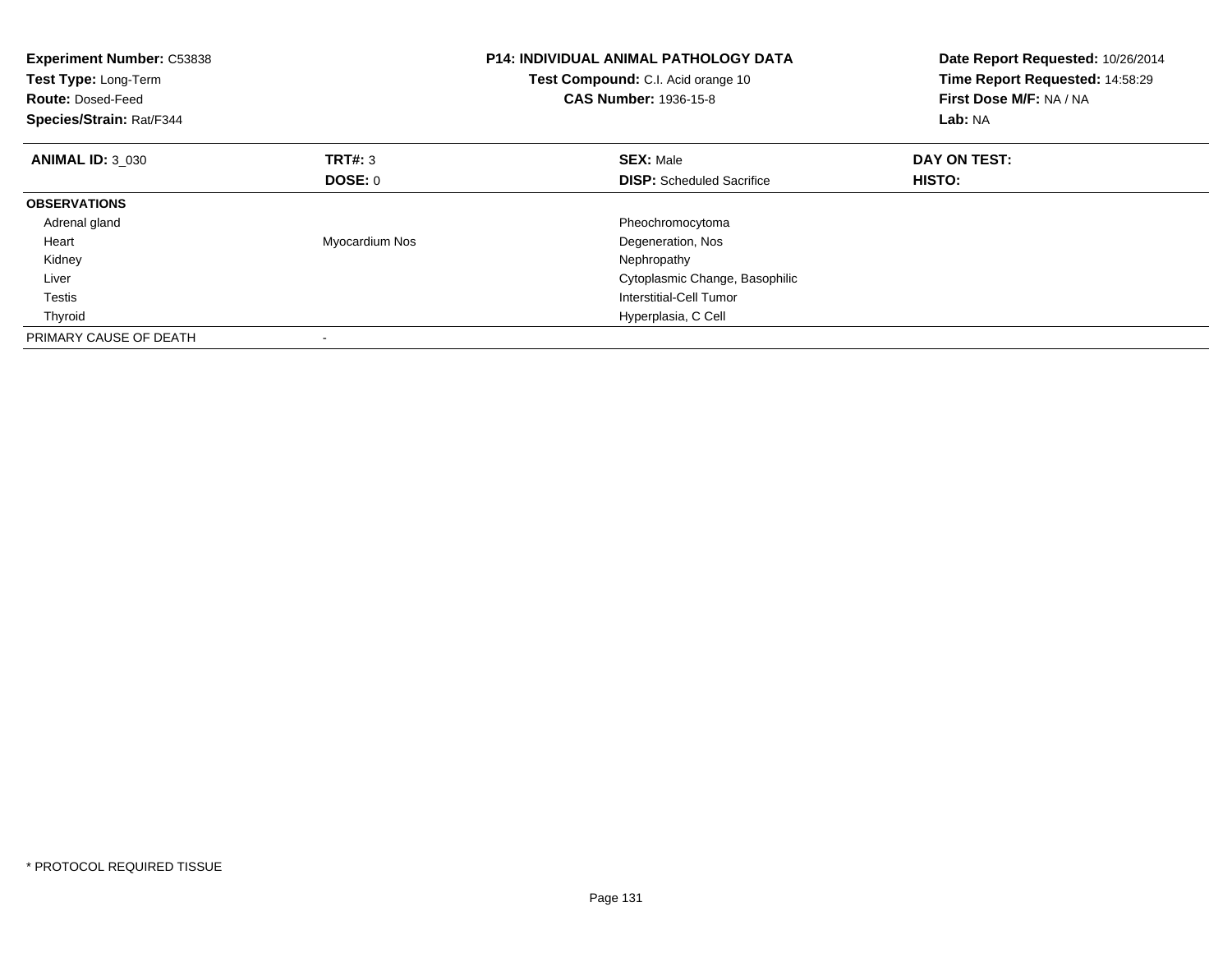| <b>Experiment Number: C53838</b><br>Test Type: Long-Term<br><b>Route: Dosed-Feed</b><br>Species/Strain: Rat/F344 |                           | <b>P14: INDIVIDUAL ANIMAL PATHOLOGY DATA</b><br>Test Compound: C.I. Acid orange 10<br><b>CAS Number: 1936-15-8</b> | Date Report Requested: 10/26/2014<br>Time Report Requested: 14:58:29<br>First Dose M/F: NA / NA<br>Lab: NA |
|------------------------------------------------------------------------------------------------------------------|---------------------------|--------------------------------------------------------------------------------------------------------------------|------------------------------------------------------------------------------------------------------------|
| <b>ANIMAL ID: 3 031</b>                                                                                          | <b>TRT#: 3</b><br>DOSE: 0 | <b>SEX: Male</b><br><b>DISP: Natural Death</b>                                                                     | DAY ON TEST:<br>HISTO:                                                                                     |
|                                                                                                                  |                           |                                                                                                                    |                                                                                                            |
| <b>OBSERVATIONS</b>                                                                                              |                           |                                                                                                                    |                                                                                                            |
| <b>Brain</b>                                                                                                     | Cerebellum Nos            | Necrosis, Hemorrhagic                                                                                              |                                                                                                            |
| Kidney                                                                                                           |                           | Nephropathy                                                                                                        |                                                                                                            |
| Testis                                                                                                           |                           | Interstitial-Cell Tumor                                                                                            |                                                                                                            |
| Unspecified                                                                                                      | Multiple Organs Nos       | Leukemia, Lymphocytic                                                                                              |                                                                                                            |
| PRIMARY CAUSE OF DEATH                                                                                           |                           |                                                                                                                    |                                                                                                            |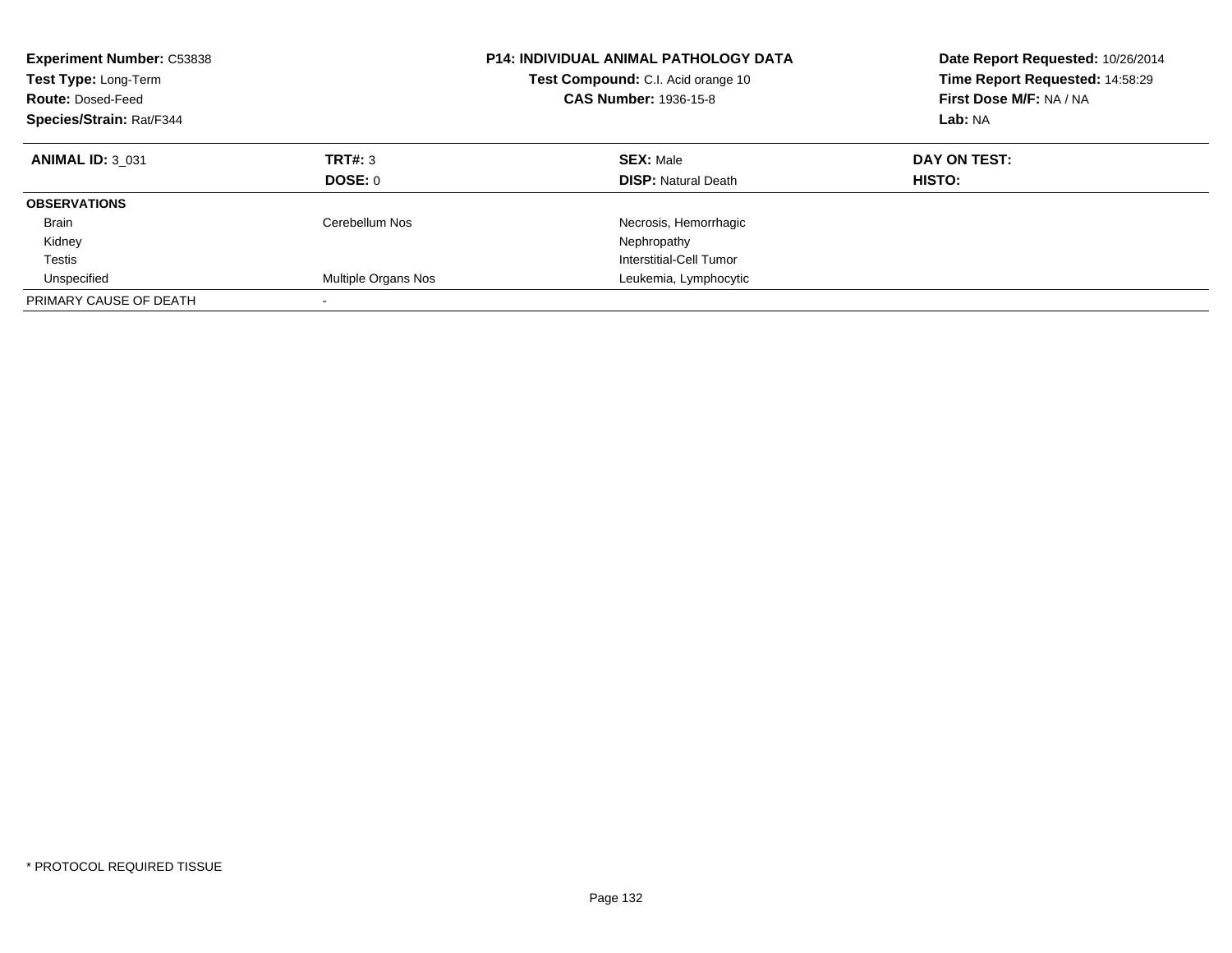| Experiment Number: C53838<br>Test Type: Long-Term<br><b>Route: Dosed-Feed</b><br>Species/Strain: Rat/F344 |                     | <b>P14: INDIVIDUAL ANIMAL PATHOLOGY DATA</b><br>Test Compound: C.I. Acid orange 10<br><b>CAS Number: 1936-15-8</b> | Date Report Requested: 10/26/2014<br>Time Report Requested: 14:58:29<br>First Dose M/F: NA / NA<br>Lab: NA |
|-----------------------------------------------------------------------------------------------------------|---------------------|--------------------------------------------------------------------------------------------------------------------|------------------------------------------------------------------------------------------------------------|
| <b>ANIMAL ID: 3 032</b>                                                                                   | TRT#: 3             | <b>SEX: Male</b>                                                                                                   | DAY ON TEST:                                                                                               |
|                                                                                                           | <b>DOSE: 0</b>      | <b>DISP:</b> Moribund Sacrifice                                                                                    | HISTO:                                                                                                     |
| <b>OBSERVATIONS</b>                                                                                       |                     |                                                                                                                    |                                                                                                            |
| Adrenal gland                                                                                             |                     | Cortical Adenoma                                                                                                   |                                                                                                            |
| Kidney                                                                                                    |                     | Nephropathy                                                                                                        |                                                                                                            |
|                                                                                                           | Tubule              | Pigmentation, Nos                                                                                                  |                                                                                                            |
| Prostate                                                                                                  |                     | Inflammation, Suppurative                                                                                          |                                                                                                            |
| Testis                                                                                                    |                     | Interstitial-Cell Tumor                                                                                            |                                                                                                            |
| Unspecified                                                                                               | Multiple Organs Nos | Leukemia, Lymphocytic                                                                                              |                                                                                                            |
| PRIMARY CAUSE OF DEATH                                                                                    |                     |                                                                                                                    |                                                                                                            |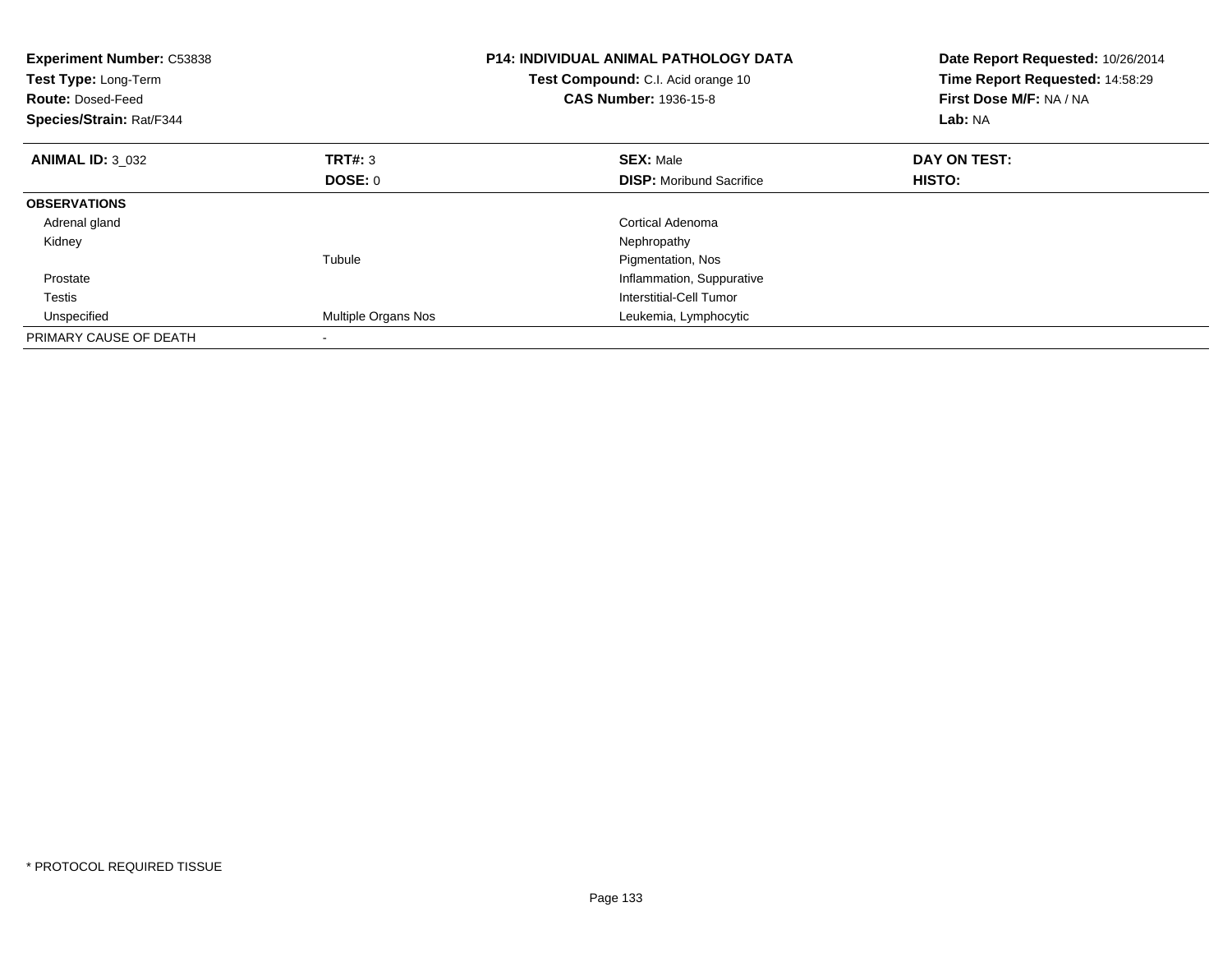| <b>Experiment Number: C53838</b><br>Test Type: Long-Term<br><b>Route: Dosed-Feed</b><br>Species/Strain: Rat/F344 |                | <b>P14: INDIVIDUAL ANIMAL PATHOLOGY DATA</b><br><b>Test Compound:</b> C.I. Acid orange 10<br><b>CAS Number: 1936-15-8</b> | Date Report Requested: 10/26/2014<br>Time Report Requested: 14:58:29<br>First Dose M/F: NA / NA<br>Lab: NA |
|------------------------------------------------------------------------------------------------------------------|----------------|---------------------------------------------------------------------------------------------------------------------------|------------------------------------------------------------------------------------------------------------|
| <b>ANIMAL ID: 3_033</b>                                                                                          | TRT#: 3        | <b>SEX: Male</b>                                                                                                          | DAY ON TEST:                                                                                               |
|                                                                                                                  | DOSE: 0        | <b>DISP:</b> Scheduled Sacrifice                                                                                          | HISTO:                                                                                                     |
| <b>OBSERVATIONS</b>                                                                                              |                |                                                                                                                           |                                                                                                            |
| Adrenal gland                                                                                                    |                | Pheochromocytoma, Malignant                                                                                               |                                                                                                            |
| Bone marrow                                                                                                      |                | Congestion, Acute                                                                                                         |                                                                                                            |
| Heart                                                                                                            | Myocardium Nos | Degeneration, Nos                                                                                                         |                                                                                                            |
| Kidney                                                                                                           |                | Nephropathy                                                                                                               |                                                                                                            |
| Liver                                                                                                            |                | Cytoplasmic Change, Basophilic                                                                                            |                                                                                                            |
| Mammary gland                                                                                                    |                | Dilatation, Nos                                                                                                           |                                                                                                            |
| Spleen                                                                                                           |                | Congestion, Nos                                                                                                           |                                                                                                            |
| Testis                                                                                                           |                | <b>Interstitial-Cell Tumor</b>                                                                                            |                                                                                                            |
| Thyroid                                                                                                          |                | Hyperplasia, C Cell                                                                                                       |                                                                                                            |
| PRIMARY CAUSE OF DEATH                                                                                           |                |                                                                                                                           |                                                                                                            |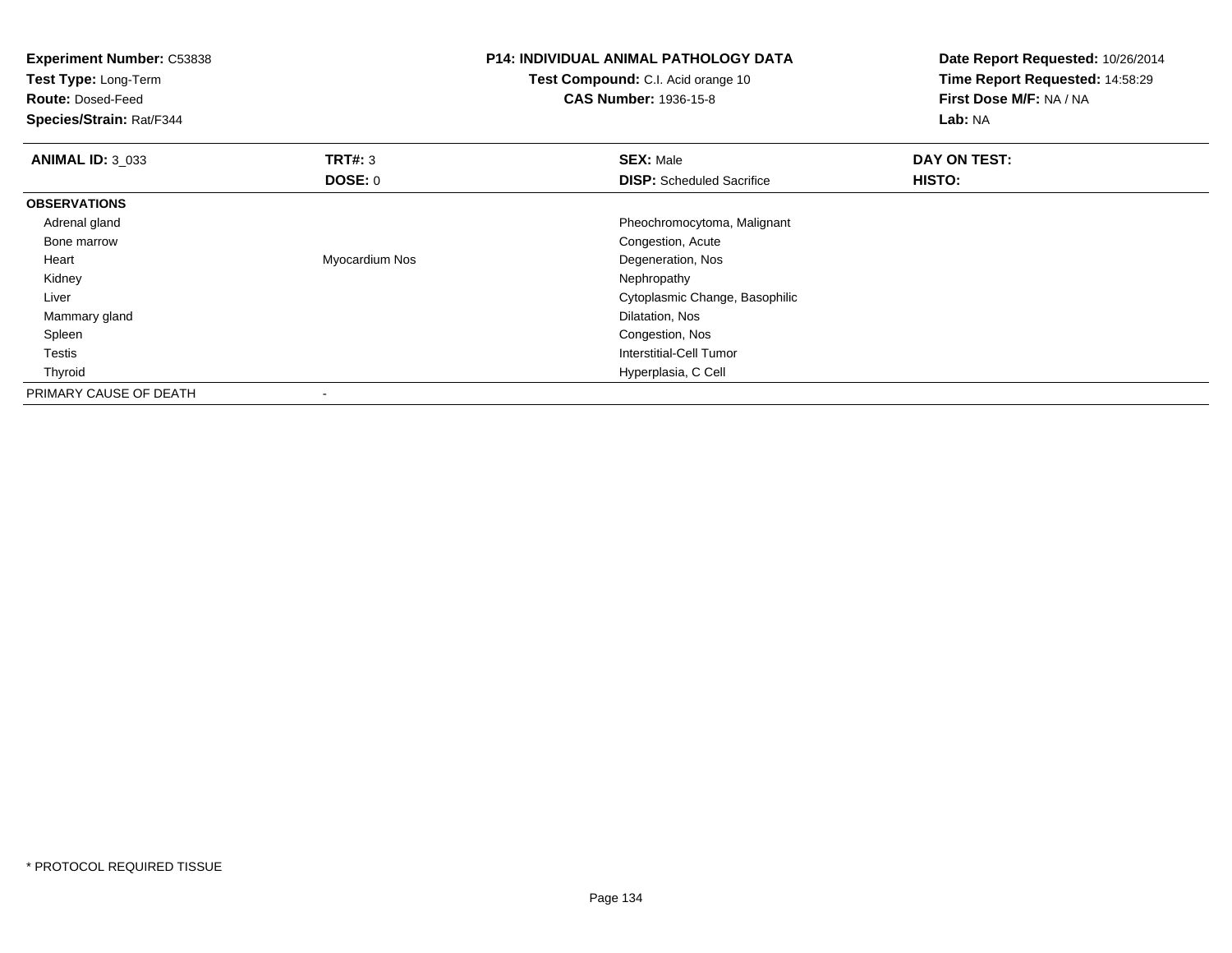| <b>Experiment Number: C53838</b><br>Test Type: Long-Term<br><b>Route: Dosed-Feed</b><br>Species/Strain: Rat/F344 |                      | <b>P14: INDIVIDUAL ANIMAL PATHOLOGY DATA</b><br>Test Compound: C.I. Acid orange 10<br><b>CAS Number: 1936-15-8</b> | Date Report Requested: 10/26/2014<br>Time Report Requested: 14:58:29<br>First Dose M/F: NA / NA<br>Lab: NA |
|------------------------------------------------------------------------------------------------------------------|----------------------|--------------------------------------------------------------------------------------------------------------------|------------------------------------------------------------------------------------------------------------|
| <b>ANIMAL ID: 3 034</b>                                                                                          | TRT#: 3              | <b>SEX: Male</b>                                                                                                   | <b>DAY ON TEST:</b>                                                                                        |
|                                                                                                                  | DOSE: 0              | <b>DISP:</b> Moribund Sacrifice                                                                                    | HISTO:                                                                                                     |
| <b>OBSERVATIONS</b>                                                                                              |                      |                                                                                                                    |                                                                                                            |
| Adrenal gland                                                                                                    |                      | Pheochromocytoma, Malignant                                                                                        |                                                                                                            |
| Bone marrow                                                                                                      |                      | Fibrosis, Focal                                                                                                    |                                                                                                            |
| Intestine Small                                                                                                  | <b>Mesentery Nos</b> | <b>Steatitis</b>                                                                                                   |                                                                                                            |
| Kidney                                                                                                           |                      | Nephropathy                                                                                                        |                                                                                                            |
|                                                                                                                  | Cortex               | Pigmentation, Nos                                                                                                  |                                                                                                            |
| Mammary gland                                                                                                    |                      | Hyperplasia, Cystic                                                                                                |                                                                                                            |
| Spleen                                                                                                           |                      | Infarct, Focal                                                                                                     |                                                                                                            |
| <b>Testis</b>                                                                                                    |                      | Interstitial-Cell Tumor                                                                                            |                                                                                                            |
| Unspecified                                                                                                      | Multiple Organs Nos  | Leukemia, Lymphocytic                                                                                              |                                                                                                            |
| PRIMARY CAUSE OF DEATH                                                                                           |                      |                                                                                                                    |                                                                                                            |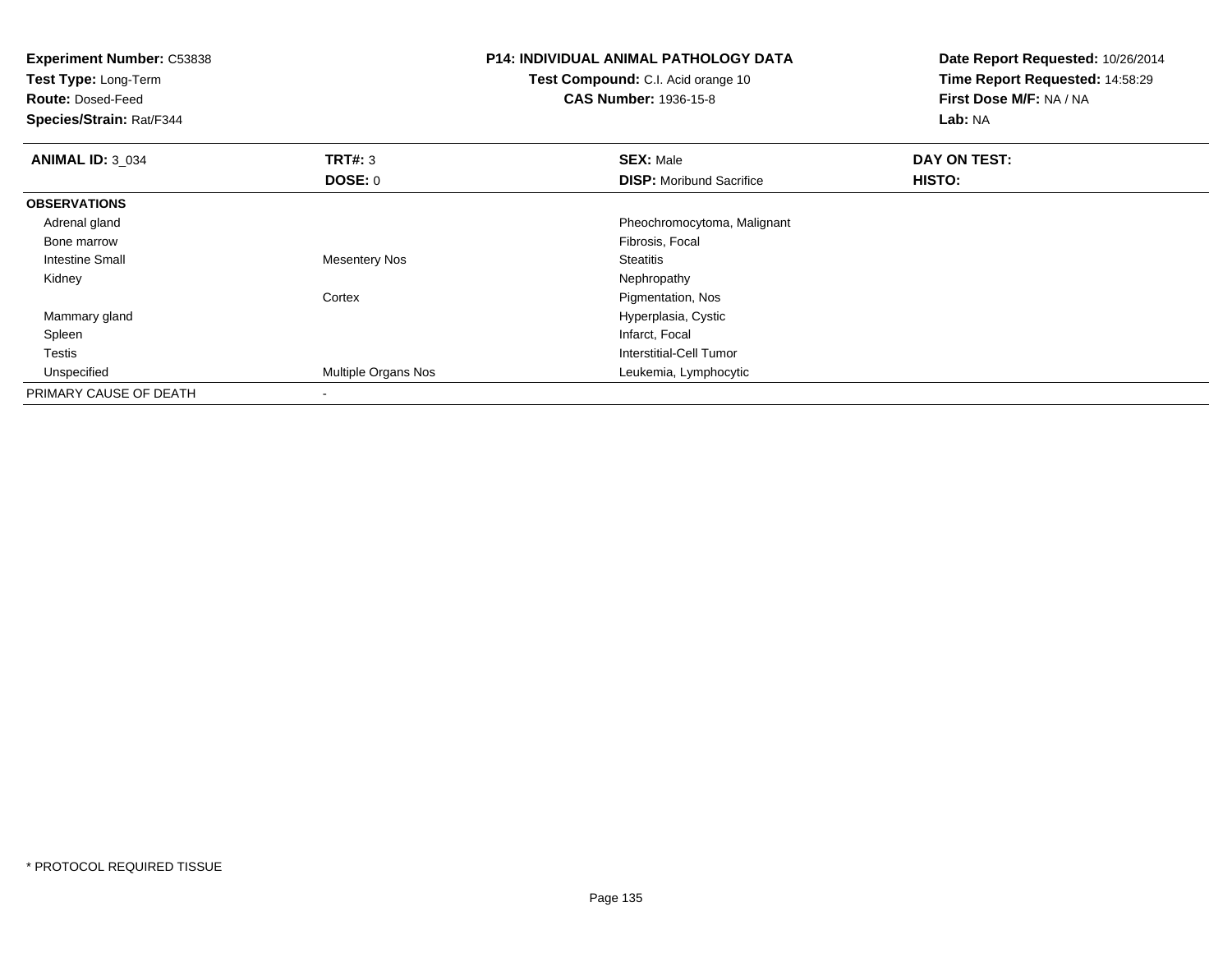| <b>Experiment Number: C53838</b><br>Test Type: Long-Term<br><b>Route: Dosed-Feed</b><br>Species/Strain: Rat/F344 |                  | <b>P14: INDIVIDUAL ANIMAL PATHOLOGY DATA</b><br>Test Compound: C.I. Acid orange 10<br><b>CAS Number: 1936-15-8</b> | Date Report Requested: 10/26/2014<br>Time Report Requested: 14:58:29<br>First Dose M/F: NA / NA<br>Lab: NA |
|------------------------------------------------------------------------------------------------------------------|------------------|--------------------------------------------------------------------------------------------------------------------|------------------------------------------------------------------------------------------------------------|
| <b>ANIMAL ID: 3 035</b>                                                                                          | TRT#: 3          | <b>SEX: Male</b>                                                                                                   | DAY ON TEST:                                                                                               |
|                                                                                                                  | <b>DOSE: 0</b>   | <b>DISP: Natural Death</b>                                                                                         | <b>HISTO:</b>                                                                                              |
| <b>OBSERVATIONS</b>                                                                                              |                  |                                                                                                                    |                                                                                                            |
| <b>Brain</b>                                                                                                     |                  | Astrocytoma                                                                                                        |                                                                                                            |
| Heart                                                                                                            |                  | Endocardiosis                                                                                                      |                                                                                                            |
| Kidney                                                                                                           |                  | Nephropathy                                                                                                        |                                                                                                            |
| Liver                                                                                                            | <b>Bile Duct</b> | Hyperplasia, Focal                                                                                                 |                                                                                                            |
| Pancreas                                                                                                         | Acinus           | Atrophy, Focal                                                                                                     |                                                                                                            |
| Pituitary gland                                                                                                  |                  | Hyperplasia, Chromophobe Cell                                                                                      |                                                                                                            |
| Seminal vesicle                                                                                                  |                  | Cyst, Nos                                                                                                          |                                                                                                            |
| Testis                                                                                                           |                  | <b>Interstitial-Cell Tumor</b>                                                                                     |                                                                                                            |
| PRIMARY CAUSE OF DEATH                                                                                           |                  |                                                                                                                    |                                                                                                            |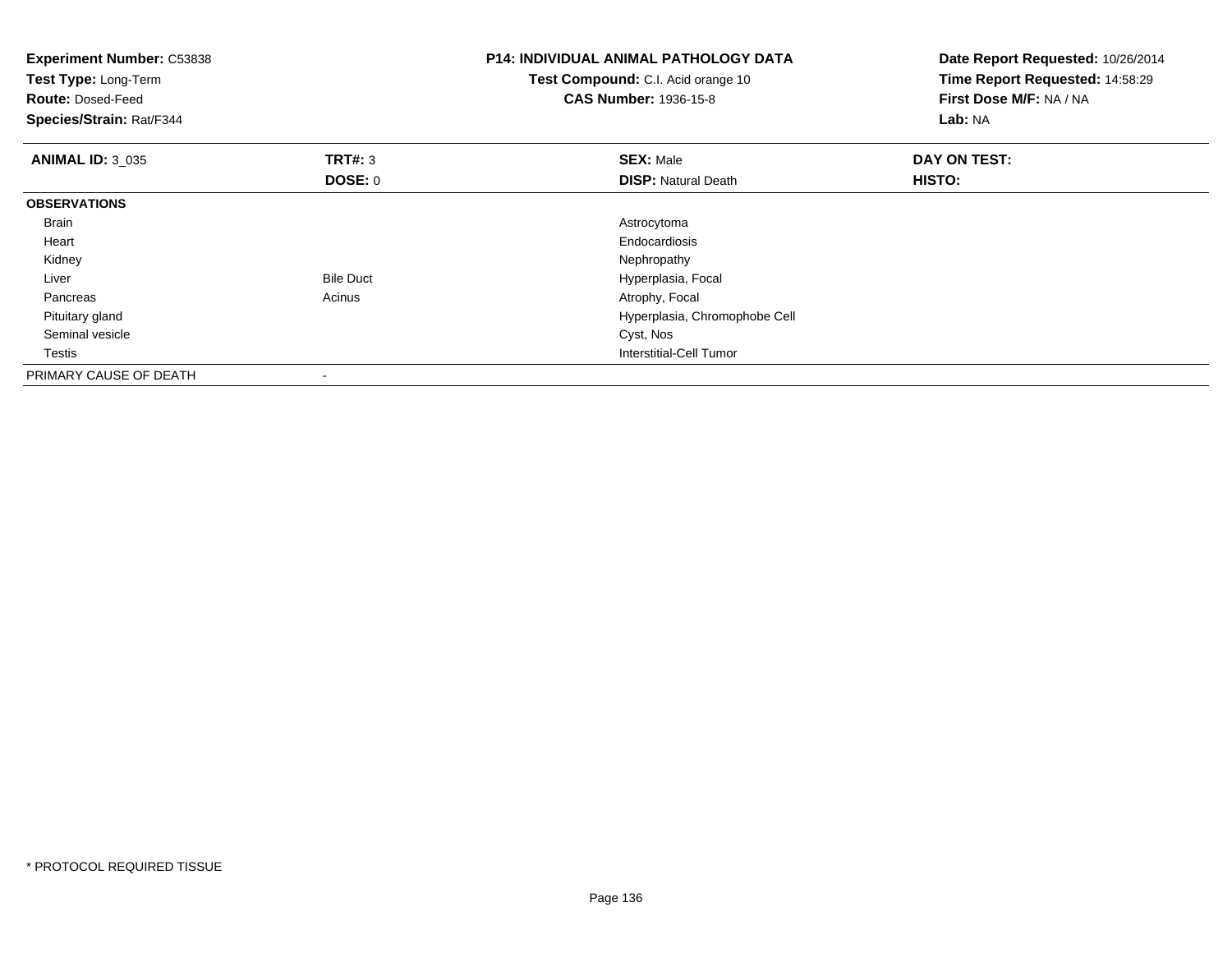| <b>Experiment Number: C53838</b><br>Test Type: Long-Term<br><b>Route: Dosed-Feed</b><br>Species/Strain: Rat/F344 |                    | <b>P14: INDIVIDUAL ANIMAL PATHOLOGY DATA</b><br>Test Compound: C.I. Acid orange 10<br><b>CAS Number: 1936-15-8</b> | Date Report Requested: 10/26/2014<br>Time Report Requested: 14:58:29<br>First Dose M/F: NA / NA<br>Lab: NA |
|------------------------------------------------------------------------------------------------------------------|--------------------|--------------------------------------------------------------------------------------------------------------------|------------------------------------------------------------------------------------------------------------|
| <b>ANIMAL ID: 3 036</b>                                                                                          | TRT#: 3<br>DOSE: 0 | <b>SEX: Male</b><br><b>DISP:</b> Scheduled Sacrifice                                                               | DAY ON TEST:<br>HISTO:                                                                                     |
|                                                                                                                  |                    |                                                                                                                    |                                                                                                            |
| <b>OBSERVATIONS</b>                                                                                              |                    |                                                                                                                    |                                                                                                            |
| Heart                                                                                                            | Myocardium Nos     | Degeneration, Nos                                                                                                  |                                                                                                            |
| Kidney                                                                                                           |                    | Nephropathy                                                                                                        |                                                                                                            |
| Liver                                                                                                            |                    | Cytoplasmic Change, Basophilic                                                                                     |                                                                                                            |
| Testis                                                                                                           |                    | Interstitial-Cell Tumor                                                                                            |                                                                                                            |
| PRIMARY CAUSE OF DEATH                                                                                           | -                  |                                                                                                                    |                                                                                                            |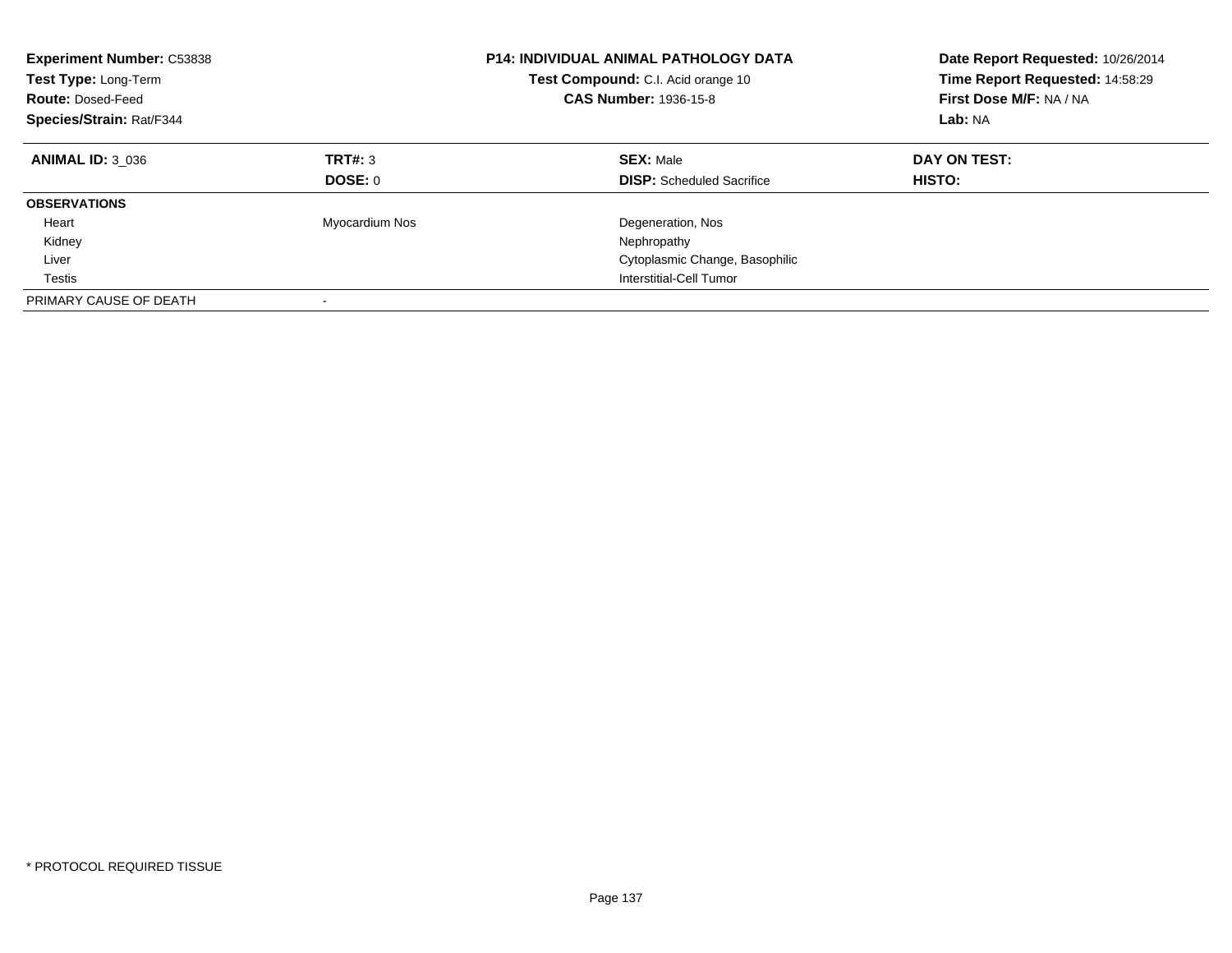| <b>Experiment Number: C53838</b><br>Test Type: Long-Term<br><b>Route: Dosed-Feed</b><br>Species/Strain: Rat/F344 |                           | <b>P14: INDIVIDUAL ANIMAL PATHOLOGY DATA</b><br><b>Test Compound:</b> C.I. Acid orange 10<br><b>CAS Number: 1936-15-8</b> | Date Report Requested: 10/26/2014<br>Time Report Requested: 14:58:29<br>First Dose M/F: NA / NA<br>Lab: NA |
|------------------------------------------------------------------------------------------------------------------|---------------------------|---------------------------------------------------------------------------------------------------------------------------|------------------------------------------------------------------------------------------------------------|
| <b>ANIMAL ID: 3 037</b>                                                                                          | TRT#: 3<br><b>DOSE: 0</b> | <b>SEX: Male</b><br><b>DISP:</b> Scheduled Sacrifice                                                                      | DAY ON TEST:<br><b>HISTO:</b>                                                                              |
| <b>OBSERVATIONS</b>                                                                                              |                           |                                                                                                                           |                                                                                                            |
| Kidney                                                                                                           |                           | Nephropathy                                                                                                               |                                                                                                            |
| Liver                                                                                                            |                           | Cytoplasmic Change, Basophilic                                                                                            |                                                                                                            |
| Skin                                                                                                             |                           | Squamous Cell Papilloma                                                                                                   |                                                                                                            |
| Testis                                                                                                           |                           | Interstitial-Cell Tumor                                                                                                   |                                                                                                            |
| PRIMARY CAUSE OF DEATH                                                                                           | $\overline{\phantom{a}}$  |                                                                                                                           |                                                                                                            |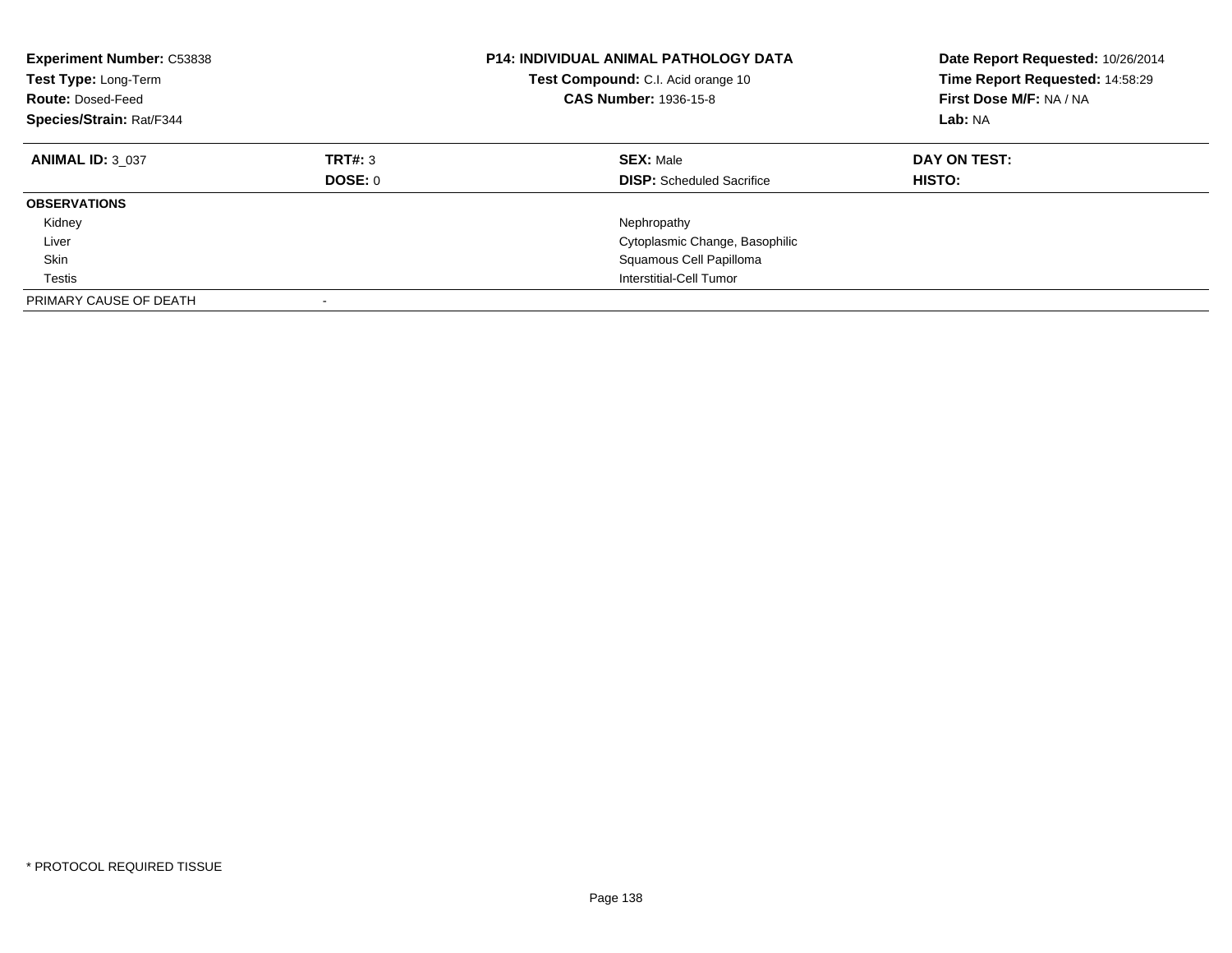| <b>Experiment Number: C53838</b><br>Test Type: Long-Term<br><b>Route: Dosed-Feed</b><br>Species/Strain: Rat/F344 |                    | <b>P14: INDIVIDUAL ANIMAL PATHOLOGY DATA</b><br>Test Compound: C.I. Acid orange 10<br><b>CAS Number: 1936-15-8</b> | Date Report Requested: 10/26/2014<br>Time Report Requested: 14:58:29<br>First Dose M/F: NA / NA<br>Lab: NA |
|------------------------------------------------------------------------------------------------------------------|--------------------|--------------------------------------------------------------------------------------------------------------------|------------------------------------------------------------------------------------------------------------|
| <b>ANIMAL ID: 3 038</b>                                                                                          | TRT#: 3<br>DOSE: 0 | <b>SEX: Male</b><br><b>DISP:</b> Scheduled Sacrifice                                                               | DAY ON TEST:<br><b>HISTO:</b>                                                                              |
| <b>OBSERVATIONS</b>                                                                                              |                    |                                                                                                                    |                                                                                                            |
| Kidney                                                                                                           |                    | Nephropathy                                                                                                        |                                                                                                            |
| Liver                                                                                                            |                    | Cytoplasmic Change, Basophilic                                                                                     |                                                                                                            |
|                                                                                                                  |                    | Inflammation, Chronic Focal                                                                                        |                                                                                                            |
| Testis                                                                                                           |                    | Interstitial-Cell Tumor                                                                                            |                                                                                                            |
| PRIMARY CAUSE OF DEATH                                                                                           |                    |                                                                                                                    |                                                                                                            |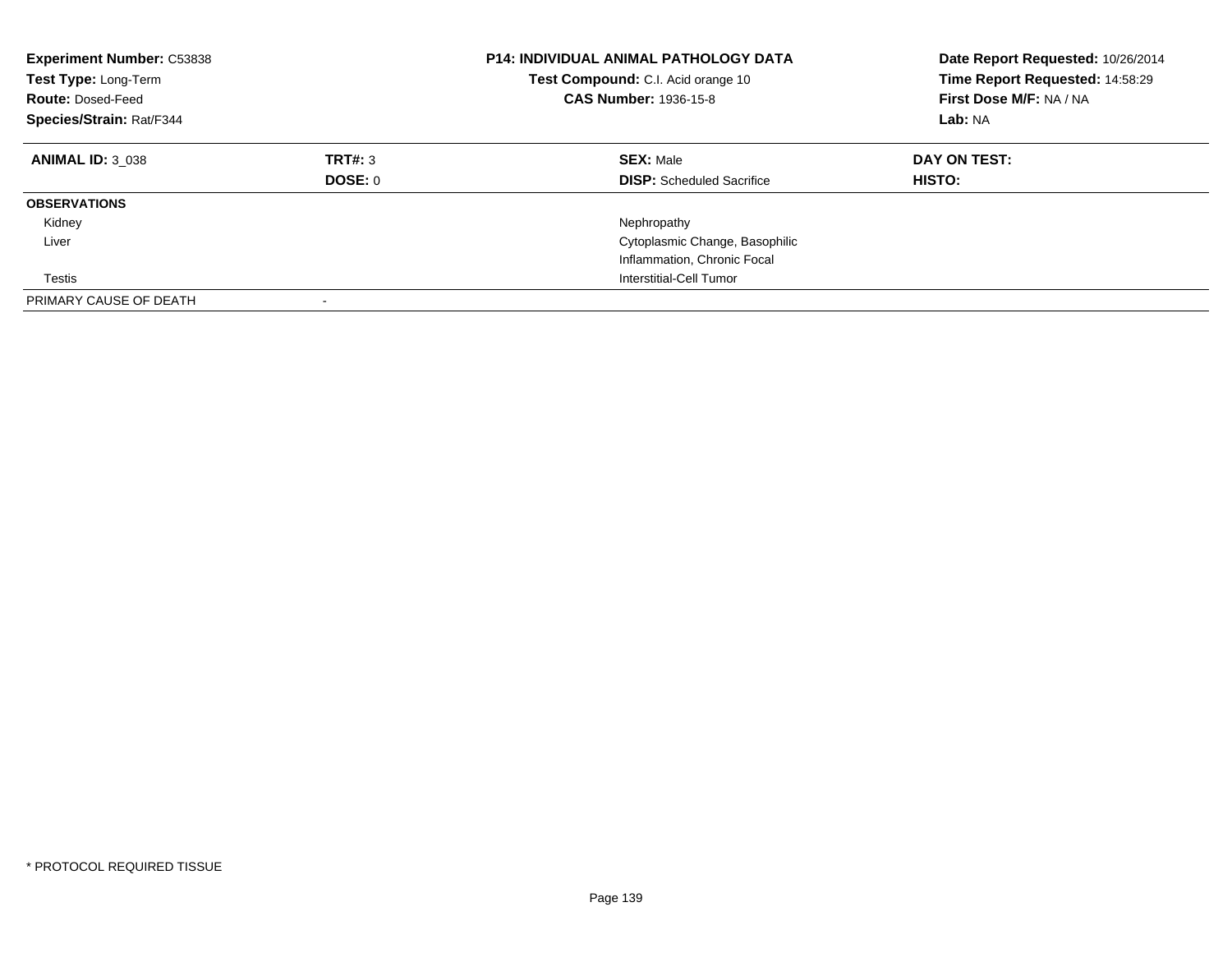| <b>Experiment Number: C53838</b><br>Test Type: Long-Term<br><b>Route: Dosed-Feed</b><br>Species/Strain: Rat/F344 |                          | <b>P14: INDIVIDUAL ANIMAL PATHOLOGY DATA</b><br>Test Compound: C.I. Acid orange 10<br><b>CAS Number: 1936-15-8</b> | Date Report Requested: 10/26/2014<br>Time Report Requested: 14:58:29<br>First Dose M/F: NA / NA<br>Lab: NA |
|------------------------------------------------------------------------------------------------------------------|--------------------------|--------------------------------------------------------------------------------------------------------------------|------------------------------------------------------------------------------------------------------------|
| <b>ANIMAL ID: 3 039</b>                                                                                          | TRT#: 3                  | <b>SEX: Male</b>                                                                                                   | DAY ON TEST:                                                                                               |
|                                                                                                                  | DOSE: 0                  | <b>DISP:</b> Scheduled Sacrifice                                                                                   | <b>HISTO:</b>                                                                                              |
| <b>OBSERVATIONS</b>                                                                                              |                          |                                                                                                                    |                                                                                                            |
| Adrenal gland                                                                                                    | Cortex Nos               | Hyperplasia, Focal                                                                                                 |                                                                                                            |
| Kidney                                                                                                           |                          | Nephropathy                                                                                                        |                                                                                                            |
| Liver                                                                                                            |                          | Cytoplasmic Change, Basophilic                                                                                     |                                                                                                            |
|                                                                                                                  |                          | Inflammation, Chronic Focal                                                                                        |                                                                                                            |
| Pituitary gland                                                                                                  |                          | Acidophil Adenoma                                                                                                  |                                                                                                            |
| Testis                                                                                                           |                          | Interstitial-Cell Tumor                                                                                            |                                                                                                            |
| Unspecified                                                                                                      |                          | Fibroma                                                                                                            |                                                                                                            |
|                                                                                                                  | Multiple Organs Nos      | Leukemia, Lymphocytic                                                                                              |                                                                                                            |
| PRIMARY CAUSE OF DEATH                                                                                           | $\overline{\phantom{a}}$ |                                                                                                                    |                                                                                                            |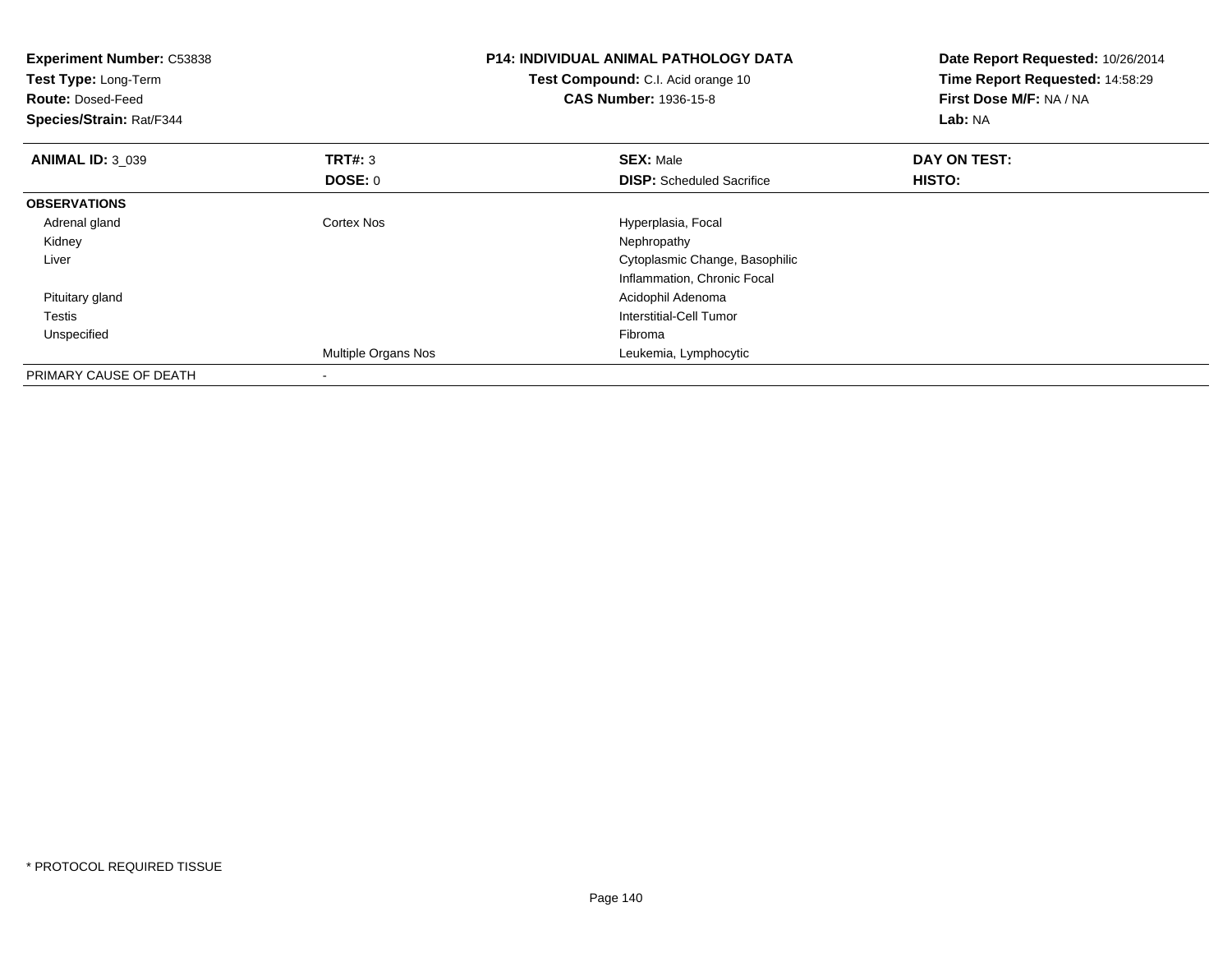| <b>Experiment Number: C53838</b><br>Test Type: Long-Term<br><b>Route: Dosed-Feed</b><br>Species/Strain: Rat/F344 |                           | <b>P14: INDIVIDUAL ANIMAL PATHOLOGY DATA</b><br>Test Compound: C.I. Acid orange 10<br><b>CAS Number: 1936-15-8</b> | Date Report Requested: 10/26/2014<br>Time Report Requested: 14:58:29<br>First Dose M/F: NA / NA<br>Lab: NA |
|------------------------------------------------------------------------------------------------------------------|---------------------------|--------------------------------------------------------------------------------------------------------------------|------------------------------------------------------------------------------------------------------------|
| <b>ANIMAL ID: 3 040</b>                                                                                          | <b>TRT#:</b> 3<br>DOSE: 0 | <b>SEX: Male</b><br><b>DISP:</b> Scheduled Sacrifice                                                               | DAY ON TEST:<br>HISTO:                                                                                     |
| <b>OBSERVATIONS</b>                                                                                              |                           |                                                                                                                    |                                                                                                            |
| Heart                                                                                                            | Myocardium Nos            | Degeneration, Nos                                                                                                  |                                                                                                            |
| Kidney                                                                                                           |                           | Nephropathy                                                                                                        |                                                                                                            |
| Liver                                                                                                            | <b>Bile Duct</b>          | Hyperplasia, Nos                                                                                                   |                                                                                                            |
| Spleen                                                                                                           |                           | Fibrosis, Diffuse                                                                                                  |                                                                                                            |
| Testis                                                                                                           |                           | Interstitial-Cell Tumor                                                                                            |                                                                                                            |
| Thyroid                                                                                                          |                           | Follicular-Cell Adenoma                                                                                            |                                                                                                            |
| Unspecified                                                                                                      | Multiple Organs Nos       | Leukemia, Lymphocytic                                                                                              |                                                                                                            |
| PRIMARY CAUSE OF DEATH                                                                                           |                           |                                                                                                                    |                                                                                                            |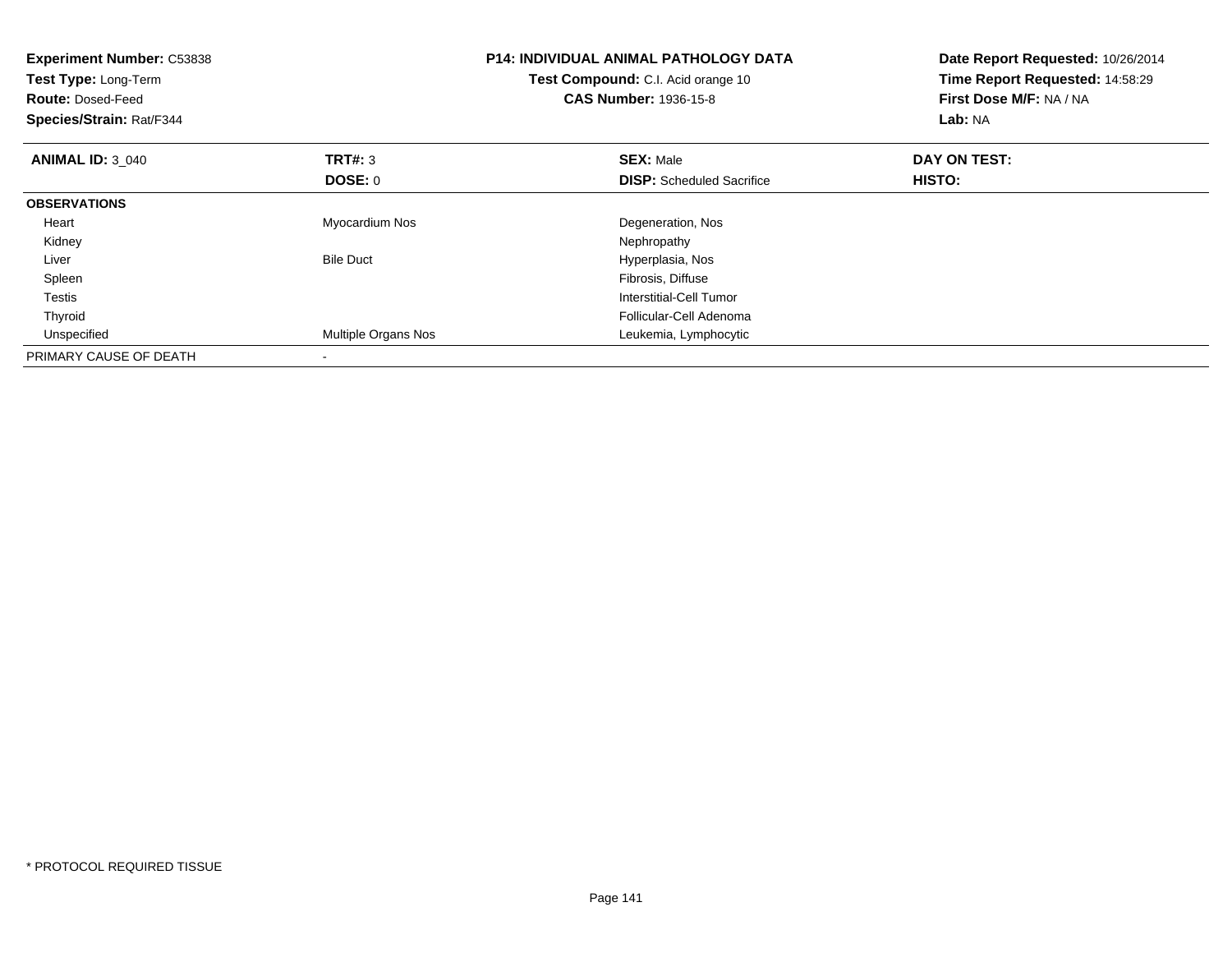| <b>Experiment Number: C53838</b><br>Test Type: Long-Term<br><b>Route: Dosed-Feed</b><br>Species/Strain: Rat/F344 |            | <b>P14: INDIVIDUAL ANIMAL PATHOLOGY DATA</b><br>Test Compound: C.I. Acid orange 10<br><b>CAS Number: 1936-15-8</b> | Date Report Requested: 10/26/2014<br>Time Report Requested: 14:58:29<br>First Dose M/F: NA / NA<br>Lab: NA |
|------------------------------------------------------------------------------------------------------------------|------------|--------------------------------------------------------------------------------------------------------------------|------------------------------------------------------------------------------------------------------------|
| <b>ANIMAL ID: 3 041</b>                                                                                          | TRT#: 3    | <b>SEX: Male</b>                                                                                                   | DAY ON TEST:                                                                                               |
|                                                                                                                  | DOSE: 0    | <b>DISP:</b> Scheduled Sacrifice                                                                                   | <b>HISTO:</b>                                                                                              |
| <b>OBSERVATIONS</b>                                                                                              |            |                                                                                                                    |                                                                                                            |
| Adrenal gland                                                                                                    | Cortex Nos | Hyperplasia, Focal                                                                                                 |                                                                                                            |
| Kidney                                                                                                           |            | Nephropathy                                                                                                        |                                                                                                            |
| Liver                                                                                                            |            | Cytoplasmic Change, Basophilic                                                                                     |                                                                                                            |
| Pancreas                                                                                                         | Acinus     | Atrophy, Focal                                                                                                     |                                                                                                            |
| Testis                                                                                                           |            | Interstitial-Cell Tumor                                                                                            |                                                                                                            |
| PRIMARY CAUSE OF DEATH                                                                                           |            |                                                                                                                    |                                                                                                            |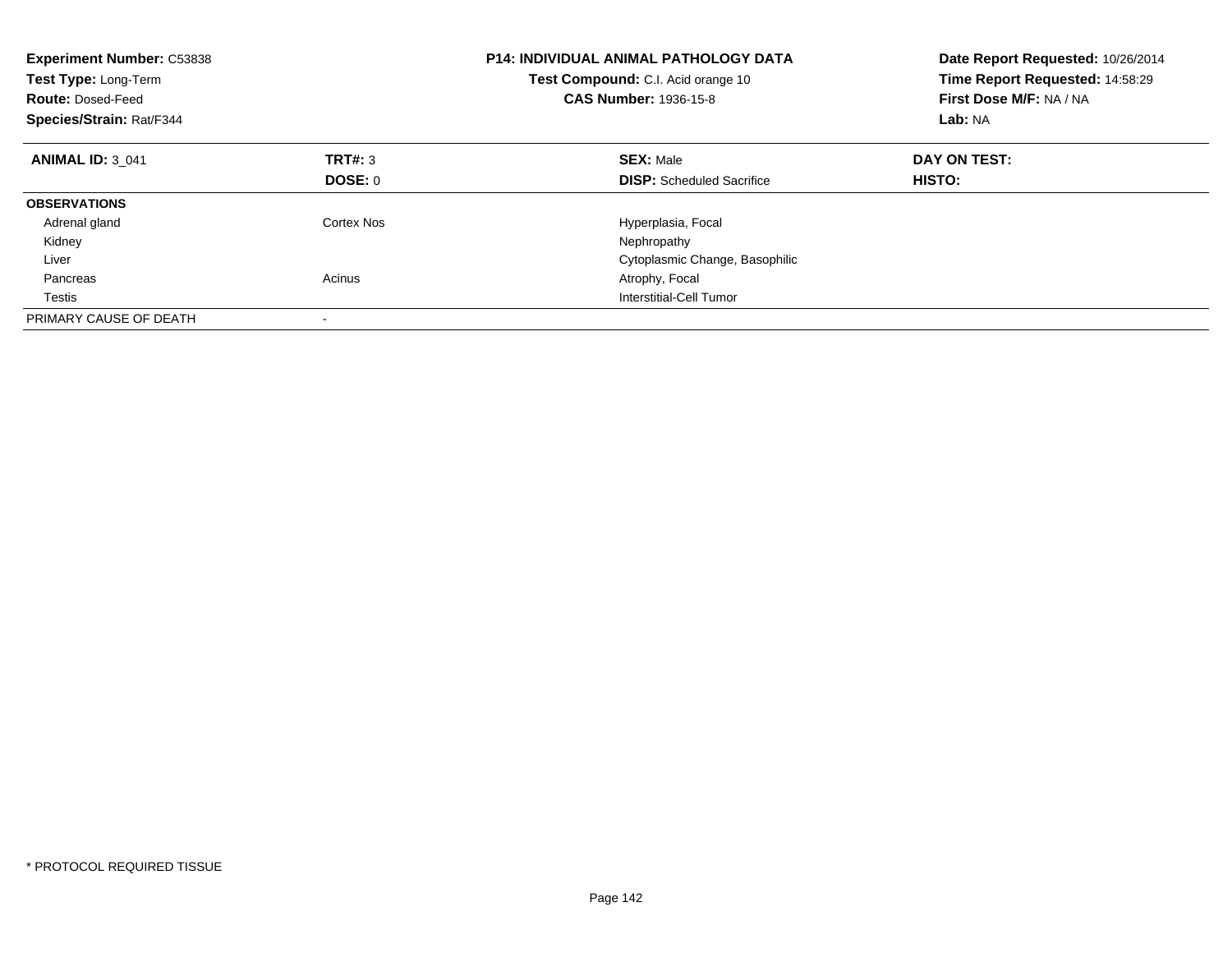| <b>Experiment Number: C53838</b><br>Test Type: Long-Term<br><b>Route: Dosed-Feed</b><br>Species/Strain: Rat/F344 |                | <b>P14: INDIVIDUAL ANIMAL PATHOLOGY DATA</b><br>Test Compound: C.I. Acid orange 10<br><b>CAS Number: 1936-15-8</b> | Date Report Requested: 10/26/2014<br>Time Report Requested: 14:58:29<br>First Dose M/F: NA / NA<br>Lab: NA |
|------------------------------------------------------------------------------------------------------------------|----------------|--------------------------------------------------------------------------------------------------------------------|------------------------------------------------------------------------------------------------------------|
| <b>ANIMAL ID: 3 042</b>                                                                                          | TRT#: 3        | <b>SEX: Male</b>                                                                                                   | DAY ON TEST:                                                                                               |
|                                                                                                                  | DOSE: 0        | <b>DISP:</b> Scheduled Sacrifice                                                                                   | HISTO:                                                                                                     |
| <b>OBSERVATIONS</b>                                                                                              |                |                                                                                                                    |                                                                                                            |
| Adrenal gland                                                                                                    | Medulla        | Hyperplasia, Focal                                                                                                 |                                                                                                            |
| Heart                                                                                                            | Myocardium Nos | Degeneration, Nos                                                                                                  |                                                                                                            |
| Kidney                                                                                                           |                | Nephropathy                                                                                                        |                                                                                                            |
| Liver                                                                                                            |                | Cytoplasmic Change, Basophilic                                                                                     |                                                                                                            |
| Testis                                                                                                           |                | Interstitial-Cell Tumor                                                                                            |                                                                                                            |
| PRIMARY CAUSE OF DEATH                                                                                           |                |                                                                                                                    |                                                                                                            |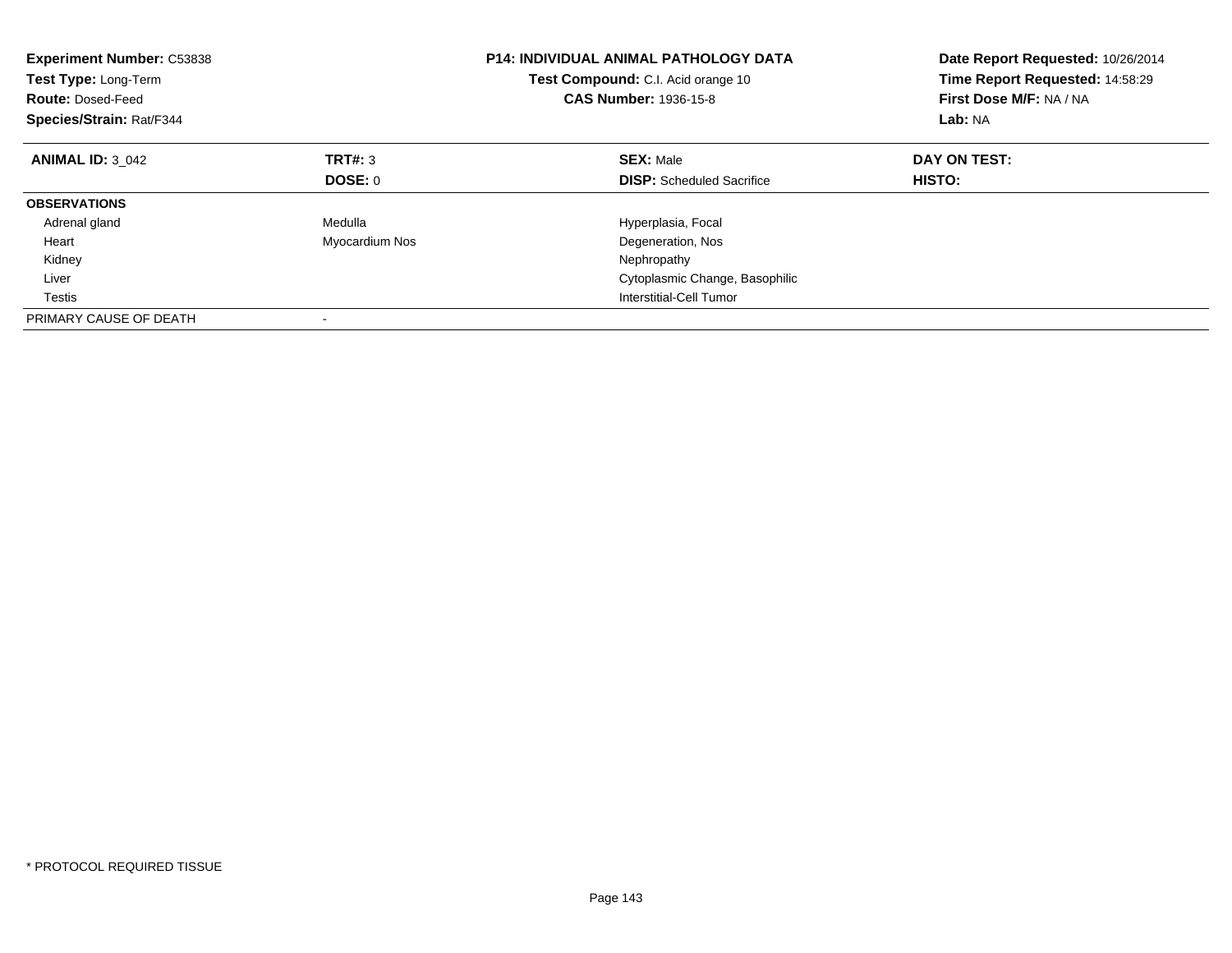| <b>Experiment Number: C53838</b><br>Test Type: Long-Term<br><b>Route: Dosed-Feed</b><br>Species/Strain: Rat/F344 |                    | <b>P14: INDIVIDUAL ANIMAL PATHOLOGY DATA</b><br>Test Compound: C.I. Acid orange 10<br><b>CAS Number: 1936-15-8</b> | Date Report Requested: 10/26/2014<br>Time Report Requested: 14:58:29<br>First Dose M/F: NA / NA<br>Lab: NA |
|------------------------------------------------------------------------------------------------------------------|--------------------|--------------------------------------------------------------------------------------------------------------------|------------------------------------------------------------------------------------------------------------|
| <b>ANIMAL ID: 3 043</b>                                                                                          | TRT#: 3<br>DOSE: 0 | <b>SEX: Male</b><br><b>DISP:</b> Scheduled Sacrifice                                                               | DAY ON TEST:<br>HISTO:                                                                                     |
| <b>OBSERVATIONS</b>                                                                                              |                    |                                                                                                                    |                                                                                                            |
| Kidney                                                                                                           |                    | Nephropathy                                                                                                        |                                                                                                            |
| Liver                                                                                                            |                    | Cytoplasmic Change, Basophilic                                                                                     |                                                                                                            |
| Skin                                                                                                             | Tail               | Squamous Cell Papilloma                                                                                            |                                                                                                            |
| Testis                                                                                                           |                    | Interstitial-Cell Tumor                                                                                            |                                                                                                            |
| PRIMARY CAUSE OF DEATH                                                                                           |                    |                                                                                                                    |                                                                                                            |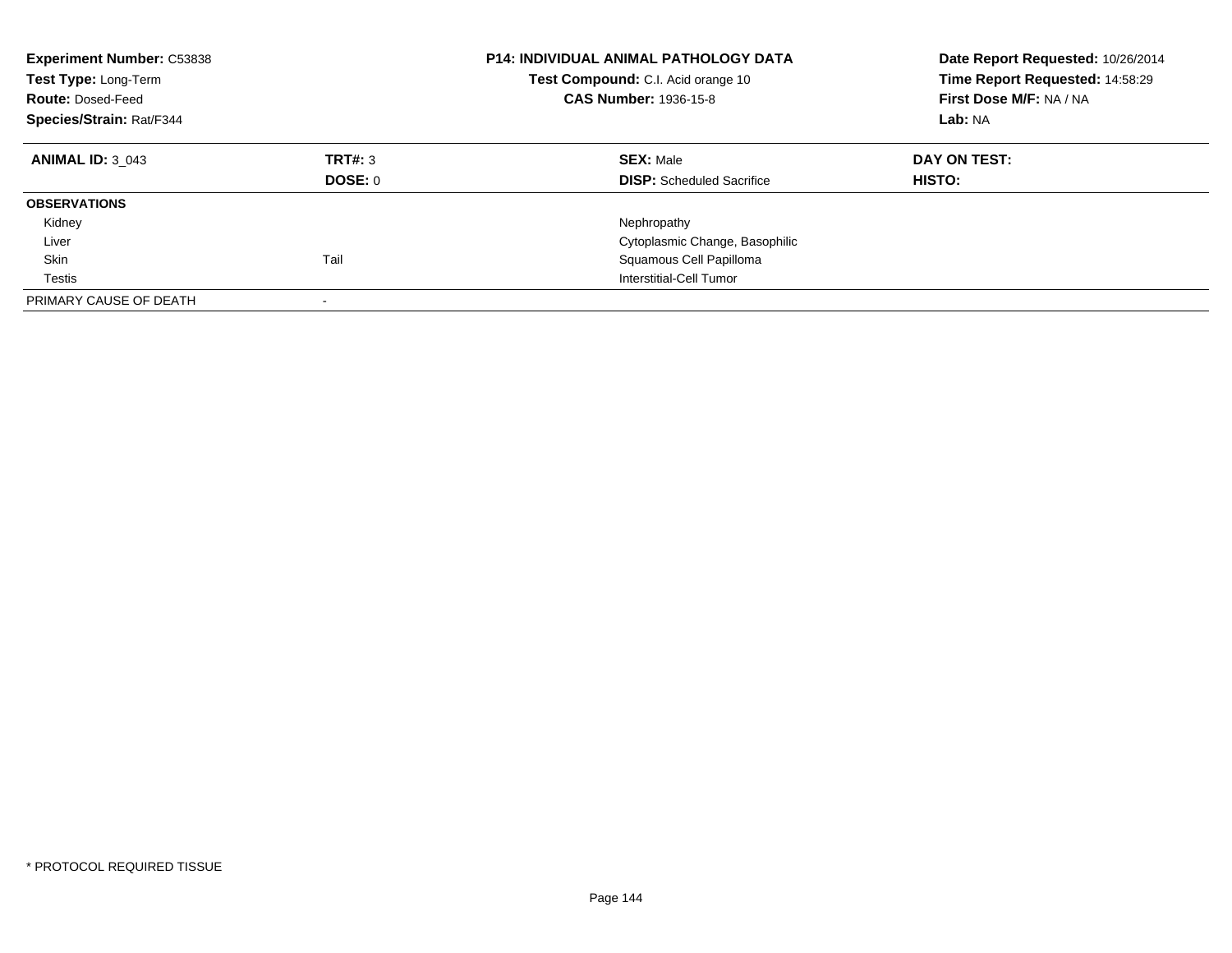| <b>Experiment Number: C53838</b><br>Test Type: Long-Term<br><b>Route: Dosed-Feed</b><br><b>Species/Strain: Rat/F344</b> |         | <b>P14: INDIVIDUAL ANIMAL PATHOLOGY DATA</b><br>Test Compound: C.I. Acid orange 10<br><b>CAS Number: 1936-15-8</b> | Date Report Requested: 10/26/2014<br>Time Report Requested: 14:58:29<br>First Dose M/F: NA / NA<br>Lab: NA |
|-------------------------------------------------------------------------------------------------------------------------|---------|--------------------------------------------------------------------------------------------------------------------|------------------------------------------------------------------------------------------------------------|
| <b>ANIMAL ID: 3 044</b>                                                                                                 | TRT#: 3 | <b>SEX: Male</b>                                                                                                   | DAY ON TEST:                                                                                               |
|                                                                                                                         | DOSE: 0 | <b>DISP:</b> Scheduled Sacrifice                                                                                   | HISTO:                                                                                                     |
| <b>OBSERVATIONS</b>                                                                                                     |         |                                                                                                                    |                                                                                                            |
| Kidney                                                                                                                  |         | Nephropathy                                                                                                        |                                                                                                            |
| Liver                                                                                                                   |         | Cytoplasmic Change, Basophilic                                                                                     |                                                                                                            |
| Testis                                                                                                                  |         | Interstitial-Cell Tumor                                                                                            |                                                                                                            |
| PRIMARY CAUSE OF DEATH                                                                                                  |         |                                                                                                                    |                                                                                                            |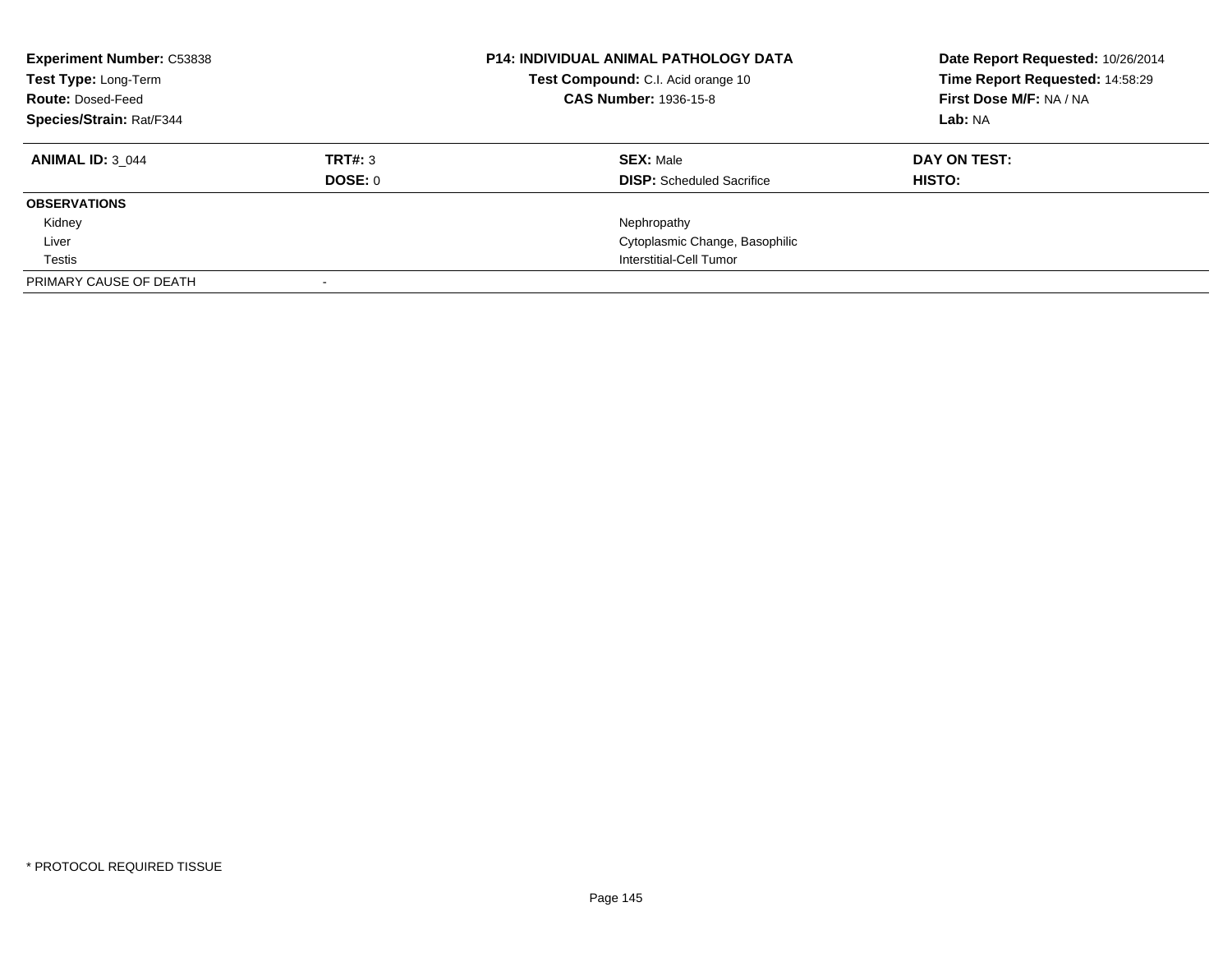| <b>Experiment Number: C53838</b><br>Test Type: Long-Term<br><b>Route: Dosed-Feed</b><br>Species/Strain: Rat/F344 |                  | <b>P14: INDIVIDUAL ANIMAL PATHOLOGY DATA</b><br>Test Compound: C.I. Acid orange 10<br><b>CAS Number: 1936-15-8</b> | Date Report Requested: 10/26/2014<br>Time Report Requested: 14:58:29<br>First Dose M/F: NA / NA<br>Lab: NA |
|------------------------------------------------------------------------------------------------------------------|------------------|--------------------------------------------------------------------------------------------------------------------|------------------------------------------------------------------------------------------------------------|
| <b>ANIMAL ID: 3 045</b>                                                                                          | <b>TRT#: 3</b>   | <b>SEX: Male</b>                                                                                                   | DAY ON TEST:                                                                                               |
|                                                                                                                  | DOSE: 0          | <b>DISP:</b> Scheduled Sacrifice                                                                                   | HISTO:                                                                                                     |
| <b>OBSERVATIONS</b>                                                                                              |                  |                                                                                                                    |                                                                                                            |
| Heart                                                                                                            | Cardiac Valve    | Fibrosis, Focal                                                                                                    |                                                                                                            |
| Kidney                                                                                                           |                  | Nephropathy                                                                                                        |                                                                                                            |
| Liver                                                                                                            |                  | Cytoplasmic Change, Basophilic                                                                                     |                                                                                                            |
|                                                                                                                  | <b>Bile Duct</b> | Hyperplasia, Focal                                                                                                 |                                                                                                            |
| <b>Testis</b>                                                                                                    |                  | Interstitial-Cell Tumor                                                                                            |                                                                                                            |
| Unspecified                                                                                                      |                  | Fibroma                                                                                                            |                                                                                                            |
| PRIMARY CAUSE OF DEATH                                                                                           |                  |                                                                                                                    |                                                                                                            |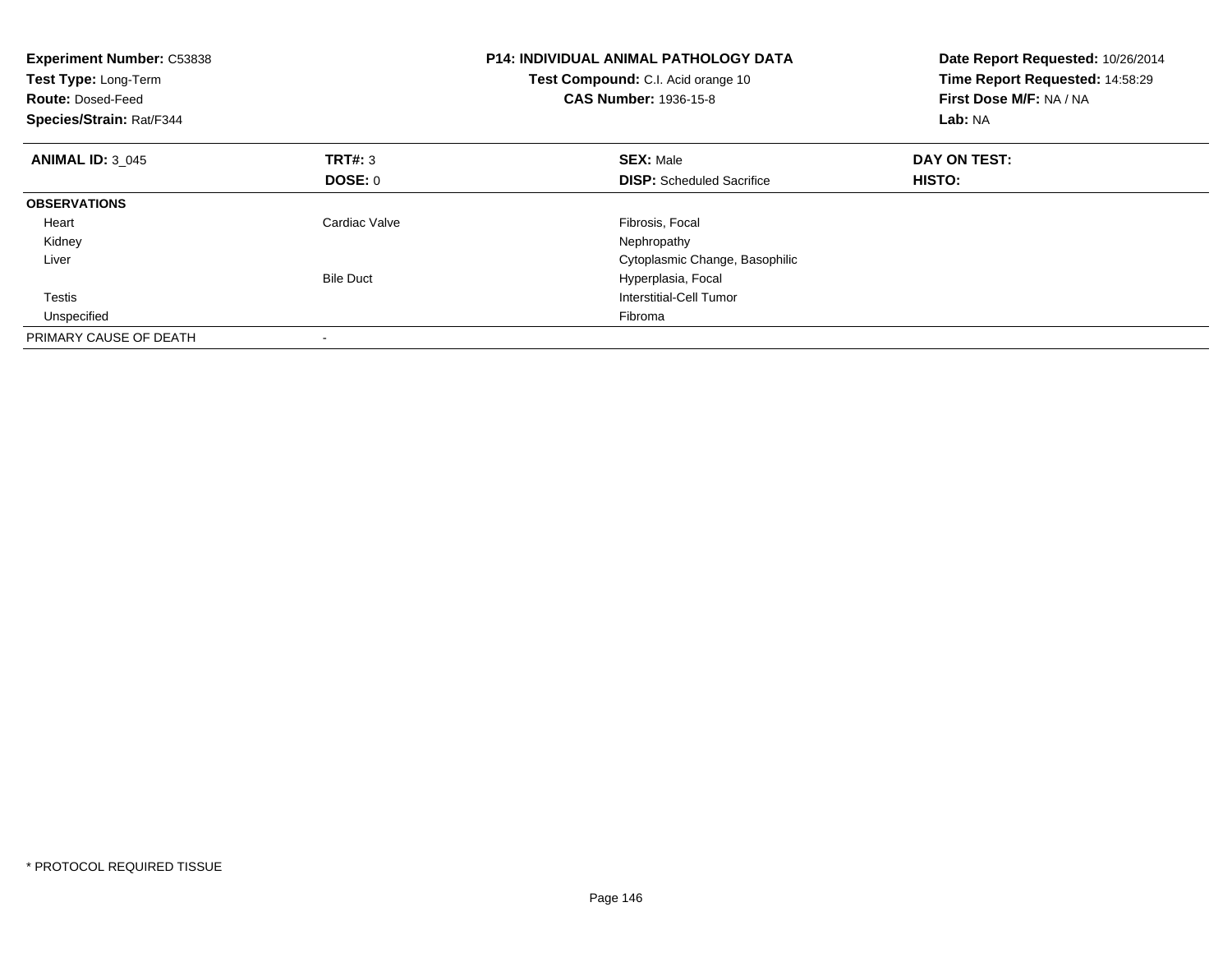| <b>Experiment Number: C53838</b><br>Test Type: Long-Term<br><b>Route: Dosed-Feed</b><br>Species/Strain: Rat/F344 |                | <b>P14: INDIVIDUAL ANIMAL PATHOLOGY DATA</b><br>Test Compound: C.I. Acid orange 10<br>CAS Number: 1936-15-8 | Date Report Requested: 10/26/2014<br>Time Report Requested: 14:58:29<br>First Dose M/F: NA / NA<br>Lab: NA |
|------------------------------------------------------------------------------------------------------------------|----------------|-------------------------------------------------------------------------------------------------------------|------------------------------------------------------------------------------------------------------------|
| <b>ANIMAL ID: 3 046</b>                                                                                          | TRT#: 3        | <b>SEX: Male</b>                                                                                            | DAY ON TEST:                                                                                               |
|                                                                                                                  | DOSE: 0        | <b>DISP:</b> Scheduled Sacrifice                                                                            | HISTO:                                                                                                     |
| <b>OBSERVATIONS</b>                                                                                              |                |                                                                                                             |                                                                                                            |
| Heart                                                                                                            | Myocardium Nos | Degeneration, Nos                                                                                           |                                                                                                            |
| Kidney                                                                                                           |                | Nephropathy                                                                                                 |                                                                                                            |
| Liver                                                                                                            |                | Cytoplasmic Change, Basophilic                                                                              |                                                                                                            |
| Pancreas                                                                                                         | <b>Islets</b>  | Islet-Cell Carcinoma                                                                                        |                                                                                                            |
| Testis                                                                                                           |                | Interstitial-Cell Tumor                                                                                     |                                                                                                            |
| PRIMARY CAUSE OF DEATH                                                                                           |                |                                                                                                             |                                                                                                            |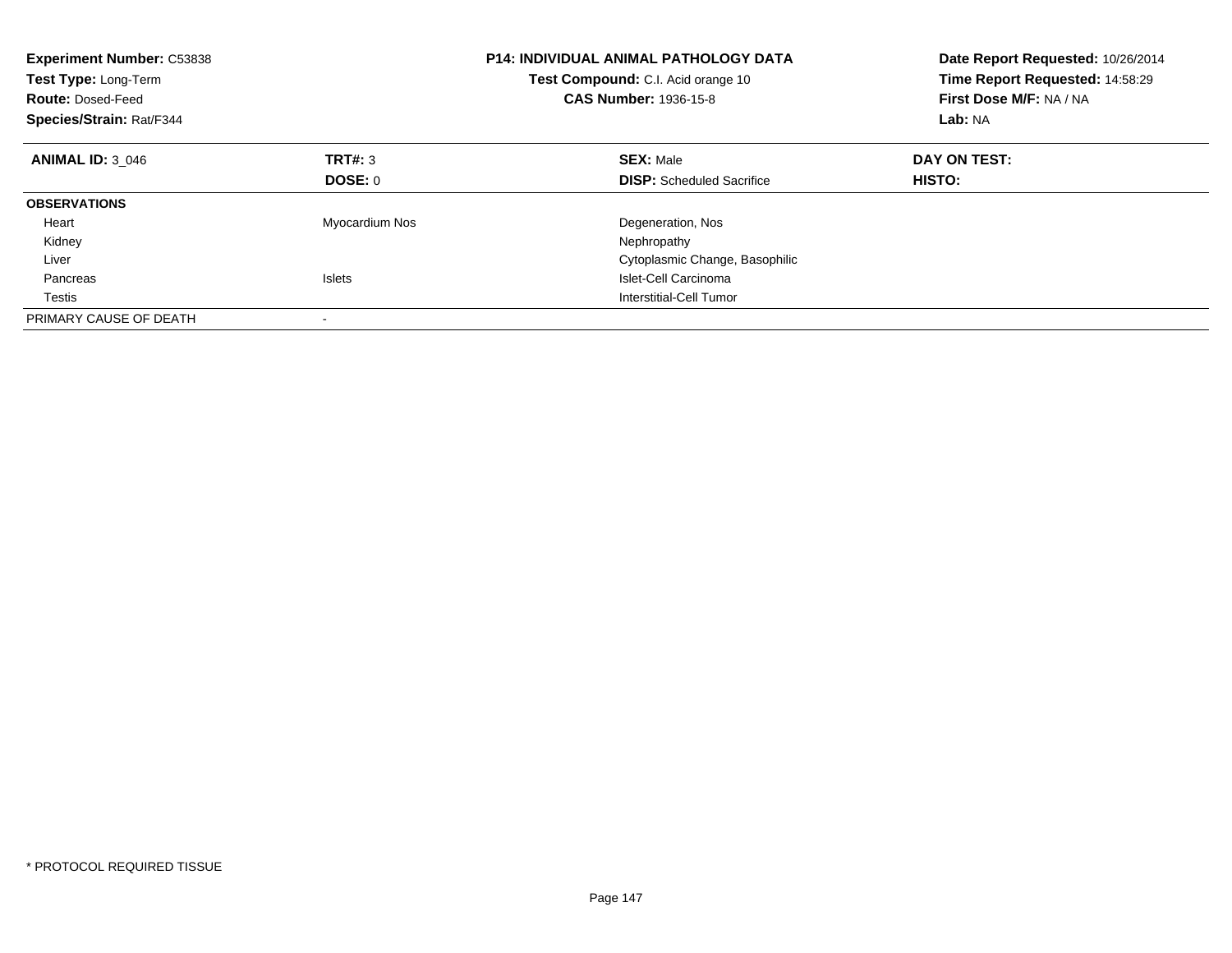| <b>Experiment Number: C53838</b><br>Test Type: Long-Term<br><b>Route: Dosed-Feed</b><br>Species/Strain: Rat/F344 |            | P14: INDIVIDUAL ANIMAL PATHOLOGY DATA<br>Test Compound: C.I. Acid orange 10<br><b>CAS Number: 1936-15-8</b> | Date Report Requested: 10/26/2014<br>Time Report Requested: 14:58:29<br>First Dose M/F: NA / NA<br>Lab: NA |
|------------------------------------------------------------------------------------------------------------------|------------|-------------------------------------------------------------------------------------------------------------|------------------------------------------------------------------------------------------------------------|
| <b>ANIMAL ID: 3 047</b>                                                                                          | TRT#: 3    | <b>SEX: Male</b>                                                                                            | DAY ON TEST:                                                                                               |
|                                                                                                                  | DOSE: 0    | <b>DISP:</b> Scheduled Sacrifice                                                                            | HISTO:                                                                                                     |
| <b>OBSERVATIONS</b>                                                                                              |            |                                                                                                             |                                                                                                            |
| Adrenal gland                                                                                                    | Cortex Nos | Hyperplasia, Focal                                                                                          |                                                                                                            |
| Liver                                                                                                            |            | Cytoplasmic Change, Basophilic                                                                              |                                                                                                            |
|                                                                                                                  |            | <b>Focal Cellular Change</b>                                                                                |                                                                                                            |
| <b>Skin</b>                                                                                                      |            | Sebaceous Adenoma                                                                                           |                                                                                                            |
| Testis                                                                                                           |            | Interstitial-Cell Tumor                                                                                     |                                                                                                            |
| PRIMARY CAUSE OF DEATH                                                                                           |            |                                                                                                             |                                                                                                            |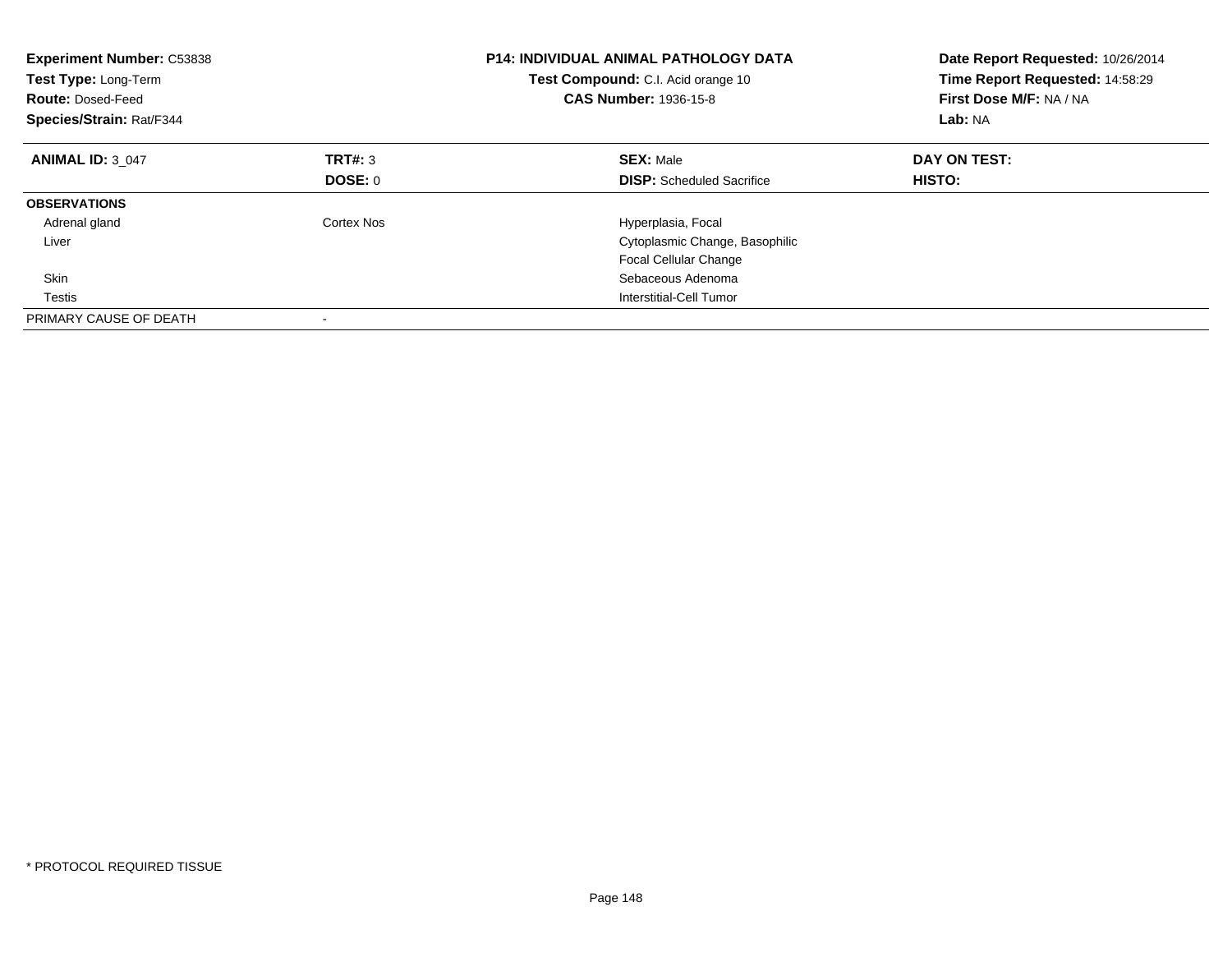| <b>Experiment Number: C53838</b><br>Test Type: Long-Term<br><b>Route: Dosed-Feed</b><br>Species/Strain: Rat/F344 |                | <b>P14: INDIVIDUAL ANIMAL PATHOLOGY DATA</b><br><b>Test Compound:</b> C.I. Acid orange 10<br><b>CAS Number: 1936-15-8</b> | Date Report Requested: 10/26/2014<br>Time Report Requested: 14:58:29<br>First Dose M/F: NA / NA<br>Lab: NA |
|------------------------------------------------------------------------------------------------------------------|----------------|---------------------------------------------------------------------------------------------------------------------------|------------------------------------------------------------------------------------------------------------|
| <b>ANIMAL ID: 3 048</b>                                                                                          | TRT#: 3        | <b>SEX: Male</b>                                                                                                          | DAY ON TEST:                                                                                               |
|                                                                                                                  | DOSE: 0        | <b>DISP:</b> Scheduled Sacrifice                                                                                          | HISTO:                                                                                                     |
| <b>OBSERVATIONS</b>                                                                                              |                |                                                                                                                           |                                                                                                            |
| Heart                                                                                                            | Myocardium Nos | Degeneration, Nos                                                                                                         |                                                                                                            |
| Kidney                                                                                                           |                | Nephropathy                                                                                                               |                                                                                                            |
| Liver                                                                                                            |                | Cytoplasmic Change, Basophilic                                                                                            |                                                                                                            |
| Lung                                                                                                             |                | Inflammation, Interstitial                                                                                                |                                                                                                            |
| Pituitary gland                                                                                                  |                | Hyperplasia, Chromophobe Cell                                                                                             |                                                                                                            |
| Testis                                                                                                           |                | Interstitial-Cell Tumor                                                                                                   |                                                                                                            |
| PRIMARY CAUSE OF DEATH                                                                                           |                |                                                                                                                           |                                                                                                            |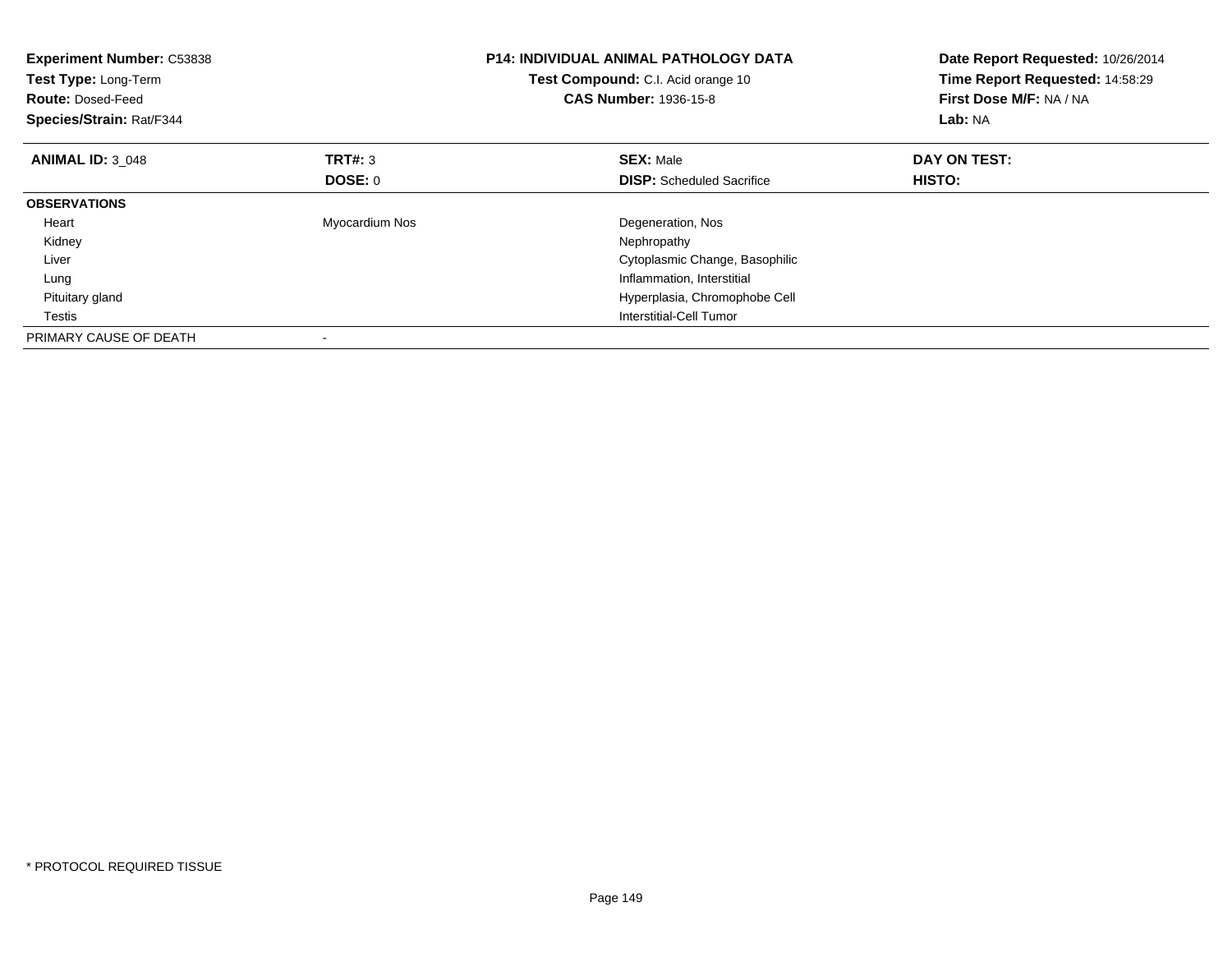| <b>Experiment Number: C53838</b><br>Test Type: Long-Term<br><b>Route: Dosed-Feed</b><br>Species/Strain: Rat/F344 |                  | <b>P14: INDIVIDUAL ANIMAL PATHOLOGY DATA</b><br>Test Compound: C.I. Acid orange 10<br><b>CAS Number: 1936-15-8</b> | Date Report Requested: 10/26/2014<br>Time Report Requested: 14:58:29<br>First Dose M/F: NA / NA<br>Lab: NA |
|------------------------------------------------------------------------------------------------------------------|------------------|--------------------------------------------------------------------------------------------------------------------|------------------------------------------------------------------------------------------------------------|
| <b>ANIMAL ID: 3 049</b>                                                                                          | <b>TRT#: 3</b>   | <b>SEX: Male</b>                                                                                                   | DAY ON TEST:                                                                                               |
|                                                                                                                  | DOSE: 0          | <b>DISP:</b> Scheduled Sacrifice                                                                                   | HISTO:                                                                                                     |
| <b>OBSERVATIONS</b>                                                                                              |                  |                                                                                                                    |                                                                                                            |
| Heart                                                                                                            | Myocardium Nos   | Degeneration, Nos                                                                                                  |                                                                                                            |
| Kidney                                                                                                           |                  | Nephropathy                                                                                                        |                                                                                                            |
| Liver                                                                                                            |                  | Cytoplasmic Change, Basophilic                                                                                     |                                                                                                            |
|                                                                                                                  | <b>Bile Duct</b> | Hyperplasia, Focal                                                                                                 |                                                                                                            |
|                                                                                                                  |                  | Neoplastic Nodule                                                                                                  |                                                                                                            |
| <b>Testis</b>                                                                                                    |                  | Interstitial-Cell Tumor                                                                                            |                                                                                                            |
| Thyroid                                                                                                          |                  | Hyperplasia, C Cell                                                                                                |                                                                                                            |
| PRIMARY CAUSE OF DEATH                                                                                           |                  |                                                                                                                    |                                                                                                            |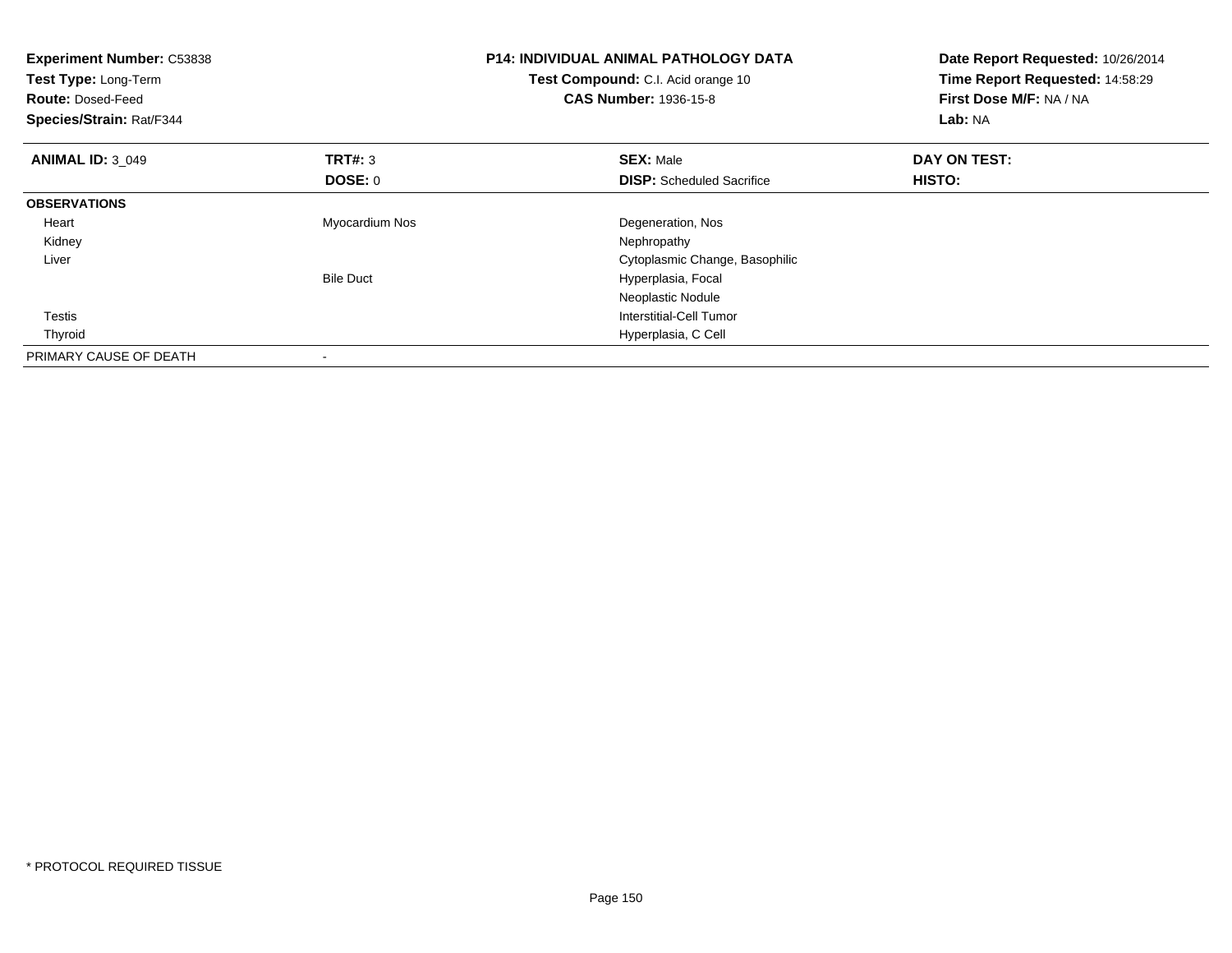**Experiment Number:** C53838

**Test Type:** Long-Term

**Route:** Dosed-Feed

**Species/Strain:** Rat/F344

## **P14: INDIVIDUAL ANIMAL PATHOLOGY DATA**

**Test Compound:** C.I. Acid orange 10**CAS Number:** 1936-15-8

**Date Report Requested:** 10/26/2014**Time Report Requested:** 14:58:29**First Dose M/F:** NA / NA**Lab:** NA

| <b>ANIMAL ID: 3_050</b> | TRT#: 3                  | <b>SEX: Male</b>                | DAY ON TEST: |
|-------------------------|--------------------------|---------------------------------|--------------|
|                         | DOSE: 0                  | <b>DISP:</b> Moribund Sacrifice | HISTO:       |
| <b>OBSERVATIONS</b>     |                          |                                 |              |
| Heart                   | Myocardium Nos           | Degeneration, Nos               |              |
|                         |                          | Mineralization                  |              |
| Kidney                  |                          | Nephropathy                     |              |
| Liver                   |                          | Focal Cellular Change           |              |
| Prostate                | Gland                    | Dilatation, Nos                 |              |
| Salivary gland          |                          | Mixed Tumor, Malignant          |              |
| Stomach                 | Cardiac Stomach          | Hyperplasia, Basal Cell         |              |
|                         |                          | Inflammation, Acute Focal       |              |
|                         | Mucosa                   | Mineralization                  |              |
| Testis                  |                          | Atrophy, Nos                    |              |
|                         |                          | Interstitial-Cell Tumor         |              |
| Thyroid                 |                          | Hyperplasia, C Cell             |              |
|                         |                          | Mineralization                  |              |
| PRIMARY CAUSE OF DEATH  | $\overline{\phantom{a}}$ |                                 |              |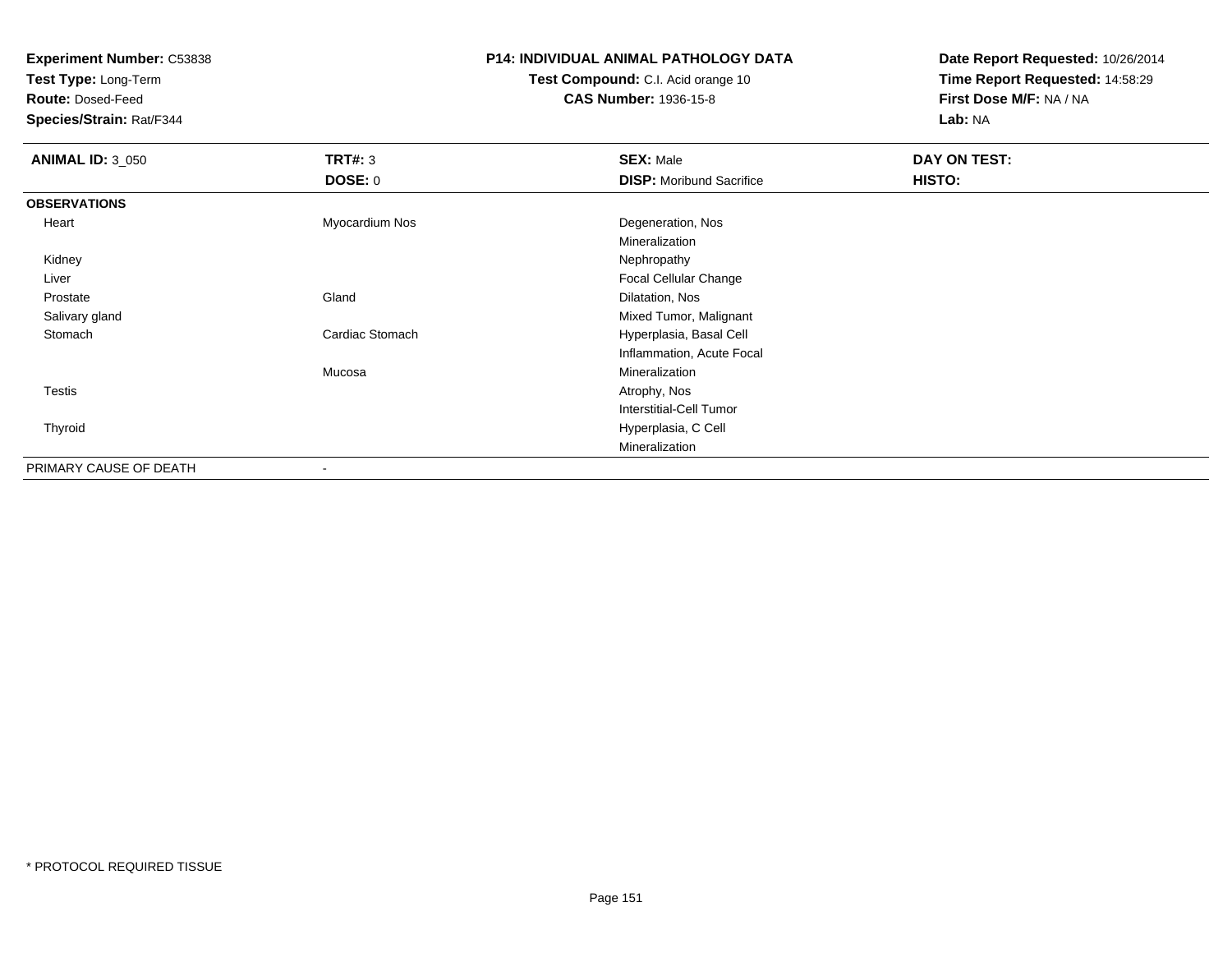| <b>Experiment Number: C53838</b><br>Test Type: Long-Term<br><b>Route: Dosed-Feed</b><br>Species/Strain: Rat/F344 |                  | <b>P14: INDIVIDUAL ANIMAL PATHOLOGY DATA</b><br>Test Compound: C.I. Acid orange 10<br><b>CAS Number: 1936-15-8</b> | Date Report Requested: 10/26/2014<br>Time Report Requested: 14:58:29<br>First Dose M/F: NA / NA<br>Lab: NA |
|------------------------------------------------------------------------------------------------------------------|------------------|--------------------------------------------------------------------------------------------------------------------|------------------------------------------------------------------------------------------------------------|
| <b>ANIMAL ID: 3 051</b>                                                                                          | TRT#: 3          | <b>SEX: Male</b>                                                                                                   | DAY ON TEST:                                                                                               |
|                                                                                                                  | <b>DOSE: 0</b>   | <b>DISP:</b> Scheduled Sacrifice                                                                                   | HISTO:                                                                                                     |
| <b>OBSERVATIONS</b>                                                                                              |                  |                                                                                                                    |                                                                                                            |
| Kidney                                                                                                           |                  | Nephropathy                                                                                                        |                                                                                                            |
| Liver                                                                                                            | <b>Bile Duct</b> | Hyperplasia, Focal                                                                                                 |                                                                                                            |
| Pancreas                                                                                                         | Acinus           | Atrophy, Focal                                                                                                     |                                                                                                            |
| Testis                                                                                                           |                  | Interstitial-Cell Tumor                                                                                            |                                                                                                            |
|                                                                                                                  |                  | <b>Steatitis</b>                                                                                                   |                                                                                                            |
| Thyroid                                                                                                          |                  | Hyperplasia, C Cell                                                                                                |                                                                                                            |
| PRIMARY CAUSE OF DEATH                                                                                           |                  |                                                                                                                    |                                                                                                            |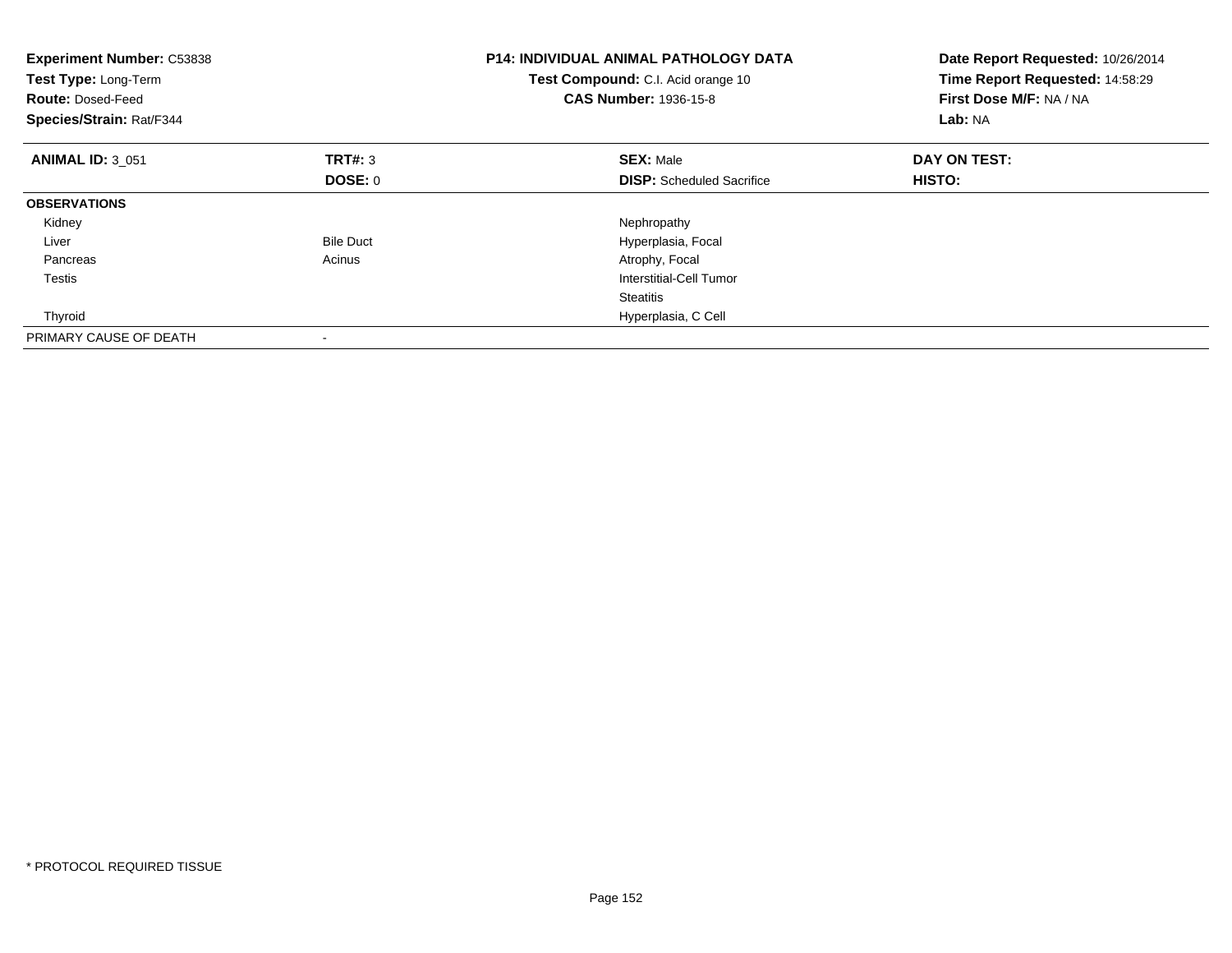| <b>Experiment Number: C53838</b><br>Test Type: Long-Term<br><b>Route: Dosed-Feed</b><br>Species/Strain: Rat/F344 |                     | <b>P14: INDIVIDUAL ANIMAL PATHOLOGY DATA</b><br>Test Compound: C.I. Acid orange 10<br><b>CAS Number: 1936-15-8</b> | Date Report Requested: 10/26/2014<br>Time Report Requested: 14:58:29<br>First Dose M/F: NA / NA<br>Lab: NA |
|------------------------------------------------------------------------------------------------------------------|---------------------|--------------------------------------------------------------------------------------------------------------------|------------------------------------------------------------------------------------------------------------|
| <b>ANIMAL ID: 3 052</b>                                                                                          | <b>TRT#: 3</b>      | <b>SEX: Male</b>                                                                                                   | DAY ON TEST:                                                                                               |
|                                                                                                                  | DOSE: 0             | <b>DISP:</b> Scheduled Sacrifice                                                                                   | HISTO:                                                                                                     |
| <b>OBSERVATIONS</b>                                                                                              |                     |                                                                                                                    |                                                                                                            |
| Bone marrow                                                                                                      |                     | Hypoplasia, Hematopoietic                                                                                          |                                                                                                            |
| Kidney                                                                                                           |                     | Nephropathy                                                                                                        |                                                                                                            |
| Liver                                                                                                            | <b>Bile Duct</b>    | Hyperplasia, Nos                                                                                                   |                                                                                                            |
| <b>Skin</b>                                                                                                      | Tail                | Cyst, Epidermal Inclusion                                                                                          |                                                                                                            |
|                                                                                                                  | Chest               | Fibroma                                                                                                            |                                                                                                            |
| <b>Testis</b>                                                                                                    |                     | Interstitial-Cell Tumor                                                                                            |                                                                                                            |
| Unspecified                                                                                                      | Multiple Organs Nos | Leukemia, Lymphocytic                                                                                              |                                                                                                            |
| PRIMARY CAUSE OF DEATH                                                                                           |                     |                                                                                                                    |                                                                                                            |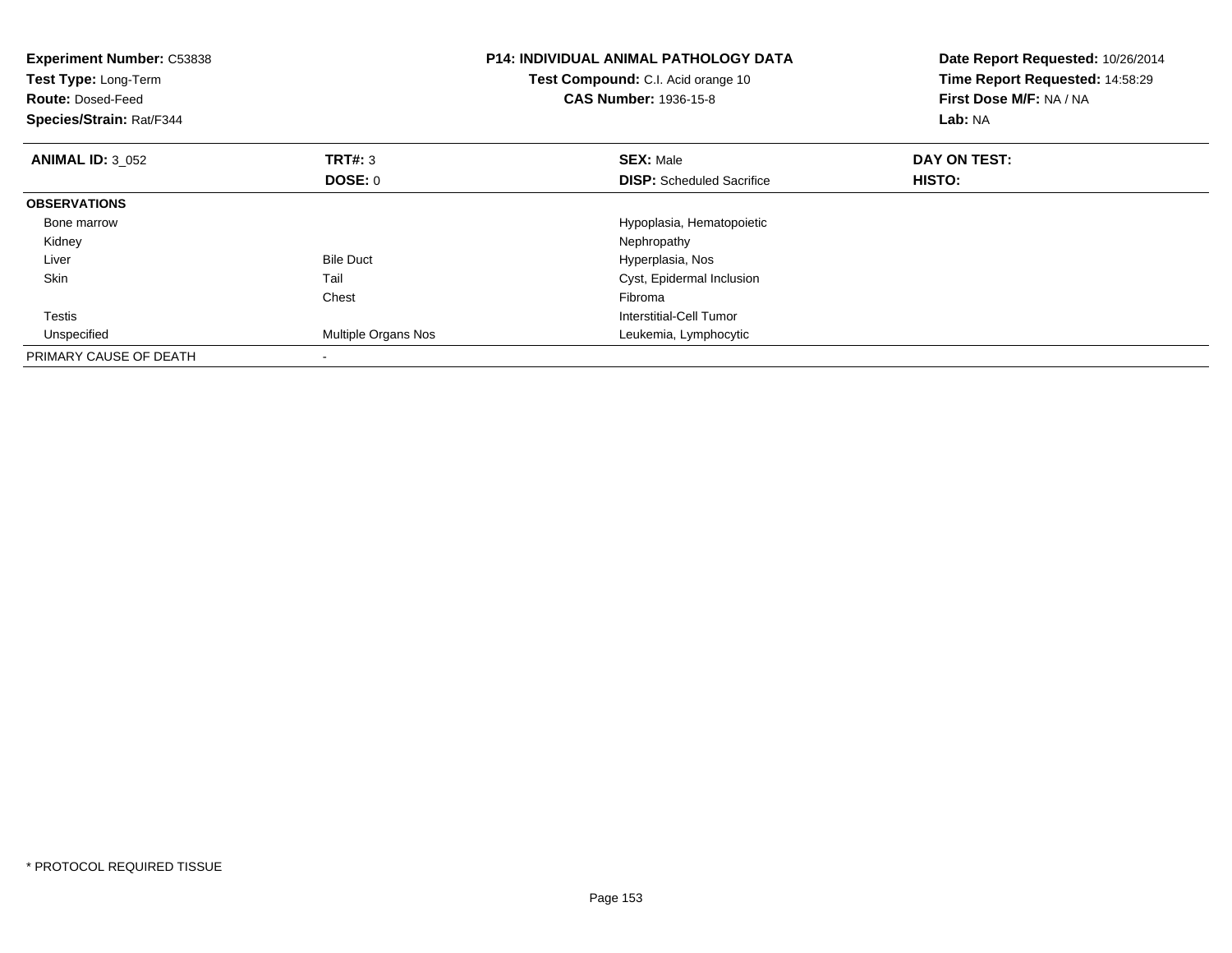| <b>Experiment Number: C53838</b><br>Test Type: Long-Term<br><b>Route: Dosed-Feed</b><br>Species/Strain: Rat/F344 |                | <b>P14: INDIVIDUAL ANIMAL PATHOLOGY DATA</b><br>Test Compound: C.I. Acid orange 10<br><b>CAS Number: 1936-15-8</b> | Date Report Requested: 10/26/2014<br>Time Report Requested: 14:58:29<br>First Dose M/F: NA / NA<br>Lab: NA |
|------------------------------------------------------------------------------------------------------------------|----------------|--------------------------------------------------------------------------------------------------------------------|------------------------------------------------------------------------------------------------------------|
| <b>ANIMAL ID: 3 053</b>                                                                                          | <b>TRT#: 3</b> | <b>SEX: Male</b>                                                                                                   | DAY ON TEST:                                                                                               |
|                                                                                                                  | <b>DOSE: 0</b> | <b>DISP:</b> Scheduled Sacrifice                                                                                   | <b>HISTO:</b>                                                                                              |
| <b>OBSERVATIONS</b>                                                                                              |                |                                                                                                                    |                                                                                                            |
| Brain                                                                                                            | Hippocampus    | Necrosis, Focal                                                                                                    |                                                                                                            |
| Heart                                                                                                            | Myocardium Nos | Degeneration, Nos                                                                                                  |                                                                                                            |
| Kidney                                                                                                           |                | Nephropathy                                                                                                        |                                                                                                            |
| Liver                                                                                                            |                | Cytoplasmic Change, Basophilic                                                                                     |                                                                                                            |
| Peritoneum                                                                                                       |                | Mesothelioma, Malignant                                                                                            |                                                                                                            |
| Testis                                                                                                           |                | Interstitial-Cell Tumor                                                                                            |                                                                                                            |
| Thyroid                                                                                                          |                | Hyperplasia, C Cell                                                                                                |                                                                                                            |
| PRIMARY CAUSE OF DEATH                                                                                           |                |                                                                                                                    |                                                                                                            |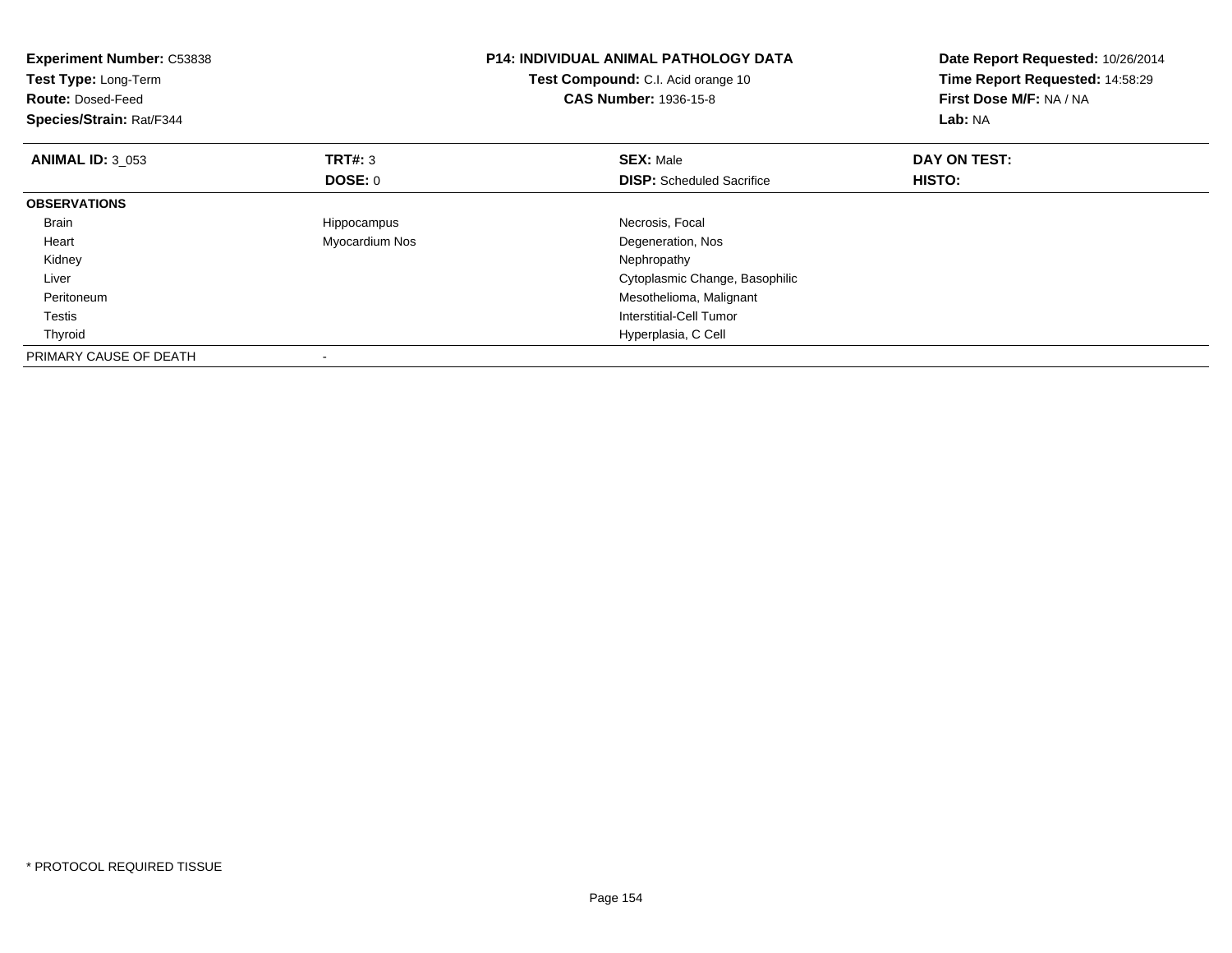| <b>Experiment Number: C53838</b><br>Test Type: Long-Term<br><b>Route: Dosed-Feed</b><br>Species/Strain: Rat/F344 |               | <b>P14: INDIVIDUAL ANIMAL PATHOLOGY DATA</b><br>Test Compound: C.I. Acid orange 10<br><b>CAS Number: 1936-15-8</b> | Date Report Requested: 10/26/2014<br>Time Report Requested: 14:58:29<br>First Dose M/F: NA / NA<br>Lab: NA |
|------------------------------------------------------------------------------------------------------------------|---------------|--------------------------------------------------------------------------------------------------------------------|------------------------------------------------------------------------------------------------------------|
| <b>ANIMAL ID: 3 054</b>                                                                                          | TRT#: 3       | <b>SEX: Male</b>                                                                                                   | DAY ON TEST:                                                                                               |
|                                                                                                                  | DOSE: 0       | <b>DISP: Natural Death</b>                                                                                         | <b>HISTO:</b>                                                                                              |
| <b>OBSERVATIONS</b>                                                                                              |               |                                                                                                                    |                                                                                                            |
| Adrenal gland                                                                                                    |               | Pheochromocytoma                                                                                                   |                                                                                                            |
| Kidney                                                                                                           |               | Nephropathy                                                                                                        |                                                                                                            |
| Liver                                                                                                            | Centrilobular | Necrosis, Focal                                                                                                    |                                                                                                            |
| Lung                                                                                                             |               | Hyperplasia, Alveolar Epithelium                                                                                   |                                                                                                            |
| Lymph node                                                                                                       |               | Depletion, Lymphoid                                                                                                |                                                                                                            |
| Pancreas                                                                                                         | Acinus        | Atrophy, Nos                                                                                                       |                                                                                                            |
| Testis                                                                                                           |               | <b>Interstitial-Cell Tumor</b>                                                                                     |                                                                                                            |
| PRIMARY CAUSE OF DEATH                                                                                           |               |                                                                                                                    |                                                                                                            |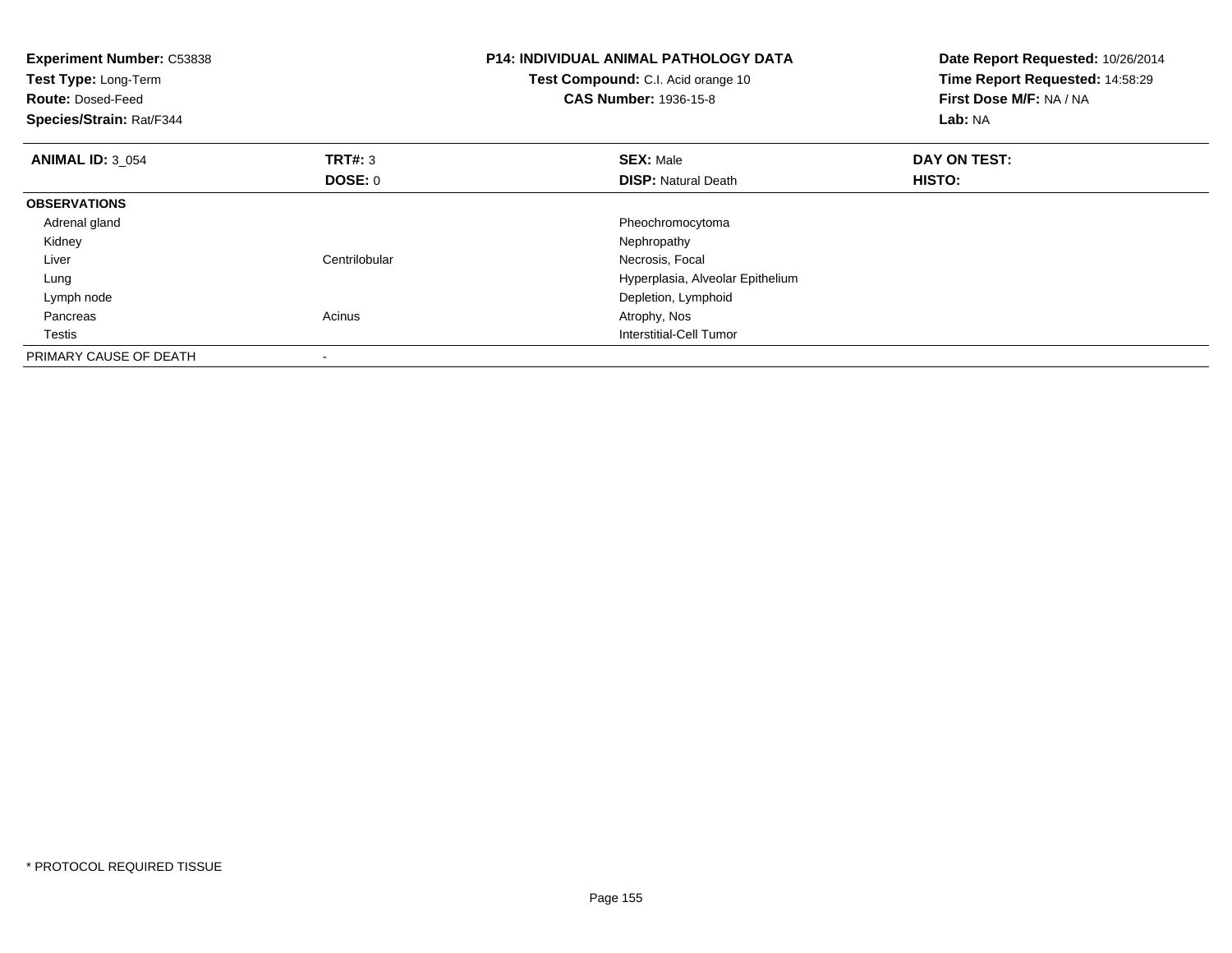| <b>Experiment Number: C53838</b><br>Test Type: Long-Term<br><b>Route: Dosed-Feed</b><br>Species/Strain: Rat/F344 |                           | <b>P14: INDIVIDUAL ANIMAL PATHOLOGY DATA</b><br>Test Compound: C.I. Acid orange 10<br><b>CAS Number: 1936-15-8</b> | Date Report Requested: 10/26/2014<br>Time Report Requested: 14:58:29<br>First Dose M/F: NA / NA<br>Lab: NA |
|------------------------------------------------------------------------------------------------------------------|---------------------------|--------------------------------------------------------------------------------------------------------------------|------------------------------------------------------------------------------------------------------------|
| <b>ANIMAL ID: 3 055</b>                                                                                          | <b>TRT#: 3</b>            | <b>SEX: Male</b>                                                                                                   | DAY ON TEST:                                                                                               |
|                                                                                                                  | DOSE: 0                   | <b>DISP:</b> Scheduled Sacrifice                                                                                   | HISTO:                                                                                                     |
| <b>OBSERVATIONS</b>                                                                                              |                           |                                                                                                                    |                                                                                                            |
| Adrenal gland                                                                                                    |                           | Pheochromocytoma                                                                                                   |                                                                                                            |
| Heart                                                                                                            |                           | Alveolar/Bronchiolar Carcinoma, Invasive                                                                           |                                                                                                            |
|                                                                                                                  | Myocardium Nos            | Degeneration, Nos                                                                                                  |                                                                                                            |
| Kidney                                                                                                           |                           | Degeneration, Hyaline                                                                                              |                                                                                                            |
| Liver                                                                                                            |                           | Cytoplasmic Change, Basophilic                                                                                     |                                                                                                            |
| Lung                                                                                                             |                           | Alveolar/Bronchiolar Carcinoma                                                                                     |                                                                                                            |
| Skeletal muscle                                                                                                  | <b>Intercostal Muscle</b> | Alveolar/Bronchiolar Carcinoma, Invasive                                                                           |                                                                                                            |
| Testis                                                                                                           |                           | Interstitial-Cell Tumor                                                                                            |                                                                                                            |
| Thyroid                                                                                                          |                           | C-Cell Carcinoma                                                                                                   |                                                                                                            |
| PRIMARY CAUSE OF DEATH                                                                                           |                           |                                                                                                                    |                                                                                                            |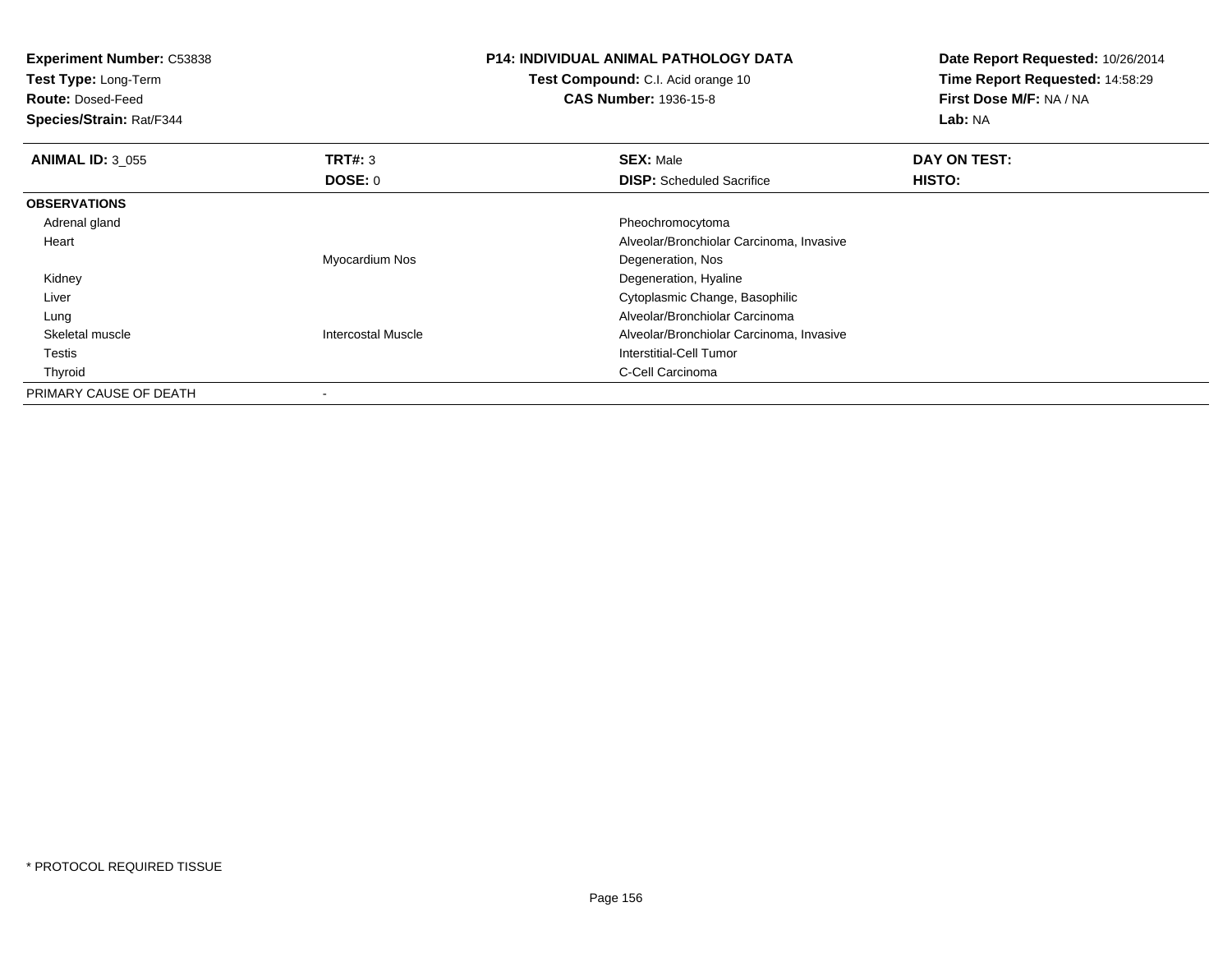| <b>Experiment Number: C53838</b><br><b>Test Type: Long-Term</b><br><b>Route: Dosed-Feed</b><br>Species/Strain: Rat/F344 |                           | <b>P14: INDIVIDUAL ANIMAL PATHOLOGY DATA</b><br>Test Compound: C.I. Acid orange 10<br><b>CAS Number: 1936-15-8</b> | Date Report Requested: 10/26/2014<br>Time Report Requested: 14:58:29<br>First Dose M/F: NA / NA<br>Lab: NA |
|-------------------------------------------------------------------------------------------------------------------------|---------------------------|--------------------------------------------------------------------------------------------------------------------|------------------------------------------------------------------------------------------------------------|
| <b>ANIMAL ID: 3 056</b>                                                                                                 | <b>TRT#: 3</b><br>DOSE: 0 | <b>SEX: Male</b><br><b>DISP:</b> Scheduled Sacrifice                                                               | DAY ON TEST:<br>HISTO:                                                                                     |
| <b>OBSERVATIONS</b>                                                                                                     |                           |                                                                                                                    |                                                                                                            |
| Intestine Large                                                                                                         | Colon                     | Nematodiasis                                                                                                       |                                                                                                            |
| Kidney                                                                                                                  |                           | Nephropathy                                                                                                        |                                                                                                            |
| Liver                                                                                                                   |                           | Cytoplasmic Change, Basophilic                                                                                     |                                                                                                            |
| Pancreas                                                                                                                | Acinus                    | Atrophy, Focal                                                                                                     |                                                                                                            |
| Pituitary gland                                                                                                         |                           | Hyperplasia, Chromophobe Cell                                                                                      |                                                                                                            |
| Skin                                                                                                                    | <b>Back</b>               | Squamous Cell Papilloma                                                                                            |                                                                                                            |
| Testis                                                                                                                  |                           | Interstitial-Cell Tumor                                                                                            |                                                                                                            |
| PRIMARY CAUSE OF DEATH                                                                                                  |                           |                                                                                                                    |                                                                                                            |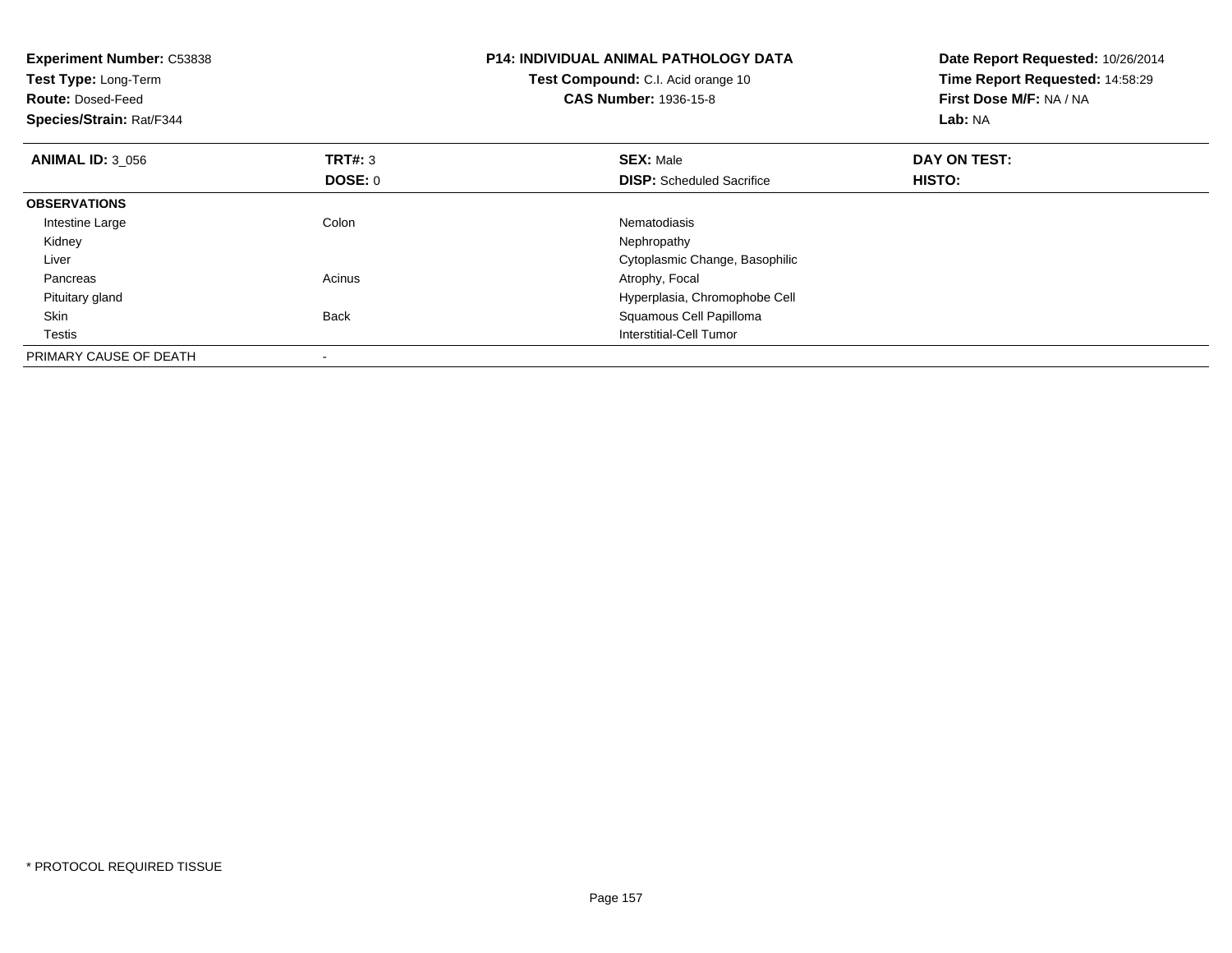| <b>Experiment Number: C53838</b><br>Test Type: Long-Term<br><b>Route: Dosed-Feed</b><br>Species/Strain: Rat/F344 |                    | <b>P14: INDIVIDUAL ANIMAL PATHOLOGY DATA</b><br>Test Compound: C.I. Acid orange 10<br><b>CAS Number: 1936-15-8</b> | Date Report Requested: 10/26/2014<br>Time Report Requested: 14:58:29<br>First Dose M/F: NA / NA<br>Lab: NA |
|------------------------------------------------------------------------------------------------------------------|--------------------|--------------------------------------------------------------------------------------------------------------------|------------------------------------------------------------------------------------------------------------|
| <b>ANIMAL ID: 3 057</b>                                                                                          | TRT#: 3<br>DOSE: 0 | <b>SEX: Male</b><br><b>DISP:</b> Scheduled Sacrifice                                                               | DAY ON TEST:<br><b>HISTO:</b>                                                                              |
| <b>OBSERVATIONS</b>                                                                                              |                    |                                                                                                                    |                                                                                                            |
| <b>Brain</b>                                                                                                     | Craniobuccal Pouch | <b>Cystic Ducts</b>                                                                                                |                                                                                                            |
| Kidney                                                                                                           |                    | Nephropathy                                                                                                        |                                                                                                            |
| Liver                                                                                                            |                    | Cytoplasmic Change, Basophilic                                                                                     |                                                                                                            |
| Testis                                                                                                           |                    | Interstitial-Cell Tumor                                                                                            |                                                                                                            |
| PRIMARY CAUSE OF DEATH                                                                                           |                    |                                                                                                                    |                                                                                                            |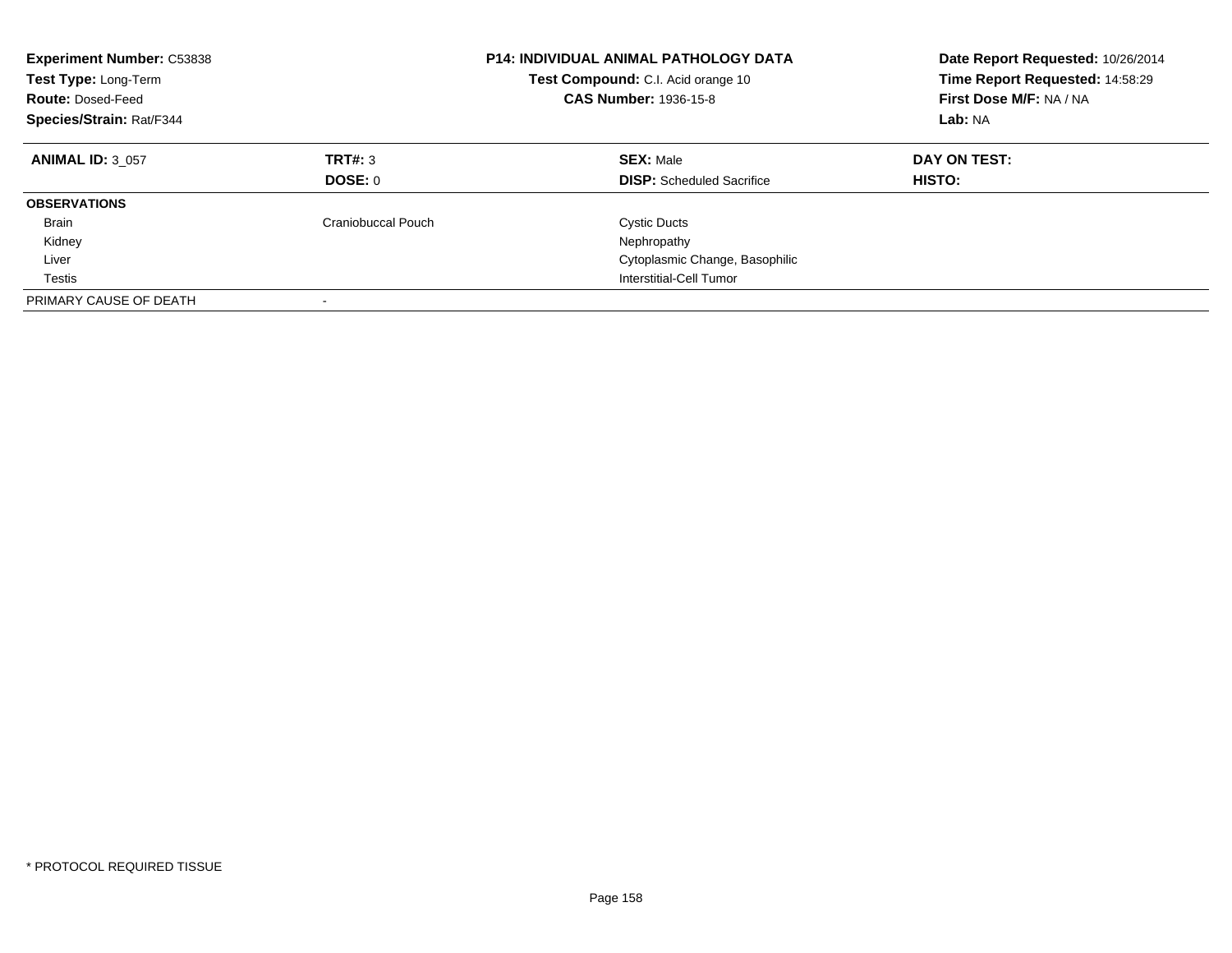| <b>Experiment Number: C53838</b><br>Test Type: Long-Term<br><b>Route: Dosed-Feed</b><br><b>Species/Strain: Rat/F344</b> |                | <b>P14: INDIVIDUAL ANIMAL PATHOLOGY DATA</b><br>Test Compound: C.I. Acid orange 10<br><b>CAS Number: 1936-15-8</b> | Date Report Requested: 10/26/2014<br>Time Report Requested: 14:58:29<br>First Dose M/F: NA / NA<br>Lab: NA |
|-------------------------------------------------------------------------------------------------------------------------|----------------|--------------------------------------------------------------------------------------------------------------------|------------------------------------------------------------------------------------------------------------|
| <b>ANIMAL ID: 3 058</b>                                                                                                 | TRT#: 3        | <b>SEX: Male</b>                                                                                                   | DAY ON TEST:                                                                                               |
|                                                                                                                         | <b>DOSE: 0</b> | <b>DISP:</b> Scheduled Sacrifice                                                                                   | <b>HISTO:</b>                                                                                              |
| <b>OBSERVATIONS</b>                                                                                                     |                |                                                                                                                    |                                                                                                            |
| Kidney                                                                                                                  |                | Nephropathy                                                                                                        |                                                                                                            |
| Liver                                                                                                                   |                | Cytoplasmic Change, Basophilic                                                                                     |                                                                                                            |
|                                                                                                                         |                | Inflammation, Granulomatous Focal                                                                                  |                                                                                                            |
| Mammary gland                                                                                                           |                | Fibroadenoma                                                                                                       |                                                                                                            |
| Testis                                                                                                                  |                | Interstitial-Cell Tumor                                                                                            |                                                                                                            |
| PRIMARY CAUSE OF DEATH                                                                                                  |                |                                                                                                                    |                                                                                                            |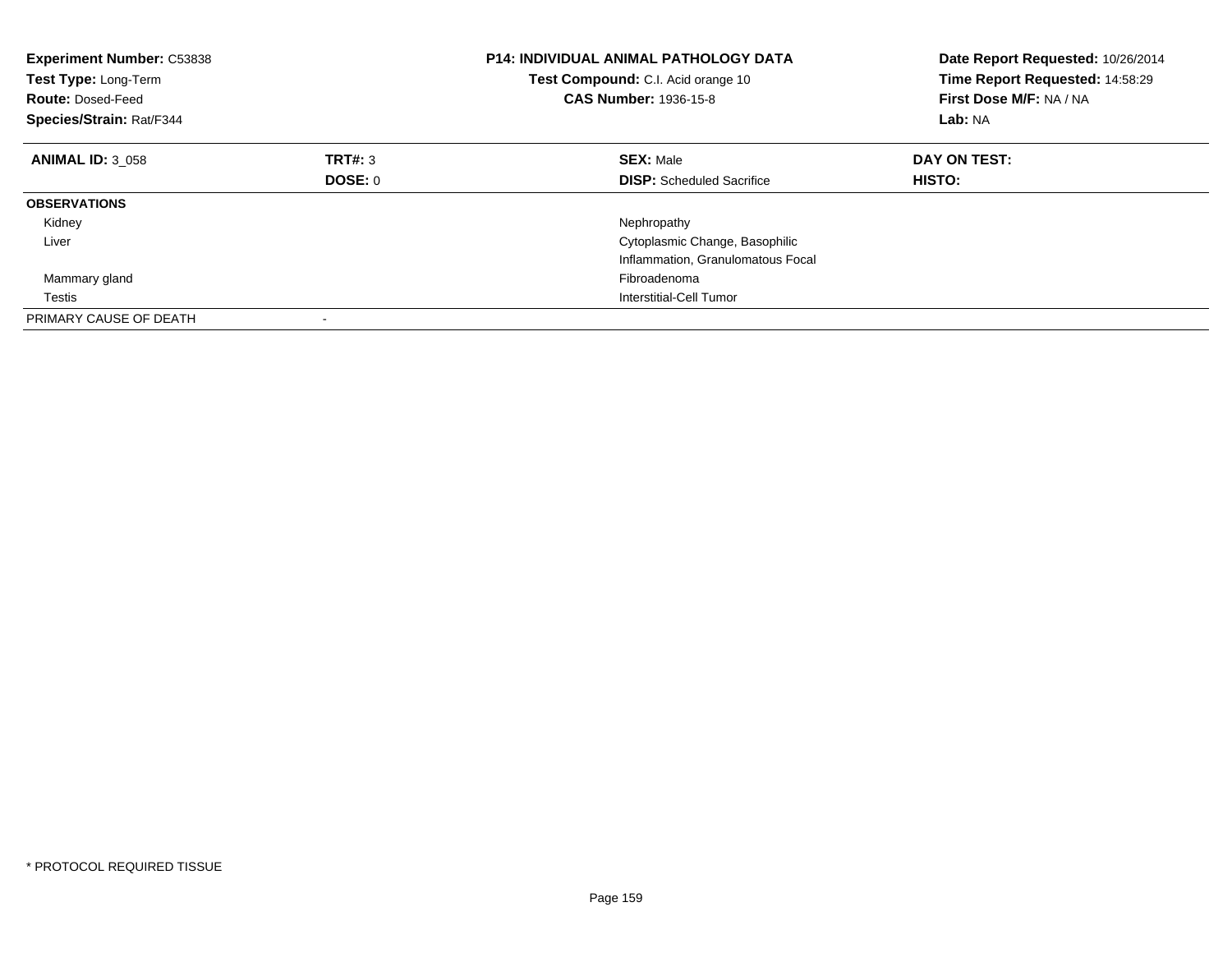| <b>Experiment Number: C53838</b><br>Test Type: Long-Term<br><b>Route: Dosed-Feed</b><br>Species/Strain: Rat/F344 |                | <b>P14: INDIVIDUAL ANIMAL PATHOLOGY DATA</b><br>Test Compound: C.I. Acid orange 10<br><b>CAS Number: 1936-15-8</b> | Date Report Requested: 10/26/2014<br>Time Report Requested: 14:58:29<br>First Dose M/F: NA / NA<br>Lab: NA |
|------------------------------------------------------------------------------------------------------------------|----------------|--------------------------------------------------------------------------------------------------------------------|------------------------------------------------------------------------------------------------------------|
| <b>ANIMAL ID: 3 059</b>                                                                                          | TRT#: 3        | <b>SEX: Male</b>                                                                                                   | DAY ON TEST:                                                                                               |
|                                                                                                                  | DOSE: 0        | <b>DISP:</b> Scheduled Sacrifice                                                                                   | HISTO:                                                                                                     |
| <b>OBSERVATIONS</b>                                                                                              |                |                                                                                                                    |                                                                                                            |
| Heart                                                                                                            | Myocardium Nos | Fibrosis, Focal                                                                                                    |                                                                                                            |
| Liver                                                                                                            |                | Cytoplasmic Change, Basophilic                                                                                     |                                                                                                            |
| <b>Testis</b>                                                                                                    |                | Interstitial-Cell Tumor                                                                                            |                                                                                                            |
|                                                                                                                  |                | <b>Steatitis</b>                                                                                                   |                                                                                                            |
| Thyroid                                                                                                          |                | Hyperplasia, C Cell                                                                                                |                                                                                                            |
| PRIMARY CAUSE OF DEATH                                                                                           |                |                                                                                                                    |                                                                                                            |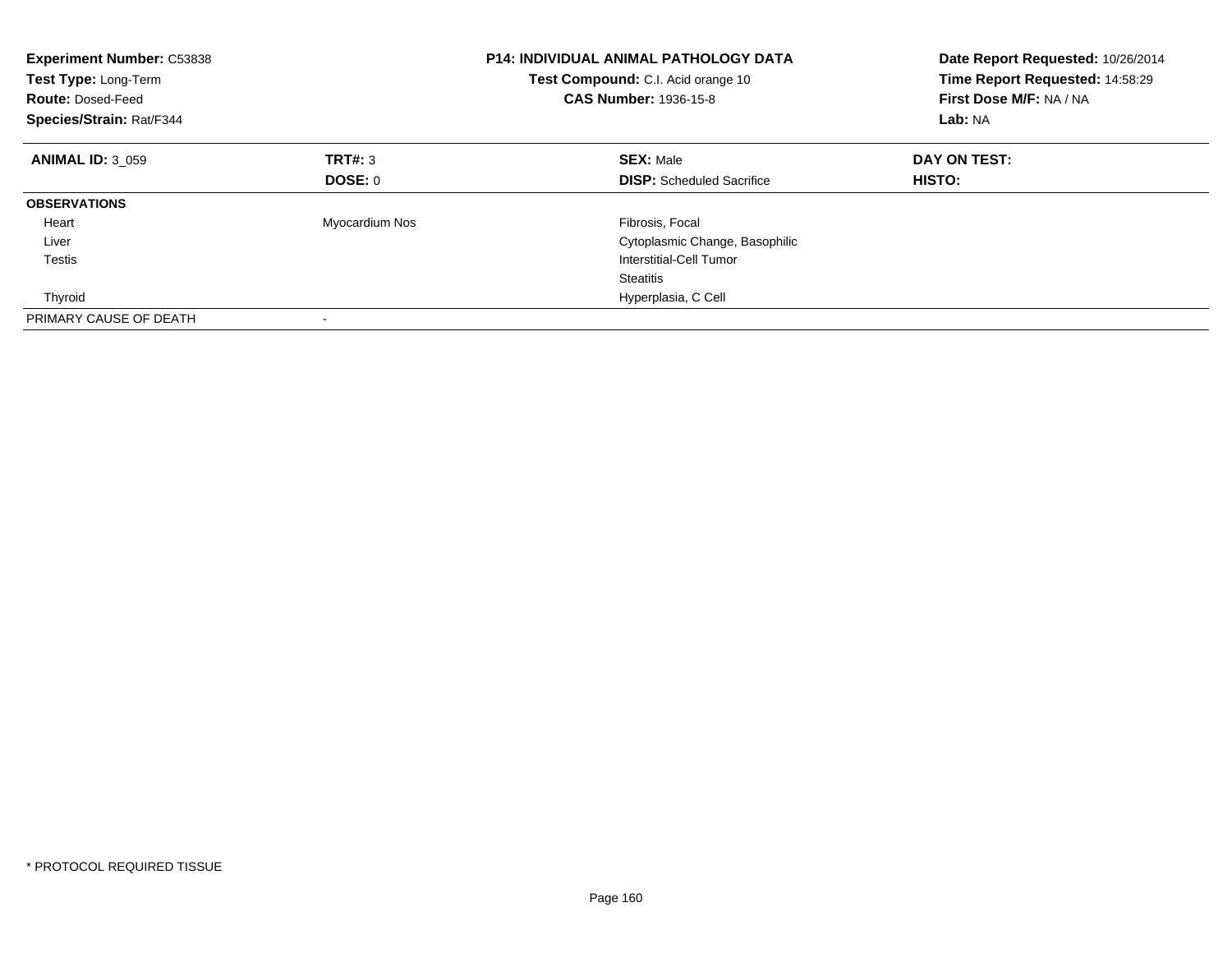| <b>Experiment Number: C53838</b><br>Test Type: Long-Term<br><b>Route: Dosed-Feed</b><br>Species/Strain: Rat/F344 |                    | <b>P14: INDIVIDUAL ANIMAL PATHOLOGY DATA</b><br>Test Compound: C.I. Acid orange 10<br><b>CAS Number: 1936-15-8</b> | Date Report Requested: 10/26/2014<br>Time Report Requested: 14:58:29<br>First Dose M/F: NA / NA<br>Lab: NA |
|------------------------------------------------------------------------------------------------------------------|--------------------|--------------------------------------------------------------------------------------------------------------------|------------------------------------------------------------------------------------------------------------|
| <b>ANIMAL ID: 3 060</b>                                                                                          | TRT#: 3<br>DOSE: 0 | <b>SEX: Male</b><br><b>DISP:</b> Scheduled Sacrifice                                                               | DAY ON TEST:<br><b>HISTO:</b>                                                                              |
| <b>OBSERVATIONS</b>                                                                                              |                    |                                                                                                                    |                                                                                                            |
| Kidney                                                                                                           |                    | Nephropathy                                                                                                        |                                                                                                            |
| Liver                                                                                                            |                    | Cytoplasmic Change, Basophilic                                                                                     |                                                                                                            |
|                                                                                                                  |                    | Neoplastic Nodule                                                                                                  |                                                                                                            |
| Testis                                                                                                           |                    | Interstitial-Cell Tumor                                                                                            |                                                                                                            |
| PRIMARY CAUSE OF DEATH                                                                                           |                    |                                                                                                                    |                                                                                                            |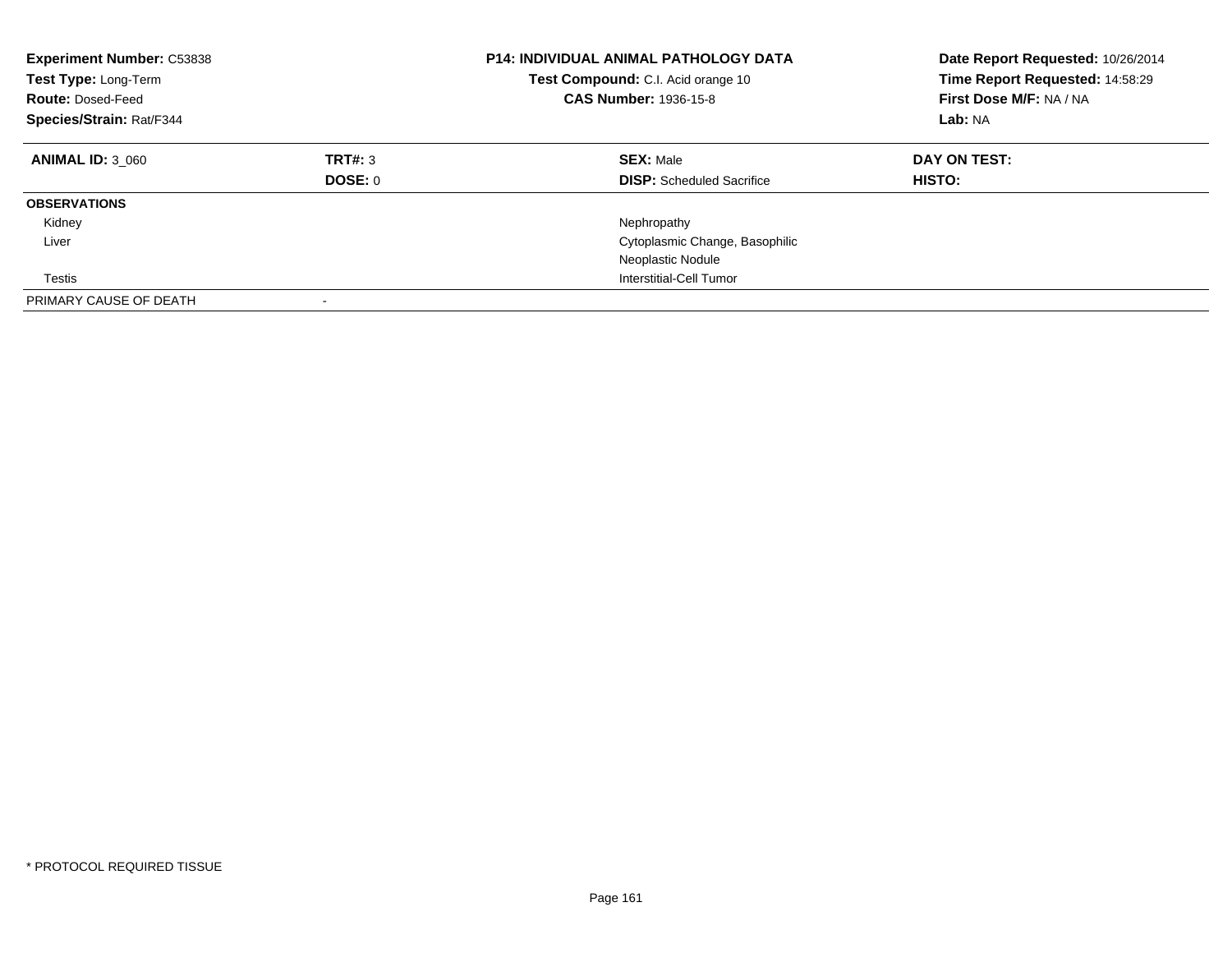| <b>Experiment Number: C53838</b><br>Test Type: Long-Term<br><b>Route: Dosed-Feed</b><br>Species/Strain: Rat/F344 |                | <b>P14: INDIVIDUAL ANIMAL PATHOLOGY DATA</b><br>Test Compound: C.I. Acid orange 10<br><b>CAS Number: 1936-15-8</b> | Date Report Requested: 10/26/2014<br>Time Report Requested: 14:58:29<br>First Dose M/F: NA / NA<br>Lab: NA |
|------------------------------------------------------------------------------------------------------------------|----------------|--------------------------------------------------------------------------------------------------------------------|------------------------------------------------------------------------------------------------------------|
| <b>ANIMAL ID: 3 061</b>                                                                                          | TRT#: 3        | <b>SEX: Male</b>                                                                                                   | DAY ON TEST:                                                                                               |
|                                                                                                                  | DOSE: 0        | <b>DISP:</b> Moribund Sacrifice                                                                                    | <b>HISTO:</b>                                                                                              |
| <b>OBSERVATIONS</b>                                                                                              |                |                                                                                                                    |                                                                                                            |
| <b>Brain</b>                                                                                                     | Cerebrum       | Astrocytoma                                                                                                        |                                                                                                            |
| Heart                                                                                                            | Myocardium Nos | Degeneration, Nos                                                                                                  |                                                                                                            |
| Kidney                                                                                                           | Tubule         | Regeneration, Nos                                                                                                  |                                                                                                            |
| Lung                                                                                                             |                | Hemorrhage                                                                                                         |                                                                                                            |
|                                                                                                                  |                | Hyperplasia, Lymphoid                                                                                              |                                                                                                            |
| PRIMARY CAUSE OF DEATH                                                                                           |                |                                                                                                                    |                                                                                                            |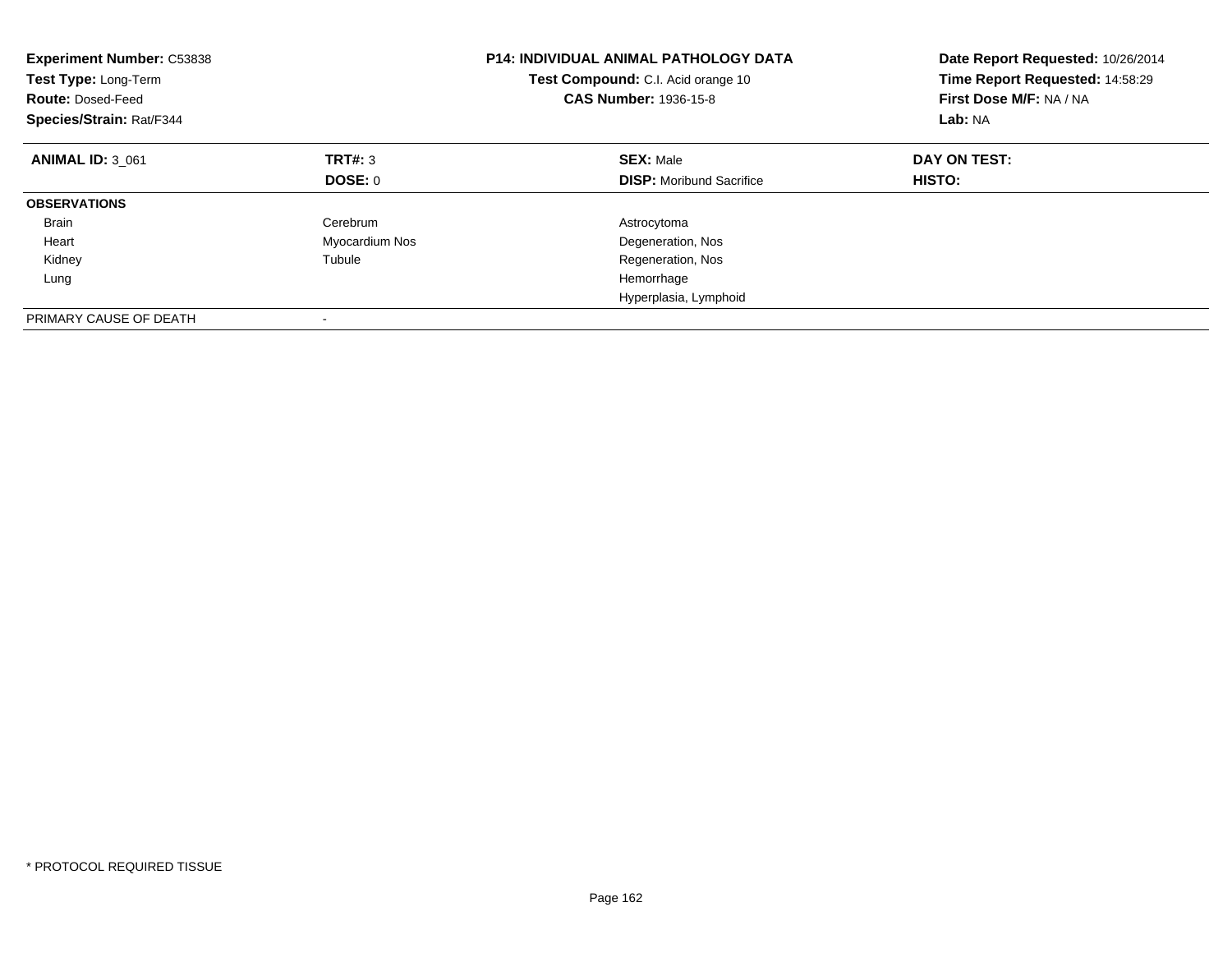| <b>Experiment Number: C53838</b><br>Test Type: Long-Term<br><b>Route: Dosed-Feed</b><br>Species/Strain: Rat/F344 |                     | <b>P14: INDIVIDUAL ANIMAL PATHOLOGY DATA</b><br>Test Compound: C.I. Acid orange 10<br><b>CAS Number: 1936-15-8</b> | Date Report Requested: 10/26/2014<br>Time Report Requested: 14:58:29<br>First Dose M/F: NA / NA<br>Lab: NA |
|------------------------------------------------------------------------------------------------------------------|---------------------|--------------------------------------------------------------------------------------------------------------------|------------------------------------------------------------------------------------------------------------|
| <b>ANIMAL ID: 3 062</b>                                                                                          | <b>TRT#: 3</b>      | <b>SEX: Male</b>                                                                                                   | DAY ON TEST:                                                                                               |
|                                                                                                                  | DOSE: 0             | <b>DISP:</b> Scheduled Sacrifice                                                                                   | HISTO:                                                                                                     |
| <b>OBSERVATIONS</b>                                                                                              |                     |                                                                                                                    |                                                                                                            |
| Kidney                                                                                                           |                     | Nephropathy                                                                                                        |                                                                                                            |
| Liver                                                                                                            |                     | Cytoplasmic Change, Basophilic                                                                                     |                                                                                                            |
|                                                                                                                  |                     | Neoplastic Nodule                                                                                                  |                                                                                                            |
| Testis                                                                                                           |                     | Interstitial-Cell Tumor                                                                                            |                                                                                                            |
| Unspecified                                                                                                      | Multiple Organs Nos | Leukemia, Lymphocytic                                                                                              |                                                                                                            |
| PRIMARY CAUSE OF DEATH                                                                                           |                     |                                                                                                                    |                                                                                                            |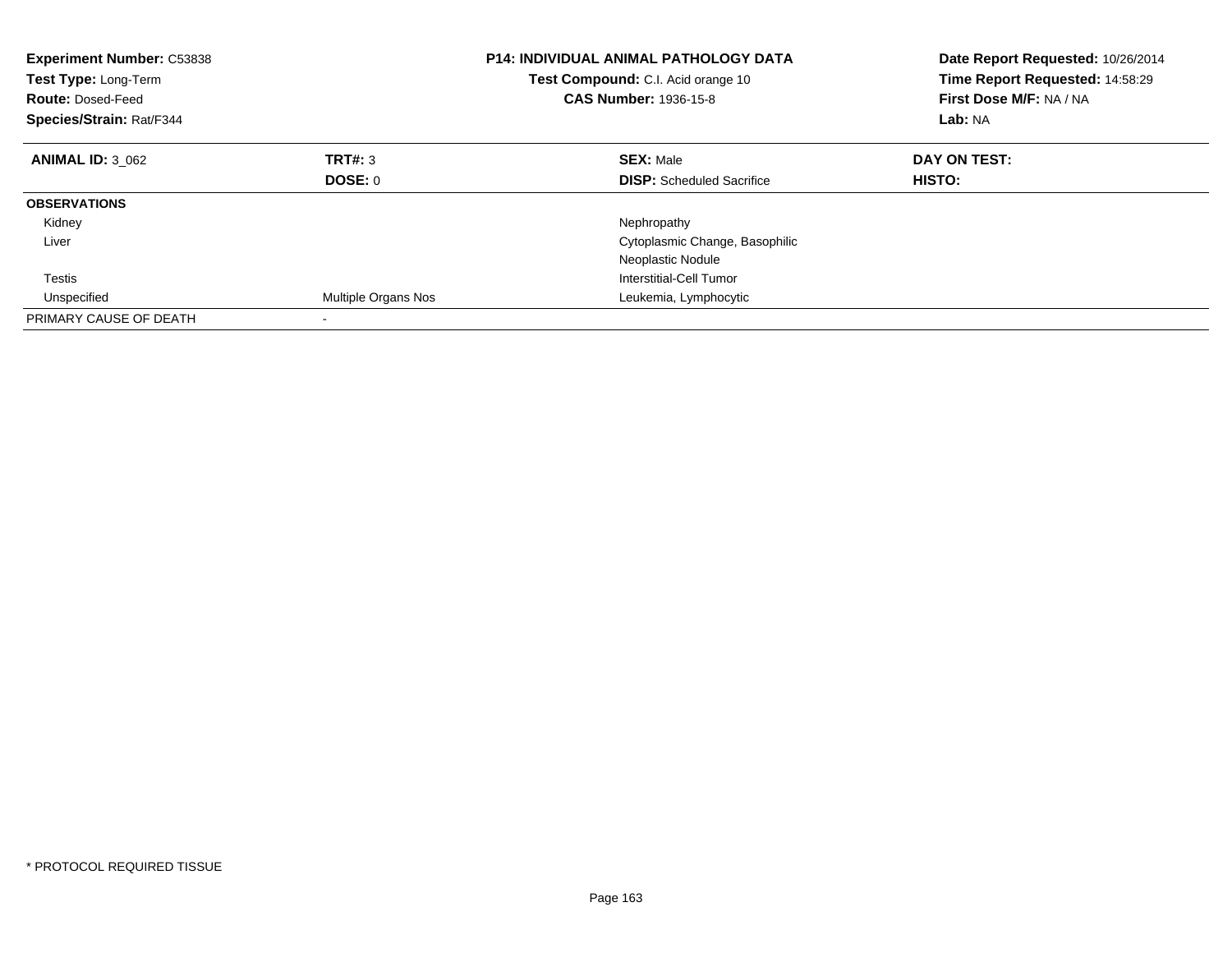| <b>Experiment Number: C53838</b><br>Test Type: Long-Term<br><b>Route: Dosed-Feed</b><br>Species/Strain: Rat/F344 |                       | P14: INDIVIDUAL ANIMAL PATHOLOGY DATA<br>Test Compound: C.I. Acid orange 10<br><b>CAS Number: 1936-15-8</b> | Date Report Requested: 10/26/2014<br>Time Report Requested: 14:58:29<br>First Dose M/F: NA / NA<br>Lab: NA |
|------------------------------------------------------------------------------------------------------------------|-----------------------|-------------------------------------------------------------------------------------------------------------|------------------------------------------------------------------------------------------------------------|
| <b>ANIMAL ID: 3 063</b>                                                                                          | <b>TRT#:</b> 3        | <b>SEX: Male</b>                                                                                            | DAY ON TEST:                                                                                               |
|                                                                                                                  | DOSE: 0               | <b>DISP:</b> Scheduled Sacrifice                                                                            | HISTO:                                                                                                     |
| <b>OBSERVATIONS</b>                                                                                              |                       |                                                                                                             |                                                                                                            |
| Kidney                                                                                                           |                       | Nephropathy                                                                                                 |                                                                                                            |
| Liver                                                                                                            |                       | Cytoplasmic Change, Basophilic                                                                              |                                                                                                            |
| Mammary gland                                                                                                    | <b>Mammary Acinus</b> | Hyperplasia, Nos                                                                                            |                                                                                                            |
| Pituitary gland                                                                                                  |                       | Chromophobe Adenoma                                                                                         |                                                                                                            |
| Prostate                                                                                                         | Prostatic Urethra     | Metaplasia, Squamous                                                                                        |                                                                                                            |
| Testis                                                                                                           |                       | Interstitial-Cell Tumor                                                                                     |                                                                                                            |
| Thyroid                                                                                                          |                       | Hyperplasia, C Cell                                                                                         |                                                                                                            |
| PRIMARY CAUSE OF DEATH                                                                                           |                       |                                                                                                             |                                                                                                            |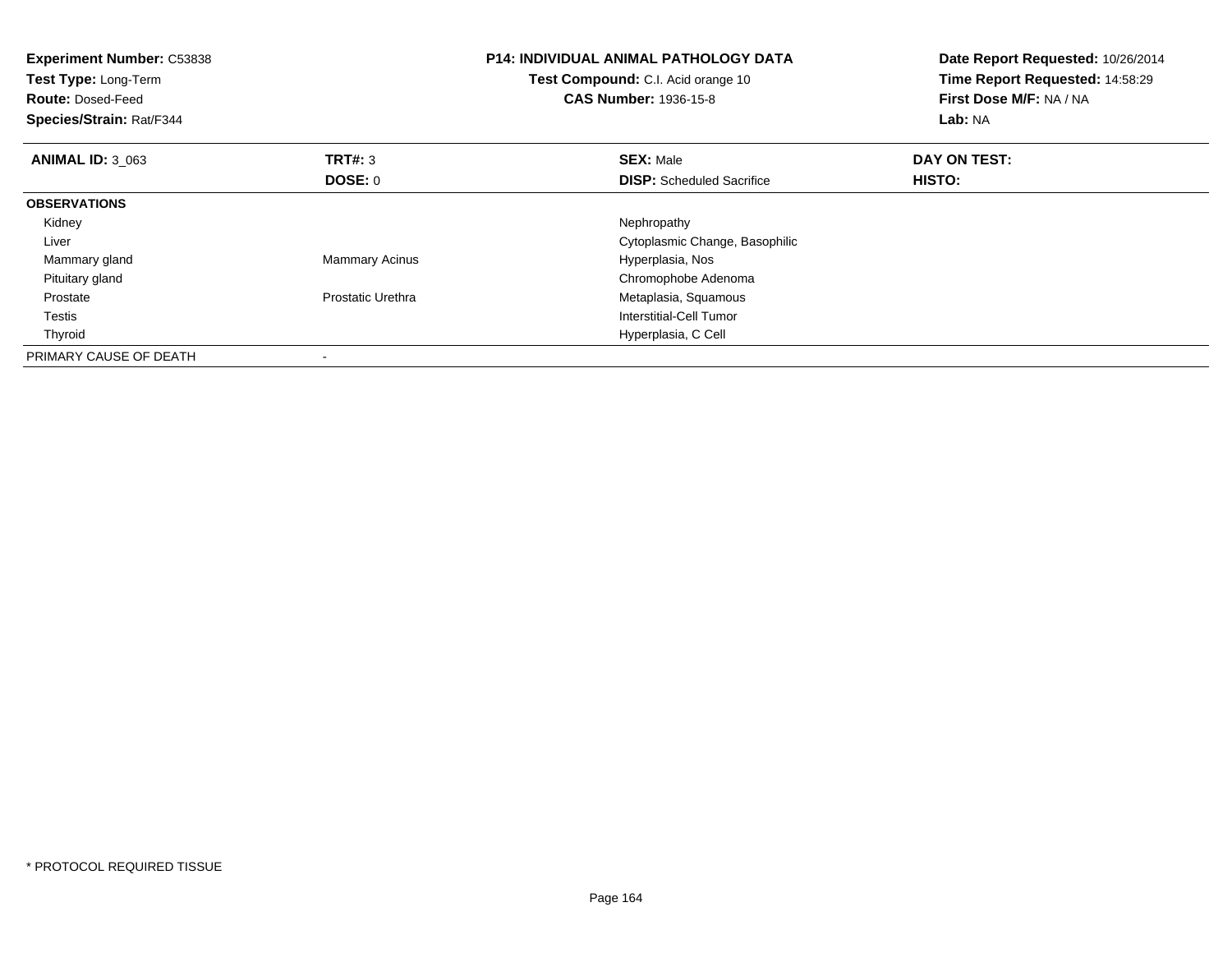**Experiment Number:** C53838

**Test Type:** Long-Term

**Route:** Dosed-Feed

**Species/Strain:** Rat/F344

## **P14: INDIVIDUAL ANIMAL PATHOLOGY DATA**

**Test Compound:** C.I. Acid orange 10**CAS Number:** 1936-15-8

**Date Report Requested:** 10/26/2014**Time Report Requested:** 14:58:29**First Dose M/F:** NA / NA**Lab:** NA

| <b>ANIMAL ID: 3 064</b> | TRT#: 3             | <b>SEX: Male</b>                 | DAY ON TEST: |  |
|-------------------------|---------------------|----------------------------------|--------------|--|
|                         | DOSE: 0             | <b>DISP:</b> Scheduled Sacrifice | HISTO:       |  |
| <b>OBSERVATIONS</b>     |                     |                                  |              |  |
| Adrenal gland           | <b>Cortex Nos</b>   | Hyperplasia, Focal               |              |  |
|                         |                     | Pheochromocytoma                 |              |  |
| Heart                   | Myocardium Nos      | Degeneration, Nos                |              |  |
| Kidney                  |                     | Nephropathy                      |              |  |
| Liver                   |                     | Cytoplasmic Change, Basophilic   |              |  |
|                         |                     | Degeneration, Nos                |              |  |
| Pancreas                | Acinus              | Atrophy, Focal                   |              |  |
| Preputial gland         |                     | Sebaceous Adenocarcinoma         |              |  |
| Testis                  |                     | Interstitial-Cell Tumor          |              |  |
| Unspecified             | Multiple Organs Nos | Leukemia, Lymphocytic            |              |  |
| PRIMARY CAUSE OF DEATH  |                     |                                  |              |  |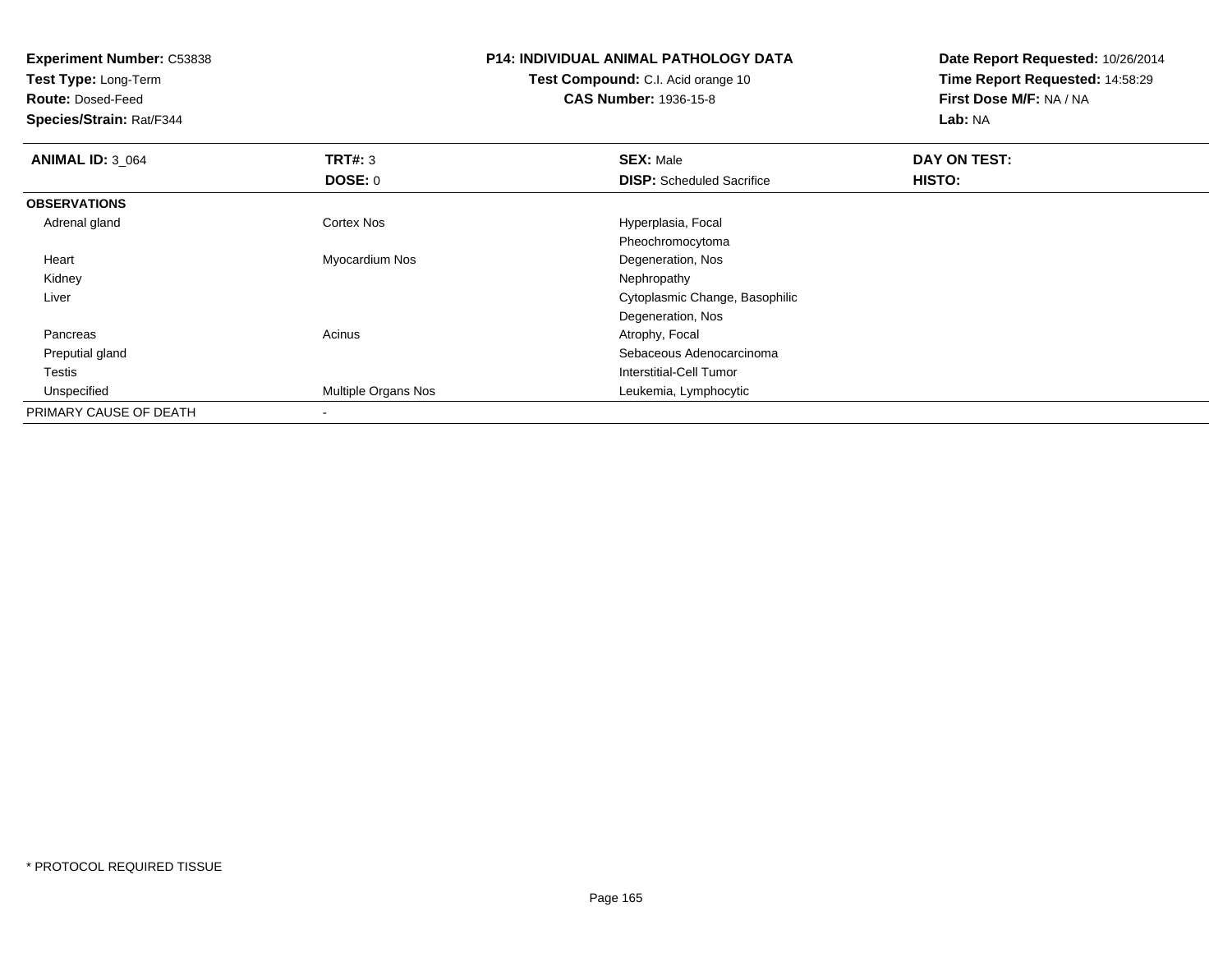| <b>Experiment Number: C53838</b><br>Test Type: Long-Term<br><b>Route: Dosed-Feed</b><br>Species/Strain: Rat/F344 |         | <b>P14: INDIVIDUAL ANIMAL PATHOLOGY DATA</b><br>Test Compound: C.I. Acid orange 10<br><b>CAS Number: 1936-15-8</b> | Date Report Requested: 10/26/2014<br>Time Report Requested: 14:58:29<br>First Dose M/F: NA / NA<br>Lab: NA |
|------------------------------------------------------------------------------------------------------------------|---------|--------------------------------------------------------------------------------------------------------------------|------------------------------------------------------------------------------------------------------------|
| <b>ANIMAL ID: 3 065</b>                                                                                          | TRT#: 3 | <b>SEX: Male</b>                                                                                                   | DAY ON TEST:                                                                                               |
|                                                                                                                  | DOSE: 0 | <b>DISP:</b> Scheduled Sacrifice                                                                                   | <b>HISTO:</b>                                                                                              |
| <b>OBSERVATIONS</b>                                                                                              |         |                                                                                                                    |                                                                                                            |
| Adrenal gland                                                                                                    |         | Pheochromocytoma                                                                                                   |                                                                                                            |
| Kidney                                                                                                           |         | Nephropathy                                                                                                        |                                                                                                            |
| Liver                                                                                                            |         | Cytoplasmic Change, Basophilic                                                                                     |                                                                                                            |
| Pituitary gland                                                                                                  |         | Chromophobe Carcinoma                                                                                              |                                                                                                            |
| Testis                                                                                                           |         | Interstitial-Cell Tumor                                                                                            |                                                                                                            |
| PRIMARY CAUSE OF DEATH                                                                                           |         |                                                                                                                    |                                                                                                            |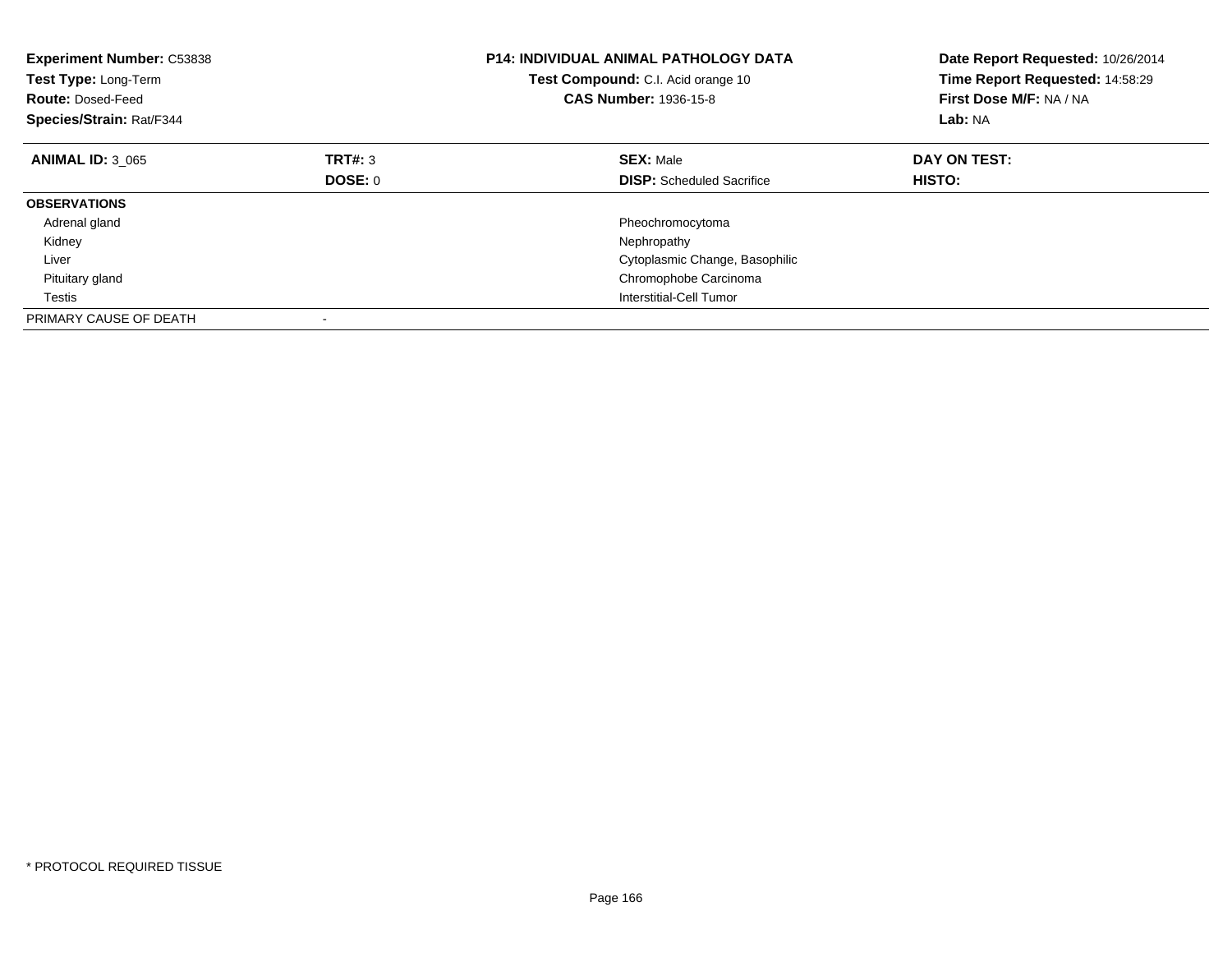| <b>Experiment Number: C53838</b><br>Test Type: Long-Term<br><b>Route: Dosed-Feed</b><br>Species/Strain: Rat/F344 |                           | <b>P14: INDIVIDUAL ANIMAL PATHOLOGY DATA</b><br>Test Compound: C.I. Acid orange 10<br><b>CAS Number: 1936-15-8</b> | Date Report Requested: 10/26/2014<br>Time Report Requested: 14:58:29<br>First Dose M/F: NA / NA<br>Lab: NA |
|------------------------------------------------------------------------------------------------------------------|---------------------------|--------------------------------------------------------------------------------------------------------------------|------------------------------------------------------------------------------------------------------------|
| <b>ANIMAL ID: 3 066</b>                                                                                          | TRT#: 3<br><b>DOSE: 0</b> | <b>SEX: Male</b><br><b>DISP:</b> Scheduled Sacrifice                                                               | DAY ON TEST:<br><b>HISTO:</b>                                                                              |
| <b>OBSERVATIONS</b>                                                                                              |                           |                                                                                                                    |                                                                                                            |
| Adrenal gland                                                                                                    |                           | Pheochromocytoma                                                                                                   |                                                                                                            |
| Kidney                                                                                                           |                           | Nephropathy                                                                                                        |                                                                                                            |
| Liver                                                                                                            |                           | Cytoplasmic Change, Basophilic                                                                                     |                                                                                                            |
| Testis                                                                                                           |                           | Interstitial-Cell Tumor                                                                                            |                                                                                                            |
| PRIMARY CAUSE OF DEATH                                                                                           | $\overline{\phantom{a}}$  |                                                                                                                    |                                                                                                            |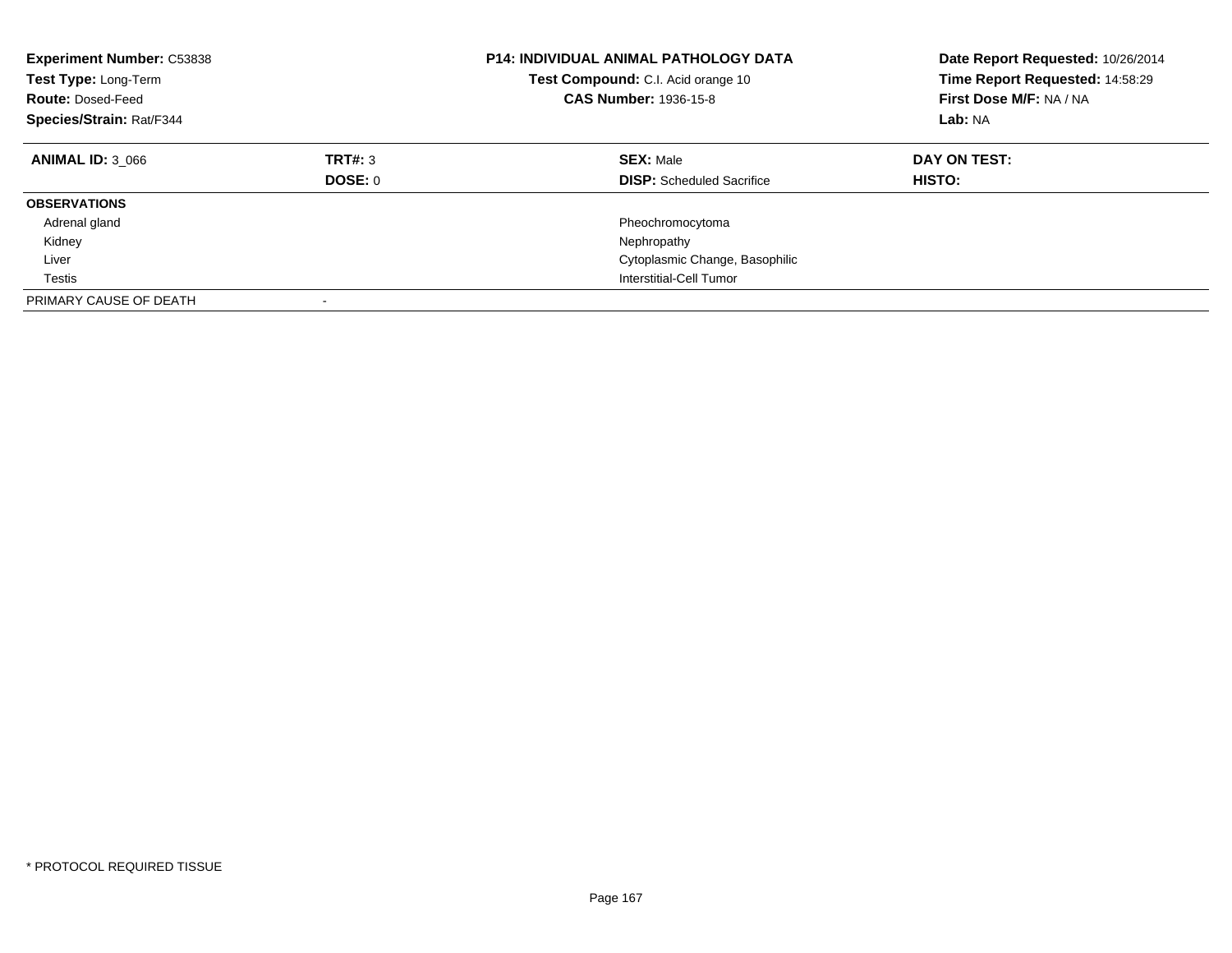| <b>Experiment Number: C53838</b><br><b>Test Type: Long-Term</b><br><b>Route: Dosed-Feed</b><br>Species/Strain: Rat/F344 |                           | <b>P14: INDIVIDUAL ANIMAL PATHOLOGY DATA</b><br>Test Compound: C.I. Acid orange 10<br><b>CAS Number: 1936-15-8</b> | Date Report Requested: 10/26/2014<br>Time Report Requested: 14:58:29<br>First Dose M/F: NA / NA<br>Lab: NA |
|-------------------------------------------------------------------------------------------------------------------------|---------------------------|--------------------------------------------------------------------------------------------------------------------|------------------------------------------------------------------------------------------------------------|
| <b>ANIMAL ID: 3 067</b>                                                                                                 | <b>TRT#: 3</b><br>DOSE: 0 | <b>SEX: Male</b><br><b>DISP:</b> Scheduled Sacrifice                                                               | DAY ON TEST:<br>HISTO:                                                                                     |
| <b>OBSERVATIONS</b>                                                                                                     |                           |                                                                                                                    |                                                                                                            |
| Intestine Large                                                                                                         | Colon                     | Nematodiasis                                                                                                       |                                                                                                            |
| Kidney                                                                                                                  |                           | Nephropathy                                                                                                        |                                                                                                            |
| Liver                                                                                                                   |                           | Cytoplasmic Change, Basophilic                                                                                     |                                                                                                            |
| Mammary gland                                                                                                           | <b>Mammary Acinus</b>     | Hyperplasia, Nos                                                                                                   |                                                                                                            |
| Pituitary gland                                                                                                         |                           | Hyperplasia, Chromophobe Cell                                                                                      |                                                                                                            |
| Prostate                                                                                                                | Gland                     | Hyperplasia, Epithelial                                                                                            |                                                                                                            |
| Testis                                                                                                                  |                           | <b>Interstitial-Cell Tumor</b>                                                                                     |                                                                                                            |
| PRIMARY CAUSE OF DEATH                                                                                                  |                           |                                                                                                                    |                                                                                                            |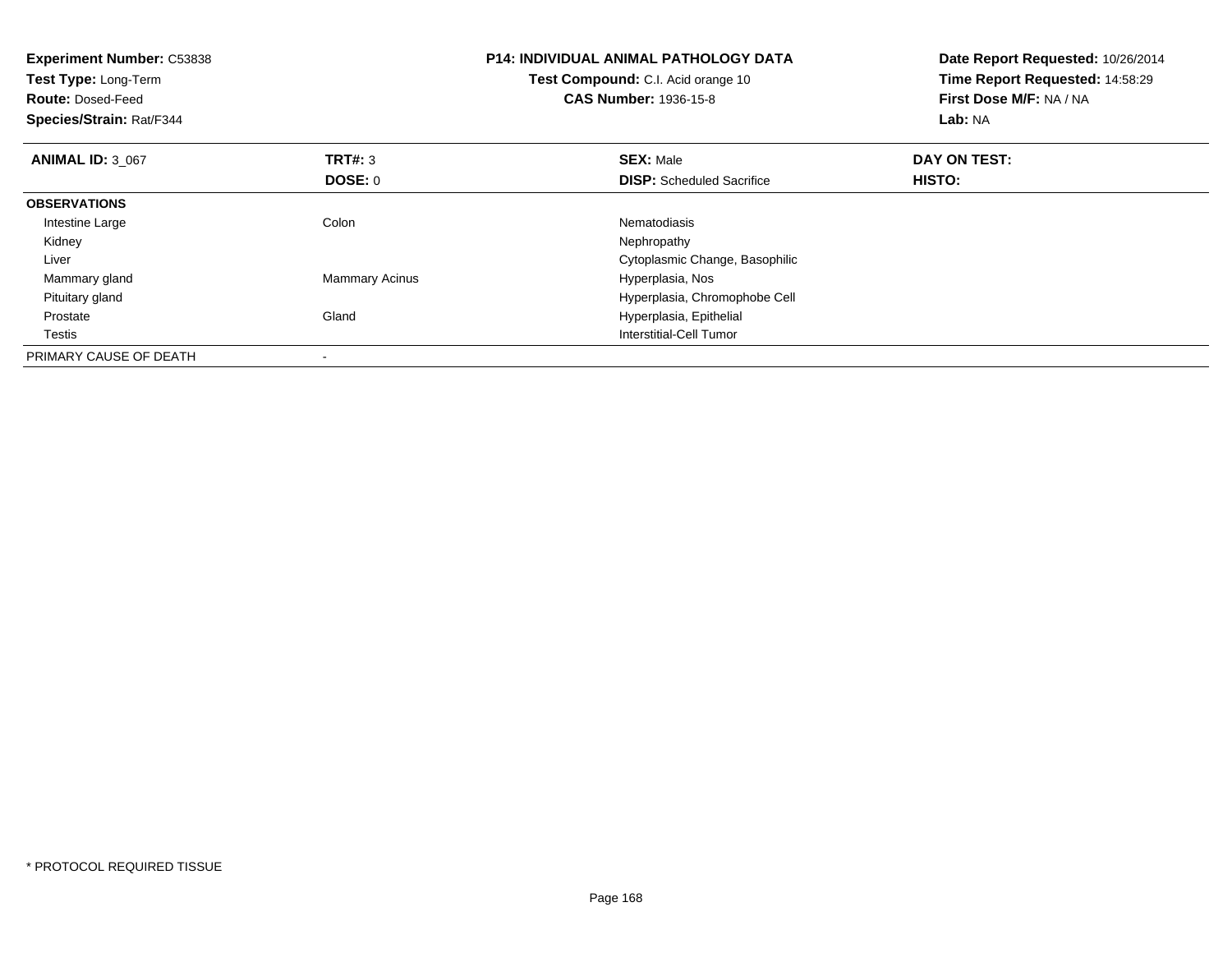| <b>Experiment Number: C53838</b><br>Test Type: Long-Term<br><b>Route: Dosed-Feed</b><br><b>Species/Strain: Rat/F344</b> |                     | <b>P14: INDIVIDUAL ANIMAL PATHOLOGY DATA</b><br>Test Compound: C.I. Acid orange 10<br><b>CAS Number: 1936-15-8</b> | Date Report Requested: 10/26/2014<br>Time Report Requested: 14:58:29<br>First Dose M/F: NA / NA<br>Lab: NA |
|-------------------------------------------------------------------------------------------------------------------------|---------------------|--------------------------------------------------------------------------------------------------------------------|------------------------------------------------------------------------------------------------------------|
| <b>ANIMAL ID: 3 068</b>                                                                                                 | TRT#: 3             | <b>SEX: Male</b>                                                                                                   | DAY ON TEST:                                                                                               |
|                                                                                                                         | DOSE: 0             | <b>DISP:</b> Natural Death                                                                                         | HISTO:                                                                                                     |
| <b>OBSERVATIONS</b>                                                                                                     |                     |                                                                                                                    |                                                                                                            |
| Heart                                                                                                                   | Left Atrium Nos     | Thrombosis, Nos                                                                                                    |                                                                                                            |
| Testis                                                                                                                  |                     | Interstitial-Cell Tumor                                                                                            |                                                                                                            |
| Unspecified                                                                                                             | Multiple Organs Nos | Leukemia, Lymphocytic                                                                                              |                                                                                                            |
| PRIMARY CAUSE OF DEATH                                                                                                  |                     |                                                                                                                    |                                                                                                            |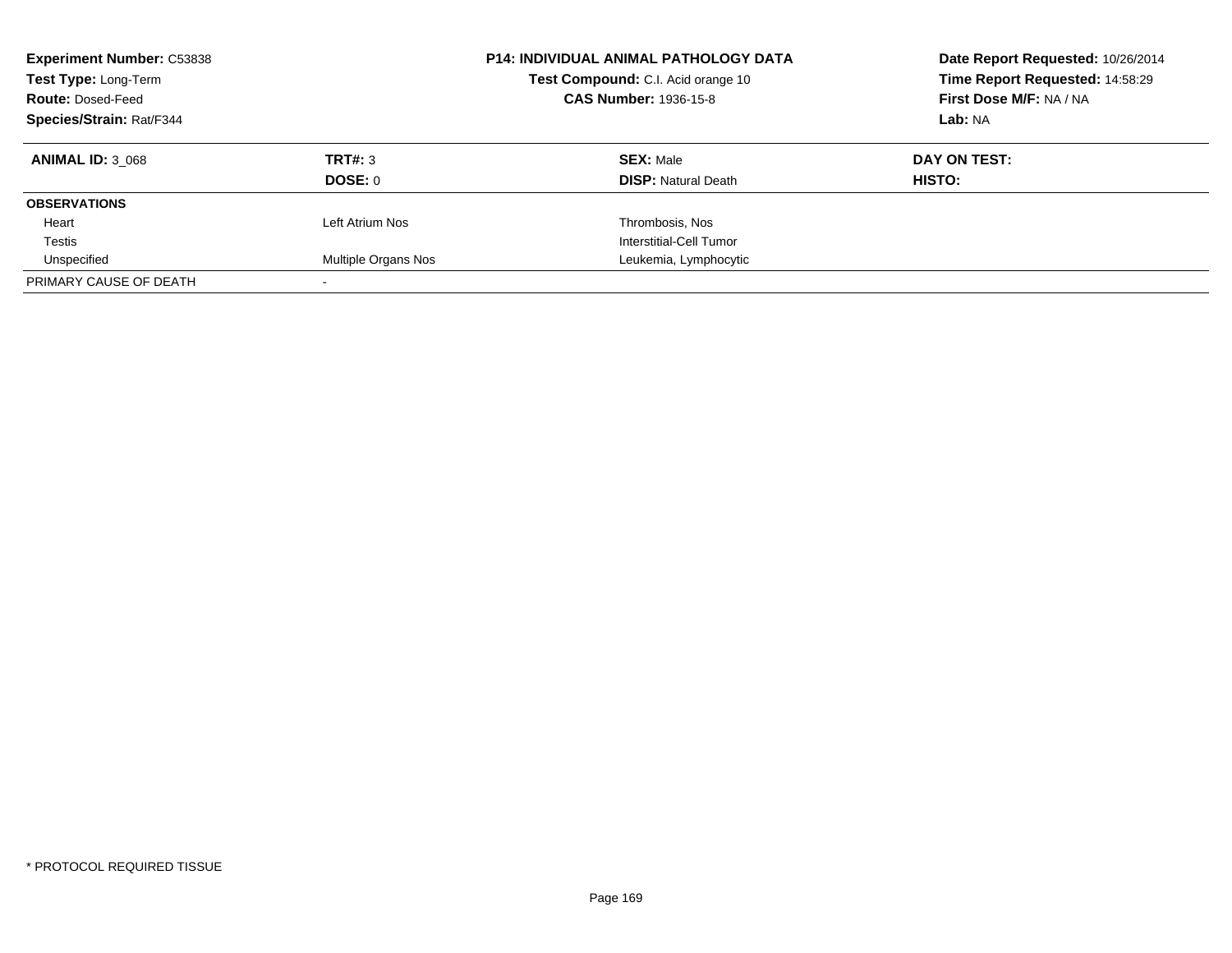| <b>Experiment Number: C53838</b><br>Test Type: Long-Term<br><b>Route: Dosed-Feed</b><br>Species/Strain: Rat/F344 |                           | P14: INDIVIDUAL ANIMAL PATHOLOGY DATA<br>Test Compound: C.I. Acid orange 10<br><b>CAS Number: 1936-15-8</b> | Date Report Requested: 10/26/2014<br>Time Report Requested: 14:58:29<br>First Dose M/F: NA / NA<br>Lab: NA |
|------------------------------------------------------------------------------------------------------------------|---------------------------|-------------------------------------------------------------------------------------------------------------|------------------------------------------------------------------------------------------------------------|
| <b>ANIMAL ID: 3 069</b>                                                                                          | TRT#: 3<br><b>DOSE: 0</b> | <b>SEX: Male</b><br><b>DISP:</b> Moribund Sacrifice                                                         | DAY ON TEST:<br>HISTO:                                                                                     |
| <b>OBSERVATIONS</b>                                                                                              |                           |                                                                                                             |                                                                                                            |
| <b>Brain</b>                                                                                                     |                           | Oligodendroglioma                                                                                           |                                                                                                            |
| Kidney                                                                                                           |                           | Nephropathy                                                                                                 |                                                                                                            |
| Mammary gland                                                                                                    |                           | Fibroadenoma                                                                                                |                                                                                                            |
| Testis                                                                                                           |                           | Interstitial-Cell Tumor                                                                                     |                                                                                                            |
| PRIMARY CAUSE OF DEATH                                                                                           | $\overline{\phantom{a}}$  |                                                                                                             |                                                                                                            |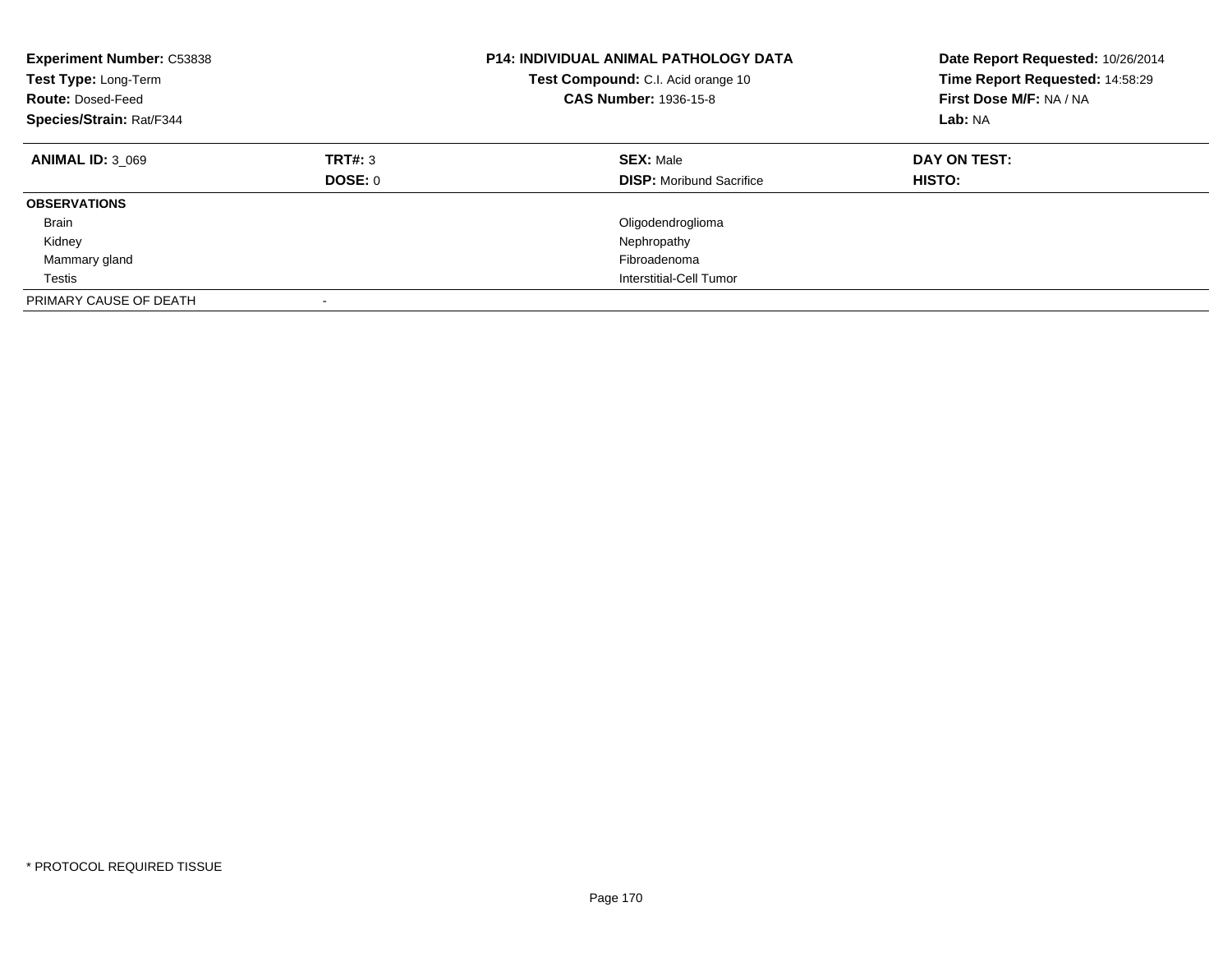| <b>Experiment Number: C53838</b><br>Test Type: Long-Term<br><b>Route: Dosed-Feed</b><br>Species/Strain: Rat/F344 |                       | <b>P14: INDIVIDUAL ANIMAL PATHOLOGY DATA</b><br>Test Compound: C.I. Acid orange 10<br><b>CAS Number: 1936-15-8</b> | Date Report Requested: 10/26/2014<br>Time Report Requested: 14:58:29<br>First Dose M/F: NA / NA<br>Lab: NA |
|------------------------------------------------------------------------------------------------------------------|-----------------------|--------------------------------------------------------------------------------------------------------------------|------------------------------------------------------------------------------------------------------------|
| <b>ANIMAL ID: 3 070</b>                                                                                          | TRT#: 3               | <b>SEX: Male</b>                                                                                                   | DAY ON TEST:                                                                                               |
|                                                                                                                  | <b>DOSE: 0</b>        | <b>DISP:</b> Scheduled Sacrifice                                                                                   | HISTO:                                                                                                     |
| <b>OBSERVATIONS</b>                                                                                              |                       |                                                                                                                    |                                                                                                            |
| Adrenal gland                                                                                                    |                       | Pheochromocytoma                                                                                                   |                                                                                                            |
| Kidney                                                                                                           |                       | Nephropathy                                                                                                        |                                                                                                            |
| Liver                                                                                                            |                       | Cytoplasmic Change, Basophilic                                                                                     |                                                                                                            |
| Mammary gland                                                                                                    | <b>Mammary Acinus</b> | Hyperplasia, Nos                                                                                                   |                                                                                                            |
| Pituitary gland                                                                                                  |                       | Chromophobe Adenoma                                                                                                |                                                                                                            |
| Testis                                                                                                           |                       | Interstitial-Cell Tumor                                                                                            |                                                                                                            |
| PRIMARY CAUSE OF DEATH                                                                                           |                       |                                                                                                                    |                                                                                                            |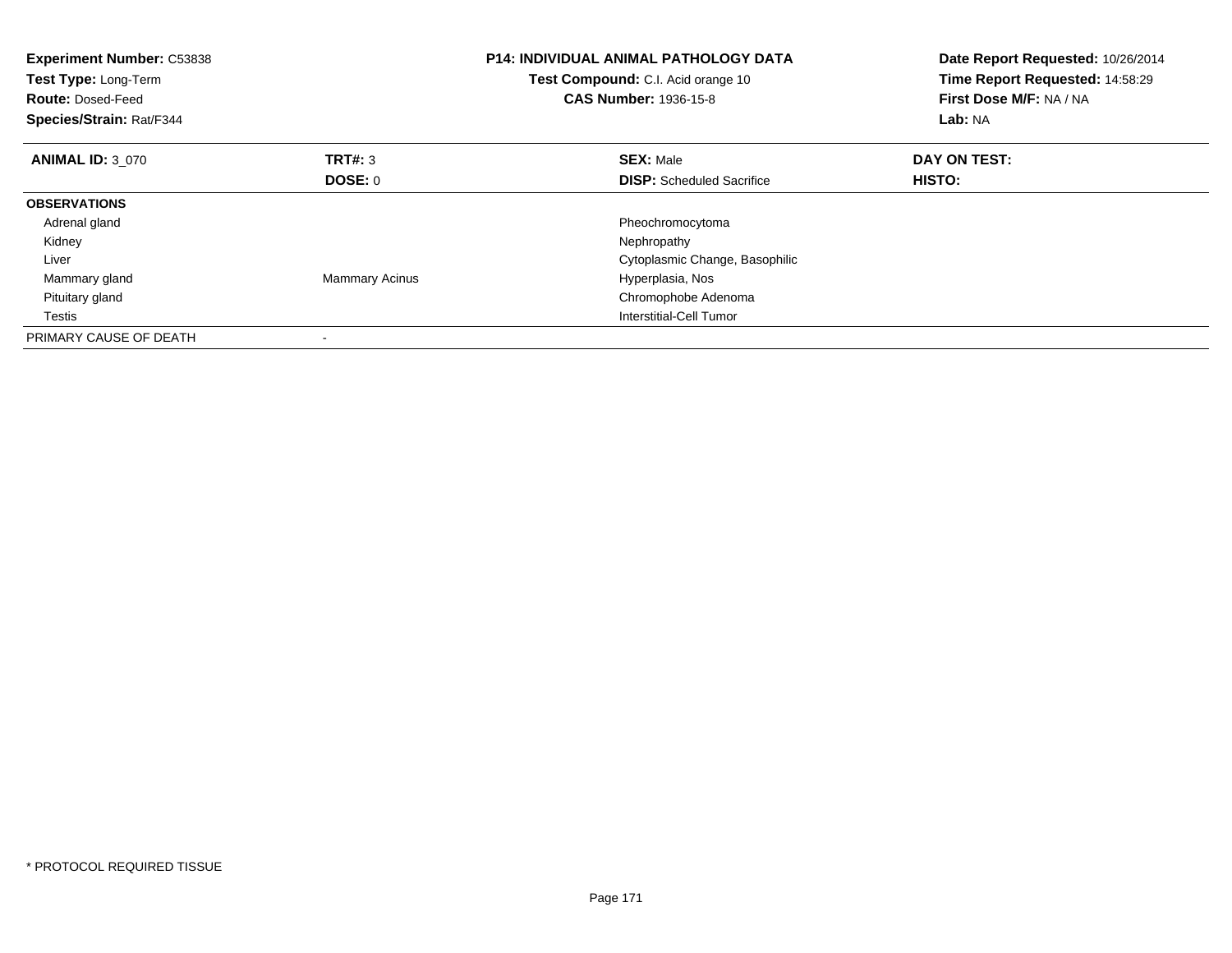| <b>Experiment Number: C53838</b><br>Test Type: Long-Term<br><b>Route: Dosed-Feed</b><br>Species/Strain: Rat/F344 |                      | <b>P14: INDIVIDUAL ANIMAL PATHOLOGY DATA</b><br>Test Compound: C.I. Acid orange 10<br><b>CAS Number: 1936-15-8</b> | Date Report Requested: 10/26/2014<br>Time Report Requested: 14:58:29<br>First Dose M/F: NA / NA<br>Lab: NA |
|------------------------------------------------------------------------------------------------------------------|----------------------|--------------------------------------------------------------------------------------------------------------------|------------------------------------------------------------------------------------------------------------|
| <b>ANIMAL ID: 3 071</b>                                                                                          | <b>TRT#: 3</b>       | <b>SEX: Male</b>                                                                                                   | DAY ON TEST:                                                                                               |
|                                                                                                                  | DOSE: 0              | <b>DISP:</b> Scheduled Sacrifice                                                                                   | HISTO:                                                                                                     |
| <b>OBSERVATIONS</b>                                                                                              |                      |                                                                                                                    |                                                                                                            |
| Adrenal gland                                                                                                    | Medulla              | Hyperplasia, Focal                                                                                                 |                                                                                                            |
| Intestine Small                                                                                                  | <b>Mesentery Nos</b> | Steatitis                                                                                                          |                                                                                                            |
| Kidney                                                                                                           |                      | Nephropathy                                                                                                        |                                                                                                            |
| Liver                                                                                                            |                      | Cytoplasmic Change, Basophilic                                                                                     |                                                                                                            |
| Salivary gland                                                                                                   |                      | Atrophy, Focal                                                                                                     |                                                                                                            |
| Testis                                                                                                           |                      | Interstitial-Cell Tumor                                                                                            |                                                                                                            |
| PRIMARY CAUSE OF DEATH                                                                                           |                      |                                                                                                                    |                                                                                                            |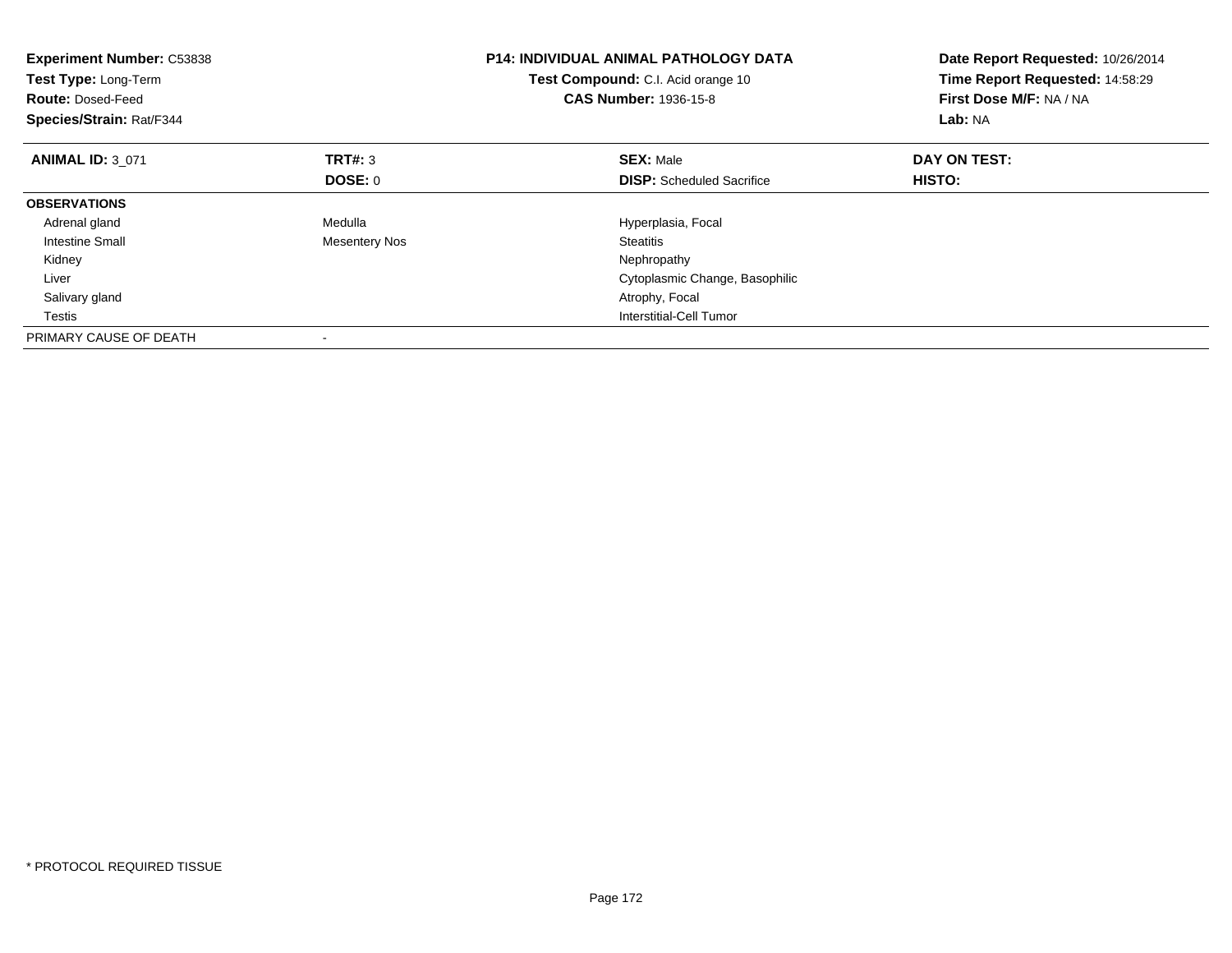| <b>Experiment Number: C53838</b><br>Test Type: Long-Term<br><b>Route: Dosed-Feed</b><br>Species/Strain: Rat/F344 |                           | <b>P14: INDIVIDUAL ANIMAL PATHOLOGY DATA</b><br>Test Compound: C.I. Acid orange 10<br><b>CAS Number: 1936-15-8</b> | Date Report Requested: 10/26/2014<br>Time Report Requested: 14:58:29<br>First Dose M/F: NA / NA<br>Lab: NA |
|------------------------------------------------------------------------------------------------------------------|---------------------------|--------------------------------------------------------------------------------------------------------------------|------------------------------------------------------------------------------------------------------------|
| <b>ANIMAL ID: 3 072</b>                                                                                          | <b>TRT#:</b> 3<br>DOSE: 0 | <b>SEX: Male</b><br><b>DISP:</b> Scheduled Sacrifice                                                               | DAY ON TEST:<br>HISTO:                                                                                     |
| <b>OBSERVATIONS</b>                                                                                              |                           |                                                                                                                    |                                                                                                            |
| Heart                                                                                                            | Myocardium Nos            | Degeneration, Nos                                                                                                  |                                                                                                            |
| Kidney                                                                                                           |                           | Nephropathy                                                                                                        |                                                                                                            |
| Liver                                                                                                            |                           | Cytoplasmic Change, Basophilic                                                                                     |                                                                                                            |
|                                                                                                                  | <b>Bile Duct</b>          | Hyperplasia, Focal                                                                                                 |                                                                                                            |
|                                                                                                                  |                           | Neoplastic Nodule                                                                                                  |                                                                                                            |
| Spleen                                                                                                           |                           | Leukemia, Lymphocytic                                                                                              |                                                                                                            |
| Testis                                                                                                           |                           | Interstitial-Cell Tumor                                                                                            |                                                                                                            |
| PRIMARY CAUSE OF DEATH                                                                                           |                           |                                                                                                                    |                                                                                                            |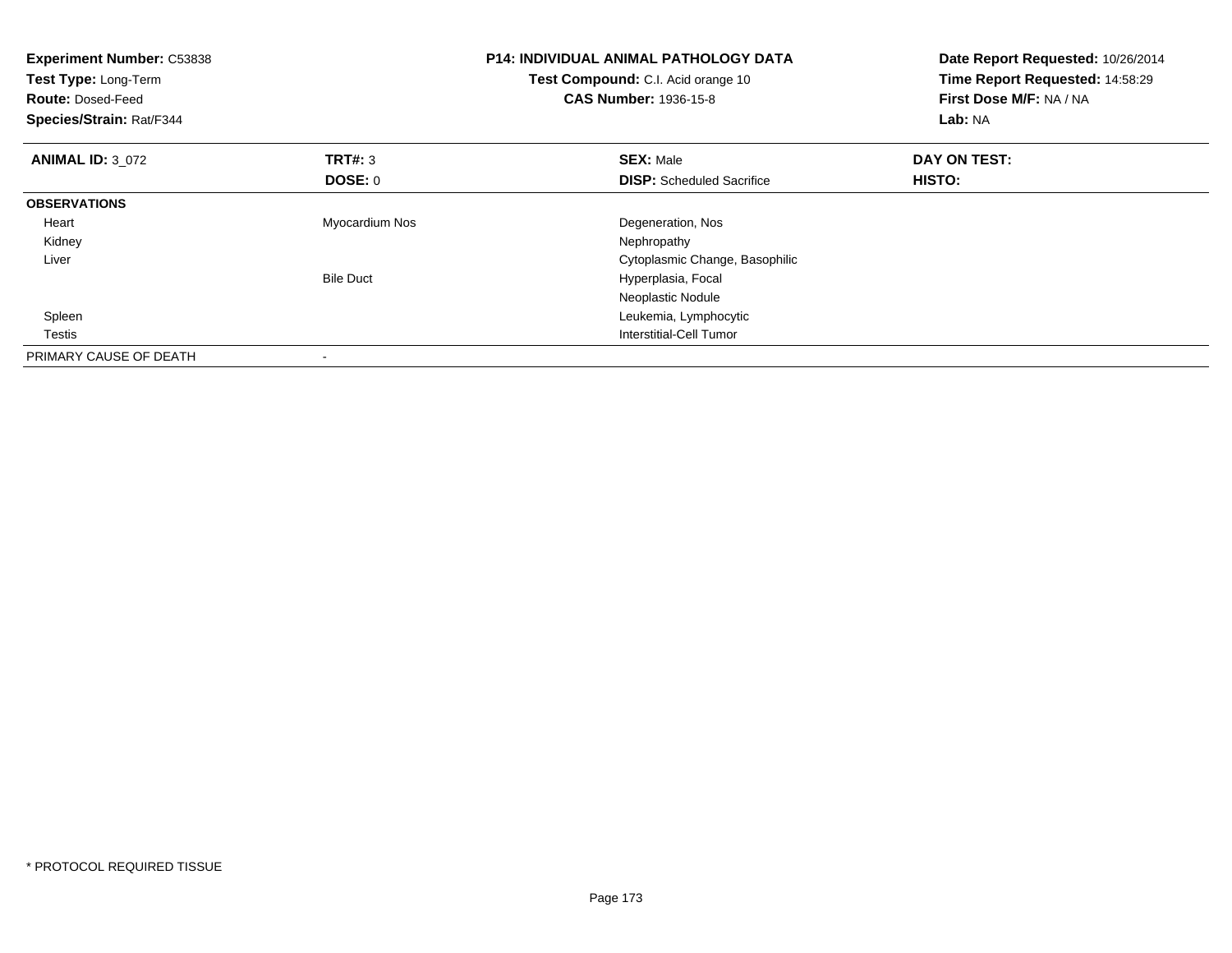| <b>Experiment Number: C53838</b><br>Test Type: Long-Term<br><b>Route: Dosed-Feed</b><br>Species/Strain: Rat/F344 |                | <b>P14: INDIVIDUAL ANIMAL PATHOLOGY DATA</b><br>Test Compound: C.I. Acid orange 10<br><b>CAS Number: 1936-15-8</b> | Date Report Requested: 10/26/2014<br>Time Report Requested: 14:58:29<br>First Dose M/F: NA / NA<br>Lab: NA |
|------------------------------------------------------------------------------------------------------------------|----------------|--------------------------------------------------------------------------------------------------------------------|------------------------------------------------------------------------------------------------------------|
| <b>ANIMAL ID: 3 073</b>                                                                                          | <b>TRT#: 3</b> | <b>SEX: Male</b>                                                                                                   | DAY ON TEST:                                                                                               |
|                                                                                                                  | DOSE: 0        | <b>DISP:</b> Scheduled Sacrifice                                                                                   | HISTO:                                                                                                     |
| <b>OBSERVATIONS</b>                                                                                              |                |                                                                                                                    |                                                                                                            |
| Heart                                                                                                            | Cardiac Valve  | Inflammation, Chronic Focal                                                                                        |                                                                                                            |
| Kidney                                                                                                           |                | Nephropathy                                                                                                        |                                                                                                            |
| Liver                                                                                                            |                | Cytoplasmic Change, Basophilic                                                                                     |                                                                                                            |
| Salivary gland                                                                                                   |                | Atrophy, Focal                                                                                                     |                                                                                                            |
| Testis                                                                                                           |                | Interstitial-Cell Tumor                                                                                            |                                                                                                            |
|                                                                                                                  |                | Steatitis                                                                                                          |                                                                                                            |
| PRIMARY CAUSE OF DEATH                                                                                           |                |                                                                                                                    |                                                                                                            |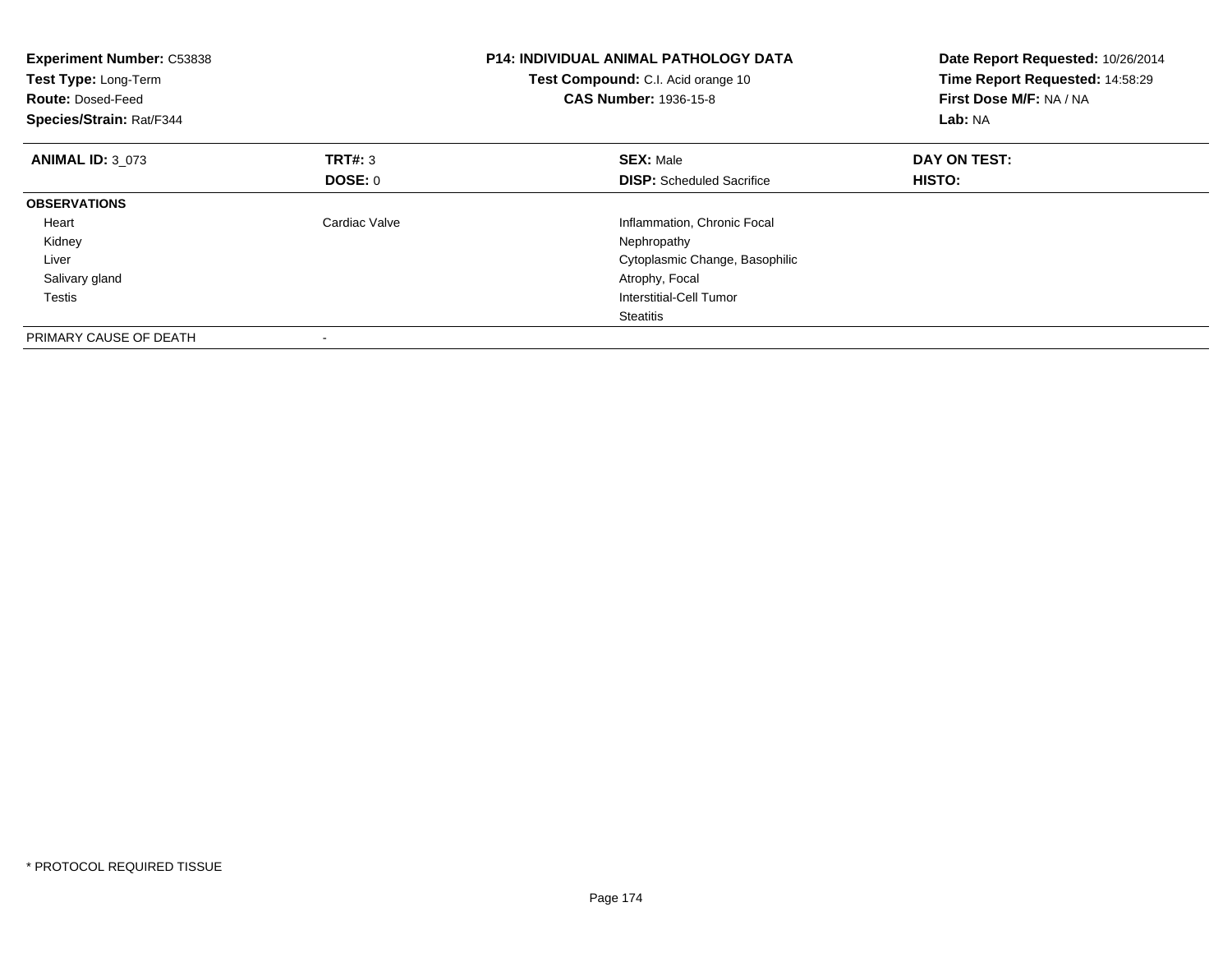| <b>Experiment Number: C53838</b><br>Test Type: Long-Term<br><b>Route: Dosed-Feed</b><br>Species/Strain: Rat/F344 |                 | <b>P14: INDIVIDUAL ANIMAL PATHOLOGY DATA</b><br><b>Test Compound:</b> C.I. Acid orange 10<br><b>CAS Number: 1936-15-8</b> | Date Report Requested: 10/26/2014<br>Time Report Requested: 14:58:29<br>First Dose M/F: NA / NA<br>Lab: NA |
|------------------------------------------------------------------------------------------------------------------|-----------------|---------------------------------------------------------------------------------------------------------------------------|------------------------------------------------------------------------------------------------------------|
| <b>ANIMAL ID: 3 074</b>                                                                                          | TRT#: 3         | <b>SEX: Male</b>                                                                                                          | DAY ON TEST:                                                                                               |
|                                                                                                                  | <b>DOSE: 0</b>  | <b>DISP:</b> Scheduled Sacrifice                                                                                          | <b>HISTO:</b>                                                                                              |
| <b>OBSERVATIONS</b>                                                                                              |                 |                                                                                                                           |                                                                                                            |
| Adrenal gland                                                                                                    | Medulla         | Hyperplasia, Focal                                                                                                        |                                                                                                            |
| Heart                                                                                                            | Myocardium Nos  | Degeneration, Nos                                                                                                         |                                                                                                            |
| Kidney                                                                                                           |                 | Nephropathy                                                                                                               |                                                                                                            |
| Liver                                                                                                            |                 | Cytoplasmic Change, Basophilic                                                                                            |                                                                                                            |
| Prostate                                                                                                         |                 | Inflammation, Granulomatous Focal                                                                                         |                                                                                                            |
| Stomach                                                                                                          | Cardiac Stomach | Ectopia                                                                                                                   |                                                                                                            |
| Testis                                                                                                           |                 | Interstitial-Cell Tumor                                                                                                   |                                                                                                            |
| Thyroid                                                                                                          |                 | Hyperplasia, C Cell                                                                                                       |                                                                                                            |
| PRIMARY CAUSE OF DEATH                                                                                           |                 |                                                                                                                           |                                                                                                            |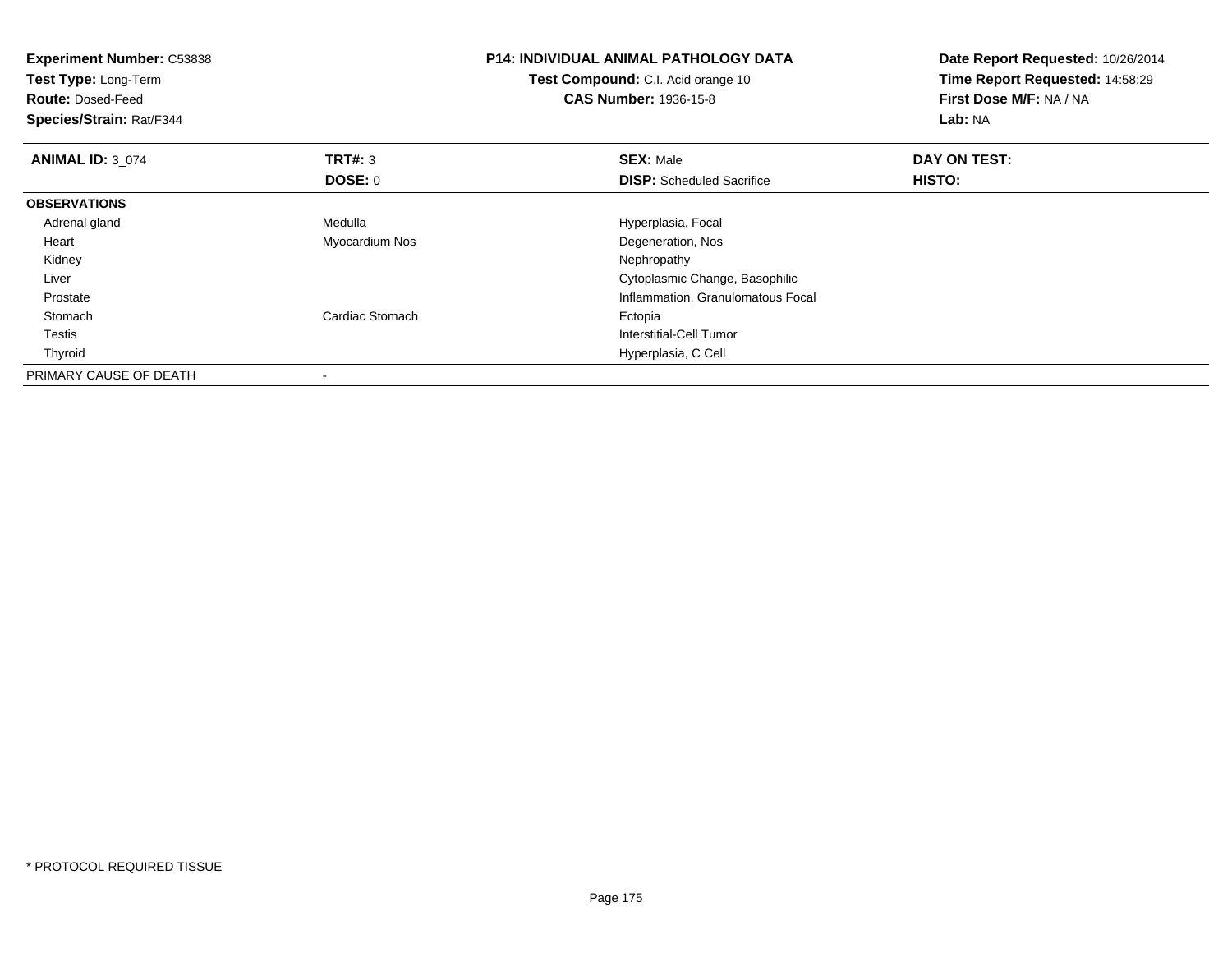| <b>Experiment Number: C53838</b> |                       | <b>P14: INDIVIDUAL ANIMAL PATHOLOGY DATA</b> | Date Report Requested: 10/26/2014 |
|----------------------------------|-----------------------|----------------------------------------------|-----------------------------------|
| Test Type: Long-Term             |                       | Test Compound: C.I. Acid orange 10           | Time Report Requested: 14:58:29   |
| <b>Route: Dosed-Feed</b>         |                       | <b>CAS Number: 1936-15-8</b>                 | First Dose M/F: NA / NA           |
| Species/Strain: Rat/F344         |                       |                                              | Lab: NA                           |
| <b>ANIMAL ID: 3 075</b>          | TRT#: 3               | <b>SEX: Male</b>                             | DAY ON TEST:                      |
|                                  | <b>DOSE: 0</b>        | <b>DISP:</b> Scheduled Sacrifice             | HISTO:                            |
| <b>OBSERVATIONS</b>              |                       |                                              |                                   |
| Adrenal gland                    | Cortex Nos            | Hyperplasia, Focal                           |                                   |
| Intestine Small                  | <b>Mesentery Nos</b>  | <b>Steatitis</b>                             |                                   |
| Kidney                           |                       | Nephropathy                                  |                                   |
| Liver                            |                       | Cytoplasmic Change, Basophilic               |                                   |
| Mammary gland                    | <b>Mammary Acinus</b> | Hyperplasia, Nos                             |                                   |
| Pituitary gland                  |                       | Hyperplasia, Chromophobe Cell                |                                   |
| Testis                           |                       | Interstitial-Cell Tumor                      |                                   |
| Unspecified                      |                       | Fibroma                                      |                                   |
| PRIMARY CAUSE OF DEATH           |                       |                                              |                                   |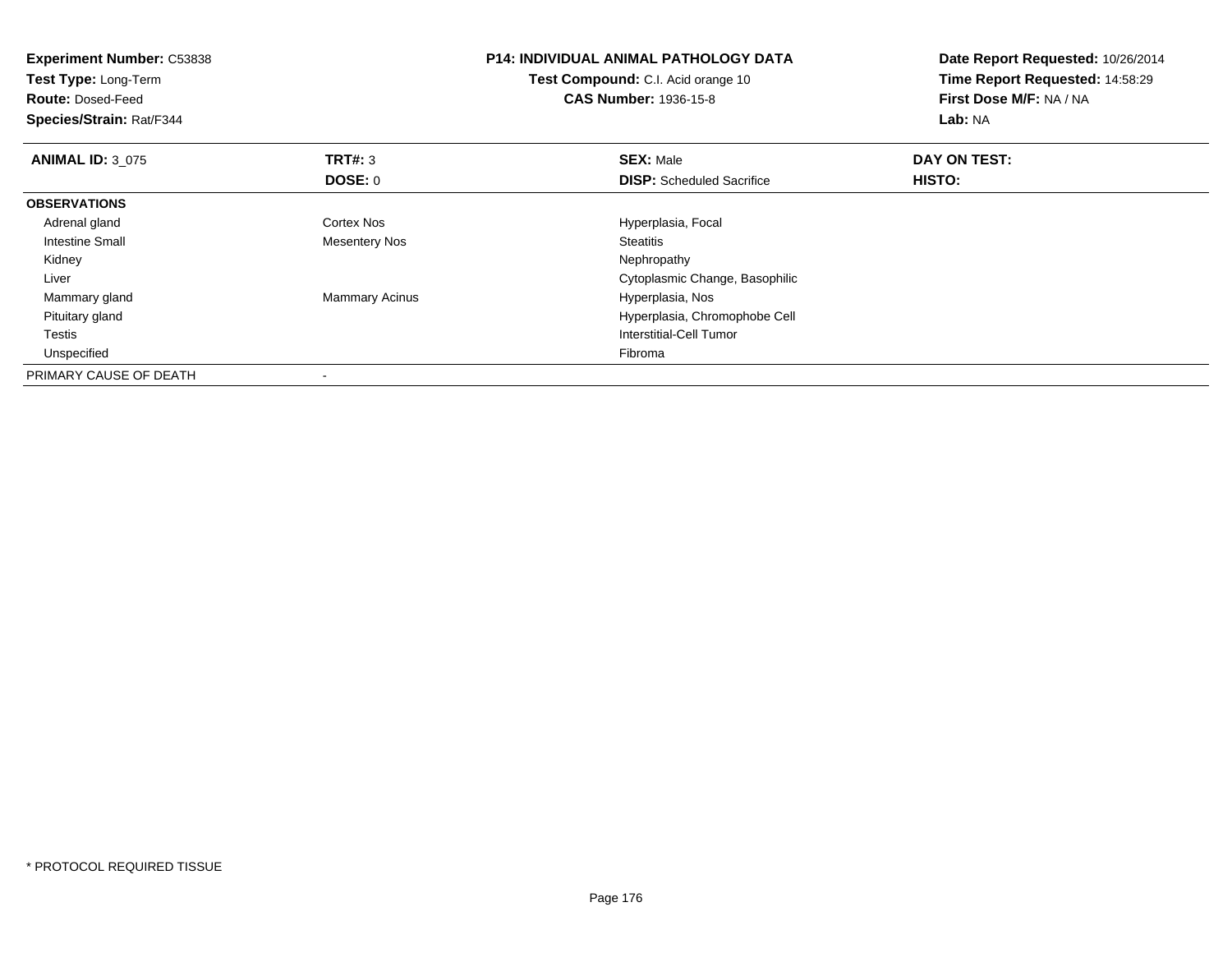| <b>Experiment Number: C53838</b><br>Test Type: Long-Term<br><b>Route: Dosed-Feed</b><br>Species/Strain: Rat/F344 |                     | <b>P14: INDIVIDUAL ANIMAL PATHOLOGY DATA</b><br>Test Compound: C.I. Acid orange 10<br><b>CAS Number: 1936-15-8</b> | Date Report Requested: 10/26/2014<br>Time Report Requested: 14:58:29<br>First Dose M/F: NA / NA<br>Lab: NA |
|------------------------------------------------------------------------------------------------------------------|---------------------|--------------------------------------------------------------------------------------------------------------------|------------------------------------------------------------------------------------------------------------|
| <b>ANIMAL ID: 3 076</b>                                                                                          | TRT#: 3             | <b>SEX: Male</b>                                                                                                   | DAY ON TEST:                                                                                               |
|                                                                                                                  | <b>DOSE: 0</b>      | <b>DISP:</b> Moribund Sacrifice                                                                                    | HISTO:                                                                                                     |
| <b>OBSERVATIONS</b>                                                                                              |                     |                                                                                                                    |                                                                                                            |
| Kidney                                                                                                           |                     | Nephropathy                                                                                                        |                                                                                                            |
|                                                                                                                  |                     | Pigmentation, Nos                                                                                                  |                                                                                                            |
| Liver                                                                                                            | Centrilobular       | Degeneration, Nos                                                                                                  |                                                                                                            |
|                                                                                                                  | <b>Bile Duct</b>    | Hyperplasia, Nos                                                                                                   |                                                                                                            |
| Testis                                                                                                           |                     | Interstitial-Cell Tumor                                                                                            |                                                                                                            |
| Unspecified                                                                                                      | Multiple Organs Nos | Leukemia, Lymphocytic                                                                                              |                                                                                                            |
| PRIMARY CAUSE OF DEATH                                                                                           |                     |                                                                                                                    |                                                                                                            |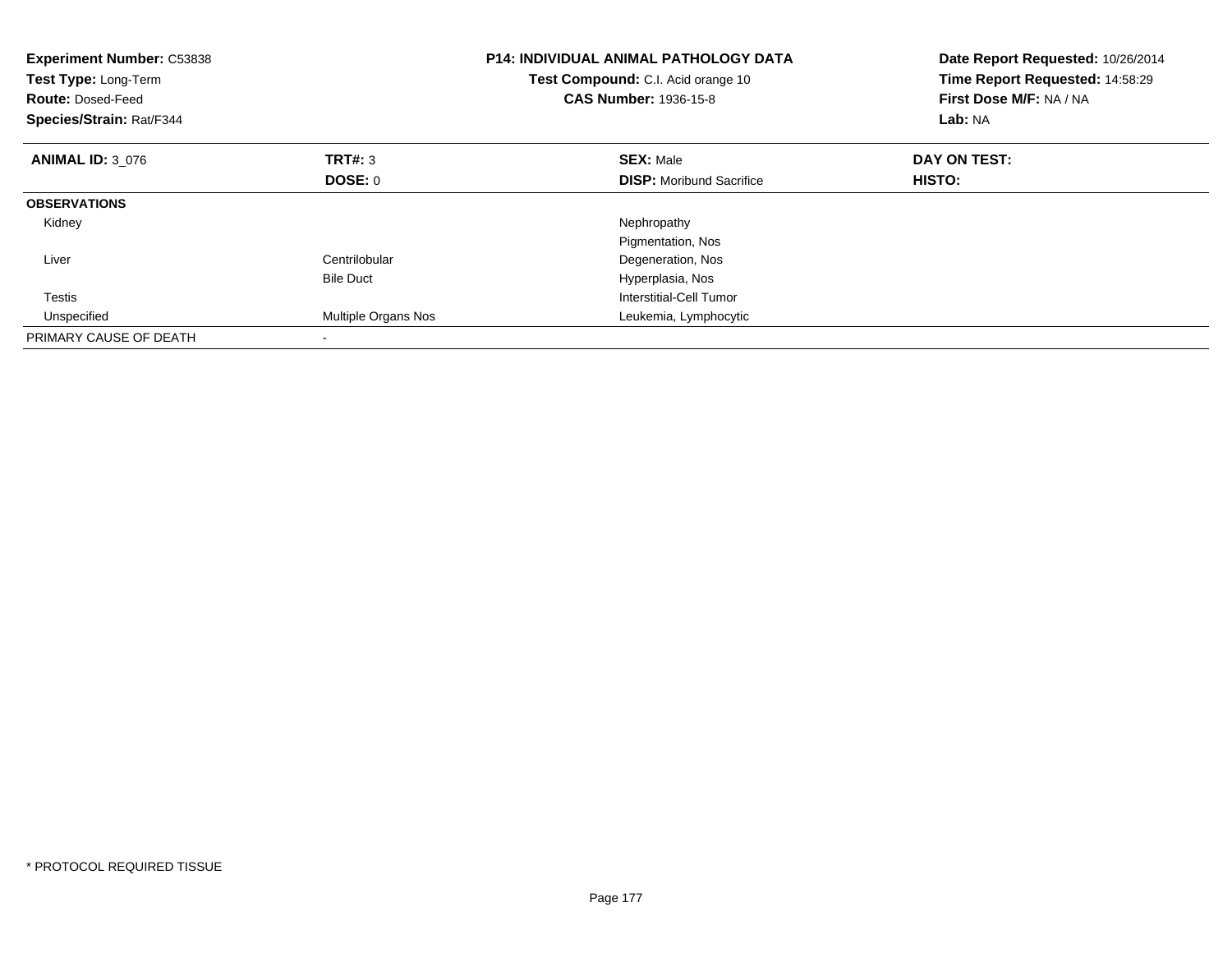| <b>Experiment Number: C53838</b><br>Test Type: Long-Term<br><b>Route: Dosed-Feed</b><br>Species/Strain: Rat/F344 |                | <b>P14: INDIVIDUAL ANIMAL PATHOLOGY DATA</b><br>Test Compound: C.I. Acid orange 10<br><b>CAS Number: 1936-15-8</b> | Date Report Requested: 10/26/2014<br>Time Report Requested: 14:58:29<br>First Dose M/F: NA / NA<br>Lab: NA |
|------------------------------------------------------------------------------------------------------------------|----------------|--------------------------------------------------------------------------------------------------------------------|------------------------------------------------------------------------------------------------------------|
| <b>ANIMAL ID: 3 077</b>                                                                                          | <b>TRT#:</b> 3 | <b>SEX: Male</b>                                                                                                   | DAY ON TEST:                                                                                               |
|                                                                                                                  | DOSE: 0        | <b>DISP:</b> Scheduled Sacrifice                                                                                   | HISTO:                                                                                                     |
| <b>OBSERVATIONS</b>                                                                                              |                |                                                                                                                    |                                                                                                            |
| Heart                                                                                                            | Myocardium Nos | Degeneration, Nos                                                                                                  |                                                                                                            |
| Kidney                                                                                                           |                | Nephropathy                                                                                                        |                                                                                                            |
| Liver                                                                                                            |                | Cytoplasmic Change, Basophilic                                                                                     |                                                                                                            |
| Preputial gland                                                                                                  |                | Cyst, Nos                                                                                                          |                                                                                                            |
| Testis                                                                                                           |                | Interstitial-Cell Tumor                                                                                            |                                                                                                            |
| Thyroid                                                                                                          |                | Hyperplasia, C Cell                                                                                                |                                                                                                            |
| PRIMARY CAUSE OF DEATH                                                                                           |                |                                                                                                                    |                                                                                                            |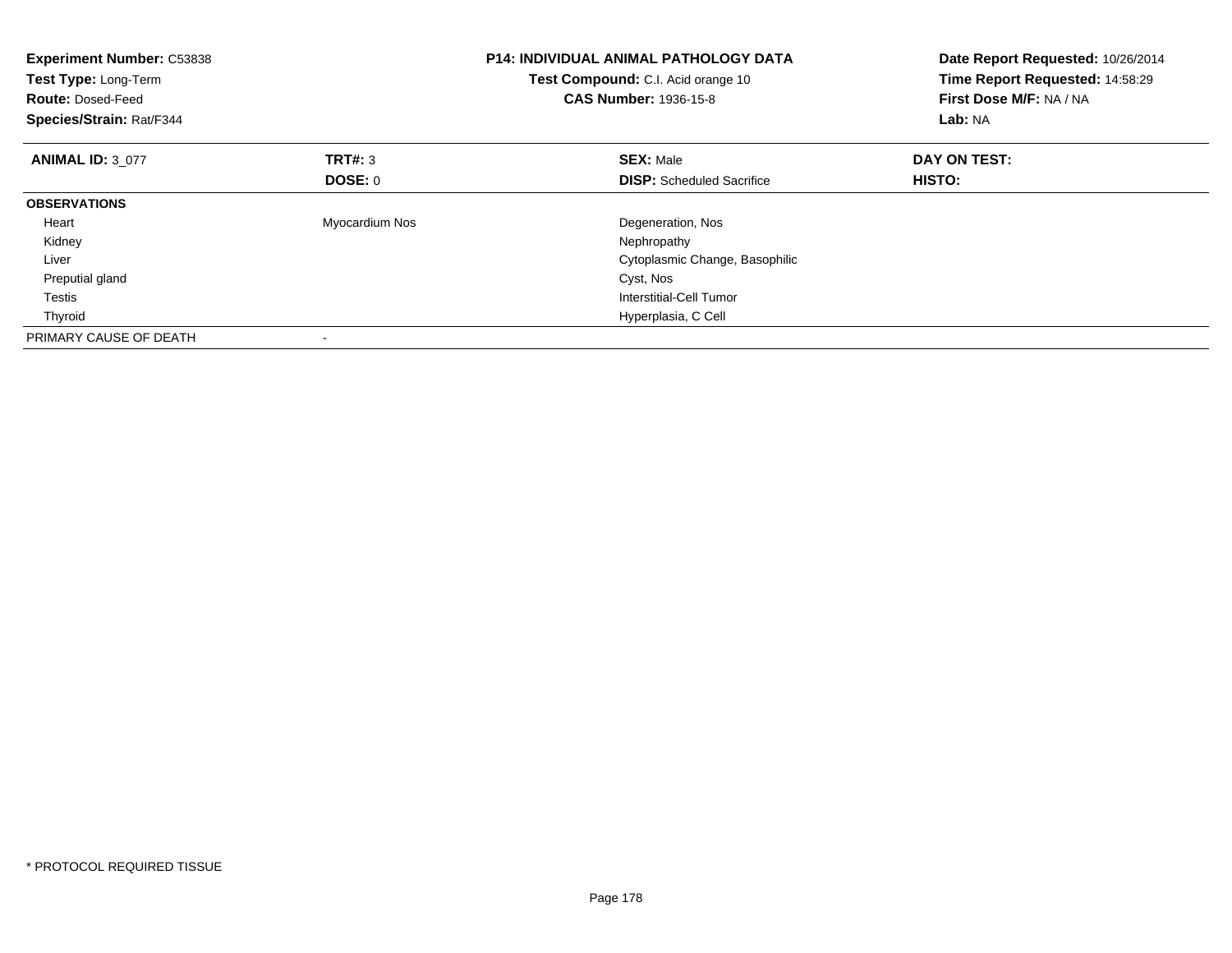| <b>Experiment Number: C53838</b><br>Test Type: Long-Term<br><b>Route: Dosed-Feed</b><br>Species/Strain: Rat/F344 |                    | <b>P14: INDIVIDUAL ANIMAL PATHOLOGY DATA</b><br><b>Test Compound:</b> C.I. Acid orange 10<br><b>CAS Number: 1936-15-8</b> | Date Report Requested: 10/26/2014<br>Time Report Requested: 14:58:29<br>First Dose M/F: NA / NA<br>Lab: NA |
|------------------------------------------------------------------------------------------------------------------|--------------------|---------------------------------------------------------------------------------------------------------------------------|------------------------------------------------------------------------------------------------------------|
| <b>ANIMAL ID: 3 078</b>                                                                                          | TRT#: 3<br>DOSE: 0 | <b>SEX: Male</b><br><b>DISP:</b> Scheduled Sacrifice                                                                      | DAY ON TEST:<br>HISTO:                                                                                     |
| <b>OBSERVATIONS</b>                                                                                              |                    |                                                                                                                           |                                                                                                            |
| Kidney                                                                                                           |                    | Nephropathy                                                                                                               |                                                                                                            |
| Liver                                                                                                            | <b>Bile Duct</b>   | Hyperplasia, Nos                                                                                                          |                                                                                                            |
| Testis                                                                                                           |                    | Interstitial-Cell Tumor                                                                                                   |                                                                                                            |
| PRIMARY CAUSE OF DEATH                                                                                           |                    |                                                                                                                           |                                                                                                            |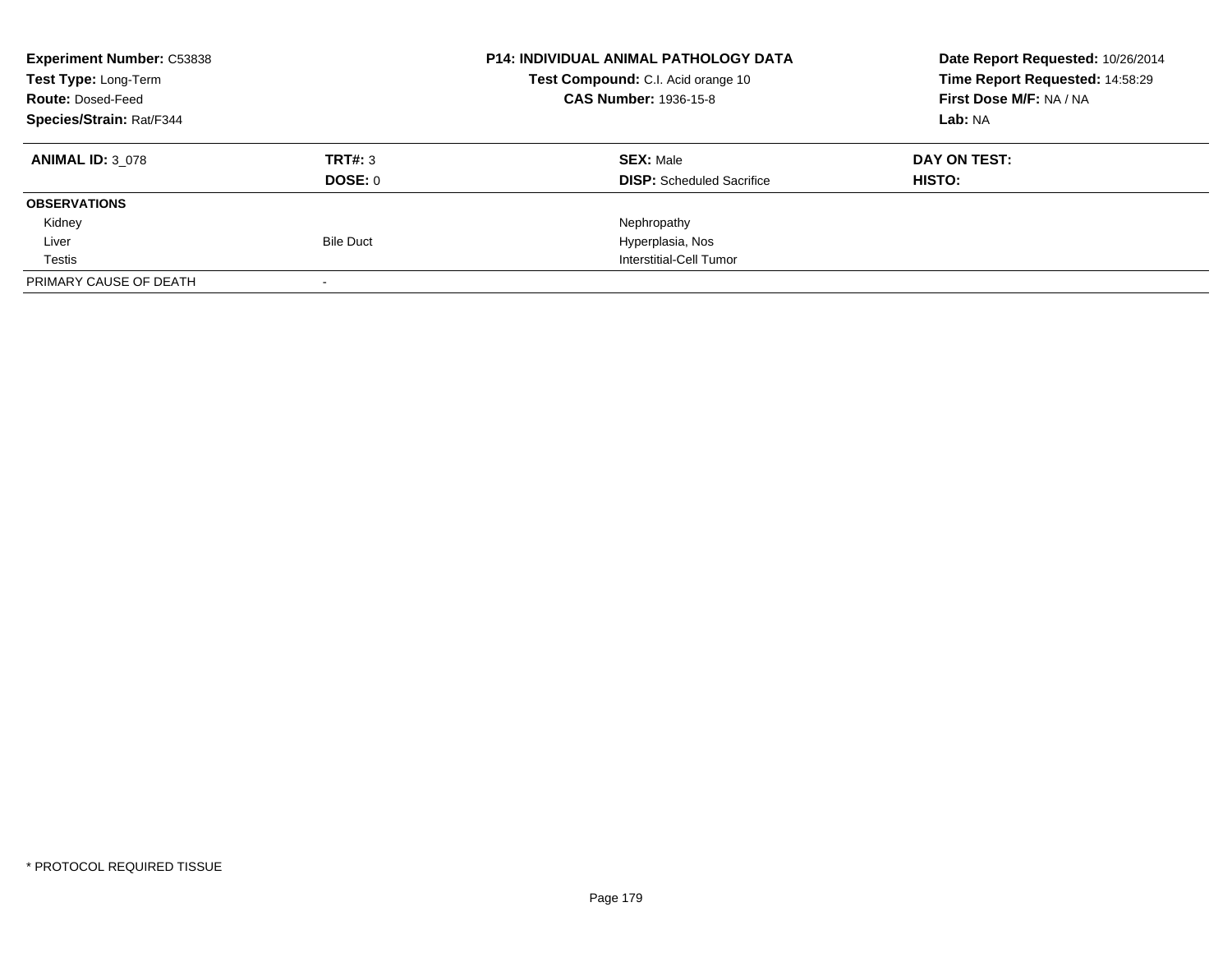| <b>Experiment Number: C53838</b><br>Test Type: Long-Term<br><b>Route: Dosed-Feed</b><br>Species/Strain: Rat/F344 |                     | <b>P14: INDIVIDUAL ANIMAL PATHOLOGY DATA</b><br>Test Compound: C.I. Acid orange 10<br><b>CAS Number: 1936-15-8</b> | Date Report Requested: 10/26/2014<br>Time Report Requested: 14:58:29<br>First Dose M/F: NA / NA<br><b>Lab: NA</b> |
|------------------------------------------------------------------------------------------------------------------|---------------------|--------------------------------------------------------------------------------------------------------------------|-------------------------------------------------------------------------------------------------------------------|
| <b>ANIMAL ID: 3 079</b>                                                                                          | TRT#: 3             | <b>SEX: Male</b>                                                                                                   | DAY ON TEST:                                                                                                      |
|                                                                                                                  | DOSE: 0             | <b>DISP:</b> Scheduled Sacrifice                                                                                   | <b>HISTO:</b>                                                                                                     |
| <b>OBSERVATIONS</b>                                                                                              |                     |                                                                                                                    |                                                                                                                   |
| Adrenal gland                                                                                                    | Cortex Nos          | Lipoidosis                                                                                                         |                                                                                                                   |
| Kidney                                                                                                           |                     | Nephropathy                                                                                                        |                                                                                                                   |
| Pancreas                                                                                                         | <b>Islets</b>       | Islet-Cell Carcinoma                                                                                               |                                                                                                                   |
| Pituitary gland                                                                                                  |                     | Hyperplasia, Chromophobe Cell                                                                                      |                                                                                                                   |
| Testis                                                                                                           |                     | Interstitial-Cell Tumor                                                                                            |                                                                                                                   |
| Unspecified                                                                                                      | Multiple Organs Nos | Leukemia, Lymphocytic                                                                                              |                                                                                                                   |
| PRIMARY CAUSE OF DEATH                                                                                           |                     |                                                                                                                    |                                                                                                                   |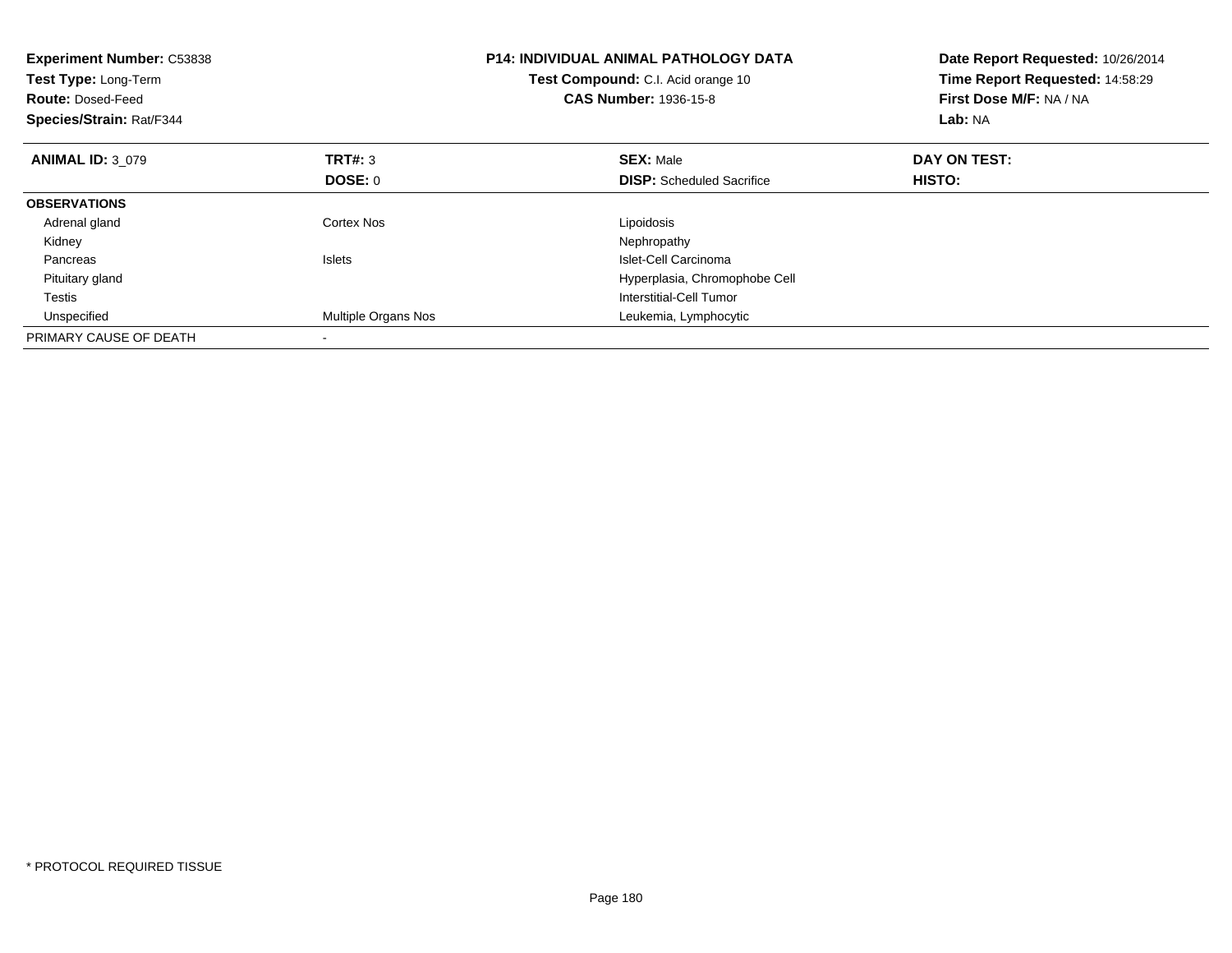| <b>Experiment Number: C53838</b><br>Test Type: Long-Term<br><b>Route: Dosed-Feed</b><br>Species/Strain: Rat/F344 | <b>P14: INDIVIDUAL ANIMAL PATHOLOGY DATA</b><br>Test Compound: C.I. Acid orange 10<br><b>CAS Number: 1936-15-8</b> |                                                | Date Report Requested: 10/26/2014<br>Time Report Requested: 14:58:29<br>First Dose M/F: NA / NA<br>Lab: NA |  |
|------------------------------------------------------------------------------------------------------------------|--------------------------------------------------------------------------------------------------------------------|------------------------------------------------|------------------------------------------------------------------------------------------------------------|--|
| <b>ANIMAL ID: 3 080</b>                                                                                          | TRT#: 3<br>DOSE: 0                                                                                                 | <b>SEX: Male</b><br><b>DISP: Natural Death</b> | DAY ON TEST:<br>HISTO:                                                                                     |  |
| <b>OBSERVATIONS</b>                                                                                              |                                                                                                                    |                                                |                                                                                                            |  |
| Lymph node                                                                                                       | Submandibular Lymph Node                                                                                           | Hemorrhage                                     |                                                                                                            |  |
| Prostate                                                                                                         |                                                                                                                    | Inflammation, Acute/Chronic                    |                                                                                                            |  |
| Unspecified                                                                                                      | Multiple Organs Nos                                                                                                | Lymphoma, Histiocytic-Malignant Type           |                                                                                                            |  |
| PRIMARY CAUSE OF DEATH                                                                                           |                                                                                                                    |                                                |                                                                                                            |  |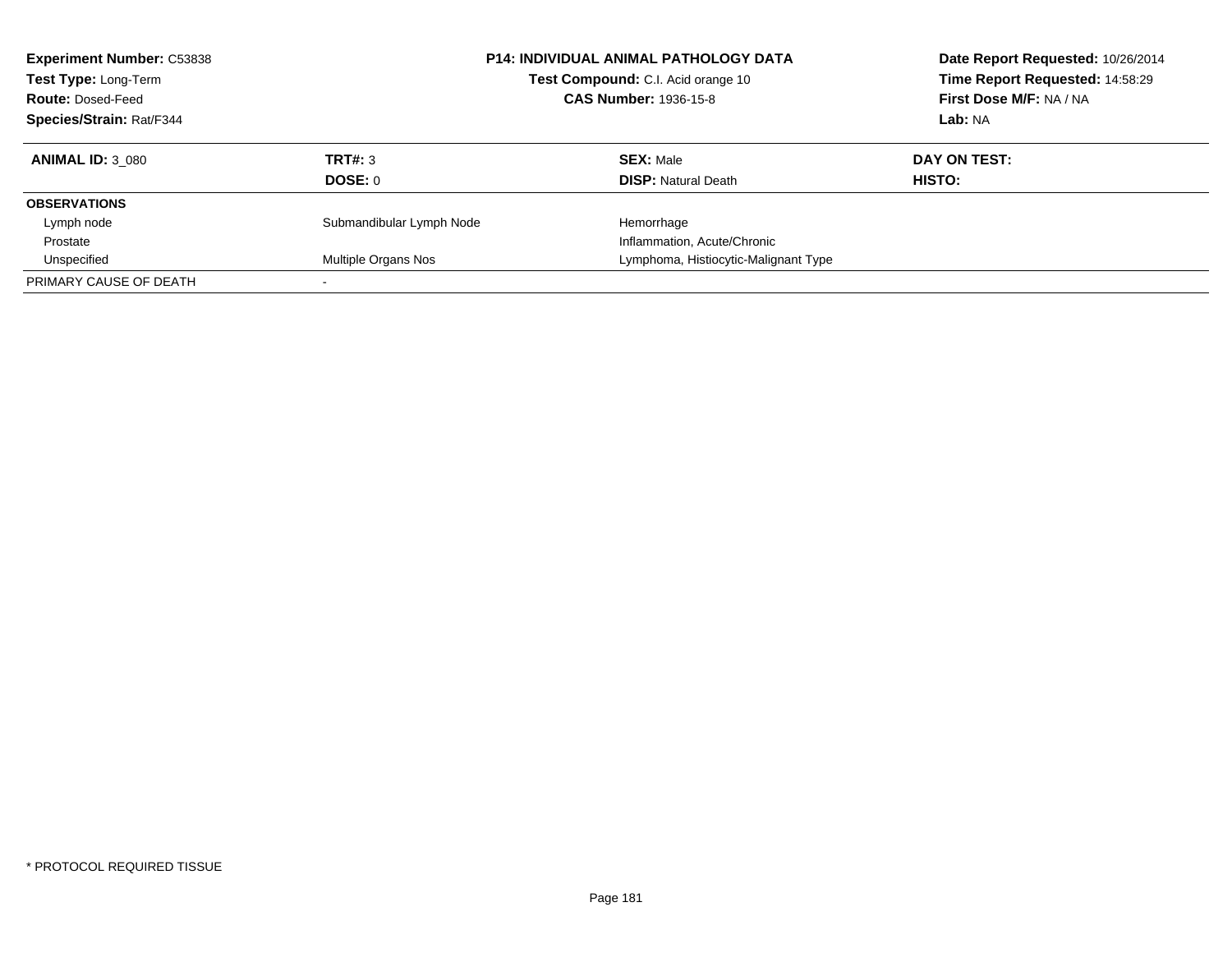| <b>Experiment Number: C53838</b><br>Test Type: Long-Term<br><b>Route: Dosed-Feed</b><br>Species/Strain: Rat/F344 |                     | <b>P14: INDIVIDUAL ANIMAL PATHOLOGY DATA</b><br>Test Compound: C.I. Acid orange 10<br><b>CAS Number: 1936-15-8</b> | Date Report Requested: 10/26/2014<br>Time Report Requested: 14:58:29<br>First Dose M/F: NA / NA<br>Lab: NA |
|------------------------------------------------------------------------------------------------------------------|---------------------|--------------------------------------------------------------------------------------------------------------------|------------------------------------------------------------------------------------------------------------|
| <b>ANIMAL ID: 3 081</b>                                                                                          | TRT#: 3             | <b>SEX: Male</b>                                                                                                   | DAY ON TEST:                                                                                               |
|                                                                                                                  | DOSE: 0             | <b>DISP: Natural Death</b>                                                                                         | HISTO:                                                                                                     |
| <b>OBSERVATIONS</b>                                                                                              |                     |                                                                                                                    |                                                                                                            |
| Heart                                                                                                            | Myocardium Nos      | Degeneration, Nos                                                                                                  |                                                                                                            |
| Kidney                                                                                                           |                     | Nephropathy                                                                                                        |                                                                                                            |
| Lung                                                                                                             |                     | Inflammation, Interstitial                                                                                         |                                                                                                            |
| Testis                                                                                                           |                     | Interstitial-Cell Tumor                                                                                            |                                                                                                            |
| Unspecified                                                                                                      | Multiple Organs Nos | Leukemia, Lymphocytic                                                                                              |                                                                                                            |
| PRIMARY CAUSE OF DEATH                                                                                           |                     |                                                                                                                    |                                                                                                            |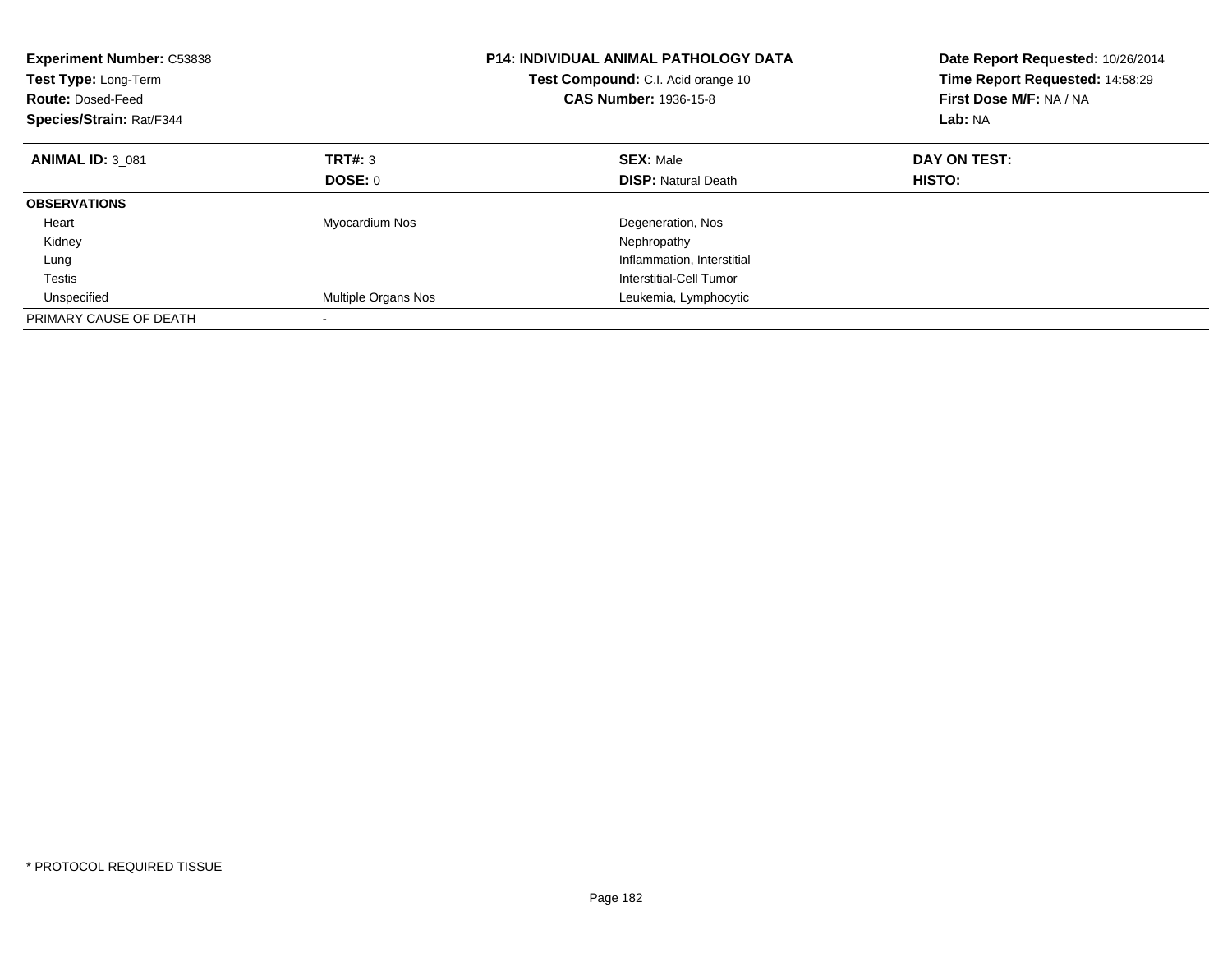| <b>Experiment Number: C53838</b><br>Test Type: Long-Term<br><b>Route: Dosed-Feed</b><br>Species/Strain: Rat/F344 |                           | <b>P14: INDIVIDUAL ANIMAL PATHOLOGY DATA</b><br><b>Test Compound:</b> C.I. Acid orange 10<br><b>CAS Number: 1936-15-8</b> | Date Report Requested: 10/26/2014<br>Time Report Requested: 14:58:29<br>First Dose M/F: NA / NA<br>Lab: NA |
|------------------------------------------------------------------------------------------------------------------|---------------------------|---------------------------------------------------------------------------------------------------------------------------|------------------------------------------------------------------------------------------------------------|
| <b>ANIMAL ID: 3 082</b>                                                                                          | TRT#: 3<br><b>DOSE: 0</b> | <b>SEX: Male</b><br><b>DISP:</b> Scheduled Sacrifice                                                                      | DAY ON TEST:<br><b>HISTO:</b>                                                                              |
| <b>OBSERVATIONS</b>                                                                                              |                           |                                                                                                                           |                                                                                                            |
| Intestine Large                                                                                                  | Colon                     | Nematodiasis                                                                                                              |                                                                                                            |
| Kidney                                                                                                           |                           | Nephropathy                                                                                                               |                                                                                                            |
| Liver                                                                                                            |                           | Cytoplasmic Change, Basophilic                                                                                            |                                                                                                            |
| Testis                                                                                                           |                           | Interstitial-Cell Tumor                                                                                                   |                                                                                                            |
| PRIMARY CAUSE OF DEATH                                                                                           | $\overline{\phantom{a}}$  |                                                                                                                           |                                                                                                            |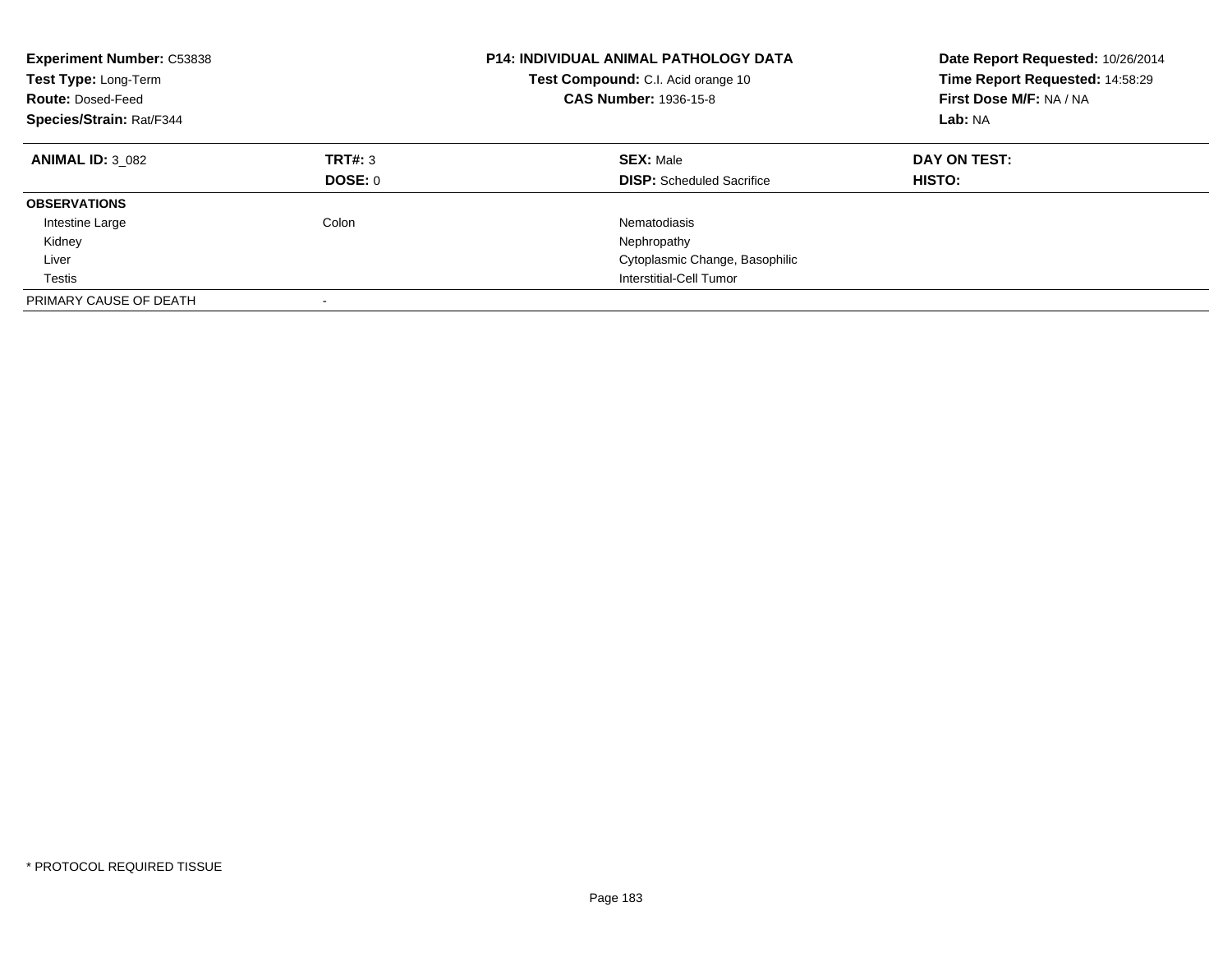| <b>Experiment Number: C53838</b><br>Test Type: Long-Term<br><b>Route: Dosed-Feed</b><br>Species/Strain: Rat/F344 |                | <b>P14: INDIVIDUAL ANIMAL PATHOLOGY DATA</b><br>Test Compound: C.I. Acid orange 10<br><b>CAS Number: 1936-15-8</b> | Date Report Requested: 10/26/2014<br>Time Report Requested: 14:58:29<br>First Dose M/F: NA / NA<br>Lab: NA |
|------------------------------------------------------------------------------------------------------------------|----------------|--------------------------------------------------------------------------------------------------------------------|------------------------------------------------------------------------------------------------------------|
| <b>ANIMAL ID: 3 083</b>                                                                                          | <b>TRT#:</b> 3 | <b>SEX: Male</b>                                                                                                   | DAY ON TEST:                                                                                               |
|                                                                                                                  | DOSE: 0        | <b>DISP:</b> Scheduled Sacrifice                                                                                   | HISTO:                                                                                                     |
| <b>OBSERVATIONS</b>                                                                                              |                |                                                                                                                    |                                                                                                            |
| Heart                                                                                                            | Myocardium Nos | Degeneration, Nos                                                                                                  |                                                                                                            |
| Kidney                                                                                                           |                | Nephropathy                                                                                                        |                                                                                                            |
| Liver                                                                                                            |                | Cytoplasmic Change, Basophilic                                                                                     |                                                                                                            |
| Pancreas                                                                                                         | <b>Islets</b>  | Hyperplasia, Focal                                                                                                 |                                                                                                            |
| Testis                                                                                                           |                | Interstitial-Cell Tumor                                                                                            |                                                                                                            |
| Thyroid                                                                                                          |                | Hyperplasia, C Cell                                                                                                |                                                                                                            |
| PRIMARY CAUSE OF DEATH                                                                                           |                |                                                                                                                    |                                                                                                            |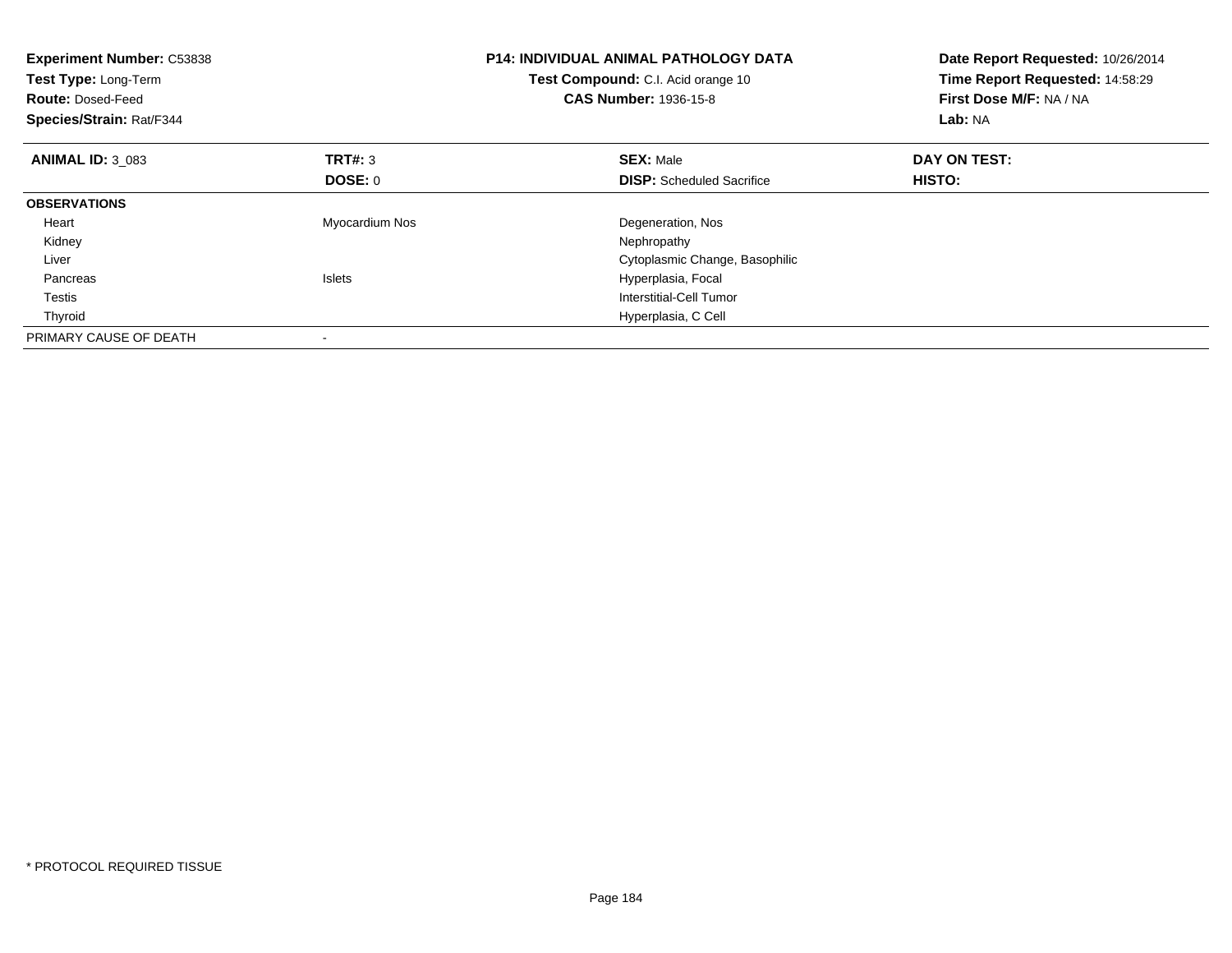| <b>Experiment Number: C53838</b><br>Test Type: Long-Term<br><b>Route: Dosed-Feed</b><br>Species/Strain: Rat/F344 |                     | <b>P14: INDIVIDUAL ANIMAL PATHOLOGY DATA</b><br>Test Compound: C.I. Acid orange 10<br><b>CAS Number: 1936-15-8</b> | Date Report Requested: 10/26/2014<br>Time Report Requested: 14:58:29<br>First Dose M/F: NA / NA<br>Lab: NA |
|------------------------------------------------------------------------------------------------------------------|---------------------|--------------------------------------------------------------------------------------------------------------------|------------------------------------------------------------------------------------------------------------|
| <b>ANIMAL ID: 3 084</b>                                                                                          | <b>TRT#:</b> 3      | <b>SEX: Male</b>                                                                                                   | DAY ON TEST:                                                                                               |
|                                                                                                                  | DOSE: 0             | <b>DISP: Natural Death</b>                                                                                         | HISTO:                                                                                                     |
| <b>OBSERVATIONS</b>                                                                                              |                     |                                                                                                                    |                                                                                                            |
| Liver                                                                                                            |                     | Fibrosarcoma, Metastatic                                                                                           |                                                                                                            |
| Lung                                                                                                             |                     | Fibrosarcoma, Metastatic                                                                                           |                                                                                                            |
| Lymph node                                                                                                       | Thoracic Lymph Node | Interstitial-Cell Tumor, Metastatic                                                                                |                                                                                                            |
| Stomach                                                                                                          | Mucosa              | Necrosis, Focal                                                                                                    |                                                                                                            |
| Testis                                                                                                           |                     | Interstitial-Cell Tumor, Malignant                                                                                 |                                                                                                            |
| Unspecified                                                                                                      |                     | Fibrosarcoma                                                                                                       |                                                                                                            |
| PRIMARY CAUSE OF DEATH                                                                                           |                     |                                                                                                                    |                                                                                                            |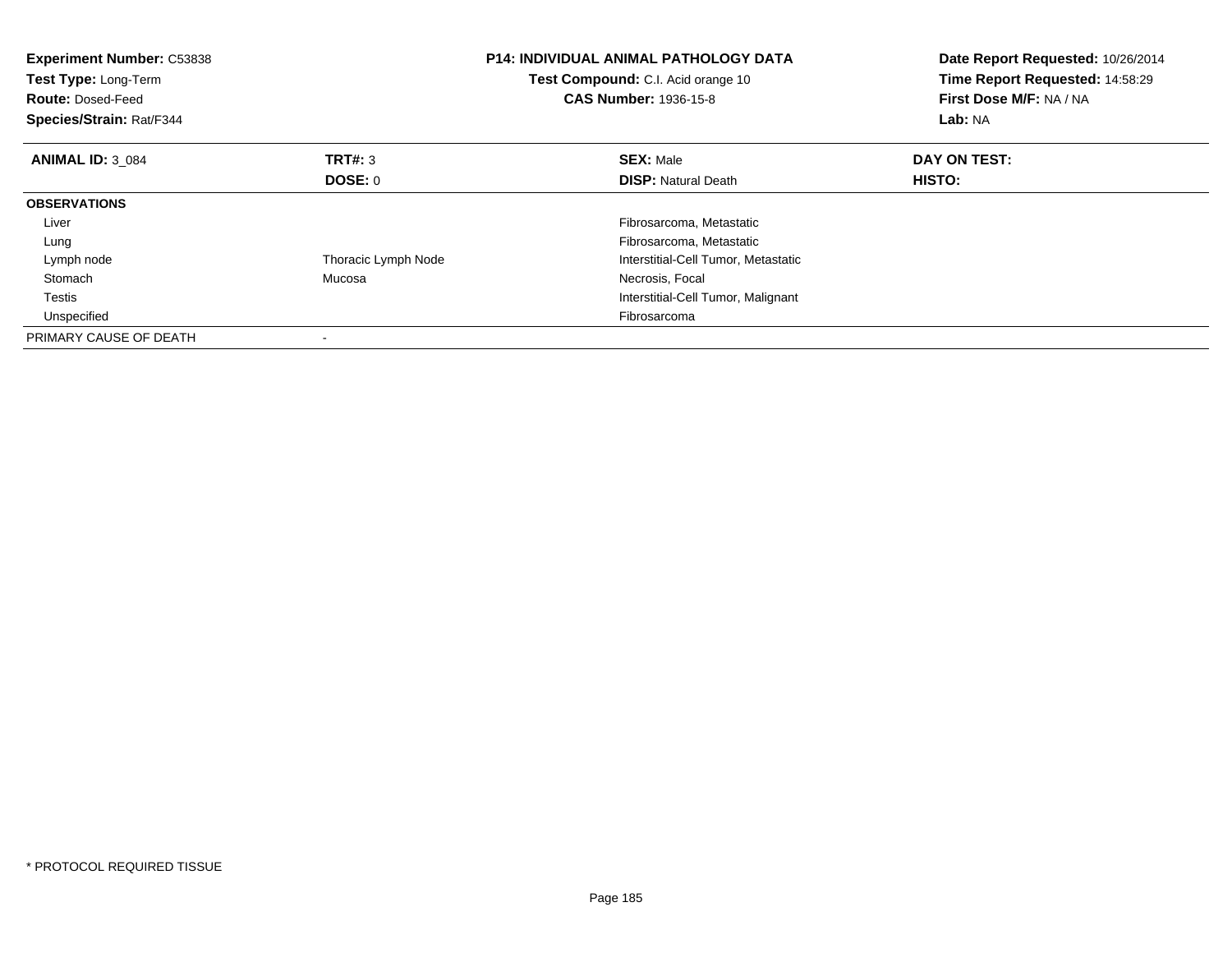| <b>Experiment Number: C53838</b><br>Test Type: Long-Term<br><b>Route: Dosed-Feed</b><br>Species/Strain: Rat/F344 |                | <b>P14: INDIVIDUAL ANIMAL PATHOLOGY DATA</b><br>Test Compound: C.I. Acid orange 10<br><b>CAS Number: 1936-15-8</b> | Date Report Requested: 10/26/2014<br>Time Report Requested: 14:58:29<br>First Dose M/F: NA / NA<br>Lab: NA |
|------------------------------------------------------------------------------------------------------------------|----------------|--------------------------------------------------------------------------------------------------------------------|------------------------------------------------------------------------------------------------------------|
| <b>ANIMAL ID: 3 085</b>                                                                                          | TRT#: 3        | <b>SEX: Male</b>                                                                                                   | DAY ON TEST:                                                                                               |
|                                                                                                                  | DOSE: 0        | <b>DISP:</b> Scheduled Sacrifice                                                                                   | <b>HISTO:</b>                                                                                              |
| <b>OBSERVATIONS</b>                                                                                              |                |                                                                                                                    |                                                                                                            |
| Heart                                                                                                            | Myocardium Nos | Degeneration, Nos                                                                                                  |                                                                                                            |
| Kidney                                                                                                           |                | Nephropathy                                                                                                        |                                                                                                            |
| Liver                                                                                                            |                | Cytoplasmic Change, Basophilic                                                                                     |                                                                                                            |
| Testis                                                                                                           |                | Interstitial-Cell Tumor                                                                                            |                                                                                                            |
| Thyroid                                                                                                          |                | Follicular-Cell Carcinoma                                                                                          |                                                                                                            |
| PRIMARY CAUSE OF DEATH                                                                                           |                |                                                                                                                    |                                                                                                            |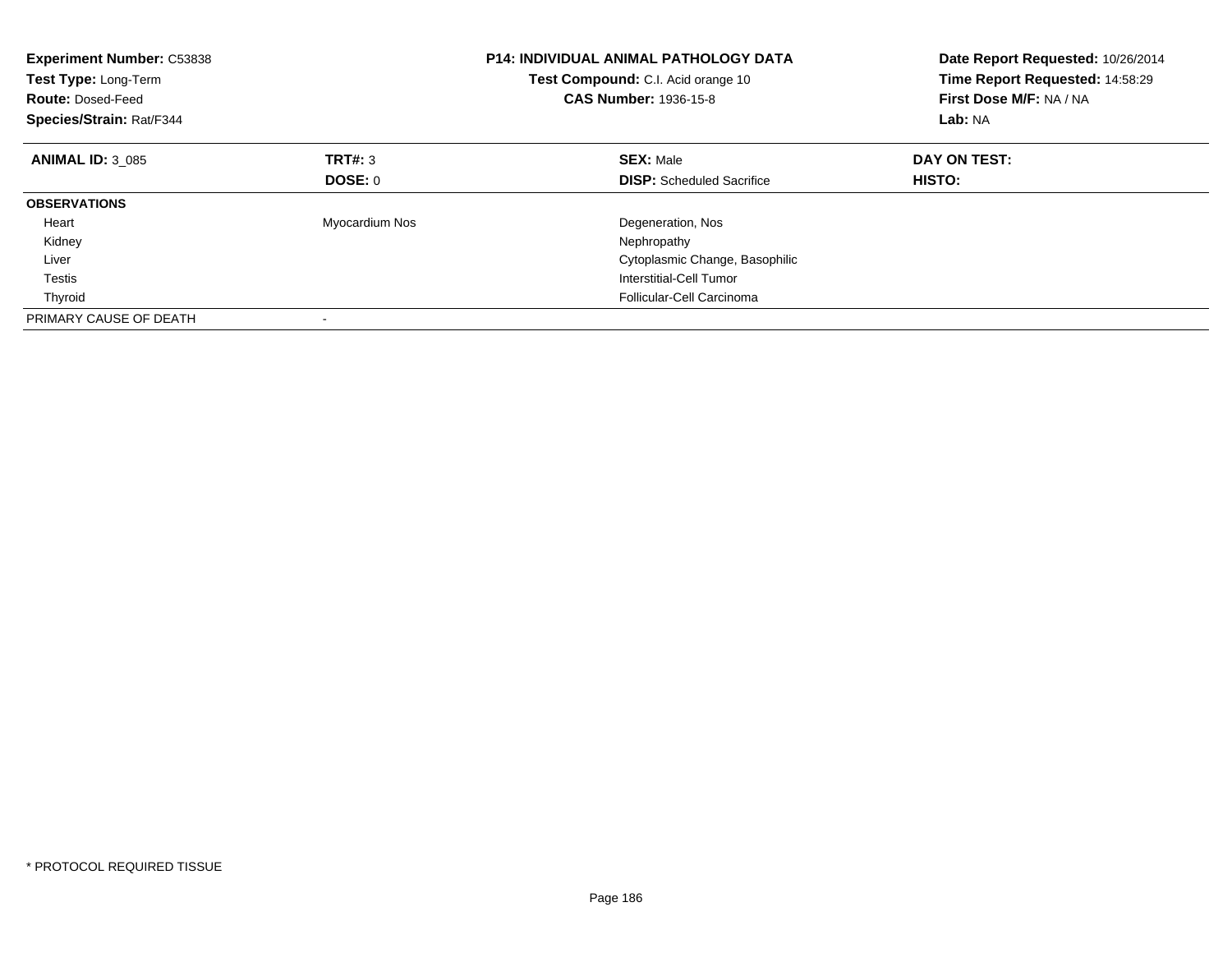| <b>Experiment Number: C53838</b><br>Test Type: Long-Term<br><b>Route: Dosed-Feed</b><br>Species/Strain: Rat/F344 |                       | <b>P14: INDIVIDUAL ANIMAL PATHOLOGY DATA</b><br>Test Compound: C.I. Acid orange 10<br><b>CAS Number: 1936-15-8</b> | Date Report Requested: 10/26/2014<br>Time Report Requested: 14:58:29<br>First Dose M/F: NA / NA<br>Lab: NA |
|------------------------------------------------------------------------------------------------------------------|-----------------------|--------------------------------------------------------------------------------------------------------------------|------------------------------------------------------------------------------------------------------------|
| <b>ANIMAL ID: 3 086</b>                                                                                          | <b>TRT#: 3</b>        | <b>SEX: Male</b>                                                                                                   | DAY ON TEST:                                                                                               |
|                                                                                                                  | DOSE: 0               | <b>DISP:</b> Scheduled Sacrifice                                                                                   | HISTO:                                                                                                     |
| <b>OBSERVATIONS</b>                                                                                              |                       |                                                                                                                    |                                                                                                            |
| Adrenal gland                                                                                                    |                       | Cortical Adenoma                                                                                                   |                                                                                                            |
| Heart                                                                                                            | Myocardium Nos        | Degeneration, Nos                                                                                                  |                                                                                                            |
| Kidney                                                                                                           |                       | Nephropathy                                                                                                        |                                                                                                            |
| Liver                                                                                                            |                       | Cytoplasmic Change, Basophilic                                                                                     |                                                                                                            |
|                                                                                                                  | <b>Bile Duct</b>      | Hyperplasia, Focal                                                                                                 |                                                                                                            |
| Mammary gland                                                                                                    | <b>Mammary Acinus</b> | Hyperplasia, Nos                                                                                                   |                                                                                                            |
| Testis                                                                                                           |                       | Interstitial-Cell Tumor                                                                                            |                                                                                                            |
| PRIMARY CAUSE OF DEATH                                                                                           |                       |                                                                                                                    |                                                                                                            |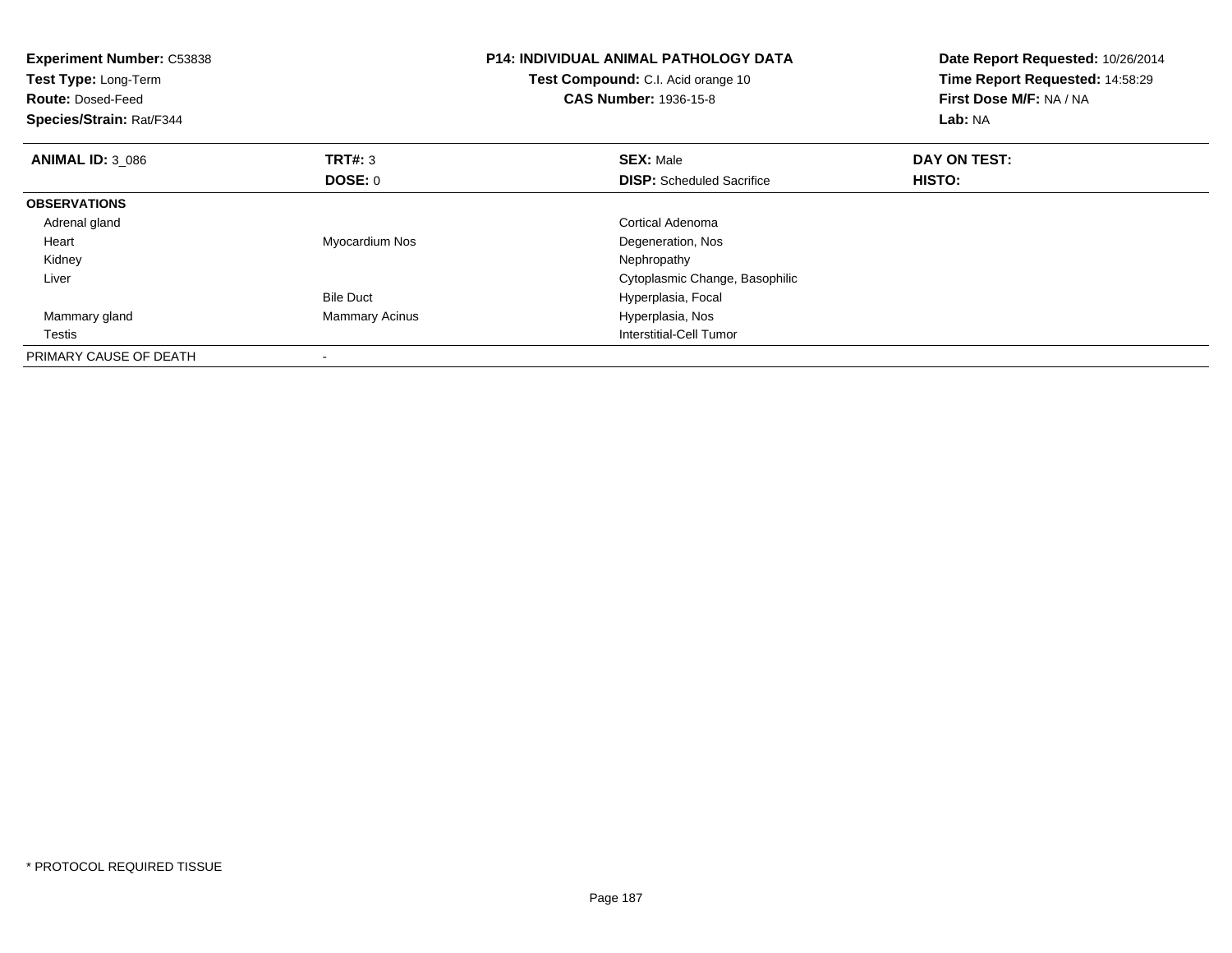**Experiment Number:** C53838

**Test Type:** Long-Term

**Route:** Dosed-Feed

**Species/Strain:** Rat/F344

## **P14: INDIVIDUAL ANIMAL PATHOLOGY DATA**

**Test Compound:** C.I. Acid orange 10**CAS Number:** 1936-15-8

**Date Report Requested:** 10/26/2014**Time Report Requested:** 14:58:29**First Dose M/F:** NA / NA**Lab:** NA

| <b>ANIMAL ID: 3 087</b> | TRT#: 3                  | <b>SEX: Male</b>                 | DAY ON TEST: |  |
|-------------------------|--------------------------|----------------------------------|--------------|--|
|                         | DOSE: 0                  | <b>DISP:</b> Scheduled Sacrifice | HISTO:       |  |
| <b>OBSERVATIONS</b>     |                          |                                  |              |  |
| Blood vessel            | Sup.Panc-Duod.Artery     | Fibrosis                         |              |  |
| Eye                     | <b>Crystalline Lens</b>  | Degeneration, Nos                |              |  |
|                         | Retina                   | Detachment                       |              |  |
|                         |                          | Synechia, Posterior              |              |  |
| Heart                   | Myocardium Nos           | Degeneration, Nos                |              |  |
| Kidney                  |                          | Nephropathy                      |              |  |
| Liver                   |                          | Cytoplasmic Change, Basophilic   |              |  |
| Pancreas                | Islets                   | Hyperplasia, Focal               |              |  |
| Pituitary gland         |                          | Adenoma, Nos                     |              |  |
|                         |                          | Hyperplasia, Focal               |              |  |
| <b>Testis</b>           |                          | Interstitial-Cell Tumor          |              |  |
| Unspecified             | Multiple Organs Nos      | Leukemia, Lymphocytic            |              |  |
| PRIMARY CAUSE OF DEATH  | $\overline{\phantom{a}}$ |                                  |              |  |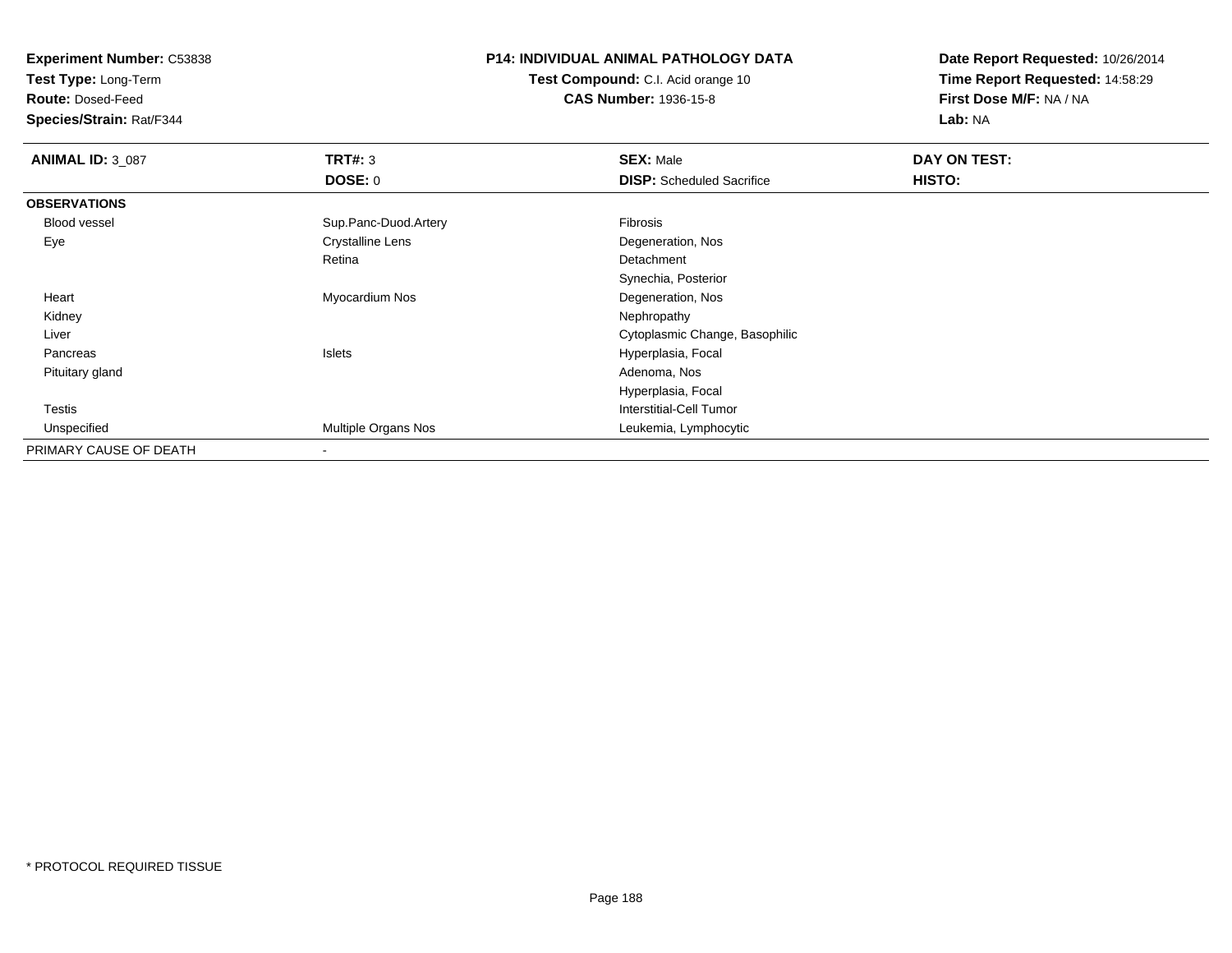| <b>Experiment Number: C53838</b><br>Test Type: Long-Term<br><b>Route: Dosed-Feed</b><br>Species/Strain: Rat/F344 |                | <b>P14: INDIVIDUAL ANIMAL PATHOLOGY DATA</b><br>Test Compound: C.I. Acid orange 10<br><b>CAS Number: 1936-15-8</b> | Date Report Requested: 10/26/2014<br>Time Report Requested: 14:58:29<br>First Dose M/F: NA / NA<br>Lab: NA |
|------------------------------------------------------------------------------------------------------------------|----------------|--------------------------------------------------------------------------------------------------------------------|------------------------------------------------------------------------------------------------------------|
| <b>ANIMAL ID: 3 088</b>                                                                                          | <b>TRT#: 3</b> | <b>SEX: Male</b>                                                                                                   | DAY ON TEST:                                                                                               |
|                                                                                                                  | <b>DOSE: 0</b> | <b>DISP:</b> Scheduled Sacrifice                                                                                   | HISTO:                                                                                                     |
| <b>OBSERVATIONS</b>                                                                                              |                |                                                                                                                    |                                                                                                            |
| Adrenal gland                                                                                                    | Medulla        | Angiectasis                                                                                                        |                                                                                                            |
|                                                                                                                  | Cortex Nos     | Lipoidosis                                                                                                         |                                                                                                            |
| Heart                                                                                                            | Myocardium Nos | Degeneration, Nos                                                                                                  |                                                                                                            |
| Kidney                                                                                                           |                | Nephropathy                                                                                                        |                                                                                                            |
| Liver                                                                                                            |                | Cytoplasmic Change, Basophilic                                                                                     |                                                                                                            |
| <b>Skin</b>                                                                                                      |                | Cyst, Epidermal Inclusion                                                                                          |                                                                                                            |
| Testis                                                                                                           |                | Interstitial-Cell Tumor                                                                                            |                                                                                                            |
| PRIMARY CAUSE OF DEATH                                                                                           |                |                                                                                                                    |                                                                                                            |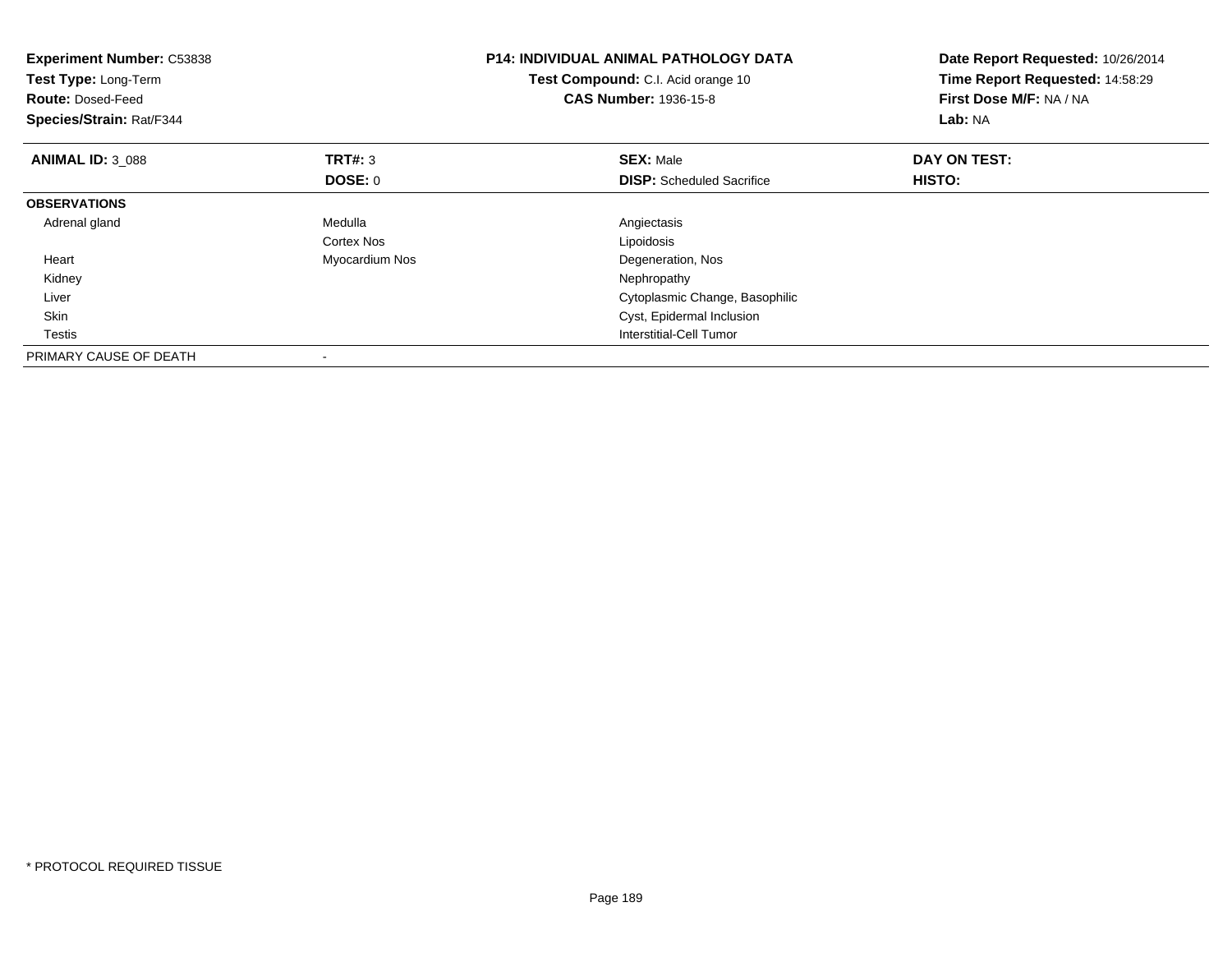| <b>Experiment Number: C53838</b><br>Test Type: Long-Term<br><b>Route: Dosed-Feed</b><br>Species/Strain: Rat/F344 |                         | <b>P14: INDIVIDUAL ANIMAL PATHOLOGY DATA</b><br>Test Compound: C.I. Acid orange 10<br><b>CAS Number: 1936-15-8</b> | Date Report Requested: 10/26/2014<br>Time Report Requested: 14:58:29<br>First Dose M/F: NA / NA<br>Lab: NA |
|------------------------------------------------------------------------------------------------------------------|-------------------------|--------------------------------------------------------------------------------------------------------------------|------------------------------------------------------------------------------------------------------------|
| <b>ANIMAL ID: 3 089</b>                                                                                          | <b>TRT#: 3</b>          | <b>SEX: Male</b>                                                                                                   | DAY ON TEST:                                                                                               |
|                                                                                                                  | DOSE: 0                 | <b>DISP:</b> Moribund Sacrifice                                                                                    | HISTO:                                                                                                     |
| <b>OBSERVATIONS</b>                                                                                              |                         |                                                                                                                    |                                                                                                            |
| Adrenal gland                                                                                                    | Cortex Nos              | Cytoplasmic Vacuolization                                                                                          |                                                                                                            |
| Intestine Large                                                                                                  | <b>Intestinal Tract</b> | Mucinous Adenocarcinoma                                                                                            |                                                                                                            |
| Kidney                                                                                                           |                         | Pigmentation, Nos                                                                                                  |                                                                                                            |
| Liver                                                                                                            |                         | Thrombosis, Nos                                                                                                    |                                                                                                            |
| Lymph node                                                                                                       | Mesenteric Lymph Node   | Mucinous Adenocarcinoma, Metastatic                                                                                |                                                                                                            |
| Pancreas                                                                                                         | Acinus                  | Atrophy, Focal                                                                                                     |                                                                                                            |
| Testis                                                                                                           |                         | Hypospermatogenesis                                                                                                |                                                                                                            |
| PRIMARY CAUSE OF DEATH                                                                                           |                         |                                                                                                                    |                                                                                                            |